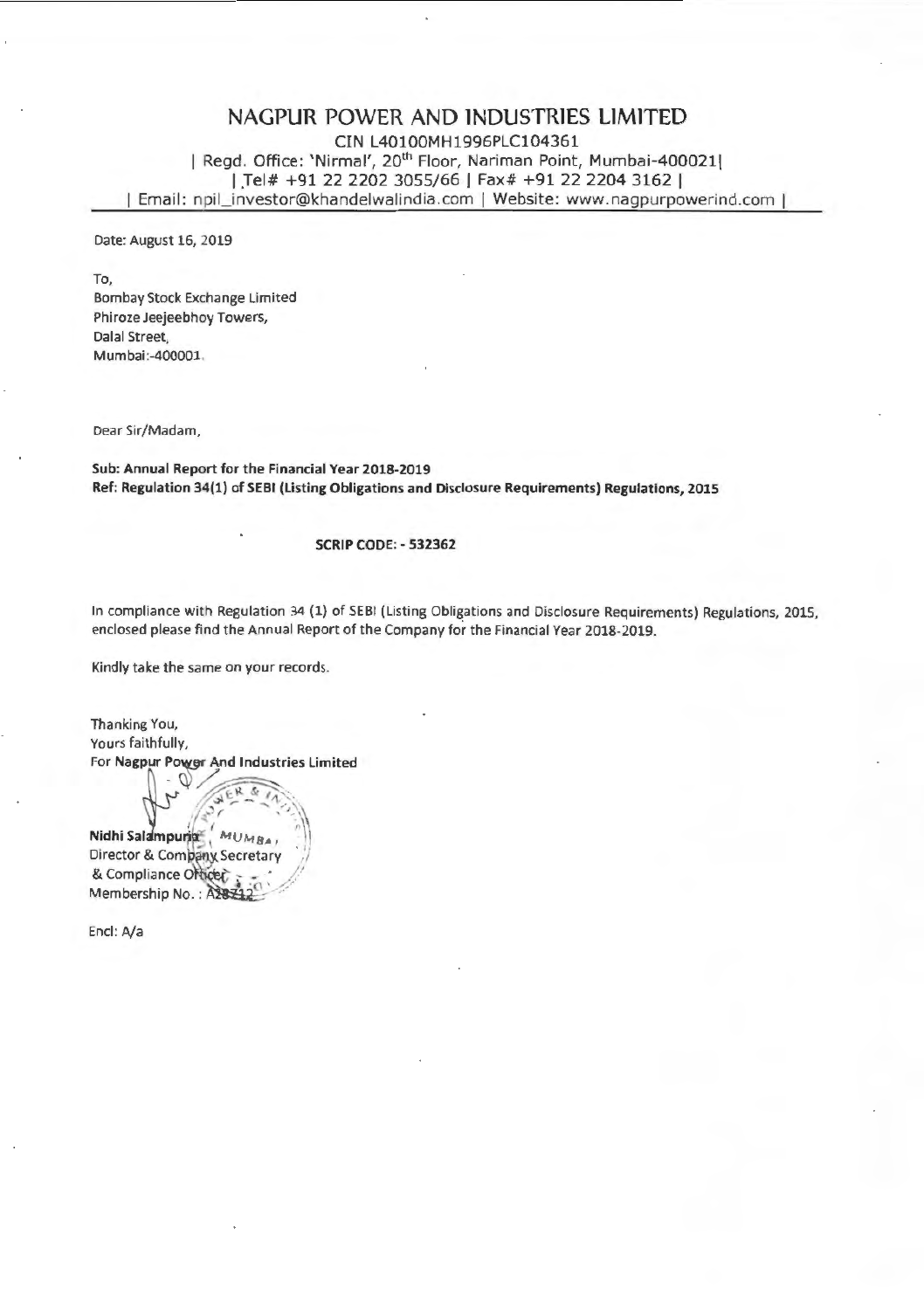# 23rd ANNUAL REPORT 2018- 2019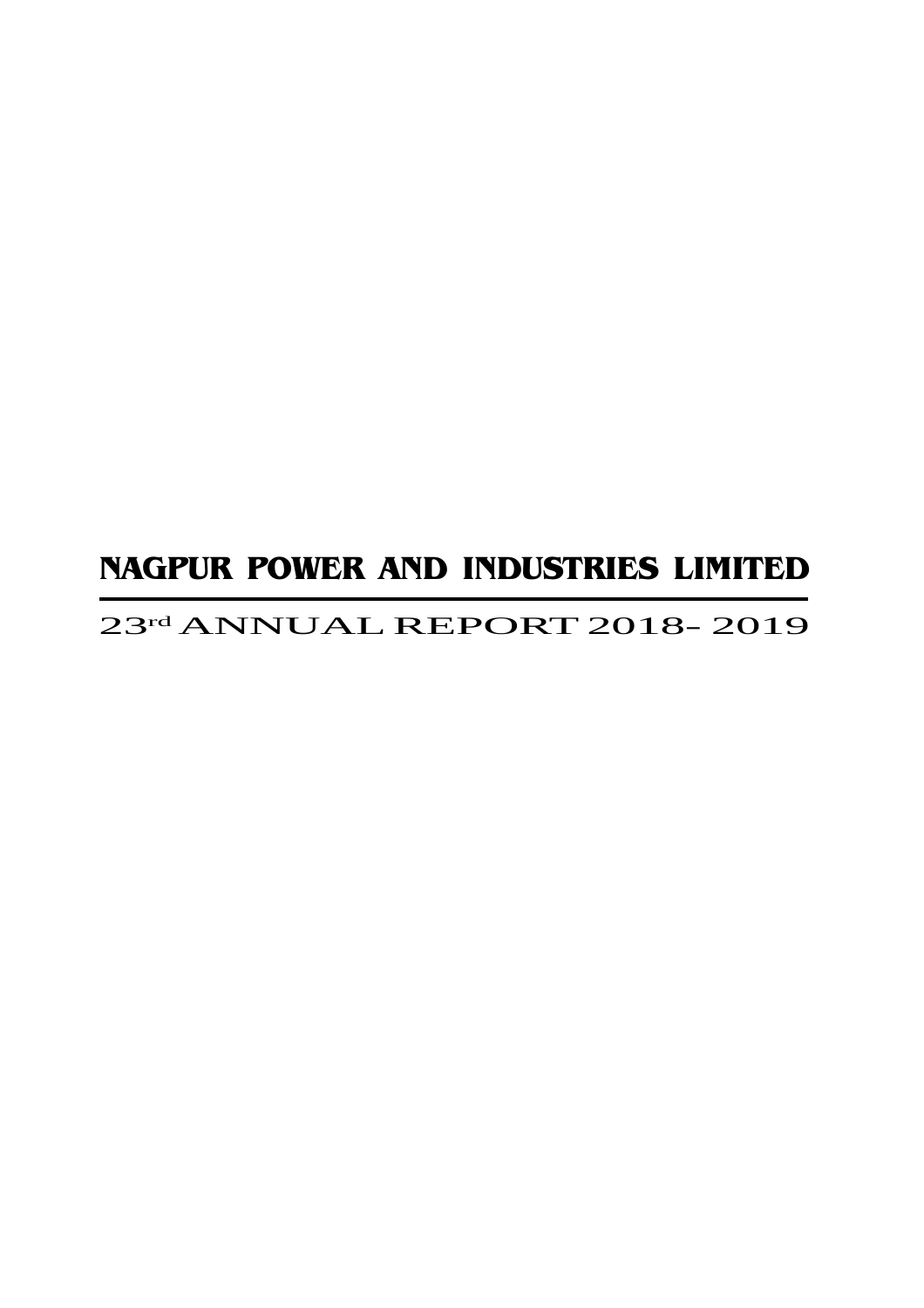### **BOARD OF DIRECTORS**

Mr. Gautam Khandelwal **Executive Chairman** Mr. Nimis Sheth Independent Director Mr. Virat Mehta **Independent Director** Ms. Nidhi Salampuria Non- Executive Director

## **COMPANY SECRETARYAND COMPLIANCE OFFICER**

Ms. Nidhi Salampuria

### **CHIEF FINANCIAL OFFICER**

Mr. Santosh Khandelwal

#### **STATUTORYAUDITORS**

M/s. Parekh Sharma and Associates Chartered Accountants, Mumbai

**BANKERS** State Bank of India

#### **LISTED AT**

Bombay Stock Exchange Limited ISIN : INE099E01016

#### **REGISTERED OFFICE**

Nirmal, 20th Floor, Nariman Point, Mumbai - 400 021. Tel No. : 022-22023055/66 Fax No.: 022-22043162 Email id: npil\_investor@khandelwalindia.com Website : www.nagpurpowerind.com CIN L40100MH1996PLC104361

#### **WORKS**

Khandelwal Nagar, Dist. Nagpur – 441402

#### **REGISTRAR & SHARE TRANSFER AGENTS**

Link Intime India Private Limited C 101, 247 Park, L B S Marg, Vikhroli West, Mumbai 400 083 Tel No: +91 22 49186000 Fax: +91 22 49186060 Email Id: rnt.helpdesk@linkintime.co.in

| Directors' Report, Management Discussion                   |
|------------------------------------------------------------|
|                                                            |
| Secretarial Auditor Report - Annexure I ------------- 23   |
| Extract of the Annual Return - Annexure II --------- 26    |
| Report on Corporate Governance - ------------------- 33    |
|                                                            |
|                                                            |
| Profit & Loss Statement ------------------------------- 57 |
| Cash Flow Statement ---------------------------------- 58  |
| Statement of Changes in Equity ---------------------- 59   |
| Notes on Financial Statements ----------------------- 60   |
| Consolidated Statements------------------------------- 90  |
|                                                            |

**As a measure of economy, copies of the Annual Report will not be distributed at the Annual General Meeting. Shareholders are requested to kindly bring their copies to the meeting.**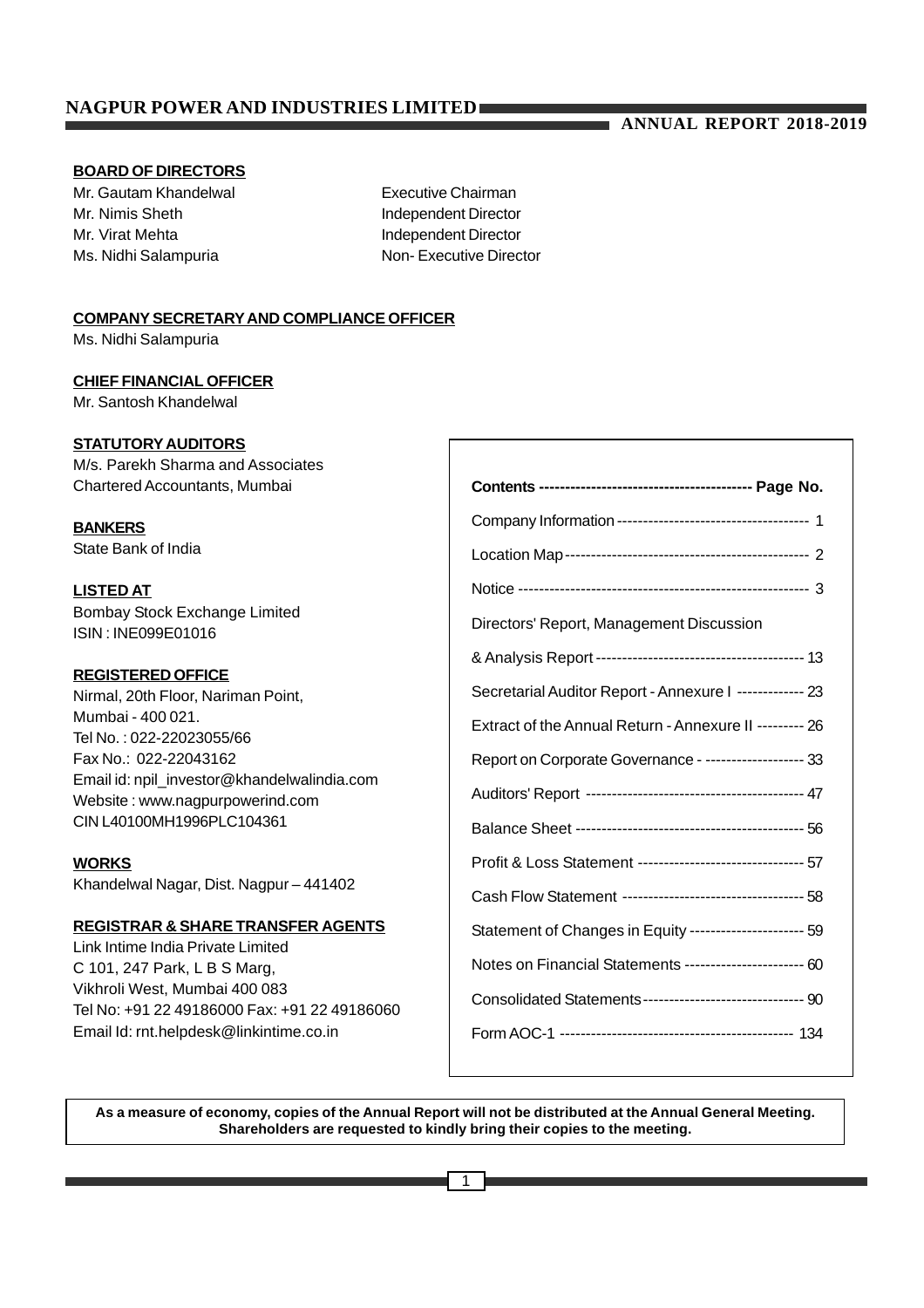#### **ANNUAL REPORT 2018-2019**

### **ROUTE MAP TO THE VENUE OF THE AGM**

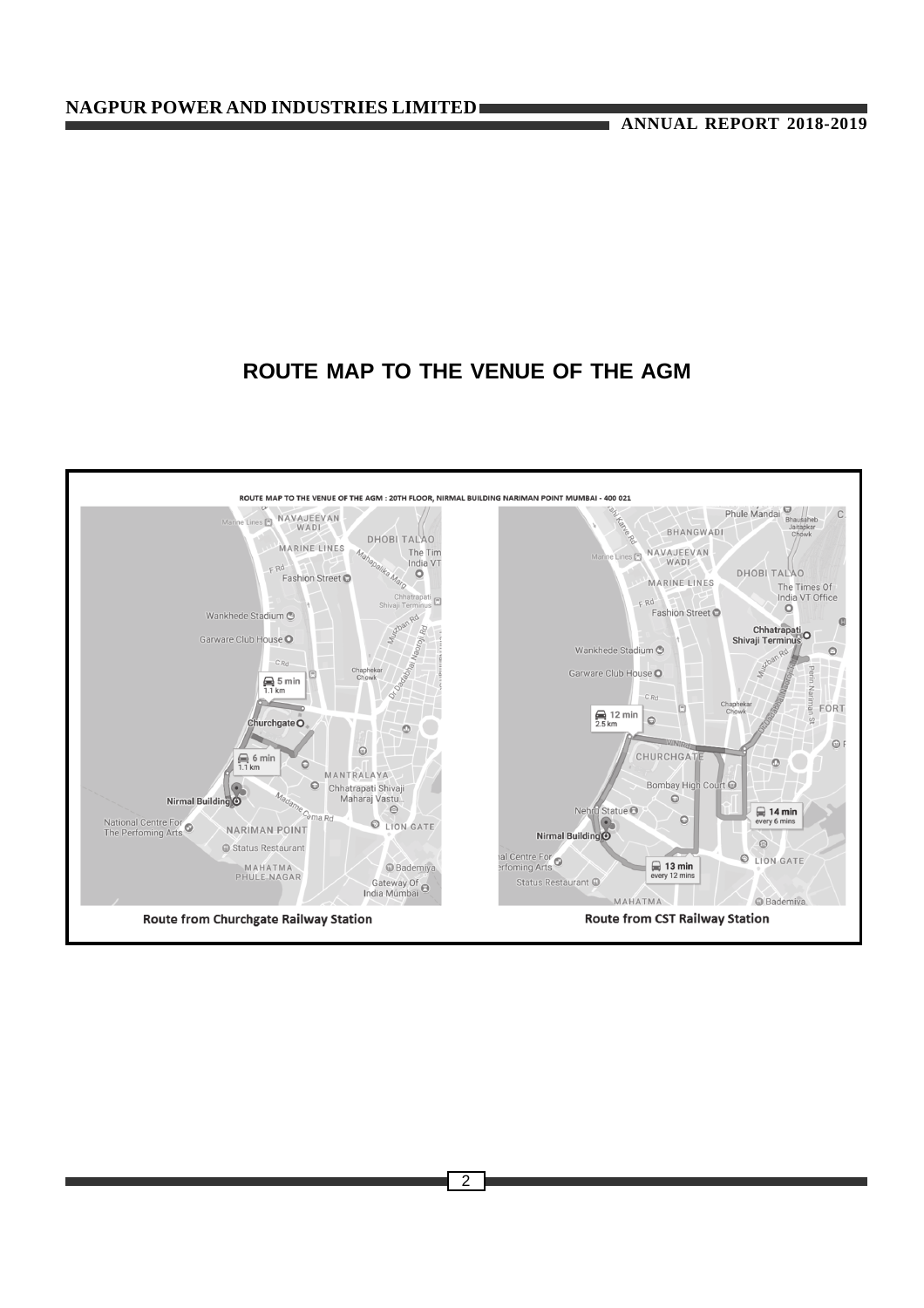#### **NOTICE**

**NOTICE** is hereby given that the Twenty Third Annual General Meeting of the Members of **Nagpur Power And Industries Limited** will be held **on Tuesday, September 10, 2019 at 12:30 PM** at the Registered Office Address of the Company at **20th Floor, Nirmal Building, Nariman Point, Mumbai – 21 to transact the following business:**

#### **ORDINARY BUSINESS:**

- **1.** To receive, consider and adopt the Audited Financial Statements of the Company for the financial year ended March 31, 2019 together with the Directors' Report and Auditors Report thereon; and the Audited Consolidated Financial Statement of the Company for the financial year ended March 31, 2019 together with the Auditors Report thereon.
- **2.** To appoint a Director in place of Mr. Gautam Khandelwal (DIN 00270717), who retires by rotation and, being eligible, offers himself for re-appointment.

#### **SPECIAL BUSINESS:**

#### **3. RE-APPOINTMENT OF MR. NIMIS SAVAILAL SHETH (DIN 00482739) AS AN INDEPENDENT DIRECTOR**

To consider and, if thought fit, to pass the following resolution as a **Special Resolution**:

**"RESOLVED THAT** that pursuant to the provisions of sections 149, 152 read with Schedule IV and other applicable provisions of the Companies Act, 2013 and the Companies (Appointment and Qualifications of Directors) Rules, 2014 and Securities and Exchange Board of India (Listing Obligations and Disclosure Requirements) Regulations, 2015 [including any statutory modification(s) or amendment(s) thereto or re-enactment(s) thereof for the time being in force], Mr. Nimis Savailal Sheth (DIN 00482739), who was appointed as an Independent Director of the Company at the 18<sup>th</sup> Annual General Meeting of the Company and who holds office up to September 14, 2019 and who is eligible for re-appointment and who meets the criteria for independence as provided in Section 149(6) of the Act along with the rules framed thereunder and in respect of whom the Company has received a Notice in writing from a Member under section 160 of the Companies Act, 2013 proposing his candidature for the office of Director, be re-appointed as an Independent Director of the Company, not liable to retire by rotation, to hold office for a second term of five consecutive years commencing from September 15, 2019 to September 14, 2024."

#### **4. APPROVAL FOR RELATED PARTY TRANSACTIONS UNDER SECTION 188 OF THE COMPANIES ACT, 2013**

To consider and, if thought fit to pass the following resolution as an **Ordinary Resolution:**

**"RESOLVED THAT** pursuant to Section 188 and other applicable provisions of the Companies Act, 2013 read with the Companies (Meeting of Board and its Power) Rules, 2014 (including any statutory modification(s) or re-enactment(s) thereof for the time being in force), and applicable provisions of the listing agreement executed with the stock exchange (including any amendment(s), modification(s) or re-enactment(s) thereof), consent of the members of the Company be and is hereby accorded for the transactions hitherto entered or to be entered into by the Company in the ordinary course of business and at arm's length price with the following related parties upto the maximum amount as mentioned herein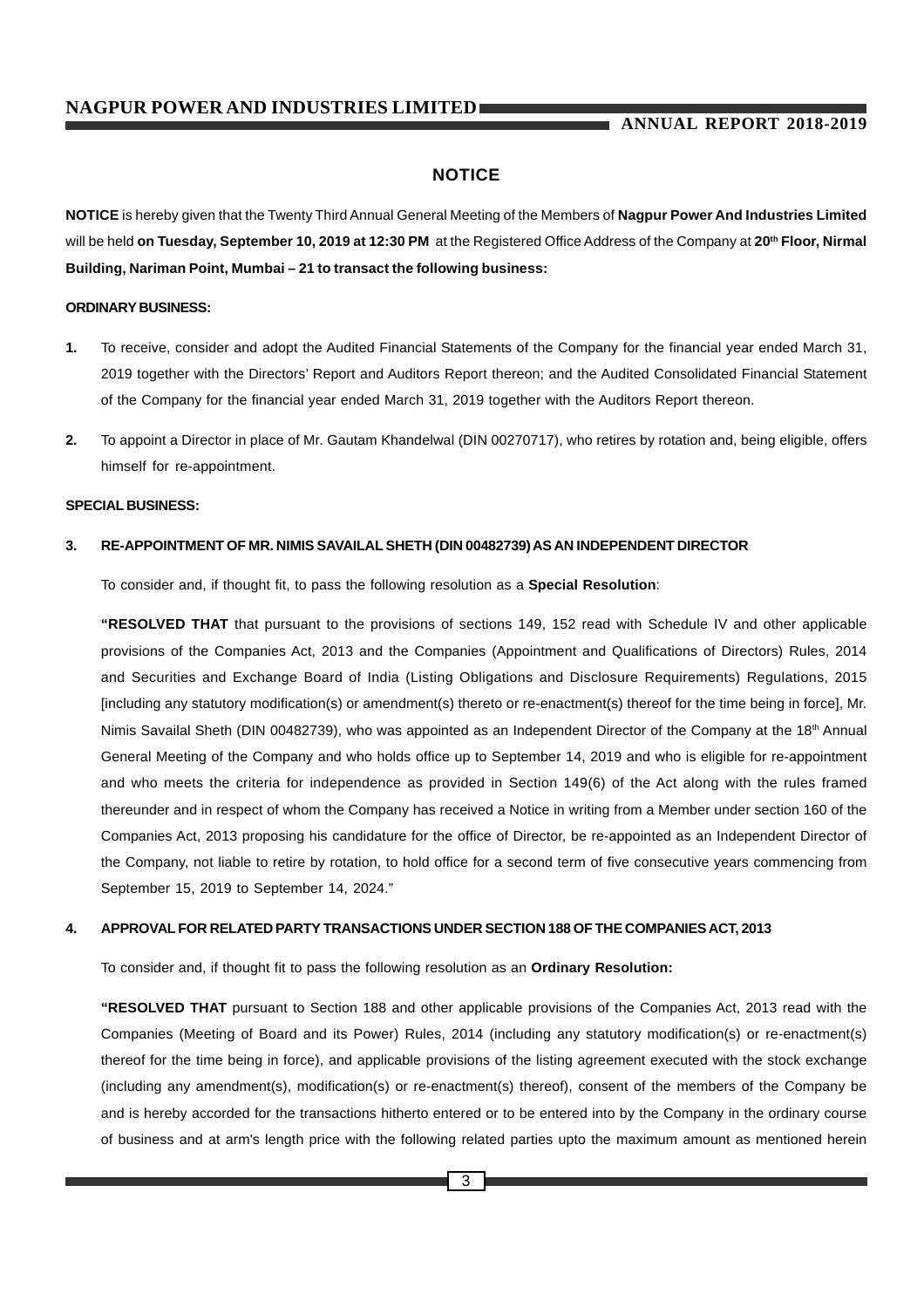#### **ANNUAL REPORT 2018-2019**

below for the financial year 2019-2020 and for every financial year thereafter on such terms and condition as may be mutually agreed between the company and the related parties:

| Sr.<br>No. | Name of the<br>related party                         | <b>Relationship with</b><br>the related party | <b>Transactions defineunder</b><br>section 188 of the<br>companies Act, 2013 | <b>Maximum Value</b><br>of the Transaction(s)<br>per annum(Rs. In Cr) |
|------------|------------------------------------------------------|-----------------------------------------------|------------------------------------------------------------------------------|-----------------------------------------------------------------------|
| 1.         | The Motwane Manufacturing<br>Company Private Limited | Subsidiary<br>Company                         | Re-imbursements of<br>Expenses to/from subsidiary                            | 1.00                                                                  |
| 2.         | The Motwane Manufacturing<br>Company Private Limited | Subsidiary<br>Company                         | Corporate Guarantee<br>issued/ to be issued                                  | 20.00                                                                 |
| 3.         | The Motwane Manufacturing<br>Company Private Limited | Subsidiary<br>Company                         | Loan                                                                         | 5.00                                                                  |
| 4.         | Informed Technologies<br>India Limited               | Same Promoter<br>Group Company                | Re-imbursements of Expenses<br>to/from group company                         | 1.00                                                                  |

**"RESOLVED FURTHER THAT** Board of Directors be and is hereby authorized to do all acts, deeds, matters and things as may be considered necessary, proper or desirable to give effect to this resolution."

By Order of the Board of Directors **Gautam Khandelwal** Place: Mumbai Chairman

Date: July 30, 2019 DIN (00270717)

#### **Registered Office:**

"Nirmal" 20 Floor, Nariman Point, Mumbai 400021 CIN: L40100MH1996PLC104361 Website: www.nagpurpowerind.com

#### **NOTES**

- 1. An Explanatory Statement pursuant to Section 102 (1) of the Companies Act, 2013, in respect of special business to be transacted at the Annual General Meeting (AGM), as set out under Item No. 3 and 4 above and the relevant details of the Directors seeking re-appointment and appointment under Companies Act, 2013, SEBI (Listing Obligations and Disclosure Requirements) Regulations, 2015 and Secretarial Standards – 2 on General Meetings issued by the Institute of Company Secretaries of India is annexed thereto.
- 2. M/s. Parekh Sharma and Associates, Chartered Accountants, were appointed as Statutory Auditors of the Company at the 21<sup>st</sup> Annual General Meeting held on September 28, 2017. Pursuant to Notification issued by the Ministry of Corporate Affairs on 7th May, 2018 amending section 139 of the Companies Act, 2013 and the Rules framed thereunder, the mandatory requirement for ratification of appointment of Auditors by the Members at every Annual General Meeting ("AGM") has been omitted, hence the Company is not proposing an item on ratification of appointment of Auditor at this AGM.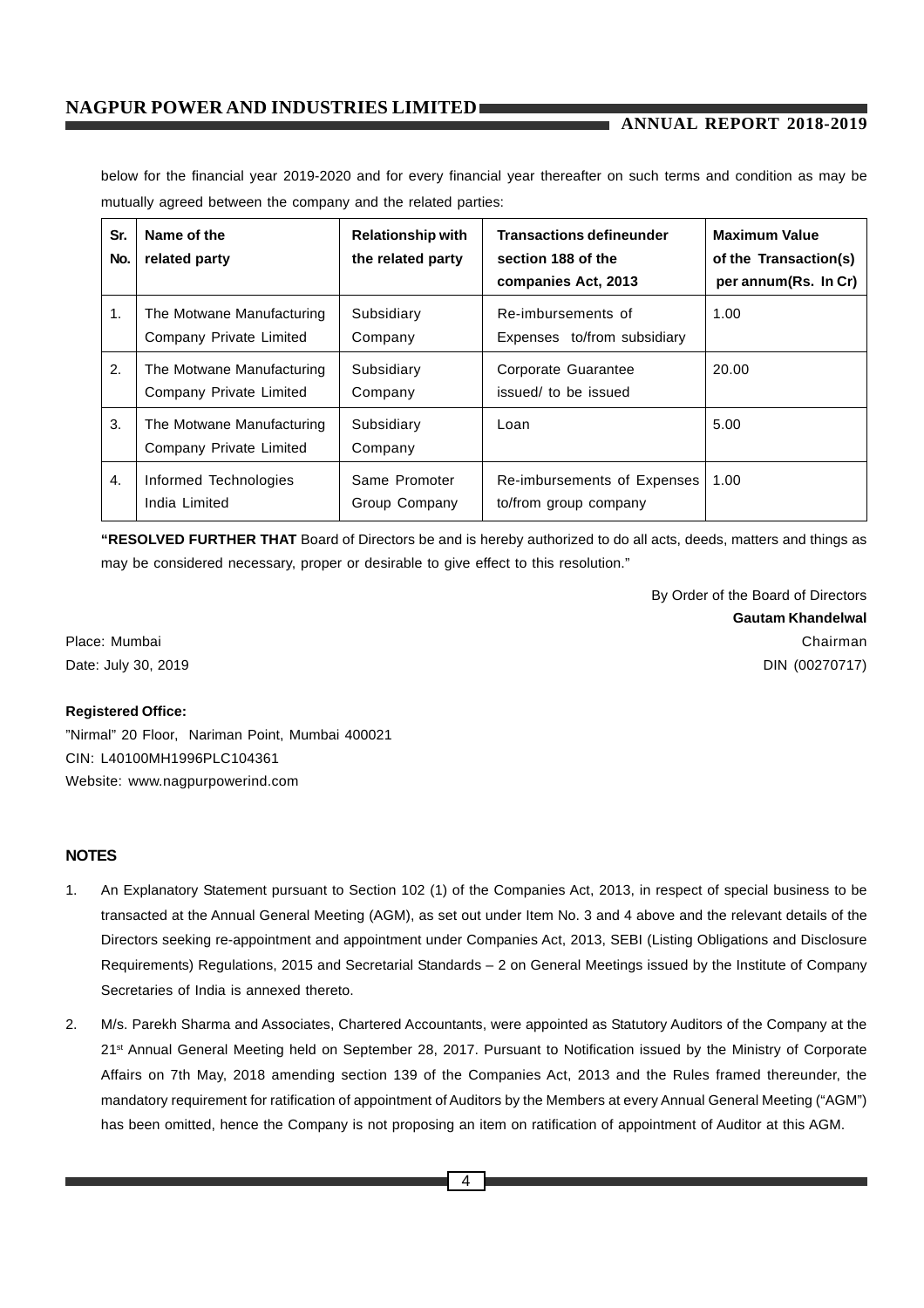#### **ANNUAL REPORT 2018-2019**

- 3. **A MEMBER ENTITLED TO ATTEND AND VOTE AT THE ANNUAL GENERAL MEETING (AGM) IS ENTITLED TO APPOINT PROXY/PROXIES TO ATTEND AND VOTE INSTEAD OF HIMSELF/HERSELF AND THE PROXY NEED NOT BE A MEMBER OF THE COMPANY.** The proxies to be effective should be deposited at the Registered Office of the Company **not less than 48 (Forty Eight) hours before the commencement of the meeting**. Members are requested to note that a person can act as a proxy on behalf of members not exceeding 50 (fifty) and holding in the aggregate not more than 10% of the total share capital of the Company carrying voting rights. In case a proxy is proposed to be appointed by a member holding more than 10% of the total share capital of the Company carrying voting rights, then such proxy shall not act as a proxy for any other person or shareholder. A proxy form for the AGM is enclosed.
- 4. Corporate Members/Societies etc. intending to send their authorized representatives are requested to send a duly certified copy of the Board Resolution / Authority Letter etc. as applicable, authorizing their representatives to attend and vote at the AGM.
- 5. The Register of Members and Share Transfer Books of the Company will remain closed from **Wednesday, September 04, 2019 to Tuesday, September 10, 2019** (both days inclusive).
- 6. The Company's equity shares are listed at Bombay Stock Exchange Limited, Phiroze Jeejeebhoy Towers, Dalal Street, Mumbai 400001 and the Company has paid the Annual Listing Fees to the Stock Exchanges for the year 2019-20.
- 7. **In terms of Section 72 of the Companies Act, 2013, and Rule 19 of the Companies (Share Capital and Debentures) Rules, 2014, every share holder of the Company may, at any time, nominate, in the prescribed manner, a person to whom his/her shares in the Company shall vest in the event of his/her death. Members, who wish to avail this facility, may fill the prescribed Form No. SH-13 (which will be made available on request) and forward the same to the Registrar and Transfer Agent, M/s. Link Intime India Private Limited.**
- 8. Members seeking any information as regards the Accounts are requested to write to the Company at an early date, so as to enable the Management to keep the information ready at the meeting.
- 9. For the convenience of the Members, attendance slip is enclosed elsewhere in the Annual Report. Members/Proxy Holders/Authorized Representatives are requested to fill in and affix their signatures at the space provided therein and surrender the same at the venue of the AGM. Proxy/Authorized Representatives of a member should state on the attendance slip as 'Proxy or Authorized Representative' as the case may be.
- 10. The Directors' Report, Auditor's Report and Audited Financial Statements (Standalone and Consolidated) as at March 31, 2019 are enclosed.
- 11. Inspection of Documents Copies of the Memorandum and Articles of Association of the Company and all other documents relevant for the resolution contained in the notice will be available for inspection at the Registered Office of the Company from 11:00 AM to 1:00 PM on all working days (excluding Saturday) up to the date of the Annual General Meeting.
- 12. In accordance with the Companies Act, 2013 read with the Rules, the Annual Reports are sent by electronic mode to those members whose email ids are registered with the company/Depositories, unless any member has requested for a physical copy for the same. For members who have not registered their email ID, physical copies are being sent by the permitted mode.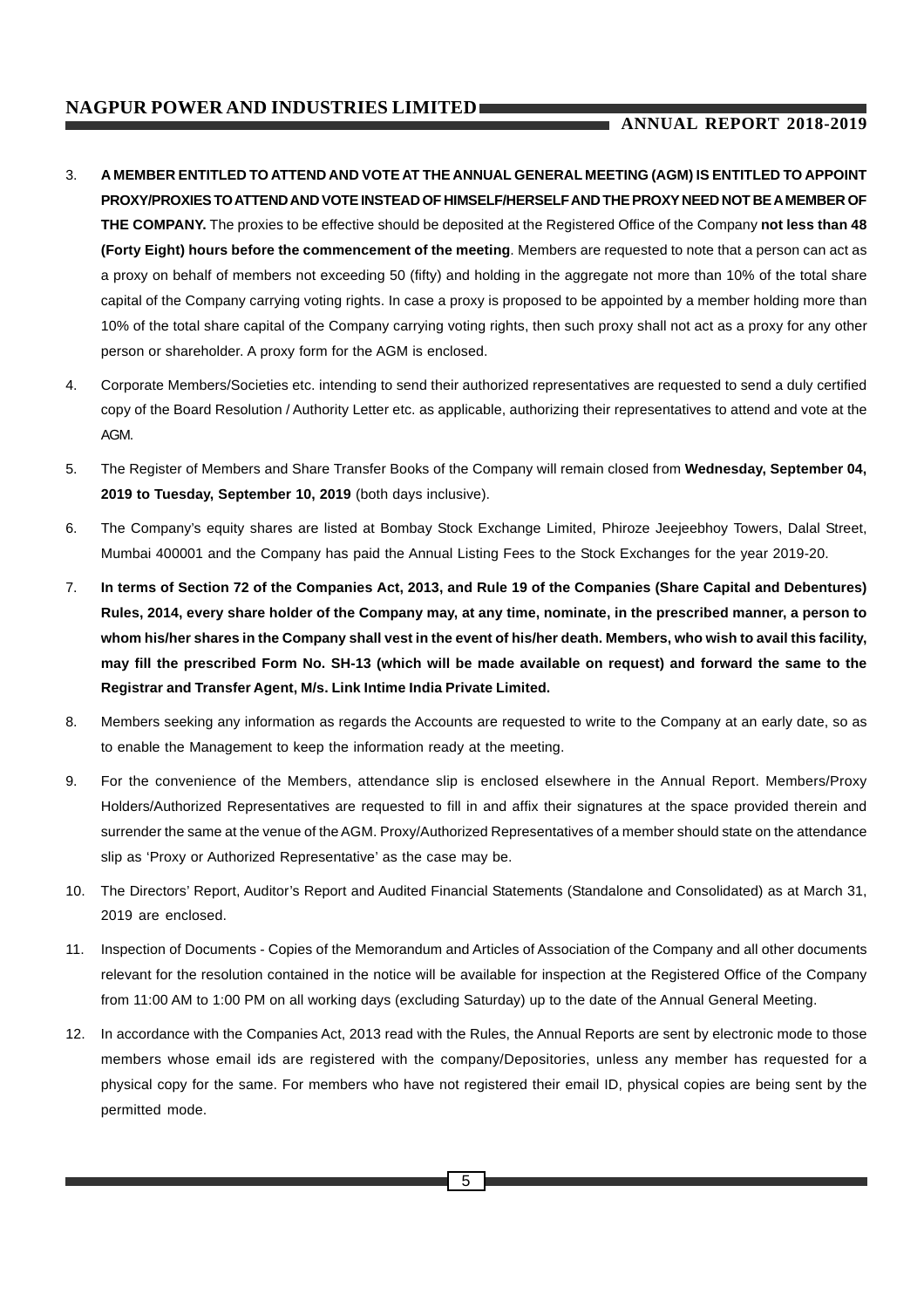#### **ANNUAL REPORT 2018-2019**

- 13. The members are requested to intimate any change in their address with PIN Code, immediately and quote Folio Number in all correspondence. They are also requested to bring their copy of Annual Report while coming to the meeting.
- 14. Members who hold shares in dematerialized form are requested to bring their client ID and DP ID Numbers for easy identification of attendance at the meeting.
- 15. SEBI has vide its Notifications dated 8th June, 2018 and 30th November, 2018 mandated that securities of listed companies can be transferred only in dematerialized form from April 01, 2019. In view of the above and to avail various benefits of dematerialization, Members are advised to dematerialize the shares held by them in physical form.
- 16. The Securities and Exchange Board of India (SEBI) has mandated the submission of the Permanent Account Number (PAN) by every participant in the securities market. Members holding shares in electronic form are, therefore, requested to submit their PAN to their Depository Participant(s). Members holding shares in physical form are required to submit their PAN details to the Link Intime India Private Limited, Registrar and Share Transfer Agents, Link Intime India Private Limited C 101, 247 Park, L B S Marg, Vikhroli West, Mumbai 400 083 , Maharashtra.
- *17. To support the 'Green Initiative', the Members who have not registered their e-mail addresses are requested to register the same with M/s. Link Intime India Private Limited/Depositories.*
- 18. **Process and manner for members opting for Remote e-voting are as under:**

In terms of Section 108 of the Companies Act, 2013 read with Rule 20 of the Companies (Management and Administration) Rules, 2014, the Company has engaged the services of CDSL to provide the facility of electronic voting ('e-voting') in respect of the Resolutions proposed at this AGM.

#### **A. The instructions for Shareholders voting electronically are as under:-**

- (i) The remote e-voting period begins on Saturday, September 07, 2019 (9:00 AM) and ends on Monday, September 09, 2019 (5:00 PM). During this period shareholders' of the Company, holding shares either in physical form or in dematerialized form, as on the cut-off date of Tuesday, September 03, 2019, may cast their vote electronically. The remote e-voting module shall be disabled by CDSL for voting thereafter.
- (ii) Shareholders who have already voted prior to the meeting date would not be entitled to vote at the meeting venue.
- (iii) The Shareholders should Log on to the e-voting website www.evotingindia.com
- (iv) Click on "Shareholders" tab.
- (v) Now Enter your User ID
	- a. For CDSL: 16 digits beneficiary ID,
	- b. For NSDL: 8 Character DP ID followed by 8 Digits Client ID,
	- c. Members holding shares in Physical Form should enter Folio Number registered with the Company.
- (vi) Next enter the Image Verification as displayed and Click on Login.
- (vii) If you are holding shares in demat form and had logged on to www.evotingindia.com and voted on an earlier voting of any company, then your existing password is to be used.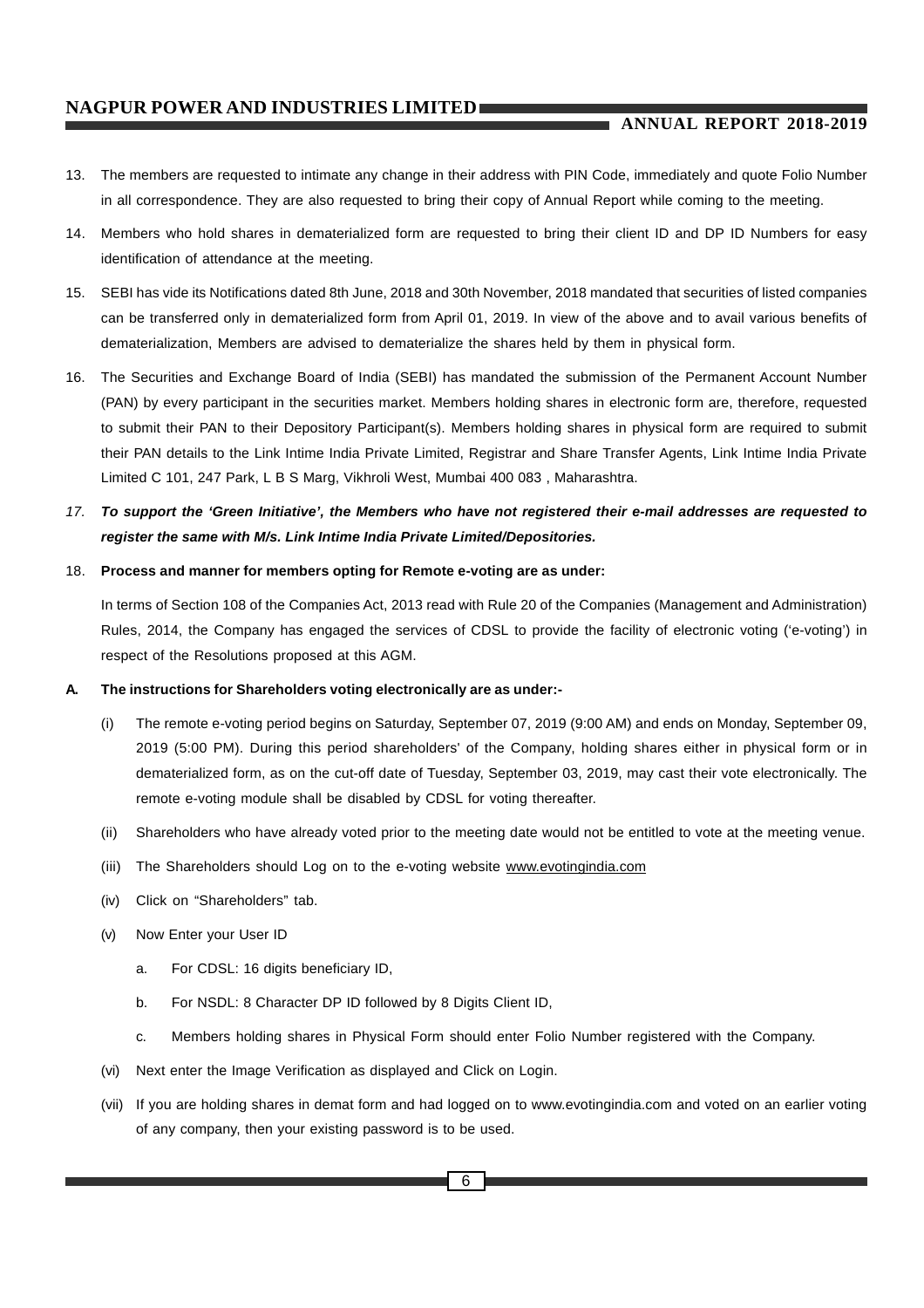(viii) If you are a first time user follow the steps given below:

#### **For Members holding shares in Demat Form and Physical Form**

| <b>PAN</b>                                         | Enter your 10 digit alpha-numeric *PAN issued by Income Tax Department (Applicable for both<br>demat shareholders as well as physical shareholders)                                                                                                                           |
|----------------------------------------------------|-------------------------------------------------------------------------------------------------------------------------------------------------------------------------------------------------------------------------------------------------------------------------------|
|                                                    | • Members who have not updated their PAN with the Company/Depository Participant are requested<br>to use the first two letters of their name and the 8 digits of the sequence number in the PAN field.                                                                        |
|                                                    | • In case the sequence number is less than 8 digits enter the applicable number of 0's before the<br>number after the first two characters of the name in CAPITAL letters. Eg. If your name is Ramesh<br>Kumar with sequence number 1 then enter RA00000001 in the PAN field. |
| Dividend Bank<br>Details OR Date<br>of Birth (DOB) | Enter the Dividend Bank Details or Date of Birth (in dd/mm/yyyy format) as recorded in your demat<br>account or in the Company records in order to login. Please enter the DOB or Dividend Bank<br>Details in order to login.                                                 |
|                                                    | • If both the details are not recorded with the depository or Company please enter the member id/<br>folio number in the Dividend Bank details field as mentioned in instruction (v).                                                                                         |

(ix) After entering these details appropriately, click on "SUBMIT" tab.

- (x) Members holding shares in physical form will then directly reach the Company selection screen. However, members holding shares in demat form will now reach 'Password Creation' menu wherein they are required to mandatorily enter their login password in the new password field. Kindly note that this password is to be also used by the demat holders for voting for resolutions of any other company on which they are eligible to vote, provided that company opts for e-voting through CDSL platform. It is strongly recommended not to share your password with any other person and take utmost care to keep your password confidential.
- (xi) For Members holding shares in physical form, the details can be used only for e-voting on the resolutions contained in this Notice.
- (xii) Click on the EVSN for the relevant <**NAGPUR POWER AND INDUSTRIES LIMITED**> on which you choose to vote.
- (xiii) On the voting page, you will see "RESOLUTION DESCRIPTION" and against the same the option "YES/NO" for voting. Select the option YES or NO as desired. The option YES implies that you assent to the Resolution and option NO implies that you dissent to the Resolution.
- (xiv) Click on the "RESOLUTIONS FILE LINK" if you wish to view the entire Resolution details.
- (xv) After selecting the resolution you have decided to vote on, click on "SUBMIT". A confirmation box will be displayed. If you wish to confirm your vote, click on "OK", else to change your vote, click on "CANCEL" and accordingly modify your vote.
- (xvi) Once you "CONFIRM" your vote on the resolution, you will not be allowed to modify your vote.
- (xvii) You can also take out print of the voting done by you by clicking on "Click here to print" option on the Voting page.
- (xviii) If a demat account holder has forgotten the login password then Enter the User ID and the image verification code and click on Forgot Password & enter the details as prompted by the system.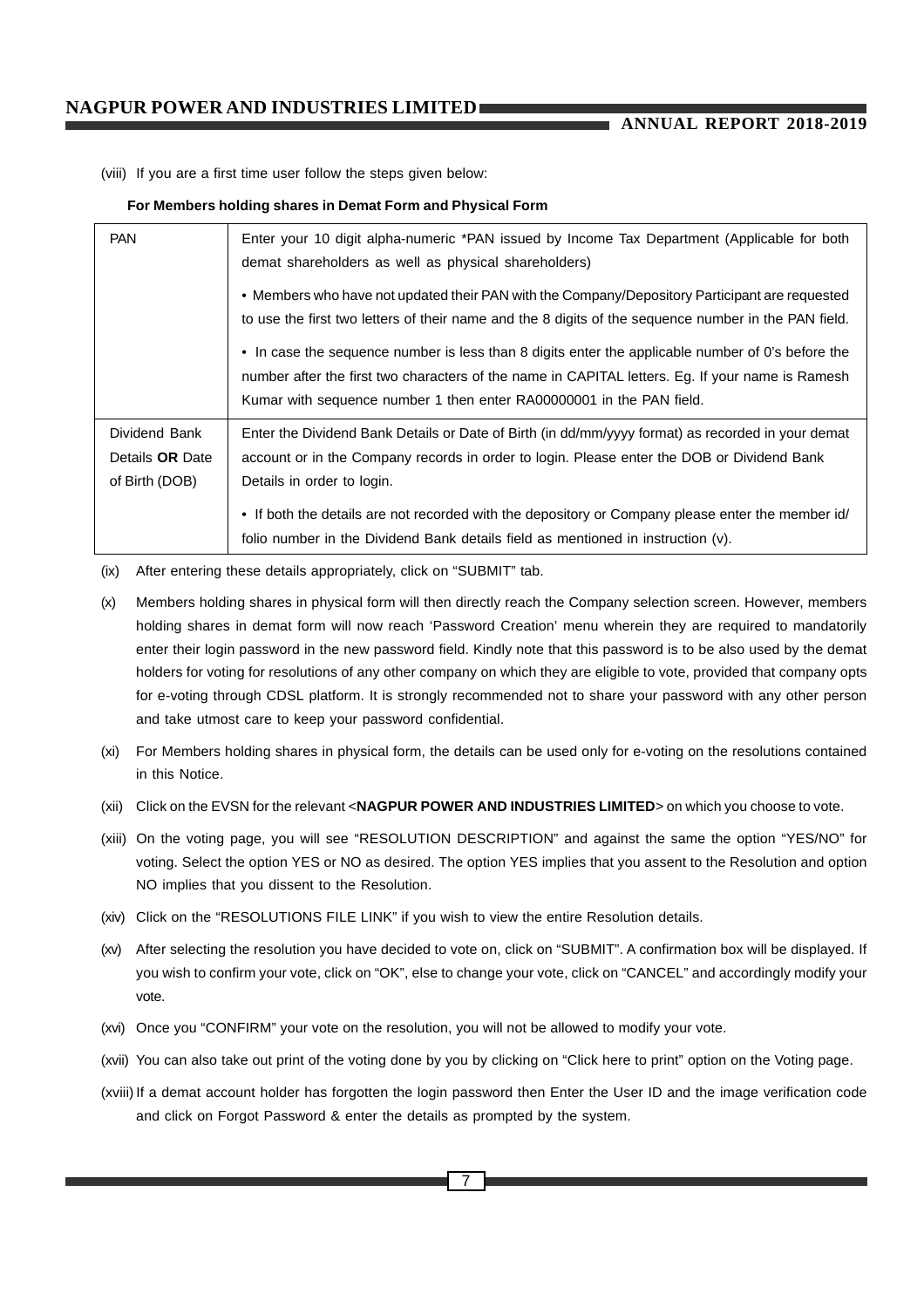#### (xix) **Note for Non-individual Shareholders & Custodians:**

- Non-Individual Shareholders (i.e. other than Individuals, HUF, NRI etc.) and Custodians are required to log on to www.evotingindia.com and register themselves as Corporate.
- A scanned copy of the Registration Form bearing the stamp and sign of the entity should be emailed to helpdesk.evoting@cdslindia.com.
- After receiving the login details a Compliance User should be created using the admin login and password. The Compliance User would be able to link the account(s) for which they wish to vote on.
- The list of accounts linked in the login should be mailed to helpdesk.evoting@cdslindia.com and on approval of the accounts they would be able to cast their vote.
- A scanned copy of the Board Resolution and Power of Attorney (POA) which they have issued in favour of the Custodian, if any, should be uploaded in PDF format in the system for the scrutinizer to verify the same.
- (xx) In case you have any queries or issues regarding e-voting, you may refer the Frequently Asked Questions ("FAQs") and e-voting manual available at www.evotingindia.com under help section or write an email to helpdesk.evoting@cdslindia.com.
- (xxi) Shareholders can also cast their vote using CDSL's mobile app "CDSL m-Voting" available for android based mobiles. The m-Voting app can be downloaded from Google Play Store. Apple and Windows phone users can download the app from the App Store and the Windows Phone Store respectively. Please follow the instructions as prompted by the mobile app while voting on your mobile.
- B. The voting rights of the members shall be in proportion to their shares of the paid up equity share capital of the Company as on the cut-off date of Tuesday, September 03, 2019.
- C. Mr. Sanam Umbargikar, Partner of M/s. DSM and Associates, Practising Company Secretary (Membership No. 26141, COP No. 9394), has been appointed as Scrutinizer for scrutinizing the remote e-voting procedure in a fair and transparent manner.
- D. The Scrutinizer shall after the conclusion of voting at the general meeting, will first count the votes cast at the meeting and thereafter unblock the votes cast through remote e-voting in the presence of at least two witnesses not in the employment of the Company and shall make, not later than three days of the conclusion of the AGM, a consolidated scrutinizer's report of the total votes cast in favour or against, if any, to the Chairman or a person authorized by him in writing, who shall countersign the same and declare the result of the voting forthwith.
- E. The declared Results, alongwith the Scrutinizer's Report, will be available on the Company's corporate website **www.nagpurpowerind.com** under the section 'Investor' and on the website of CDSL; such Results will also be forwarded to the Stock Exchange where the Company's shares are listed.
- F. The Facility for voting through poll shall be made available at the Annual General Meeting (AGM) and members attending the AGM who have not already cast their vote by remote e-voting shall be able to exercise their voting right at the AGM.
- G. The members who have casted their votes by remote e-voting prior to the AGM may also attend the AGM but shall not be entitled to cast their vote again.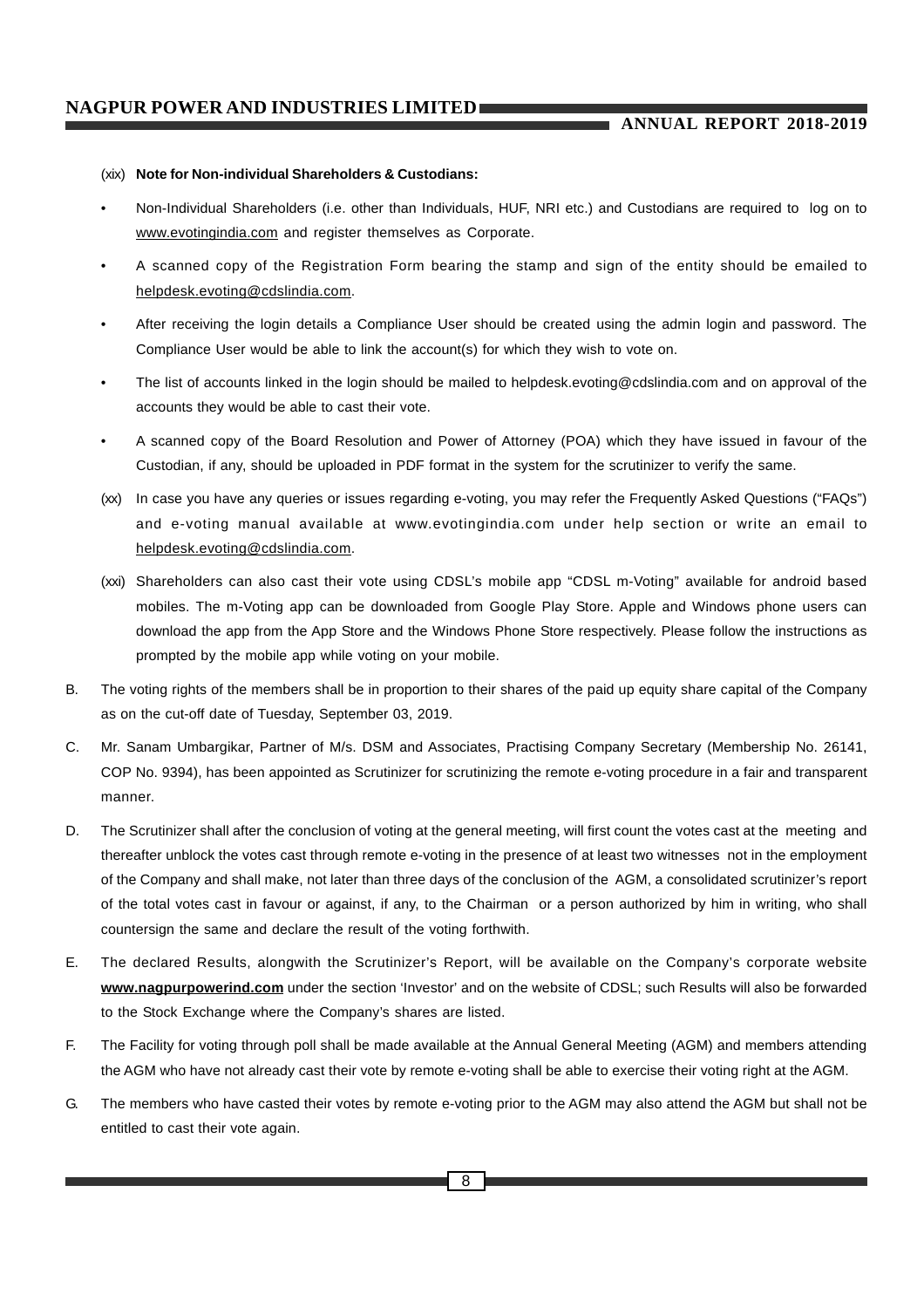### **ANNUAL REPORT 2018-2019**

| Name Of Director                              | Mr. Gautam Khandelwal                                                                                                                                                                                                                                                                                                                                    | <b>Mr. Nimis Savailal Sheth</b>                                                                                                                                                                                                                                       |
|-----------------------------------------------|----------------------------------------------------------------------------------------------------------------------------------------------------------------------------------------------------------------------------------------------------------------------------------------------------------------------------------------------------------|-----------------------------------------------------------------------------------------------------------------------------------------------------------------------------------------------------------------------------------------------------------------------|
| Date of Birth                                 | 01.04.1962                                                                                                                                                                                                                                                                                                                                               | 01.04.1963                                                                                                                                                                                                                                                            |
| Nationality                                   | Indian                                                                                                                                                                                                                                                                                                                                                   | Indian                                                                                                                                                                                                                                                                |
| Date of Appointment                           | 09.03.1988                                                                                                                                                                                                                                                                                                                                               | 22.03.2013                                                                                                                                                                                                                                                            |
| Qualifications                                | He holds a BA (Economics) from the<br>University of Mumbai and studied<br>Economics from London School of<br>Economics.                                                                                                                                                                                                                                  | B.E. (Hons) Electrical & Electronic Engg,<br>M.E. Mfg. Engineering, Degree from<br>Boston University, Boston, M.A. USA.,<br>MBA, Finance & Small Business Mgmt,<br>Boston University, Boston, M.A. USA                                                                |
| Expertise in specific<br>functional areas     | He is having about 30 years of business<br>experience across various industries.                                                                                                                                                                                                                                                                         | He has vast experience of 31 years of<br>which over 28 years is as an equity analyst<br>in the stock market in various positions -<br>analyst, head of research, stock broker,<br>portfolio advisor for an offshore fund and<br>most recently as a portfolio manager. |
| Directorships held in<br>other companies      | 1. Informed Technologies India Limited<br>2. The Motwane Manufacturing Co. Pvt. Ltd.<br>3. Varroc Polymers Pvt. Ltd.<br>4. Varroc Engineering Ltd.<br>5. Gras Education & Training Services<br>Pvt. Ltd.<br>6. Zeppelin Investments Pvt. Ltd.<br>7. Entecres Labs Private Limited<br>8. Khandelwals Limited (U.K)<br>9. Durovalves India Private Limited | 1. Informed Technologies India Limited<br>2. Phoenix Share & Stock Brokers<br><b>Private Limited</b>                                                                                                                                                                  |
| Committee position<br>held in other companies | <b>AUDIT COMMITTEE</b><br>Informed Technologies India Limited<br>Varroc Engineering Limited<br>Durovalves India Private Limited<br><b>STAKE HOLDER RELATIONSHIP</b><br><b>COMMITTEE</b><br>Informed Technologies India Limited<br>Varroc Engineering Limited                                                                                             | <b>AUDIT COMMITTEE</b><br>Informed Technologies India Limited<br><b>STAKEHOLDER RELATIONSHIP</b><br><b>COMMITTEE</b><br>Informed Technologies India Limited                                                                                                           |

### **Details of the Directors seeking appointment / re-appointment in the forthcoming Annual General Meeting**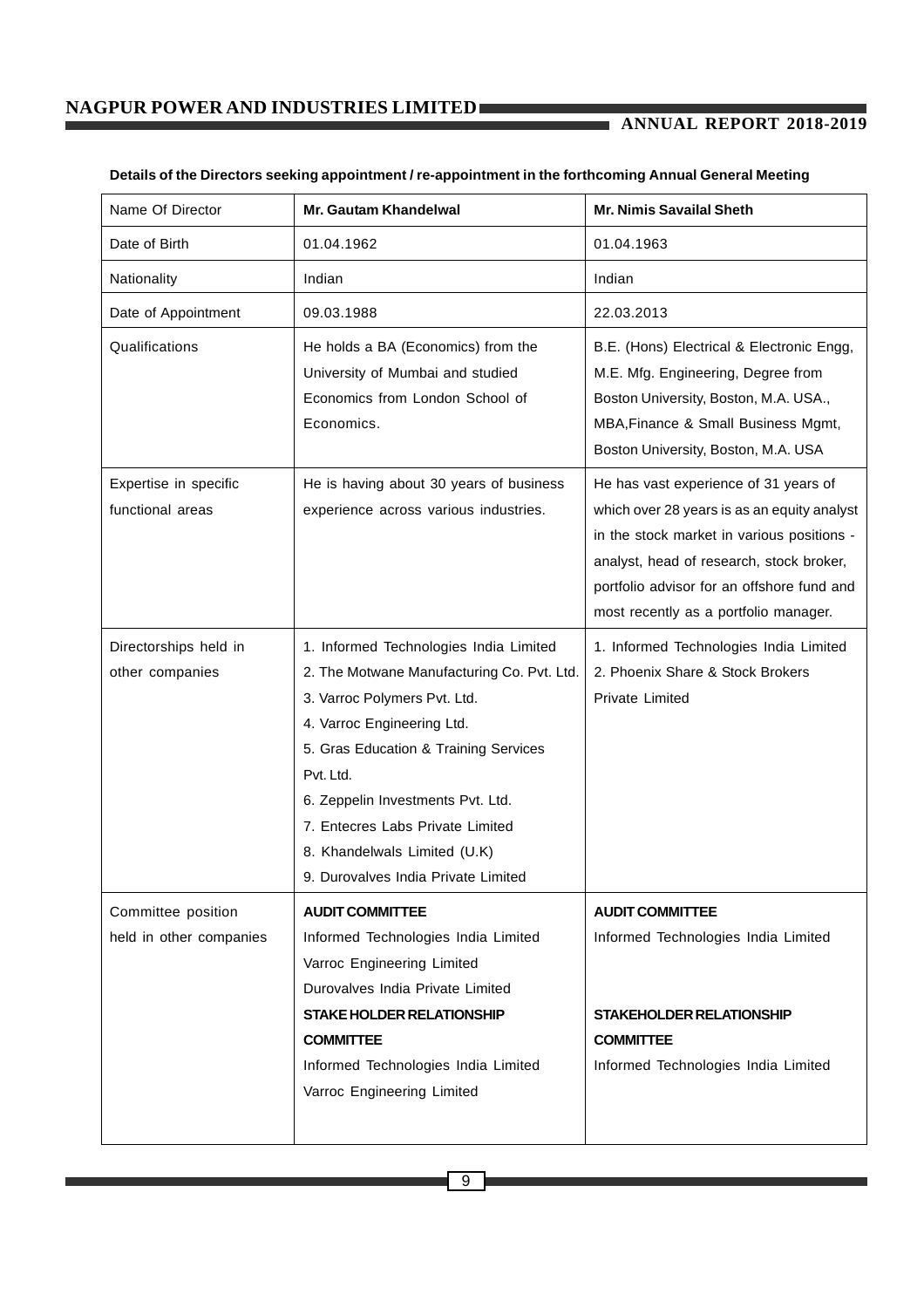### **ANNUAL REPORT 2018-2019**

|                            | <b>NOMINATION AND REMUNERATION</b>  | <b>NOMINATION AND REMUNERATION</b>  |
|----------------------------|-------------------------------------|-------------------------------------|
|                            | <b>COMMITTEE</b>                    | <b>COMMITTEE</b>                    |
|                            | Informed Technologies India Limited | Informed Technologies India Limited |
|                            | Varroc Engineering Limited          |                                     |
|                            | Durovalves India Pvt. Ltd.          |                                     |
|                            | <b>CSR COMMITTEE</b>                |                                     |
|                            | Varroc Engineering Limited          |                                     |
|                            | Varroc Polymers Private Limited     |                                     |
| No. of shares held         | 575300                              | 4500                                |
| in the Company             |                                     |                                     |
| Inter-se relationship      | None                                | None                                |
| between Directors,         |                                     |                                     |
| Manager and Key            |                                     |                                     |
| Managerial Personnel       |                                     |                                     |
| Disclosure of              | He is promoter of the Company       | None                                |
| relationship with promoter |                                     |                                     |
| of the Company             |                                     |                                     |

*\*Board Meeting Attendance And Remuneration Details Are Provided In Corporate Governance Report.*

By Order of the Board of Directors **Gautam Khandelwal** Place: Mumbai Chairman Date: July 30, 2019 **DIN** (00270717)

### **Registered Office:**

"Nirmal" 20 Floor, Nariman Point, Mumbai 400021 CIN: L40100MH1996PLC104361 Website: www.nagpurpowerind.com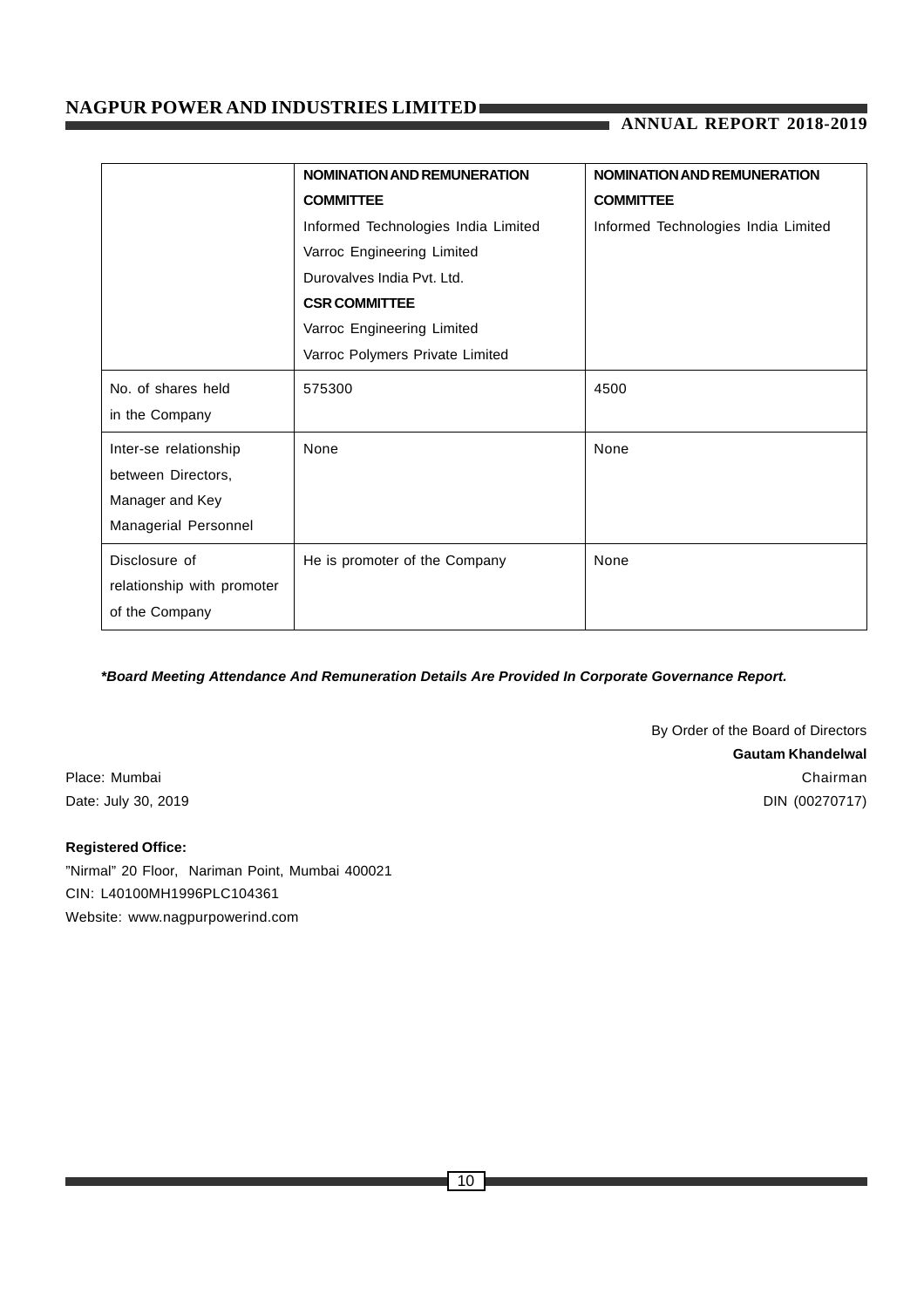#### **EXPLANATORY STATEMENT**

#### *(PURSUANT TO SECTION 102(1) OF* **the** *COMPANIES ACT, 2013)*

#### **Item No. 3**

#### **RE-APPOINTMENT OF MR. NIMIS SAVAILAL SHETH (DIN 00482739) AS AN INDEPENDENT DIRECTOR**

On April 1, 2014, the Ministry of Corporate Affairs notified Section 149 of the Act and related Rules. Accordingly, Mr. Nimis Savailal Sheth was appointed as an Independent Director on the Board of your Company pursuant to the provisions of Sections 149, 152 and any other applicable provisions, if any, of the Companies Act, 2013 and the rules made thereunder (including any statutory modification(s) or re-enactment(s) thereof for the time being in force) read with Schedule IV to the Companies Act, 2013 and Clause 49 of the Listing Agreement, by the Shareholders at the 18<sup>th</sup> Annual General Meeting ("AGM") of the Company held on September 15, 2014. He hold office as Independent Director of the Company up to September 14, 2019 ("first term" in line with the explanation to Sections 149(10) and 149(11) of the Act).

The Board on July 30, 2019, based on the recommendations of the Nomination and Remuneration Committee and pursuant to the performance evaluation of Mr. Nimis Sheth as a Member of the Board and considering that the continued association of Mr. Nimis Sheth would be beneficial to the Company, proposed to re-appoint Mr. Nimis Sheth as an Independent Director of the Company, not liable to retire by rotation, for a second term effective September 15, 2019 up to September 14, 2024. Further, the Company has, in terms of Section 160(1) of the Act, received a notice in writing from a Member proposing the candidature of Mr. Nimis Sheth for the office of Director. The Company has received from Mr. Nimis Sheth (i) Consent in writing to act as Director in Form DIR-2 pursuant to Rule 8 of the Companies (Appointment and Qualifications of Directors) Rules, 2014 (ii) Intimation in Form DIR-8 in terms of the Companies (Appointment and Qualifications of Directors) Rules, 2014, to the effect that he is not disqualified under Section 164(2) of the Act (iii) Declaration to the effect that he meets the criteria of independence as provided in Section 149(6) of the Act read with Regulation 16 and Regulation 25(8) of the SEBI (Listing Obligations and Disclosure Requirements) Regulations, 2015 as amended ('Listing Regulations') and (iv) Declaration pursuant to BSE Circular No. LIST/ COMP/14/2018-19 dated June 20, 2018, that he has not been debarred from holding office of a Director by virtue of any Order passed by Securities and Exchange Board of India or any other such authority. In terms of Section 149, 152 and other applicable provisions of the Act, read with Schedule IV of the Act and the Rules made thereunder, and in terms of the applicable provisions of the Listing Regulations, each as amended, the re-appointment of Mr. Nimis Sheth as an Independent Director of the Company for a second term commencing September 15, 2019 upto September 14, 2024 is being placed before the Shareholders for their approval by way of a special resolution.

Mr. Nimis Sheth, once appointed, will not be liable to retire by rotation. In the opinion of the Board, Mr. Nimis Sheth is a person of integrity, fulfils the conditions specified in the Act and the Rules made thereunder read with the provisions of the Listing Regulations, each as amended, and is independent of the Management of the Company. A copy of the draft letter of appointment of Mr. Nimis Sheth as an Independent Director setting out the terms and conditions of his appointment is available for inspection without any fee payable by the Members at the Registered Office of the Company during the normal business hours on working days up to the date of the Annual General Meeting ('AGM') and will also be kept open at the venue of the AGM till the conclusion of the Meeting. The profile and specific areas of expertise of Mr. Nimis Sheth are provided as annexure to this Notice.

None of the Directors and Key Managerial Personnel of the Company or their respective relatives, except Mr. Nimis Sheth, to whom the resolution relates, is concerned or interested in the Resolution mentioned at Item No. 3 of the Notice. The Board of Directors recommends the Resolutions at Item No. 3 of the accompanying Notice for the approval of the Members of the Company as a Special Resolution.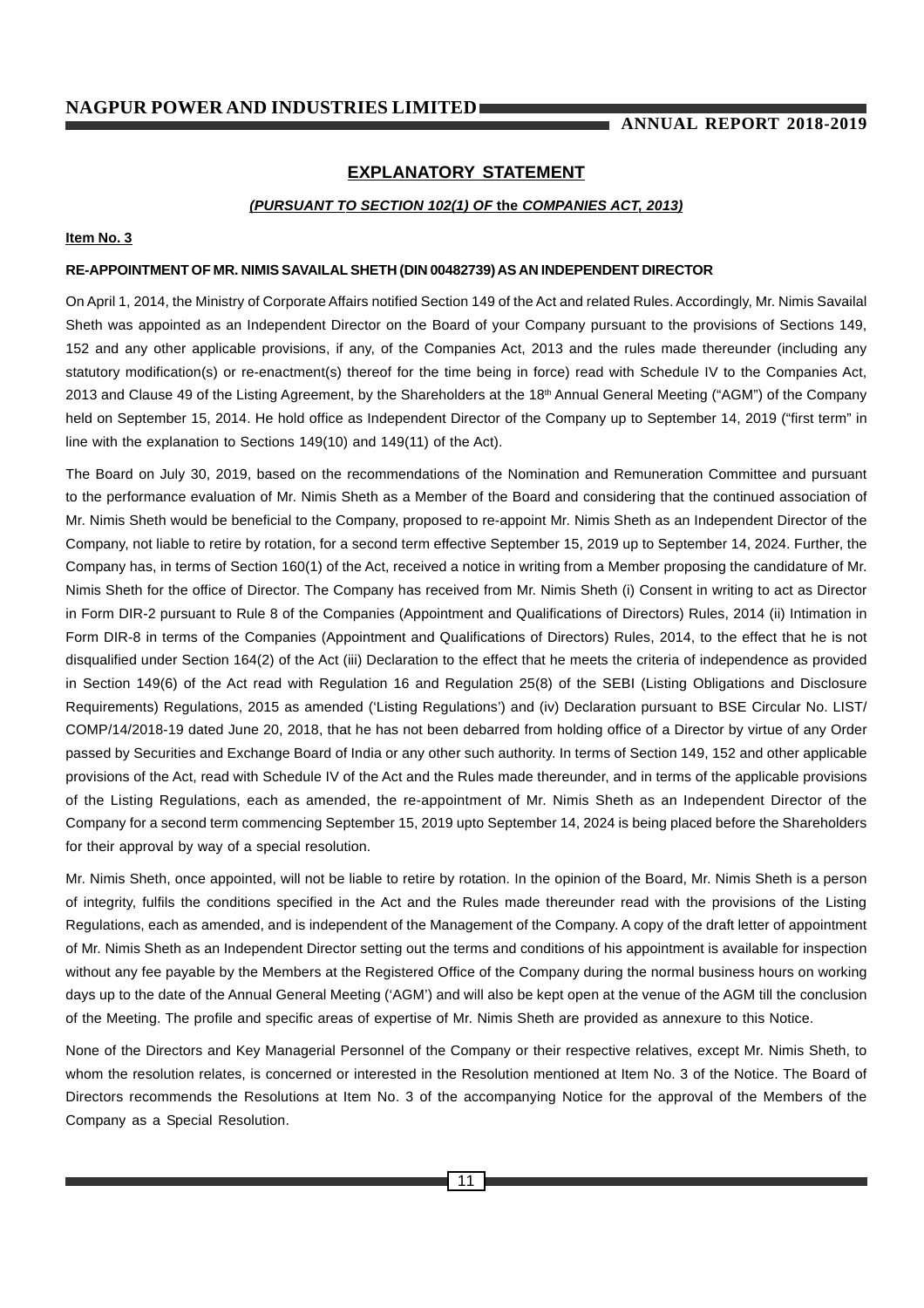#### **ITEM NO. 4**

#### **APPROVAL FOR RELATED PARTY TRANSACTIONS UNDER SECTION 188 OF THE COMPANIES ACT, 2013**

Section 188 of the Companies Act, 2013 provides that except with the consent of the Board of Directors given by a resolution at a meeting of the Board and subject to such conditions as prescribed in rules framed in this regard, no company shall enter into any contract or arrangement with a related party with respect to transactions specified therein. It is further provided that in case of a company having paid- up share capital of not less than such amount or transactions not exceeding such sums as are prescribed in the rules framed in this regard, no contract or arrangement shall be entered into except with the approval of the company by an ordinary resolution. It is further provided that nothing in this sub- section shall apply to any transaction entered into by the company which are entered in its ordinary course of business and are at arm's length.

Prior approval of shareholders is required for the transactions that are not in the ordinary course of business and not at an arm's length basis. Though your Company always seeks to enter into transactions with related parties in the ordinary course of business and/or at arm's length basis, still as better corporate governance measure, it is considered desirable to have the consent of the Members in respect of related party transactions.

Pursuant to rule 15(3) of Companies (Meetings of Board and its Powers) Rules, 2014, the nature of transactions with the related parties is provided in the said resolution.

The transactions entered with the Related Parties, were placed before the Audit Committee. The said transactions were approved and recommended to the Board.

The members are further informed that no member(s) of the Company being a related party or having any interest in the resolution as set out at item No. 4 shall be entitled to vote on this Ordinary Resolution.

None of the Directors other than those representing the related parties, Key Managerial Personnel's of the Company or their relative(s) are interested and/or concerned with the said Resolution. The Board recommends the resolution set forth in Item No. 4 for the approval of the Members as an Ordinary Resolution.

For and on behalf of the Board

**Gautam Khandelwal** Place: Mumbai Chairman Date: July 30, 2019 DIN (00270717)

**Registered Office:** "Nirmal" 20 Floor, Nariman Point, Mumbai 400021 CIN: L40100MH1996PLC104361 Website: www.nagpurpowerind.com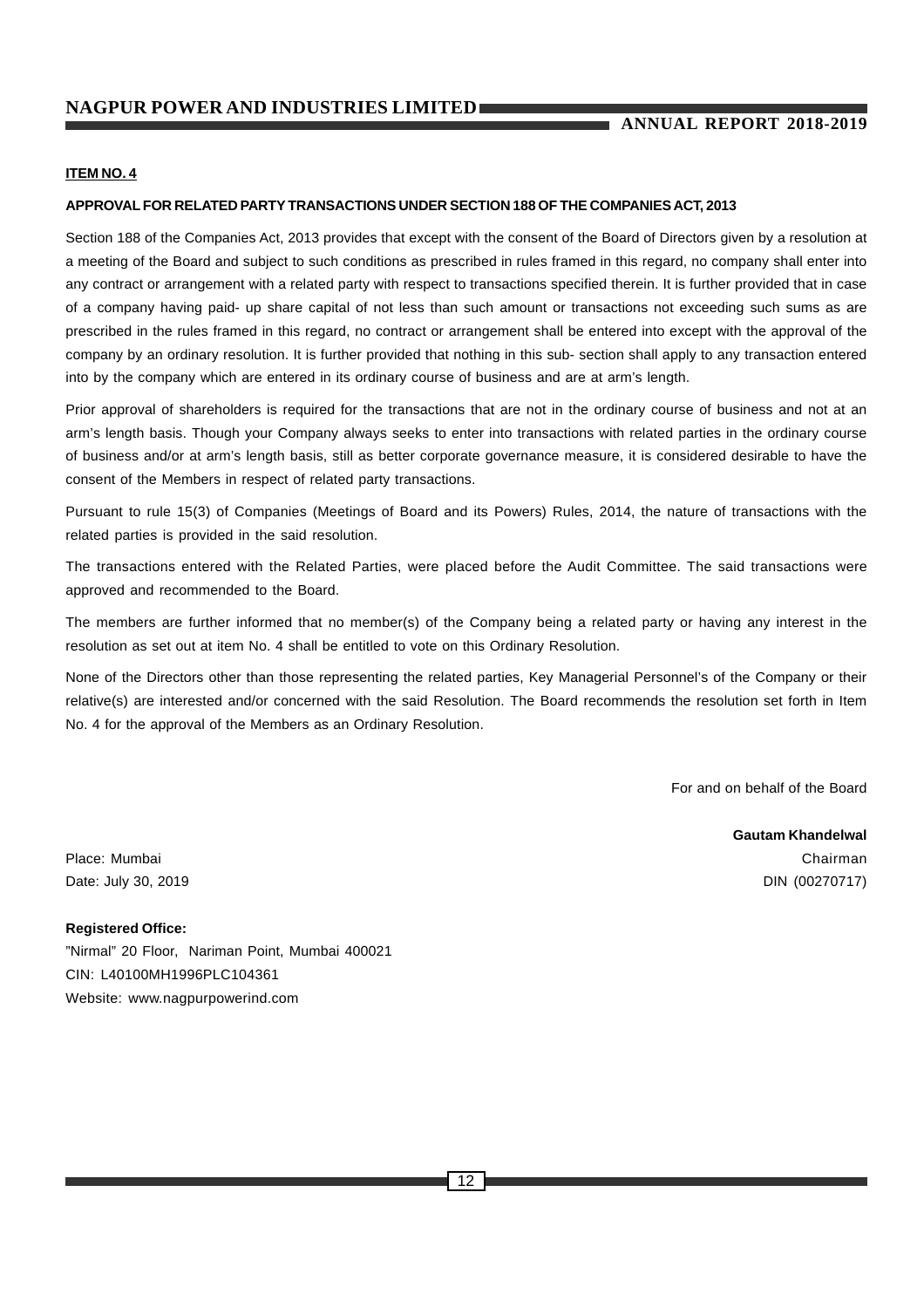### **Directors' Report, Management Discussion and Analysis Report**

To,

The Members,

Your Directors have pleasure in presenting the Twenty Third Annual Report together with the Audited Statements of Accounts of the Company for the Financial Year ended March 31, 2019. The Management Discussion and Analysis is also included in this Report.

#### **Financial Highlights**

| The performance of your Company for the year under review is summarized below:<br>(Rs. in Lakhs) |                   |           |                     |           |
|--------------------------------------------------------------------------------------------------|-------------------|-----------|---------------------|-----------|
| <b>Particulars</b>                                                                               | <b>Standalone</b> |           | <b>Consolidated</b> |           |
|                                                                                                  | 2018-2019         | 2017-2018 | 2018-2019           | 2017-2018 |
| Revenue from Operations                                                                          | 46.70             | 15.48     | 4099.90             | 2982.18   |
| Other Income (Net of Excise Duty)                                                                | 156.26            | 258.18    | 153.59              | 226.16    |
| Total Income / Revenue                                                                           | 202.96            | 273.66    | 4253.49             | 3208.34   |
| Profit/(Loss) before Interest, Depreciation & Tax                                                | (65.82)           | (8.33)    | 319.44              | 260.51    |
| Less: Interest                                                                                   | 1.29              | 1.79      | 108.26              | 99.65     |
| Profit before Depreciation & Tax                                                                 | (67.11)           | (10.12)   | 211.18              | 160.86    |
| Less: Depreciation                                                                               | 17.90             | 20.03     | 207.09              | 184.35    |
| Profit/ (Loss) before Taxation                                                                   | (85.01)           | (30.15)   | 4.09                | (23.49)   |
| Less: Provision for Current Tax / (MAT)                                                          |                   | 8.00      |                     | 8.00      |
| Deferred Tax and adjustments prior year                                                          |                   |           |                     |           |
| Less MAT Credit                                                                                  |                   |           |                     |           |
| Profit/ (Loss) after tax for the year                                                            | (85.01)           | (38.15)   | 4.09                | (31.49)   |
| Total other comprehensive income (net of tax)                                                    | 50.98             | 105.94    | 39.14               | 107.06    |
| Total comprehensive income for the year                                                          | (34.03)           | 67.78     | 43.23               | 75.57     |

#### **Dividend and Reserves**

In view of losses suffered by the Company, your Directors do not recommend any dividend for the financial year ended March 31, 2019. During the year under review, no amount was required to be transferred to General Reserve.

#### **Share Capital**

During the year, the Company has not issued shares with differential voting rights nor has granted any stock options or sweat equity. There was no provision made of the money by the Company for purchase of its own shares by employee or by trustee. As on March 31, 2019, none of the Directors of the Company hold instruments convertible into equity shares of the Company.

During the year, there was no change in the Share Capital of the Company.

As on March 31, 2019, the issued, subscribed and paid up share capital of your Company stood at Rs. 130,955,070/-, comprising 13,095,507 Equity shares of Rs.10/- each.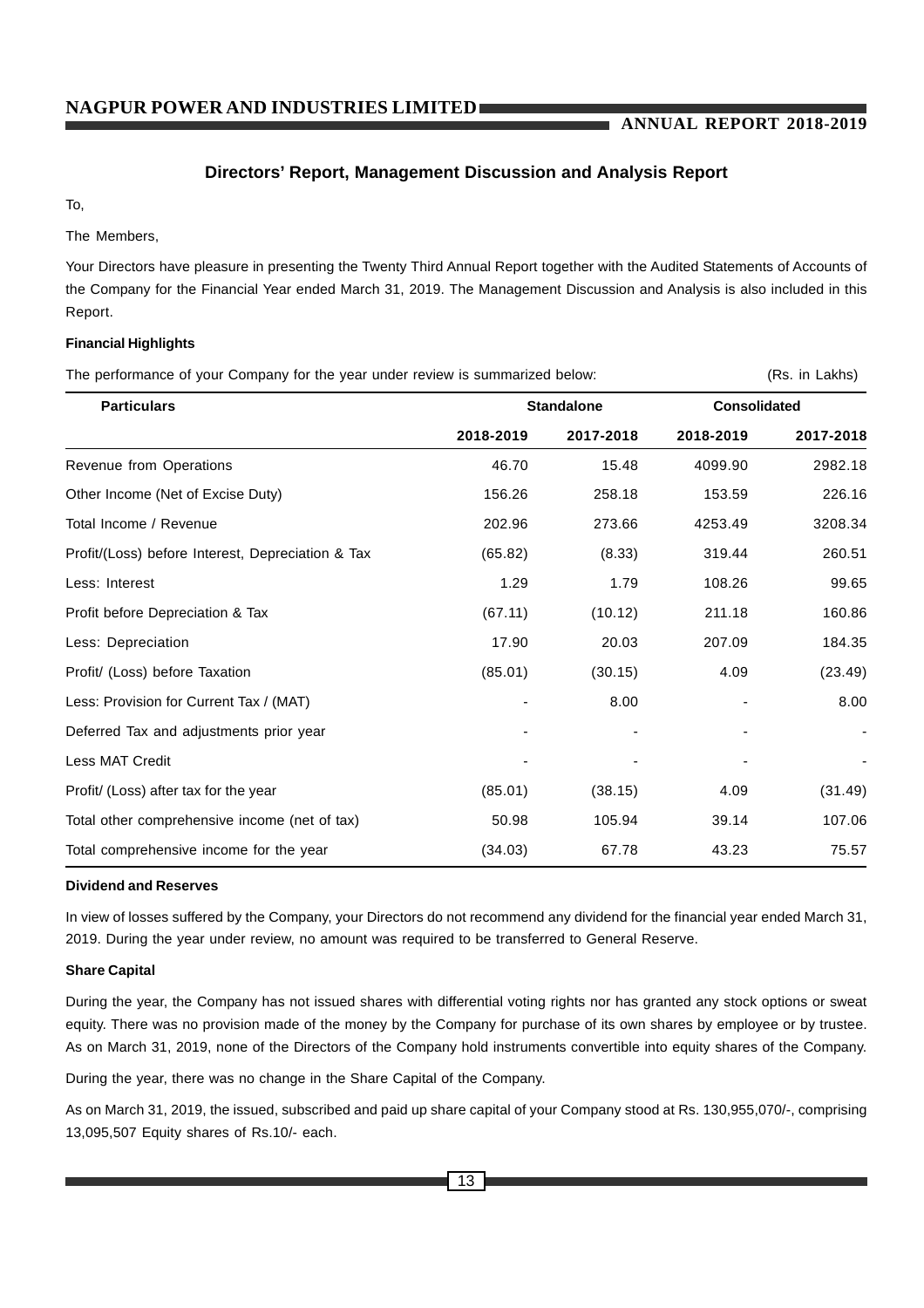#### **ANNUAL REPORT 2018-2019**

#### **Directors and Key Managerial Personnel**

The Company is well supported by the knowledge and experience of its Directors and Key Managerial Personnel. Pursuant to provisions of the Companies Act, 2013, Mr. Gautam Khandelwal, Director of the Company is liable to retire by rotation and being eligible, has offered himself for re-appointment.

Mr. Girish Bakre ceased to be a director with effect from August 15, 2018 due to his sad demise. The Company conveys its deep sorrow and condolences to his family. The Company also expresses its deepest gratitude for the enormous contribution to the Company by Mr. Girish Bakre during his tenure as an Independent Director of the Company. Mr. Ajit Parundekar has resigned as a non-executive Director of the Company due to his pre-occupation with effect from closure of business hours on October 18, 2018. The Company appreciates the valuable Service & Support rendered by him to the Company during his tenure as a Director of the Company.

The Nomination and Remuneration Committee, on the basis of performance evaluation of Independent Director and taking into account the external business environment, the business knowledge, experience and the contribution made by Mr. Nimis Sheth during his tenure, has recommended to the Board to re-appoint Mr. Nimis Sheth as an Independent Director of the Company for the second term. The board recommends his re-appointment as a Non-Executive, Independent Director of the Company.

All the Directors of the Company have confirmed that they are not disqualified from being appointed as Directors in terms of Section 164 of the Companies Act, 2013 and not debarred or disqualified by the SEBI / Ministry of Corporate Affairs or any such statutory authority from being appointed or continuing as Director of the Company or any other Company where such Director holds such position in terms of Regulation (10)(i) of Part C of Schedule V of Listing Regulations.

#### **The Company has following persons as Key Managerial personnel (KMP):**

| Sr. No. | Name of the person     | <b>Designation</b>             | Date of Appointment as KMP |
|---------|------------------------|--------------------------------|----------------------------|
| 1.      | Mr. Gautam Khandelwal  | Executive Chairman             | 15.09.2014                 |
| 2.      | Mr. Santosh Khandelwal | <b>Chief Financial Officer</b> | 30.09.2014                 |
| 3.      | Ms. Nidhi Salampuria   | Company Secretary              | 30.09.2014                 |

#### **Details of Board meetings**

During the year, the Board of Directors met 6 times, details of which are provided in the Corporate Governance report.

#### **Committees of the Board**

The details of the various committees of the board and their composition as on March 31, 2019 are as under:

| Name of Director(s)      | <b>Audit Committee</b> | <b>Stakeholder</b><br>Relationship<br><b>Committee</b> | <b>Nomination</b><br>& Remuneration<br><b>Committee</b> |
|--------------------------|------------------------|--------------------------------------------------------|---------------------------------------------------------|
| Mr. Nimis Savailal Seth  | Chairman               | Chairman                                               | Chairman                                                |
| Mr. Gautam P. Khandelwal | Member                 | Member                                                 | Member                                                  |
| Mr. Virat Mehta          | Member                 | Member                                                 | Member                                                  |

#### **Declaration by Independent Directors (IDs)**

Mr. Nimis Sheth and Mr. Virat Mehta are Independent Directors of the Company. The Company has received declaration from them confirming that they meet the criteria of independence as prescribed under Section 149 (6) of the Companies Act, 2013.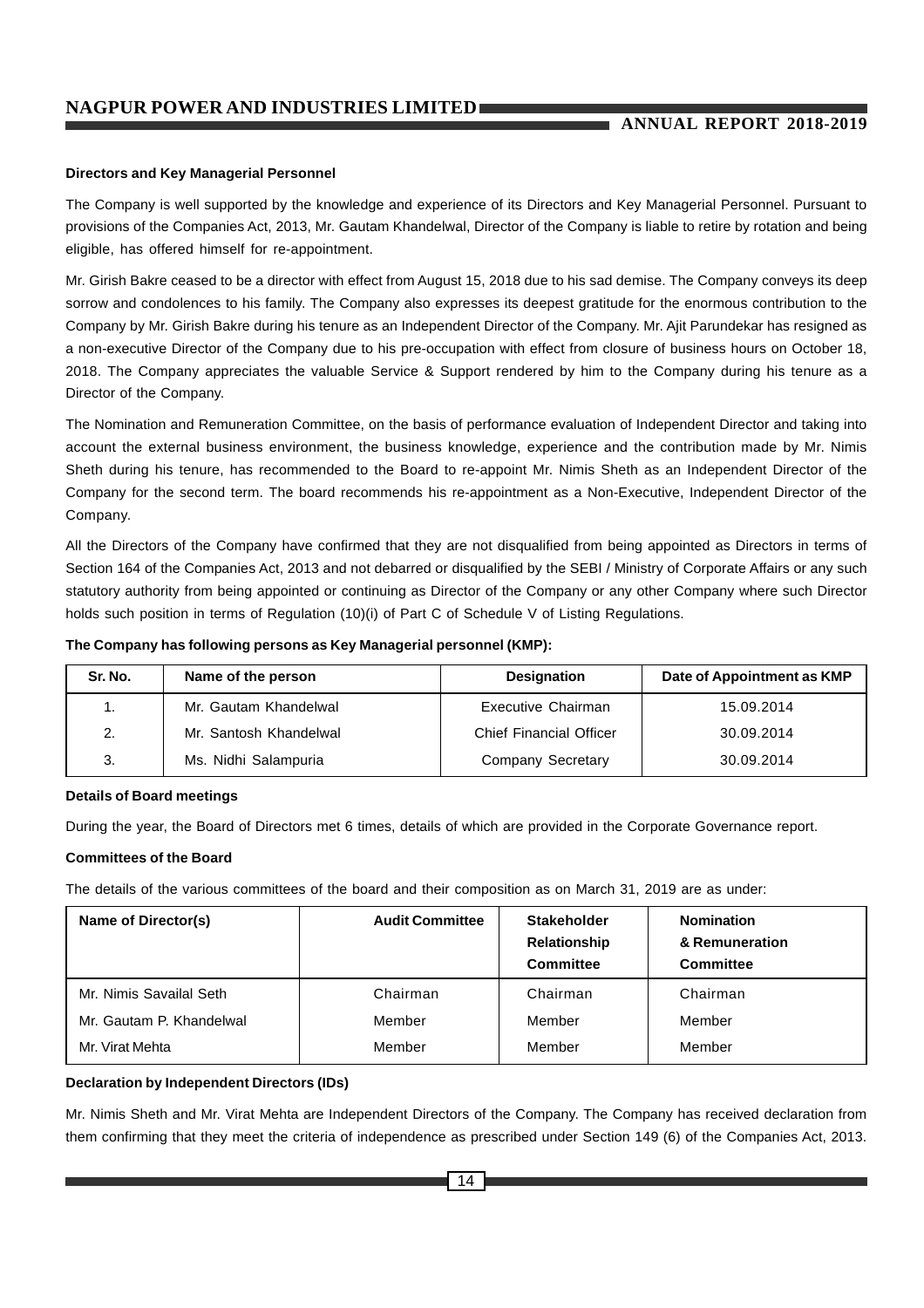#### **ANNUAL REPORT 2018-2019**

During the year, the Independent Director meeting was held on November 14, 2019 as required by regulation 25 of SEBI (LODR) Regulations, 2015

#### **Nomination and Remuneration Policy**

The policy of the Company on directors' appointment and remuneration, including criteria for determining qualifications, positive attributes and independence of a director and other matters provided under sub-section (3) of Section 178 of the Companies Act, 2013 is adopted by the Board and may be accessed on the Company's website at the link: http:// www.nagpurpowerind.com/investors/corporate-governance/. We affirm that the remuneration paid to the directors is as per the terms laid out in the nomination and remuneration policy of the Company.

#### **Board Evaluation**

Pursuant to the provisions of the Companies Act, 2013 and the SEBI (Listing Obligations and Disclosure Requirements) Regulations, 2015, a structured questionnaire was prepared as per the requirement of the act which included various aspects of Boards and Committees functioning, Composition of the Board and its Committees, functioning of the Individual directors. The aspects covered in the evaluation included the contribution to and monitoring of corporate governance practices and the fulfillment of Directors' obligations and fiduciary responsibilities, including but not limited to, active participation at the Board and Committee meetings.

Further, the Independent Directors at their meeting, reviewed the performance of Board, Chairman of the Board and of Non - Executive Directors.

The Board expressed their satisfaction with the evaluation process.

#### **Significant and Material Orders Passed by the Regulators or Courts or Tribunals**

There are no significant and material orders passed by the Regulators or Courts or Tribunals which may impact the going concern status and Company's operations.

#### **Internal Financial Controls**

The details in respect of internal financial control and their advocacy are included in the management discussion and analysis which forms part of this Annual Report

#### **Deposits**

During the year, your Company has not accepted any deposits under the provisions of Chapter V of the Companies Act, 2013 and the rules made there under.

#### **Subsidiary/Joint Ventures/Associate Companies:**

The Company does not have Joint Ventures/Associate Companies. The Company has One Subsidiary Company "The Motwane Manufacturing Company Private Limited".

#### **Loans, Guarantees or Investments**

Details of Loans, Guarantees and Investments covered under Section 186 of the Companies Act, 2013 form part of the notes to the financial statements provided in this Annual Report.

#### **Management Discussion and Analysis**

#### **a) Economy review:**

The long-term growth perspective of the Indian economy is changing due to continued investments in infra in Transmission and Distribution, railways and metro's, lighting and digital initiatives. Stable policies and good initiatives like smart cities. Your Company (through its Subsidiary) is in the business of manufacturing electrical equipment, a significant portion of which is supplied to the power sector which has continued to be affected by the political & economic situation. We hope to see a gradual recovery.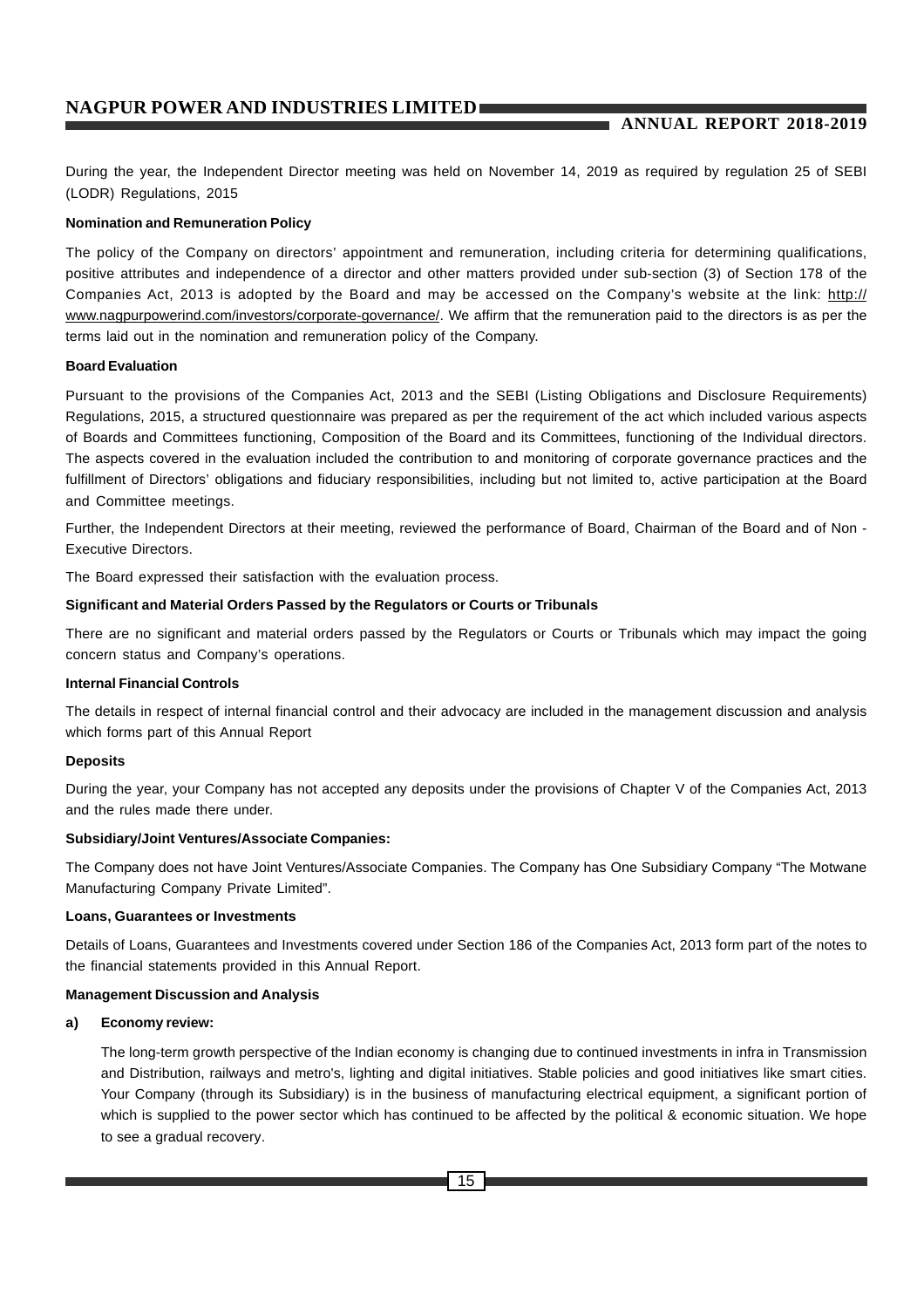#### **b) Business and Industrial review and future outlook:**

The Company mainly operated on Metal Recovery Plant and produces Low Ferro Manganese (Slag) through its slag recovery process. However, the re-useable waste of fine particles remaining in the manganese slag which was dumped at various places at the factory site is depleting and it is uncertain how much slag is left. The technical consultants are also of the same view.

The management of the Company has foreseen this & thus entered another segment of business couple of years earlier via a majority stake in "The Motwane Manufacturing Company Private Limited", now a subsidiary company and is looking to develop its business in electrical sector. The company is also looking at other business opportunities including monetizing its assets and redeployment of the same in better business opportunities.

#### **c) Risks, Concerns & Threats:**

Depletion of slag dumps posed a major problem for the Company. In order to counter this, the Company entered into another business through its subsidiary company "The Motwane Manufacturing Company Private Limited" and is looking to develop it. The Management of the Company meets frequently to take the stock of all the impending and immediate threats to the business and takes necessary steps for positioning of the Company to meet the same in time. Any major threats affecting the Company in general and business environment indirectly affecting the functioning of the Company are discussed with the Board from time to time.

#### **d) Internal Control Systems:**

The Company has adequate internal control systems in place with reference to the financial statements. The Audit Committee of the Board periodically reviews the internal control systems with the management, Internal Auditors and Statutory Auditors and the adequacy of internal audit function, significant internal audit findings and follow-ups thereon.

#### **e) Financial Performance / Overview of Operations:**

During the year under review, the revenue from operation of the Company increased to Rs. 46.69 Lakhs from Rs. 15.48 Lakhs in the previous year.

#### **Subsidiary Company and Consolidated Statements**

Your Company has one subsidiary i.e 'The Motwane Manufacturing Company Private Limited' (MMCPL). During the financial year 2018-19, total revenue of the MMCPL has increased to Rs. 40.69 crores from Rs. 29.81 crores in the previous financial year and the net profit of the Company has increased to Rs. 89.10 Lakhs from Rs. 6.66 Lakhs in the previous financial year.

The Consolidated Financial Statement of your Company for the financial year 2018-19, are prepared in compliance with applicable provisions of the Companies Act, 2013, Accounting Standard and SEBI(Listing Obligations and Disclosure Requirements) Regulations, 2015. The Consolidated Financial Statements have been prepared on the basis of audited financial statements of the Company, its subsidiary, as approved by their respective Board of Directors.

Pursuant to sub-section (3) of section 129 of the Act, the statement containing the salient features of the financial statement of Company's subsidiary is given as AOC -1. Brief particulars about the business of the Subsidiary are given hereunder.

MMCPL is an R & D based company and has developed various high technology test and Measurement products which have applicability in the domestic and international markets. The company's products are sold primarily to the power sector and energy intensive industries. The company expects gradual pick up in its order book due to growth and reform in the distribution sector in which the company operates. Alternatively, it is exploring its potential in the IOT space in adjacent areas like smart lighting and other IOT related industrial solutions.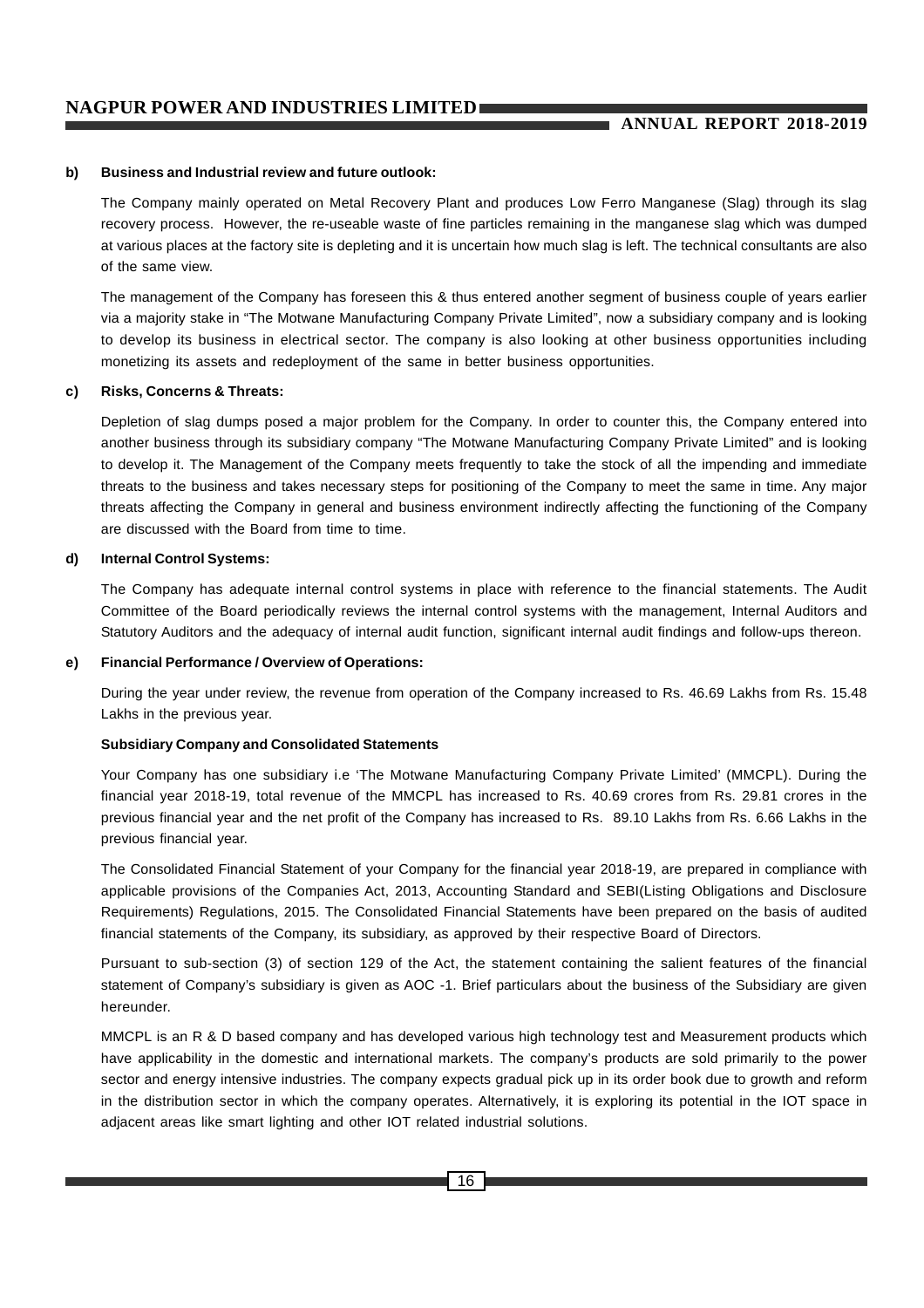#### **f) Material developments in human resources / industrial relations, including number of people employed**

The human resource plays a vital role in the growth and success of an organization. The Company has maintained cordial and harmonious relations with employees.

During the year under review, various training and development workshops were conducted to improve the competency level of employee with an objective to improve the operational performance of individuals. The Company has built a competent team to handle challenging assignments and projects.

The Company has 19 permanent employees as on March 31, 2019.

#### **g) Details of Significant Changes**

| <b>Ratios</b>           | 2019       | 2018      |
|-------------------------|------------|-----------|
| Debtors turnover ratio  |            |           |
| Interest coverage ratio | (65.10)    | (15.86)   |
| Current ratio           | 53.35      | 57.80     |
| Debt equity ratio       | 0.004      | 0.003     |
| Operating margin ratio  | (1.79)     | (1.83)    |
| Net profit margin %     | (182)%     | $(246)\%$ |
| Return on Networth %    | $(1.18)\%$ | (0.53)%   |
| PE ratio                | (0.65)     | (0.29)    |
| Return on Net worth %   | (57.31)    | (124.14)  |

#### **Reason for significant change:**

- The interest coverage ratio has come down to (65.10) due to loss incurred by the company during the year. However the management is of the view that the losses are due to Ind AS effect wherein the notional losses of current investments have been factored in and the Company has adequate cash flow to service the interest.
- The debt has increased marginally and the company has a comfortable debt equity ratio of 0.004.
- The net loss margin has decreased due to increase in sales as compared to last year. However the management's contention is that it is due Ind AS effect wherein the notional losses of current investments have been factored in.
- The negative earnings per share have increased from (0.29) to (0.65) per share i.e. there is an increase of 124% due to the increased losses by the Company in the current year. The negative EPS is mainly on account of notional losses of current investments as per Ind AS and as such is of transitional nature.

#### **h) Details of any change in Return on Net Worth as compared to the immediately previous financial year**

Due to increase in loss for the current year the return on net worth i.e. the return on shareholders' equity has gone down by 124%. The management has reiterated that since the net losses are mainly due to the Ind AS affect the negative EPS is of transitional nature.

#### **Risk Management**

The Company is aware of the risks associated with the business. The Senior Managements regularly analyses and takes corrective actions for managing / mitigating the same. In terms of the requirement of the Act, the Company has authorized Senior Management to manage, monitor and report on the principal risks and uncertainties that can impact the ability to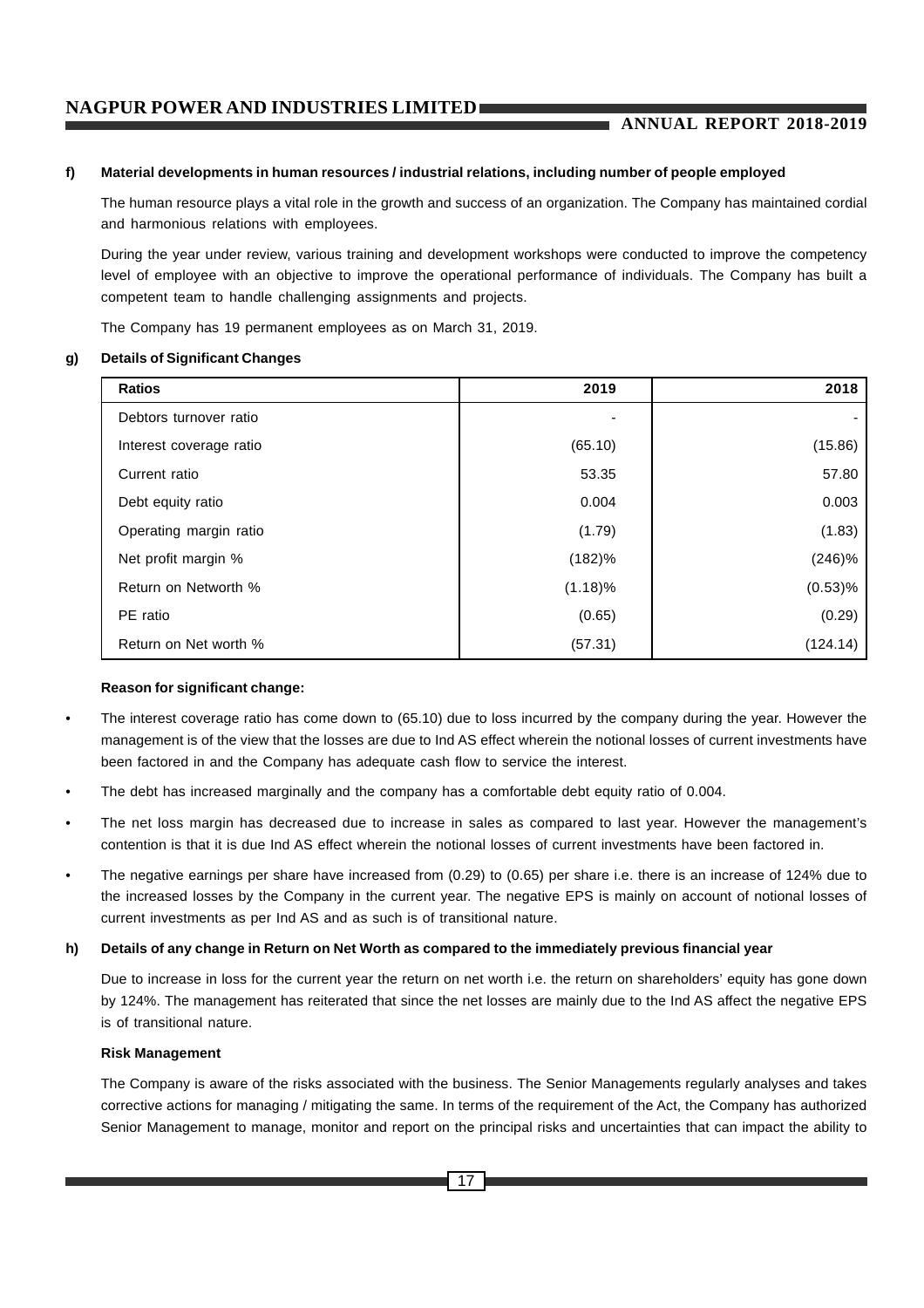#### **ANNUAL REPORT 2018-2019**

achieve the Company's strategic objectives. The Senior Management periodically informs the board on various issues along with its recommendations and comments for Board's review and necessary action.

#### **Statutory Auditors, their Report and Notes to Financial Statements**

M/s. Parekh Sharma and Associates, Chartered Accountants (Firm Registration No. 129301W) were appointed as the Statutory Auditors of the Company as per the provisions of Section 139 of the Companies Act, 2013 to hold office from the conclusion of the 21st Annual General Meeting (AGM) held on September 28, 2017 until the conclusion of the Fifth consecutive AGM of the Company to be held in the year 2022 (subject to ratification of their appointment by the Members at every AGM held after the AGM held on September 28, 2017).

In accordance with the Companies Amendment Act, 2017, enforced on May 07, 2018 by the Ministry of Corporate Affair, the appointment of Statutory Auditors is not required to be ratified at every Annual General Meeting. Therefore, it is not proposed to ratify the appointment of auditors at the ensuing Annual General Meeting.

The Notes on financial statement referred to in the Auditors' Report are self-explanatory and do not call for any further comments. The Auditors' Report does not contain any qualification, reservation or adverse remark.

#### **Details In Respect of Frauds Reported By Auditors:**

During the year under review, the Statutory Auditors has not reported any instances of frauds committed against the Company by its Officer(s) or Employee(s) to the Board under section 143(12) of the Companies Act, 2013.

#### **Secretarial Auditor**

In terms of Section 204 of the Act and Rules made there under, M/s. DSM & Associates, Practicing Company Secretary (COP No. : 9394) have been appointed Secretarial Auditors of the Company. The secretarial audit report does not contain any adverse remarks or disclaimers it is enclosed as Annexure I to this report. The report is self-explanatory and do not call for any further comments.

#### **Secretarial Standards**

The Company is in compliance with the applicable secretarial standards.

#### **Internal Auditor**

In terms of Section 138 of the Companies Act, 2013 and the rules made there under, M/s M. V. Ghelani & Co., Chartered Accountants (ICAI Registration No. 119077W) are Internal Auditors of the Company. The audit Committee of the Board of Directors in consultation with the Internal Auditors, formulate the scope, functioning, periodicity and methodology for conducting the internal audit.

#### **Related Party Transactions**

There have been no materially significant related party transactions between the Company and the Directors, the management, the key managerial personnel, the subsidiaries or the relatives except for those disclosed in the financial statements.

Accordingly, particulars of contracts or arrangements with related parties referred to in Section 188(1) along with the justification for entering into such contract or arrangement in Form AOC-2 does not form part of the report.

The policy on Related Party Transactions as approved by the Board is uploaded on the Company's website and can be accessed at the Web link: http://www.nagpurpowerind.com/investors/corporate-governance/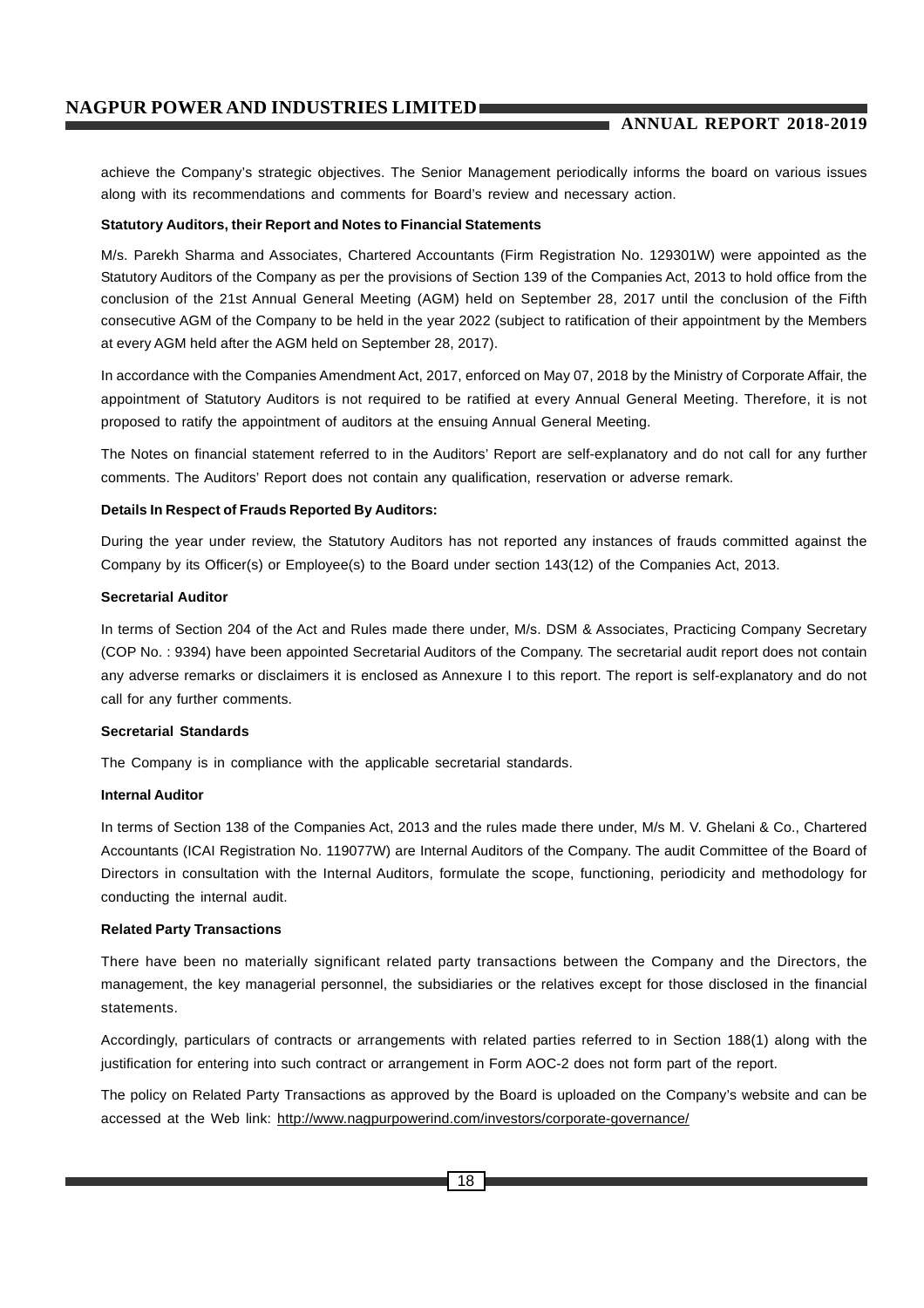#### **Extract of the Annual Return**

Pursuant to the provisions of section 92(3) of Companies Act, 2013, the extract of the annual return in Form No. MGT– 9 is enclosed with the report as **Annexure II.**

#### **Disclosures pursuant to The Companies (Appointment and Remuneration of Managerial Personnel) Rules, 2014**

A) Details of the ratio of the remuneration of each director to the median employee's remuneration and other details as required pursuant to Rule 5(1) of the Companies (Appointment and Remuneration of Managerial Personnel) Rules, 2014:

| Sr.<br>No.     | Name of Director/<br><b>KMP and Designation</b>                   | <b>Remuneration</b><br>of Director/KMP<br>for Financial<br>Year 2018-19<br>(Rs. in Lacs) | % increase in<br><b>Remuneration</b><br>in the Financial<br>Year 2018-19 | Ratio of<br>remuneration<br>of each Director/<br>to median<br>remuneration of<br>employees | <b>Comparison of</b><br>the Remuneration<br>of the KMP<br>against the<br>performance of<br>the Company |
|----------------|-------------------------------------------------------------------|------------------------------------------------------------------------------------------|--------------------------------------------------------------------------|--------------------------------------------------------------------------------------------|--------------------------------------------------------------------------------------------------------|
| 1 <sub>1</sub> | Mr. Nimis Sheth<br>Independent Director                           | <b>NIL</b>                                                                               | N.A.                                                                     | N.A.                                                                                       | N.A.                                                                                                   |
| 2.             | Mr. Virat Mehta<br>Independent Director                           | 6.10<br>(Sitting Fees)                                                                   | N.A.                                                                     | N.A.                                                                                       | N.A.                                                                                                   |
| 3.             | Mr. Ajit Parundekar<br>Non-Executive Director                     | 2.05<br>(Sitting Fees)                                                                   | N.A.                                                                     | N.A.                                                                                       | N.A.                                                                                                   |
| 4.             | Mr. Girish Bakre<br>Independent Director                          | <b>NIL</b>                                                                               | N.A.                                                                     | N.A.                                                                                       | N.A.                                                                                                   |
| 5.             | Ms. Nidhi Salampuria<br>Non-Executive Director                    | <b>NIL</b>                                                                               | N.A.                                                                     | N.A.                                                                                       | N.A.                                                                                                   |
| 6.             | Mr. Gautam Khandelwal<br>Executive Chairman                       | 12.00                                                                                    | <b>NIL</b>                                                               | 8.92:1                                                                                     | Company has made                                                                                       |
| 7.             | Mr. Santosh Khandelwal<br><b>Chief Financial Officer</b>          | 12.77                                                                                    | 19.88%                                                                   | N.A.                                                                                       | a Loss of Rs. 85.01<br>Lakhs for F.Y. 18-19<br>VS Loss of 38.15                                        |
| 8.             | Ms. Nidhi Salampuria<br>Company Secretary &<br>Compliance Officer | 25.00                                                                                    | 26.26%                                                                   | N.A.                                                                                       | Lakhs (Previous<br>Year)                                                                               |

\* Mr. Ajit Parundekar and Mr. Girish Bakre were only for part of the year thus, said information is not comparable.

#### **Notes:-**

- i) The Ratio of the remuneration of each Director to the median remuneration of the employees of the Company for the financial year 2018-19: As per table given above
- ii) The percentage increase in remuneration of each Director, Chief Financial Officer and Company Secretary during the financial year 2018-19 and: As per table given above.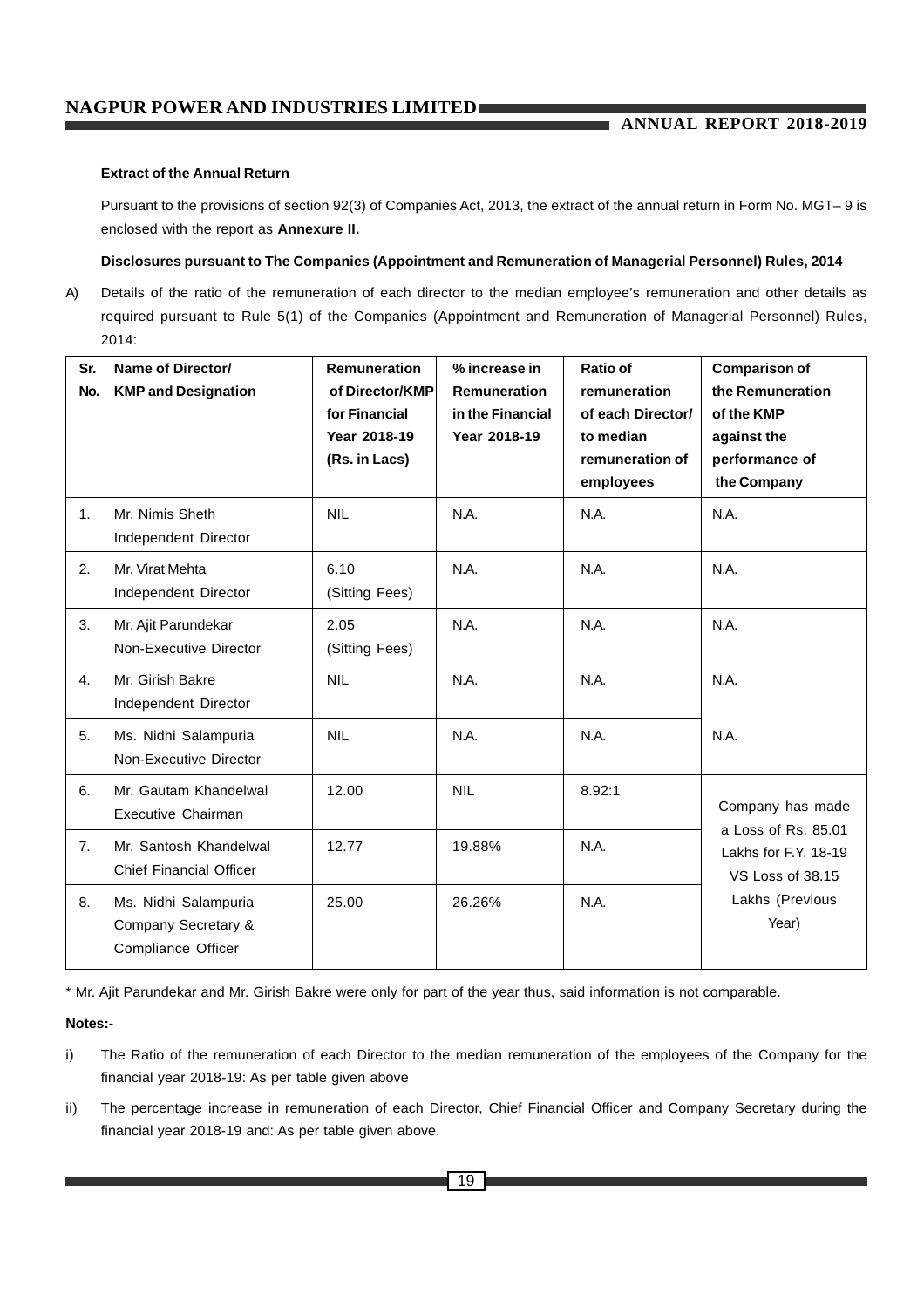#### **ANNUAL REPORT 2018-2019**

- iii) The percentage increase in the median remuneration of employees in the financial year 2018-19: 35.87%
- iv) There were 19 confirmed employees on the rolls of the Company as on March 31, 2019.
- v) Average percentage increase already made in the salaries of employees other than the managerial personnel in the last financial year and its comparison with the percentage increase in the managerial remuneration and justification thereof and point out of there are any exceptional circumstances for increase in the managerial remuneration: As per table given above
- vi) Affirmation that the remuneration is as per remuneration policy of the Company- Yes
- B) Particulars of employee's remuneration, as required under section 197(12) of the Companies Act, 2013, read with Rule 5(2) and 5(3) of the Companies (Appointment and Remuneration of Managerial Personnel) Amendment Rules, 2016:

During the year under consideration, none of the employees of the Company were in receipt of remuneration in excess of limits prescribed section 197(12) of the Companies Act, 2013, read with Rule 5(2) and 5(3) of the Companies (Appointment and Remuneration of Managerial Personnel) Amendment Rules, 2016 hence particulars as required under section 197(12) of the Companies Act, 2013, read with Rule 5(2) and 5(3) of the Companies (Appointment and Remuneration of Managerial Personnel) Amendment Rules, 2016 are not given.

#### **Conservation of Energy, Technology Absorption, Foreign Exchange Earning and Outgo**

The information pertaining to conservation of energy, technology absorption, foreign exchange earnings and outgo as required under section 134(3)(m) of the Companies Act, 2013 read with Rule 8(3) of the Companies (Accounts) Rules, 2014, are given below:

(A) Conservation of Energy:

Your Company continues to take appropriate measures to reduce its energy consumption on a regular basis.

- (B) Technology Absorption:
	- a. Research and Development (R & D):

The Company has not undertaken any R&D activity in the current year.

b. Technology Absorption, Adaptation and Innovation:

The Company has not imported any technology during the year.

#### **(C) Foreign Exchange earnings and outgo:**

During the year, the foreign Exchange outgo was Rs. 2.57 lakhs (Previous year – Rs. 0.85 lakhs). The foreign exchange Earning was Nil (Previous year – Nil).

#### **Corporate Social Responsibility (CSR)**

Since the CSR norms are not applicable to the Company hence, the disclosures as per Rule 9 of Companies (Corporate Social Responsibility Policy) Rules, 2014 is not required to be made.

#### **Cost Record**

Maintenance of cost records as specified under Section 148(1) of the Act is not applicable to your Company.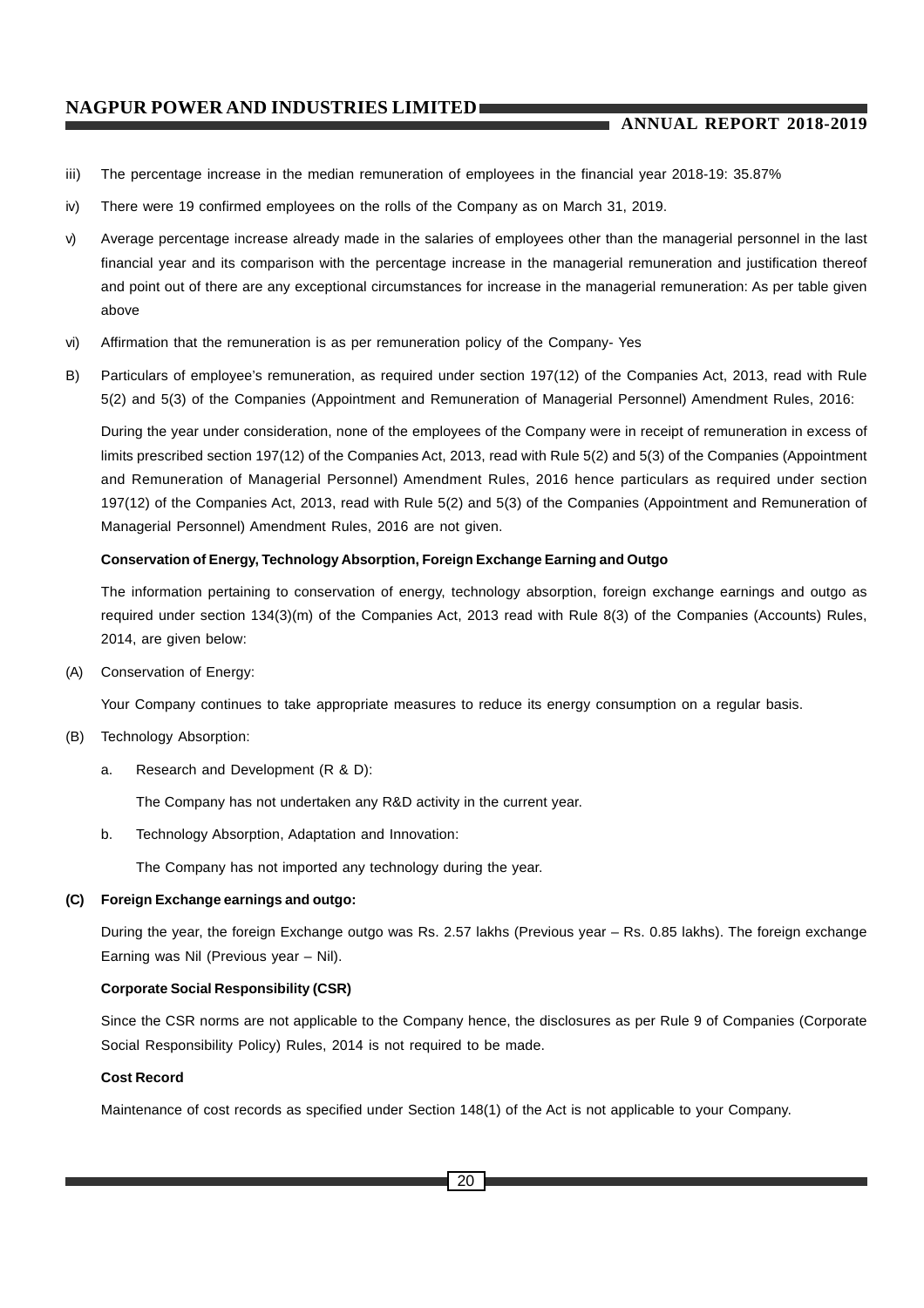#### **ANNUAL REPORT 2018-2019**

#### **Vigil Mechanism and Whistle Blower Policy**

The Company has adopted a Vigil Mechanism and Whistle Blower Policy to report genuine concerns about any unethical behavior, actual or suspected fraud or violations of the Company's code of conduct. The provisions of this policy are in line with the provisions of Section 177 (9) of the Act. The policy can be accessed on the Company's website at following link http://www.nagpurpowerind.com/investors/corporate-governance/

#### **Disclosure under the Sexual Harassment of Women at Workplace (Prevention, Prohibition and Redressal) Act, 2013**

The Company has in place an Anti Sexual Harassment Policy in line with the requirements of the Sexual Harassment of Women at the Workplace (Prevention, Prohibition & Redressal) Act, 2013. Internal Complaints Committee (ICC) has been set up to redress complaints received regarding sexual harassment. All employees (permanent, contractual, temporary, trainees) are covered under this policy.

The following is a summary of Sexual Harassment Complaints received and disposed off during the year 2018-2019.

| <b>No. of Complaint</b> | <b>No. of Complaints</b> | <b>No. of Complaints</b> |
|-------------------------|--------------------------|--------------------------|
| received                | disposed off             | pending                  |
| Nil                     | N.A.                     | N.A.                     |

#### **Material Changes**

There were no material changes and commitments affecting the financial position of the Company, which have occurred between the end of the financial year of the Company to which this report relates and the date of the report except as otherwise mentioned in this director report, if any.

There had been no changes in the nature of Company's business. To the best of information and assessment there has been no material changes occurred during the financial year generally in the classes of business in which the Company has an interest except as otherwise mentioned in this director report, if any.

#### **Directors' Responsibility Statement**

Pursuant to Section 134 (3) (c) and 134 (5) of the Companies Act, 2013 (the Act), the Board of Directors, to the best of their knowledge and ability, confirm that:

- i) in the preparation of the Annual Accounts, the applicable accounting standards have been followed and that there are no material departures;
- ii) they have selected such accounting policies and applied them consistently and made judgments and estimates that are reasonable and prudent so as to give a true and fair view of the state of affairs of the Company at the end of the financial year and of the loss of the Company for that year;
- iii) they have taken proper and sufficient care to the best of their knowledge and ability, for the maintenance of adequate accounting records in accordance with the provisions of the Act for safeguarding the assets of the Company and for preventing and detecting fraud and other irregularities;
- iv) the annual accounts have been prepared on a going concern basis;
- v) they have laid down internal financial controls to be followed by the Company and such internal financial controls are adequate and operating effectively; and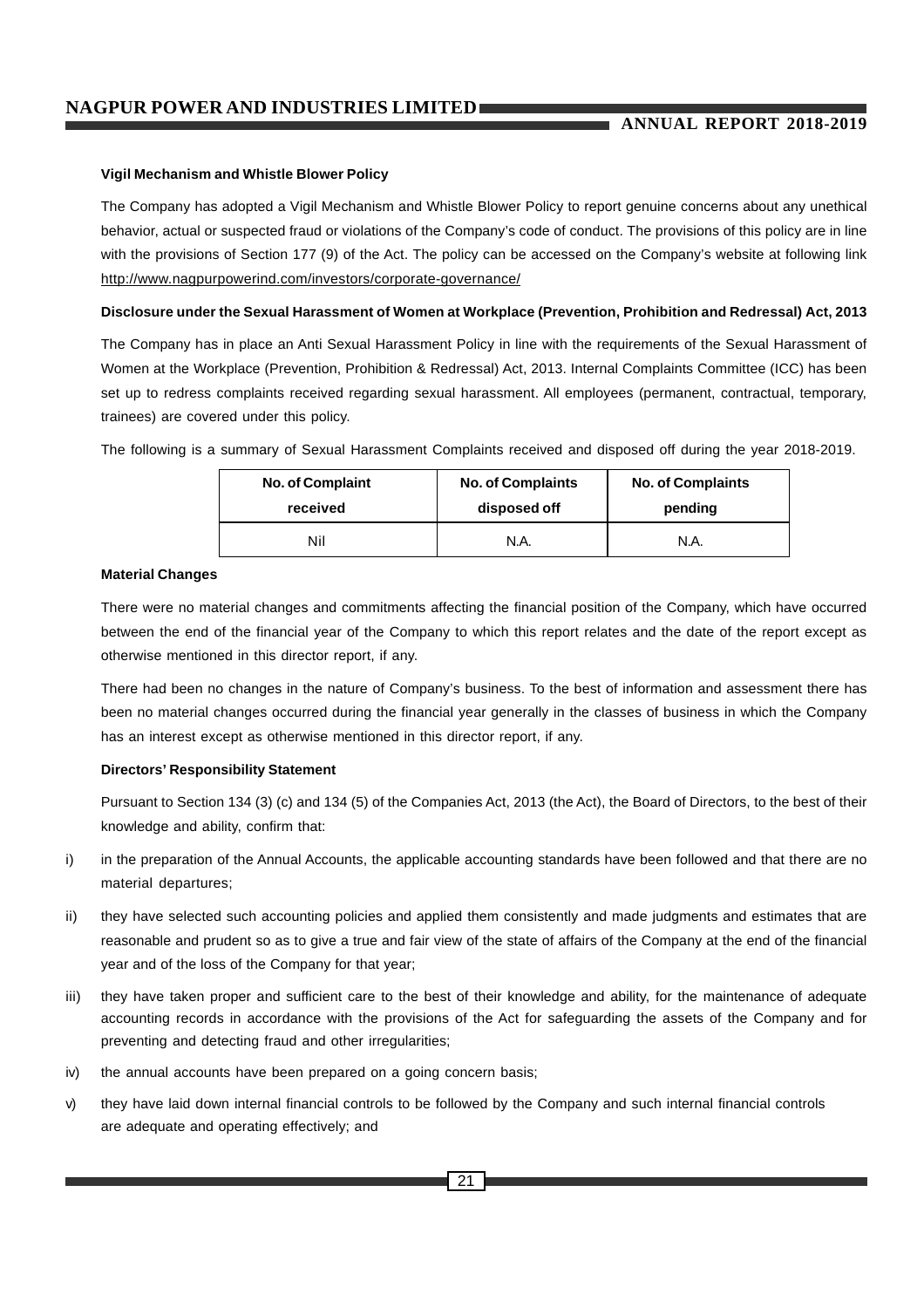#### **ANNUAL REPORT 2018-2019**

vi) they have devised proper systems to ensure compliance with the provisions of all applicable laws and that such systems were adequate and operating effectively.

#### **Corporate Governance**

The Company adheres to the requirements set out by the SEBI (Listing Obligations and Disclosure Requirements) Regulations, 2015, Corporate Governance practices and have implemented all the stipulations prescribed. The Company has implemented several best corporate governance practices.

The Corporate Governance which form an integral part of this Report, are set out as Annexure III, together with the Certificate from the Auditors of the Company regarding compliance with the requirements of Corporate Governance as stipulated in SEBI (Listing Obligations and Disclosure Requirements) Regulations, 2015.

#### **Acknowledgements**

Your Board of Directors wishes to place on record their appreciation for the whole-hearted co-operation received by the Company from the Shareholders, various Government departments, Business Associates, Company's Bankers and all the employees during the year.

**For and on behalf of the Board**

**Place: Mumbai Gautam Khandelwal Date: July 30, 2019** Chairman Chairman Chairman Chairman Chairman Chairman Chairman Chairman Chairman Chairman **DIN (00270717)**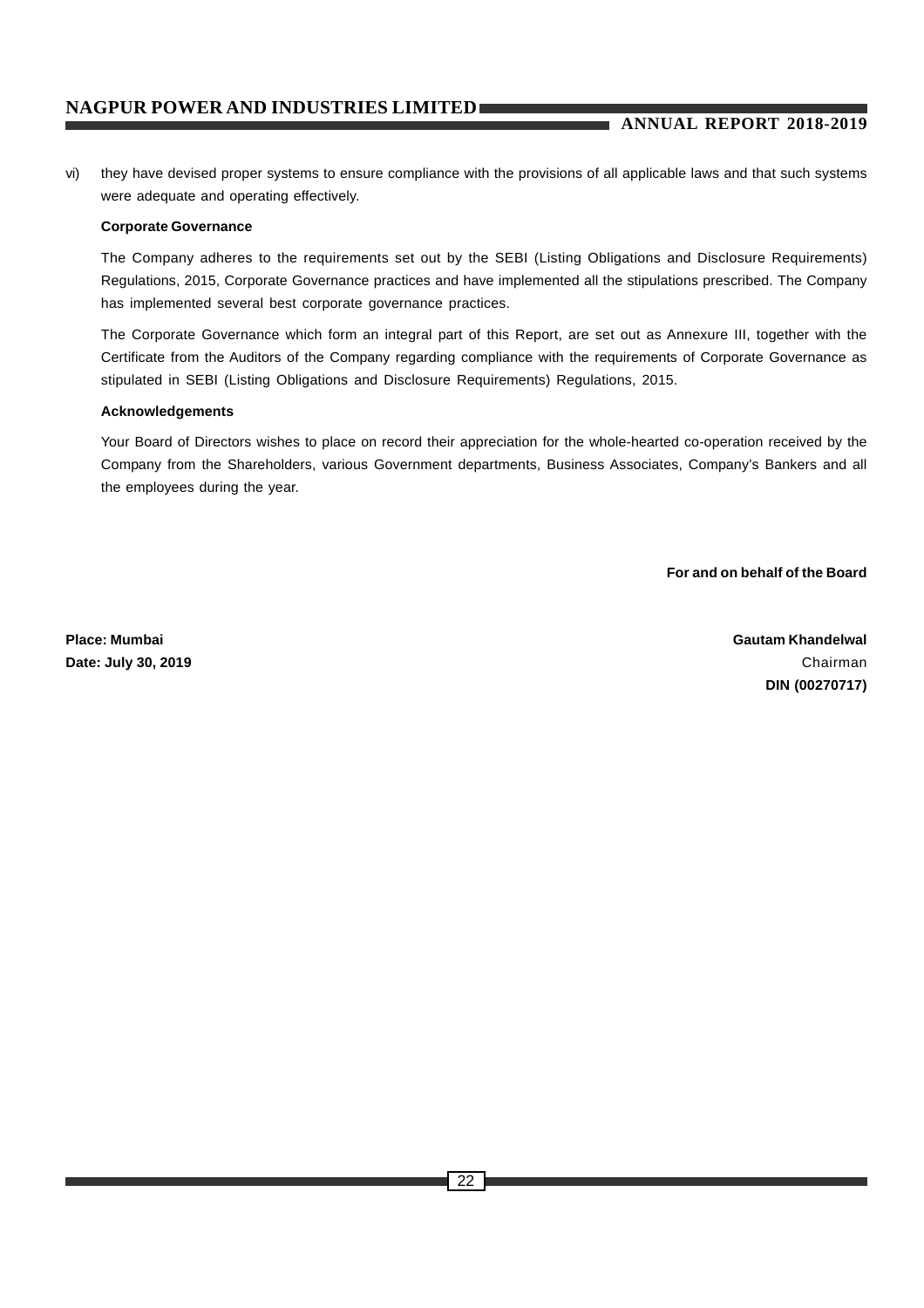#### **Annexure I**

#### **SECRETARIAL AUDIT REPORT**

#### **For the Financial Year ended 31st March, 2019**

*[Pursuant to section 204(1) of the Companies Act, 2013 and the Rule No.9 of the Companies (Appointment And Remuneration of Managerial Personnel) Rules, 2014]*

#### **To,**

#### **The Members of**

#### **Nagpur Power and Industries Limited**

We have conducted the secretarial audit of the compliance of applicable statutory provisions and the adherence to good corporate practices by **Nagpur Power and Industries Limited** (CIN: L40100MH1996PLC104361) (hereinafter called "The Company"). We have conducted Secretarial Audit in a manner that provided us a reasonable basis for evaluating the corporate conducts/statutory compliances and expressing our opinion thereon.

Based on our verification of the Company's books, papers, minute books, forms and returns filed and other records maintained by the Company and also the information provided by the Company, its officers, agents and authorized representatives during the conduct of secretarial audit, we hereby report that in our opinion, the Company has, during the audit period covering the financial year ended on 31st March, 2019, complied with the statutory provisions listed hereunder and also that the Company has proper Board processes and compliance mechanism in place to the extend, in the manner and subject to the reporting made hereinafter:

We have examined the books, papers, minute books, forms and returns filed and other records maintained by the Company for the financial year ended on 31<sup>st</sup> March, 2019 according to the provisions of:

- (i) The Companies Act, 2013 (the Act) and the rules made there under;
- (ii) The Securities Contracts (Regulation) Act, 1956 (SCRA) and the rules made there under;
- (iii) The Depositories Act, 1996 and the regulations and bye laws framed there under;
- (iv) The Foreign Exchange Management Act, 1999 and the rules and regulations made there under to the extent of Foreign Direct Investment, Overseas Director Investment and External Commercial Borrowings;
- (v) The following Regulations and Guidelines prescribed under the Securities and Exchange Board of India Act, 1992 (SEBI Act);
	- a) SEBI (Substantial Acquisition of Shares and Takeovers) Regulations, 2011;
	- b) SEBI (Prohibition of Insider Trading) Regulations, 2015;
	- c) SEBI (Issue of Capital and Disclosure Requirements) Regulations, 2009;
	- d) The Securities and Exchange Board of India (Registrars to an Issue and Share Transfer Agents) Regulations, 1993 regarding the Companies Act and dealing with client;
- (vi) Other specifically applicable laws to the Company during the period under review;
	- (i) Income Tax Act, 1961;
	- (ii) Chapter V of the Finance Act, 1994 (Service Tax);
	- (iii) Public Liability Insurance Act, 1991;
	- (iv) Registration Act, 1908;
	- (v) Indian Stamp Act, 1899;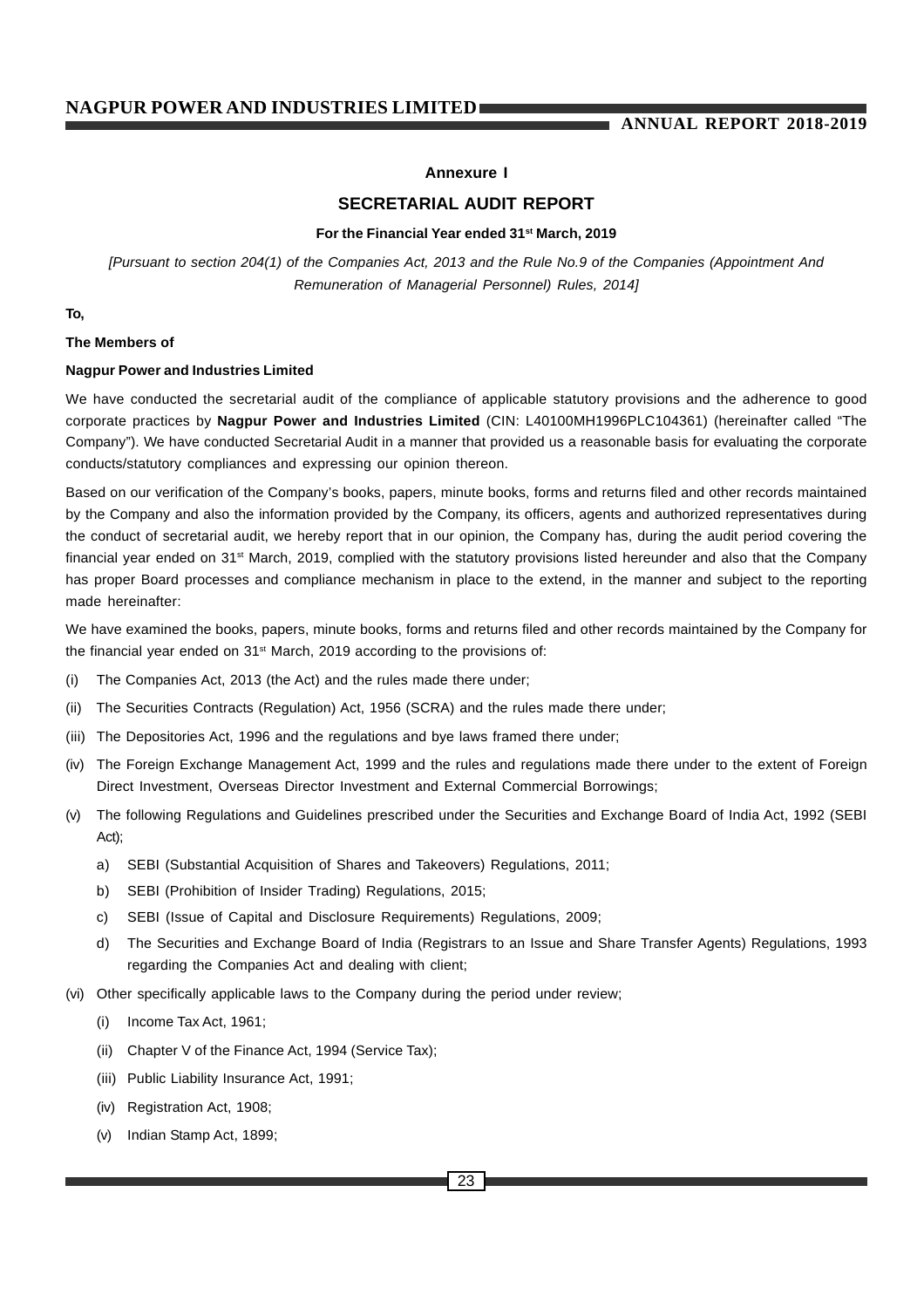- (vi) Indian Contract Act, 1872;
- (vii) Negotiable Instrument Act, 1881;
- (viii) Information Technology Act, 2000;
- (ix) Prevention of Money Laundering Act, 2002;
- (x) Consumer Protection Act, 1986;

We have also examined compliance with the applicable clause of the following:

- (i) Secretarial Standards issued by The Institute of Company Secretaries of India;
- (ii) The Listing Agreement entered into by the Company with The Bombay Stock Exchange or Securities and Exchange Board of India (Listing Obligations And Disclosure Requirements) Regulations, 2015;

Based on the aforesaid information provided by the Company, we report that during the financial year under report, the Company has complied with the provisions of the above mentioned Act/s, Rules, Regulations, Guidelines, Standards, etc. mentioned above to the extent applicable.

#### We further report that

The Board of Directors of the Company is duly constituted with proper balance of Executive Directors, Non Executive Directors and Independent Directors. The changes in the composition of the Board of Directors that took place during the period under review, if any, were carried out in compliance with the provisions of the Act.

Adequate notice is given to all directors to schedule the Board Meetings, agenda and detailed notes on agenda were sent at least seven days in advance and a system exists for seeking and obtaining further information and clarification on the agenda items before the meeting and for meaningful participation at the meeting.

As per the minutes of the meetings duly recorded and signed by the Chairman, the decisions of the Board were unanimous and no dissenting views have been recorded.

Based on the information provided and the representation made by the Company, in our opinion there are adequate systems and processes in the Company commensurate with the size and operations of the Company to monitor and ensure compliance with applicable laws, rules, regulations and guidelines.

We further report that during the audit period:

- i. Mr. Girish Bakre, Independent Director of the Company, due to his demise, ceased to be Director of the Company with effect from 15th August, 2018;
- ii. Mr. Ajit Parundekar, Independent Director of the Company, ceased to be Director of the Company with effect from 18<sup>th</sup> October, 2018, pursuant to his resignation;

and there were no other specific events/actions in pursuance of the above referred laws, rules, regulations, guidelines, etc. having a major bearing on the Company's affairs.

> *For DSM & Associates, Company Secretaries*

*CS Sanam Umbargikar Partner* **M.No.26141. COP No.9394.**

Date: 30<sup>th</sup> July, 2019. Place: Mumbai.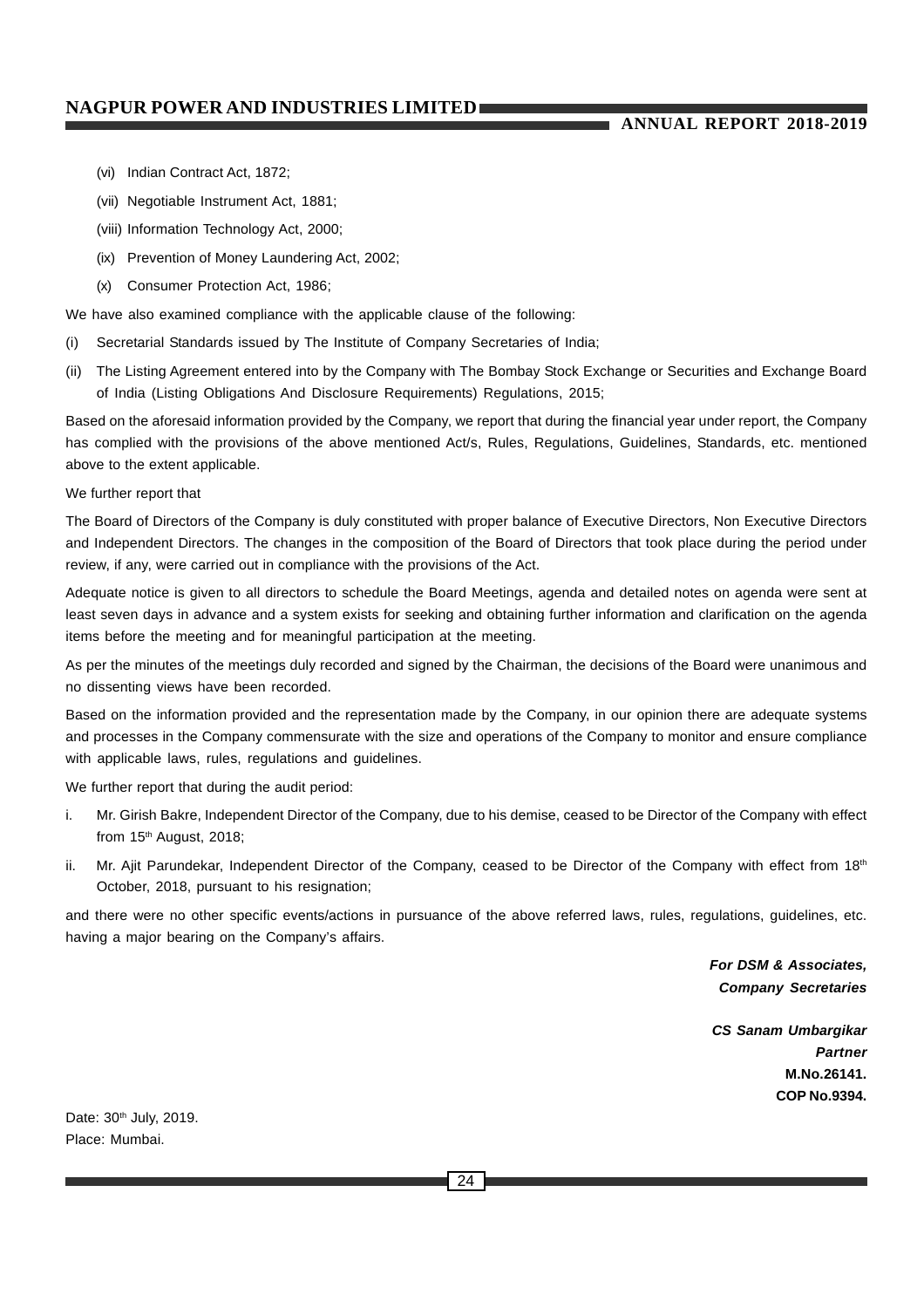*To,*

*The Board of Directors,*

*Nagpur Power and Industries Limited*

*Dear Sirs,*

### **Subject: Secretarial Audit Report for financial year ended 31st March, 2019.**

Our report of even date is to be read along with this letter:

- 1. Maintenance of Secretarial Records is the responsibility of the management of the Company. Our responsibility is to express an opinion on these Secretarial Records based on our audit.
- 2. We have followed the audit practices and processes as were appropriate to obtain reasonable assurance about the correctness of the contents of the Secretarial Records. The verification was done on test check basis to ensure that correct facts are reflected in Secretarial Records. We believe that the processes and practices followed provide a reasonable basis for our opinion.
- 3. We have not verified the correctness, appropriateness of financial records and books of accounts of the Company.
- 4. The compliance of the provisions of corporate and other applicable laws, rules, regulations, standards is the responsibility of the management. Our examination was limited to the verification of procedures on test check basis.
- 5. The Secretarial Audit Report is neither an assurance as to the future viability of the Company nor of the efficacy or effectiveness with which the management has conducted the affairs of the Company.

*For DSM & Associates, Company Secretaries*

*CS Sanam Umbargikar Partner* **M.No.26141. COP No.9394.**

Date: 30<sup>th</sup> July, 2019. Place: Mumbai.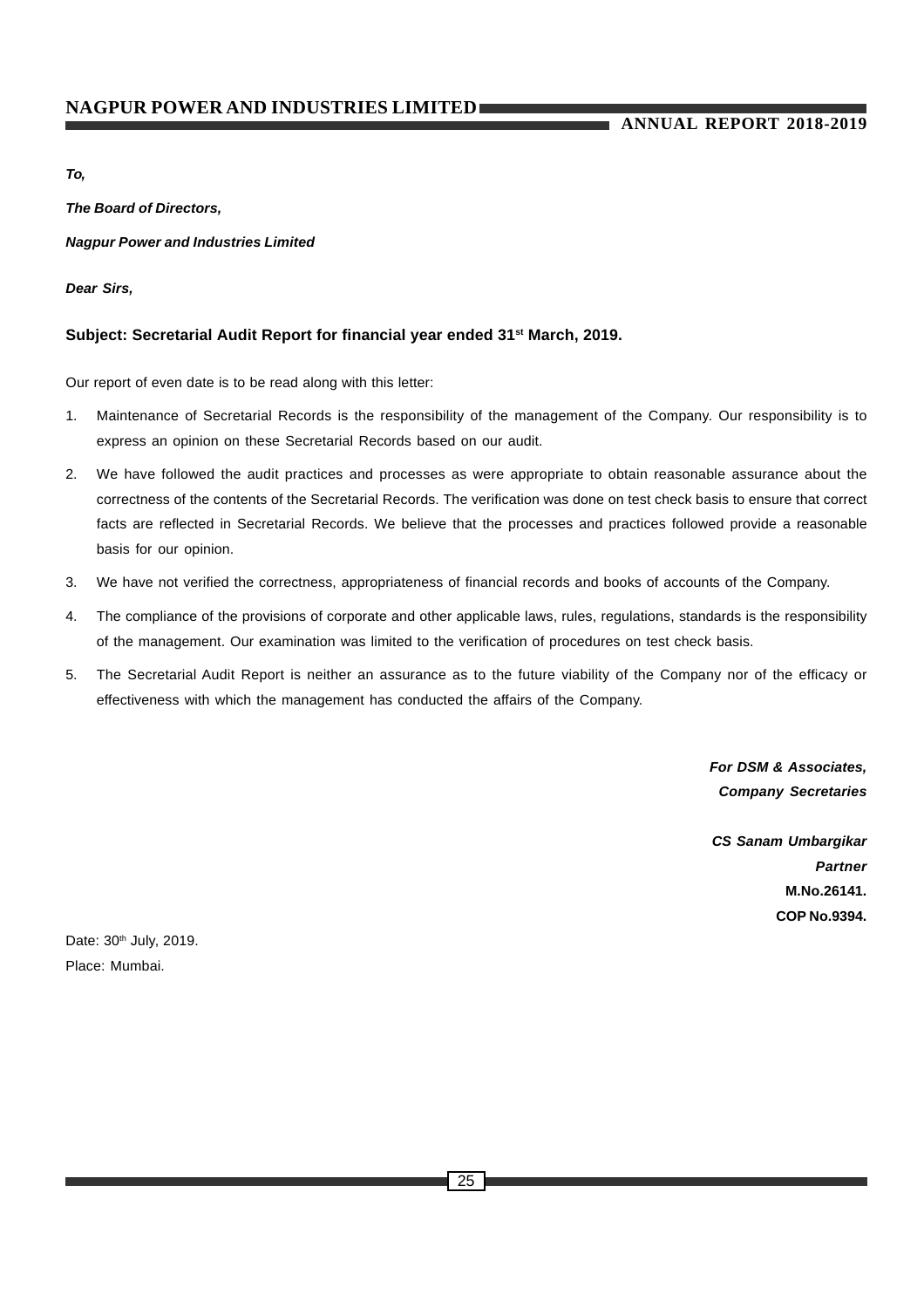#### **Annexure - II** FORM NO. MGT 9

### **EXTRACT OF ANNUAL RETURN**

### As on financial year ended on 31.03.2019 Pursuant to Section 92 (3) of the Companies Act, 2013 and rule 12(1) of the Company (Management & Administration) Rules, 2014

#### **I. REGISTRATION & OTHER DETAILS:**

| 1. | <b>CIN</b>                                                                    | L40100MH1996PLC104361                                                                                                                              |
|----|-------------------------------------------------------------------------------|----------------------------------------------------------------------------------------------------------------------------------------------------|
| 2. | <b>Registration Date</b>                                                      | 06.12.1996                                                                                                                                         |
| 3. | Name of the Company                                                           | Nagpur Power And Industries Limited                                                                                                                |
| 4. | Category/Sub-category of the Company                                          | Company Limited by Shares/Indian Non-Government Company                                                                                            |
| 5. | Address of the Registered office &<br>contact details                         | Nirmal, 20 <sup>th</sup> Floor, Nariman Point, Mumbai - 400021<br>Tel: 91-22-22023055, Fax: 91-22-22043162<br>Email: nidhi@khandelwalindia.com     |
| 6. | Whether listed company                                                        | Listed on BSE Ltd. (BSE)                                                                                                                           |
| 7. | Name, Address & contact details of the<br>Registrar & Transfer Agent, if any. | Link Intime India Private Limited<br>C 101, 247 Park, L B S Marg, Vikhroli West,<br>Mumbai 400 083<br>Tel No: +91 22 49186000 Fax: +91 22 49186060 |

#### **II. PRINCIPAL BUSINESS ACTIVITIES OF THE COMPANY**

(All the business activities contributing 10 % or more of the total turnover of the company shall be stated)

| Sr.<br>No. | Name and Description of main<br><b>Products / Services</b> | NIC Code of the Product / Service | % to total turnover of the Company |
|------------|------------------------------------------------------------|-----------------------------------|------------------------------------|
|            | Low ferro Manganese                                        | 24104                             | 100.00%                            |

#### **III. PARTICULARS OF HOLDING, SUBSIDIARY AND ASSOCIATE COMPANIES**

| S. No. | Name and Address of<br>The company                   | <b>CIN/GLN</b>        | <b>HOLDING/</b><br><b>SUBSIDIARY/</b><br><b>ASSOCIATE</b> | % of<br>share<br>sheld | Applicable<br><b>Section</b> |
|--------|------------------------------------------------------|-----------------------|-----------------------------------------------------------|------------------------|------------------------------|
| 1.     | The Motwane Manufacturing<br>Company Private Limited | U32109MH1960PTC011827 | Subsidiary                                                | 74.21%                 | 2(87)                        |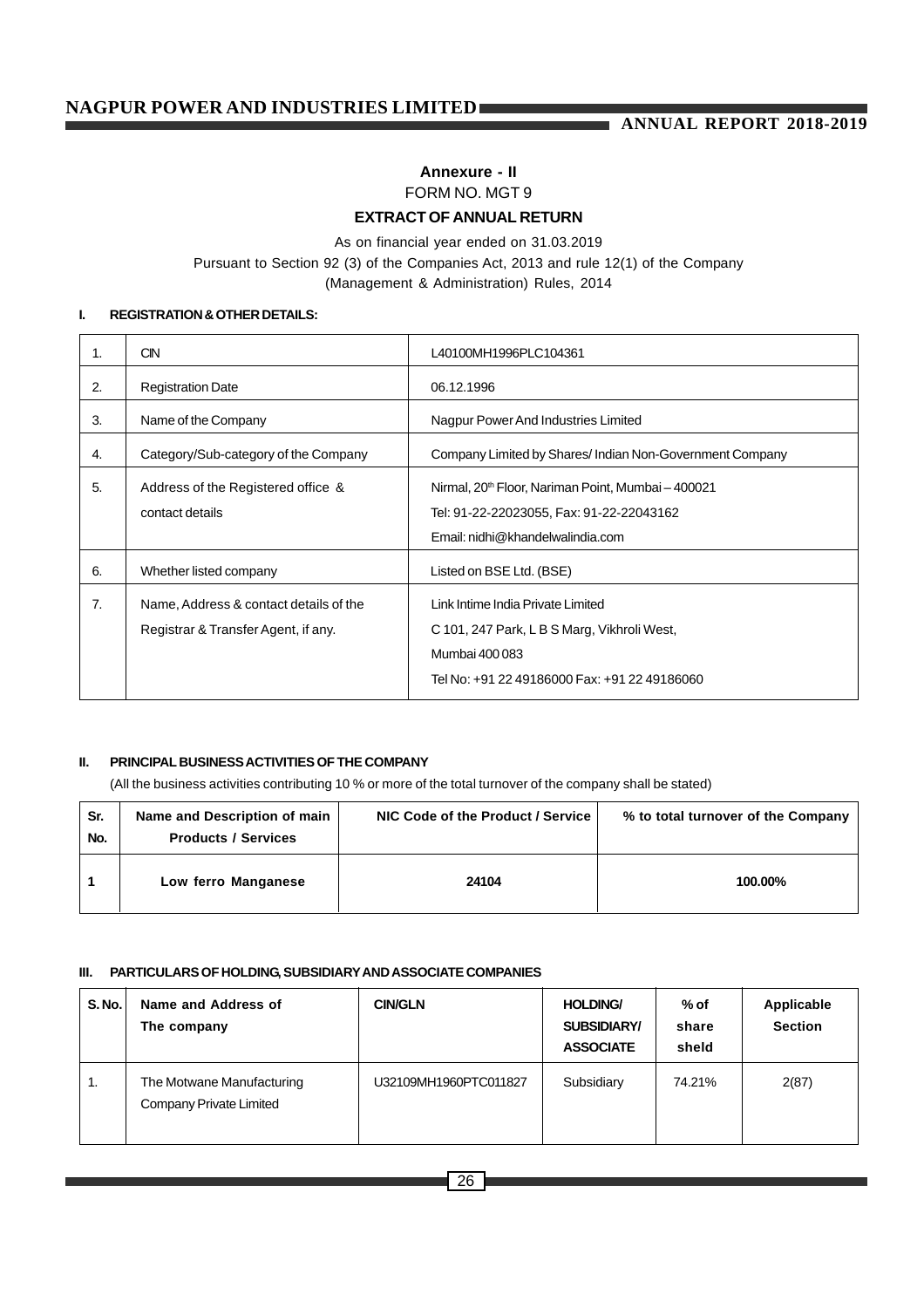### **ANNUAL REPORT 2018-2019**

#### **IV. SHARE HOLDING PATTERN (Equity Share Capital Breakup as percentage of Total Equity)**

### **i) Category-wise Share Holding :**

| <b>Category of Shareholders</b> |         | No. of Shares held at the beginning of the year<br>[As on 31-March-2018] |             |                             | No. of Shares held at the end of the year<br>[As on 31-March-2019] |          |         |                             |        |  |  | % Change<br>during the |
|---------------------------------|---------|--------------------------------------------------------------------------|-------------|-----------------------------|--------------------------------------------------------------------|----------|---------|-----------------------------|--------|--|--|------------------------|
|                                 | Demat   | Physical                                                                 | Total       | % of Total<br><b>Shares</b> | <b>Demat</b>                                                       | Physical | Total   | % of Total<br><b>Shares</b> | year   |  |  |                        |
| A. Promoter's                   |         |                                                                          |             |                             |                                                                    |          |         |                             |        |  |  |                        |
| $(1)$ Indian                    |         |                                                                          |             |                             |                                                                    |          |         |                             |        |  |  |                        |
| a) Individual/ HUF              | 1876900 | 45500                                                                    | 1922400     | 14.68                       | 1961100                                                            | 45500    | 2006600 | 15.32                       | 0.64   |  |  |                        |
| b) Central Govt                 | 0       | 0                                                                        | 0           | 0                           | 0                                                                  | 0        | 0       | 0                           | 0      |  |  |                        |
| c) State Govt(s)                | 0       | 0                                                                        | 0           | 0                           | 0                                                                  | 0        | 0       | 0                           | 0      |  |  |                        |
| d) Bodies Corp.                 | 338432  | 0                                                                        | 338432      | 2.58                        | 254232                                                             | 0        | 254232  | 1.94                        | (0.64) |  |  |                        |
| e) Banks / Fl                   | 0       | 0                                                                        | $\mathbf 0$ | 0                           | $\mathbf 0$                                                        | 0        | 0       | 0                           | 0      |  |  |                        |
| f) Any other                    | 0       | 0                                                                        | 0           | 0                           | 0                                                                  | 0        | 0       | 0                           | 0      |  |  |                        |
| Sub-total (A) (1)               | 2215332 | 45500                                                                    | 2260832     | 17.26                       | 2215332                                                            | 45500    | 2260832 | 17.26                       | 0      |  |  |                        |
| $(2)$ Foreign                   |         |                                                                          |             |                             |                                                                    |          |         |                             |        |  |  |                        |
| a) NRI/ Individuals             | 0       | 0                                                                        | 0           | 0                           | 0                                                                  | 0        | 0       | 0                           | 0      |  |  |                        |
| b) Other - Individuals          | 0       | 0                                                                        | 0           | 0                           | $\mathbf 0$                                                        | 0        | 0       | 0                           | 0      |  |  |                        |
| c) Bodies Corporate             | 5641100 | 0                                                                        | 5641100     | 43.08                       | 5641100                                                            | 0        | 5641100 | 43.08                       | 0      |  |  |                        |
| d) Banks / Fl                   | 0       | 0                                                                        | 0           | 0                           | $\mathbf 0$                                                        | 0        | 0       | 0                           | 0      |  |  |                        |
| e) Any Other                    | 0       | 0                                                                        | 0           | 0                           | 0                                                                  | 0        | 0       | 0                           | 0      |  |  |                        |
| Sub-total (A) (2)               | 5641100 | 0                                                                        | 5641100     | 43.08                       | 5641100                                                            | 0        | 5641100 | 43.08                       | 0      |  |  |                        |
| <b>Total Promoter</b>           |         |                                                                          |             |                             |                                                                    |          |         |                             |        |  |  |                        |
| Shareholding                    |         |                                                                          |             |                             |                                                                    |          |         |                             |        |  |  |                        |
| $(A) = (A) (1) + (A) (2)$       | 7856432 | 45500                                                                    | 7901932     | 60.34                       | 7856432                                                            | 45500    | 7901932 | 60.34                       | 0      |  |  |                        |
| <b>B. Public Shareholding</b>   |         |                                                                          |             |                             |                                                                    |          |         |                             |        |  |  |                        |
| 1. Institutions                 |         |                                                                          |             |                             |                                                                    |          |         |                             |        |  |  |                        |
| a) Mutual Funds                 | 0       | 0                                                                        | 0           | 0                           | 0                                                                  | 0        | 0       | 0                           | 0      |  |  |                        |
| b) Banks / FI                   | 7750    | 3900                                                                     | 11650       | 0.09                        | 7750                                                               | 3900     | 11650   | 0.09                        | 0      |  |  |                        |
| c) Central Govt                 | 0       | 0                                                                        | $\mathbf 0$ | 0                           | 0                                                                  | 0        | 0       | 0                           | 0      |  |  |                        |
| d) State Govt(s)                | 0       | 0                                                                        | 0           | 0                           | 0                                                                  | 0        | 0       | 0                           | 0      |  |  |                        |
| e) Venture Capital Funds        | 0       | 0                                                                        | $\mathbf 0$ | 0                           | $\mathbf 0$                                                        | 0        | 0       | 0                           | 0      |  |  |                        |
| f) Insurance Companies          | 1585094 | 0                                                                        | 1585094     | 12.10                       | 1585094                                                            | 0        | 1585094 | 12.10                       | 0      |  |  |                        |
| g) Fils                         | 0       | 0                                                                        | 0           | 0                           | 0                                                                  | 0        | 0       | 0                           | 0      |  |  |                        |
| h) Foreign Venture              |         |                                                                          |             |                             |                                                                    |          |         |                             |        |  |  |                        |
| Capital Funds                   | 0       | 0                                                                        | 0           | 0                           | 0                                                                  | 0        | 0       | 0                           | 0      |  |  |                        |
| i) Others (specify)             | 0       | 0                                                                        | 0           | 0                           | 0                                                                  | 0        | 0       | 0                           | 0      |  |  |                        |
| Sub-total $(B)(1)$ :-           | 1592844 | 3900                                                                     | 1596744     | 12.19                       | 1592844                                                            | 3900     | 1596744 | 12.19                       | 0      |  |  |                        |
| 2. Non-Institutions             |         |                                                                          |             |                             |                                                                    |          |         |                             |        |  |  |                        |
| a) Bodies corporate             |         |                                                                          |             |                             |                                                                    |          |         |                             |        |  |  |                        |
| i) Indian                       | 92049   | 0                                                                        | 92049       | 0.70                        | 64175                                                              | 0        | 64175   | 0.49                        | (0.21) |  |  |                        |
| ii) Overseas                    | 0       | 0                                                                        | 0           | 0                           | 0                                                                  | 0        | 0       | 0                           | 0      |  |  |                        |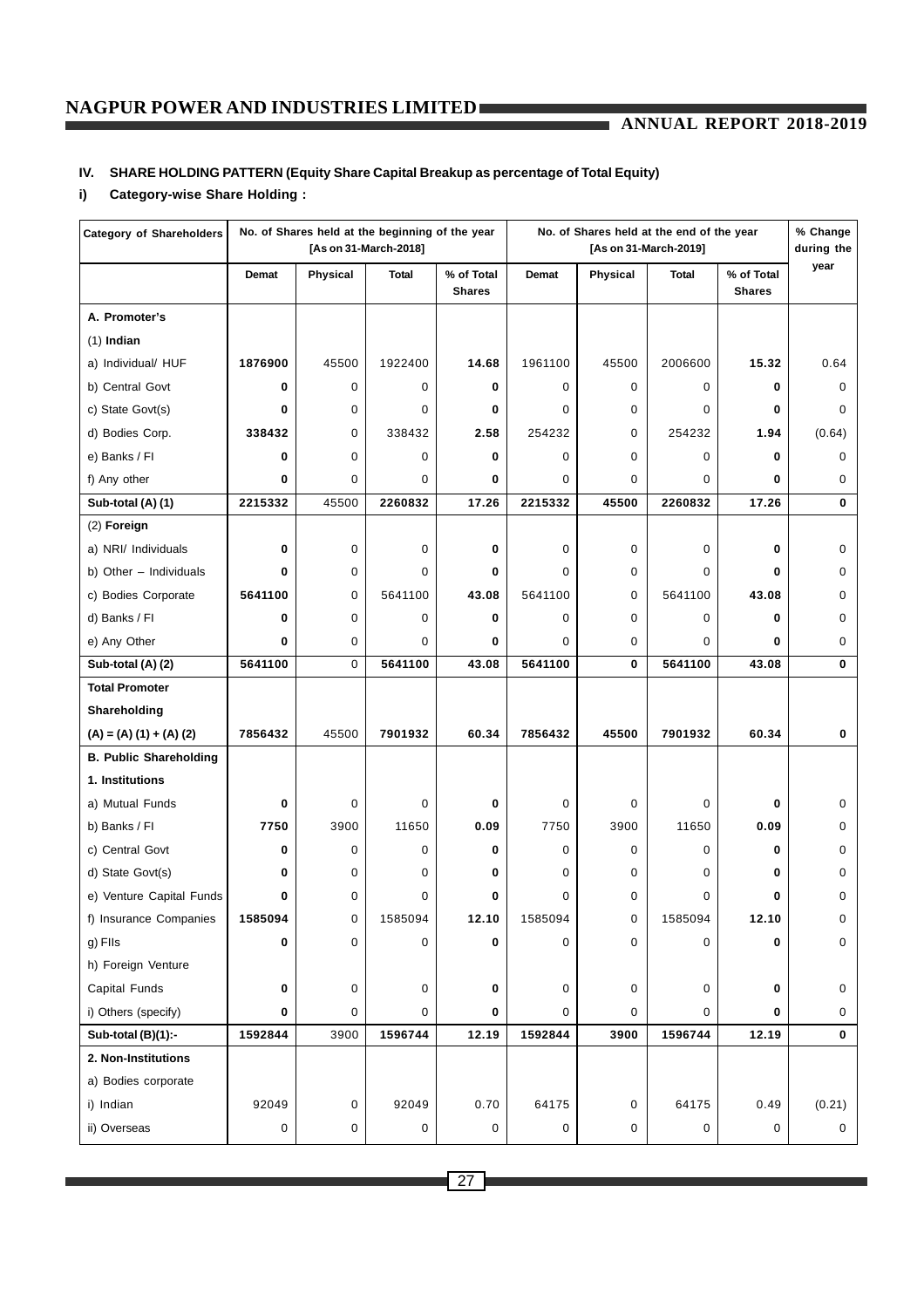### **ANNUAL REPORT 2018-2019**

| <b>Category of Shareholders</b> | No. of Shares held at the beginning of the year<br>[As on 31-March-2018] |          |              |                             | No. of Shares held at the end of the year<br>[As on 31-March-2019] |          |              |                             | % Change<br>during the |
|---------------------------------|--------------------------------------------------------------------------|----------|--------------|-----------------------------|--------------------------------------------------------------------|----------|--------------|-----------------------------|------------------------|
|                                 | Demat                                                                    | Physical | <b>Total</b> | % of Total<br><b>Shares</b> | Demat                                                              | Physical | <b>Total</b> | % of Total<br><b>Shares</b> | year                   |
| b) Individuals                  |                                                                          |          |              |                             |                                                                    |          |              |                             |                        |
| i) Individual shareholders      |                                                                          |          |              |                             |                                                                    |          |              |                             |                        |
| holding nominal share           |                                                                          |          |              |                             |                                                                    |          |              |                             |                        |
| capital upto Rs.1 lakhs         | 878330                                                                   | 1167982  | 2046312      | 15.03                       | 883450                                                             | 1138482  | 2021932      | 15.43                       | 0.40                   |
| ii) Individuals                 |                                                                          |          |              |                             |                                                                    |          |              |                             |                        |
| shareholders holding            |                                                                          |          |              |                             |                                                                    |          |              |                             |                        |
| nominal share capital in        |                                                                          |          |              |                             |                                                                    |          |              |                             |                        |
| excess of Rs. 1 lakhs           | 1039782                                                                  | 161850   | 1201632      | 9.78                        | 1068566                                                            | 161850   | 1230416      | 9.40                        | (0.38)                 |
| c) Others (specify)             |                                                                          |          |              |                             |                                                                    |          |              |                             |                        |
| NRI (Rep)                       | 875                                                                      | 1500     | 2375         | 0.02                        | 875                                                                | 1500     | 2375         | 0.02                        | 0.00                   |
| NRI (Non-Rep)                   | 5815                                                                     | 7400     | 13215        | 0.10                        | 3326                                                               | 7400     | 10726        | 0.08                        | (0.02)                 |
| Trust                           | 500                                                                      | 0        | 500          | $\Omega$                    | 500                                                                | 0        | 500          | 0.00                        | 0.00                   |
| Hindu Undivided Family          | 235887                                                                   | 0        | 235887       | 1.80                        | 262021                                                             | 0        | 262021       | 2.00                        | 0.20                   |
| <b>Clearing Members</b>         | 4861                                                                     | 0        | 4861         | 0.04                        | 4686                                                               | $\Omega$ | 4686         | 0.04                        | 0.00                   |
| SUB TOTAL (B)(2):               | 2258099                                                                  | 1338732  | 3596831      | 27.46                       | 2258099                                                            | 1338732  | 3596831      | 27.46                       | 0.00                   |
| <b>Total Public</b>             |                                                                          |          |              |                             |                                                                    |          |              |                             |                        |
| Shareholding                    |                                                                          |          |              |                             |                                                                    |          |              |                             |                        |
| $(B)=(B)(1)+(B)(2)$             | 3850943                                                                  | 1342632  | 5193575      | 39.66                       | 3850943                                                            | 1342632  | 5193575      | 39.66                       | 0.00                   |
| C. Shares held by               |                                                                          |          |              |                             |                                                                    |          |              |                             |                        |
| <b>Custodian for</b>            |                                                                          |          |              |                             |                                                                    |          |              |                             |                        |
| <b>GDRs &amp; ADRs</b>          | 0                                                                        | 0        | 0            | 0                           | 0                                                                  | 0        | 0            | 0                           | 0                      |
| Grand Total (A+B+C)             | 11707375                                                                 | 1388132  | 13095507     | 100.00                      | 11707375                                                           | 1388132  | 13095507     | 100.00                      | 0.00                   |

#### **ii) Shareholding of Promoter:**

| Sr.            | Shareholder's Name     |                         |                                        | Shareholding at the beginning of the year                 |                  | Shareholding at the end of the year    | % Change                                                  |                                          |
|----------------|------------------------|-------------------------|----------------------------------------|-----------------------------------------------------------|------------------|----------------------------------------|-----------------------------------------------------------|------------------------------------------|
| No.            |                        | No. of<br><b>Shares</b> | % of total<br>shares of<br>the Company | % of shares<br>Pledged /<br>encumbered to<br>total shares | No. of<br>shares | % of total<br>shares of<br>the Company | % of shares<br>Pledged /<br>encumbered to<br>total shares | in<br>shareholding<br>during the<br>year |
| $\mathbf{1}$   | Gautam P Khandelwal    | 491100                  | 3.75                                   | $\Omega$                                                  | 575300           | 4.39                                   | 0                                                         | 0.64                                     |
| 2              | Suelve G Khandelwal    | 207150                  | 1.58                                   | $\Omega$                                                  | 207150           | 1.58                                   | 0                                                         | 0                                        |
| 3              | Geeta P Khandelwal     | 575200                  | 4.39                                   | $\Omega$                                                  | 575200           | 4.39                                   | 0                                                         | $\Omega$                                 |
| 4              | Premnath Khandelwal    | 45500                   | 0.35                                   |                                                           | 45500            | 0.35                                   |                                                           | 0                                        |
| 5              | Sia G Khandelwal       | 201250                  | 1.54                                   | 0                                                         | 201250           | 1.54                                   | $\Omega$                                                  | 0                                        |
| 6              | Tara G Khandelwal      | 200950                  | 1.53                                   | 0                                                         | 200950           | 1.53                                   | 0                                                         | $\Omega$                                 |
| $\overline{7}$ | Uday Siddharth         |                         |                                        |                                                           |                  |                                        |                                                           |                                          |
|                | Khandelwal             | 201250                  | 1.54                                   | $\Omega$                                                  | 201250           | 1.54                                   | 0                                                         | 0                                        |
| 8              | Khandelwals Limited    | 5641100                 | 43.08                                  | 0                                                         | 5641100          | 43.08                                  | 0                                                         | 0                                        |
| 9              | Informed Technologies  |                         |                                        |                                                           |                  |                                        |                                                           |                                          |
|                | India Limited          | 254232                  | 1.94                                   | $\Omega$                                                  | 254232           | 1.94                                   | 0                                                         | $\Omega$                                 |
| 10             | Zeppelin Investments   |                         |                                        |                                                           |                  |                                        |                                                           |                                          |
|                | <b>Private Limited</b> | 84200                   | 0.64                                   | $\Omega$                                                  | $\Omega$         | $\Omega$                               | 0                                                         | (0.64)                                   |
|                | <b>Total</b>           | 7901932                 | 60.34                                  | 0                                                         | 7901932          | 60.34                                  | 0                                                         | 0                                        |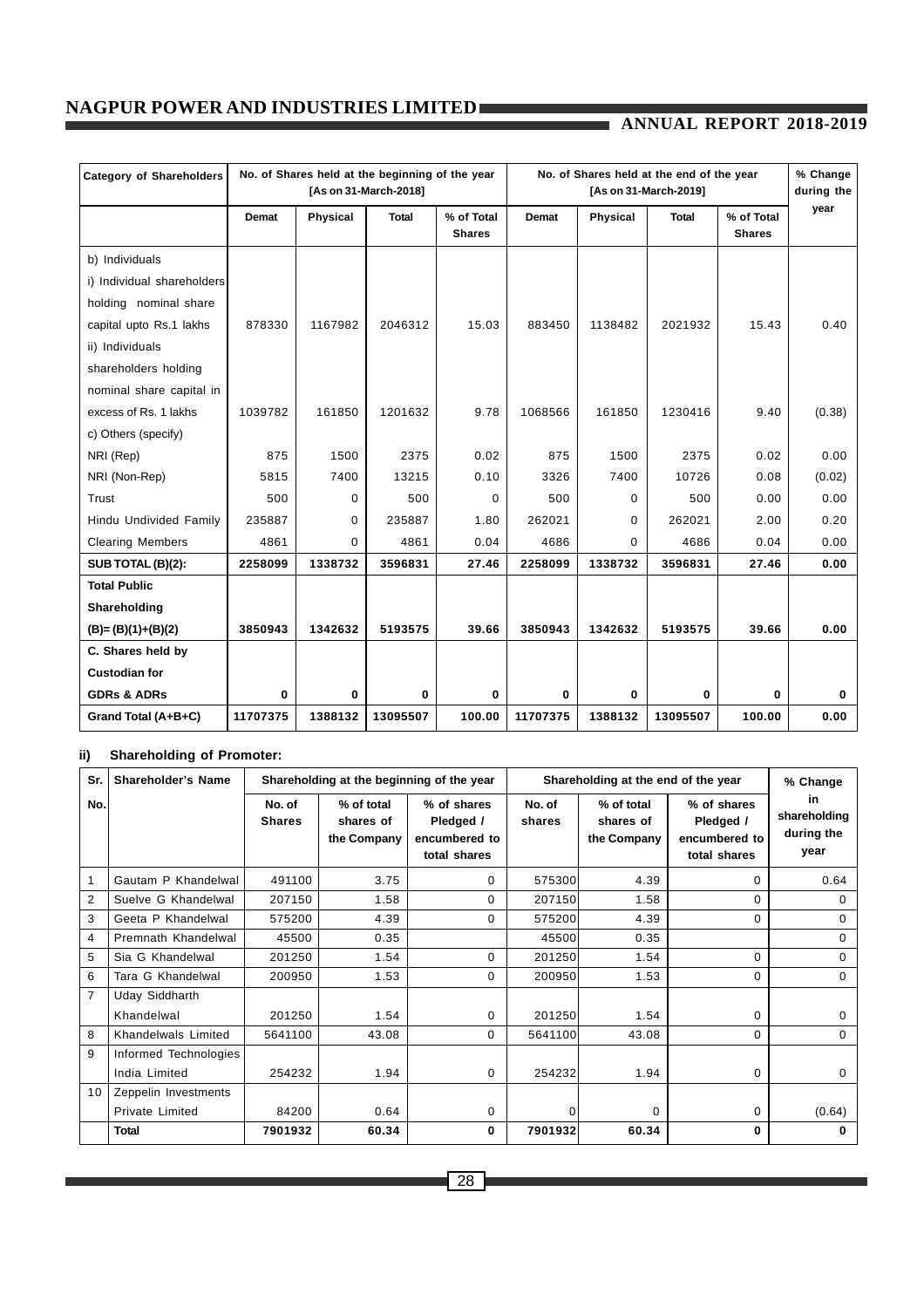| <b>Particulars</b>                          | Shareholding at the beginning of the year |                                     |               | Cumulative Shareholding during the year |
|---------------------------------------------|-------------------------------------------|-------------------------------------|---------------|-----------------------------------------|
|                                             | No. of Shares                             | % of total shares<br>of the Company | No. of Shares | % of total shares<br>of the Company     |
| At the beginning of the year                | 7901932                                   | 60.34                               | 7901932       | 60.34                                   |
| Date wise Increase / Decrease in Promoters  | #                                         | #                                   | #             | #                                       |
| Shareholding during the year specifying the |                                           |                                     |               |                                         |
| reasons for increase / decrease             |                                           |                                     |               |                                         |
| (e.g. allotment /transfer / bonus/          |                                           |                                     |               |                                         |
| sweat equity etc.):                         |                                           |                                     |               |                                         |
| At the end of the year                      | 7901932                                   | 60.34                               | 7901932       | 60.34                                   |

#### **iii) Change in Promoters' Shareholding :** (please specify, if there is no change)

**# There is no change in the total shareholding of promoters between 01.04.2018 to 31.03.2019.**

#### **iv) Shareholding Pattern of top ten Shareholders:** (Other than Directors, Promoters and Holders of GDRs and ADRs):

| Sr.            | For Each of the Top 10              | Shareholding at the beginning of the year |                   |               | Shareholding at the end of the year |
|----------------|-------------------------------------|-------------------------------------------|-------------------|---------------|-------------------------------------|
| No.            | Shareholders *                      |                                           | (01.04.2018)      |               | (31.03.2019)                        |
|                |                                     | No. of Shares                             | % of total shares | No. of Shares | % of total shares                   |
|                |                                     |                                           | of the Company    |               | of the Company                      |
| 1              | Life Insurance Corporation Of India | 1585094                                   | 12.1              | 1585094       | 12.1041                             |
| $\overline{2}$ | <b>Bharat Jayantilal Patel</b>      | 420139                                    | 3.21              | 420139        | 3.2082                              |
| 3              | <b>Bhagwat Devidayal</b>            | 102500                                    | 0.78              | 98575         | 0.7527                              |
| 4              | Uday Acharya                        | 52750                                     | 0.40              | 52750         | 0.4028                              |
| 5              | Ghanshyam Das Mundra                | 51000                                     | 0.3894            | 51000         | 0.3894                              |
| 6              | Ghanshyam Sadhana Mundra (Huf)      | 50000                                     | 0.3818            | 50000         | 0.3818                              |
| $\overline{7}$ | Gira Shah                           | 44108                                     | 0.34              | 44108         | 0.3368                              |
| 8              | Aditya Sadhana (Huf)                | 36858                                     | 0.28              | 39011         | 0.2979                              |
| 9              | Nikita Aditya Mundra                | 37283                                     | 0.2888            | 40000         | 0.3054                              |
| 10             | Ghanshyam Das Mundra                | 37716                                     | 0.2880            | 37716         | 0.2880                              |
| 11             | Vipulkumar Rasiklal Shah            | 34450                                     | 0.26              | 34450         | 0.2631                              |

*\* The shares of the Company are traded on a daily basis and hence the date wise increase / decrease in Shareholding is not indicated.*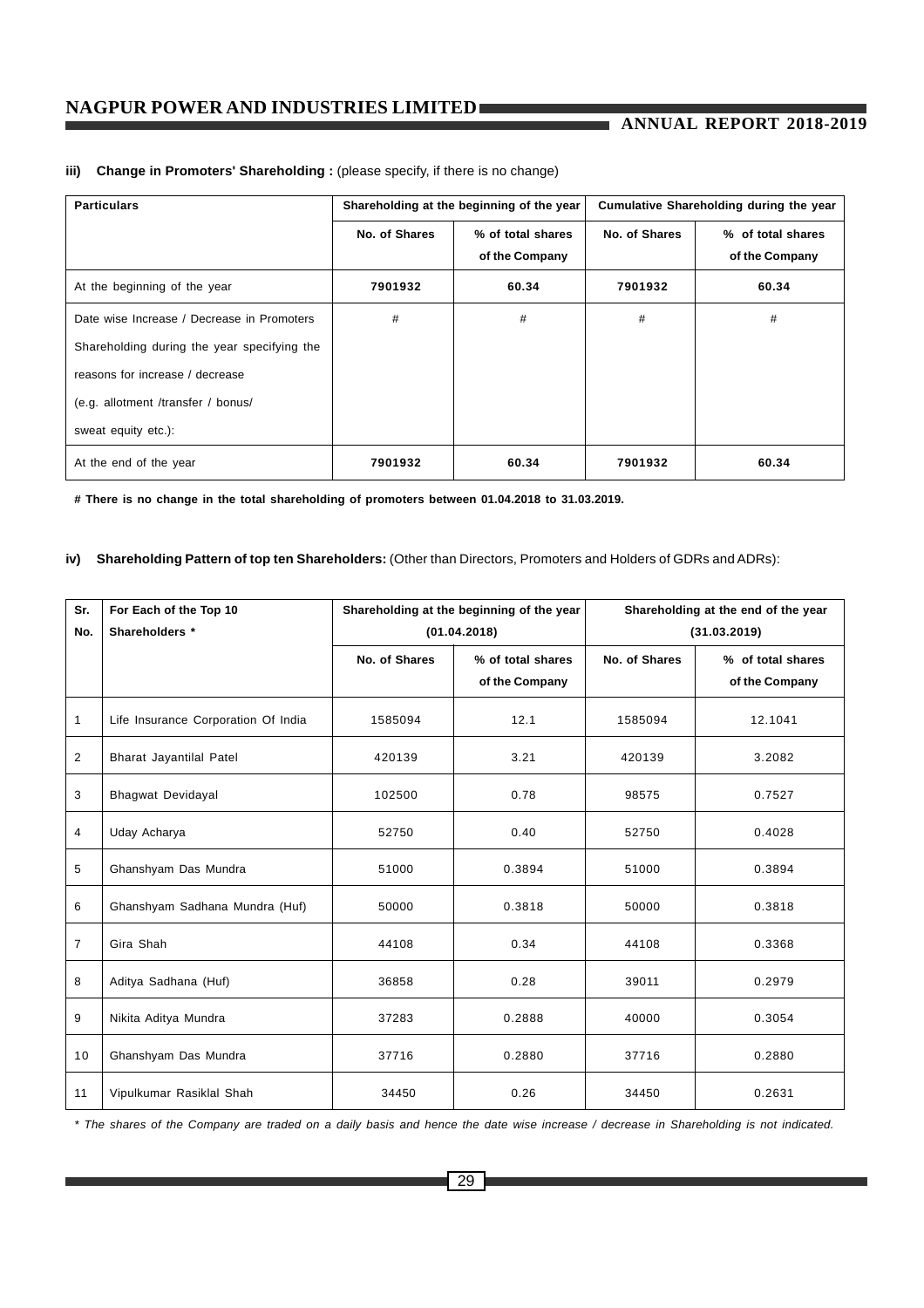| Sr. | <b>Particulars</b>              | Shareholding at the beginning of the year |                                     |               | Cumulative Shareholding during the year |
|-----|---------------------------------|-------------------------------------------|-------------------------------------|---------------|-----------------------------------------|
| No. |                                 | No. of Shares                             | % of total shares<br>of the Company | No. of Shares | % of total shares<br>of the Company     |
| A   | <b>DIRECTORS</b>                |                                           |                                     |               |                                         |
|     | Gautam Khandelwal               | 491100                                    | 3.75                                | 575300        | 4.39                                    |
|     | Nimis Sheth                     | 4500                                      | 0.03                                | 4500          | 0.03                                    |
|     | Nidhi Salampuria                | 50                                        | 0.00                                | 50            | 0.00                                    |
|     | Virat Mehta                     | 0                                         | 0.00                                | 0             | 0.00                                    |
|     |                                 |                                           |                                     |               |                                         |
| в   | <b>KEY MANAGERIAL PERSONNEL</b> |                                           |                                     |               |                                         |
|     | Gautam Khandelwal               | 491100                                    | 3.75                                | 575300        | 4.39                                    |
|     | Santosh Khandelwal              | 100                                       | 0.00                                | 100           | 0.00                                    |
|     | Nidhi Salampuria                | 50                                        | 0.00                                | 50            | 0.00                                    |

#### **v) Shareholding of Directors and Key Managerial Personnel:**

#### **V. INDEBTEDNESS**

Indebtedness of the Company including interest outstanding/accrued but not due for payment.

| <b>Particular</b>                                   | <b>Secured Loans</b><br>excluding deposits | <b>Unsecured Loans</b> | <b>Deposits</b> | <b>Total Indebtedness</b> |
|-----------------------------------------------------|--------------------------------------------|------------------------|-----------------|---------------------------|
| Indebtedness at the beginning of the financial year |                                            |                        |                 |                           |
| i) Principal Amount                                 | 1940077                                    |                        |                 | 1940077                   |
| ii) Interest due but not paid                       |                                            |                        |                 |                           |
| iii) Interest accrued but not due                   |                                            |                        |                 |                           |
| Total (i+ii+iii)                                    | 1940077                                    |                        | $\blacksquare$  | 1940077                   |
| Change in Indebtedness during the financial year    |                                            |                        |                 |                           |
| * Addition                                          | 976982                                     |                        |                 | 976982                    |
| * Reduction                                         |                                            |                        |                 |                           |
| <b>Net Change</b>                                   | 976982                                     |                        | $\blacksquare$  | 976982                    |
| Indebtedness at the end of the financial year       |                                            |                        |                 |                           |
| i) Principal Amount                                 | 2917059                                    |                        |                 | 2917059                   |
| ii) Interest due but not paid                       |                                            |                        |                 |                           |
| iii) Interest accrued but not due                   |                                            |                        |                 |                           |
| Total (i+ii+iii)                                    | 2917059                                    |                        |                 | 2917059                   |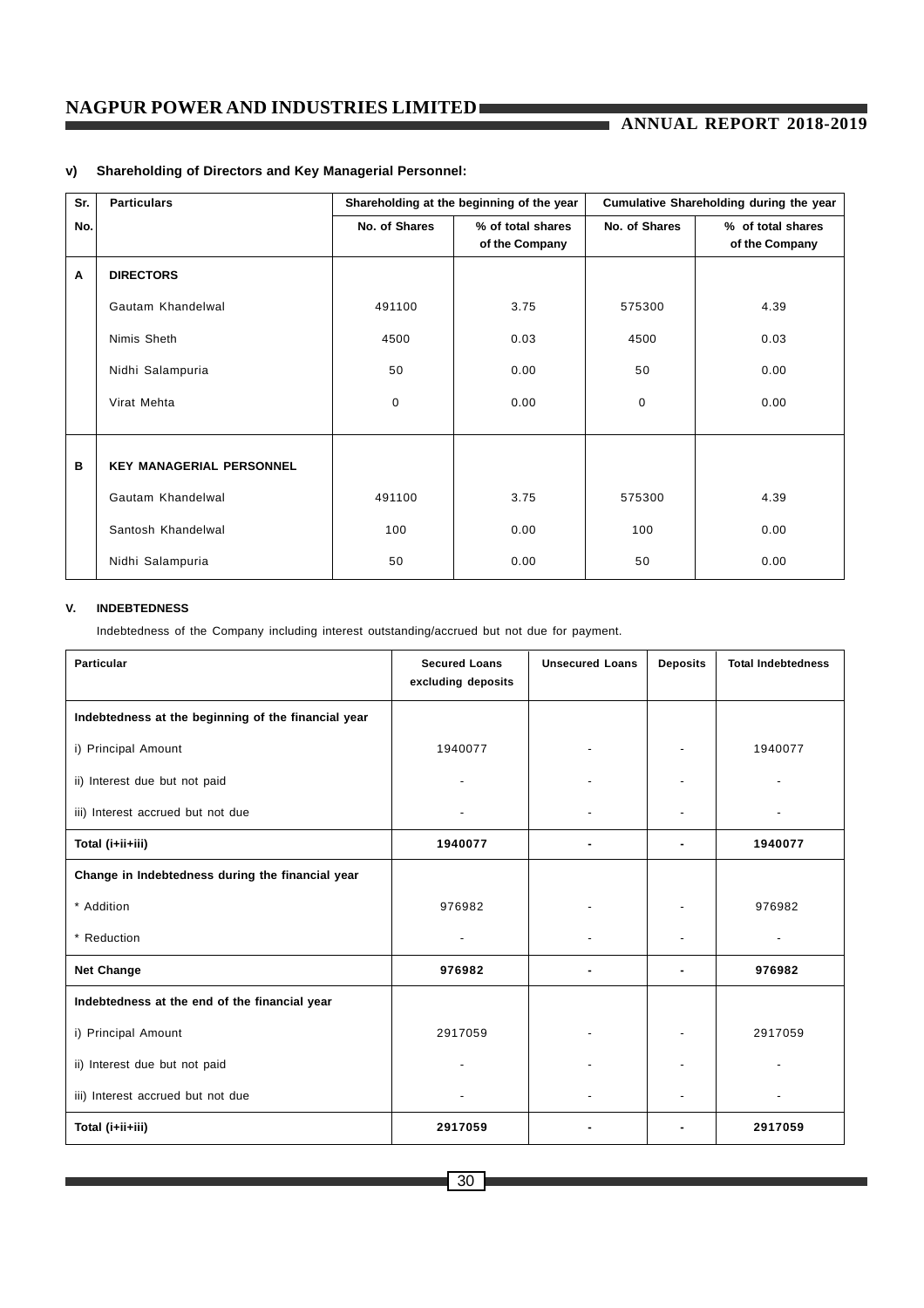#### **VI. REMUNERATION OF DIRECTORS AND KEY MANAGERIAL PERSONNEL-**

A. Remuneration to Managing Director, Whole-time Directors and/or Manager **Remuneration 1986** Rs. In Lakhs

| SN.            | <b>Particulars of Remuneration</b>                                                  | Name of MD/WTD/ Manager                                        | <b>Total Amount</b> |
|----------------|-------------------------------------------------------------------------------------|----------------------------------------------------------------|---------------------|
|                |                                                                                     | Gautam P Khandelwal                                            |                     |
|                |                                                                                     | (Executive Chairman)                                           |                     |
| 1              | Gross salary                                                                        |                                                                |                     |
|                | (a) Salary as per provisions contained in section 17(1) of the Income-tax Act, 1961 | 12.00                                                          | 12.00               |
|                | (b) Value of perquisites u/s 17(2) Income-tax Act, 1961                             | <b>NIL</b>                                                     | <b>NIL</b>          |
|                | (c) Profits in lieu of salary under section 17(3) Income- tax Act, 1961             | <b>NIL</b>                                                     | <b>NIL</b>          |
| $\overline{2}$ | Stock Option                                                                        | <b>NIL</b>                                                     | <b>NIL</b>          |
| 3              | <b>Sweat Equity</b>                                                                 | <b>NIL</b>                                                     | <b>NIL</b>          |
| 4              | Commission - as % of profit others, specify                                         | <b>NIL</b>                                                     | <b>NIL</b>          |
| 5              | Others, please specify                                                              | <b>NIL</b>                                                     | <b>NIL</b>          |
|                | Total (A)                                                                           | 12.00                                                          | 12.00               |
|                | Ceiling as per the Act                                                              | As per Sec II of Part II of<br>Schedule V to the Co. Act, 2013 |                     |

#### **B. Remuneration to Other Directors Rs. In Lakhs**

| SN. | <b>Particulars of Remuneration</b>             |                          | <b>Name of Directors</b> |                  |                |  |  |
|-----|------------------------------------------------|--------------------------|--------------------------|------------------|----------------|--|--|
|     | Independent Directors                          | Mr. Virat Mehta          | Mr. Nimis Sheth          | Mr. Girish Bakre |                |  |  |
|     | Fee for attending board and committee meetings | 6.10                     | $\star$                  | $\star$          | 6.10           |  |  |
|     | Commission                                     | $\overline{\phantom{a}}$ | ٠                        |                  |                |  |  |
|     | Others, please specify                         | $\overline{\phantom{a}}$ | ٠                        |                  | -              |  |  |
|     | Total (1)                                      | 6.10                     | $\star$                  | $\star$          | 6.10           |  |  |
| 2   | Other Non-Executive Directors                  | Mr. Ajit Parundekar      | Ms. Nidhi                | ٠                |                |  |  |
|     |                                                |                          | Salampuria               |                  |                |  |  |
|     | Fee for attending board and committee meetings | 2.05                     | $\star$                  |                  | 2.05           |  |  |
|     | Commission                                     | $\blacksquare$           | ٠                        |                  |                |  |  |
|     | Others, please specify                         | $\overline{\phantom{a}}$ | ٠                        |                  | $\blacksquare$ |  |  |
|     | Total (2)                                      | 2.05                     | $\star$                  |                  | 2.05           |  |  |
|     | Total $(B)=(1+2)$                              | 8.15                     |                          |                  | 8.15           |  |  |
|     | <b>Total Managerial Remuneration</b>           | $\overline{\phantom{a}}$ | ٠                        |                  | -              |  |  |
|     | Overall Ceiling as per the Act                 |                          | Rs. 1,00,000 per meeting |                  |                |  |  |

*\* Mr. Nimis Sheth, Mr. Girish Bakre and Ms. Nidhi Salampuria have waived-off their sitting fees.*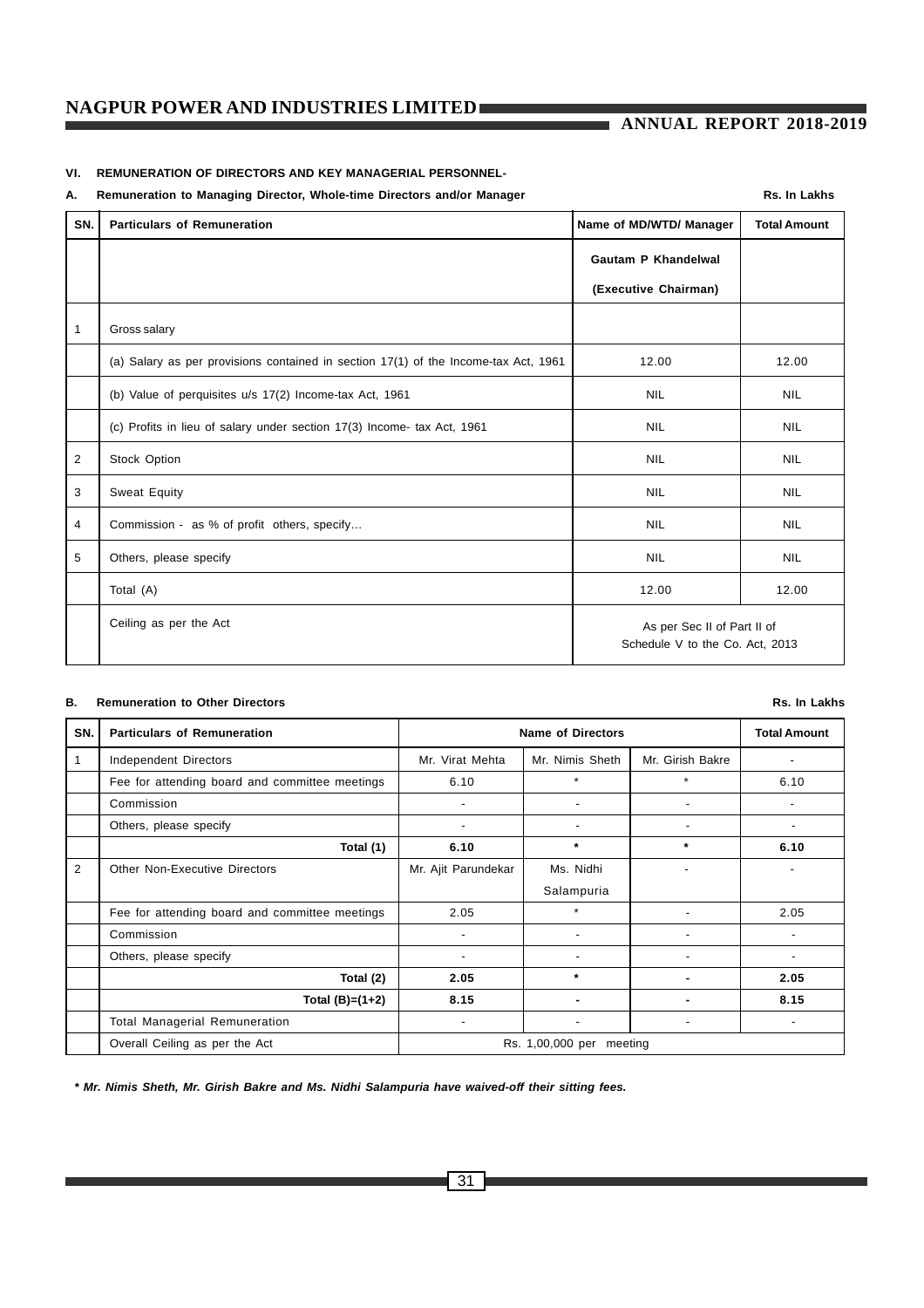#### C. Remuneration to Key Managerial Personal Other than MD/MANAGER/WTD **Remuneration of the United States** Rs. In Lakhs

| SN | <b>Particulars of Remuneration</b>                      | Key Managerial Personnel |                    |              |  |  |
|----|---------------------------------------------------------|--------------------------|--------------------|--------------|--|--|
|    |                                                         | Nidhi Salampuria         | Santosh Khandelwal | <b>Total</b> |  |  |
|    |                                                         | $\mathsf{cs}$            | <b>CFO</b>         |              |  |  |
| 1  | Gross salary                                            | 25.00                    | 12.77              | 37.77        |  |  |
|    | (a) Salary as per provisions contained in section 17(1) | $\overline{\phantom{0}}$ |                    |              |  |  |
|    | of the Income-tax Act, 1961                             |                          |                    |              |  |  |
|    | (b) Value of perquisites u/s 17(2) Income-tax Act, 1961 |                          |                    |              |  |  |
|    | (c) Profits in lieu of salary under section 17(3)       |                          |                    |              |  |  |
|    | Income-tax Act, 1961                                    |                          |                    |              |  |  |
| 2  | Stock Option                                            |                          |                    |              |  |  |
| 3  | Sweat Equity                                            |                          |                    |              |  |  |
| 4  | Commission                                              |                          |                    |              |  |  |
|    | - as % of profit                                        |                          |                    |              |  |  |
|    | others, specify                                         |                          |                    |              |  |  |
| 5  | Others, please specify                                  |                          |                    |              |  |  |
|    | <b>Total</b>                                            | 25.00                    | 12.77              | 37.77        |  |  |

#### **VII. PENALTIES / PUNISHMENT/ COMPOUNDING OF OFFENCES**

| <b>Type</b>                  | Section of the<br><b>Companies Act</b> | <b>Brief</b><br><b>Description</b> | Details of Penalty /<br>Punishment /<br>Compounding<br>fees imposed | Authority<br>[RD / NCLT /<br>COURT] | Appeal made,<br>if any<br>(give details) |
|------------------------------|----------------------------------------|------------------------------------|---------------------------------------------------------------------|-------------------------------------|------------------------------------------|
| A. COMPANY                   |                                        |                                    |                                                                     |                                     |                                          |
| Penalty                      |                                        |                                    |                                                                     |                                     |                                          |
| Punishment                   |                                        |                                    |                                                                     |                                     |                                          |
| Compounding                  |                                        | ٠                                  | ٠                                                                   |                                     |                                          |
| <b>B. DIRECTORS</b>          |                                        |                                    |                                                                     |                                     |                                          |
| Penalty                      |                                        |                                    |                                                                     |                                     |                                          |
| Punishment                   |                                        |                                    |                                                                     |                                     |                                          |
| Compounding                  |                                        |                                    |                                                                     |                                     |                                          |
| C. OTHER OFFICERS IN DEFAULT |                                        |                                    |                                                                     |                                     |                                          |
| Penalty                      |                                        |                                    |                                                                     |                                     |                                          |
| Punishment                   |                                        |                                    |                                                                     |                                     |                                          |
| Compounding                  |                                        |                                    |                                                                     |                                     |                                          |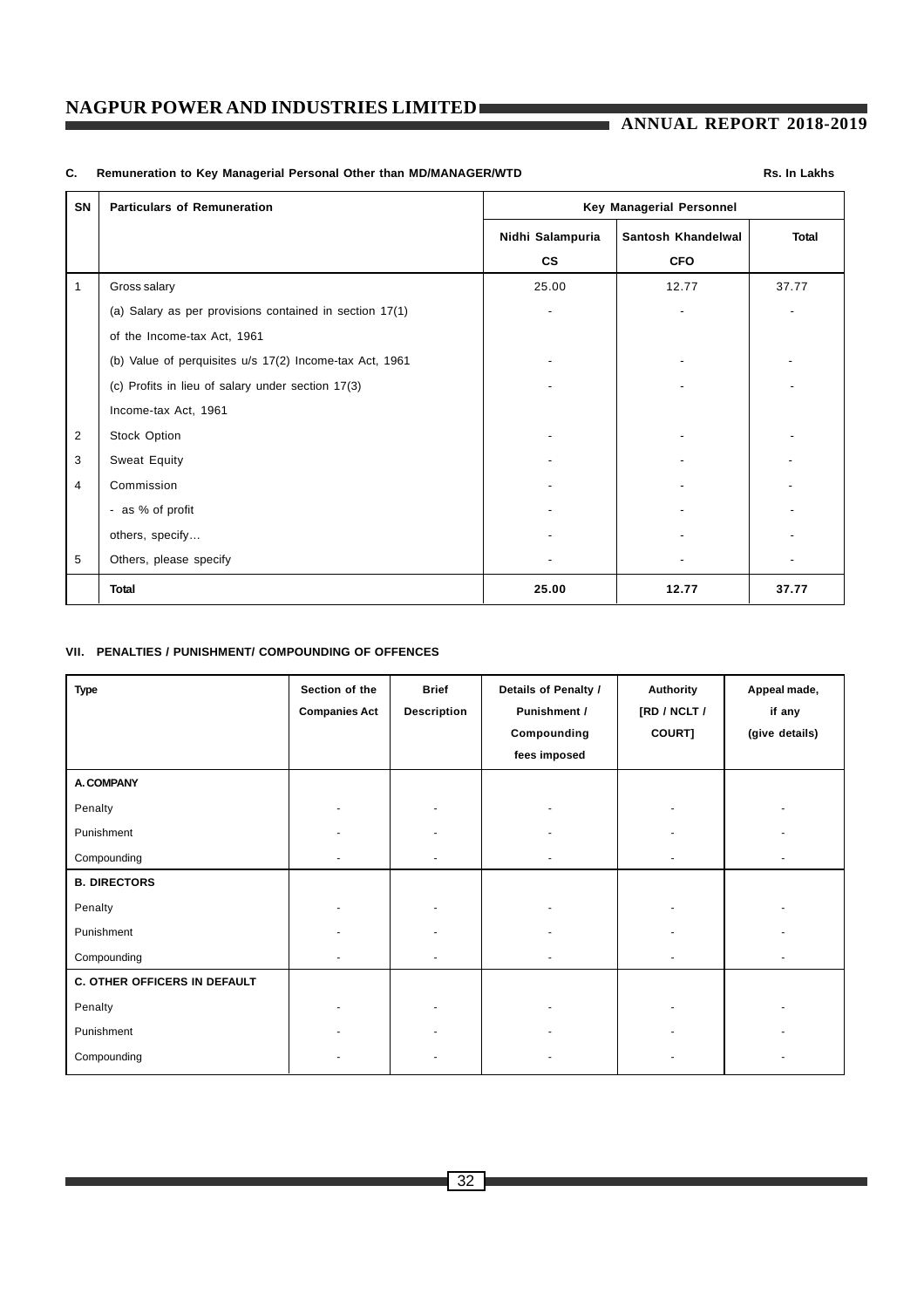#### **Annexure - III**

#### **REPORT ON CORPORATE GOVERNANCE**

#### **COMPANY'S PHILOSOPHY ON THE CORPORATE GOVERNANCE**

Nagpur Power And Industries Limited believes in adopting the best practices in the area of Corporate Governance and follows the principles of fair representation, full disclosure, accountability and responsibility in all its dealings and communications with the ultimate objective of realizing and enhancing shareholder's values and protecting the rights and interests of all its stakeholders.

#### **BOARD OF DIRECTORS**

#### **a) Composition of Board & Category of Directors as on March 31, 2019**

The Board consists of 4 (Four) Directors, of these 2 (two) Directors are Independent Directors. The Chairman of the Board is Promoter and Executive Director.

Details of the Composition of Board of Directors are as follows:

| Sr.<br>No. | <b>Name of Director</b> | <b>Executive/Non-Executive/</b><br>Independent/ Chairman/ Promoter | <b>Shares held</b>    |                                     |
|------------|-------------------------|--------------------------------------------------------------------|-----------------------|-------------------------------------|
|            |                         |                                                                    | No. of<br>shares held | % of total shares<br>of the Company |
| 1.         | Mr. Gautam Khandelwal   | Executive Chairman and Promoter                                    | 575300                | 4.39%                               |
| 2.         | Mr. Nimis Sheth         | Independent                                                        | 4500                  | 0.03%                               |
| 3.         | Mr. Virat Mehta         | Independent                                                        | 0                     | $0.00\%$                            |
| 4.         | Ms. Nidhi Salampuria    | Non - Executive                                                    | 50                    | $0.00\%$                            |

Notes: 1) Ms. Nidhi Salampuria is also Company Secretary and Compliance Officer of the Company.

- 2) None of the Directors are Inter-se related to each others.
- 3) Mr. Ajit Parundekar resigned w.e.f October 18, 2018 and Mr. Girish Bakre ceased to be a director w.e.f. August 15, 2018 due to his demise.

#### **b) Attendance of each Director at the Board Meeting and the last Annual General Meeting (AGM):**

The meetings of the Board of Directors are held at least once in each quarter, scheduled well in advance and generally held at the Company's registered office in Mumbai. During the Financial Year 2018-19, 6 (six) board meetings were held. The board meetings were held on May 30, 2018; August 13, 2018; October 18, 2018; November 14, 2018; February 06, 2019 and March 29, 2019. Further, the AGM of the Company was held on September 29, 2018 at the registered office of the Company.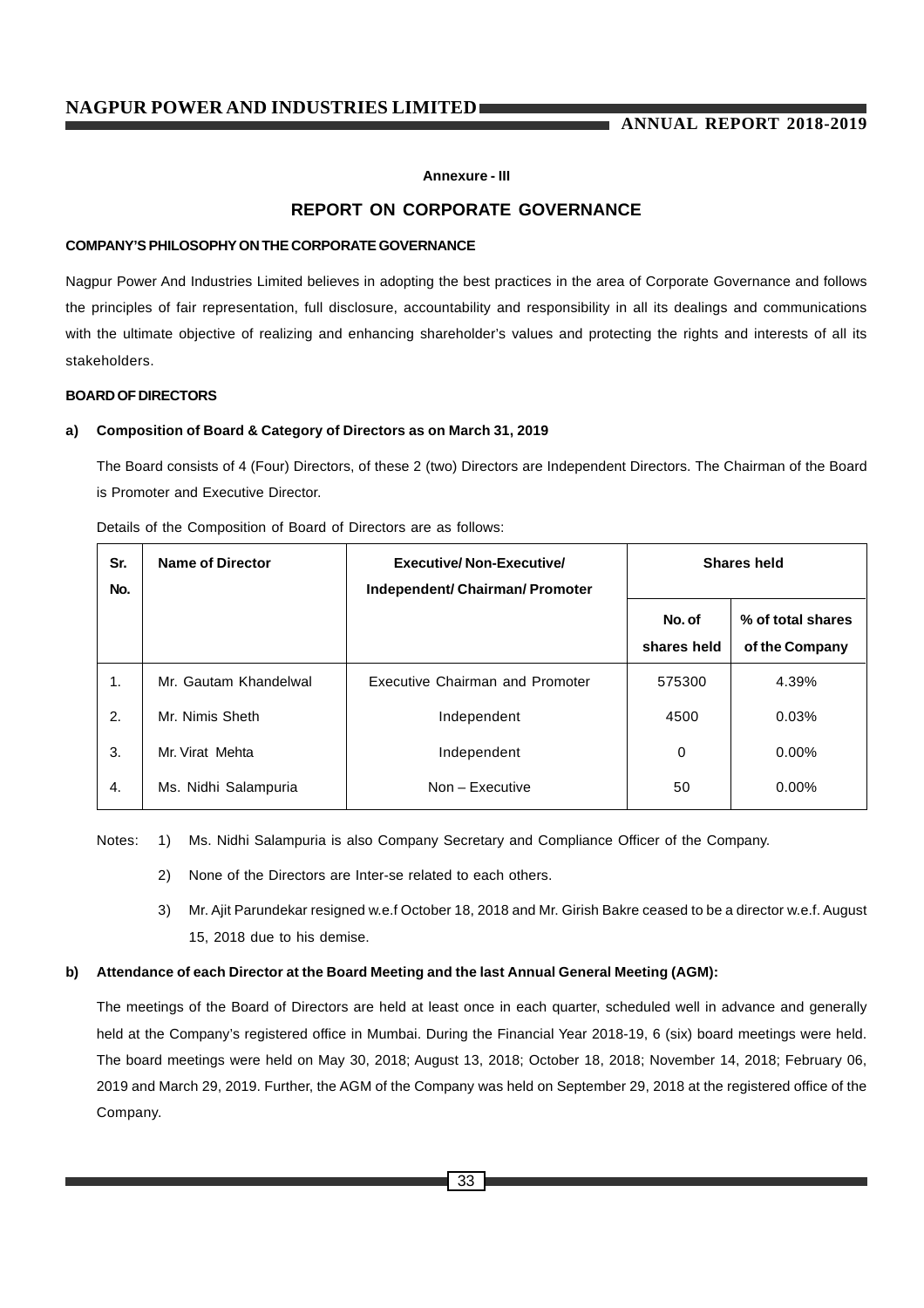| Sr. No. | <b>Name of Directors</b> | Attendance details   |                 |            |
|---------|--------------------------|----------------------|-----------------|------------|
|         |                          | <b>Board Meeting</b> |                 | Last A.G.M |
|         |                          | Held                 | <b>Attended</b> |            |
|         | Mr. Gautam Khandelwal    | 6                    | 6               | Yes        |
| 2       | Mr. Girish Bakre         | 2                    | 0               | N.A.       |
| 3       | Mr. Nimis Sheth          | 6                    | 6               | Yes        |
| 4       | Mrs. Nidhi Salampuria    | 6                    | 6               | <b>Yes</b> |
| 5       | Mr. Virat Mehta          | 6                    | 4               | Yes        |
| 6       | Ajit Parundekar          | 3                    | 2               | No         |

#### **Details of the Attendance of each Director at the Board Meeting and the last AGM is as follow:**

#### **c) Directorship of Directors**

#### **The Details of the Directors with regard to their Directorships, Committee positions are as follows:**

| Sr.<br>No.     | <b>Name of Director</b> | Executive/<br>Non-Executive/<br>Independent | No. of Directorship<br><b>Held in Indian</b><br><b>Public Ltd</b><br>Companies (1.) | <b>Committee</b><br><b>Positions</b><br>Held(2) |               | <b>Directorship</b><br>in other<br>listed<br>companies |
|----------------|-------------------------|---------------------------------------------|-------------------------------------------------------------------------------------|-------------------------------------------------|---------------|--------------------------------------------------------|
|                |                         |                                             |                                                                                     | Chairman                                        | <b>Member</b> |                                                        |
|                | Mr. Gautam Khandelwal   | Executive                                   | 6                                                                                   | 3                                               |               | $\overline{2}$                                         |
| 2              | Mr. Nimis Sheth         | Independent                                 | 2                                                                                   | 4                                               | 4             |                                                        |
| 3              | Mr. Virat Mehta         | Independent                                 | 3                                                                                   | 0                                               | 4             |                                                        |
| $\overline{4}$ | Ms. Nidhi Salampuria    | Non - Executive                             | 1                                                                                   | 0                                               | $\mathbf 0$   | 0                                                      |

#### **Notes:**

- 1. Directorship excludes Private Limited Companies, Foreign Companies.
- 2. Chairmanship /Membership only include Audit Committee and Stakeholders Relationship Committee.

#### **d) Name of other Listed Companies where a Director is a Director:**

| Sr.<br>No.     | <b>Name of Director</b> | Name of the Listed Entity (Excluding Nagpur Power And Industries Limited)<br>in which a person is a Director and category of Directorship |  |
|----------------|-------------------------|-------------------------------------------------------------------------------------------------------------------------------------------|--|
|                | Mr. Gautam Khandelwal   | Informed Technologies India Limited (Non – Executive Chairman)<br>1)                                                                      |  |
|                |                         | 2) Varroc Engineering Limited (Independent Director)                                                                                      |  |
| $\overline{2}$ | Mr. Nimis Sheth         | Informed Technologies India Limited (Independent Director)<br>1)                                                                          |  |
| 3              | Mr. Virat Mehta         | Informed Technologies India Limited (Independent Director)<br>1)                                                                          |  |
| 4              | Ms. Nidhi Salampuria    | Nil                                                                                                                                       |  |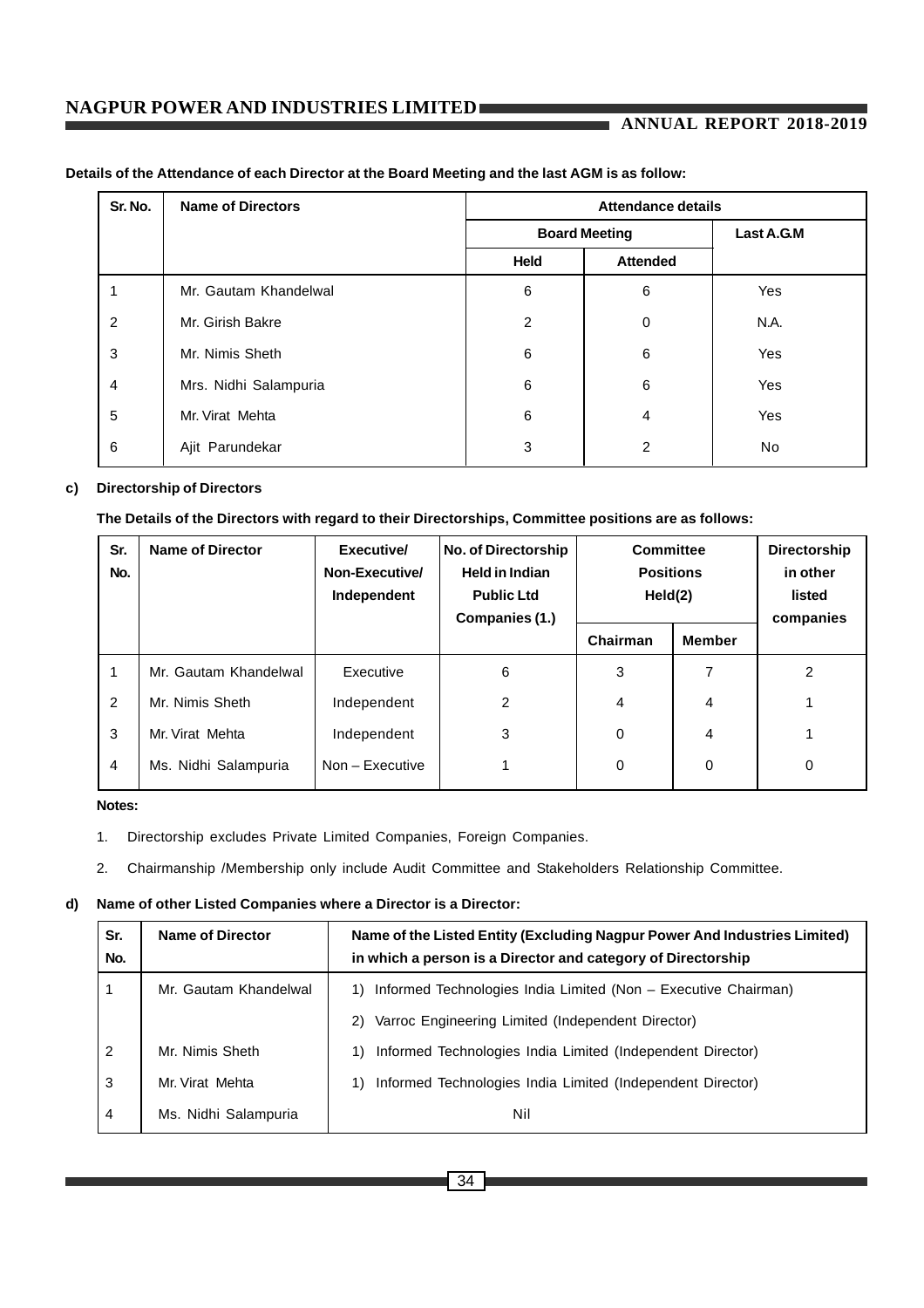# **ANNUAL REPORT 2018-2019**

# **e) Familiarization of Independent Directors**

Your Company has in place a structured induction and familiarization programme for all its Directors including the Independent Directors. Your Company through such programmes familiarizes not only the Independent Directors but any new appointee on the Board with a brief background of your Company, their roles, rights, responsibilities, nature of the industry in which it operates, business model operations, ongoing events, etc. They are updated on all business related issues and new initiatives. They are also informed of the important policies of your Company including the Code of Conduct for Directors and Senior Management Personnel and the Code of Conduct for Prevention of Insider Trading.

Further, terms and conditions for appointment of Independent Director is been provided to them, same can be accessed from website of the Company at www.nagpurpowerind.com

Brief details of the familiarization programme are uploaded on the website of your Company http://www.nagpurpowerind.com/ investors/corporate-governance/

# **f) List of core skills/expertise/competencies**

Further pursuant to Schedule V, Part C of SEBI LODR Regulations 2015 read with Amendments thereof, below are the list of core skills/expertise/competencies identified by the Board of Directors for the year under review as required in the context of its business(es) and sector(s) for it to function effectively and those actually available with the board:

| Leadership                                | Extended leadership experience in organizations with demonstrated strengths in developing<br>talents, fostering growth and bringing a positive change through alternative thinking.                                                               |
|-------------------------------------------|---------------------------------------------------------------------------------------------------------------------------------------------------------------------------------------------------------------------------------------------------|
| Management &<br><b>BusinessExcellence</b> | Follow best management practices and working towards business & operational<br>excellence and research and development of the niche products                                                                                                      |
| Financial                                 | Proficiency in financial management, capital allocation and financial reporting process                                                                                                                                                           |
| Ethics & Corporate<br>Governance          | To lead by example best ethical and Corporate Governance practices                                                                                                                                                                                |
| <b>Diversity</b>                          | Representation of gender, ethnic, geographic, cross-cultural, cultural, or other perspectives<br>that expand the Board's understanding of the needs and viewpoints of our customers,<br>partners, employees, governments, and other stakeholders. |

**CategoryCore Skills/Expertise/Competencies Identified/Available At Board**

## **g) Meeting of Independent Directors**

In accordance with the provisions of Schedule IV (Code for Independent Directors) of the Companies Act, 2013, a separate meeting of the Independent Directors of the Company was held **on November 14, 2018** without the attendance of Non-Independent Directors and members of the management.

# **h) Detail of Directors being appointed and re-appointed**

As required under Regulations 26(4) and 36(3) of the SEBI (LODR) Regulations, 2015, particulars of the Director seeking appointment and re-appointment are given in the Explanatory Statement to the Notice of the AGM.

# **i) Code of Conduct**

The Company has laid down code of conduct applicable to all Board of Directors, Senior Management and Key Managerial Personnel of the Company and all have confirmed compliance of the code of conduct. A declaration to this effect duly signed by the Chairman is annexed hereto.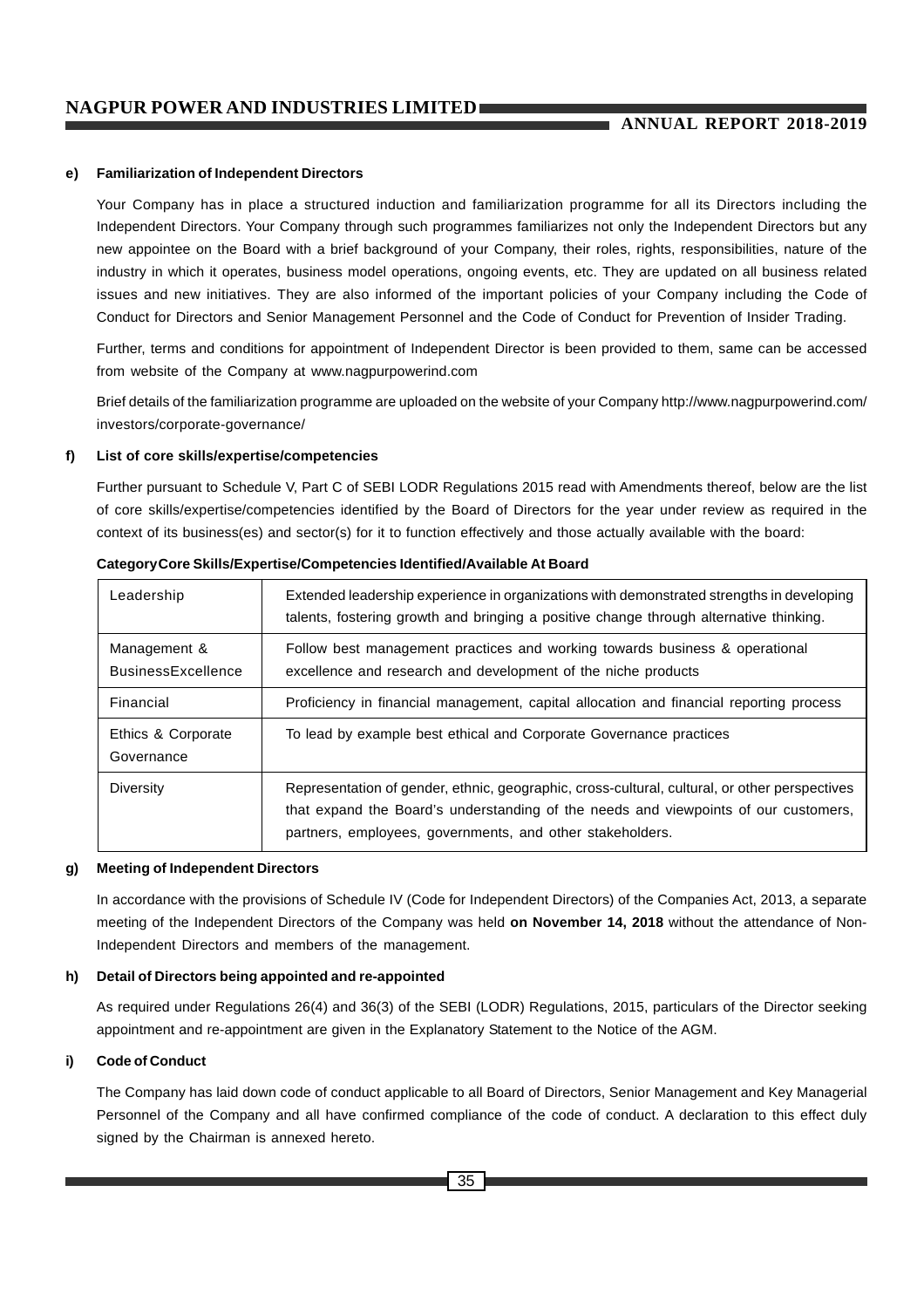# **h) Subsidiary Company**

Under SEBI (LODR) Regulations, 2015, an Independent Director of the Company is required to be appointed as Director on the Board of the material Indian subsidiaries.

Mr. Virat Mehta, Independent director of the Company has been appointed as the nominee director of "The Motwane Manufacturing Company Private Limited" w.e.f. June 01, 2018 in place of Mr. Nimis Sheth.

The Audit Committee of the Company reviews the financial statements, including the investments made, of its subsidiary.

The Minutes of the meetings of the Board of Directors of the subsidiary company are regularly placed before the Board of Directors of the Company. A statement containing the significant transactions and arrangements entered into by the subsidiary are periodically placed before the Board of Directors of the Company.

The Company has formulated a Policy for determining material subsidiaries. The policy is available on the website of the company at http://www.nagpurpowerind.com/investors/corporate-governance/

# **BOARD COMMITTEES**

# **1. Audit Committee**

The composition of the Audit Committee is in alignment with provisions of Section 177 of the Companies Act, 2013 and SEBI (LODR) Regulations, 2015. The Audit Committee comprise of Mr. Nimis Sheth (Chairman), Mr. Virat Mehta (Member) and Mr. Gautam Khandelwal (Member) as on March 31, 2019. The members of the Committee have the relevant experience in the field of finance, banking and accounting. Statutory Auditor of the Company and Internal Auditor are invitees to the Audit Committee Meeting.

The scope and terms of reference and working of the Audit Committee are constantly reviewed and appropriate changes are made from time to time for greater effectiveness of the Committee. The Audit Committee inter alia performs the functions of review of financial reporting system, internal controls system, discussion on financial results, interaction with Statutory and Internal Auditors, one-on-one meeting with Statutory and Internal Auditors, recommendation for the appointment of Statutory and their remuneration, recommendation for the appointment and remuneration of Internal Auditors, Management Discussions and Analysis, Review of Internal Audit Reports, significant related party transactions etc. As on March 31, 2019, these confirm to the requirements of Section 177 of the Companies Act, 2013 and SEBI (LODR) Regulations, 2015.

The Company Secretary acts as the Secretary of the Committee. The Committee met 4 (Four) times during the year under review. The meetings were held on May 30, 2018; August 13, 2018, November 14, 2018; and February 06, 2019.

| Sr. No. | <b>Name of Members</b>     |             | <b>No. of Meetings</b> |
|---------|----------------------------|-------------|------------------------|
|         |                            | <b>Held</b> | <b>Attended</b>        |
| 1       | Mr. Nimis Sheth - Chairman | 4           | 4                      |
| 2       | Mr. Girish Bakre*          |             | 0                      |
| 3       | Mr. Gautam Khandelwal      | 4           | 4                      |
| 4       | Mr. Virat Mehta            | 4           | 4                      |
| 5       | Mr. Ajit Parundekar*       |             |                        |

*\*Mr. Girish Bakre and Mr. Ajit Parundekar ceased to be a member of the committee w.e.f July 01, 2018*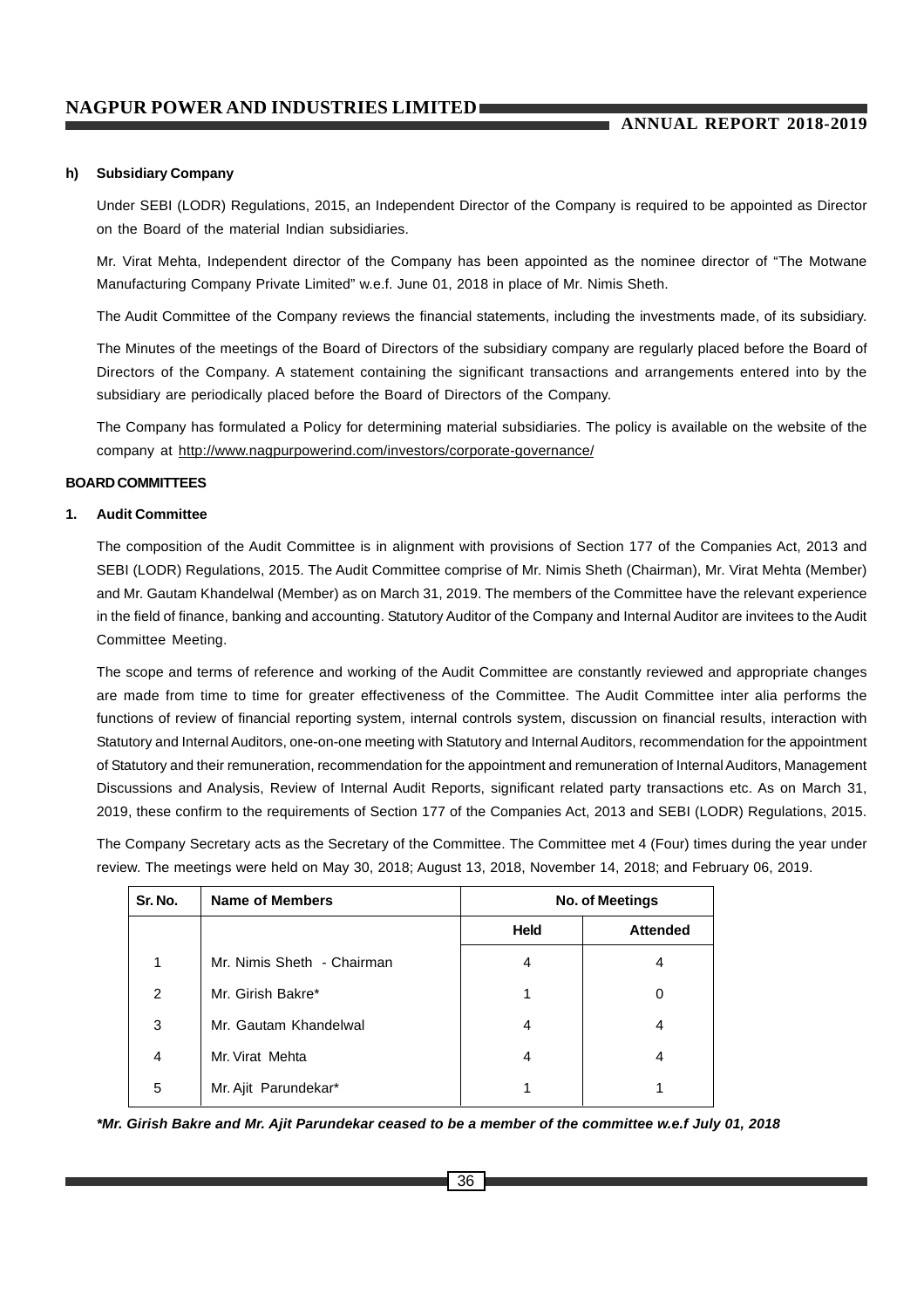# **ANNUAL REPORT 2018-2019**

# **2. Nomination and Remuneration Committee**

The Nomination and Remuneration Committee comprise of Mr. Nimis Sheth (Chairman), Mr. Virat Mehta (Member) and Mr. Gautam Khandelwal (Member) as on March 31, 2019. The Committee met 2 (Two) times during the year under review. The meetings were held on May 30, 2018 and February 06, 2019;

| Sr. No. | <b>Name of Director</b>    |             | <b>No. of Meetings</b> |
|---------|----------------------------|-------------|------------------------|
|         |                            | <b>Held</b> | <b>Attended</b>        |
| 1       | Mr. Nimis Sheth - Chairman | 2           | 2                      |
| 2       | Mr. Girish Bakre*          |             | 0                      |
| 3       | Mr. Gautam Khandelwal      | 2           | 2                      |
| 4       | Mr. Virat Mehta            | 2           | 2                      |
| 5       | Mr. Ajit Parundekar*       |             |                        |

# *\* Mr. Girish Bakre and Mr. Ajit Parundekar ceased to be member of the committee w.e.f July 01, 2018 and October 18, 2018 respectively.*

The purpose of the Committee is to oversee the Company's nomination process for the senior management and specifically to identify, screen and review individuals qualified to serve as EDs, NEDs and IDs consistent with criteria approved by the Board and to recommend, for approval by the Board, nominees for election at the AGM of the shareholders.

The Committee also discharges the Board's responsibilities relating to compensation of the Company's EDs and senior management. The Committee has the overall responsibility of approving and evaluating the compensation plans, policies and programmes for EDs and the senior management. The Committee reviews and recommends to the Board, to approve for the EDs, the base salary, incentives/commission, other benefits, compensation or arrangements and executive employment agreements.

The Committee further coordinates and oversees the annual self-evaluation of the performance of the Board, Committees' and of individual Directors and board diversity. The details are given in the director's report.

The Nomination and Remuneration Policy of the Company's can be accessed at the Website at http:// www.nagpurpowerind.com/investors/corporate-governance/

# **Details of remuneration paid to Directors for the year: (Rs. In Lakhs)**

| Name of the Director  | Salary & Perquisites (Rs.) | <b>Commission (Rs.)</b> | <b>Sitting Fees (Rs.)</b> | Total (Rs.) |
|-----------------------|----------------------------|-------------------------|---------------------------|-------------|
| Mr. Gautam Khandelwal | 12.00                      | Nil                     | Nil                       | 12.00       |
| Mr. Nimis Sheth       | Nil                        | Nil                     | Nil                       | Nil         |
| Mr. Girish Bakre      | Nil                        | Nil                     | Nil                       | Nil         |
| Ms. Nidhi Salampuria  | Nil                        | Nil                     | Nil                       | Nil         |
| Mr. Virat Mehta       | Nil                        | Nil                     | 6.10                      | 6.10        |
| Ajit Parundekar       | Nil                        | Nil                     | 2.05                      | 2.05        |
|                       |                            |                         |                           |             |

• *Sitting fees has only been paid to Non-executive directors.*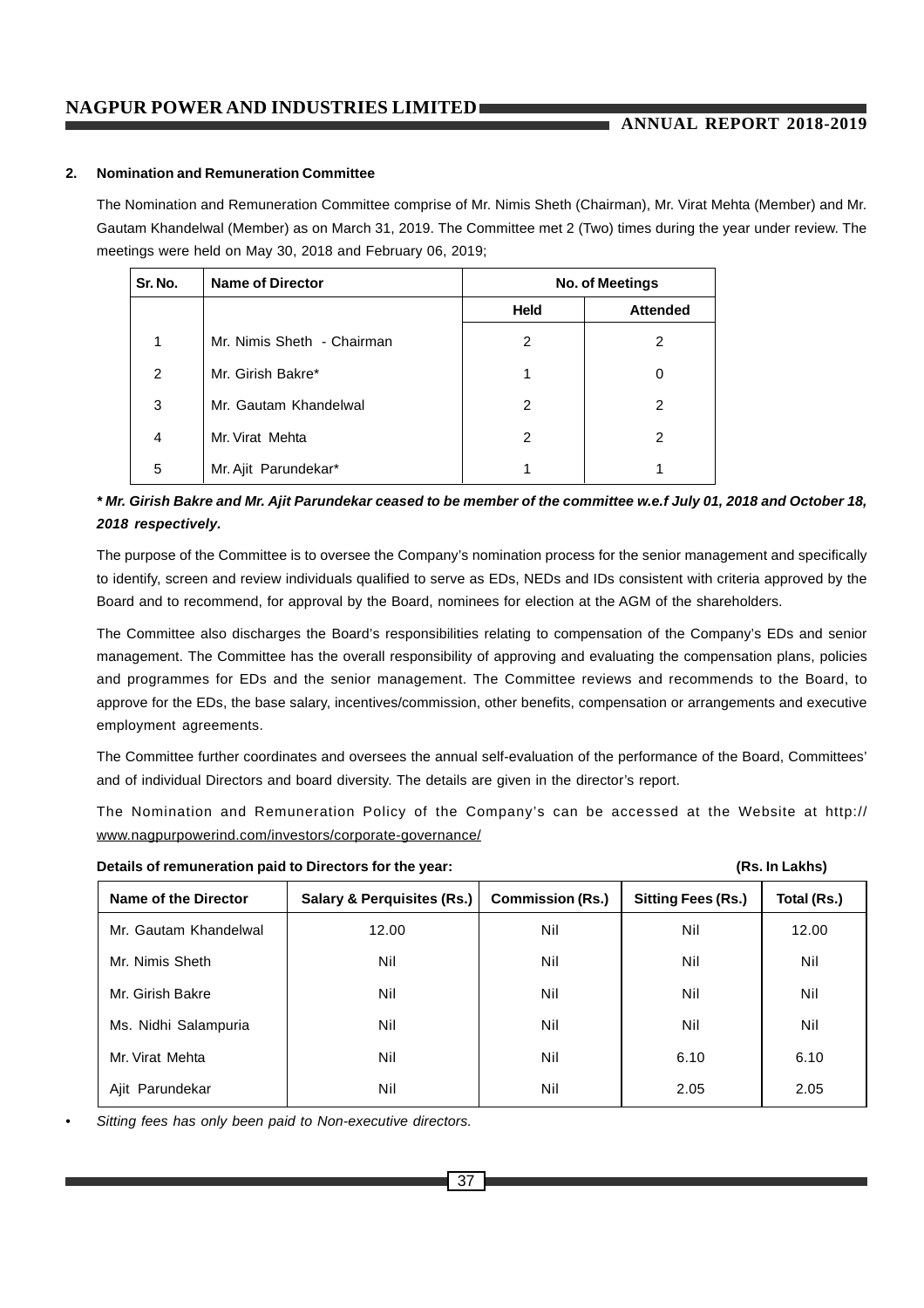# **ANNUAL REPORT 2018-2019**

- *Mr. Nimis Sheth, Ms. Nidhi Salampuria and Mr. Girish Bakre has waived off their seeting fees.*
- *No Commission or salary was paid to any director other than Mr. Gautam Khandelwal during the year.*
- *Ms. Nidhi Salampuria, Director of the Company who is also Company Secretary and Compliance Officer of the Company is been paid Salary in the capacity of a Company Secretary and Compliance Officer.*
- *Your Company has not granted any stock options to any of its Directors.*

#### *3. Stakeholders Relationship Committee*

*The Stakeholders Relationship Comm*ittee comprise of Mr. Nimis Sheth (Chairman), Mr. Virat Mehta (Member) and Mr. Gautam Khandelwal (Member) as on March 31, 2019.

The Company Secretary acts as the Secretary of the Committee. The Committee met 6 (Six) times during the year under review. The meetings were held on May 03, 2018, May 30, 2018; August 13, 2018, November 14, 2018; January 03, 2019; February 06, 2019 and March 11, 2019.

| Sr. No.        | <b>Name of Members</b>     |      | <b>No. of Meetings</b> |
|----------------|----------------------------|------|------------------------|
|                |                            | Held | <b>Attended</b>        |
| 1              | Mr. Nimis Sheth - Chairman | 7    |                        |
| $\overline{2}$ | Mr. Girish Bakre           | 2    |                        |
| 3              | Mr. Gautam Khandelwal      |      |                        |
| 4              | Mr. Virat Mehta*           | 7    | 4                      |
| 5              | Mr. Ajit Parundekar*       | 3    | 3                      |

# *\* Mr. Girish Bakre and Mr. Ajit Parundekar ceased to be member of the committee w.e.f July 01, 2018 and October 18, 2018 respectively.*

The purpose of the committee is to approve/take note of transfers, transmission of shares, issue duplicate/rematerialized shares and consolidation and splitting of share certificates, to review shareholders correspondence including such other complaints received from various stakeholders and its redressal from time to time.

Name and designation of Compliance Officer: Ms. Nidhi Salampuria

#### **Details of Shareholders' Complaints:**

| <b>Shareholders / Investors Complaints</b>                | <b>Complaint Nos.</b> |
|-----------------------------------------------------------|-----------------------|
| Complaints as on April 1, 2018                            | Nil                   |
| Complaints received during 2018-19                        | 04                    |
| Complaints not solved to the satisfaction of shareholders | Nil                   |
| Complaints pending as on March 31, 2019                   | Nil                   |

The Company attends to investors & shareholders grievances within 15 days from the date of receipt of the same.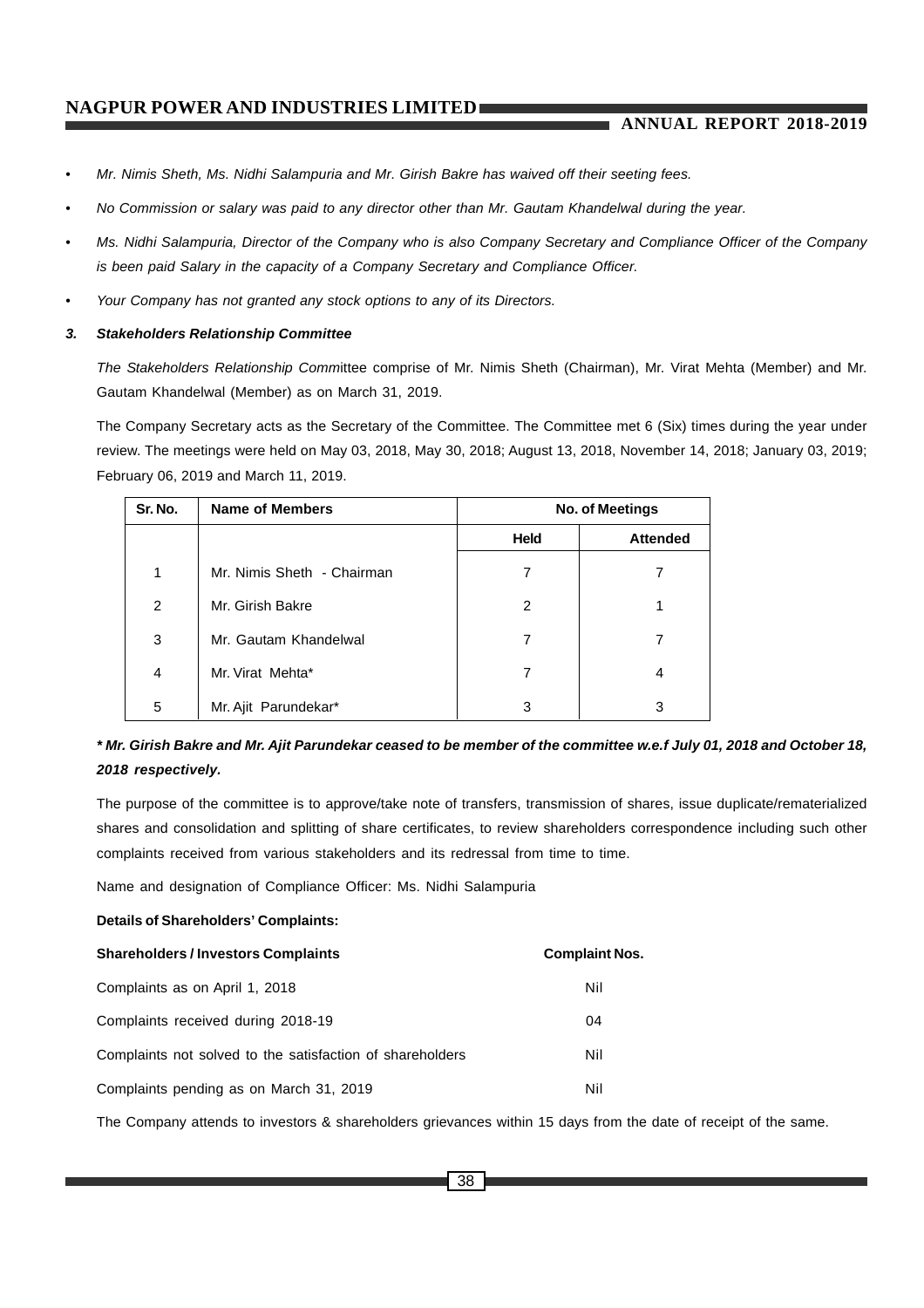**ANNUAL REPORT 2018-2019**

# **4. ANNUAL GENERAL MEETINGS**

| <b>Financial Year</b> | Date, Time and Venue                                                                                       | <b>Special Resolutions passed</b>                              |
|-----------------------|------------------------------------------------------------------------------------------------------------|----------------------------------------------------------------|
| 2015-2016             | September 27, 2016 at 10:30 AM<br>20 <sup>th</sup> Floor, Nirmal Building, Nariman Point,<br>Mumbai 400021 | Special Resolution was passed<br>through e-voting and ballot   |
| 2016-2017             | September 28, 2017 at 2:30 PM<br>20th Floor, Nirmal Building, Nariman Point,<br>Mumbai 400021              | 3 Special Resolution was passed<br>through e-voting and ballot |
| 2017-2018             | September 29, 2018 at 12:30 PM<br>20th Floor, Nirmal Building, Nariman Point,<br>Mumbai 400021             | None                                                           |

Details of the last three Annual General Meetings held are given below:

# **Postal Ballot**

During the financial year 2018-19, no special resolutions were passed through postal ballot. No special resolution requiring a Postal Ballot is being proposed at the ensuing AGM.

# **5. Confirmation by the Board of Directors regarding acceptance of recommendation of all Committees**

In terms of the amendments made to the Listing Regulations, the Board of Directors confirm that during the year, it has accepted all recommendations received from all its Committees.

**6. Total fees for all services paid by the Company and its subsidiaries, on a consolidated basis, to the statutory auditor and all entities in the network firm/network entity of which the statutory auditor is a part is given below**

| <b>Particular</b>         | As at March 31, 2019 |
|---------------------------|----------------------|
| <b>Audit Fees</b>         | 595,000              |
| <b>Tax Audit Fees</b>     | 118,000              |
| Other Service             | 125,000              |
| Reimbursement of Expenses | 12,500               |
| Total                     | 850,500              |

# **7. Disclosure under the Sexual Harassment of Women at Workplace (Prevention, Prohibition and Redressal) Act, 2013**

The Company has in place an Anti Sexual Harassment Policy in line with the requirements of the Sexual Harassment of Women at the Workplace (Prevention, Prohibition & Redressal) Act, 2013. Internal Complaints Committee (ICC) has been set up to redress complaints received regarding sexual harassment. All employees (permanent, contractual, temporary, trainees) are covered under this policy.

The following is a summary of Sexual Harassment Complaints received and disposed off during the year 2018-2019.

| <b>No. of Complaint received</b> |     | No. of Complaints disposed off | No. of Complaints pending |  |
|----------------------------------|-----|--------------------------------|---------------------------|--|
|                                  | Nil | N.A.                           | N.A.                      |  |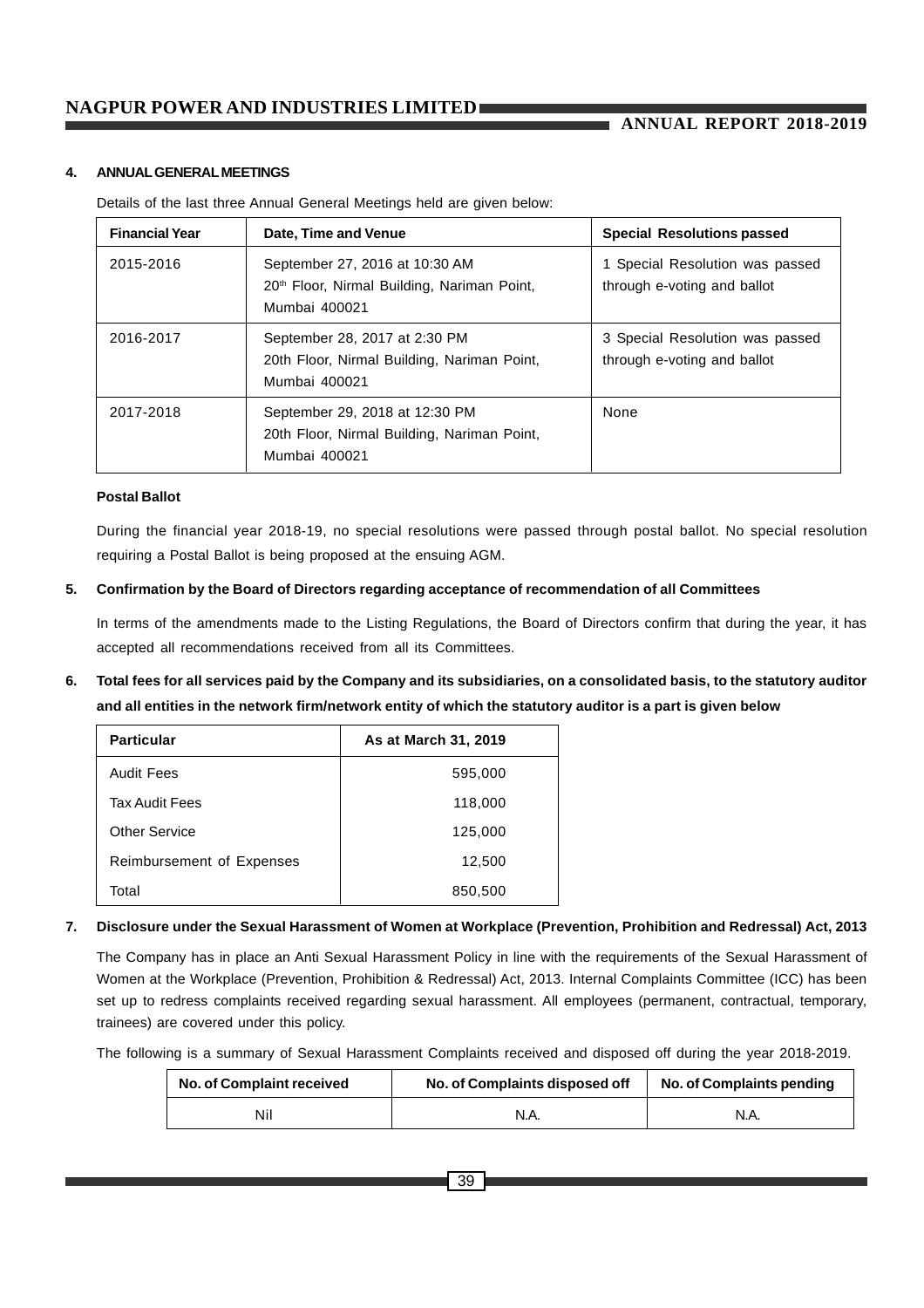# **ANNUAL REPORT 2018-2019**

# **8. Disclosures**

- $\blacktriangleright$  The disclosures with regard to transactions with related parties are given in the **Note 35** of the audited financial statements for the year ended March 31, 2019. The Audit Committee has reviewed these transactions in compliance with Companies Act, 2013 and SEBI (LODR) Regulations, 2015. The related party policy can be accessed from the following link : http:// www.nagpurpowerind.com/investors/corporate-governance/
- $\blacktriangleright$  There were no instances of non-compliance, penalties, restrictions imposed on the Company by Stock Exchange, SEBI or any statutory authority on any matter related to capital markets, during the last three years.
- $\blacktriangleright$  The Company has constituted Vigil Mechanism/ Whistle Blower Policy, the details of the same is given in the Directors report.
- $\blacktriangleright$  The Company has adopted a Code of Conduct for prevention of Insider Trading with a view to regulate trading in securities by the Directors, Senior Management & Key Managerial Personnel and other designated employees of the company.
- $\triangleright$  The Financial Statements have been prepared in accordance with Indian Accounting Standards (Ind AS) as per the Companies (Indian Accounting Standards) Rules, 2015 notified under Section 133 and other relevant provisions of the Act.
- $\blacktriangleright$ The Company has not raised any funds through preferential allotment or qualified institutions placement.

The Company has complied with mandatory requirements of the SEBI (LODR) Regulations, 2015 and Companies Act 2013.

 $\triangleright$  As regards discretionary requirement specified in part E of Schedule II of SEBI (LODR) Regulations, 2015 the Company has complied with item E.

# **9. Means of communication**

- $\blacktriangleright$  The quarterly un-audited results were published in Financial Express and Navrashtra or Mumbai Lakshadeep, in accordance with the requirement of the SEBI (LODR) Regulations, 2015.
- $\blacktriangleright$  Annual audited financial results were published in Financial Express and Mumbai Lakshadeep. These are not sent individually to the shareholders. No presentations were made to institutional investors or to the analysts.
- $\blacktriangleright$ Also available on the Company's Website at http://www.nagpurpowerind.com/

# **10. General Shareholders Information**

## **(a) Annual General Meeting For the Financial Year 2018-19:**

| Date                  | September 10, 2019 - Tuesday                            |
|-----------------------|---------------------------------------------------------|
| Time                  | 12:30 PM                                                |
| Venue                 | 20th Floor, Nirmal Building, Nariman Point, Mumbai - 21 |
| <b>Financial Year</b> | April 01, 2018 to March 31, 2019                        |

## **(b) Financial Calendar (April 1, 2019 to March 31, 2020):**

| Adoption of Quarterly results for |                          | (Tentative)                                                                            |
|-----------------------------------|--------------------------|----------------------------------------------------------------------------------------|
| First quarter results             |                          | July 30, 2019                                                                          |
| Second quarter results            |                          | On or before November 14, 2019                                                         |
| Third quarter results             | ÷                        | On or before February 14, 2020                                                         |
| Fourth quarter and Annual results | $\sim 1000$ km s $^{-1}$ | On or before May 30, 2020                                                              |
| (c) Date of Book closure          | ٠                        | Wednesday, September 04, 2019 to Tuesday, September 10, 2019<br>(both days inclusive). |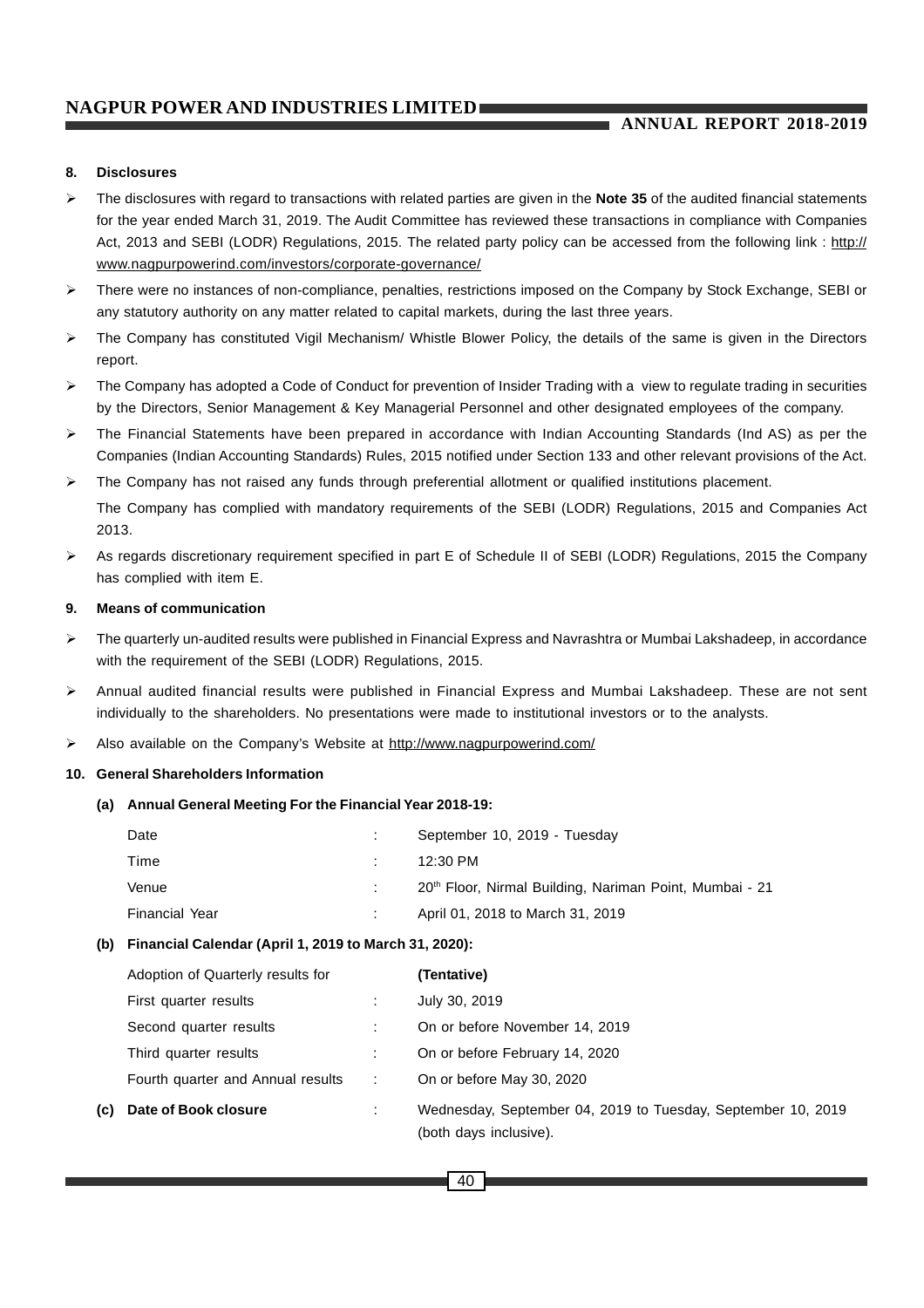# **ANNUAL REPORT 2018-2019**

| <b>Listing details:</b> |                                                                                      |
|-------------------------|--------------------------------------------------------------------------------------|
| Stock Exchange          | Bombay Stock Exchange Limited.<br>Phiroze Jeejeebhoy, Dalal Street, Mumbai - 400001. |
| Scrip Code              | 532362                                                                               |
| <b>ISIN Number</b>      | INE099E01016 - NSDL & CDSL                                                           |

**Listing fee has been paid for the financial year 2019-20.**

# **(e) Market Price Data:**

High/Low price and volume of the Company's shares at BSE during each month in Financial Year 2018-19 is as follows:

| <b>Month</b>  | High (₹) | Low (₹) | <b>Volume (shares)</b> |
|---------------|----------|---------|------------------------|
| Apr-18        | 45.95    | 32.70   | 41823                  |
| May-18        | 40.95    | 32.10   | 11294                  |
| <b>Jun-18</b> | 40.00    | 30.00   | 15740                  |
| <b>Jul-18</b> | 37.00    | 27.00   | 27888                  |
| Aug-18        | 38.00    | 30.65   | 28431                  |
| Sep-18        | 38.70    | 30.30   | 18440                  |
| Oct-18        | 34.00    | 23.50   | 21182                  |
| Nov-18        | 43.00    | 28.00   | 22273                  |
| Dec-18        | 39.65    | 28.50   | 13070                  |
| Jan-19        | 39.00    | 27.95   | 7584                   |
| Feb-19        | 36.80    | 31.65   | 12207                  |
| <b>Mar-19</b> | 40.00    | 34.25   | 18560                  |

# **(f) Performance in comparison to broad-based indices such as BSE Sensex.**

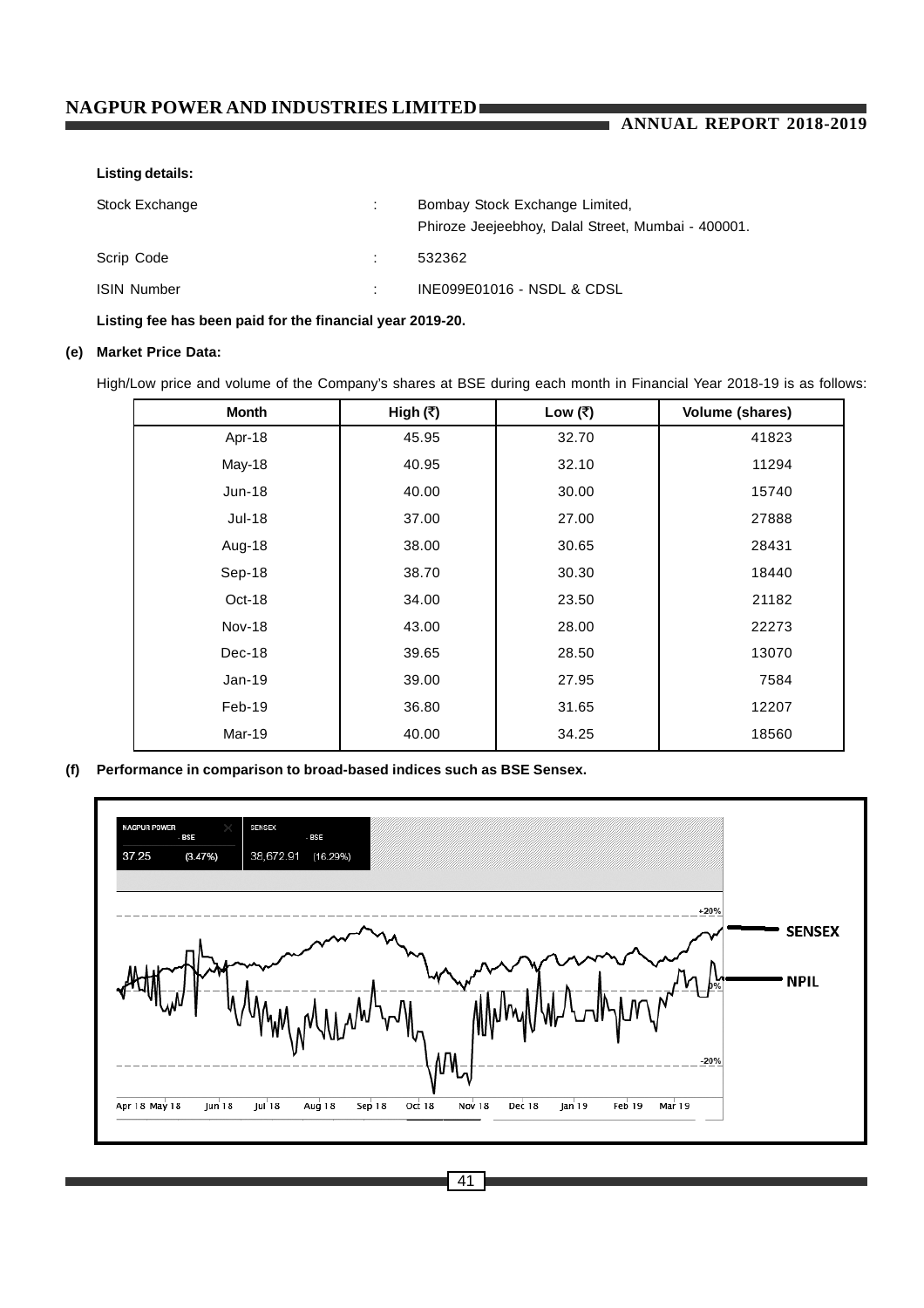# **(g) Registrar and Transfer Agent:**

Link Intime India Private Limited C 101, 247 Park, L B S Marg, Vikhroli West, Mumbai 400 083 Tel No: +91 22 49186000 Fax: +91 22 49186060 Email Id: rnt.helpdesk@linkintime.co.in

# **(h) Share Transfer System:**

Share transfer in physical form are registered and returned within a period of 7 to 15 days from the date of receipt in case documents are complete in all respects.

# **(i) Distribution of Shareholding as on March 31, 2019 is as under:**

| No. of shares   | No. of Shareholders | $\frac{0}{0}$ | No. of Shares | %        |
|-----------------|---------------------|---------------|---------------|----------|
| Upto 500        | 2698                | 73.6354       | 638851        | 4.8784   |
| 501-1000        | 365                 | 9.9618        | 269917        | 2.0611   |
| 1001-2000       | 345                 | 9.4159        | 442655        | 3.3802   |
| 2001-3000       | 99                  | 2.7020        | 238583        | 1.8219   |
| 3001-4000       | 26                  | 0.7096        | 88890         | 0.6788   |
| 4001-5000       | 36                  | 0.9825        | 165020        | 1.2601   |
| 5001-10000      | 39                  | 1.0644        | 265257        | 2.0256   |
| 10001 and above | 56                  | 1.5284        | 10986334      | 83.8939  |
| <b>Total</b>    | 3664                | 100.0000      | 13095507      | 100.0000 |

# **(j) Shareholding Pattern as on March 31, 2019 is as under:**

| Sr. No.        | Category                            | No. of Shares held | % of Shareholding |
|----------------|-------------------------------------|--------------------|-------------------|
| 1              | Indian Promoters                    | 2,260,832          | 17.26             |
| $\overline{2}$ | <b>Foreign Promoters</b>            | 5,641,100          | 43.08             |
| 3              | <b>Mutual Funds/UTI</b>             | 0                  | 0.00              |
| 4              | <b>Financial Institutions/Banks</b> | 11,650             | 0.09              |
| 5              | Insurance Companies                 | 1,585,094          | 12.10             |
| 6              | Private Bodies Corporate            | 64175              | 0.49              |
| 7              | Indian Pubic                        | 3252348            | 24.84             |
| 8              | NRI/OCBs                            | 13101              | 0.10              |
| 9              | <b>Trusts</b>                       | 500                | 0.00              |
| 10             | <b>Clearing Members</b>             | 4686               | 0.04              |
| 11             | Hindu Undivided Family              | 262021             | 2.00              |
|                | <b>TOTAL</b>                        | 130,95,507         | 100.00            |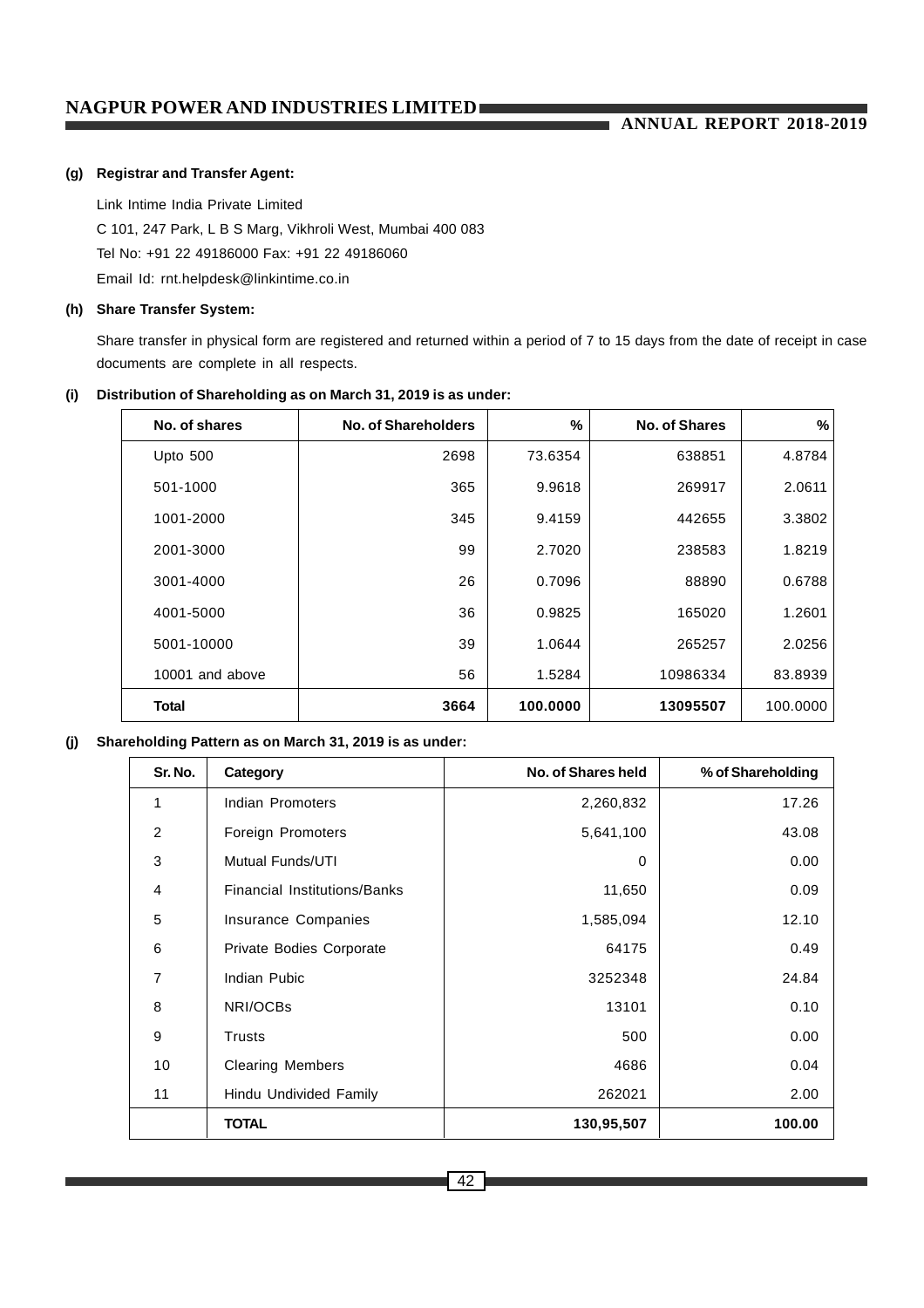# **ANNUAL REPORT 2018-2019**

#### **(k) Dematerialization of shares as on March 31, 2019 is as under:**

| <b>Particulars</b>                           | No. of shares | % to Issued Capital |
|----------------------------------------------|---------------|---------------------|
| <b>Dematted</b>                              |               |                     |
| National Securities Depository Limited       | 9246802       | 70.61               |
| <b>Central Depository Securities Limited</b> | 2490073       | 19.01               |
| Physical                                     | 1358632       | 10.38               |
| Total                                        | 13,095,507    | 100.00              |

# **(l) Outstanding GDR's/ADR's/Warrants or any convertible instruments, conversion date and likely impact on equity:**

The Company has not issued any GDRs/ADRs and there are no warrants or any Convertible instruments.

# **(m) Plant Location:**

Khandelwal Nagar, Dist. Nagpur – 441 402, Maharashtra.

# **(n) Name and Designation of Compliance Officer:** Ms. Nidhi Salampuria

#### **(o) Address for correspondence:**

The Company Secretary

Nagpur Power And Industries Limited

Nirmal, 20th Floor, Nariman Point, Mumbai-400021

Tel # +91-22-22023055/66 , Fax # +91 22-22043162

Email id: npil\_investor@khandelwalindia.com

# **(p) Certificate regarding no-disqualification of Directors:**

Cs. Sanam Umbargikar of M/s. DSM & Associates, Practicing Company Secretary has issued a certificate Confirming that none of the Directors on the Board of the Company have been debarred or disqualified from being appointed or continuing as directors of companies by SEBI/Ministry of Corporate Affairs or any such statutory authority. The Certificate is annexed to this Report on Corporate Governance.

## **(q) Auditors Certificate on Corporate governance:**

The Auditors Certificate on Compliance of Listing Regulations relating to Corporate Governance is given as an annexure to this report.

# **(r) CEO and CFO certification:**

As required by SEBI (LODR) Regulations, 2015 the CEO and CFO have given appropriate certifications to the Board of Directors.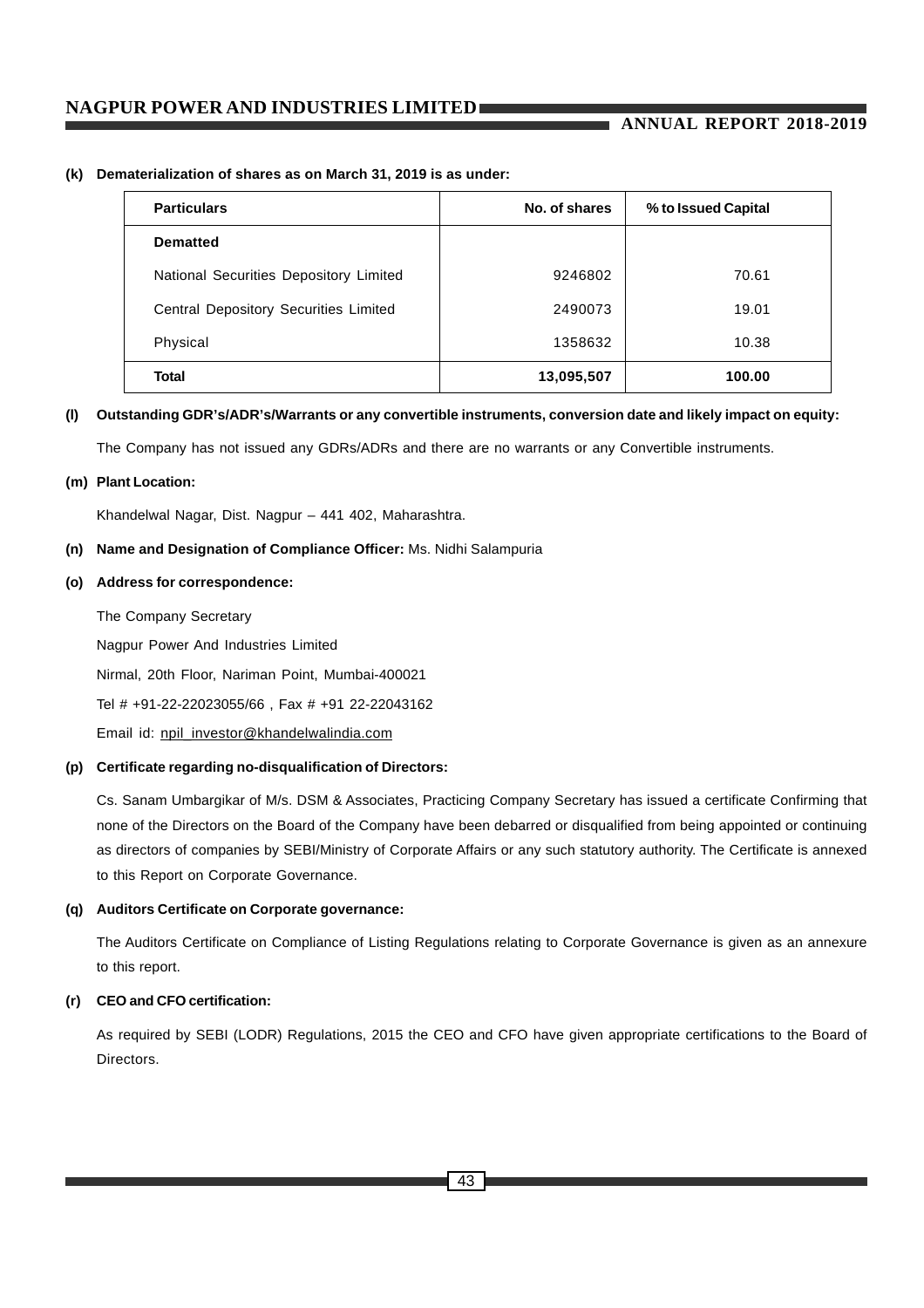# **ANNUAL REPORT 2018-2019**

# **Annexure**

# **DECLARATION OF COMPLIANCE WITH THE CODE OF CONDUCT**

It is hereby affirmed that, the Board of Directors and Senior Management/ Key Managerial personnel have complied with the Code of Conduct framed by the Company and a confirmation to that effect has been obtained from the Directors and Senior Management/ Key Managerial personnel in respect of financial year ended March 31, 2019.

# **For Nagpur Power And Industries Limited**

Place: Mumbai Gautam Khandelwal Gautam Khandelwal Gautam Khandelwal Gautam Khandelwal Gautam Khandelwal Gautam Khandelwal Gautam Gautam Gautam Gautam Gautam Gautam Gautam Gautam Gautam Gautam Gautam Gautam Gautam Gautam Ga Date: July 30, 2019 **Executive Chairman** DIN NO. (00270717)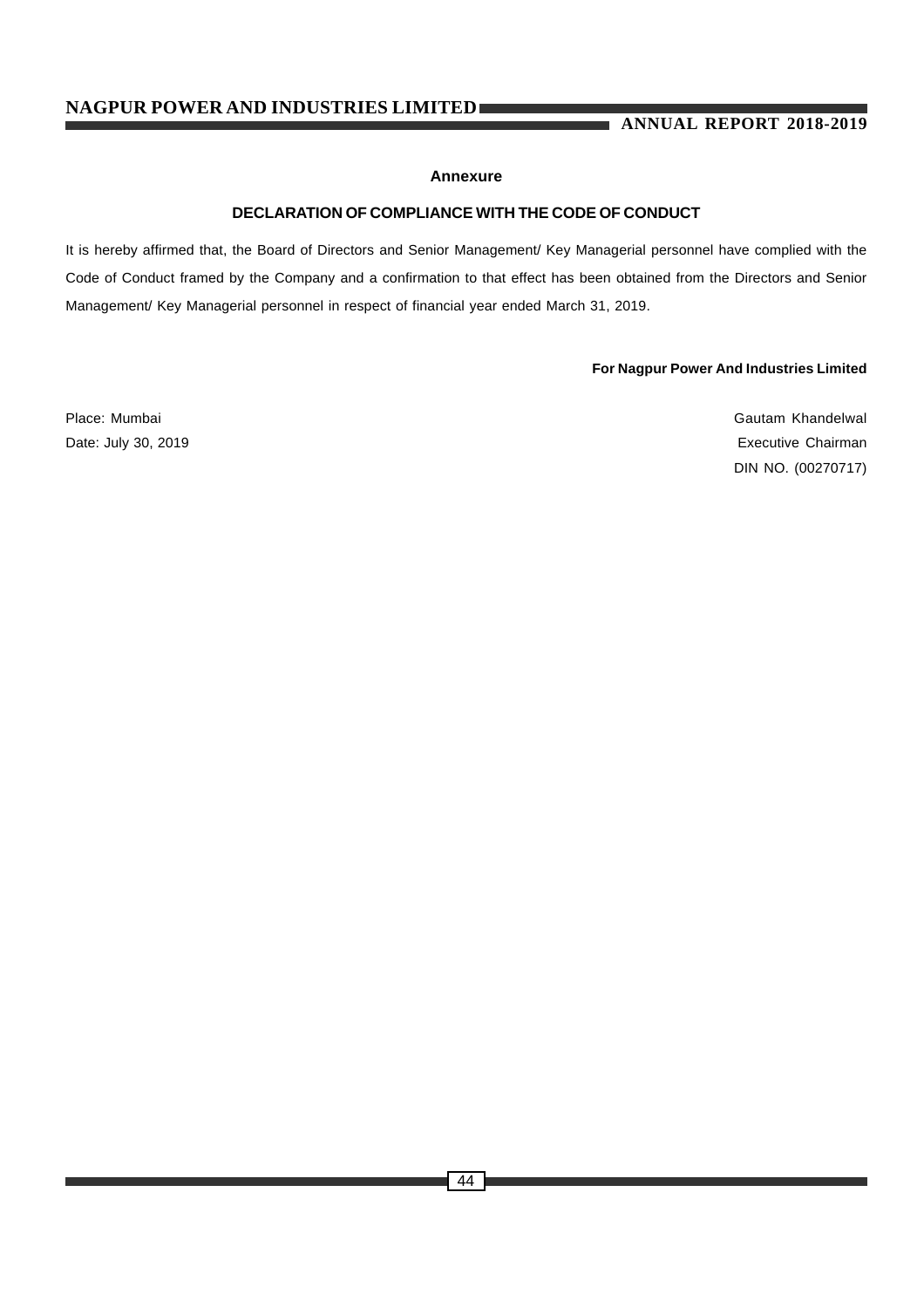# **Annexure**

# **Independent Auditors' Certificate on Corporate Governance**

# **To,**

# **The Members of**

# **Nagpur Power And Industries Limited**

1. We, Parekh Sharma And Associates, the Statutory Auditors of NAGPUR POWER AND INDUSTRIES LIMITED (''the Company'') have examined the compliance of conditions of Corporate Governance by the company, for the year ended 31 March 2019, as per Regulations 17 to 27, clauses (b) to (i) of sub regulation (2) of regulation 46 and para C, D and E of Schedule V of the Securities and Exchange Board of India (Listing Obligations and Disclosure Requirements) Regulations 2015.

# **MANAGEMENT'S RESPONSIBILITY**

2. The compliance of the conditions of Corporate Governance is the responsibility of the management. This responsibility includes the design, implementation and maintenance of internal control and procedure to ensure compliance with the conditions of the Corporate Governance stipulated in the Listing Regulation.

# **AUDITOR'S RESPONSIBILITY**

- 3. Our examination has been limited to examining of the procedures and implementation thereof, adopted by the Company for ensuring compliance with the conditions of Corporate Governance as stipulated in the said clause. It is neither an audit nor an expression of opinion on the financial statements of the Company.
- 4. We have examined the books of accounts and other relevant records and documents maintained by the company for the purpose of providing reasonable assurance on the compliance with corporate governance required by the company.
- 5. We have carried out an examination of the relevant records of the company in accordance with the Guidance Note on Certification of Corporate Governance issued by the Institute of Chartered Accountant of India (ICAI) , the Standard on Auditing specified under section 143(10) of the Companies Act 2013, in so far as applicable for the purpose of this certificate and as per the Guidance Note on Reports or Certificate for Special Purpose (Revised 2016) issued by the ICAI which required that we comply with the ethical requirement of the Code of Ethics issued by the ICAI.
- 6. We have compiled with the relevant applicable requirements of the Standard on Quality Control (SQC) 1, Quality Control for Firms that Perform Audits and Review of Historical Financial Information, and Other Assurance and Related Services Engagements.

# **OPINION**

- 7. Based on our examination of the relevant records and according to information and explanations provided to us and the representations provided by the Management, we certify that the Company has complied with condition of Corporate Governance as stipulated in regulation 17 to 27 and clauses (b) to (i) of regulation 46(2) and para C and D of Schedule V of the Listing Regulation during the year ended 31 March 2019.
- 8. We further state that such compliance is neither an assurance as to the future viability of the Company nor the efficiency or effectiveness with which the management has conducted the affairs of the Company.

**For Parekh Sharma & Associates** Chartered Accountants Firm's Registration No: 1 2 9 3 0 1 W

 **Sujesh Sharma** Mumbai Partner 29 May 2019 Membership No: 118944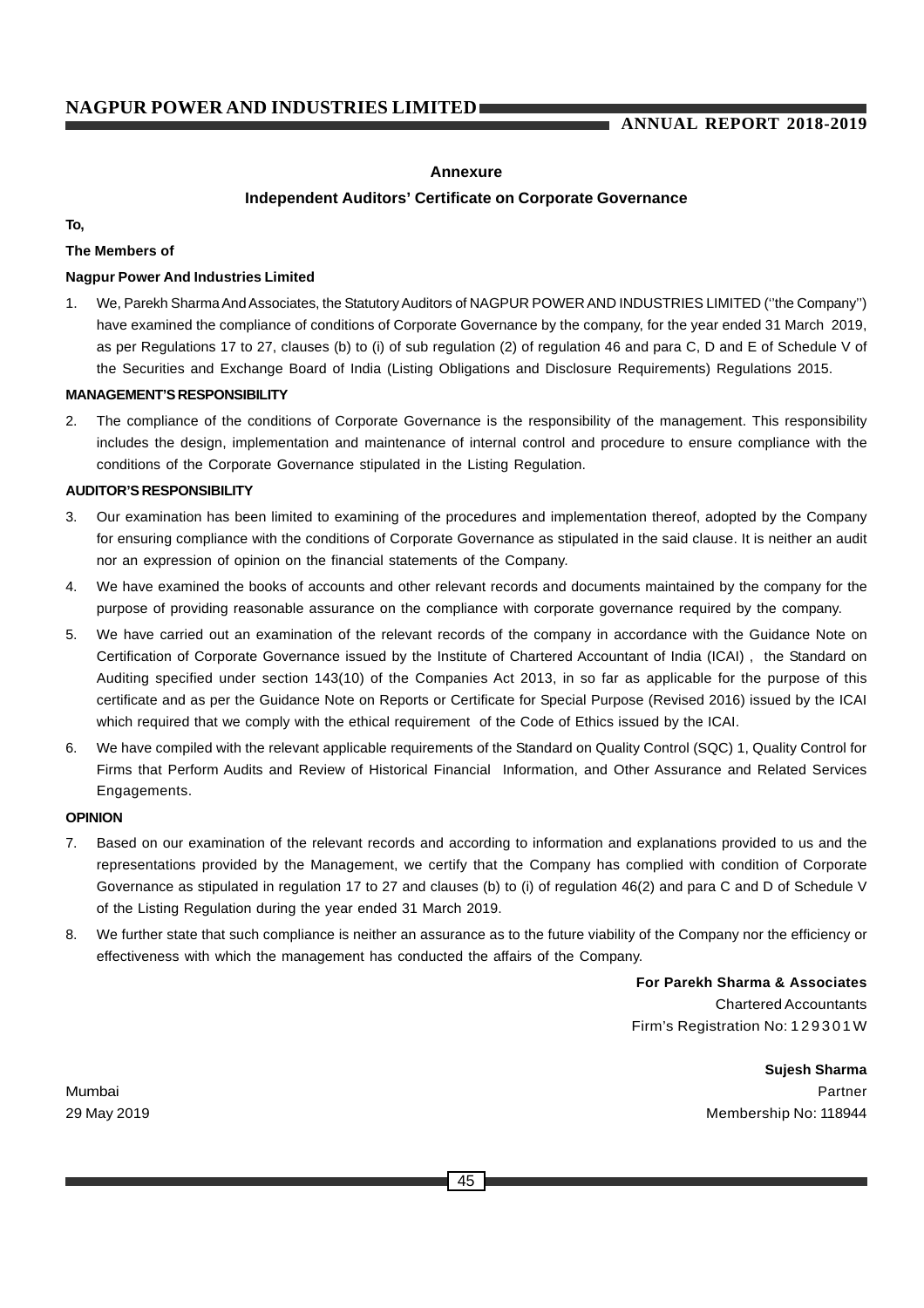# **ANNUAL REPORT 2018-2019**

#### **Annexure**

#### **CERTIFICATE OF NON-DISQUALIFICATION OF DIRECTORS**

# **(Pursuant to Regulation 34(3) and Schedule V Para C clause (10)(i) of the SEBI (Listing Obligations and Disclosure Requirements) Regulations, 2015)**

**To,**

#### **The Members of**

# **Nagpur Power And Industries Limited**

We have examined the relevant registers, records, forms, returns and disclosures received from the Directors of Nagpur Power And Industries Limited (the Company) and having registered office at Nirmal" 20 Floor, Nariman Point, Mumbai 400021, produced before me by the Company for the purpose of issuing this Certificate, in accordance with Regulation 34(3) read with Schedule V Para-C Clause 10(i) of the Securities Exchange Board of India (Listing Obligations and Disclosure Requirements) Regulations, 2015. In my opinion and to the best of my information and according to the verifications (including Directors Identification Number (DIN) status at the portal www.mca.gov.in) as considered necessary and explanations furnished to me by the Company & its officers, I hereby certify that none of the Directors on the Board of the Company as stated below for the financial year ending on 31 March, 2019, have been debarred or disqualified from being appointed or continuing as Directors of companies by the Securities and Exchange Board of India, Ministry of Corporate Affairs, or any such other Statutory Authority.

| Sr.No. | Name of the Directors      | <b>DIN</b> | Date of appointment in the Company |
|--------|----------------------------|------------|------------------------------------|
|        | Gautam Premnath Khandelwal | 00270717   | 6 <sup>th</sup> December, 1996     |
| 2      | Nimis Savailal Sheth       | 00482739   | 15th September, 2014               |
| 3      | Nidhi Narayan Salampuria   | 07138654   | $1st$ April, 2015                  |
| 4      | Virat Mehta                | 07910116   | 30 <sup>th</sup> August, 2017      |

Ensuring the eligibility for the appointment / continuity of every Director on the Board is the responsibility of the management of the Company. My responsibility is to express an opinion on these, based on my verification.

This certificate is neither an assurance as to the future viability of the Company nor of the efficiency or effectiveness with which the management has conducted the affairs of the Company.

> *For DSM & Associates, Company Secretaries*

*CS Sanam Umbargikar Partner M.No. 26141 COP No. 9394*

Date: July 30, 2019 Place: Mumbai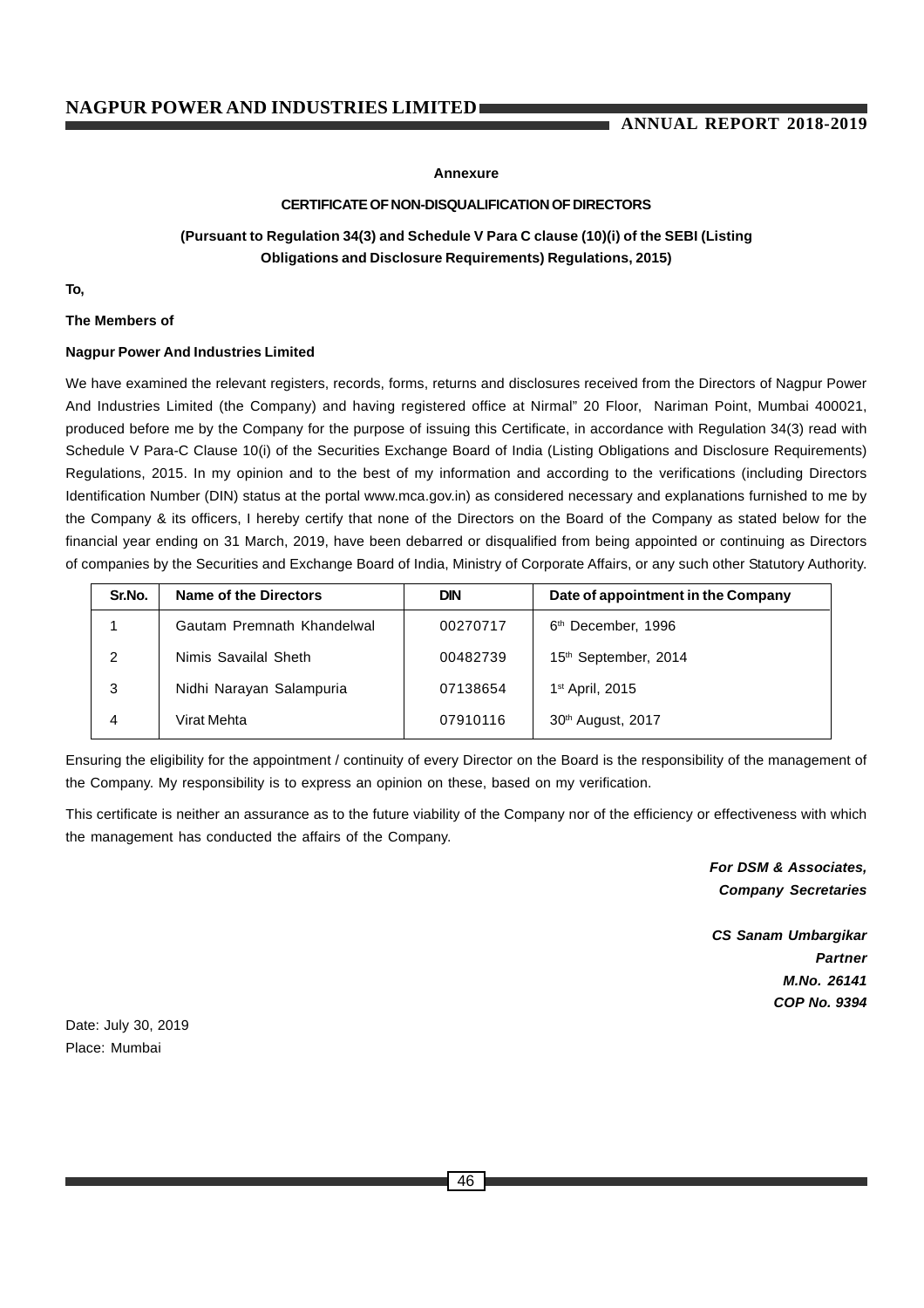# **Independent Auditors' Report**

# **To the Members of**

# **Nagpur Power And Industries Limited**

# **Report on the Audit of the Standalone Financial Statements Opinion**

We have audited the standalone financial statements of **Nagpur Power And Industries Limited** ("the Company"), which comprise the Balance Sheet as at 31 March 2019, and the Statement of Profit and Loss (including other comprehensive income), Statement of Changes in Equity and Statement of Cash Flows for the year then ended, and notes to the standalone financial statements, including a summary of significant accounting policies and other explanatory information (hereinafter referred to as "the standalone financial statements").

In our opinion and to the best of our information and according to the explanations given to us, the aforesaid standalone financial statements give the information required by the Companies Act, 2013 ("the Act") in the manner so required and give a true and fair view in conformity with the accounting principles generally accepted in India, of the state of affairs of the Company as at 31 March 2019, and loss (including other comprehensive income), changes in equity and its cash flows for the year ended on that date.

# **Basis for Opinion**

We conducted our audit in accordance with the Standards on Auditing (SAs) specified under Section 143(10) of the Act. Our responsibilities under those SAs are further described in the *Auditor's Responsibilities for the Audit of the Standalone Financial Statements* section of our report. We are independent of the Company in accordance with the Code of Ethics issued by the Institute of Chartered Accountants of India together with the ethical requirements that are relevant to our audit of the standalone financial statements under the provisions of the Act and the Rules thereunder, and we have fulfilled our other ethical responsibilities in accordance with these requirements and the Code of Ethics. We believe that the audit evidence we have obtained is sufficient and appropriate to provide a basis for our opinion.

## **Key Audit Matters**

Key audit matters are those matters that in our professional judgement, were of most significance in our audit of the financial statements of the current period. These matters were addressed in the context of our audit of the financial statements as a whole, and in forming our opinion thereon, and we do not provide a separate opinion on these matters.

| Sr.no | <b>Key Audit Matters</b>                    | <b>Our Response</b>                                                     |
|-------|---------------------------------------------|-------------------------------------------------------------------------|
| 1.    | Defined benefit obligation                  | We have examined the key controls over the process involving            |
|       | The valuation of the retirement benefit     | member data, formulation of assumptions and the financial reporting     |
|       | scheme in the company is determined         | process in arriving at the provision for retirement benefits. We tested |
|       | with reference to various actuarial         | the controls for determining the actuarial assumptions and the          |
|       | assumptions including discount rate,        | approval of those assumptions by senior management. We found            |
|       | future salary increases, rate of inflation  | these controls were designed, implemented and operated                  |
|       | mortality rates and attrition rates. Due to | effectively, and therefore determined that we could place reliance      |
|       | the size of these assumptions can have      | on these key controls for the purpose of our audit. We tested the       |
|       | a material impact on the defined benefit    | employee data used in calculating the obligation and where material,    |
|       | obligation                                  | we also considered the treatment of curtailments, settlement, past      |
|       |                                             |                                                                         |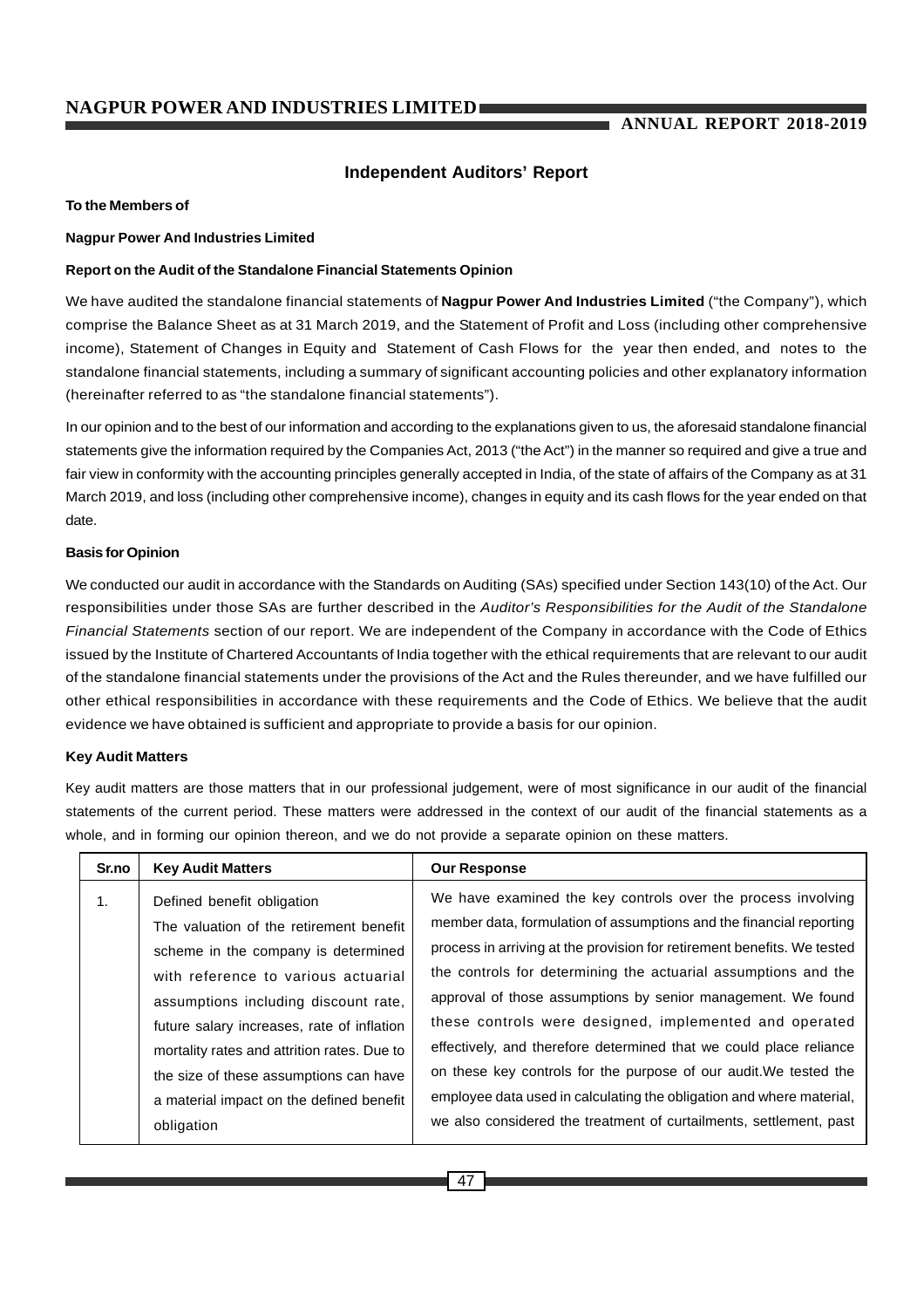# **ANNUAL REPORT 2018-2019**

| service costs, remeasurements, benefits paid, and other           |
|-------------------------------------------------------------------|
| amendments made to obligations during the year. From the evidence |
| obtained, we found the data and assumptions used by the           |
| management in the actuarial valuations for retirement benefit     |
| obligations to be appropriate.                                    |

# **Other Information**

The Company's management and Board of Directors are responsible for the other information. The other information comprises the information included in the Company's annual report, but does not include the standalone financial statements and our auditors' report thereon.

Our opinion on the standalone financial statements does not cover the other information and we do not express any form of assurance conclusion thereon.

In connection with our audit of the standalone financial statements, our responsibility is to read the other information and, in doing so, consider whether the other information is materially inconsistent with the standalone financial statements or our knowledge obtained in the audit or otherwise appears to be materially misstated. If, based on the work we have performed, we conclude that there is a material misstatement of this other information, we are required to report that fact. We have nothing to report in this regard.

# **Management's Responsibility for the Standalone Financial Statements**

The Company's management and Board of Directors are responsible for the matters stated in Section 134(5) of the Act with respect to the preparation of these standalone financial statements that give a true and fair view of the state of affairs, loss (including other comprehensive income), changes in equity and cash flows of the Company in accordance with the accounting principles generally accepted in India, including the Indian Accounting Standards (Ind AS) specified under Section 133 of the Act. This responsibility also includes maintenance of adequate accounting records in accordance with the provisions of the Act for safeguarding of the assets of the Company and for preventing and detecting frauds and other irregularities; selection and application of appropriate accounting policies; making judgments and estimates that are reasonable and prudent; and design, implementation and maintenance of adequate internal financial controls that were operating effectively for ensuring the accuracy and completeness of the accounting records, relevant to the preparation and presentation of the standalone financial statements that give a true and fair view and are free from material misstatement, whether due to fraud or error.

In preparing the standalone financial statements, management and Board of Directors are responsible for assessing the Company's ability to continue as a going concern, disclosing, as applicable, matters related to going concern and using the going concern basis of accounting unless management either intends to liquidate the Company or to cease operations, or has no realistic alternative but to do so.

Board of Directors is also responsible for overseeing the Company's financial reporting process.

# **Auditor's Responsibilities for the Audit of the Standalone Financial Statements**

Our objectives are to obtain reasonable assurance about whether the standalone financial statements as a whole are free from material misstatement, whether due to fraud or error, and to issue an auditor's report that includes our opinion. Reasonable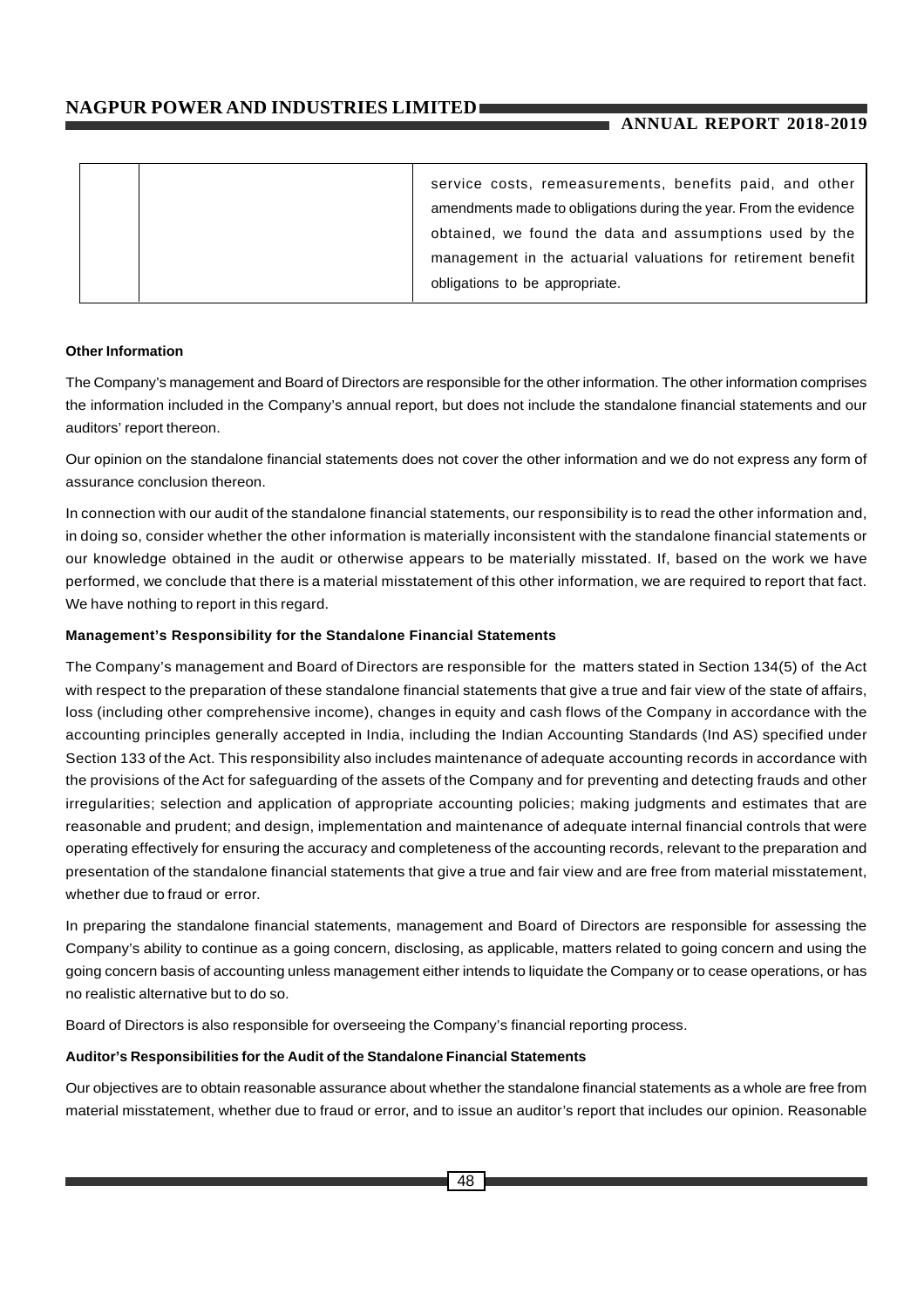# **ANNUAL REPORT 2018-2019**

assurance is a high level of assurance, but is not a guarantee that an audit conducted in accordance with SAs will always detect a material misstatement when it exists. Misstatements can arise from fraud or error and are considered material if, individually or in the aggregate, they could reasonably be expected to influence the economic decisions of users taken on the basis of these standalone financial statements.

As part of an audit in accordance with SAs, we exercise professional judgment and maintain professional skepticism throughout the audit. We also:

- Identify and assess the risks of material misstatement of the standalone financial statements, whether due to fraud or error, design and perform audit procedures responsive to those risks, and obtain audit evidence that is sufficient and appropriate to provide a basis for our opinion. The risk of not detecting a material misstatement resulting from fraud is higher than for one resulting from error, as fraud may involve collusion, forgery, intentional omissions, misrepresentations, or the override of internal control.
- Obtain an understanding of internal control relevant to the audit in order to design audit procedures that are appropriate in the circumstances. Under Section 143(3)(i) of the Act, we are also responsible for expressing our opinion on whether the company has adequate internal financial controls with reference to standalone financial statements in place and the operating effectiveness of such controls.
- Evaluate the appropriateness of accounting policies used and the reasonableness of accounting estimates and related disclosures made by management.
- Conclude on the appropriateness of management's use of the going concern basis of accounting and, based on the audit evidence obtained, whether a material uncertainty exists related to events or conditions that may cast significant doubt on the Company's ability to continue as a going concern. If we conclude that a material uncertainty exists, we are required to draw attention in our auditor's report to the related disclosures in the standalone financial statements or, if such disclosures are inadequate, to modify our opinion. Our conclusions are based on the audit evidence obtained up to the date of our auditors' report. However, future events or conditions may cause the Company to cease to continue as a going concern.
- Evaluate the overall presentation, structure and content of the standalone financial statements, including the disclosures, and whether the standalone financial statements represent the underlying transactions and events in a manner that achieves fair presentation.

We communicate with those charged with governance regarding, among other matters, the planned scope and timing of the audit and significant audit findings, including any significant deficiencies in internal control that we identify during our audit.

We also provide those charged with governance with a statement that we have complied with relevant ethical requirements regarding independence, and to communicate with them all relationships and other matters that may reasonably be thought to bear on our independence, and where applicable, related safeguards.

From the matters communicated with those charged with governance, we determine those matters that were of most significance in the audit of the standalone financial statements of the current period and are therefore the key audit matters. We describe these matters in our auditors' report unless law or regulation precludes public disclosure about the matter or when, in extremely rare circumstances, we determine that a matter should not be communicated in our report because the adverse consequences of doing so would reasonably be expected to outweigh the public interest benefits of such communication.

# **Report on Other Legal and Regulatory Requirements**

1. As required by the Companies (Auditors' Report) Order, 2016 ("the Order") issued by the Central Government of India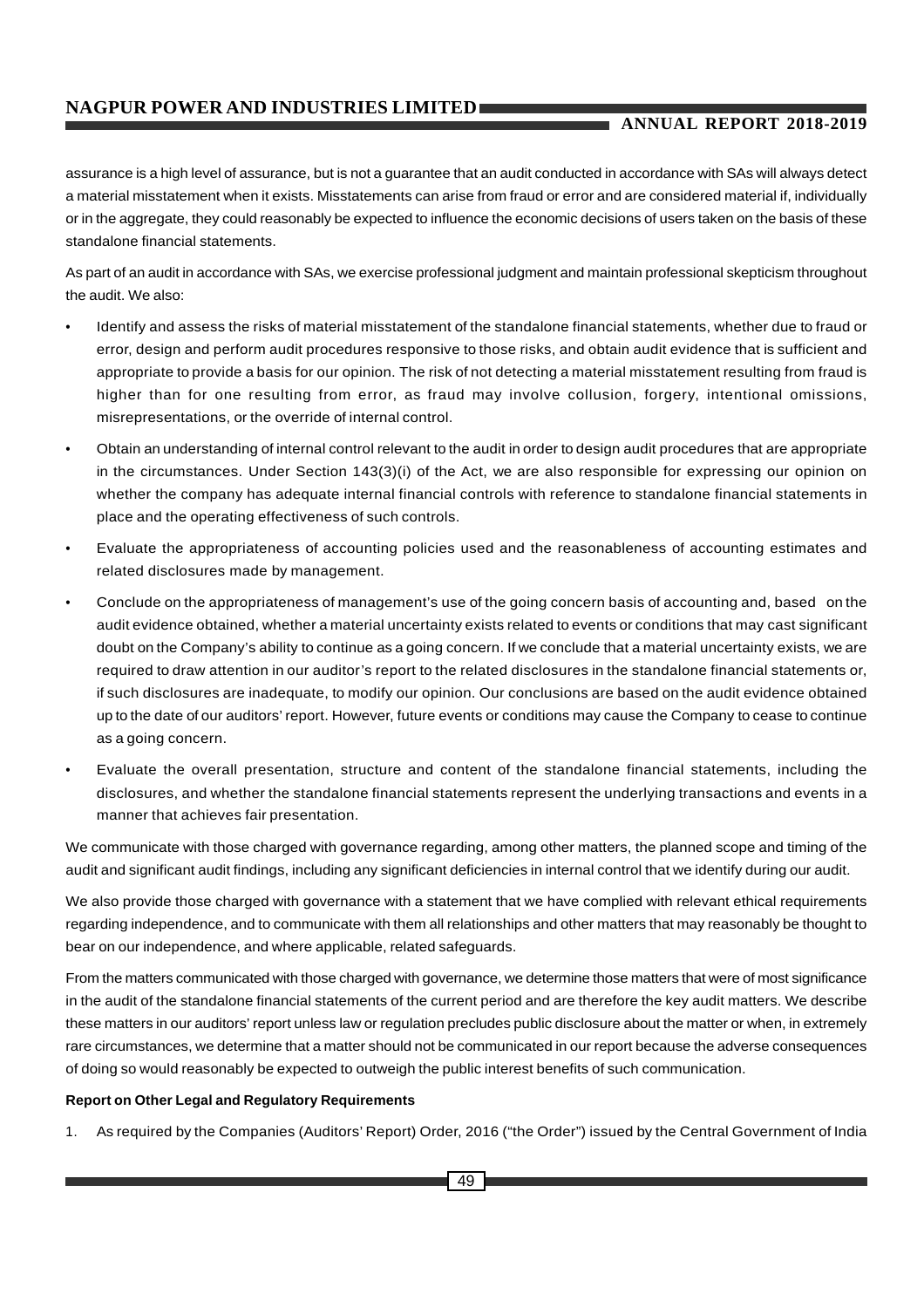# **ANNUAL REPORT 2018-2019**

in terms of Section 143(11) of the Act, we give in "Annexure A" a statement on the matters specified in paragraphs 3 and 4 of the Order, to the extent applicable.

- (A) As required by Section 143(3) of the Act, we report that:
	- (a) We have sought and obtained all the information and explanations which to the best of our knowledge and belief were necessary for the purposes of our audit.
	- (b) In our opinion, proper books of account as required by law have been kept by the Company so far as it appears from our examination of those books and records.
	- (c) The Balance Sheet, the Statement of Profit and Loss (including other comprehensive income), the Statement of Changes in Equity and the Statement of Cash Flows dealt with by this Report are in agreement with the books of account.
	- (d) In our opinion, the aforesaid standalone financial statements comply with the Ind AS specified under Section 133 of the Act.
	- (e) On the basis of the written representations received from the directors as on 31 March 2019 taken on record by the Board of Directors, none of the directors is disqualified as on 31 March 2019 from being appointed as a director in terms of Section 164(2) of the Act.
	- (f) With respect to the adequacy of the internal financial controls with reference to financial statements of the Company and the operating effectiveness of such controls, refer to our separate Report in "Annexure B".
- (B) With respect to the other matters to be included in the Auditors' Report in accordance with Rule 11 of the Companies (Audit and Auditors) Rules, 2014, in our opinion and to the best of our information and according to the explanations given to us:
	- i. The Company has disclosed the impact of pending litigations as at 31 March 2019 on its financial position in its standalone financial statements - Refer Note 31 to the standalone financial statements;
	- ii. The Company has made provision, as required under the applicable law or accounting standards, for material foreseeable losses, if any.
	- iii. There has been no delay in transferring amounts, required to be transferred, to the Investor Education and Protection Fund by the Company.
	- iv. The company did not have any long term contracts including derivatives contract for which there were any material foreseeable losses.
- (C) With respect to the matter to be included in the Auditors' Report under section 197(16):

In our opinion and according to the information and explanations given to us, the remuneration paid by the Company to its directors during the current year is in accordance with the provisions of Section 197 of the Act. The remuneration paid to any director is not in excess of the limit laid down under Section 197 of the Act. The Ministry of Corporate Affairs has not prescribed other details under Section 197(16) which are required to be commented upon by us.

> **For Parekh Sharma & Associates** Chartered Accountants Firm's Registration No: 129301W

 **Sujesh Sharma** Mumbai Partner 29 May 2019 Membership No: 118944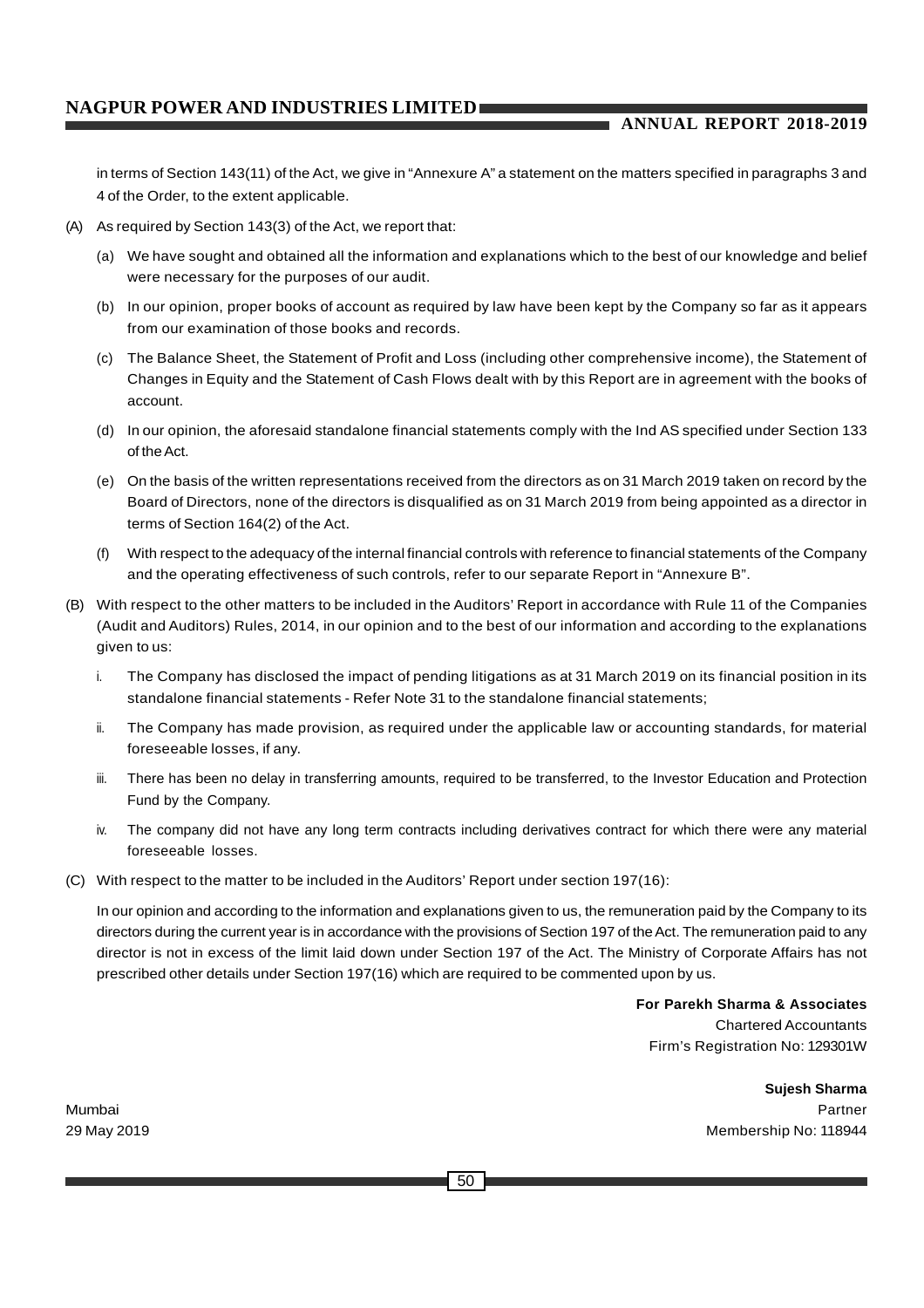# **ANNUAL REPORT 2018-2019**

# **Annexure A to the Independent Auditors' Report**

With reference to the Annexure A referred to in the Independent Auditors Report to the members of the Company on the standalone financial statements for the year ended 31 March 2019, we report the following:

- (i) (a) The Company has maintained proper records showing full particulars, including quantitative details and situation of fixed assets.
	- (b) As explained to us, the fixed assets have been physically verified by the management during the year in accordance with a phased programme of verification which, in our opinion, is reasonable having regards to the size of the company and nature of its fixed assets. The discrepancies noticed on verification between the physical fixed assets and the books records were not material having regard to nature and size of the operations of the company and the same have been properly dealt with in the books of accounts.
	- (c) According to the information and explanations given to us and on the basis of our examination of the records of the Company, the title deeds of immovable properties included in fixed assets are held in the name of the current or former name of the company.
- (ii) The inventory has been physically verified by the management during the year. In our opinion, the frequency of such verification is reasonable. The Company has maintained proper records of inventory. The discrepancies noticed on verification between the physical stock and the book records were not material.
- (iii) According to the information and explanations given to us, the Company has granted loans to one party covered in the register maintained under Section 189 of the Act.
	- (a) The above loan has been given to an entity at an interest rate of 10% p.a. wherein the company has also made a strategic investment in its Equity and is without any stipulated as regards to its repayment. In view of the controlling interest and long strategies of the management the terms and conditions of this loan are not, prima facie, prejudicial to the interest of the company.
	- (b) In view of what is stated in (a) above, there is no schedule of repayment of principal and payment of interest. There is part repayment during the year.
- (iv) In our opinion and according to the information and explanations given to us, the Company has complied with the provisions of Section 186 of the Act, with respect to the loans given, investments made, guarantees and securities given.
- (v) The Company has not accepted any deposits from the public within the meaning of the directives issued by the Reserve Bank of India, provisions of Section 73 to 76 of the Act, any other relevant provisions of the Act and the relevant rules framed thereunder.
- (vi) The Central Government has not prescribed the maintenance of cost records under Section 148 of the Act for any of the services rendered by the Company.
- (vii) (a) According to the information and explanations given to us and on the basis of our examination of the records of the Company, amounts deducted / accrued in the books of account in respect of undisputed statutory dues including Provident fund, Employees' State Insurance, Income-tax, Goods and Services tax, duty of Customs, Cess and other material statutory dues have generally been regularly deposited during the year by the Company with the appropriate authorities.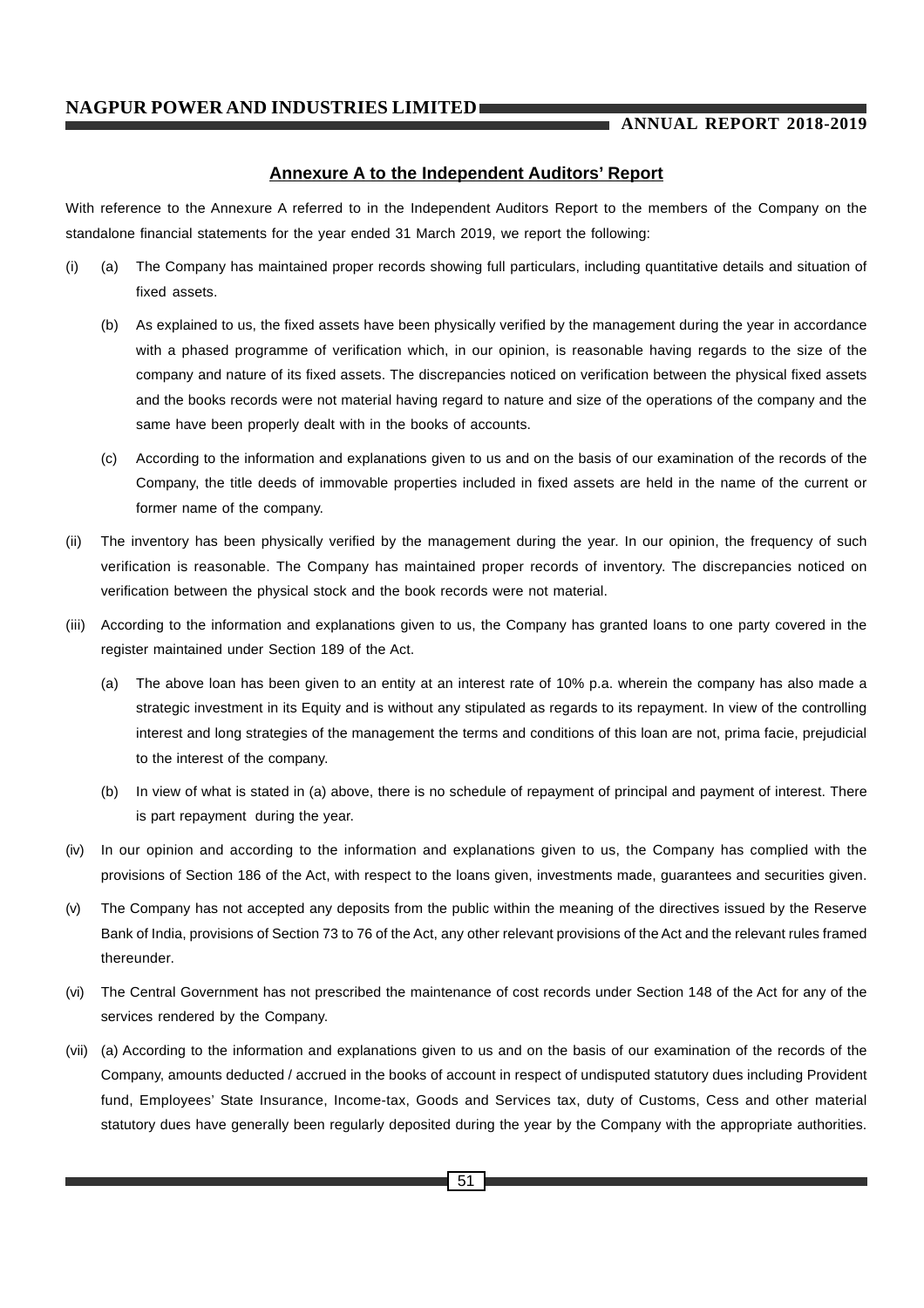# **ANNUAL REPORT 2018-2019**

According to the information and explanations given to us, no undisputed amounts payable in respect of Provident fund, Employees' State Insurance, Income-tax, Goods and Services tax, duty of Customs, Cess and other material statutory dues were in arrears as at 31 March 2019, for a period of more than six months from the date they became payable.

(b) According to the information and explanations given to us, there are no dues of Income-tax or Sales tax or Service tax or Goods and Services tax or duty of Customs or duty of Excise or Value added tax which have not been deposited by the Company on account of disputes, except for the following:

| Name of the Statute                                             | Nature of dues                               | Amount<br>of demand<br>(Rs. in lacs) | Forum where dispute is pending                                                    |
|-----------------------------------------------------------------|----------------------------------------------|--------------------------------------|-----------------------------------------------------------------------------------|
| The Income-tax Act, 1961                                        | Income-tax                                   | 2.80                                 | Commissioner of Income tax                                                        |
| West Bengal Sales Tax Act, 1957<br>- sales tax case at Calcutta | Sales tax demand of<br>three Assessment year | 2.43                                 | Commissioner of sales Tax (Appeal) Calcutta.                                      |
| Uttar Pradesh Sales Tax Act, 1957<br>- Sales tax case at Kanpur | Sales tax demand                             | 3.33                                 | Commissioner of sales Tax (Appeal) Kanpur.                                        |
| <b>B.S.TAct, 1959</b>                                           | B.S.T&C.S.T                                  | 195.45                               | JT. Commissioner of sales tax (Appeals), Nagpur                                   |
| Customs Act, 1962                                               | Customs and Ad valorem Duty                  | 117.43                               | Commissioner of customs (E.P.) and Directorate<br>General of Foreign Trade (DGFT) |
| The Bombay Stamp act, 1958                                      | <b>Stamp Duty</b>                            | 45.83                                | Supreme Court of India                                                            |
| Other statutory dues                                            | Entry tax                                    | 4.58                                 | Tehsildar                                                                         |

- (viii) In our opinion and according to the information and explanations given to us, the Company has not defaulted in the repayment of loans or borrowings to banks. The Company did not have any outstanding loans or borrowings from financial institutions or government.
- (ix) According to the information and explanations given to us, the Company did not raise any money by way of initial public offer or further public offer (including debt instruments) and term loans during the year. Accordingly, paragraph 3(ix) of the Order is not applicable to the Company.
- (x) To the best of our knowledge and according to the information and explanations given to us, no material fraud by the Company or on the Company by its officers or employees has been noticed or reported during the course of our audit.
- (xi) In our opinion and according to the information and explanations given to us and based on examination of the records of the Company, the Company has paid / provided managerial remuneration in accordance with the requisite approvals mandated by the provisions of Section 197 read with Schedule V to the Act.
- (xii) According to the information and explanations given to us, in our opinion, the Company is not a Nidhi Company as prescribed under Section 406 of the Act. Accordingly, the provisions of clause 3(xii) of the order is not applicable to the company.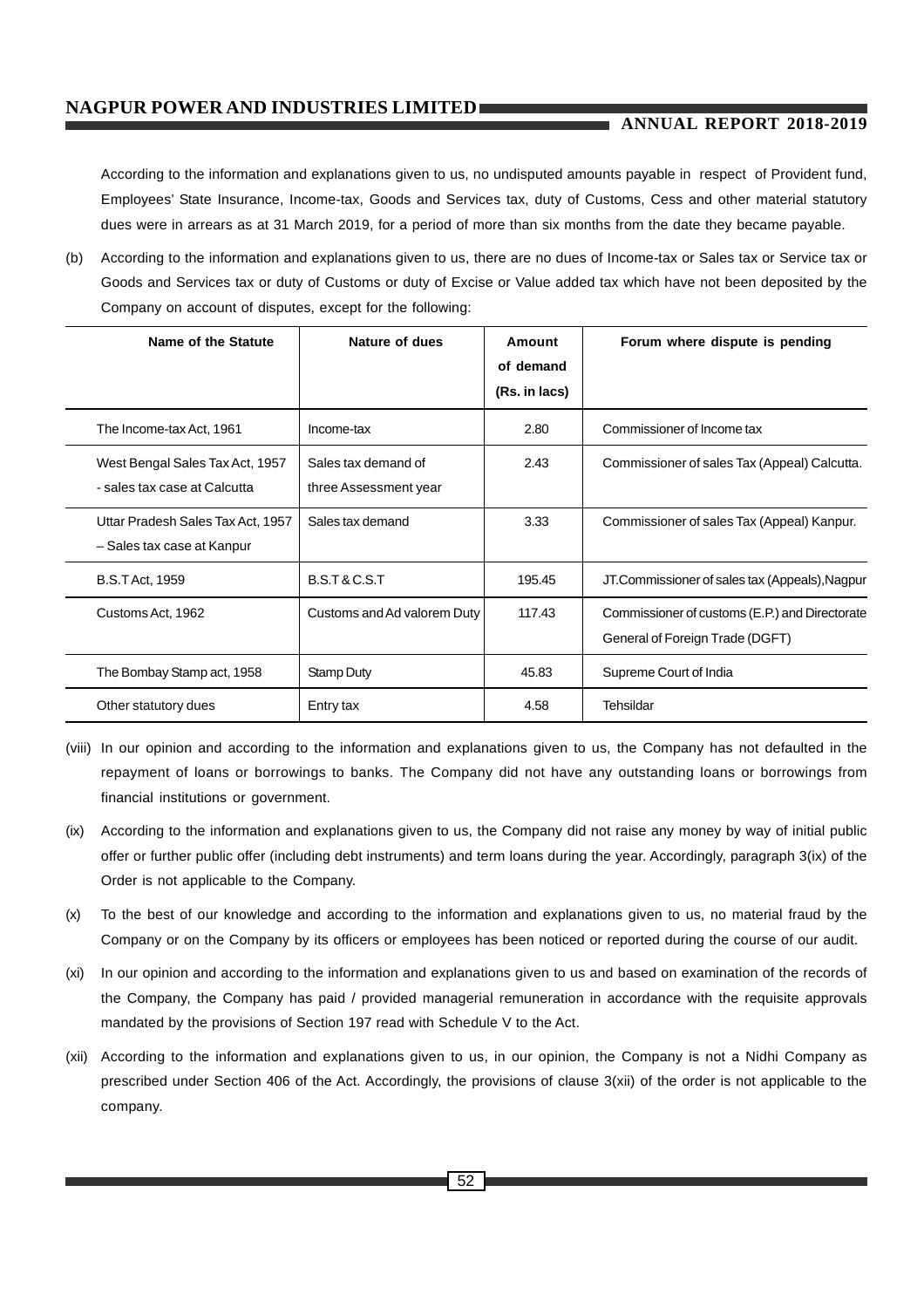# **ANNUAL REPORT 2018-2019**

- (xiii) According to the information and explanations given to us and based on our examination of the records of the Company, all transactions with the related parties are in compliance with Sections 177 and 188 of the Act, where applicable, and details of such transactions have been disclosed in the standalone financial statements as required by the applicable accounting standards.
- (xiv) According to the information and explanations given to us and based on our examination of the records of the Company, the Company has not made any preferential allotment or private placement of shares or fully or partly convertible debentures during the year. Accordingly, paragraph 3(xiv) of the Order is not applicable to the Company.
- (xv) According to the information and explanations given to us and based on our examination of the records of the Company, the Company has not entered into non-cash transactions with directors or persons connected with him. Accordingly, paragraph 3(xv) of the Order is not applicable to the Company.
- (xvi) According to the information and explanation given to us, the Company is not required to be registered under Section 45- IA of the Reserve Bank of India Act 1934. Accordingly, paragraph 3 (xvi) of the order is not applicable.

**For Parekh Sharma & Associates** Chartered Accountants Firm's Registration No: 129301W

 **Sujesh Sharma** Mumbai Partner 29 May 2019 Membership No: 118944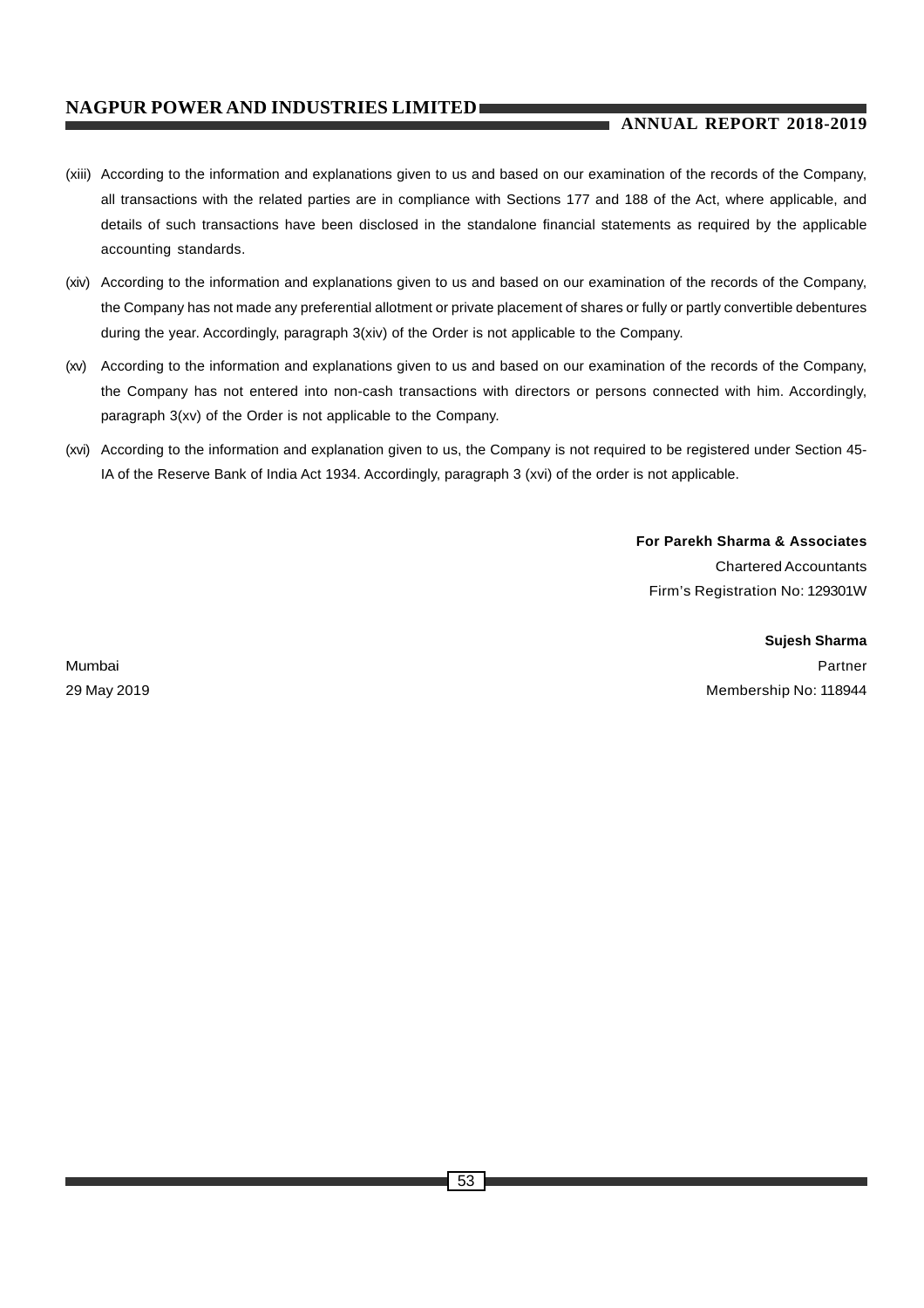# **ANNEXURE B TO THE INDEPENDENT AUDITORS' REPORT ON THE ACCOUNTS FOR THE YEAR ENDED 31st MARCH 2019.**

# **Report on the Internal Financial Controls under Clause (i) of Sub-section 3 of Section 143 of the Companies Act, 2013 ("the Act")**

We have audited the internal financial controls with reference to standalone financial statements of Nagpur Power and Industries Limited ("the Company") as of 31 March 2019 in conjunction with our audit of the standalone financial statements of the Company for the year ended on that date.

# **Management's Responsibility for Internal Financial Controls**

The Company's management is responsible for establishing and maintaining internal financial controls based on the internal control with reference to financial statements criteria established by the Company considering the essential components of internal control stated in the Guidance Note on Audit of Internal Financial Controls Over Financial Reporting (the "Guidance Note") issued by the Institute of Chartered Accountants of India ("ICAI"). These responsibilities include the design, implementation and maintenance of adequate internal financial controls that were operating effectively for ensuring the orderly and efficient conduct of its business, including adherence to the Company's policies, the safeguarding of its assets, the prevention and detection of frauds and errors, the accuracy and completeness of the accounting records, and the timely preparation of reliable financial information, as required under the Act.

# **Auditor's Responsibility**

Our responsibility is to express an opinion on the Company's internal financial controls with reference to financial statements based on our audit. We conducted our audit in accordance with the Guidance Note and the Standards on Auditing, issued by ICAI and deemed to be prescribed under Section 143(10) of the Act, to the extent applicable to an audit of internal financial controls, both applicable to an audit of Internal Financial Controls and, both issued by ICAI. Those Standards and the Guidance Note require that we comply with ethical requirements and plan and perform the audit to obtain reasonable assurance about whether adequate internal financial controls with reference to financial statements was established and maintained and if such controls operated effectively in all material respects.

Our audit involves performing procedures to obtain audit evidence about the adequacy of the internal financial controls system with reference to financial statements and their operating effectiveness. Our audit of internal financial controls with reference to financial statements included obtaining an understanding of internal financial controls with reference to financial statements, assessing the risk that a material weakness exists, and testing and evaluating the design and operating effectiveness of internal control based on the assessed risk. The procedures selected depend on the auditor's judgment, including the assessment of the risks of material misstatement of the financial statements, whether due to fraud or error.

We believe that the audit evidence we have obtained is sufficient and appropriate to provide a basis for our audit opinion on the internal financial control system with reference to financial statements of the Company.

# **Meaning of Internal Financial Controls with reference to Financial Statements**

A company's internal financial control with reference to financial statements is a process designed to provide reasonable assurance regarding the reliability of financial reporting and the preparation of financial statements for external purposes in accordance with generally accepted accounting principles. A company's internal financial control with reference to financial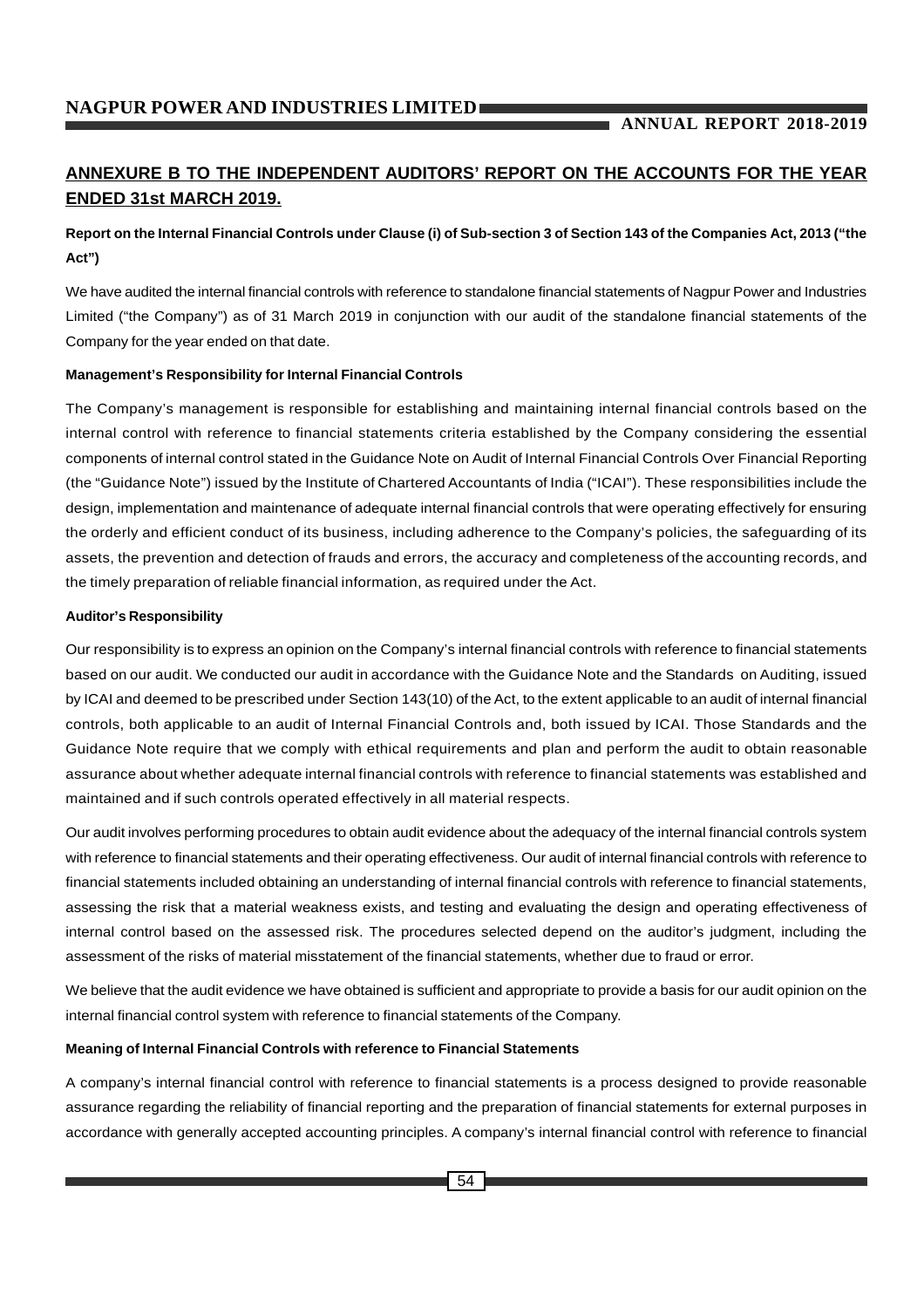# **ANNUAL REPORT 2018-2019**

statements includes those policies and procedures that (1) pertain to the maintenance of records that, in reasonable detail, accurately and fairly reflect the transactions and dispositions of the assets of the company; (2) provide reasonable assurance that transactions are recorded as necessary to permit preparation of financial statements in accordance with generally accepted accounting principles, and that receipts and expenditures of the company are being made only in accordance with authorisations of management and directors of the company; and (3) provide reasonable assurance regarding prevention or timely detection of unauthorised acquisition, use, or disposition of the company's assets that could have a material effect on the financial statements.

# **Inherent Limitations of Internal Financial Controls with reference to Financial Statements**

Because of the inherent limitations of internal financial controls with reference to financial statements, including the possibility of collusion or improper management override of controls, material misstatements due to error or fraud may occur and not be detected. Also, projections of any evaluation of the internal financial controls with reference to financial statements to future periods are subject to the risk that the internal financial control with reference to financial statements may become inadequate because of changes in conditions, or that the degree of compliance with the policies or procedures may deteriorate.

## **Opinion**

In our opinion, the Company has, in all material respects, an adequate internal financial controls system with reference to standalone financial statements and such internal financial controls with reference to standalone financial statements were operating effectively as at 31 March 2019, based on the internal control with reference to financial statements criteria established by the Company considering the essential components of internal control stated in the Guidance Note issued by the ICAI.

> **For Parekh Sharma & Associates** Chartered Accountants Firm's Registration No: 129301W

 **Sujesh Sharma** Mumbai Partner 29 May 2019 Membership No: 118944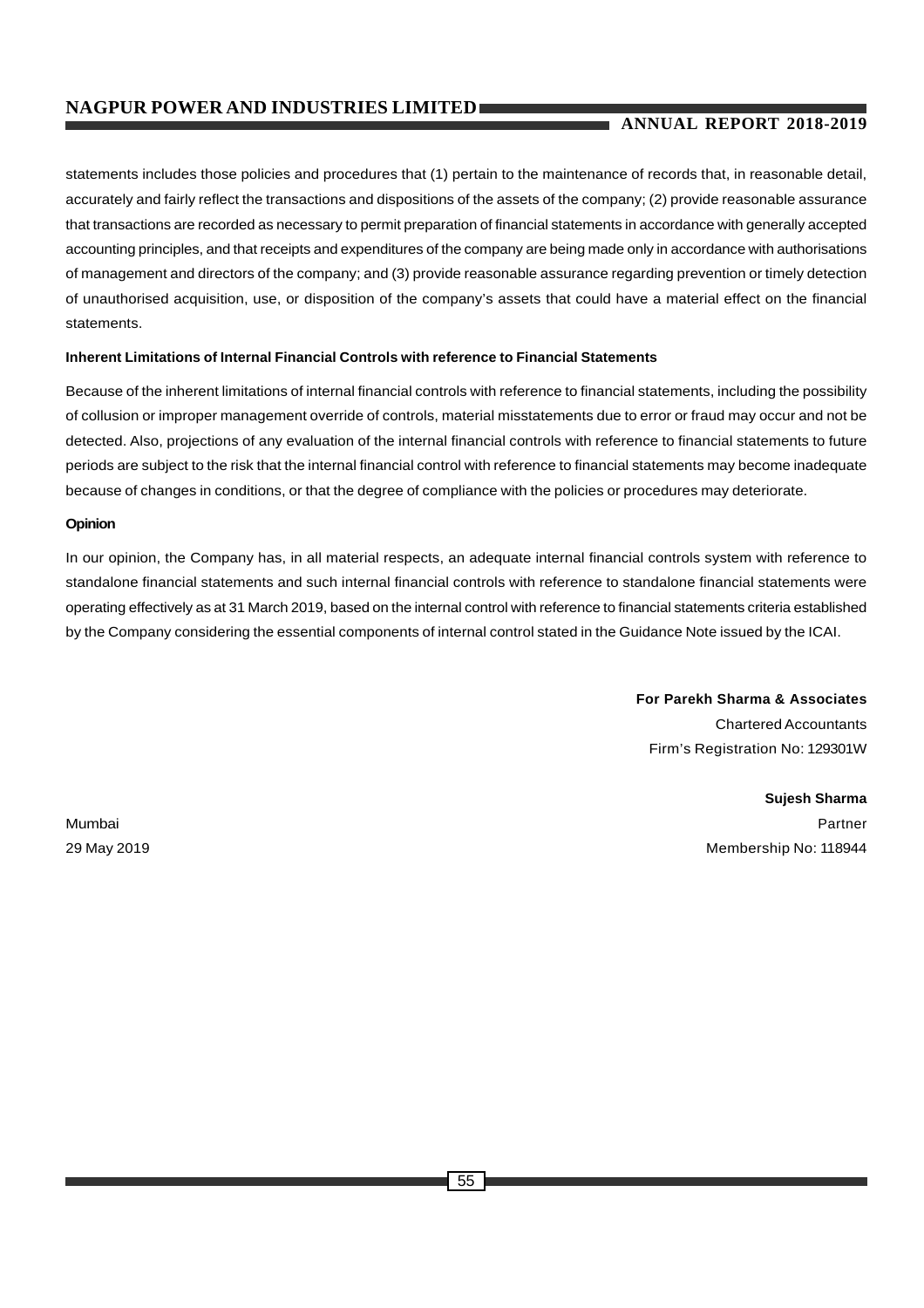# **ANNUAL REPORT 2018-2019**

| Balance Sheet as at 31st March, 2019                                                 |                         |                           |                           |  |
|--------------------------------------------------------------------------------------|-------------------------|---------------------------|---------------------------|--|
| <b>Particulars</b>                                                                   | Note No.                | As at<br>31st March, 2019 | As at<br>31st March, 2018 |  |
| <b>ASSETS</b>                                                                        |                         |                           |                           |  |
| <b>Non-current assets</b>                                                            |                         |                           |                           |  |
| Property, plant and equipment                                                        | $\overline{\mathbf{c}}$ | 192,449,569               | 194,245,366               |  |
| Other intangible assets                                                              | 3                       | 698                       | 698                       |  |
| <b>Financial assets</b>                                                              |                         |                           |                           |  |
| Investments                                                                          | 4                       | 259,655,111               | 258,149,623               |  |
| Loans                                                                                | 5                       | 19,186,078                | 22,737,970                |  |
| Other financial assets                                                               | 6                       | 5,218,015                 | 5,218,015                 |  |
| Non-current tax assets (Net)                                                         | 7                       | 10,991,931                | 10,764,460                |  |
| Other non-current assets                                                             | 8                       | 3,372,732                 | 3,419,531                 |  |
|                                                                                      |                         | 490,874,134               | 494,535,663               |  |
| <b>Current assets</b>                                                                |                         |                           |                           |  |
| Inventories                                                                          | 9                       |                           |                           |  |
| <b>Financial assets</b>                                                              |                         |                           |                           |  |
| Investments                                                                          | 10                      | 234,630,746               | 232,750,349               |  |
| Cash and cash equivalents                                                            | 11                      | 345,567                   | 371,264                   |  |
| Others financial assets                                                              | 12                      | 430,065                   | 91,672                    |  |
| Other current assets                                                                 | 13                      | 686,832                   | 2,444,654                 |  |
|                                                                                      |                         | 236,093,210               | 235,657,939               |  |
| <b>TOTAL ASSETS</b>                                                                  |                         | 726,967,344               | 730,193,602               |  |
| <b>EQUITY AND LIABILITIES</b>                                                        |                         |                           |                           |  |
| <b>Equity</b>                                                                        |                         |                           |                           |  |
| <b>Equity Share Capital</b>                                                          | 14                      | 130,955,070               | 130,955,070               |  |
| <b>Other Equity</b>                                                                  | 15                      | 589,702,483               | 593,105,483               |  |
| <b>Total Equity</b>                                                                  |                         | 720,657,553               | 724,060,553               |  |
| Liabilities                                                                          |                         |                           |                           |  |
| <b>Non-current liabilities</b><br><b>Financial liabilities</b>                       |                         |                           |                           |  |
| Trade payables                                                                       | 16                      | 1,178,543                 | 1,178,543                 |  |
| Provisions                                                                           | 17                      | 705,737                   | 877,669                   |  |
| <b>Total non-current liabilities</b>                                                 |                         | 1,884,280                 | 2,056,212                 |  |
| <b>Current liabilities</b>                                                           |                         |                           |                           |  |
| <b>Financial liabilities</b>                                                         |                         |                           |                           |  |
| <b>Borrowings</b>                                                                    | 18                      | 2,917,059                 | 1,940,077                 |  |
|                                                                                      | 19                      |                           |                           |  |
| Trade payables<br>Other financial liabilities                                        | 20                      | 74,441                    | 32,293                    |  |
|                                                                                      |                         | 223,300                   | 233,300                   |  |
| Other current liabilities                                                            | 21                      | 1,112,750                 | 1,755,689                 |  |
| Provisions                                                                           | 22                      | 97,961                    | 115,478                   |  |
| <b>Total current liabilities</b>                                                     |                         | 4,425,511                 | 4,076,837                 |  |
|                                                                                      |                         | 6,309,791                 | 6,133,049                 |  |
| <b>TOTAL EQUITY AND LIABILITIES</b>                                                  |                         | 726,967,344               | 730,193,602               |  |
| <b>Significant accounting policies</b>                                               | 1                       |                           |                           |  |
| The accompanying notes are an integral part of these standalone financial statements |                         |                           |                           |  |

**Balance Sheet as at 31st March, 2019**

**As per our report of even date attached For and on behalf of the Board of Directors For Parekh Sharma & Associates** Firm Regn. No. 129301W **Executive Chairman** Director Director Director Chairman Director Director (DIN: 00270717)

Partner Director & Company N.No.:118944<br>M.No.:118944 Chief Financial Officers of the Company Secretary (ACS 287

**Gautam P. Khandelwal Nimis Sheth<br>Executive Chairman B. Director** (DIN: 00270717)

M.No. :118944<br>
Mumbai : 29 May, 2019<br>
Mumbai : 29 May, 2019 Mumbai : 29 May, 2019

**Sujesh Sharma Nidhi Salampuria Santosh Khandelwal**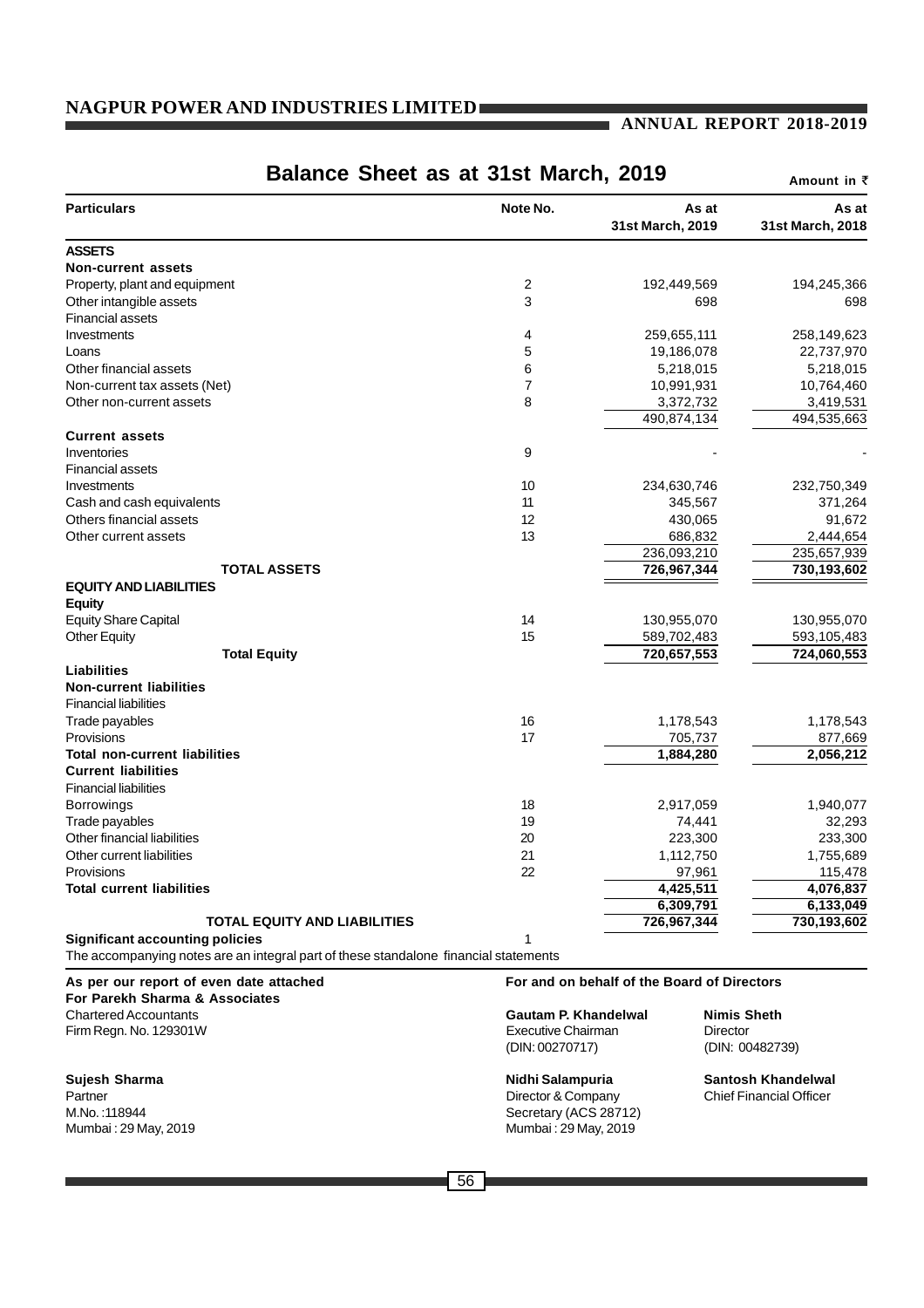# **ANNUAL REPORT 2018-2019**

# **Statement of Profit and Loss for year ended 31st March, 2019**

|      |                                                                                      |                |                                       | Amount in ₹                           |
|------|--------------------------------------------------------------------------------------|----------------|---------------------------------------|---------------------------------------|
|      | <b>Particulars</b>                                                                   | <b>Note No</b> | <b>Year Ended</b><br>31st March, 2019 | <b>Year Ended</b><br>31st March, 2018 |
| ı    | Revenue from operations                                                              | 23             | 4,669,865                             | 1,548,090                             |
| Ш    | Other income                                                                         | 24             | 15,626,522                            | 25,817,972                            |
| Ш    | Total income $(1 + II)$                                                              |                | 20,296,387                            | 27,366,062                            |
| IV   | <b>Expenses</b>                                                                      |                |                                       |                                       |
|      | Cost of materials consumed                                                           |                |                                       |                                       |
|      | Changes in inventories of finished goods and work-in-progress                        |                |                                       |                                       |
|      | Employee benefits expenses                                                           | 25             | 9,311,262                             | 8,087,690                             |
|      | Finance cost                                                                         | 26             | 128,608                               | 178,852                               |
|      | Depreciation and amortization expenses                                               | 2 - 3          | 1,789,970                             | 2,002,544                             |
|      | Other expenses                                                                       | 27             | 17,567,605                            | 20,112,242                            |
|      | <b>Total expenses</b>                                                                |                | 28,797,445                            | 30,381,328                            |
| V    | Profit / (Loss) before exceptional items and tax (III-IV)                            |                | (8,501,058)                           | (3,015,266)                           |
| VI   | Exceptional items                                                                    |                |                                       |                                       |
| VII  | Profit/(Loss) Before Tax (V-VI)                                                      |                | (8,501,058)                           | (3,015,266)                           |
|      | <b>VIII Tax expenses</b>                                                             | 28             |                                       |                                       |
|      | <b>Current tax</b>                                                                   |                |                                       | 800,000                               |
|      | Deferred tax                                                                         |                |                                       |                                       |
| IX   | Profit / (Loss) for the year (VII-VIII)                                              |                | (8,501,058)                           | (3,815,266)                           |
| X    | <b>Other Comprehensive Income</b>                                                    | 29             |                                       |                                       |
| (i)  | Items that will not be reclassified to statement of profit and loss                  |                |                                       |                                       |
|      | Re-measurement gains/(losses) on defined benefit plans                               |                | (95, 427)                             | (259, 765)                            |
|      | Fair value gains/ (losses) on Equity instruments                                     |                | 5,193,485                             | 10,853,491                            |
|      | Income tax effect on above                                                           |                |                                       |                                       |
| (ii) | Items that will be reclassified to statement of profit and loss                      |                |                                       |                                       |
|      | Debt instruments through Other Comprehensive Income                                  |                |                                       |                                       |
|      | Income tax effect on above                                                           |                |                                       |                                       |
|      | <b>Total Other Comprehensive Income</b>                                              |                | 5,098,058                             | 10,593,726                            |
| XI.  | Total Comprehensive Income for the year (IX+X)                                       |                | (3,403,000)                           | 6,778,460                             |
|      | (Comprising profit and other comprehensive income for the year)                      |                |                                       |                                       |
| XII  | Earnings per equity share                                                            | 30             |                                       |                                       |
|      | Basic (in Rs)                                                                        |                | (0.65)                                | (0.29)                                |
|      | Diluted (in Rs)                                                                      |                | (0.65)                                | (0.29)                                |
|      | Significant accounting policies                                                      | 1              |                                       |                                       |
|      | The accompanying notes are an integral part of these standalone financial statements |                |                                       |                                       |

As per our report of even date attached **For and on behalf of the Board of Directors For Parekh Sharma & Associates** Chartered Accountants **Gautam P. Khandelwal Nimis Sheth**

Partner Director & Company Chief Financial Officers of the Director & Company Director & Company Chief Financial Officers of the Director & Company Chief Financial Officers of the Director of the Director of the Director o Mumbai: 29 May, 2019

Firm Regn. No. 129301W **Executive Chairman** Director **Director Executive Chairman** Director **Director DIN:** 00270717) (DIN: 00

**Sujesh Sharma Nidhi Salampuria Santosh Khandelwal** Secretary (ACS 28712)<br>Mumbai : 29 May, 2019

(DIN: 00482739)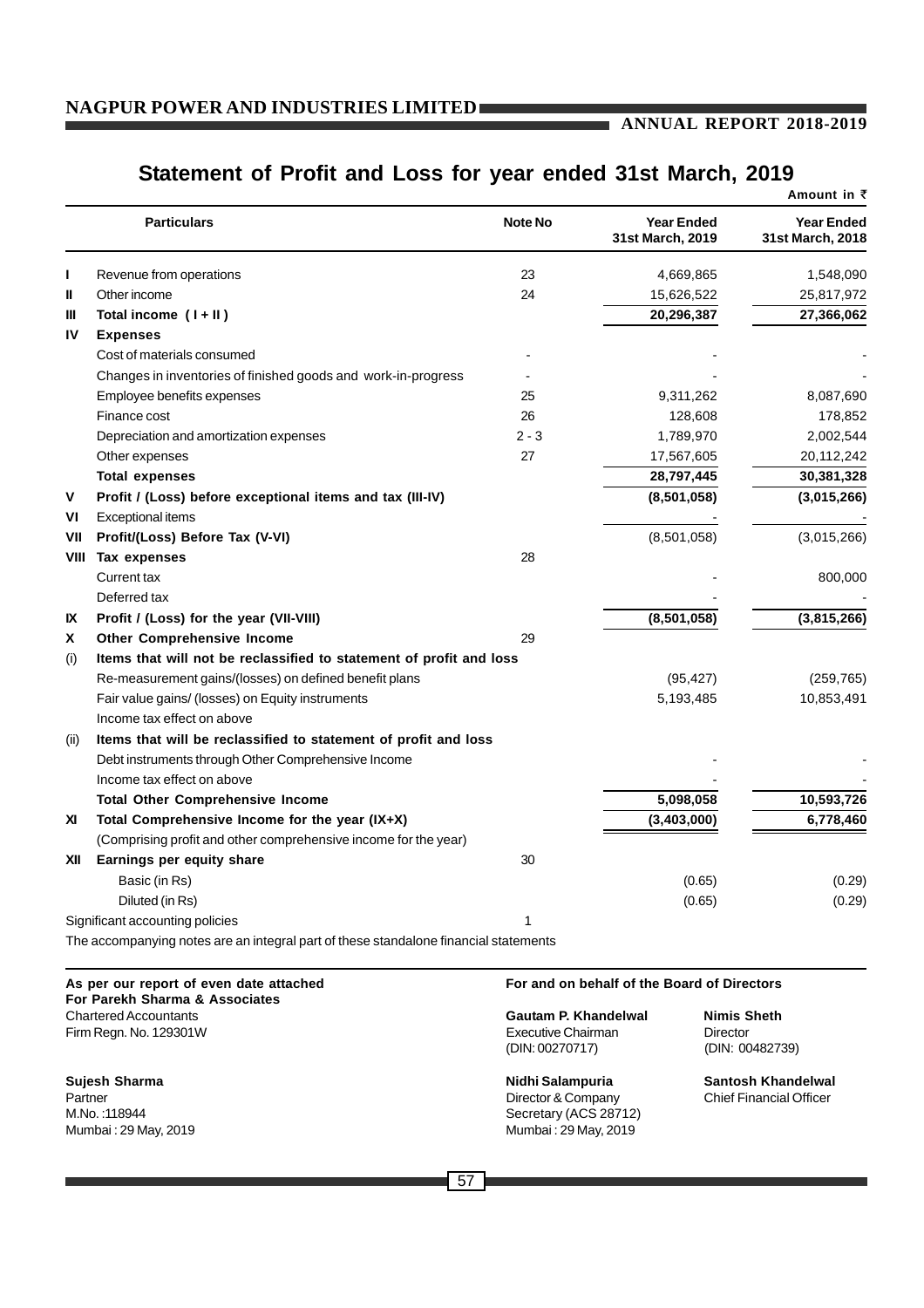# **ANNUAL REPORT 2018-2019**

# **Cash Flow Statement for the year ended 31st March, 2019**

|    |                                                                         |                                        | Amount in ₹                            |
|----|-------------------------------------------------------------------------|----------------------------------------|----------------------------------------|
|    | <b>Particulars</b>                                                      | For the Year Ended<br>31st March, 2019 | For the Year Ended<br>31st March, 2018 |
| А. | <b>CASH FLOWS FROM OPERATING ACTIVITIES</b>                             |                                        |                                        |
|    | Net Profit / (Loss) before tax                                          | (8,501,058)                            | (3,015,266)                            |
|    | <b>Adjustments for:</b>                                                 |                                        |                                        |
|    | Depreciation and amortization                                           | 1,789,970                              | 2,002,544                              |
|    | <b>Finance Cost</b>                                                     | 128,608                                | 178,852                                |
|    | Interest received                                                       | (2, 274, 691)                          | (4,973,386)                            |
|    | Dividend received                                                       | (7,069,813)                            | (2,944,787)                            |
|    | Remeasurement of employee benefit                                       | (95, 427)                              | (259, 765)                             |
|    | Unrealized gain on investments measured at Fair Value through OCI (Net) | 5,193,485                              | 10,853,491                             |
|    | (Gain)/loss on sale of assets                                           | (62, 187)                              |                                        |
|    | (Gain)/loss on sale of Investments                                      | (3,504,657)                            | (64, 453, 878)                         |
|    | Unrealized gain/loss on investment                                      | (2,472,184)                            | 46,734,020                             |
|    | <b>Operational Profit before Working Capital changes</b>                | (16, 867, 954)                         | (15, 878, 175)                         |
|    | Adjustments for changes in Working Capital:                             |                                        |                                        |
|    | (Increase) / Decrease in Inventories                                    |                                        |                                        |
|    | (Increase) / Decrease in other current financial assets                 | (338, 393)                             | 8,806,436                              |
|    | Increase / (Decrease) in other current assets                           | 1,757,822                              | (1,716,563)                            |
|    | Increase / (Decrease) in Trade payables                                 | 42,149                                 | (863,910)                              |
|    | (Increase) / Decrease in other current financial liabilities            | (10,000)                               | (106, 848)                             |
|    | (Increase) / Decrease in other current liabilities                      | (832, 388)                             | 104,911                                |
|    |                                                                         | 619,190                                | 6,224,025                              |
|    | Cash from/ (used) in operating activities                               | (16, 248, 764)                         | (9,654,150)                            |
|    | Direct taxes paid, net                                                  | 227,471                                | 970,924                                |
|    | NET CASH FROM/ (USED) IN OPERATING ACTIVITIES                           | (16, 476, 235)                         | (10,625,074)                           |
| В. | <b>CASH FLOW FROM INVESTING ACTIVITIES</b>                              |                                        |                                        |
|    | Purchase of Property, plant and equipment                               | (19,000)                               |                                        |
|    | Proceeds from sale of fixed Property, plant and equipment               | 87,014                                 |                                        |
|    | Proceeds from (Purchase) / Sale of investments                          | 2,590,956                              | (11, 727, 815)                         |
|    | Dividend received                                                       | 7,069,813                              | 2,944,787                              |
|    | Interest received                                                       | 2,274,691                              | 4,973,386                              |
|    | Proceeds / (repayment) of loans and deposits                            | 46,799                                 | (829, 049)                             |
|    | <b>NET CASH FROM/ (USED) IN INVESTING ACTIVITIES</b>                    | 12,050,273                             | (4,638,691)                            |
| C. | <b>CASH FLOW FROM FINANCING ACTIVITIES</b>                              |                                        |                                        |
|    | Proceeds / (Repayment) of Short-term Borrowings                         | 976,981                                | (754, 808)                             |
|    | Proceeds/(Repayment) of Long-term Borrowings                            | 3,551,892                              | 16,180,230                             |
|    | <b>Finance Cost</b>                                                     | (128, 608)                             | (178, 852)                             |
|    | <b>NET CASH GENERATED FROM FINANCING ACTIVITIES</b>                     | 4,400,265                              | 15,246,570                             |
| D. | <b>NET CASH FLOWS DURING THE YEAR (A+B+C)</b>                           | (25, 697)                              | (17, 195)                              |
| Е. | Cash and cash equivalents at the beginning                              | 371,264                                | 388,458                                |
| F. | CASH AND CASH EQUIVALENTS AT THE END (D+E)                              | 345,567                                | 371,264                                |
| G. | <b>CASH AND CASH EQUIVALENTS COMPRISE OF:</b>                           |                                        |                                        |
|    | Cash on hand                                                            | 77,397                                 | 100,960                                |
|    | Cheques on hand                                                         |                                        |                                        |
|    | Balances with banks in current accounts                                 | 268,170                                | 270,303                                |
| н. | <b>CASH AND CASH EQUIVALENTS AS PER NOTE</b>                            | 345,567                                | 371,264                                |

**As per our report of even date attached For and on behalf of the Board of Directors For Parekh Sharma & Associates** Chartered Accountants **Gautam P. Khandelwal Nimis Sheth** Firm Regn. No. 129301W **Executive Chairman** Director **Director Executive Chairman** Director **Director DIN:** 00270717)

Partner Director & Company Chief Financial Officers of the Director & Company Director & Company Chief Financial Officers of the Director & Company Chief Financial Officers of the Director of the Director of the Director o M.No. :118944<br>
Mumbai : 29 May, 2019<br>
Mumbai : 29 May, 2019

**Sujesh Sharma Nidhi Salampuria Santosh Khandelwal** Mumbai: 29 May, 2019

(DIN: 00482739)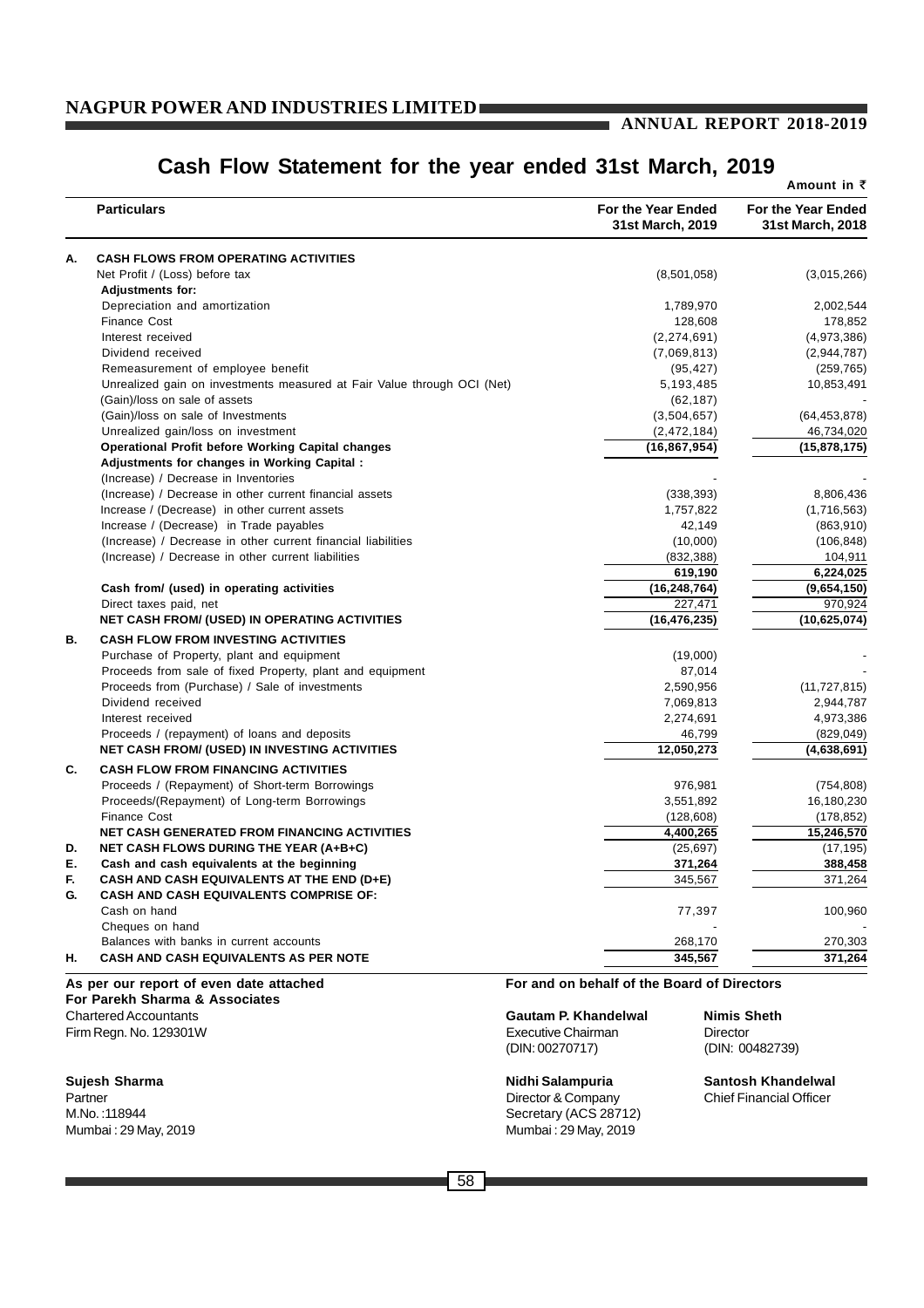# **ANNUAL REPORT 2018-2019**

# **Statement of Change in Equity for the year ended 31st March, 2019**

| <b>Equity</b>                                        |                             |                                                                |                                                                                |                                                                | Amount in ₹                  |
|------------------------------------------------------|-----------------------------|----------------------------------------------------------------|--------------------------------------------------------------------------------|----------------------------------------------------------------|------------------------------|
| <b>Particulars</b>                                   | As at<br>1st April,<br>2017 | Change in<br><b>Equity share</b><br>capital during<br>the year | As at<br>31st March,<br>2018                                                   | Change in<br><b>Equity share</b><br>capital during<br>the year | As at<br>31st March,<br>2019 |
| Equity share capital                                 | 130,955,070                 |                                                                | 130,955,070                                                                    |                                                                | 130,955,070                  |
| <b>Other Equity</b>                                  |                             |                                                                |                                                                                |                                                                |                              |
| <b>Particulars</b>                                   |                             | <b>Reserve and Surplus</b>                                     | <b>Items of Other</b><br><b>Comprehensive Income</b><br>Items that will not be | reclassified to Profit and Loss                                | <b>Total</b>                 |
|                                                      | General                     | <b>Retained</b>                                                | <b>Equity</b>                                                                  | Other                                                          |                              |
|                                                      | <b>Reserve</b>              | <b>Earnings</b>                                                | instruments                                                                    | Items                                                          |                              |
| Balance as at 31st March 2017                        | 493,925,098                 | 69,455,324                                                     | 23,241,518                                                                     | (294, 917)                                                     | 586,327,023                  |
| Profit for the year                                  |                             | (3,815,266)                                                    |                                                                                |                                                                | (3,815,266)                  |
| Transfer from retained earnings to reserves          |                             |                                                                |                                                                                |                                                                |                              |
| Transfer from OCI reserve to retained earnings       |                             | 381,050                                                        | (381,050)                                                                      |                                                                |                              |
| Re-measurement of gain/(loss) on defined             |                             |                                                                |                                                                                |                                                                |                              |
| benefit plans (Net of tax)                           |                             |                                                                |                                                                                | (259, 765)                                                     | (259, 765)                   |
| Fair value gain/(loss) of equity instruments through |                             |                                                                |                                                                                |                                                                |                              |
| Other Comprehensive Income (Net of tax)              |                             |                                                                | 10,853,491                                                                     |                                                                | 10,853,491                   |
| Balance as at 31st March 2018                        | 493,925,098                 | 66,021,108                                                     | 33,713,959                                                                     | (554, 682)                                                     | 593,105,483                  |
| Profit for the year                                  |                             | (8,501,058)                                                    |                                                                                |                                                                | (8,501,058)                  |
| Transfer from retained earnings to reserves          |                             |                                                                |                                                                                |                                                                |                              |
| Transfer from OCI reserve to retained earnings       |                             |                                                                |                                                                                |                                                                |                              |
| Re-measurement of gain/(loss) on defined             |                             |                                                                |                                                                                |                                                                |                              |
| benefit plans (Net of tax)                           |                             |                                                                |                                                                                | (95, 427)                                                      | (95, 427)                    |
| Fair value gain/(loss) of equity instruments through |                             |                                                                |                                                                                |                                                                |                              |
| Other Comprehensive Income (Net of tax)              |                             |                                                                | 5,193,485                                                                      |                                                                | 5,193,485                    |
| Balance as at 31st March 2019                        | 493,925,098                 | 57,520,050                                                     | 38,907,444                                                                     | (650, 109)                                                     | 589,702,483                  |

The accompanying notes are an integral part of these financial statements.

As per our report of even date attached **For and on behalf of the Board of Directors For Parekh Sharma & Associates** Chartered Accountants **Gautam P. Khandelwal Nimis Sheth**

Partner Director & Company Chief Financial Officers of the Director & Company Director & Company Chief Financial Officers of the Director & Company Chief Financial Officers of the Director of the Director of the Director o

Firm Regn. No. 129301W **Executive Chairman** Director **Director Executive Chairman** Director **Director DIN:** 00270717)

**Sujesh Sharma Nidhi Salampuria Santosh Khandelwal** M.No. :118944<br>
Mumbai : 29 May, 2019<br>
Mumbai : 29 May, 2019 Mumbai: 29 May, 2019

(DIN: 00482739)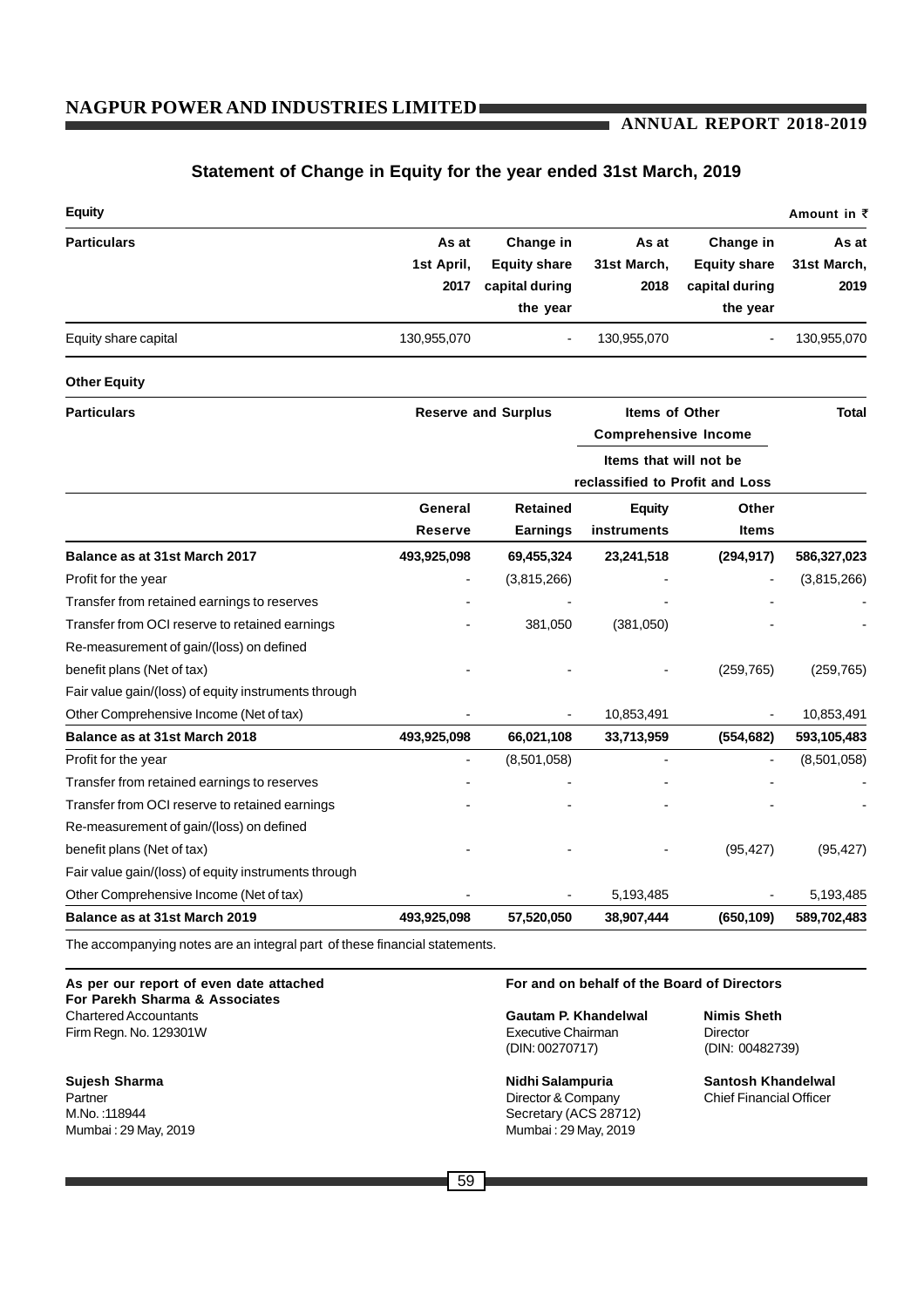# **Notes on Financial Statements for the year ended 31st March, 2019**

# **Note – 1**

# **Significant Accounting Policies**

# **1. Corporate Information**

Nagpur Power And Industries Limited ('NPIL' or 'The Company') is a limited Company incorporated and domiciled in India. The Company is a public limited company and its equity shares are listed with Bombay Stock Exchange ("BSE") in India. The registered office of the Company is situated at 20<sup>th</sup> Floor, Nirmal Building, Nariman Point, Mumbai– 400021.

# **2. Statement of Compliance**

These financial statements are prepared and presented in accordance with the Indian Accounting Standards (Ind AS) notified under the Companies (Indian Accounting Standard) Rules, 2015 as amended by the Companies (Indian Accounting Standard) Rules, 2017 notified under section 133 of the Companies Act, 2013, the relevant provisions of the Companies Act, 2013 and the guidelines issued by the Securities and Exchange Board of India (SEBI), as applicable.

# **3. Basis of Preparation**

The financial statements of the Company have been prepared and presented on the going concern basis and at historical cost except for the following assets and liabilities which have been measure at fair value.

- Certain financial assets and liabilities at fair value (refer accounting policy regarding financial instruments)
- Employee's Defined Benefit Plan as per actuarial valuation

# **4. Functional and Presentation Currency**

The financial statements are presented in Indian Rupees, which is the functional currency of the Company and the currency of the primary economic environment in which the Company operates.

# **5. Use of Estimates**

The preparation of financial statements in conformity with the Indian Accounting Standards requires judgments, estimates and assumptions to be made that affect the reported amount of assets and liabilities, disclosures of contingent liabilities on the date of the financial statements and the reported amount of revenues and expenses during the reporting period. Difference between the actual results and estimates are recognized in the period in which the results are known/ materialized.

# **6. Classification of Assets and Liabilities as Current and Non-Current**

All assets and liabilities are classified as current and non-current as per the Company's normal operating cycle, and other criteria set out in Schedule III of the Companies Act, 2013. Based on the nature of products and the time lag between the acquisition of assets for processing and their realization in cash and cash equivalents, 12 months period has been considered by the Company as its normal operating cycle.

# **7. Overall Consideration**

The financial statements have been prepared applying the significant accounting policies and measurement bases summarized below.

# **8. Revenue Recognition**

Revenue is recognized to the extent that it is probable that the economic benefit will flow to the Company and the revenue can be reliably measured.

Sales are recognized on transfer of significant risks and rewards of ownership of the goods to the buyer as per the terms of contract and no uncertainty exists regarding the amount of consideration that will be derived from sales of goods.

It also includes excise duty (as it is a liability of the manufacturer which forms part of the cost of production, irrespective of whether the goods are sold or not) and price variation based on the contractual agreement.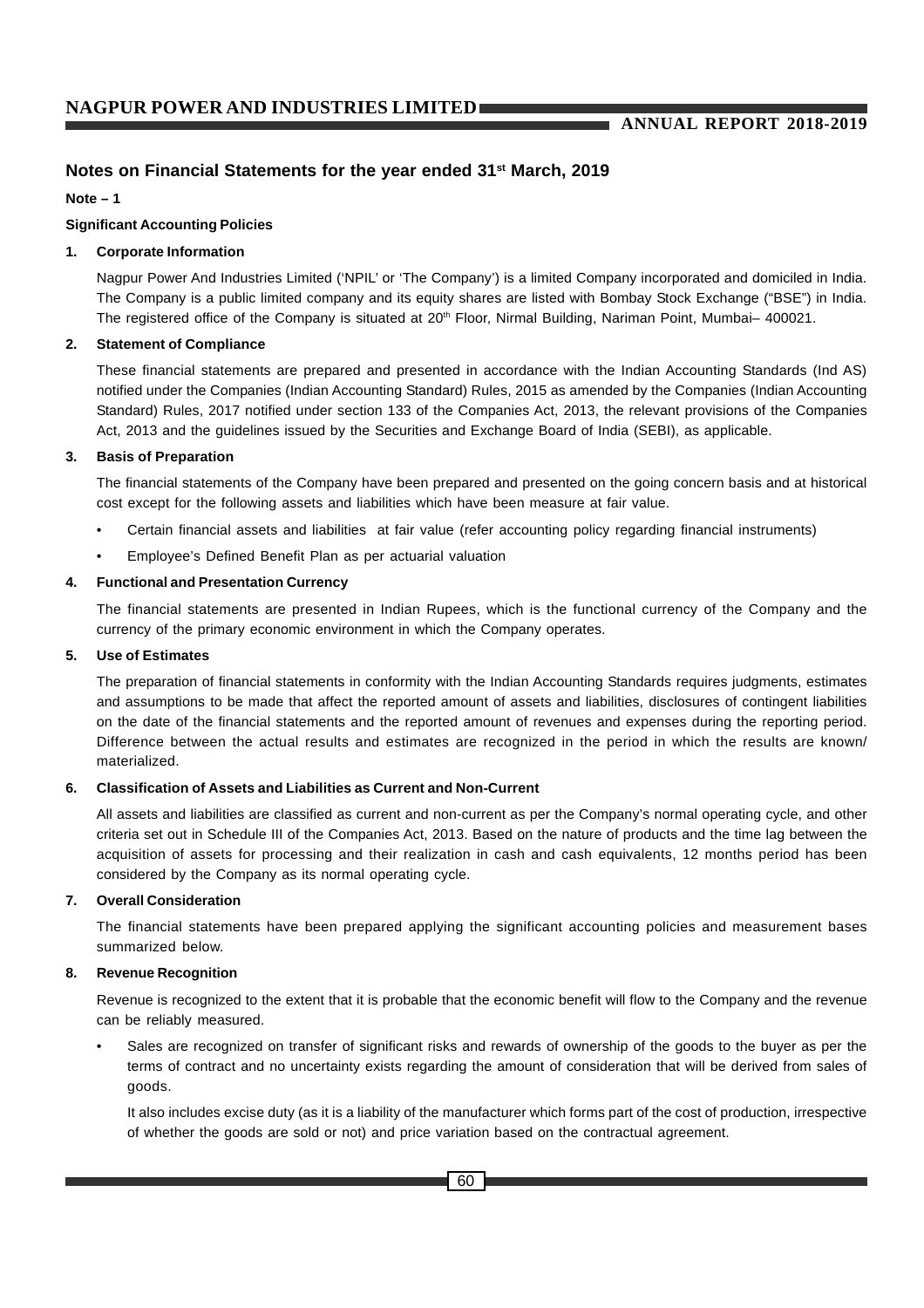# **ANNUAL REPORT 2018-2019**

It measured at fair value of the consideration received net of sales tax/ value added tax and discounts.

- Dividend Income is recognized in the Statement of Profit and Loss only when the right to receive the income is established.
- Interest income is recognized using time proportion method based on the rates implicit in the transaction and the amount outstanding.

# **9. Property Plant and Equipment**

Property, plant and equipment are stated at acquisition or construction cost less accumulated depreciation and impairment loss. Cost comprises the purchase price and any attributable cost of bringing the assets to its location and working condition for its intended use, including relevant borrowing costs and any expected costs of decommissioning.

If significant parts of an item of PPE have different useful lives, then they are accounted for as separate items (major components) of PPE.

The cost of an item of PPE is recognized as an assets if, and only if, it is probable that the economic benefits associated with the item will flow the Company in future periods and the item can be measured reliably. However, cost of excludes indirect taxes to the extent credit of the duty or tax is availed as set off.

Items such as a spare parts, standby equipment and servicing equipment are recognized as PPE when it is held for use in production or supply of goods or services, or for administrative purpose, and are expected to be used for more than one year. Otherwise such items are classified as inventory.

An item of PPE is de-recognized upon disposal or when no future economic benefits are expected to arise from the continued use of assets. Any gain or loss arising on the disposal or retirement of an item of PPE, is determined as the difference between the sales proceeds and the carrying amount of the assets and is recognized in the Statement of Profit and Loss.

Capital Advance given towards acquisition or construction of PPE outstanding at each reporting date are disclosed as Capital Advances under Other Non-current Assets.

Expenditure incurred after the PPE have been put into operations, such as repairs and maintenance expenses are charged to the Statement of Profit and Loss during the period in which they are incurred.

# **10. Depreciation and Amortization**

Depreciation is recognized on a straight-line basis, based on the useful life of the assets as prescribed under Schedule II of the Companies Act, 2013, except in respect of certain category of assets, where useful life is exceeding those prescribed in Schedule II based on the Chartered Engineer's Valuation Certificate namely:

Assets where useful life differs from Schedule II:

#### **Description Range of Useful lives in years**

| <b>Buildings</b>     | $3 - 10$ years |
|----------------------|----------------|
| Plant & Equipment    | $7 - 10$ years |
| <b>Heavy Vehicle</b> | 2 years        |
| Office Equipment's   | $3 - 4$ years  |
| Railway Siding       | 7 years        |

Depreciation on assets purchased / sold during the period is proportionately charged. The residual value for all the above assets are retained at 5% of the cost. Residual values and useful lives are reviewed and adjusted, if appropriate, for each reporting period.

## **11. Intangible Assets**

Intangible assets are stated at cost of acquisition, less accumulated amortization/depletion and accumulated impairment losses, if any, are amortized over a period of 3 years.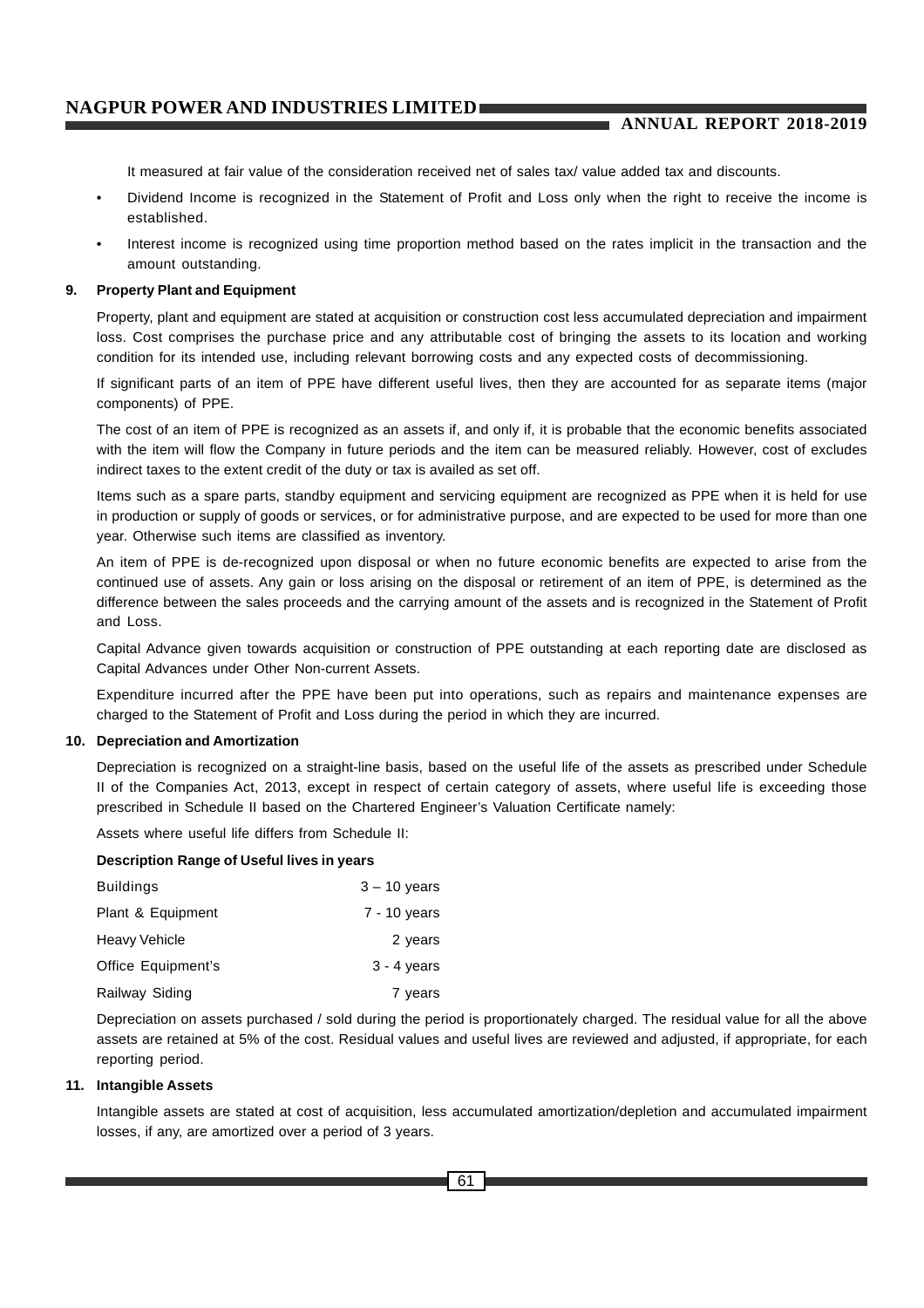Expenditure incurred on development is capitalized if such expenditure leads to creation of any intangible assets, otherwise, such expenditure is charged to the Statement of Profit and Loss.

# **12. Impairment of Assets**

At end of each reporting period, the Company reviews the carrying amounts of non-financial assets to determine whether there is any indication that those assets have suffered an impairment loss. If any such indication exists, the recoverable amount of the assets is estimated to be less than its carrying amount, the carrying amount of the assets is reduced to its recoverable amount. An impairment loss is recognized in the Statement of Profit and Loss.

# **13. Inventories**

Inventories of raw materials are stated at lower of cost or net realizable value. Work in process is stated at cost. Stores, spares & tools are stated at cost except the obsolete/non usable stores, which are written off for obsolescence. Finished goods and by-products/waste products where cost is ascertainable are stated at lower of cost or net realisable value and by-products / waste products where cost cannot be determined are stated at net realisable value. The reusable waste, which is not ascertainable, is not accounted.

# **14. Cash and Cash equivalents and Cash Flow Statement**

Cash and cash equivalents comprise cash on hand and demand deposits, together with other short-term, highly liquid investments maturing within three months from the date of acquisition and which are readily convertible into cash and which are subject to only an insignificant risk of changes in value.

Cash flows are reported using the indirect method, whereby Profit or Loss before tax is appropriately classified for the effects of transactions of non-cash nature and any deferrals or accruals of past or future receipts or payments. In the cash flow statement, cash and cash equivalents include cash in hand, cheques on hand, balances with banks in current accounts and other short- term highly liquid investments with original maturities of three months or less.

# **15. Segment reporting**

The Company is principally engaged in extraction of 'High / Medium / Low Carbon Ferro Manganese and Silico Manganese Slag' which is the only Operating reportable segment as per IND AS 108.

# **16. Borrowing costs**

Borrowing costs directly attributable to the acquisition, construction or production of a qualifying asset are capitalized during the period of time that is necessary to complete and prepare the asset for its intended use or sale. Other borrowing costs are expensed in the period in which they are incurred under finance costs.

# **17. Foreign Exchange Transactions**

Transactions denominated in foreign currencies are recorded at the exchange rate prevailing on the date of the transaction.

At end of each reporting period, monetary assets and liabilities denominated in foreign currencies are translated at the exchange rates prevailing on that date. Non-monetary items that are measured in terms of historical cost in a foreign currency, are not retranslated.

Exchange difference on monetary items are recognised in the Statement of Profit and Loss in the period in which these arise.

# **18. Income Taxes**

Tax expense recognized in the Statement of Profit and Loss comprises the sum of deferred tax and current tax not recognized in other comprehensive income or directly in equity.

Calculation of current tax is based on tax rates in accordance with tax laws that have been enacted or substantively enacted by the end of the reporting period.

Deferred income taxes are calculated using the Balance Sheet approach on temporary differences between the carrying amounts of assets and liabilities in financial statements and the amount used for taxation purposes.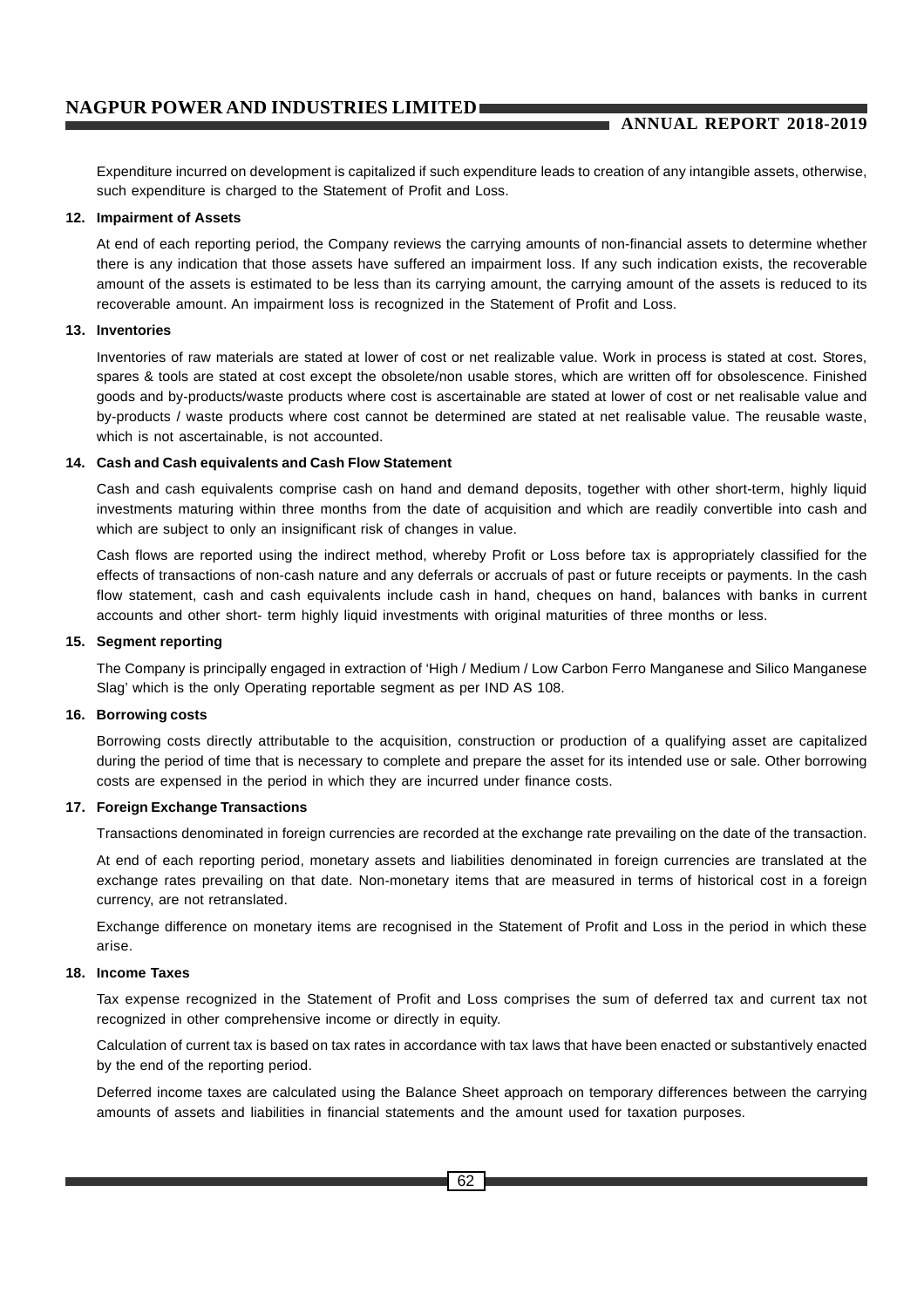# **ANNUAL REPORT 2018-2019**

Deferred taxes pertaining to items recognized in other comprehensive income (OCI) are disclosed under OCI.

Deferred tax assets are recognized to the extent that it is probable that the underlying tax loss or deductible temporary difference will be utilized against future tax liability. This is assessed based on the Company's forecast of future earnings, excluding non-taxable income and expenses and specific limits on the use of any unused tax loss or credit.

Deferred tax liabilities are generally recognized in full, although Ind AS 12 'Income Taxes' specifies some exemptions.

Minimum Alternate Tax (MAT) Credit are in the form of unused tax credits that are carried forward by the Company for specified period of time, hence, it is presented as Deferred Tax Assets.

As a result of these exemptions the Company does not recognize deferred tax liability on temporary differences relating to goodwill, or to its investments in subsidiaries.

# **19. Employee Benefits**

#### **Short-term obligations:**

Short term obligations are those that are expected to be settled fully within 12 months after the end of the reporting period. They are recognised up to the end of the reporting period at the amounts expected to be paid at the time of settlement.

#### **Other Long-term obligations**:

The liabilities for earned leave are not expected to be settled wholly within 12 months after end of the period in which the employees render the related service.

Long-term compensated absences are provided for on the basis of an actuarial valuation at the end of each financial year. Actuarial gains / losses, if any, are recognised immediately in Statement of Profit and Loss.

# **Defined Contribution Plans:**

Contribution payable to recognised provident funds, which are substantially defined contribution plans, is recognised as expense in the Statement of Profit and Loss, as they are incurred.

#### **Defined Benefit Plan:**

The obligation in respect of defined benefit plan, which covers Gratuity, is provided for on the basis of an actuarial valuation at the end of each financial year. Gratuity is funded with an approved trust.

Re-measurement, comprising actuarial gains and losses, the effect of the changes to the asset ceiling (if applicable) and the return on plan assets (excluding net interest), is reflected immediately in the Balance Sheet with a charge or credit recognised in other comprehensive income in the period in which they occur.

Re-measurement recognised in other comprehensive income is reflected immediately in OCI Reserve and will not be reclassified to Statement of Profit and Loss.

# **Bonus Payable:**

The Company recognised a liability and an expense for bonus. The Company recognised a provision where contractually obliged or where there is a past practice that has created a constructive obligation.

### **20. Lease:**

# **Finance Lease**

## **As a Lessee:**

Leases, where substantially all the risks and benefits incidental to ownership of the leased item are transferred to the Lessee, are classified as finance lease. The assets acquired under finance lease are capitalised at lower of fair value and present value of the minimum lease payments at the inception of the lease and disclosed as leased assets. Such assets are amortised over the period of lease or estimated life of such asset, whichever is lower. Lease payments are apportioned between the finance charges and reduction of the lease liability based on implicit rate of return. Lease management fees, lease charges and other initial direct costs are capitalised.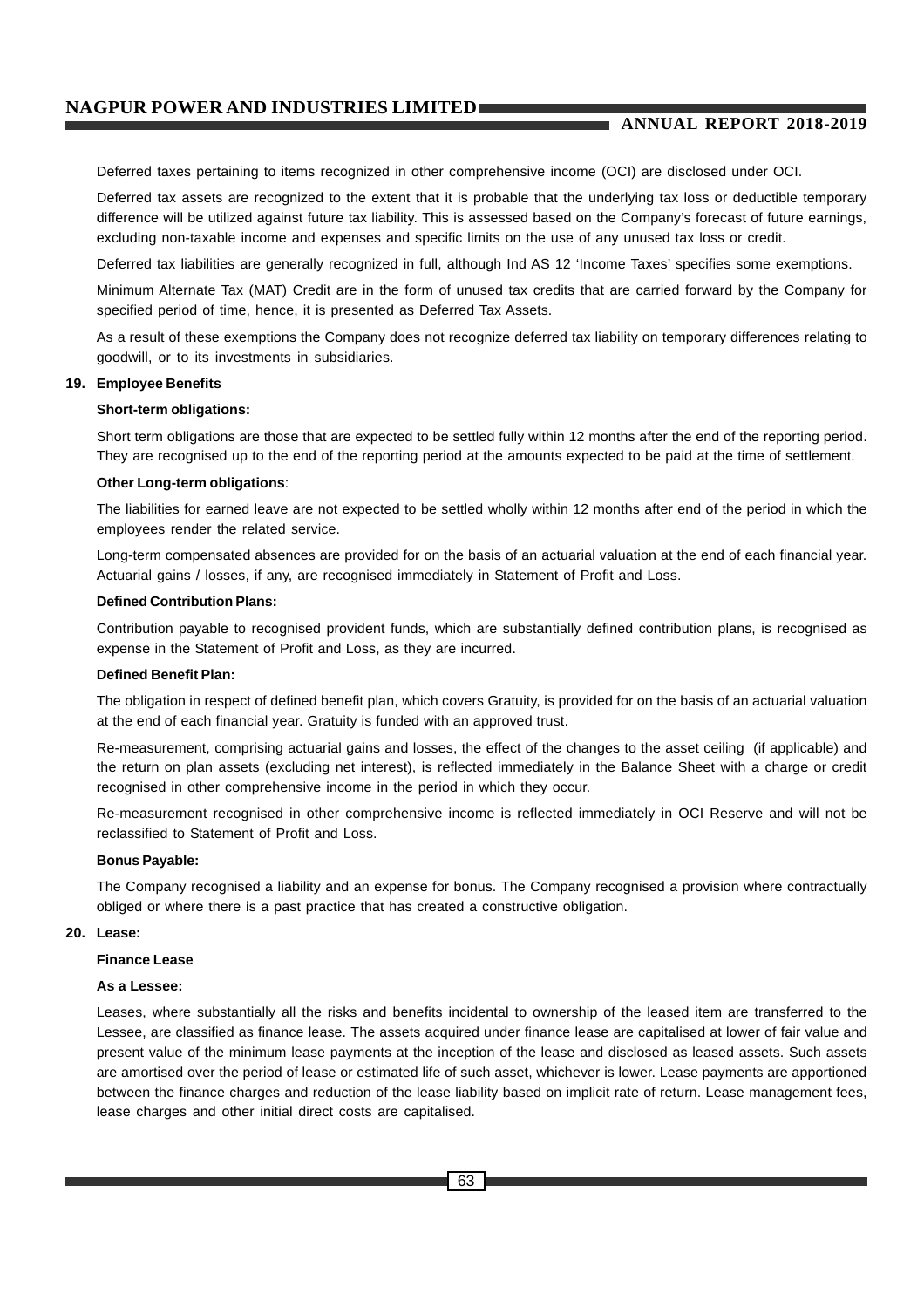# **Operating Lease**

# **As a Lessee:**

Leases, where significant portion of the risks and rewards of ownership are retained by the lessor, are classified as operating leases and lease rentals thereon are charged to the Statement of Profit and Loss on a straight-line basis over the lease term.

# **As a Lessor:**

Where the Company has substantially retained all the risks and rewards of ownership, are classified as operating leases. Lease income is recognised in the Statement of Profit and Loss on a straight-line basis over lease term.

## **21. Trade receivable**

Trade receivables are amounts due from customers for goods sold or services performed in the ordinary course of business. If the receivable is expected to be collected within a period of 12 months or less from the reporting date (or in the normal operating cycle of the business, if longer), they are classified as current assets otherwise as non-current assets.

Trade receivables are measured at their transaction price unless it contains a significant financing component or pricing adjustments embedded in the contract.

# **22. Provisions and contingent liabilities**

## **Provisions:**

A Provision is recorded when the Company has a present obligation (legal or constructive)as a result of past events, it is probable that an outflow of resources will be required to settle the obligation and the amount can be reasonably estimated.

# **Contingent liabilities:**

Whenever there is possible obligation that arises from past events and whose existence will be confirmed only by the occurrence or non-occurrence of one or more uncertain future events not wholly within the control of the entity or a present obligation that arises from past events but is not recognised because (a) it is not probable that an outflow of resources embodying economic benefits will be required to settle the obligation; or (b) the amount of the obligation cannot be measured with sufficient reliability are considered as contingent liability. Show cause notices are not considered as Contingent Liabilities unless converted into demand.

# **Contingent Assets:**

Contingent assets are not recognised in the financial statements since this may result in recognition of income that may never be realized. However, when the realization of income is virtually certain, then the related assets is not a contingent assets and is recognised.

# **23. Investment in Subsidiaries**

The investments in subsidiaries are carried in these financial statements at historical cost except when the investment, or a portion thereof, is classified as held for sale, in which case it is accounted for as Non-current assets held for sale and discontinued operations.

When the Company is committed to a sale plan involving disposal of an investment, or a portion of an investment, in a subsidiary, the investment or the portion of the investment that will be disposed of is classified as held for sale when the criteria described above are met.

Any retained portion of an investment in a Subsidiary that has not been classified as held for sale continues to be accounted for at historical cost.

# **24. Financial Instruments**

## **Initial Recognition and Measurement:**

Financial assets (other than trade receivables) and financial liabilities are recognized when the Company becomes a party to the contractual provisions of the financial instrument and are measured initially at fair value adjusted for transaction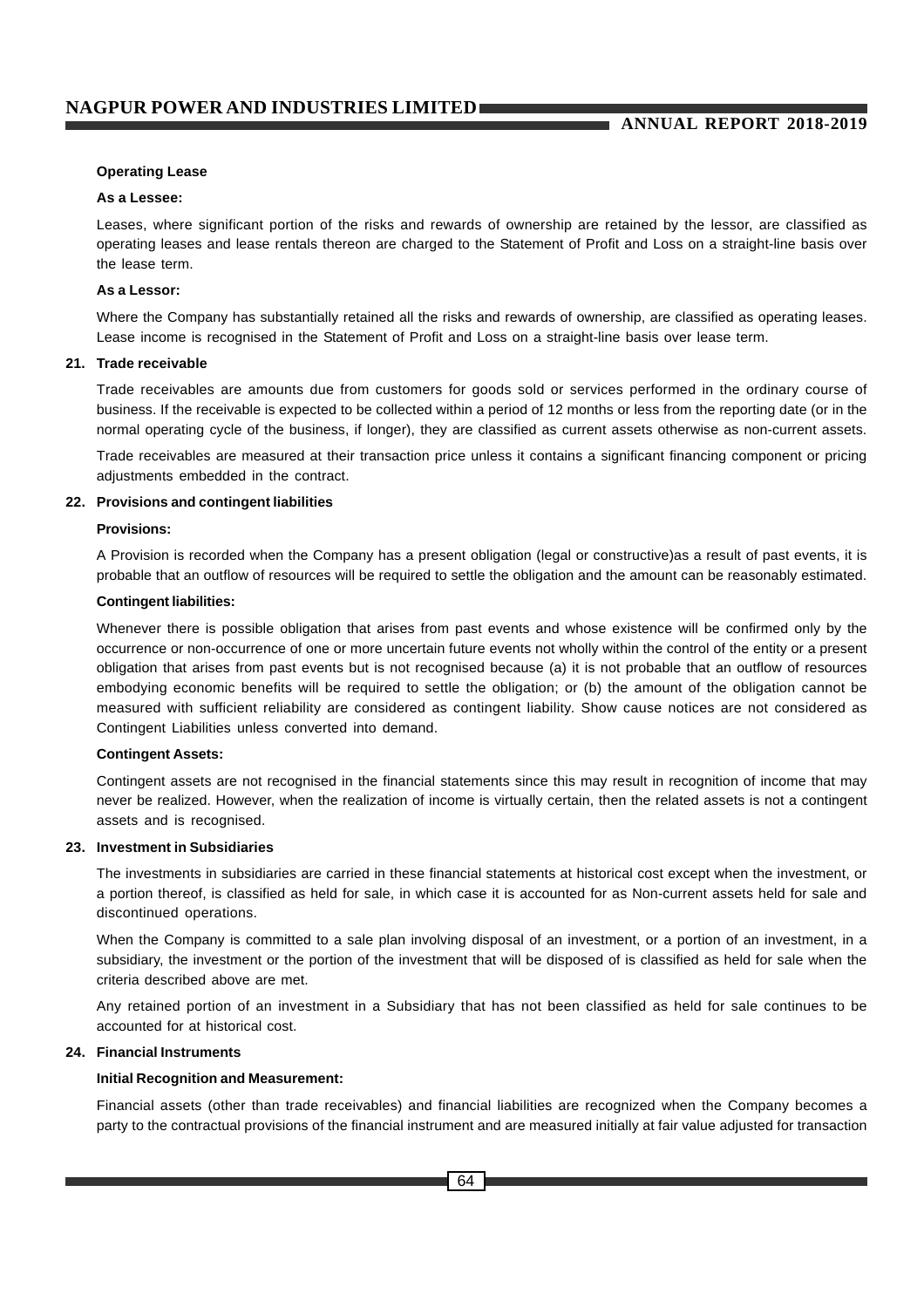# **ANNUAL REPORT 2018-2019**

costs, except for those carried at fair value through Statement of Profit and Loss which are measured initially at fair value.

Trade receivables are recognised at their transaction value as the same do not contain significant financing component. Trade payable is in respect of the amount due on account of goods purchased in the normal course of business. They are recognised at their transaction and services availed value as the same do not contain significant financing component.

## **Classification and Subsequent Measurement:**

#### **Financial Assets:**

The Company classifies financial assets as subsequently measured at amortised cost, fair value through other comprehensive income (FVTOCI) or fair value through profit or loss (FVTPL) on the basis of both

- (a) Business model for managing the financial assets, and
- (b) The contractual cash flow characteristics of the financial asset

A Financial Asset is measured at amortised cost if both of the following conditions are met:

- (i) the financial asset is held within a business model whose objective is to hold financial assets in order to collect contractual cash flows, and
- (ii) the contractual terms of the financial asset give rise on specified dates to cash flows that are solely payments of principal and interest on the principal amount outstanding.

A financial asset is measured at fair value through Other Comprehensive Income (FVTOCI) if both of the following conditions are met:

- (i) the financial asset is held within a business model whose objective is achieved by both collecting contractual cash flows and selling financial assets, and
- (ii) the contractual terms of the financial asset give rise on specified dates to cash flows that are solely payments of principal and interest on the principal amount outstanding.

A Financial Asset shall be classified and measured at fair value through profit or loss (FVTPL) unless it is measured at amortised cost or at fair value through OCI (FVTOCI). All recognised financial assets are subsequently measured in their entirety at either amortised cost or fair value, depending on the classification of the financial assets.

#### **Equity Investments:**

Equity investments in Subsidiaries and Associates are out of scope of Ind AS 109 and hence, the Company has accounted for its investment in Subsidiaries at cost. All other equity investments are measured at fair value.

Equity instruments, which are held for trading are classified as at FVTPL. For equity instruments other than held for trading, the company has exercised irrevocable option to recognise in other comprehensive income subsequent changes in the fair value.

## **Derecognition of financial assets:**

The Company derecognize a financial asset when the contractual rights to the cash flows from the asset expire, or when it transfers the financial asset and substantially all the risks and rewards of ownership of the asset to another party. If the Company neither transfers nor retains substantially all the risks and rewards of ownership and continues to control the transferred asset, the Company recognises its retained interest in the asset and an associated liability for amounts it may have to pay. If the Company retains substantially all the risks and rewards of ownership of a transferred financial asset, the Company continues to recognise the financial asset and also recognises an associated liability.

On derecognition of a financial asset, the difference between the asset's carrying amount and the sum of the consideration received and receivable and the cumulative gain or loss that had been recognised in other comprehensive income and accumulated in equity is recognised in the Statement of profit and loss.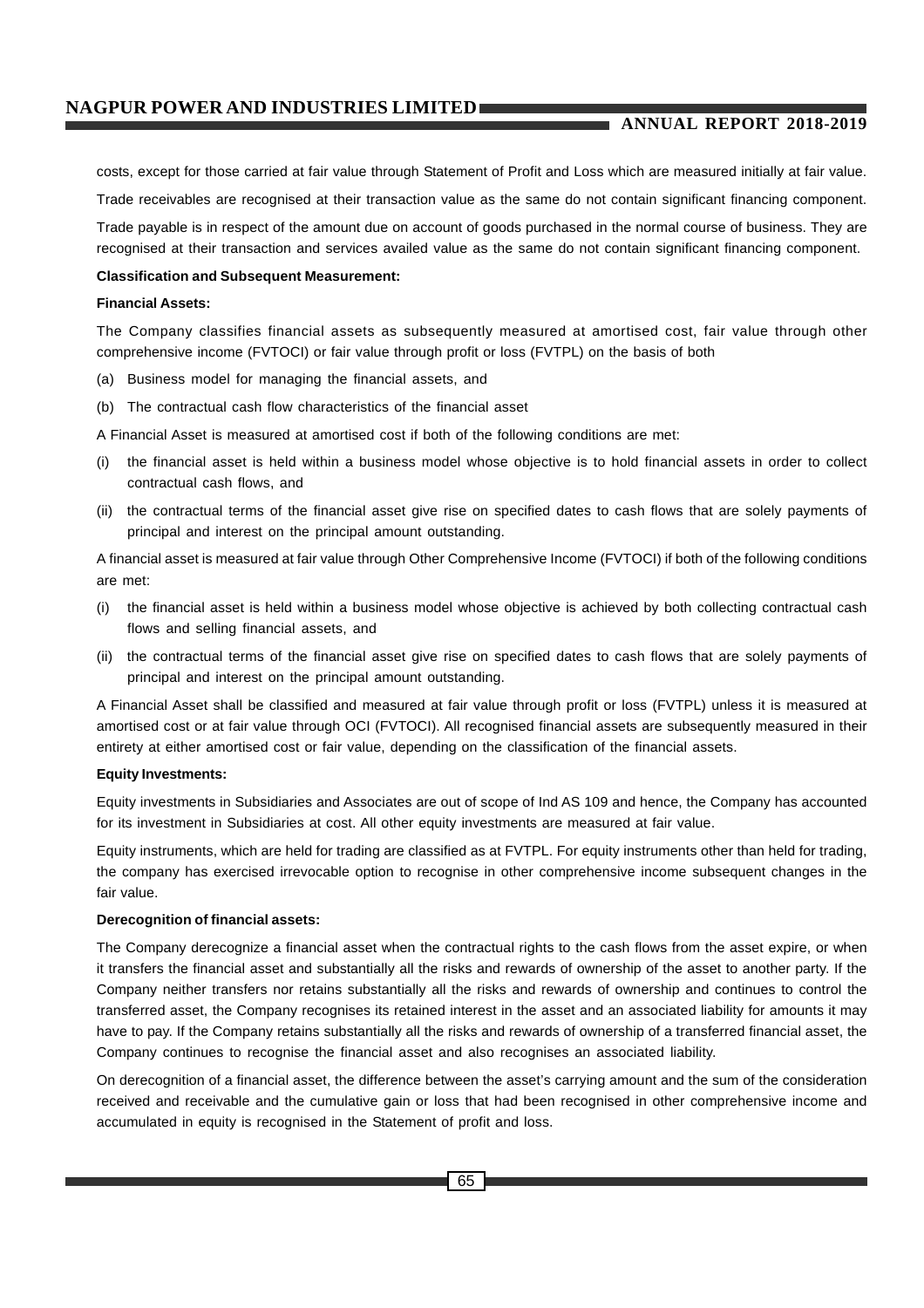# **ANNUAL REPORT 2018-2019**

# **Financial Liabilities and Equity Instruments**

# **Classification as Debt or Equity:**

Debt and equity instruments issued by the Company are classified as either financial liabilities or as equity in accordance with the substance of the contractual arrangements and the definitions of a financial liability and an equity instrument.

## **Equity instruments:**

An equity instrument is any contract that evidences a residual interest in the assets of the Company after deducting all of its liabilities. Equity instruments issued by the Company are recognised at the proceeds received, net of direct issue costs.

# **Financial liabilities:**

Financial liabilities are classified, at initial recognition:

- at fair value through Profit or Loss,
- Loans and borrowings, Payables, or
- as derivatives designated as hedging instruments in an effective hedge, as appropriate.

All financial liabilities are recognised initially at fair value and in the case of loans and borrowings and payables, they are recognised net of directly attributable transaction costs. The Company's financial liabilities include trade and other payables, loans and borrowings, including bank overdrafts, financial guarantee contracts and derivative financial instruments.

## **Subsequent Measurement:**

The measurement of financial liabilities depends on their classification, as described below:

## **Financial Liabilities at FVTPL:**

Financial liabilities at FVTPL include financial liabilities held for trading and financial liabilities designated upon initial recognition as at FVTPL. Financial liabilities are classified as held for trading, if they are incurred for the purpose of repurchasing in the near term. This category also includes derivative financial instruments entered into by the company that are not designated as hedging instruments in hedge relationships as defined by Ind AS 109. Separated embedded derivatives are also classified as held for trading unless they are designated as effective hedging instruments.

Gains or losses on liabilities held for trading are recognised in the statement of profit and loss.

Financial liabilities designated upon initial recognition at FVTPL are designated as such at the initial date of recognition, and only if the criteria in IND AS 109 are satisfied.

## **Loans and Borrowings:**

After initial recognition, interest-bearing loans and borrowings are subsequently measured at amortised cost using the Effective Interest Rate (EIR) method. Gains and losses are recognised in the Statement of Profit and Loss when the liabilities are derecognised as well as through the EIR amortisation process.

Amortised cost is calculated by taking into account any discount or premium on acquisition and fees or costs that are an integral part of the EIR. The EIR amortisation is included as finance costs in the Statement of Profit and Loss.

## **Derecognition of Financial Liabilities:**

The Company de-recognises financial liabilities when and only when, the Company's obligations are discharged, cancelled or have expired. The difference between the carrying amount of the financial liability de-recognised and the consideration paid and payable is recognised in the statement of profit and loss.

# **25. Earnings per share**

Basic earnings per share are calculated by dividing the Net Profit or Loss for the period attributable to equity shareholders by the weighted average number of equity shares outstanding during the period.

For the purpose of calculating diluted earnings per share, the Net Profit or Loss for the period attributable to equity shareholders and the weighted average number of shares outstanding during the period are considered for the effects of all dilutive potential equity shares.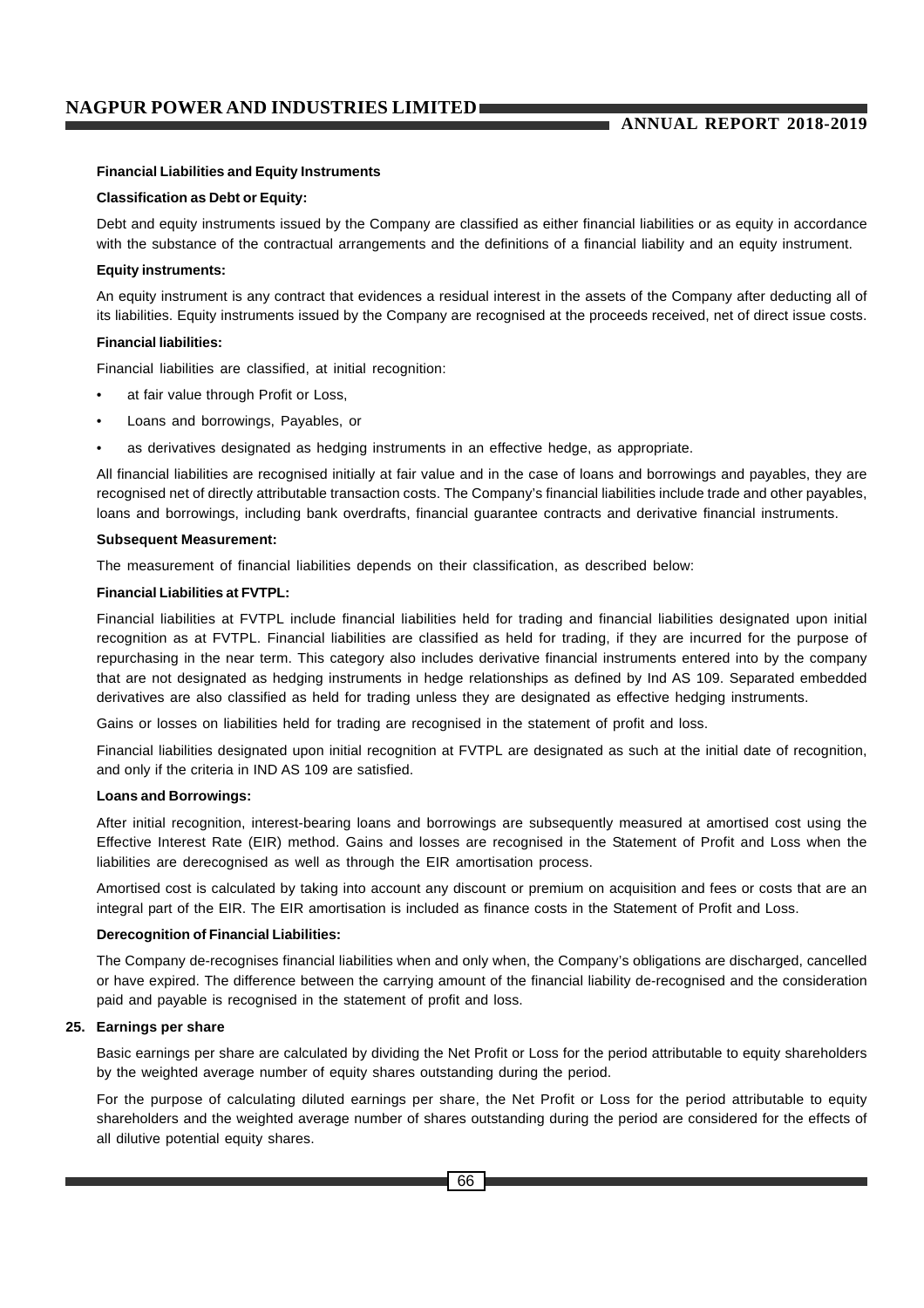Notes to Financial Statements for the year ended 31st March, 2019 **Notes to Financial Statements for the year ended 31st March, 2019**

**Note - 2**

Property, plant and equipment F.Y. 2018-19 **Property, plant and equipment F.Y. 2018-19**

|                      |                        |             |                | <b>GROSS BLOCK</b>     |             |             | ACCUMULATED DEPRECIATION |                        |                      |             | <b>NET BLOCK</b> |  |
|----------------------|------------------------|-------------|----------------|------------------------|-------------|-------------|--------------------------|------------------------|----------------------|-------------|------------------|--|
| _<br>ವ ≗             | Particulars            | As at 1st   | Additions      | <b>Disposals</b>       | As at 31st  | As at 1st   | Additions                | <b>Disposals</b>       | Asat 31st            | As at 31st  | Asat 31st        |  |
|                      |                        | April, 2018 | During the     | /De-recognition        | March, 2019 | April, 2018 | During the               | /De-recognition        | March, 2019          | March, 2019 | March, 2018      |  |
|                      |                        | Ŀ.          | Rs.<br>year    | during the year<br>ŔS. | œ.          | Ľ.          | year<br>Ľ                | during the year<br>Ŀ.  | Rs.                  | <u>జ</u>    | Ľ                |  |
| $\frac{1}{\text{e}}$ | Land:                  |             |                |                        |             |             |                          |                        |                      |             |                  |  |
|                      | Freehold               | 181,251,700 |                |                        | 181,251,700 | ï           | ×                        |                        |                      | 181,251,700 | 181,251,700      |  |
| $\frac{1}{2}$        | Buildings:             |             |                |                        |             |             |                          |                        |                      |             |                  |  |
|                      | Own use                | 27,532,563  |                |                        | 27,532,563  | 17,252,656  | 1,175,378                |                        | 18,428,034           | 9,104,529   | 10,279,907       |  |
| $\overline{c}$       | Plant and equipment    | 4,702,830   |                |                        | 4,702,830   | 4,035,457   | 133,805                  |                        | 4,169,262            | 533,568     | 667,373          |  |
| $\overline{e}$       | Furniture and fixtures | 705,673     |                |                        | 705,673     | 601,181     | 32,634                   |                        | 633,815              | 71,858      | 104,492          |  |
| $\Theta$             | Vehicles               | 3,830,346   |                | 496,548                | 3,333,798   | 3,129,241   | 105,674                  | 471,721                | 2,763,194            | 570,604     | 701,105          |  |
| $\left  \right $     | Office equipment       | 2,243,644   | 19,000         |                        | 2,262,644   | 1,909,682   | 151,233                  |                        | 2,060,915            | 201,729     | 333,962          |  |
| $\overline{a}$       | Computers              | 1,237,414   |                |                        | 1,237,414   | 1,168,372   | 1,614                    |                        | 1,169,986            | 67,428      | 69,042           |  |
| $\frac{1}{2}$        | Railway sidings        | 5,377,766   | $\blacksquare$ |                        | 5,377,766   | 4,539,981   | 189,632                  |                        | 4,729,613            | 648,153     | 837,785          |  |
|                      | Total                  | 226,881,936 | 19,000         | 496,548                | 226,404,388 | 32,636,570  | 1,789,970                | 471,721                | 33,954,819           | 192,449,569 | 194,245,366      |  |
|                      | F.Y. 2017-18           |             |                |                        |             |             |                          |                        |                      |             |                  |  |
|                      |                        |             |                | <b>GROSS BLOCK</b>     |             |             | ACCUMULATED DEPRECIATION |                        |                      |             | <b>NETBLOCK</b>  |  |
|                      | Particulars            | As at 1st   | Additions      | <b>Disposals</b>       | As at 31st  | As at 1st   | Additions                | <b>Disposals</b>       | Asat <sub>31st</sub> | As at 31st  | As at 31st       |  |
| <u>ದ್ದ ತ</u>         |                        | April, 2017 |                | De-recognition         | March, 2018 | April, 2017 |                          | /De-recognition        | March, 2018          | March, 2018 | March, 2017      |  |
|                      |                        | Ľ           | œ.             | during the year<br>Rs. | æ.          | œ.          | ๕                        | during the year<br>RS. | œ.                   | 42          | œ.               |  |
|                      |                        |             |                |                        |             |             |                          |                        |                      |             |                  |  |
| $\overline{a}$       | Land:                  |             |                |                        |             |             |                          |                        |                      |             |                  |  |
|                      | Freehold               | 181,251,700 |                |                        | 181,251,700 |             | ×                        |                        |                      | 181,251,700 | 181,251,700      |  |
| $\frac{1}{2}$        | <b>Buildings</b>       |             |                |                        |             |             |                          |                        |                      |             |                  |  |
|                      | Own use                | 27,532,563  |                |                        | 27,532,563  | 15,970,912  | 1,281,744                |                        | 17,252,656           | 10,279,907  | 11,561,651       |  |
| $\overline{c}$       | Plant and equipment    | 4,702,830   |                |                        | 4,702,830   | 3,901,652   | 133,805                  |                        | 4,035,457            | 667,373     | 801,178          |  |
| $\overline{e}$       | Furniture and fixtures | 705,673     |                |                        | 705,673     | 542,080     | 59,101                   |                        | 601,181              | 104,492     | 163,593          |  |
| (e)                  | Vehicles               | 3,830,346   |                |                        | 3,830,346   | 3,023,567   | 105,674                  |                        | 3,129,241            | 701,105     | 806,779          |  |
| $\left  \right $     | Office equipment       | 2,243,644   |                |                        | 2,243,644   | 1,695,954   | 213,728                  |                        | 1,909,682            | 333,962     | 547,690          |  |
| $\odot$              | Computers              | 1,237,414   |                |                        | 1,237,414   | 1,155,205   | 13,167                   |                        | 1,168,372            | 69,042      | 82,209           |  |
| $\frac{1}{2}$        | Railway sidings        | 5,377,766   |                |                        | 5,377,766   | 4,350,348   | 189,633                  |                        | 4,539,981            | 837,785     | 1,027,418        |  |
|                      | Total                  | 226,881,936 |                |                        | 226,881,936 | 30,639,718  | 1,996,852                |                        | 32,636,570           | 194,245,366 | 196,242,218      |  |

# **NAGPUR POWER AND INDUSTRIES LIMITED**

**ANNUAL REPORT 2018-2019**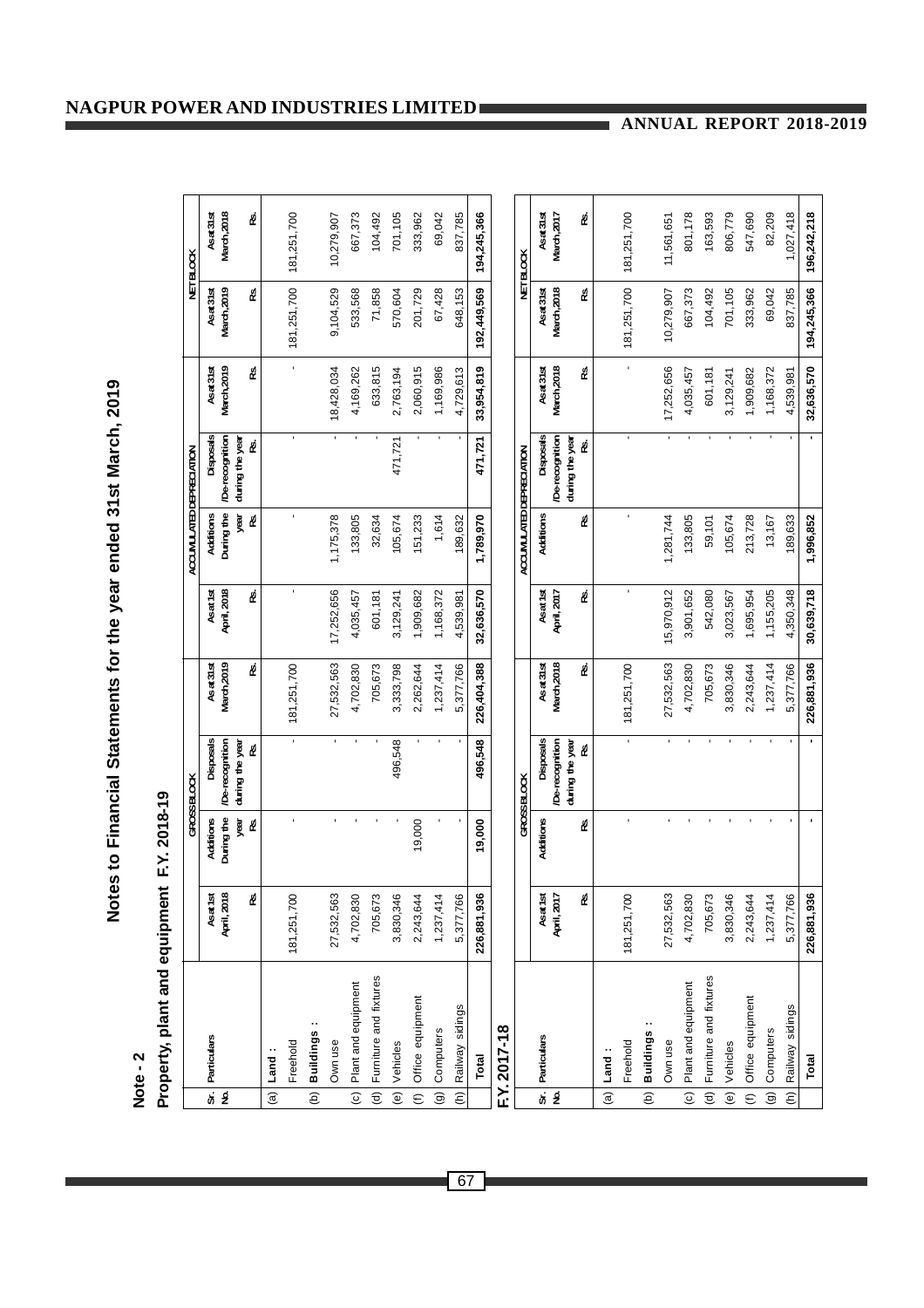| $\ddot{\phantom{a}}$  |
|-----------------------|
|                       |
|                       |
|                       |
|                       |
|                       |
| March<br>í            |
|                       |
|                       |
|                       |
|                       |
|                       |
|                       |
|                       |
|                       |
|                       |
| rended 31st N         |
| year                  |
|                       |
|                       |
| →<br>D<br>D           |
|                       |
|                       |
|                       |
|                       |
|                       |
|                       |
|                       |
|                       |
|                       |
|                       |
| ĺ                     |
|                       |
|                       |
| <b>Statements for</b> |
|                       |
|                       |
|                       |
|                       |
|                       |
|                       |
|                       |
|                       |
| Financial             |
|                       |
|                       |
|                       |
|                       |
|                       |
|                       |
| Notes to F            |

# **Note - 3 Other Intangible assets F.Y.2018-19**

|                |                   |            |             | <b>GROSS BLOCK</b>     |              |             | ACCUMULATED DEPRECIATION |                                                       |                        |             | <b>NETBLOCK</b>           |
|----------------|-------------------|------------|-------------|------------------------|--------------|-------------|--------------------------|-------------------------------------------------------|------------------------|-------------|---------------------------|
|                | Sr. Particulars   | Asat 1st   | Additions   | <b>Disposals</b>       | As at 31st   | As at 1st   |                          |                                                       | Asat 31st              | As at 31st  |                           |
| ş              |                   | pril, 2018 | buring the  | /De-recognition        | Vlarch, 2019 | April, 2018 |                          | Additions   Disposals<br>During the   /De-recognition | March <sub>,2019</sub> | Jarch, 2019 | As at 31st<br>March, 2018 |
|                |                   |            | year<br>Rs. | during the year<br>Rs. |              |             | year<br>Rs.              | during the year                                       |                        |             |                           |
|                |                   | జ          |             |                        | œ.           | RS.         |                          | æ.                                                    | Rs.                    | Ŀ.          | ż                         |
| $\overline{a}$ | Computer software | 18,000     |             |                        | 8,000        | 17,302      |                          |                                                       | 17,302                 | 698         | 698                       |
|                | Total             | 18,000     |             |                        | 18,000       | 17,302      |                          |                                                       | 17,302                 | 698         | 698                       |
|                |                   |            |             |                        |              |             |                          |                                                       |                        |             |                           |

# F.Y. 2017-18 **F.Y. 2017-18**

|   | $\ddot{}}$ : $\ddot{}}$ : $\ddot{}}$ : $\ddot{}}$ : $\ddot{}}$ : $\ddot{}}$ : $\ddot{}}$ : $\ddot{}}$ : $\ddot{}}$ : $\ddot{}}$ : $\ddot{}}$ : $\ddot{}}$ : $\ddot{}}$ : $\ddot{}}$ : $\ddot{}}$ : $\ddot{}}$ : $\ddot{}}$ : $\ddot{}}$ : $\ddot{}}$ : $\ddot{}}$ : $\ddot{}}$ : $\ddot{}}$ : |             |                   |                    |             |             |                                |                              |             |             |                       |  |
|---|-----------------------------------------------------------------------------------------------------------------------------------------------------------------------------------------------------------------------------------------------------------------------------------------------|-------------|-------------------|--------------------|-------------|-------------|--------------------------------|------------------------------|-------------|-------------|-----------------------|--|
|   |                                                                                                                                                                                                                                                                                               |             |                   | <b>GROSS BLOCK</b> |             |             | <b>CCUMULATED DEPRECIATION</b> |                              |             |             | <b>NETBLOCK</b>       |  |
|   | Sr.   Particulars                                                                                                                                                                                                                                                                             | Asat 1st    | kdditions         | <b>Disposals</b>   | As at 31st  | Asat1st     |                                | Additions   Disposals        | Asat 31st   | Asat 31st   | Asat 31st             |  |
| g |                                                                                                                                                                                                                                                                                               | April, 2017 | uring the         | /De-recognition    | March, 2018 | April, 2017 |                                | During the   /De-recognition | March, 2018 | March, 2018 | March <sub>2017</sub> |  |
|   |                                                                                                                                                                                                                                                                                               |             | —<br>ब्रू ४३<br>भ | during the year    |             |             | ण्डा<br>RS                     | during the year              |             |             |                       |  |
|   |                                                                                                                                                                                                                                                                                               | Ľ.          |                   |                    | Rs.         | RS.         |                                | Rs.                          | œ.          | Ľ           | Ľ                     |  |
|   | (a) Computer software                                                                                                                                                                                                                                                                         | 18,000      |                   |                    | 18,000      | 11,610      | 5,692                          |                              | 17,302      | 698         | 6,390                 |  |
|   |                                                                                                                                                                                                                                                                                               |             |                   |                    |             |             |                                |                              |             |             |                       |  |
|   | Total                                                                                                                                                                                                                                                                                         | 18,000      |                   |                    | 18,000      | 11,610      | 5,692                          |                              | 17,302      | 698         | 6,390                 |  |

# **NAGPUR POWER AND INDUSTRIES LIMITED**

# **ANNUAL REPORT 2018-2019**

 $\overline{\phantom{0}}$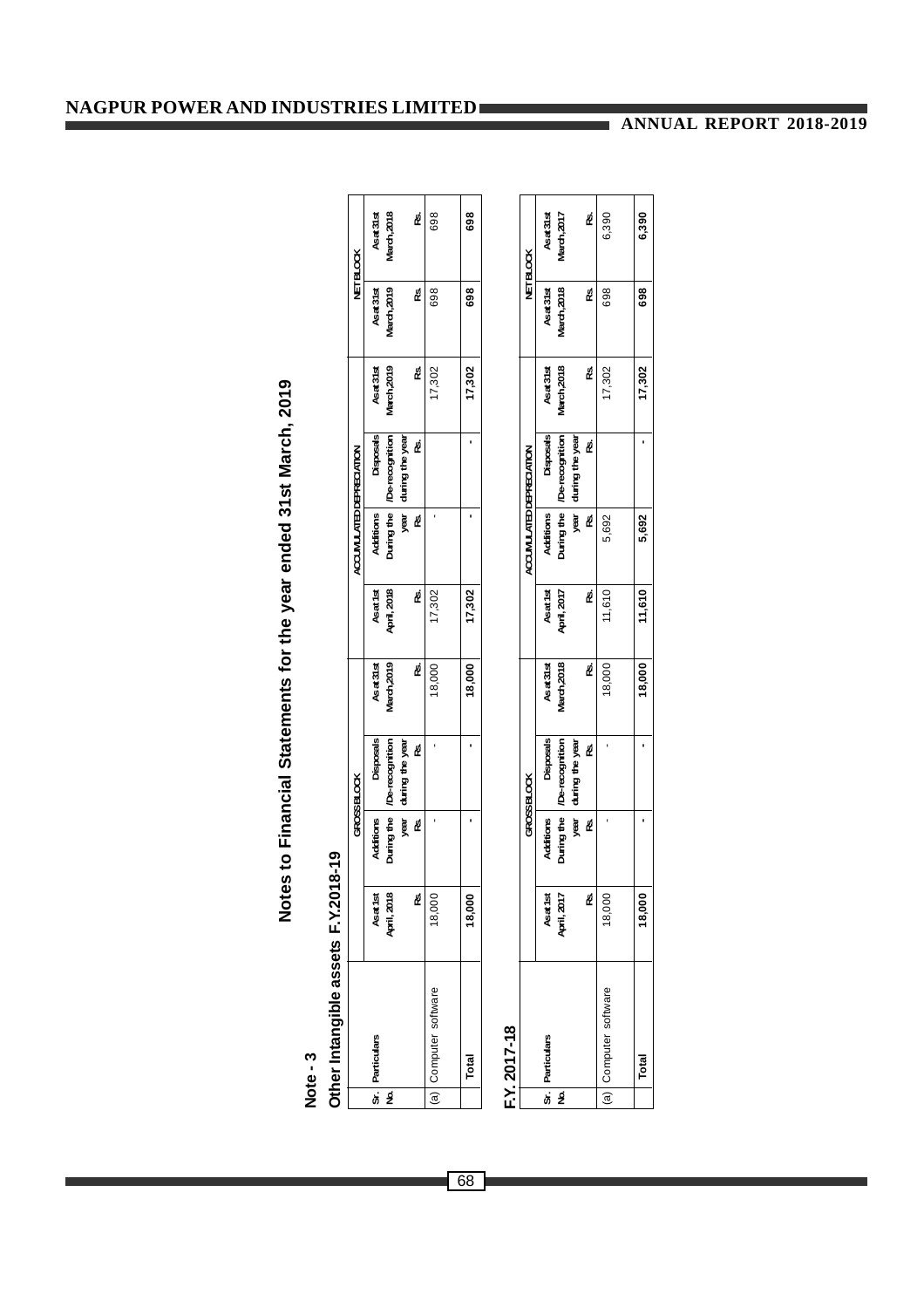# **Notes to Financial Statements for the year ended 31st March, 2019 <b>Amount in ₹**

**ANNUAL REPORT 2018-2019** 

**Note - 4**

**Non-Current Financial Assets - Investments**

| <b>Particulars</b>                                                        | <b>Face value</b><br>(Rs.) | <b>Numbers</b><br>As at<br>31st March<br>2019 | As at<br>31st March,<br>2019<br>(Rs.) | As at<br>31st March,<br>2018<br>(Rs.) |
|---------------------------------------------------------------------------|----------------------------|-----------------------------------------------|---------------------------------------|---------------------------------------|
| <b>Investment in Equity Instruments</b>                                   |                            |                                               |                                       |                                       |
| <b>Unquoted</b>                                                           |                            |                                               |                                       |                                       |
| <b>Subsidiaries: Carried at Cost</b>                                      |                            |                                               |                                       |                                       |
| The Motwane Manufacturing Co. Pvt. Ltd                                    | 100                        | 340,130                                       | 198,429,090                           | 198,429,090                           |
|                                                                           |                            |                                               | 198,429,090                           | 198,429,090                           |
| Quoted                                                                    |                            |                                               |                                       |                                       |
| Others: Carried at Fair Value through Other Comprehensive Income (FVTOCI) |                            |                                               |                                       |                                       |
| <b>BASF India Ltd</b>                                                     | 10                         | 800                                           | 1,184,440                             | 1,538,680                             |
| <b>Electro Steels Limited</b>                                             | 10                         | 5,200                                         | 161,200                               | 624,000                               |
| HDFC Ltd.                                                                 | 2                          | 3,000                                         | 5,904,750                             | 5,476,800                             |
| Hindalco Industries Ltd.                                                  | 1                          | 15,500                                        | 3,185,250                             | 3,325,530                             |
| <b>IDFC Bank</b>                                                          | 10                         | 7,500                                         | 416,250                               | 355,125                               |
| <b>ITC</b> Limited                                                        | 1                          | 7,500                                         | 2,229,375                             | 1,916,250                             |
| Kotak Mahindra Bank Ltd.                                                  | 5                          | 9,500                                         | 12,677,750                            | 9,954,100                             |
| Larsen & Toubro Ltd.                                                      | 2                          | 5,550                                         | 7,688,415                             | 7,275,495                             |
| Mahindra & Mahindra Ltd.                                                  | 5                          | 15,050                                        | 10,142,195                            | 11,120,445                            |
| Petronet LNG Ltd.                                                         | 10                         | 14,000                                        | 3,521,700                             | 3,233,300                             |
| Power Grid Corp. of India Ltd.                                            | 10                         | 22,773                                        | 4,506,776                             | 4,400,883                             |
| Tata Communication Ltd. (for F.Y.2017-18)                                 | 10                         | 3,600                                         |                                       | 2,232,540                             |
| Tata Consultancy Services Ltd.                                            | 1                          | 4,800                                         | 9,607,920                             | 6,837,960                             |
| Vedanta Ltd (for F.Y.2017-18)                                             | 1                          | 4,500                                         |                                       | 1,250,325                             |
|                                                                           |                            |                                               | 61,226,021                            | 59,541,433                            |
| <b>Investment in Preference Shares</b>                                    |                            |                                               |                                       |                                       |
| <b>Unquoted</b>                                                           |                            |                                               |                                       |                                       |
| 7.5% non convertible non cumulative redeemable                            |                            |                                               |                                       |                                       |
| preference shares of Vedanta Ltd. (for F.Y.2017-18)                       | 10                         | 18,000                                        |                                       | 179,100                               |
|                                                                           |                            |                                               |                                       | 179,100                               |
| <b>Total</b>                                                              |                            |                                               | 259,655,111                           | 258,149,623                           |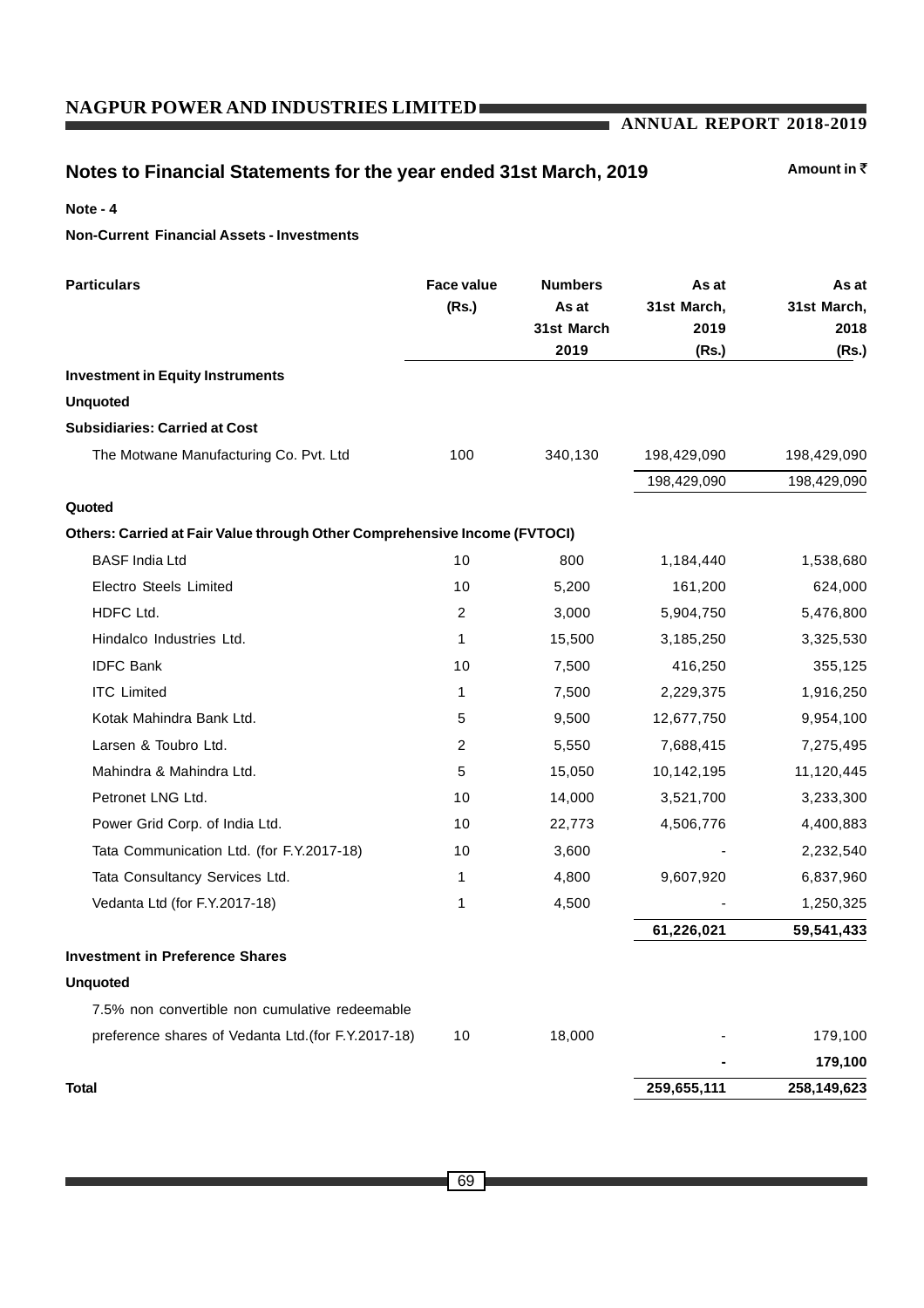# 70

# **NAGPUR POWER AND INDUSTRIES LIMITED**

# **Notes to Financial Statements for the year ended 31st March, 2019 Amount in ₹**

# **Other Details:**

**i Aggregate Book Value of:**

| <b>Particulars</b>                                     | As at            | As at            |
|--------------------------------------------------------|------------------|------------------|
|                                                        | 31st March, 2019 | 31st March, 2018 |
|                                                        | (Rs.)            | (Rs.)            |
| Quoted Investments                                     | 61,226,021       | 59,541,433       |
| Unquoted Investments                                   | 198.429.090      | 198,608,190      |
|                                                        | 259,655,111      | 258,149,623      |
| Aggregate Market Value of Quoted Investments           | 61,226,021       | 59,541,433       |
| A serves sets less since such in Malue, of Investments |                  |                  |

Aggregate Impairment in Value of Investments

# ii **Disclosure requirement of Ind AS 107- Financial Instruments : Disclosure:**

# **Equity Instrument (Other than Subsidiary and Associates) designated at FVTOCI:**

These Investment have been designated on initial recognition to be measured at FVTOCI as these are long-term investment are not intended for sale.

# **iii Investment in Subsidiaries :**

| <b>Particulars</b>                                                                                                       | As at              | As at              |
|--------------------------------------------------------------------------------------------------------------------------|--------------------|--------------------|
|                                                                                                                          | 31st March, 2019   | 31st March, 2018   |
| Subsidiary:                                                                                                              | Nos. of Eq. shares | Nos. of Eq. shares |
| The Motwane Manufacturing Co. Pvt. Ltd                                                                                   |                    |                    |
| As at beginning of the year                                                                                              | 340.130            | 247.245            |
| Add: Allotted during the year                                                                                            |                    | 92,885             |
| Less: Transferred during the year                                                                                        |                    |                    |
| As at end of the year                                                                                                    | 340.130            | 340.130            |
| In the F.Y.2017-18 pursuant to the Right issue, The Motwane Manufacturing Co. Pvt. Ltd. has alloted total 92,885 nos. of |                    |                    |

equity shares (face value of Rs. 100/- each) @ Rs. 500/- each including premium of Rs. 400/- per shares. The Company has settled ICD of Rs. 25,058,730/- along with accrued interest of Rs. 10,262,270/- against share application money.

# **Note - 5**

# **Non-Current Financial Assets - Loans**

# **(Unsecured Considered Good unless otherwise stated)**

| <b>Particulars</b>       | As at            | As at            |
|--------------------------|------------------|------------------|
|                          | 31st March, 2019 | 31st March, 2018 |
|                          | (Rs.)            | (Rs.)            |
| Loans to Related Parties | 19,186,078       | 22,737,970       |
| <b>Total</b>             | 19,186,078       | 22,737,970       |

Disclosure as per Regulation 34 (3) of the SEBI (Listing Obligation and Disclosure Requirements) Regulations, 2015 and Section 186 of the Companies Act, 2013 :

**ANNUAL REPORT 2018-2019**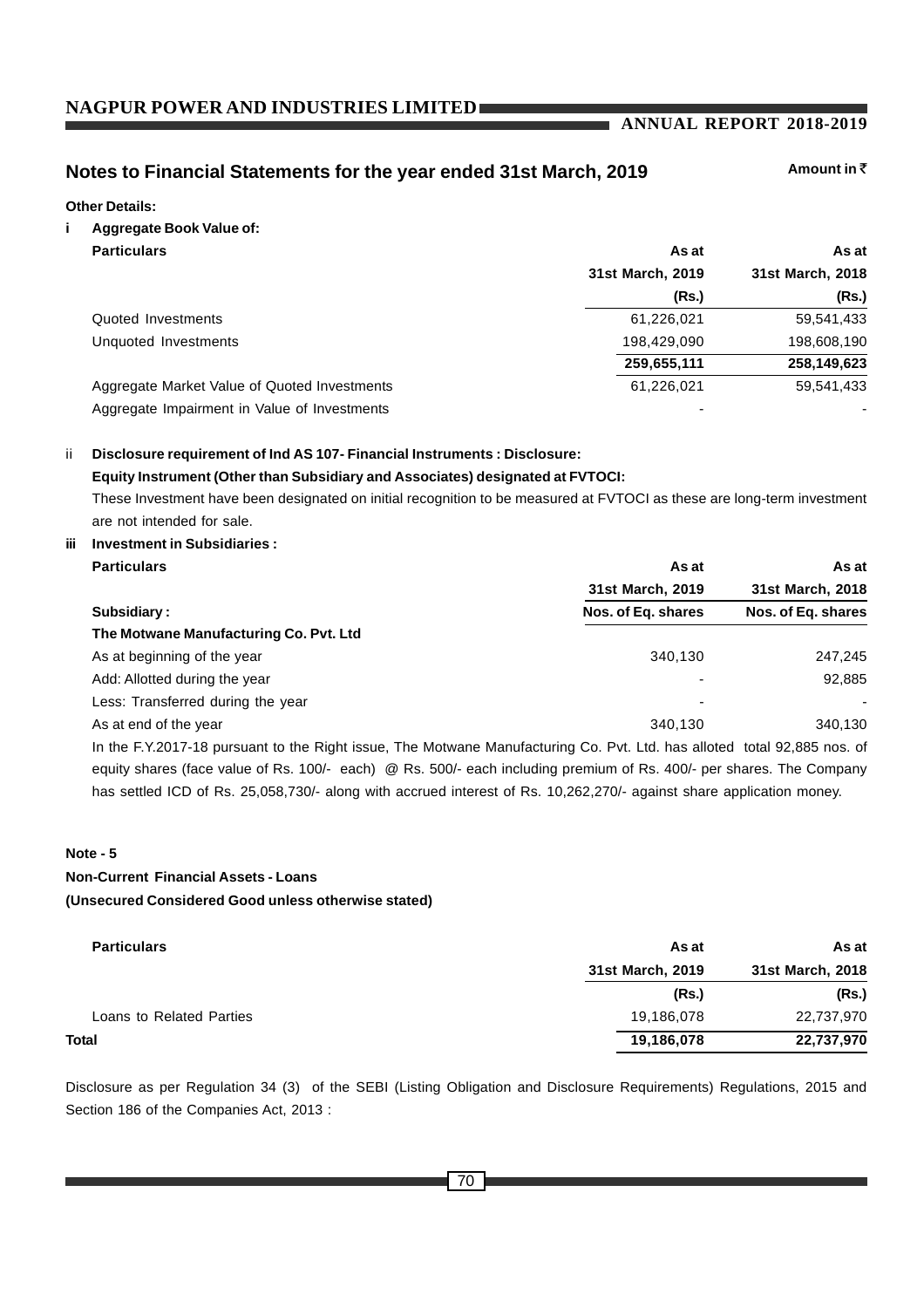## The Motwane Manufacturing Co. Pvt. Ltd\*\*

Interest rate 10% P.A.. Repayable on demand.

**Loans given to Subsidiary: Name of Companies**

The loan has been utilized for meeting their working capital requirements

\*\*Excluding interest accrued on ICD's which has been separately shown in note no. 12.

## **Note - 6**

## **Non-Current Financial Assets - Other Financial Assets**

## **(Unsecured Considered Good unless otherwise stated)**

| Terrorgan called a considered opper annoys omici misc stated) |                  |                  |
|---------------------------------------------------------------|------------------|------------------|
| <b>Particulars</b>                                            | As at            | As at            |
|                                                               | 31st March, 2019 | 31st March, 2018 |
|                                                               | (Rs.)            | (Rs.)            |
| Fixed Deposits with Bank                                      | 5,218,015        | 5,218,015        |
| <b>Total</b>                                                  | 5,218,015        | 5,218,015        |
| Note - 7                                                      |                  |                  |
| Non-Current Financial Assets - Non-current tax assets (Net)   |                  |                  |
| Provision for taxation                                        |                  | (800,000)        |
| Income tax paid                                               | 10,991,931       | 11,564,460       |
| <b>Total</b>                                                  | 10,991,931       | 10,764,460       |
| Note - 8                                                      |                  |                  |
| Non-Current Financial Assets - Other non-current assets       |                  |                  |
| Security deposits                                             | 1,250,965        | 1,250,965        |
| Balance with government authorities                           | 1,777,757        | 1,356,668        |
| Prepaid expenses                                              | 344,010          | 811,898          |
| <b>Total</b>                                                  | 3,372,732        | 3,419,531        |
| Note - 9                                                      |                  |                  |
| <b>Current Financial Assets - Inventories</b>                 |                  |                  |
| Raw materials                                                 |                  |                  |
| Finished goods                                                |                  |                  |
| Others - Stores & Spares                                      |                  |                  |
| <b>Total</b>                                                  |                  |                  |
|                                                               |                  |                  |

**Subsidiaries:** 58,918,200 19,186,078 38,918,200 22,737,970

71

### **NAGPUR POWER AND INDUSTRIES LIMITED ANNUAL REPORT 2018-2019**

# **Notes to Financial Statements for the year ended 31st March, 2019 Amount in ₹**

As at **As at** As at **As at** 

**(Rs.) (Rs.)**

**31st March, 2019 31st March, 2018**

**Maximum Amount Maximum Amount Balance Outstanding Balance Outstanding**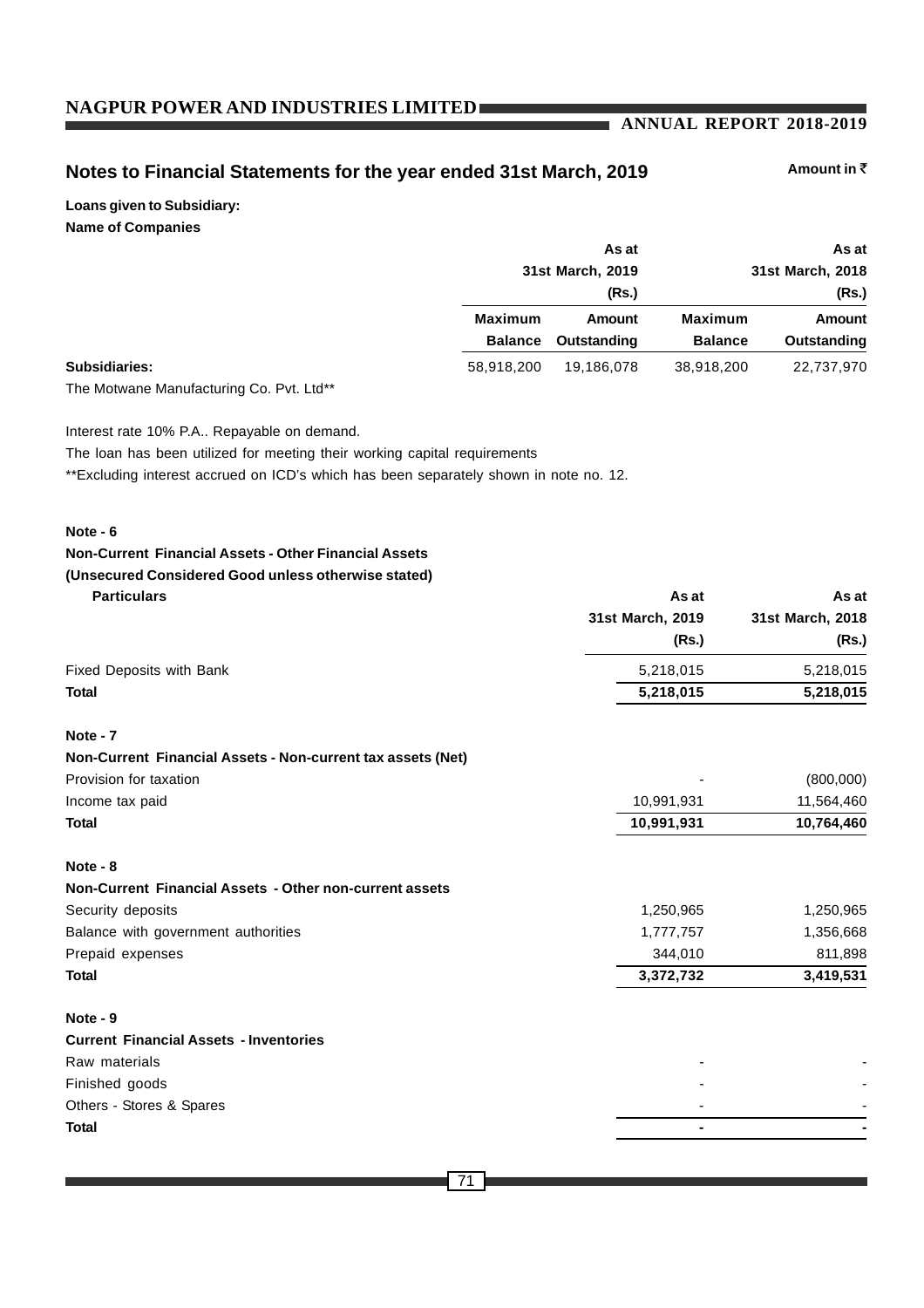## **ANNUAL REPORT 2018-2019**

| Notes to Financial Statements for the year ended 31st March, 2019                             |                           | Amount in ₹               |
|-----------------------------------------------------------------------------------------------|---------------------------|---------------------------|
| <b>Particulars</b>                                                                            | As at<br>31st March, 2019 | As at<br>31st March, 2018 |
|                                                                                               | (Rs.)                     | (Rs.)                     |
| <b>Note - 10</b>                                                                              |                           |                           |
| <b>Current Financial Assets - Investments</b>                                                 |                           |                           |
| <b>Carried at Fair Value through Profit and Loss</b>                                          |                           |                           |
| Quoted                                                                                        |                           |                           |
| Investment in Mutual Funds                                                                    | 181,016,285               | 208,584,604               |
| Investment in Equity Instruments                                                              | 25,615,398                | 24, 165, 745              |
| Investment in Gold ETF                                                                        | 27,999,063                |                           |
| <b>Total</b>                                                                                  | 234,630,746               | 232,750,349               |
| <b>Other Details:</b>                                                                         |                           |                           |
| <b>Aggregate Book Value of:</b><br>(i)                                                        |                           |                           |
| Quoted Investments                                                                            | 234,630,746               | 232,750,349               |
| <b>Unquoted Investments</b>                                                                   |                           |                           |
|                                                                                               | 234,630,746               | 232,750,349               |
| Aggregate Market Value of Quoted Investments                                                  | 234,630,746               | 232,750,349               |
| <b>Note - 11</b><br>Current Financial Assets - Cash and cash equivalents<br>Balance with bank |                           |                           |
| In Current accounts                                                                           | 268,170                   | 270,303                   |
| Cash on hand                                                                                  | 77,397                    | 100,960                   |
| <b>Total</b>                                                                                  | 345,567                   | 371,263                   |
| <b>Note - 12</b>                                                                              |                           |                           |
| Current Financial Assets - Other financial assets                                             |                           |                           |
| Interest receivables on ICD's                                                                 | 425,773                   | 5,608                     |
| Interest receivables on others                                                                | 4,292                     | 86,064                    |
| <b>Total</b>                                                                                  | 430,065                   | 91,672                    |
| <b>Note - 13</b>                                                                              |                           |                           |
| <b>Current Financial Assets - Other current assets</b>                                        |                           |                           |
| (Unsecured Considered Good unless otherwise stated)                                           |                           |                           |
| Advances to employees                                                                         | 11,500                    | 3,500                     |
| Advances to supplier of services / goods                                                      | 675,332                   | 2,441,154                 |
| <b>Total</b>                                                                                  | 686,832                   | 2,444,654                 |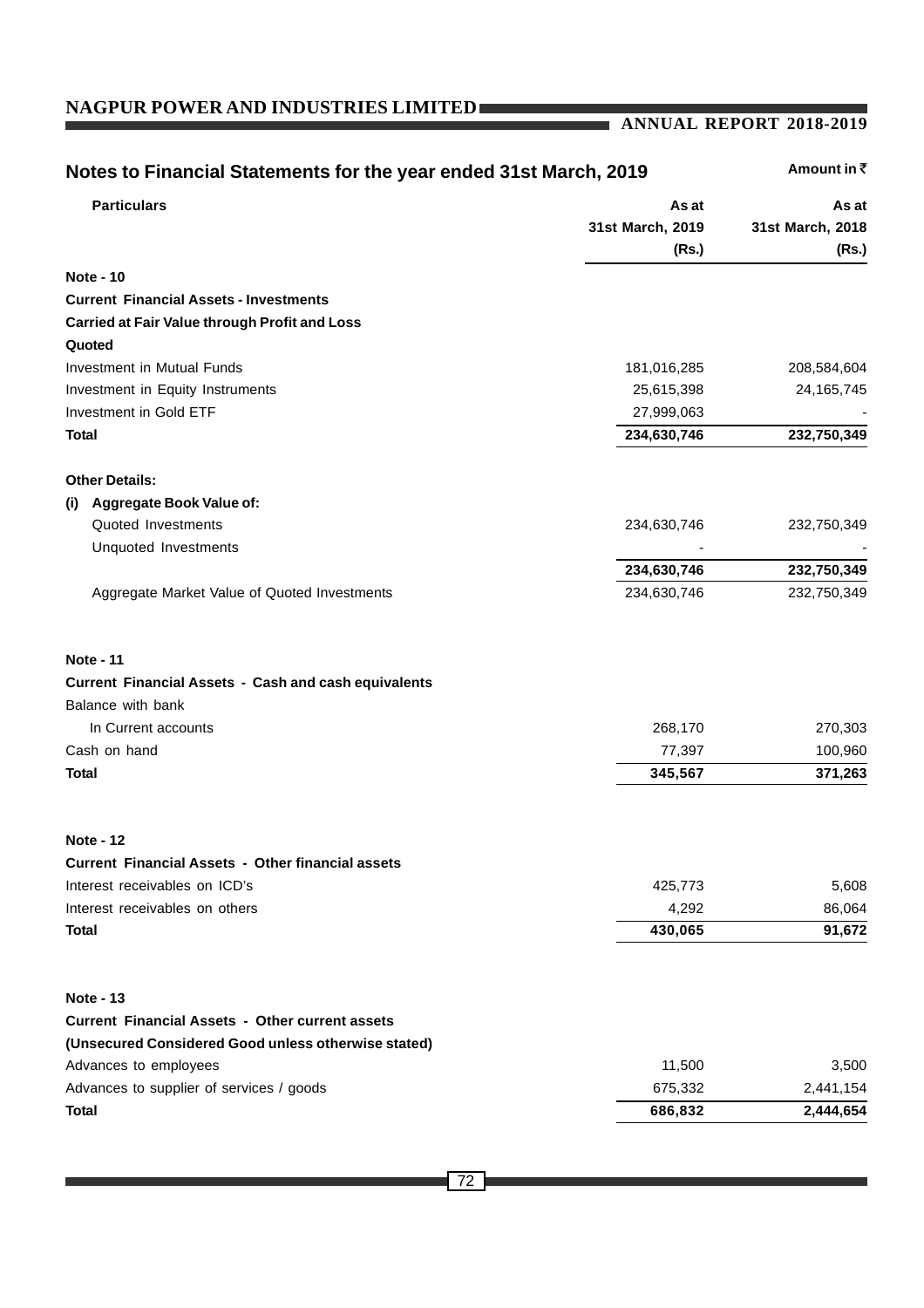a **Reconciliation of the Number of Equity Shares Outstanding is set out below:**

|                  | As at            |
|------------------|------------------|
| 31st March, 2019 | 31st March, 2018 |
| 13,095,507       | 13,095,507       |
|                  |                  |
|                  |                  |
| 13,095,507       | 13,095,507       |
|                  | As at            |

Particulars As at Asset As at Asset As at Asset As at Asset As at Asset As at Asset As at Asset As at Asset As

Equity Shares of Rs. 10/- each 20,000,000 200,000,000 20,000,000 200,000,000 Unclassified Shares of Rs. 10/- each 5,000,000 50,000,000 5,000,000 50,000,000

Equity Shares of Rs. 10/- each fully paid up 13,095,507 130,955,070 13,095,507 130,955,070 **Total 13,095,507 130,955,070 13,095,507 130,955,070**

b The Equity shares of the Company having voting rights and are subject to the restriction as prescribed under the Companies Act, 2013.

c The company has no holding company. The subsidiary company does not hold any shares in the company.

d Disclosure pursuant to Note no. 6(D) (h,i,j,k,l) of Part I of Schedule III of Companies Act, 2013 is NIL.

e **Shareholders holding more than 5% of the aggregate shares in the Company**

| <b>Particulars</b>                       |           | As at                |                  | As at         |  |
|------------------------------------------|-----------|----------------------|------------------|---------------|--|
|                                          |           | 31st March, 2019     | 31st March, 2018 |               |  |
|                                          |           | Number % of holdings | <b>Number</b>    | % of holdings |  |
| Khandelwals Limited*                     | 5,641,100 | 43.08                | 5,641,100        | 43.08         |  |
| Life Insurance Corporation of India Ltd. | 1,585,094 | 12.10                | 1,585,094        | 12.10         |  |

\*Khandelwals Limited is registered outside India i.e. 10 Orange Street, London, United Kingdom

## 73

# **Notes to Financial Statements for the year ended 31st March, 2019 Amount in ₹**

## **NAGPUR POWER AND INDUSTRIES LIMITED**

**Note - 14**

**Equity Share Capital :**

**Authorized Capital**

**Issued, Subscribed and Paid-up**

**ANNUAL REPORT 2018-2019**

**31st March, 2019 31st March, 2018 Number Value Number Value**

**25,000,000 250,000,000 25,000,000 250,000,000**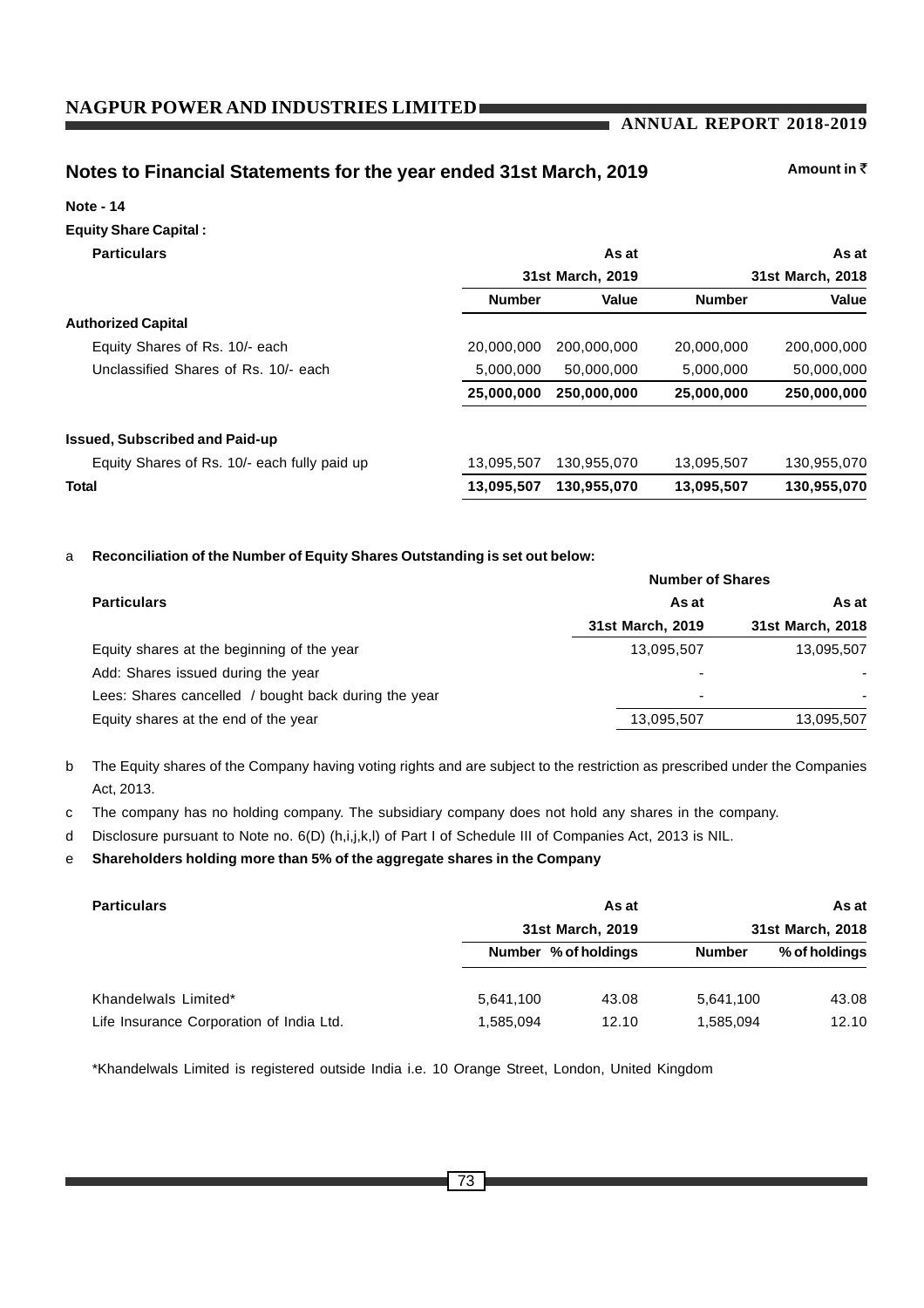## **Notes to Financial Statements for the year ended 31st March, 2019 <b>Amount in ₹**

**ANNUAL REPORT 2018-2019** 

## **Note - 15 Other Equity**

| <b>Particulars</b>                              | <b>Reserve and Surplus</b> |                 | Items of Other                  |              | <b>Total</b> |
|-------------------------------------------------|----------------------------|-----------------|---------------------------------|--------------|--------------|
|                                                 |                            |                 | <b>Comprehensive Income</b>     |              |              |
|                                                 |                            |                 | Items that will not be          |              |              |
|                                                 |                            |                 | reclassified to Profit and Loss |              |              |
|                                                 | General                    | <b>Retained</b> | <b>Equity</b>                   | Other        |              |
|                                                 | <b>Reserve</b>             | <b>Earnings</b> | instruments                     | <b>Items</b> |              |
| Balance as at 31st March 2017                   | 493,925,098                | 69,455,324      | 23,241,518                      | (294, 917)   | 586,327,023  |
| Profit for the year                             |                            | (3,815,266)     |                                 |              | (3,815,266)  |
| Transfer from retained earnings to reserves     |                            |                 |                                 |              |              |
| Transfer from OCI reserve to retained earnings  |                            | 381,050         | (381,050)                       |              |              |
| Re-measurement of gain/(loss) on defined        |                            |                 |                                 |              |              |
| benefit plans (Net of tax)                      |                            |                 |                                 | (259, 765)   | (259, 765)   |
| Fair value gain/(loss) of equity instruments    |                            |                 |                                 |              |              |
| through Other Comprehensive Income (Net of tax) |                            |                 | 10,853,491                      |              | 10,853,491   |
| Balance as at 31st March 2018                   | 493,925,098                | 66,021,108      | 33,713,959                      | (554, 682)   | 593,105,483  |
| Profit for the year                             |                            | (8,501,058)     |                                 |              | (8,501,058)  |
| Transfer from retained earnings to reserves     |                            |                 |                                 |              |              |
| Transfer from OCI reserve to retained earnings  |                            |                 |                                 |              |              |
| Re-measurement of gain/(loss) on defined        |                            |                 |                                 |              |              |
| benefit plans (Net of tax)                      |                            |                 |                                 | (95, 427)    | (95, 427)    |
| Fair value gain/(loss) of equity instruments    |                            |                 |                                 |              |              |
| through Other Comprehensive Income (Net of tax) |                            |                 | 5,193,485                       |              | 5,193,485    |
| Balance as at 31st March 2019                   | 493,925,098                | 57,520,050      | 38,907,444                      | (650, 109)   | 589,702,483  |

# **Note - 16 Non-current liabilities - Trade Payables**

| <b>Particulars</b>                                 | As at            | As at            |
|----------------------------------------------------|------------------|------------------|
|                                                    | 31st March, 2019 | 31st March, 2018 |
|                                                    | (Rs.)            | (Rs.)            |
| Dues to Micro, Small and Medium Enterprises (MSME) | -                | ۰                |
| Dues to others                                     | 1,178,543        | 1,178,543        |
| <b>Total</b>                                       | 1,178,543        | 1,178,543        |
|                                                    |                  |                  |

The balance of Trade Payables are subject to confirmation.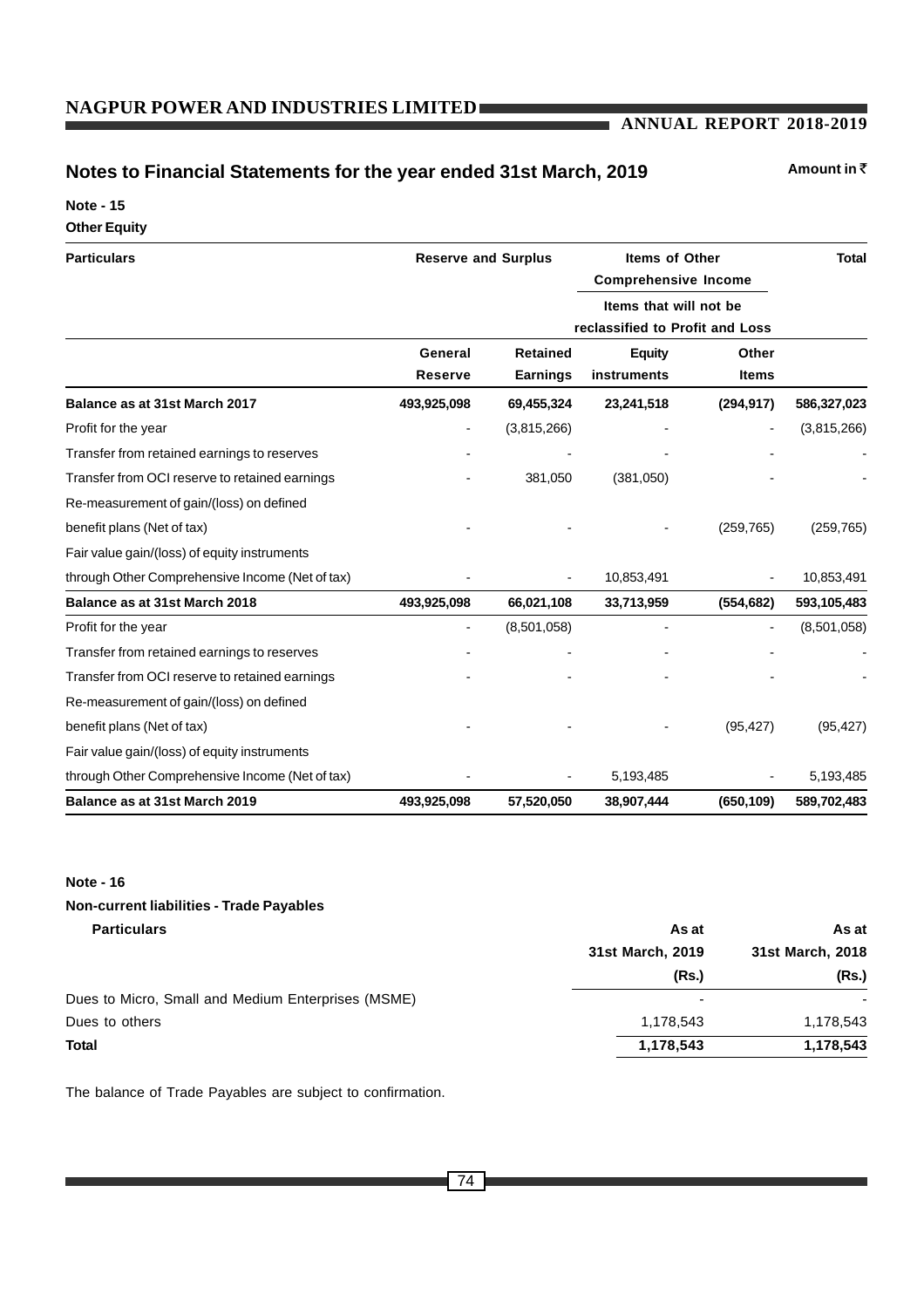## **ANNUAL REPORT 2018-2019**

| Notes to Financial Statements for the year ended 31st March, 2019                                        | Amount in ₹               |                           |
|----------------------------------------------------------------------------------------------------------|---------------------------|---------------------------|
| <b>Particulars</b>                                                                                       | As at<br>31st March, 2019 | As at<br>31st March, 2018 |
|                                                                                                          | (Rs.)                     | (Rs.)                     |
| <b>Note - 17</b>                                                                                         |                           |                           |
| <b>Non-current liabilities - Provisions</b>                                                              |                           |                           |
| <b>Provision for Employee Benefits:</b>                                                                  |                           |                           |
| Gratuity                                                                                                 | 337,614                   | 405,809                   |
| Leave Encashment                                                                                         | 368,123                   | 471,860                   |
| Total                                                                                                    | 705,737                   | 877,669                   |
| <b>Note - 18</b>                                                                                         |                           |                           |
| <b>Current liabilities - Borrowings</b>                                                                  |                           |                           |
| <b>Secured</b>                                                                                           |                           |                           |
| Working capital loans                                                                                    | 2,917,059                 | 1,940,077                 |
| Total                                                                                                    | 2,917,059                 | 1,940,077                 |
| Note: Working capital loan is secured against term deposit with bank.                                    |                           |                           |
| <b>Note - 19</b>                                                                                         |                           |                           |
| <b>Current liabilities - Trade Payables</b><br>Dues to Micro, Small and Medium Enterprises (MSME)        |                           |                           |
| Dues to others                                                                                           | 74,441                    | 32,293                    |
| Total                                                                                                    | 74,441                    | 32,293                    |
|                                                                                                          |                           |                           |
| Total outstanding dues of Micro, Small and Medium Enterprises (MSME):<br>(i)                             |                           |                           |
| The principal amount and the interest due thereon remaining unpaid to                                    |                           |                           |
| any supplier at the end of each accounting year.                                                         |                           |                           |
| The amount of interest paid by the buyer in terms of section 16 of the                                   |                           |                           |
| Micro, Small and Medium Enterprises Development Act, 2006, along with                                    |                           |                           |
| the amount of the payment made to the supplier beyond the appointed day                                  |                           |                           |
| during each accounting year.<br>The amount of interest due and payable for the period of delay in making |                           |                           |
| payment but without adding the interest specified under the Micro, Small and                             |                           |                           |
| Medium Enterprises Development Act, 2006.                                                                |                           |                           |
| The amount of interest accrued and remaining unpaid at the end of                                        |                           |                           |
| each accounting year end.                                                                                |                           |                           |
| The amount of further interest remaining due and payable even in the                                     |                           |                           |
| succeeding years, until such date when the interest dues above are                                       |                           |                           |
| actually paid to the small enterprise, for the purpose of disallowance of a                              |                           |                           |
| deductible expenditure under section 23 of the Micro, Small and                                          |                           |                           |
| Medium Enterprises Development Act, 2006                                                                 |                           |                           |
|                                                                                                          |                           |                           |

- (ii) The balance of trade payables are subject to confirmation.
- (iii) The information has been given in respect of such vendor to the extent they could be identified as micro and small enterprises on the basis of information available with the company.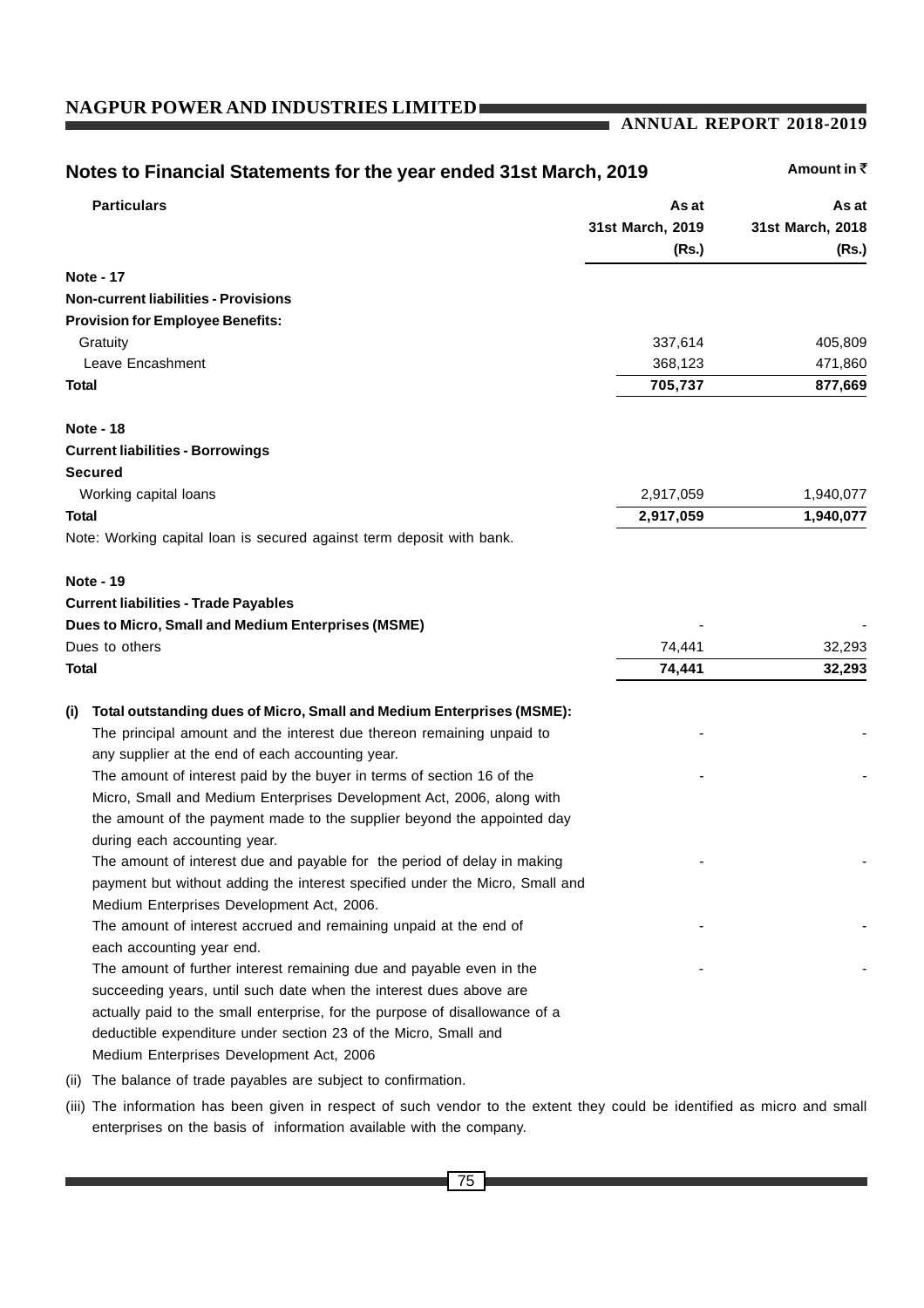## **ANNUAL REPORT 2018-2019**

| Notes to Financial Statements for the year ended 31st March, 2019                                                                | Amount in ₹      |                  |
|----------------------------------------------------------------------------------------------------------------------------------|------------------|------------------|
| <b>Particulars</b>                                                                                                               | As at            | As at            |
|                                                                                                                                  | 31st March, 2019 | 31st March, 2018 |
|                                                                                                                                  | (Rs.)            | (Rs.)            |
| <b>Note - 20</b>                                                                                                                 |                  |                  |
| <b>Current liabilities - Other Financial liabilities</b>                                                                         |                  |                  |
| Security deposits                                                                                                                | 223,300          | 233,300          |
| <b>Total</b>                                                                                                                     | 223,300          | 233,300          |
| <b>Note - 21</b>                                                                                                                 |                  |                  |
| <b>Current liabilities - Other current liabilities</b>                                                                           |                  |                  |
| Statutory liabilities                                                                                                            | 328,161          | 350,439          |
| Advances from Customers                                                                                                          | 133,380          | 365,926          |
| Other payables<br>Provision for Expenses<br><b>Total</b>                                                                         | 151,760          | 225,434          |
|                                                                                                                                  | 499,449          | 813,890          |
|                                                                                                                                  | 1,112,750        | 1,755,689        |
| Movement of provisions during the year as required by Ind AS-37 -<br>'Provisions, Contingent Liabilities and Contingent Assets': |                  |                  |
| <b>Provision for Expenses:</b>                                                                                                   |                  |                  |
| Balance at the beginning of the year                                                                                             | 813,891          | 268,342          |
| Add: Created during the year                                                                                                     | 499,448          | 798,890          |
| Less: Settled during the year                                                                                                    | 813,890          | 248,258          |
| Less: Reversed during the year                                                                                                   |                  | 5,083            |
| Balance at the end of the year                                                                                                   | 499,449          | 813,891          |
|                                                                                                                                  |                  |                  |
| <b>Note - 22</b>                                                                                                                 |                  |                  |
| <b>Current liabilities - Provisions</b>                                                                                          |                  |                  |
| <b>Other Provisions:</b>                                                                                                         |                  |                  |
| Provision for Bonus                                                                                                              | 97,961           | 115,478          |
| <b>Total</b>                                                                                                                     | 97,961           | 115,478          |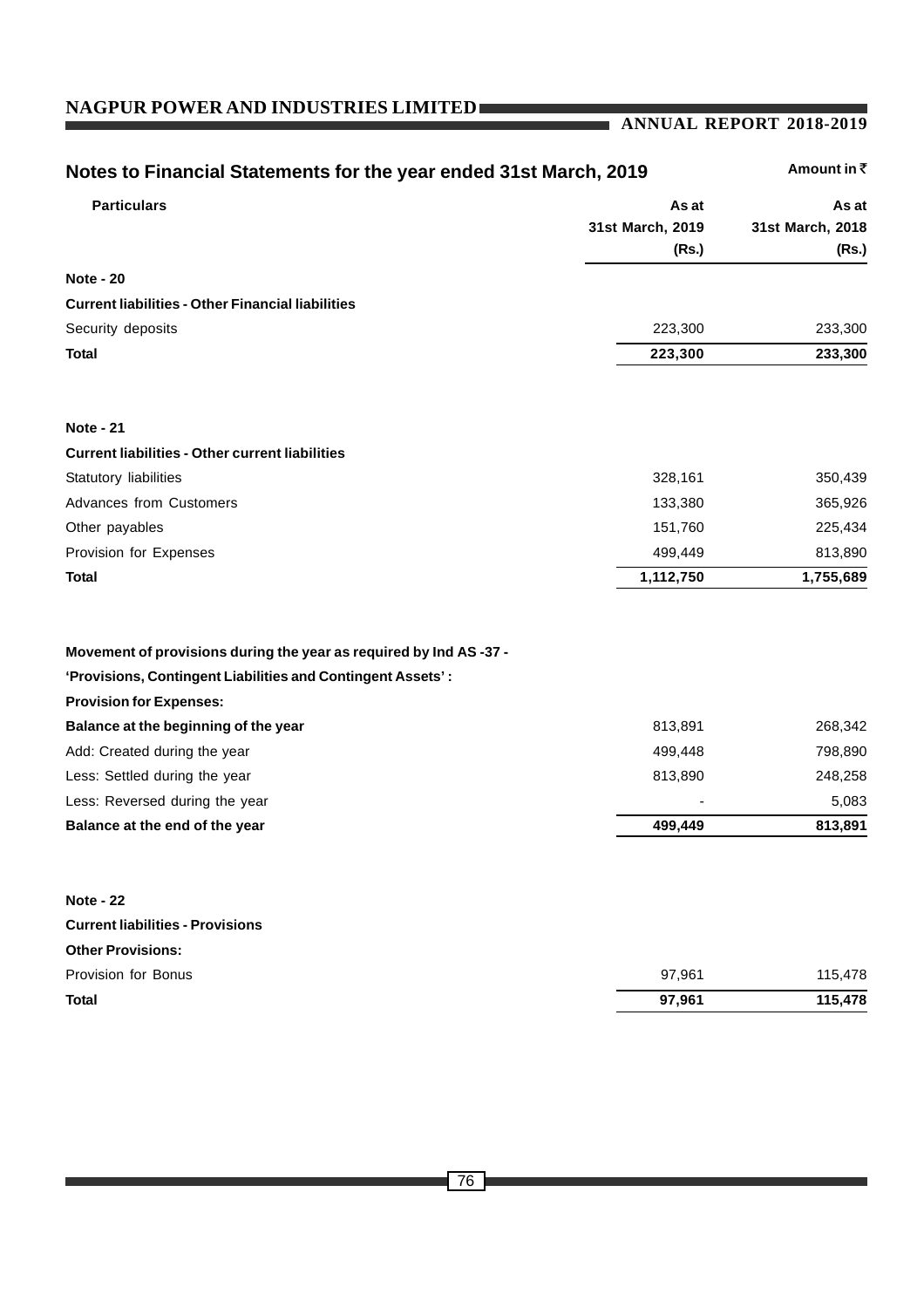## **ANNUAL REPORT 2018-2019**

| Notes to Financial Statements for the year ended 31st March, 2019 |                                        | Amount in ₹                            |
|-------------------------------------------------------------------|----------------------------------------|----------------------------------------|
| <b>Particulars</b>                                                | For the year ended<br>31st March, 2019 | For the year ended<br>31st March, 2018 |
|                                                                   | (Rs.)                                  | (Rs.)                                  |
| <b>Note - 23</b>                                                  |                                        |                                        |
| <b>Revenue from Operations (Gross)</b><br>Sale of products:       |                                        |                                        |
|                                                                   |                                        |                                        |
| Domestic (including taxes)                                        | 4,669,865                              | 1,144,320                              |
| Other operating revenues                                          |                                        | 403,770                                |
| <b>Total</b>                                                      | 4,669,865                              | 1,548,090                              |
| <b>Other Operating Revenues</b>                                   |                                        |                                        |
| Scrap Sales (including taxes)                                     |                                        | 403,770                                |
| <b>Total</b>                                                      |                                        | 403,770                                |
| <b>Note - 24</b>                                                  |                                        |                                        |
| <b>Other Income</b>                                               |                                        |                                        |
| Interest income on:                                               |                                        |                                        |
| Interest Income                                                   | 333,702                                | 477,381                                |
| Interest on ICD to Subsidiary Company                             | 1,940,989                              | 4,496,005                              |
| Dividend income from:                                             |                                        |                                        |
| Investment in Mutual Funds                                        | 5,945,883                              | 1,927,766                              |
| Investment in Equity Instruments                                  | 1,123,929                              | 1,017,021                              |
| Profit on Sale of :                                               |                                        |                                        |
| Investment (Net) - Mutual Funds units (measure at FVTPL)          | 320,164                                | 58,364,113                             |
| Investment (Net) - Equity Instruments (measure at FVTPL)          | 3,184,494                              | 6,089,765                              |
| <b>Other Assets</b>                                               | 62,187                                 |                                        |
| Gain on Fair Valuation of Current Investments (Measure at FVTPL)  | 2,472,184                              | (46, 734, 020)                         |
| Other Non-Operating Income                                        | 242,990                                | 179,941                                |
| <b>Total</b>                                                      | 15,626,522                             | 25,817,972                             |
| <b>Note - 25</b>                                                  |                                        |                                        |
| <b>Employee Benefit Expenses</b>                                  |                                        |                                        |
| Salaries and Wages, including Bonus and Ex-gratia                 | 7,711,048                              | 6,671,320                              |
| Contribution to provident and other funds                         | 930,606                                | 847,671                                |
| Staff welfare expenses                                            | 669,608                                | 568,699                                |
| <b>Total</b>                                                      | 9,311,262                              | 8,087,690                              |
|                                                                   |                                        |                                        |

1. The employee benefit expenses includes the Whole Time Director's remuneration within the limit approved by share holders with effect from 1st July 2017 at annual general meeting held on 28th September 2017.

2. Salaries and wages includes wages paid for material (Slag) extraction.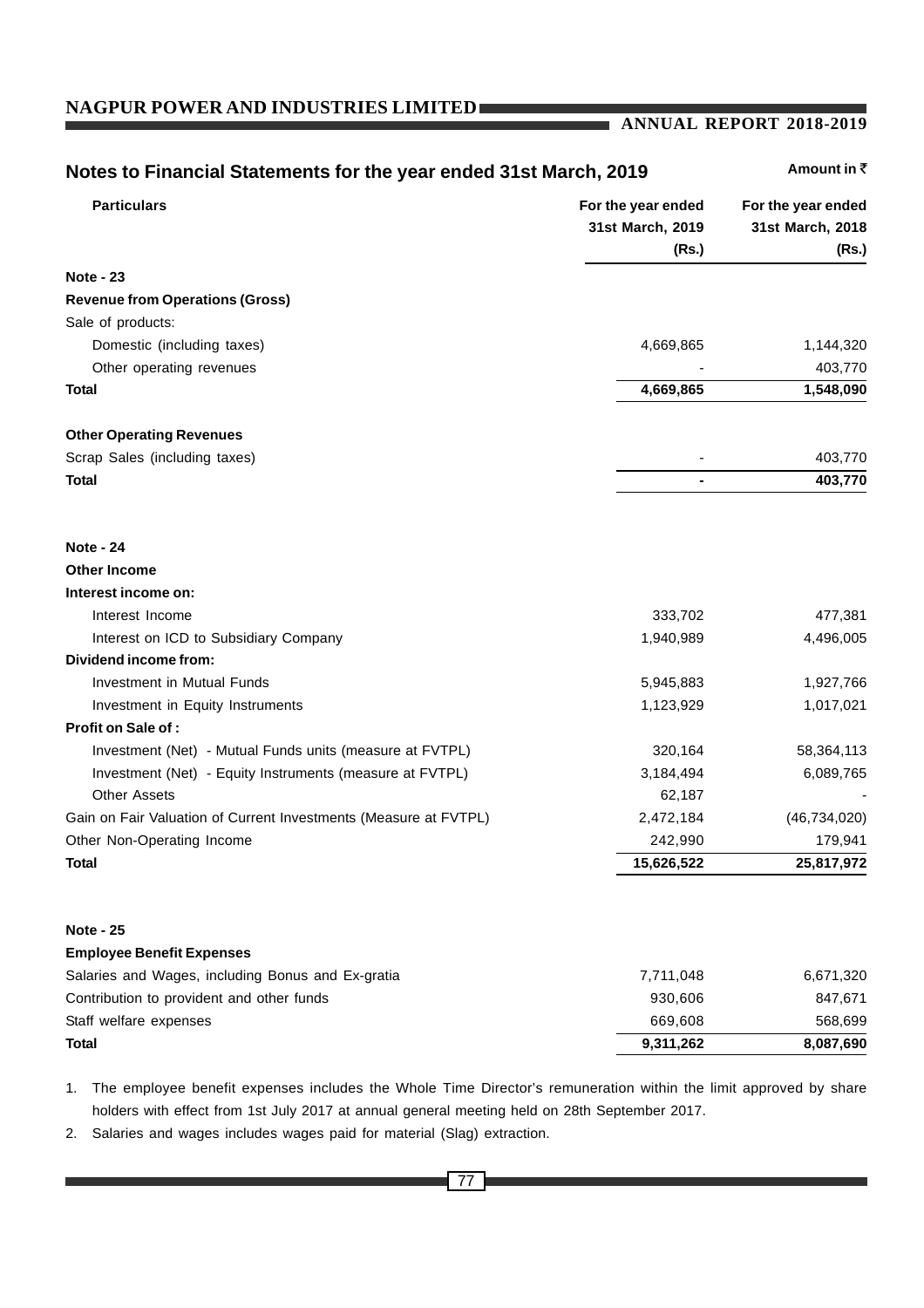## **ANNUAL REPORT 2018-2019**

| Notes to Financial Statements for the year ended 31st March, 2019 |                                        | Amount in $\bar{z}$                    |  |
|-------------------------------------------------------------------|----------------------------------------|----------------------------------------|--|
| <b>Particulars</b>                                                | For the year ended<br>31st March, 2019 | For the year ended<br>31st March, 2018 |  |
|                                                                   | (Rs.)                                  | (Rs.)                                  |  |
| <b>Note - 26</b>                                                  |                                        |                                        |  |
| <b>Finance Costs</b>                                              |                                        |                                        |  |
| Interest Expenses                                                 | 128,608                                | 178,852                                |  |
| <b>Total</b>                                                      | 128,608                                | 178,852                                |  |
| <b>Note - 27</b>                                                  |                                        |                                        |  |
| <b>Other Expenses</b>                                             |                                        |                                        |  |
| Advertisement and Publicity                                       | 106,056                                | 132,612                                |  |
| Auditor's Remuneration                                            | 437,500                                | 550,000                                |  |
| <b>Business Promotion expenses</b>                                | 159,988                                | 252,453                                |  |
| Conveyance                                                        | 377,789                                | 361,572                                |  |
| <b>Director Sitting Fees</b>                                      | 815,000                                | 1,005,000                              |  |
| Insurance Charges                                                 | 36,590                                 | 84,857                                 |  |
| Legal & Consultancy Fees                                          | 2,601,573                              | 2,535,794                              |  |
| Membership Fees                                                   | 129,126                                | 226,684                                |  |
| Motor car expenses                                                | 264,000                                | 592,926                                |  |
| <b>Office Expenses</b>                                            | 774,871                                | 645,284                                |  |
| Postage Telegram & Telephone                                      | 535,207                                | 487,691                                |  |
| Power & Fuel Charges                                              | 84,145                                 | 557,432                                |  |
| <b>Printing &amp; Stationery</b>                                  | 170,612                                | 142,065                                |  |
| Rates & Taxes                                                     | 2,661,280                              | 2,197,642                              |  |
| <b>Rent Charges</b>                                               | 206,723                                | 211,462                                |  |
| Repair to Buildings                                               |                                        | 27,545                                 |  |
| Repairs to Others                                                 | 1,362,116                              | 991,042                                |  |
| <b>Security Expenses</b>                                          | 3,005,093                              | 3,595,685                              |  |
| Sundry Balance Written Off (Net)                                  | 10,970                                 | 2,631,050                              |  |
| <b>Travelling Expenses-Director</b>                               | 690,717                                | 1,072,616                              |  |
| Travelling Expenses-Foreign                                       | 1,782,073                              | 1,237,880                              |  |
| <b>Travelling Expenses-Others</b>                                 | 358,125                                | 204,463                                |  |
| Miscellaneous Expenditures                                        | 725,613                                | 80,988                                 |  |
| <b>Listing Fees</b>                                               | 272,438                                | 287,500                                |  |
| <b>Total</b>                                                      | 17,567,605                             | 20,112,242                             |  |
| Note - 27.1                                                       |                                        |                                        |  |
| Auditor's' Remuneration (Inclusive of taxes)                      |                                        |                                        |  |
| <b>Audit Fees</b>                                                 | 354,000                                | 324,500                                |  |
| For other services                                                | 147,500                                | 324,500                                |  |
| For reimbursement of expenses                                     | 14,750                                 |                                        |  |
| <b>Total</b>                                                      | 516,250                                | 649,000                                |  |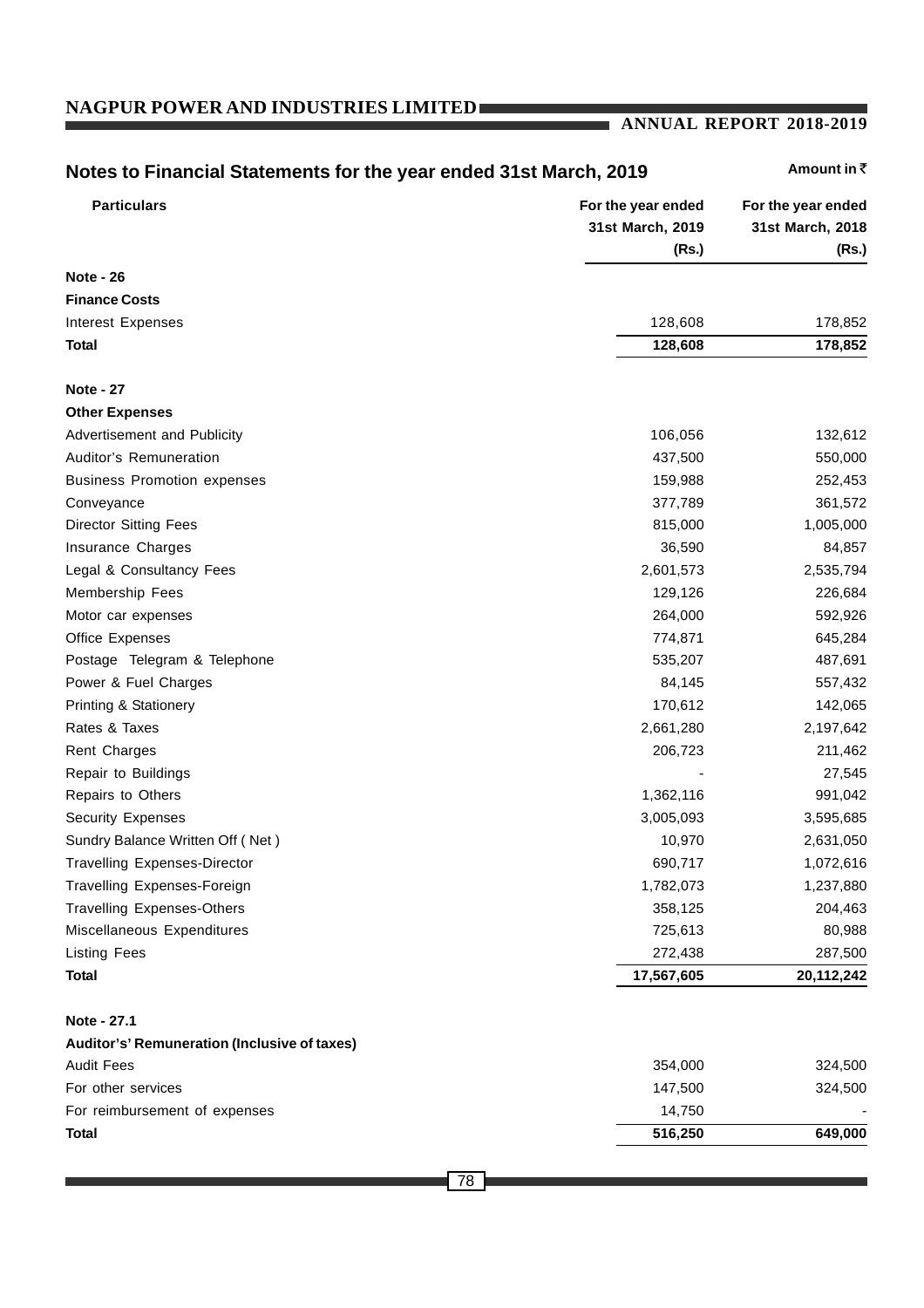## **ANNUAL REPORT 2018-2019**

| Notes to Financial Statements for the year ended 31st March, 2019                         |                                                 | Amount in ₹                                     |
|-------------------------------------------------------------------------------------------|-------------------------------------------------|-------------------------------------------------|
| <b>Particulars</b>                                                                        | For the year ended<br>31st March, 2019<br>(Rs.) | For the year ended<br>31st March, 2018<br>(Rs.) |
| <b>Note - 28</b>                                                                          |                                                 |                                                 |
| <b>Tax Expenses</b>                                                                       |                                                 |                                                 |
| (a) Income tax expenses recognized in Statement of Profit and Loss                        |                                                 |                                                 |
| Current income tax for the year                                                           |                                                 | 800,000                                         |
| Deferred Tax:                                                                             |                                                 |                                                 |
| Deferred income tax for the year                                                          |                                                 |                                                 |
| <b>MAT Credit entitlement</b>                                                             |                                                 |                                                 |
| Total income tax expense recognized in statement of                                       |                                                 |                                                 |
| profit and loss for the year                                                              |                                                 | 800,000                                         |
| (b) Reconciliation of estimated income tax expense at Indian statutory                    |                                                 |                                                 |
| income tax rate to income tax expense reported in statement of                            |                                                 |                                                 |
| comprehensive income                                                                      |                                                 |                                                 |
| <b>Particulars</b>                                                                        |                                                 | <b>Year ended</b>                               |
|                                                                                           |                                                 | 31st March, 2019                                |
|                                                                                           |                                                 | (Rs.)                                           |
| Income from continued operation before income taxes                                       |                                                 | (8,501,058)                                     |
| Tax effect of adjustments to reconcile expected income tax expense                        |                                                 |                                                 |
| to reported income tax expense:                                                           |                                                 |                                                 |
| Income exempt from tax (dividends)                                                        |                                                 | (7,069,812)                                     |
| Long-term Capital gain                                                                    |                                                 |                                                 |
| Expenses not deductible in determining taxable profit- Expenses related to exempt income  |                                                 | 885,714                                         |
| Deferred Tax not recognized on assets<br>1/5th of Transition amount as per sec. 115JB(2C) |                                                 | 11,090,964                                      |
| Amount Debit to OCI under the head "Items that will not be re-classified to               |                                                 |                                                 |
| Profit and Loss" other than gain or loss from investment in equity                        |                                                 |                                                 |
| instruments designated FVTOCI                                                             |                                                 | (95, 427)                                       |
| Amount of B/f Loss or Unabsorbed depreciation                                             |                                                 |                                                 |
| Taxable Income / Book Profit under MAT                                                    |                                                 | (3,689,618)                                     |
| <b>Estimated Income Tax expenses</b>                                                      |                                                 |                                                 |
| Income Tax expense recognized in Statement of Profit and Loss                             |                                                 |                                                 |
|                                                                                           |                                                 |                                                 |
| <b>Note - 29</b>                                                                          |                                                 |                                                 |
| <b>Other Comprehensive Income (OCI)</b>                                                   |                                                 |                                                 |
| Items that will not be reclassified to Profit and Loss                                    |                                                 |                                                 |
| Re-measurement gains/ (losses) on defined benefit plans                                   | (95, 427)                                       | (259, 765)                                      |
| Equity Instrument through Other Comprehensive Income                                      | 5,193,485                                       | 10,853,491                                      |
| <b>Total (Net)</b>                                                                        | 5,098,058                                       | 10,593,726                                      |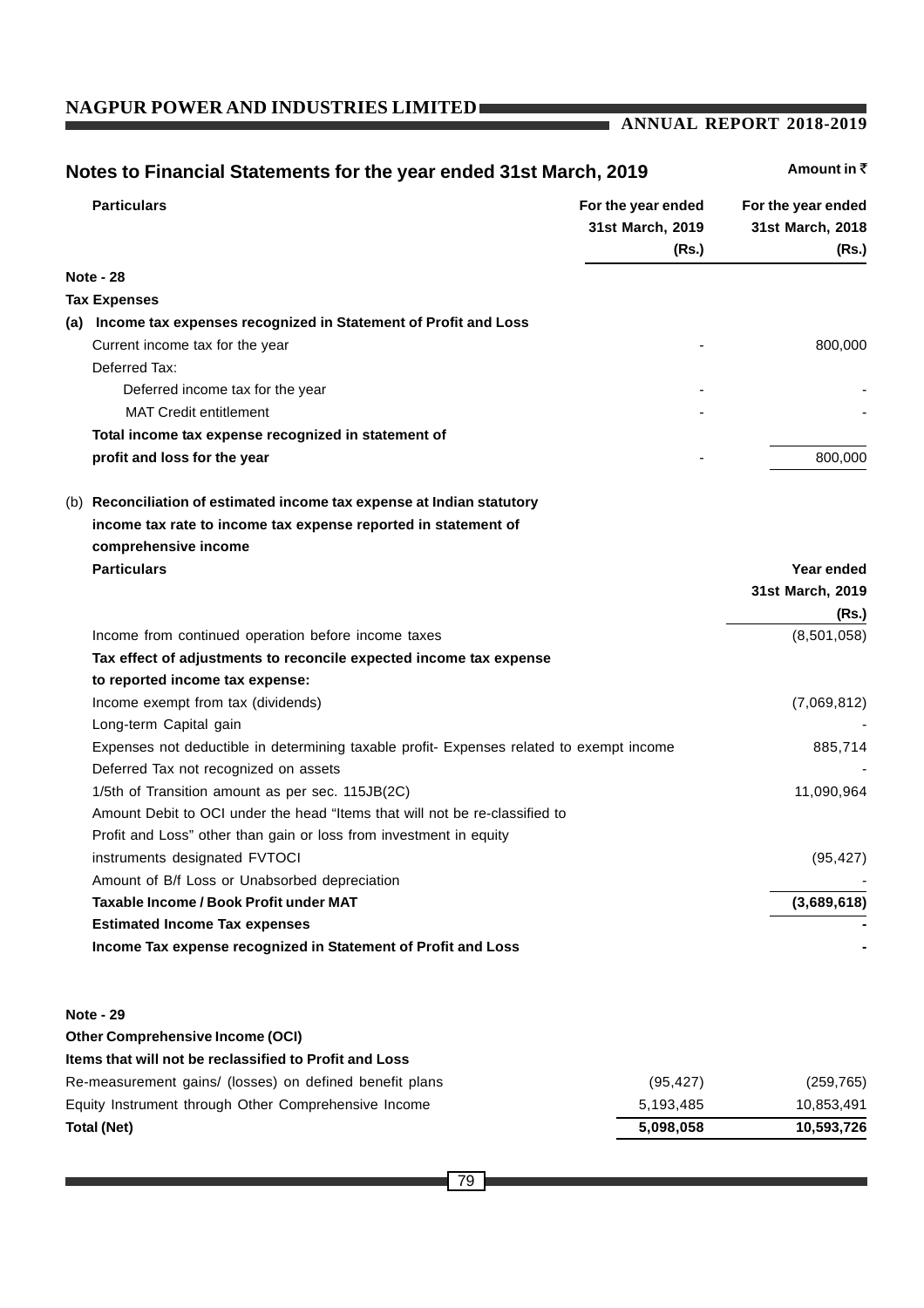## **ANNUAL REPORT 2018-2019**

| Notes to Financial Statements for the year ended 31st March, 2019                                        | Amount in ₹                            |                                        |
|----------------------------------------------------------------------------------------------------------|----------------------------------------|----------------------------------------|
| <b>Particulars</b>                                                                                       | For the year ended<br>31st March, 2019 | For the year ended<br>31st March, 2018 |
|                                                                                                          | (Rs.)                                  | (Rs.)                                  |
| <b>Note - 30</b>                                                                                         |                                        |                                        |
| <b>Earnings per Equity Share (EPS)</b>                                                                   |                                        |                                        |
| Nominal value of equity shares (Rs.)                                                                     | 10                                     | 10                                     |
| Net Profit for the year attributable to Equity Shareholders                                              | (8,501,058)                            | (3,815,266)                            |
| Weighted Average Number of Equity Shares                                                                 |                                        |                                        |
| Outstanding during the year (Nos.)                                                                       | 13,095,507                             | 13,095,507                             |
| Basic earnings per equity shares (Rs.)                                                                   | (0.65)                                 | (0.29)                                 |
| Dilutive effect on profit                                                                                |                                        |                                        |
| Net Profit for the year attributable to Equity Shareholders                                              |                                        |                                        |
| for computing diluted EPS                                                                                | (8,501,058)                            | (3,815,266)                            |
| Dilutive effect on weighted average number of equity shares                                              |                                        |                                        |
| outstanding during the year                                                                              |                                        |                                        |
| Weighted Average Number of Equity Shares for                                                             |                                        |                                        |
| computing diluted EPS (Nos.)                                                                             | 13,095,507                             | 13,095,507                             |
| Diluted earnings per equity shares (Rs.)                                                                 | (0.65)                                 | (0.29)                                 |
| <b>Note - 31</b>                                                                                         |                                        |                                        |
| <b>Commitments, Contingent Liabilities and contingent assets:</b>                                        |                                        |                                        |
| <b>Particulars</b>                                                                                       | As at                                  | As at                                  |
|                                                                                                          | 31st March, 2019                       | 31st March, 2018                       |
|                                                                                                          | (Rs.)                                  | (Rs.)                                  |
| (a) Contingent liabilities                                                                               |                                        |                                        |
| Claims made against the Company/ disputed liabilities                                                    |                                        |                                        |
| not acknowledgement as debts:                                                                            |                                        |                                        |
| <b>Legal Claims</b><br>(i)                                                                               |                                        |                                        |
| Sales Tax Demand not provided for pending outcome of appeal*<br>$\overline{\phantom{a}}$                 | 20,173,539                             | 20,173,539                             |
| Customs Duty Demand not provided for pending outcome of appeal                                           | 11,742,500                             | 11,742,500                             |
| Other Matters**                                                                                          | 11,199,089                             | 11,199,089                             |
| Income Tax Matters - under appeal                                                                        | 280,060                                | 934,654                                |
| (ii) Guarantees                                                                                          |                                        |                                        |
| Guaranty provided to Dena Bank for working capital requirement                                           |                                        |                                        |
| of Subsidiary Company                                                                                    | 137,175,000                            | 183,850,000                            |
| (b) Capital Commitments                                                                                  |                                        |                                        |
| (c) Contingent assets                                                                                    |                                        |                                        |
| Out of which documents relating to claim of Rs. 6.27 laces are currently not available with the Company. |                                        |                                        |

\*\* Out of which documents relating to claim of Rs. 30.61 laces are currently not available with the Company.

#### **Note:**

In respect of Item no. (a) (i) above, the Company has been advised that the demand is likely to be either deleted or substantially reduced and accordingly no provision is considered necessary. Future cash outflow on (a) (i) & (ii) above is determinable only on the receipt of judgment / decision pending with respective authorities / department / Hon'ble court and or completion of negotiations / settlement.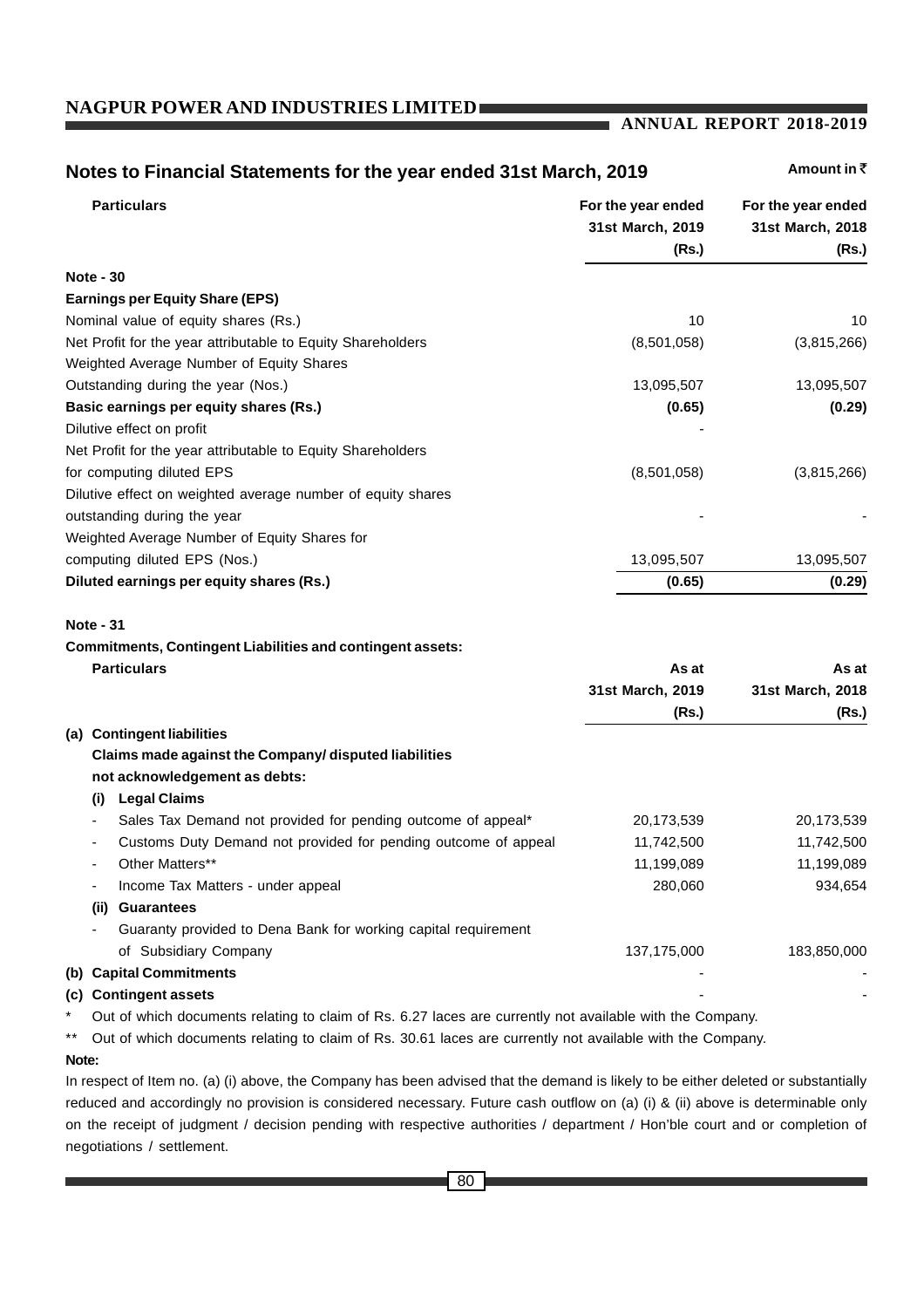## **Notes to Financial Statements for the year ended 31st March, 2019 <b>Amount in ₹**

#### **Note - 32**

### **Provision for employee benefits**

## **(i) Gratuity**

The Company contributes to defined benefit schemes for Gratuity which is administrated through duly constituted and approved independent trust. The liability for Gratuity and Leave encashment is determined on the basis of actuarial valuation made at the year end.

The present value of obligation is determined based on actuarial valuation using the Projected Unit Credit (PUC) Method as prescribed by the Ind AS-19 - 'Employee Benefits', which recognizes each period of service as giving rise to additional unit of employee benefit entitlement and measure each unit separately to build up final obligation.

## (ii) **Compensated Absences/Leave Encashment:**

The Company also extends defined plans in the form of Compensated absences/leave encashment to employees. Provisions for compensated absences is made on actuarial valuation basis.

The company is exposed to various risks as regards its obligation towards gratuity benefit and leave salary which are as follows: (i) Interest Rate Risk, (ii) Liquidity Risk, (iii) Salary Escalation Risk, (iv) Regulatory Risk, (v) Market Risk and (vi) Investment Risk

| <b>Particulars</b>                                          |                    | <b>Gratuity</b>    | Leave encashment   | Amount in $\bar{z}$ |
|-------------------------------------------------------------|--------------------|--------------------|--------------------|---------------------|
|                                                             | As at 31st         | As at 31st         | As at 31st         | As at 31st          |
|                                                             | <b>March, 2019</b> | <b>March, 2018</b> | <b>March, 2019</b> | <b>March, 2018</b>  |
| (i) Reconciliation of Present Value of the Obligation:      |                    |                    |                    |                     |
| Opening Defined Benefit Obligation                          | 3,459,463          | 4,175,552          | 471,860            | 436,740             |
| <b>Adjustments of:</b>                                      |                    |                    |                    |                     |
| <b>Current Service Cost</b>                                 | 215,484            | 181,046            | 40,945             | 60,298              |
| Interest Cost                                               | 259,460            | 264,793            | 28,908             | 28,557              |
| Actuarial Loss/(Gain)                                       |                    |                    |                    |                     |
| Liabilities assumed on Acquisition/(Settled on Divestiture) |                    |                    |                    |                     |
| <b>Benefits Paid</b>                                        |                    | (1,289,952)        | (172, 838)         | (111,960)           |
| Remeasurements - Due to Financial Assumptions               | 58,583             |                    | 14,016             |                     |
| Remeasurements - Due to Experience Adjustments              | (82, 744)          | 128,024            | (14, 768)          | 58,225              |
| <b>Closing Defined Benefit Obligation</b>                   | 3,910,246          | 3,459,463          | 368,123            | 471,860             |
| (ii) Reconciliation of Fair Value of the Plan Assets:       |                    |                    |                    |                     |
| Opening Fair Value of the Plan Assets                       | 3,053,654          | 3,556,266          |                    |                     |
| <b>Adjustments of:</b>                                      |                    |                    |                    |                     |
| Return on Plan Assets                                       | 233,508            | 241,570            | 172,838            | 111,960             |
| Actuarial Gain/(Loss)                                       |                    |                    |                    |                     |
| Contributions by the Employer                               | 405,809            | 619,286            |                    |                     |
| Assets Acquired on Acquisition/(Distributed on Divestiture) |                    |                    |                    |                     |
| <b>Benefits Paid</b>                                        |                    | (1, 289, 952)      | (172, 838)         | (111,960)           |
| Remeasurements - Return on Assets                           |                    |                    |                    |                     |
| (Excluding Interest Income)                                 | (120, 339)         | (73, 516)          |                    |                     |
| <b>Closing Fair Value of the Plan Assets</b>                | 3,572,632          | 3,053,654          |                    |                     |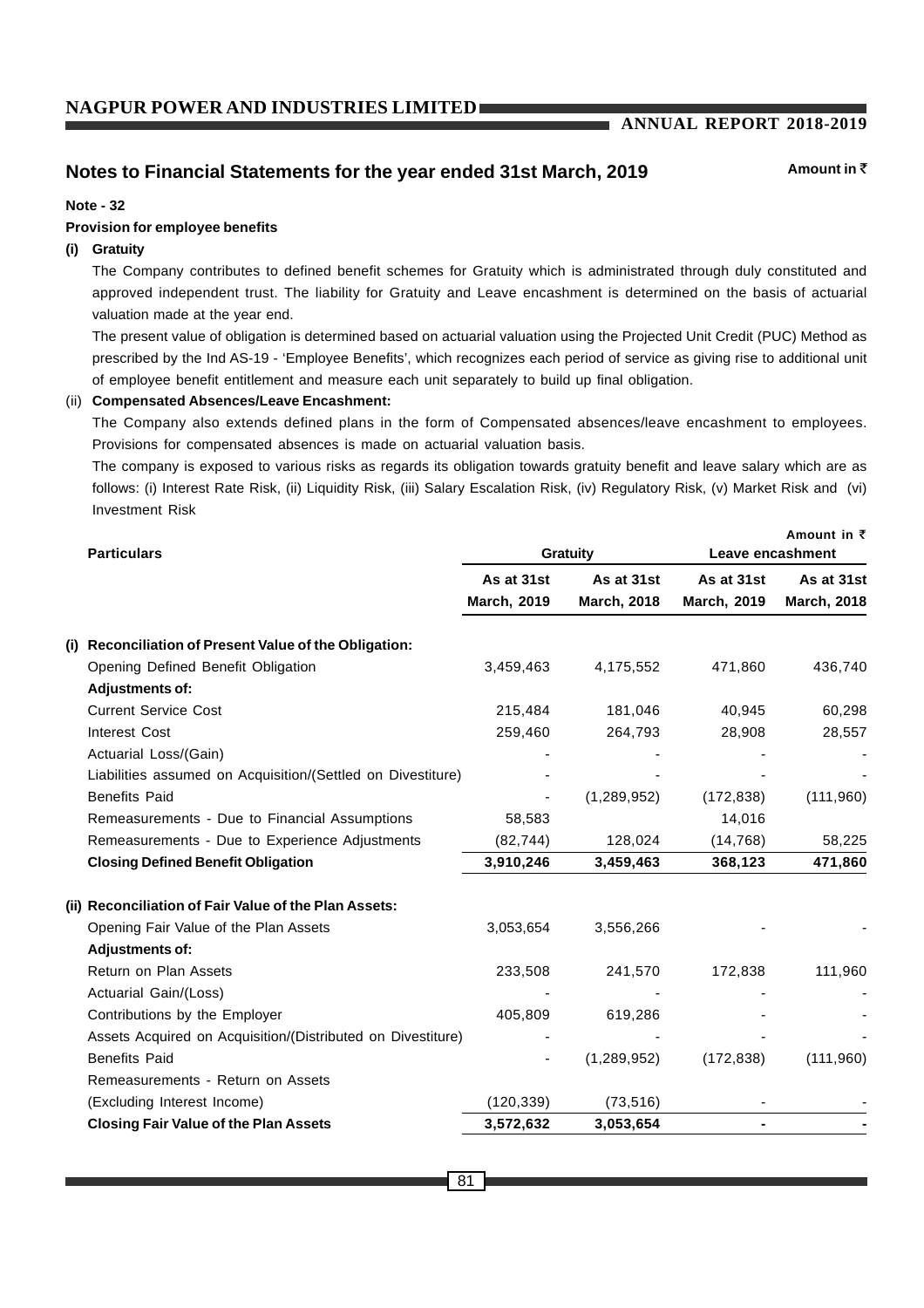**ANNUAL REPORT 2018-2019** 

| Notes to Financial Statements for the year ended 31st March, 2019                                               |                                          |            |           | Amount in ₹ |
|-----------------------------------------------------------------------------------------------------------------|------------------------------------------|------------|-----------|-------------|
| (iii) Net Liabilities/(Assets) recognized in the Balance Sheet:                                                 |                                          |            |           |             |
| Present Value of the Defined Benefit Obligation                                                                 |                                          |            |           |             |
| at the end of the period                                                                                        | 3,910,246                                | 3,459,463  | 368,123   | 471,860     |
| Fair Value of the Plan Assets                                                                                   | 3,572,632                                | 3,053,654  |           |             |
| Net Liabilities recognized in the Balance Sheet                                                                 | 337,614                                  | 405,809    | 368,123   | 471,860     |
| Short term liability                                                                                            | 602,609                                  | 570,849    | 26,844    | 79,848      |
| (iv) Amount recognized in Salary and Wages under Employee Benefits Expense in the Statement of Profit and Loss: |                                          |            |           |             |
| <b>Current Service Cost</b>                                                                                     | 215,484                                  | 181,046    | 40,945    | 60,298      |
| Interest on Defined Benefit Obligation (Net)                                                                    | 25,951                                   | 23,223     | 28,908    | 28,557      |
| Net Cost                                                                                                        | 241,435                                  | 204,269    | 69,853    | 88,855      |
| Capitalized as Pre-Operative Expenses in respect of                                                             |                                          |            |           |             |
| Net Charge to the Statement of Profit and Loss                                                                  |                                          |            |           |             |
| Net Charge to the Statement of Profit and Loss                                                                  | 241,435                                  | 204,269    | 69,853    | 88,855      |
| (v) Amount recognized in Other Comprehensive Income (OCI) for the Year:                                         |                                          |            |           |             |
| Changes in Financial Assumptions                                                                                | 58,583                                   |            | 14,016    |             |
| <b>Experience Adjustments</b>                                                                                   | (82, 744)                                | 128,024    | (14, 768) | 58,225      |
| Actual return on Plan Assets less Interest on Plan Assets                                                       | 120,339                                  | 73,516     |           |             |
| Recognized in OCI for the year                                                                                  | 96,178                                   | 201,540    | (752)     | 58,225      |
|                                                                                                                 |                                          |            |           |             |
| (vi) The major categories of Plan Assets as a % of total plan:<br><b>Insurance Policies</b>                     | 100%                                     | 100%       | 0%        |             |
| <b>Total</b>                                                                                                    | 100%                                     | 100%       | 0%        | 0%<br>0%    |
|                                                                                                                 |                                          |            |           |             |
| (vii) Experience Adjustments on Present Value of DBO and Plan Assets                                            |                                          |            |           |             |
| (Gain)/Loss on Plan Liabilities                                                                                 | (82, 744)                                | 128,024    | (14, 768) | 58,225      |
| % of Opening Plan Liabilities                                                                                   | $-2.39%$                                 | 3.07%      | $-3.13%$  | 13.33%      |
| (Gain)/Loss on Plan Liabilities                                                                                 | (120, 339)                               | (50, 293)  |           |             |
| % of Opening Plan Liabilities                                                                                   | $(3.94\%)$                               | $(1.41\%)$ |           |             |
| (viii) Principal Actuarial Assumptions:                                                                         |                                          |            |           |             |
| Discount Rate                                                                                                   | 7.17%                                    | 7.50%      |           |             |
| Salary Escalation Rate                                                                                          | 5.00%                                    | 5.00%      |           |             |
| Withdrawal Rate                                                                                                 | 1.00%                                    | 1.00%      |           |             |
| <b>Attrition Rate</b>                                                                                           |                                          |            | 1.00%     | 1.00%       |
| Normal Retirement Age                                                                                           | 60 years                                 | 60 years   | 60 years  | 60 years    |
| Adjusted Average Future Service                                                                                 | 6.00                                     | 7.38       |           |             |
| Leave Encashment Rate during employment                                                                         |                                          |            | 0%        | 10%         |
| Leave Availment Rate                                                                                            |                                          |            | 1%        | 2%          |
| <b>Mortality Tables</b>                                                                                         | Indian Assured Lives Mortality (2006-08) |            |           |             |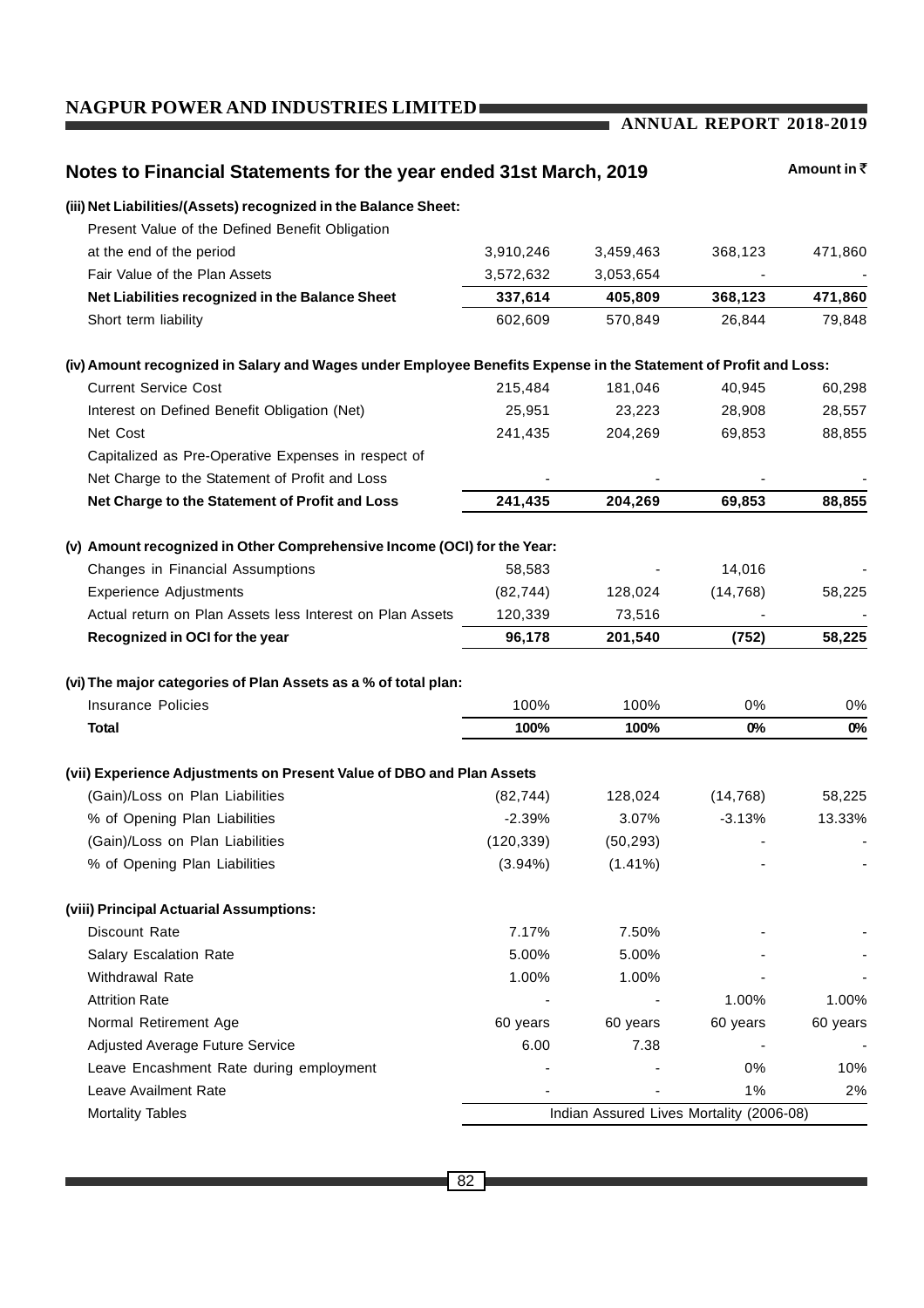## "The Company uses the following hierarchy for determining and disclosing the fair value of financial instruments: Level 1: Inputs are quoted prices in active markets for identical assets or liabilities that the entity can access at the

at fair value if the carrying amount is a reasonable approximation of fair value.

measurement date;

Carrying amounts and fair values of financial assets and financial liabilities, including their levels in the fair value hierarchy, are presented below. It does not include the fair value information for financial assets and financial liabilities not measured

**Notes to Financial Statements for the year ended 31st March, 2019 Amount in ₹** 

Level 2: Inputs other than quoted prices included within level 1, that are observable for the asset or liability, either directly or indirectly; and

Level 3: If one or more significant inputs is not based on observable market data, the instrument is included in level 3. This is the case for unlisted equity instruments and certain debt instruments which are valued using assumptions from market participants.

Set out below, is a comparison by category of the carrying amounts and fair value of the Company's financial instruments.

**Particulars Carrying Amount Fair Value Fair value**

**Amount in ₹** 

#### **As on 31st March, 2019:**

**Note - 33**

|                                    | <b>FVTPL</b> | <b>FVTOCI</b>            | <b>Amortised</b>         |             | hierarchy          |
|------------------------------------|--------------|--------------------------|--------------------------|-------------|--------------------|
| <b>Financial Assets</b>            |              |                          |                          |             |                    |
| <b>Non Current:</b>                |              |                          |                          |             |                    |
| Investments in Equity Instruments  |              |                          |                          |             |                    |
| (other than Subsidiaries)          |              | 61,226,021               | $\overline{\phantom{a}}$ | 61,226,021  | Level 1            |
| <b>Current:</b>                    |              |                          |                          |             |                    |
| Investments in Equity Instruments  | 25,615,398   |                          | $\overline{\phantom{a}}$ | 25,615,398  | Level 1            |
| <b>Investments in Mutual Funds</b> | 181,016,285  |                          | ٠                        | 181,016,285 | Level <sub>2</sub> |
| Cash and Cash Equivalents          |              | -                        | 345,567                  | 345,567     |                    |
|                                    | 206,631,683  | 61,226,021               | 345,567                  | 268,203,271 |                    |
| <b>Financial Liabilities</b>       |              |                          |                          |             |                    |
| <b>Borrowings</b>                  |              | $\overline{\phantom{a}}$ | 2,917,059                | 2,917,059   | $\blacksquare$     |
| <b>Trade Payables</b>              | 1,252,984    |                          | -                        | 1,252,984   |                    |
| <b>Other Financial Liabilities</b> | 223,300      |                          | $\blacksquare$           | 223,300     |                    |
|                                    | 1,476,284    | ۰                        | 2,917,059                | 4,393,343   |                    |

## **NAGPUR POWER AND INDUSTRIES LIMITED**

**Financial Instruments : Fair values Measurement**

**(A) Accounting Classification and Fair Value Hierarchy**

## **ANNUAL REPORT 2018-2019**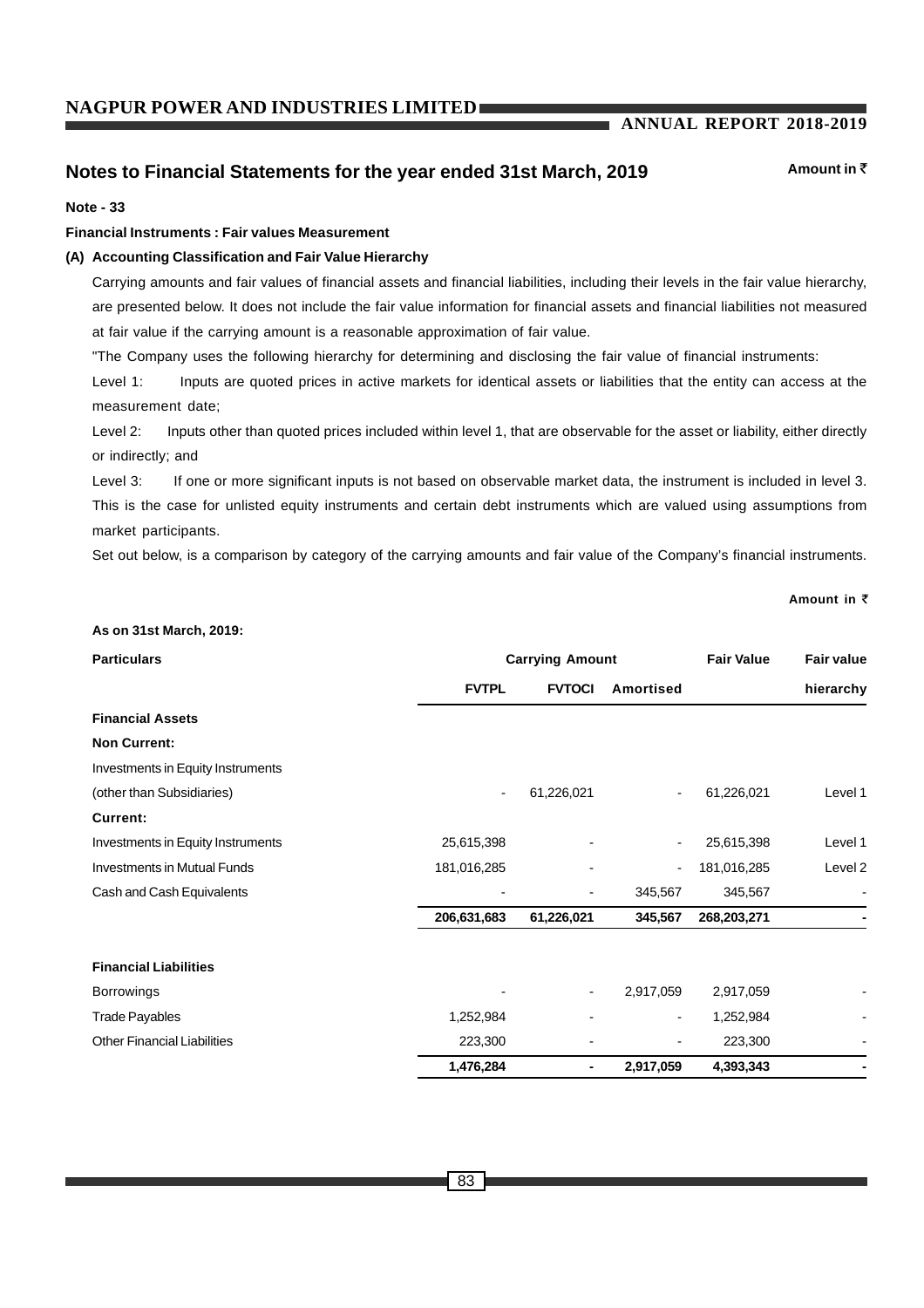## **ANNUAL REPORT 2018-2019**

## **Notes to Financial Statements for the year ended 31st March, 2019 <b>Amount in ₹**

|  |  |  | As on 31st March, 2018: |  |
|--|--|--|-------------------------|--|
|--|--|--|-------------------------|--|

| <b>Particulars</b>                 | <b>Carrying Amount</b> |                | <b>Fair Value</b>            | <b>Fair value</b> |                    |
|------------------------------------|------------------------|----------------|------------------------------|-------------------|--------------------|
|                                    | <b>FVTPL</b>           | <b>FVTOCI</b>  | Amortised                    |                   | hierarchy          |
| <b>Financial Assets</b>            |                        |                |                              |                   |                    |
| <b>Non Current:</b>                |                        |                |                              |                   |                    |
| Investments in Equity Instruments  |                        |                |                              |                   |                    |
| (other than Subsidiaries)          | -                      | 59,541,433     | $\overline{\phantom{a}}$     | 59,541,433        | Level 1            |
| Current:                           |                        |                |                              |                   |                    |
| Investments in Equity Instruments  | 24, 165, 745           |                | $\overline{\phantom{a}}$     | 24, 165, 745      | Level 1            |
| <b>Investments in Mutual Funds</b> | 208,584,604            |                | $\overline{a}$               | 208,584,604       | Level <sub>2</sub> |
| Cash and Cash Equivalents          |                        | $\overline{a}$ | 371,264                      | 371,264           |                    |
|                                    | 232,750,349            | 59,541,433     | 371,264                      | 292,663,046       |                    |
| <b>Financial Liabilities</b>       |                        |                |                              |                   |                    |
| <b>Borrowings</b>                  |                        |                | 1,940,077                    | 1,940,077         |                    |
| <b>Trade Payables</b>              | 1,210,835              |                | ٠                            | 1,210,835         |                    |
| <b>Other Financial Liabilities</b> | 233,300                |                | $\qquad \qquad \blacksquare$ | 233,300           |                    |
|                                    | 1,444,135              | ۰              | 1,940,077                    | 3,384,213         |                    |

## **Key Inputs:**

- i Listed Equity Investments (other than Subsidiaries, Joint Ventures and Associates): Quoted Bid Price on Stock Exchange (Level 1)
- ii Mutual Funds: Based on Net Asset Value of the Scheme (Level 2)
- iii The management assessed that fair value of cash and bank balances, trade receivables, loans, trade payables, borrowings, other financial assets and liabilities approximate their carrying amounts largely due to the short-term maturities of these instruments.
- iv. During the reporting period ending 31st March, 2019 and 31st March, 2018, there was no transfer between Level 1 and Level 2 fair value measurement.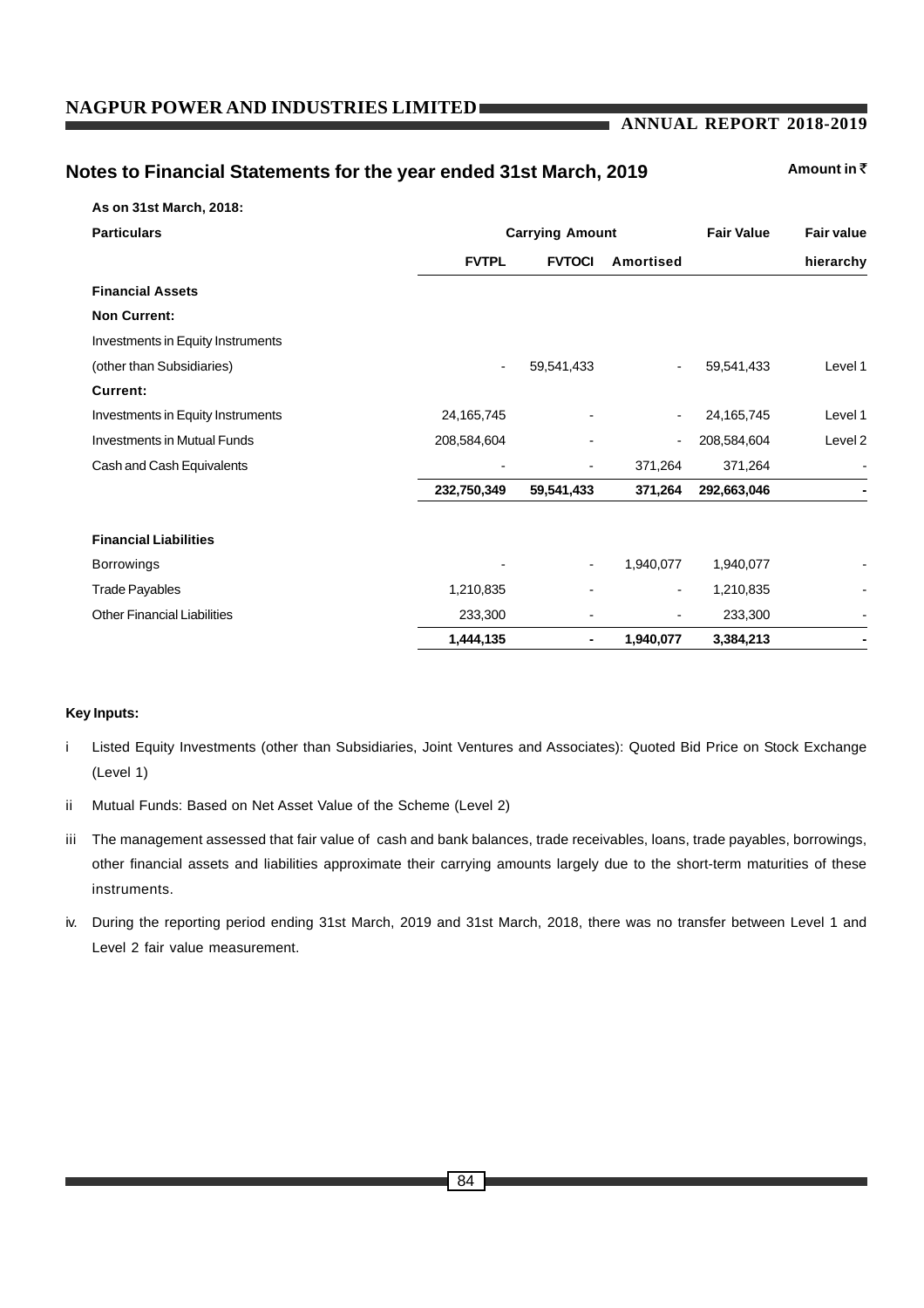## **Notes to Financial Statements for the year ended 31st March, 2019**

## **Note - 34**

## **Financial Instruments : Financial Risk Management**

The Company's activities exposes it to various risk such as market risk, liquidity risk and credit risks. This section explains the risks which the Company is exposed to and how it manages the risks.

The Board of Directors ('Board') oversee the management of these risks through its audit Committee. The Company's Risk Management Policy has been formulated by the audit Committee and approved by the Board. The Policy articulates on the Company's approach to address uncertainties in its endeavor to achieve its stated and implicit objectives. It also prescribes the roles and responsibilities of the Company's management, the structure for managing risks and the framework for risk management. The framework seeks to identify, assess and mitigate risks in order to minimize potential adverse effects on the Company's financial performance.

The Board of Directors reviews and agrees on policies for managing each of these risks, which are summarized below. This note explains the sources of risk which the entity is exposed to and how the entity manages the risk.

| <b>Risk</b>                     | <b>Exposure arising from</b>                                                                                                                                               | <b>Measurement</b>                    | <b>Management</b>                                                                                                                           |
|---------------------------------|----------------------------------------------------------------------------------------------------------------------------------------------------------------------------|---------------------------------------|---------------------------------------------------------------------------------------------------------------------------------------------|
| <b>Credit Risk</b>              | Trade receivables, Other Cash<br>and cash equivalents, Bank<br>balances other than cash and<br>cash equivalents, Security<br>deposits, Loans and other<br>financial assets | Credit ratings and<br>Ageing analysis | Diversification of<br>counterparties, investment<br>limits, check on<br>counterparties basis credit<br>rating and number of<br>overdue days |
| <b>Liquidity Risk</b>           | Borrowings, Trade payables,<br>Deposits from dealers and<br>other financial liabilities                                                                                    | Maturity analysis                     | Preparing and monitoring<br>forecasts of cash flows and<br>maintaining sufficient cash<br>and cash equivalents                              |
| Market Risk- Foreign Exchange   | Financial assets and liabilities<br>denominated in other than<br>functional currency                                                                                       | Sensitivity analysis                  | Exposure limits                                                                                                                             |
| Market Risk- Price risk         | Investment in equity<br>instruments                                                                                                                                        | Sensitivity analysis                  | Strategic investment                                                                                                                        |
| Market Risk- Interest rate risk | Security deposits                                                                                                                                                          | Sensitivity analysis                  | Periodical reset of interest<br>rate linked to market                                                                                       |

## **1 Credit Risk**

Credit risk is the risk of financial loss to the Company if a customer or counterparty to a financial instrument fails to meet its contractual obligations, and arises principally from the Company's receivable from customers and loans and advances. The carrying amount of following financial assets represents the maximum credit exposure:

## **(i) Trade receivables**

Exposure to credit risk is influenced mainly by the individual characteristics of each customer in which it operates. Credit risk is managed through credit approvals, establishing credit limits and continuously monitoring the creditworthiness of customers to which the Company grants credit terms in the normal course of business.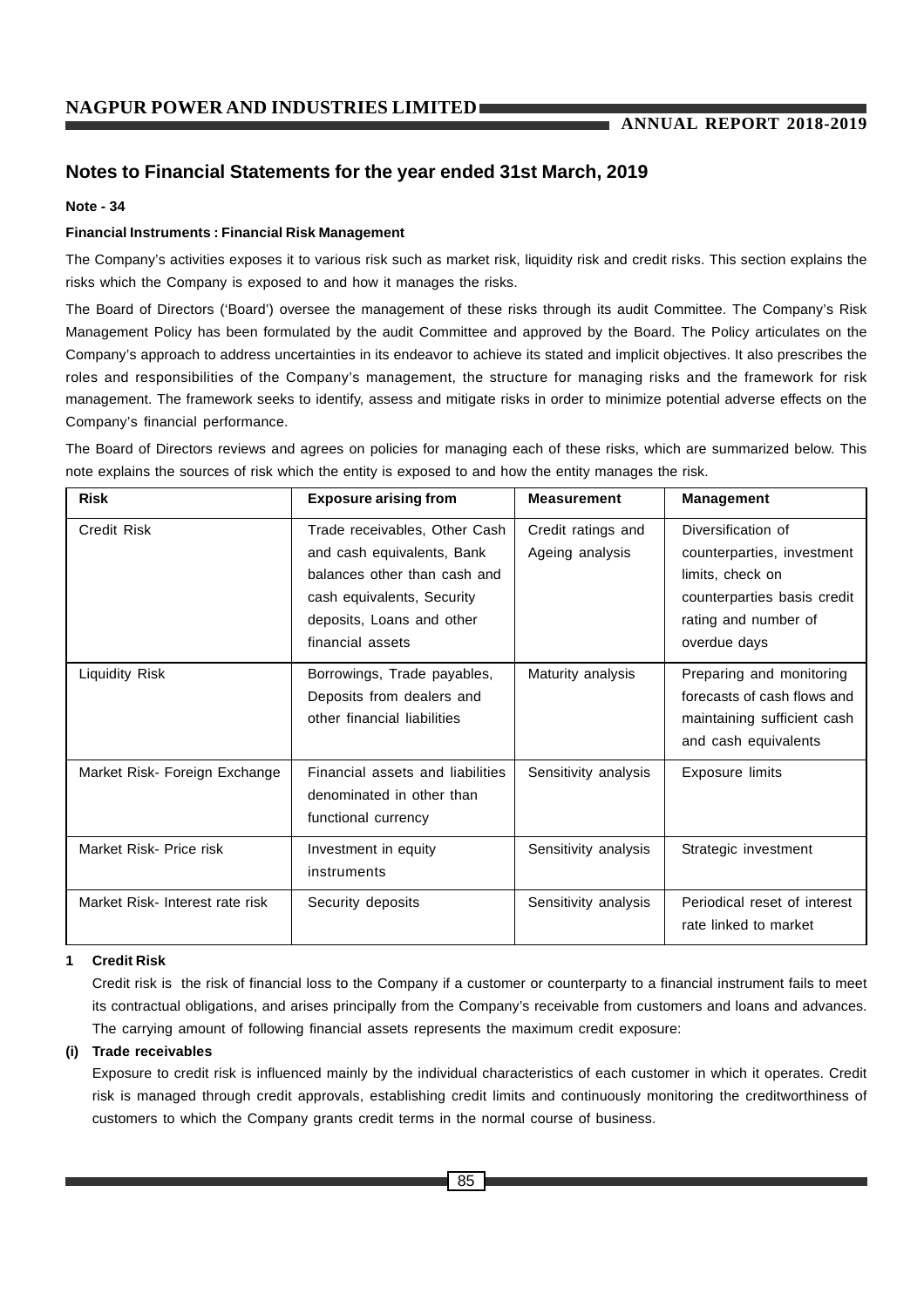## **Notes to Financial Statements for the year ended 31st March, 2019**

However Company is providing credit period of 15 days only to some specific customers and in other case, Company has collecting advance against sales. Therefore on reporting date all debtors were realized. Accordingly, requirement of provision is not arrised.

#### **(ii) Financial assets other than trade receivables**

Credit risk from balances with banks and financial institutions is managed by the CFO in accordance with it's policy. Surplus funds are parked only within approved investment categories . Investment category is periodically reviewed by the Company's Board of Directors.

The Company held cash and cash equivalents of Rs.3.45 Lakhs as on 31st March, 2019 (Previous year Rs. 3.71 Lakhs). The cash and cash equivalent's are held with bank counterparties with good credit ratings.

### **2 Liquidity risk**

Liquidity risk is the risk that the Company will encounter difficulty in meeting the obligations associated with its financial liabilities that are settled by delivering cash or another financial asset. The Company's approach to managing liquidity is to ensure, as far as possible, that it will have sufficient liquidity to meet its liabilities when they are due, under both normal and stressed conditions, without incurring unacceptable losses or risking damages to the Company's reputation.

### **Maturity profile of financial liabilities**

The following are the remaining contractual maturities of financial liabilities at the reporting date. The amounts are gross and undiscounted, and include estimated interest payments and exclude the impact of netting agreements.

| Amount in Rs. |  |
|---------------|--|
|---------------|--|

| <b>Particulars</b>             | <b>Working Capital</b> | <b>Trade Payables</b> | <b>Other Financial</b>   |
|--------------------------------|------------------------|-----------------------|--------------------------|
|                                | <b>Borrowings</b>      |                       | <b>Liabilities</b>       |
| <b>Carrying Amount</b><br>(1)  | 2,917,059              | 1,252,984             | 223,300                  |
| Contractual Cash flow:<br>(II) |                        |                       |                          |
| Less than 12 months            | 2,917,059              | 74.441                | $\overline{\phantom{0}}$ |
| More than 12 months            |                        | 1,178,543             | 233,300                  |
| As on 31st March, 2018         |                        |                       |                          |

| <b>Particulars</b>             | <b>Working Capital</b> | <b>Trade Payables</b> | <b>Other Financial</b> |
|--------------------------------|------------------------|-----------------------|------------------------|
|                                | <b>Borrowings</b>      |                       | <b>Liabilities</b>     |
| Carrying Amount<br>(1)         | 1,940,077              | 1,210,835             | 233,300                |
| Contractual Cash flow:<br>(II) |                        |                       |                        |
| Less than 12 months            | 1,940,077              | 32.293                |                        |
| More than 12 months            |                        | 1,178,543             | 233,300                |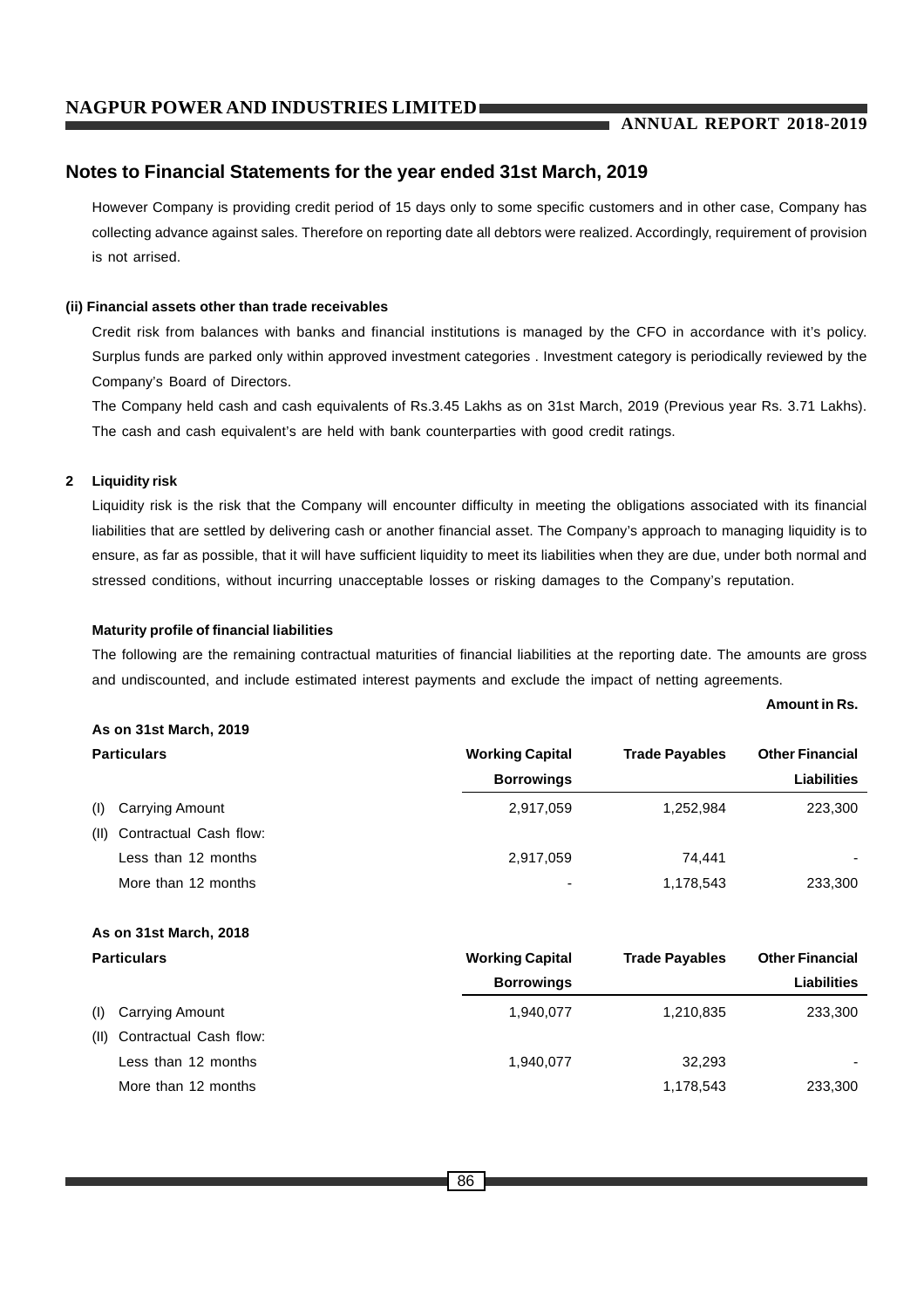**Amount in** `

## **Notes to Financial Statements for the year ended 31st March, 2019**

| Maturity profile of liquid financial assets<br>Surplus fund Investments in Equity, Mutual Funds, Bonds and short-term deposits etc |                        |                        |                        |
|------------------------------------------------------------------------------------------------------------------------------------|------------------------|------------------------|------------------------|
| <b>Period</b>                                                                                                                      | <b>Carrying Amount</b> | Less than 12<br>months | More than 12<br>months |
| 31st March, 2019                                                                                                                   | 494.285.857            | 232.750.349            | 258.149.623            |
| 31st March, 2018                                                                                                                   | 490,899,972            | 260,436,245            | 201,016,054            |

Company's surplus funds are more than to total borrowings outstanding as on 31st March, 2019. Hence, the liquidity risk is very low.

## **3 Market risk**

Market risk is the risk that changes in market prices - such as foreign exchange rates, interest rates and equity prices - will affect the Company's income or the value of its holdings of financial instruments.Market risk is attributable to all market risk sensitive financial instruments including foreign currency receivables and payables and long term debt.Management exposed to market risk primarily related to the market value of investments and interest rate risk. Thus, our exposure to market risk is function of investing and borrowing activities only.

## **4 Interest rate risk**

Interest rate risk can be either fair value interest rate risk or cash flow interest rate risk. Fair value interest rate risk is the risk of changes in fair values of fixed interest bearing investments because of fluctuations in interest rates. Cash flow interest rate risk is the risk that the future cash flows of floating interest bearing investments will fluctuate because of fluctuations in interest rates.

## **Exposure to interest rate risk**

Company's interest rate risk arises from borrowings. The interest rate profile the Company's interest bearing financial instruments as reported to the management of the Company

| Variable rate Borrowings | 31st March, 2019 | 31st March, 2018 |
|--------------------------|------------------|------------------|
|                          | 6.25%            | 7.25%            |

#### **Capital Management**

For the purpose of the Company's capital management, capital includes issued capital and other equity reserves. The primary objective of the Company's Capital Management is to maximize shareholders value. The Company manages its capital structure and makes adjustments in the light of changes in economic environment and the requirements of the financial covenants.

The Company monitors capital using debt to equity ratio.

|                                          | As at 31st March, 2019 | As at 31st March, 2018 |
|------------------------------------------|------------------------|------------------------|
| Noncurrent Borrowings                    |                        |                        |
| <b>Current Borrowings</b>                | 2,917,059              | 1,940,077              |
| <b>Gross Debts</b>                       | 2,917,059              | 1,940,077              |
| Less: Cash and cash equivalents          | (345, 567)             | (371, 264)             |
| <b>Net Debts</b>                         | 2,571,492              | 1,568,814              |
| <b>Total Equity</b>                      | 720,657,553            | 724,060,553            |
| <b>Adjusted Net Debt to Equity ratio</b> | 0.004                  | 0.002                  |
|                                          |                        |                        |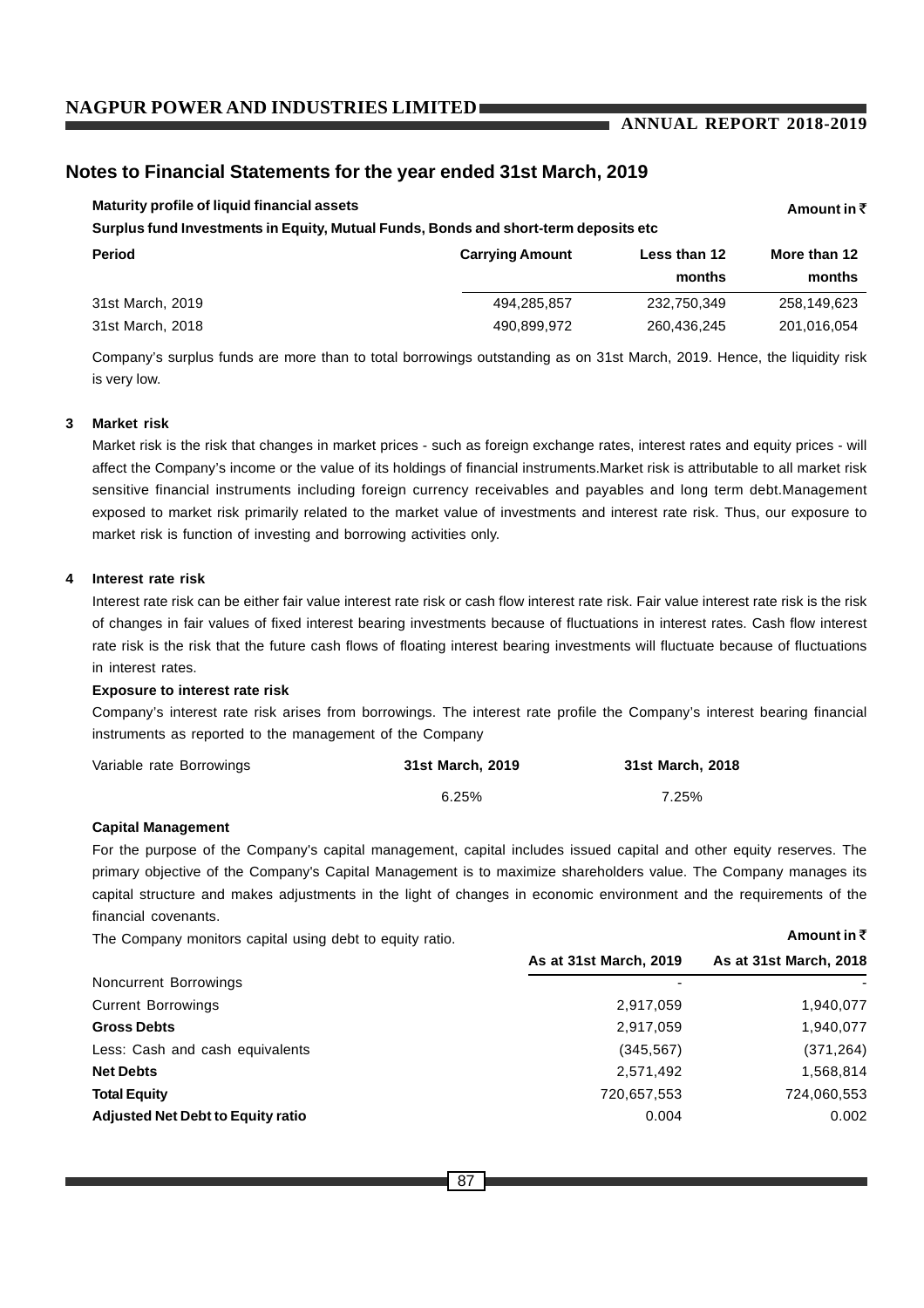## **ANNUAL REPORT 2018-2019**

## **Notes to Financial Statements for the year ended 31st March, 2019**

## **Note - 35**

## **Related Party Disclosures**

**(i) List of related parties where control exists and related parties with whom transactions have taken place and relationships:**

| Sr. No. | <b>Name of Related Party</b>                | <b>Nature of Relationship</b>                                      |
|---------|---------------------------------------------|--------------------------------------------------------------------|
| 1       | Khandelwals Limited                         | Enterprise that directly, or indirectly through one or more        |
| 2       | Informed Technologies India Ltd.            | intermediaries, control, or are controlled by, or are under common |
| 3       | Zeppelin Investments Pvt. Ltd.              | control with, the reporting enterprises.                           |
|         |                                             |                                                                    |
| 4       | The Motwane Manufacturing Co. Pvt. Ltd.     | <b>Subsidiary Company</b>                                          |
| 5       | <b>KEY MANAGERIAL PERSONNEL</b>             |                                                                    |
| i       | Mr. Gautam Khandelwal                       | Executive Chairman                                                 |
| ii.     | Mr. Ajit Parundekar (upto October 18, 2018) | Non - Executive Director                                           |
|         |                                             |                                                                    |
| iii     | Mrs. Nidhi Salampuria                       | Company Secretary and Non - Executive Director                     |
| iv      | Mr. Virat Mehta                             | Independent-Director                                               |
| v       | Mr. Nimis Sheth                             | Independent-Director                                               |
| vi      | Mr. Girish Bakre (upto August 15, 2018)     | Independent-Director                                               |
| vii     | Mr. Santosh Khandelwal                      | <b>Chief Financial Officer</b>                                     |

## **(ii) Transactions during the year with related parties:**

## **Amount in ₹**

|                | For the Year ended 31.03.2019                        |                    |                     |                                |               | For the Year ended 31.03.2018 |              |                                |               |
|----------------|------------------------------------------------------|--------------------|---------------------|--------------------------------|---------------|-------------------------------|--------------|--------------------------------|---------------|
| Sr.<br>No.     | <b>Nature of Transactions</b>                        | Holding<br>Company | <b>Subsidiaries</b> | Key<br>Managerial<br>Personnel | Total         | Holding<br>Company            | Subsidiaries | Key<br>Managerial<br>Personnel | Total         |
|                | Sale of Services                                     |                    |                     |                                |               |                               |              |                                |               |
| $\overline{2}$ | <b>Purchase of Services</b>                          |                    |                     |                                |               |                               |              |                                |               |
| 3              | Payment to Key Managerial Personnel - Salaries       |                    | $\sim$              | 5,092,008                      | 5,092,008     |                               | $\sim$       | 4,181,000                      | 4,181,000     |
| 4              | Payment to Key Managerial Personnel - Sitting Fees - |                    | ٠                   | 815,000                        |               |                               | ٠            | 1,005,000                      | 1,005,000     |
| 5              | Interest Expenses / Income                           |                    | 1,940,989           | $\blacksquare$                 | 1,940,989     | $\sim$                        | 4,496,005    |                                | 4,496,005     |
|                | <b>Outstanding Balances:</b>                         |                    |                     |                                |               |                               |              |                                |               |
|                | Due to Company                                       |                    |                     |                                |               |                               |              |                                |               |
| $\overline{2}$ | Due by Company-ICD                                   |                    | 19,186,078          |                                | $-19,186,078$ |                               | 22,737,970   |                                | $-22,737,970$ |
| 3              | Due by Company-Interest accrued on ICD               |                    | 425,773             | $\sim$                         | 425,773       |                               | 5,608        |                                | 5,608         |

## Notes:

(a) No amounts have been written off / provided for or written back during the year in respect of debts due from or to related parties.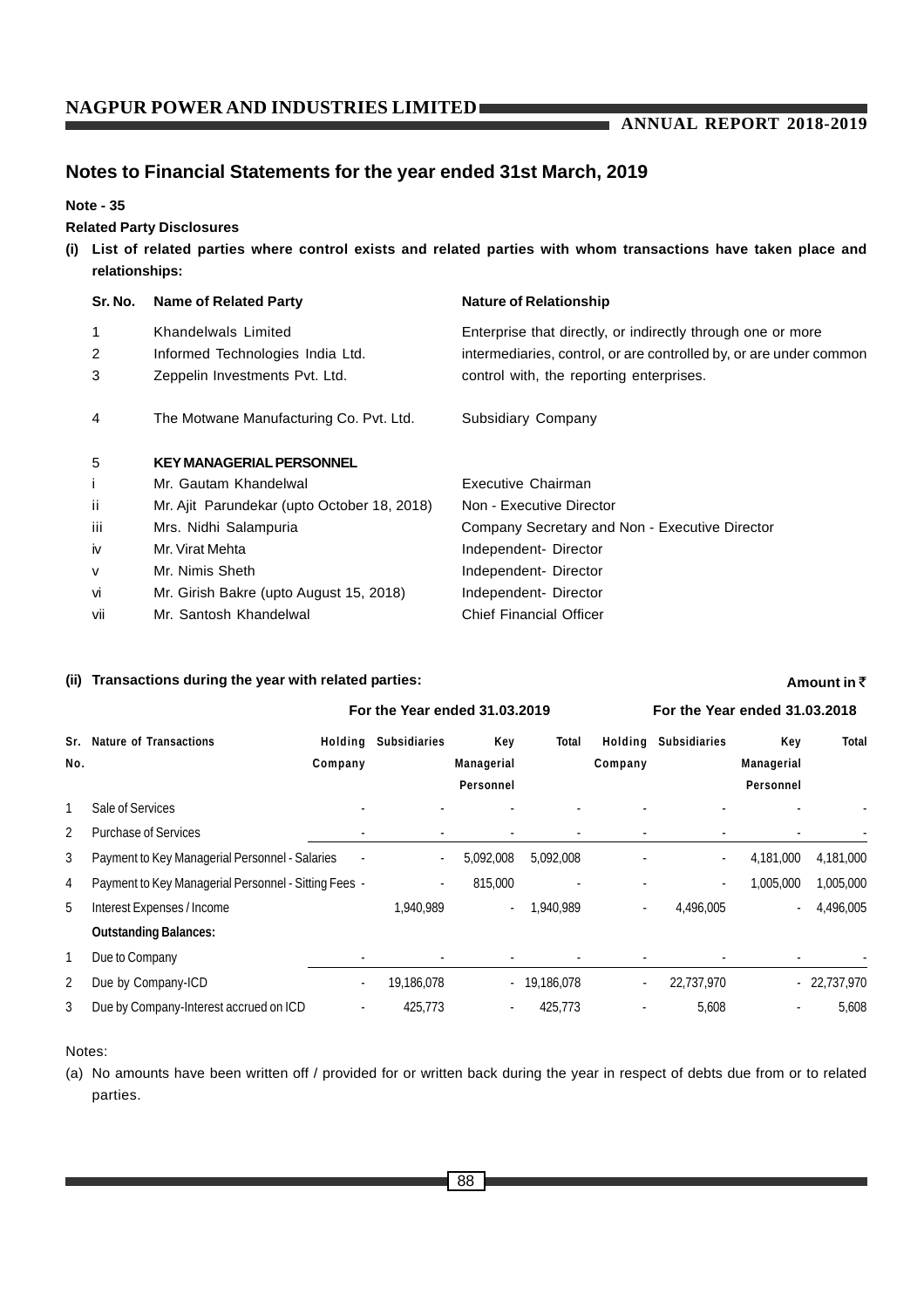## **Notes to Financial Statements for the year ended 31st March, 2019**

### **Note - 36**

## **Additional Information Details :**

- 1 The declaration filed under the Urban Land (Ceiling and Regulation) Act, 1976 in respect of the Company's holding in excess of the ceiling prescribed under the said Act and the application for exemption filed under section 20 of the said act, to retain these lands are under consideration of the concerned authorities.
- 2 The Company has only one reportable segment of activity namely manufacture of "High/Medium / Low Carbon Ferro Manganese and Silico Manganese Slag".
- 3 Deferred tax assets for unused tax loss carry forward or unused tax credit if, and only if, it is considered probable that there will be sufficient future taxable profit against which the loss or credit carry forwards can be utilized.However In the opinion of the management, there is no probability of taxable profit in near foreseeable future.

#### **Detail of deferred tax assets (DTA) is as follows:**

| <b>Particulars</b>     | <b>Deferred Tax Assets</b><br>Amount in Rs. |
|------------------------|---------------------------------------------|
|                        |                                             |
| As on 31st March, 2018 | 23,628,698                                  |
| Add: DTA for the year  | 145.428                                     |
| As on 31st March, 2019 | 23,774,126                                  |

- 4 Previous GAAP figures have been regrouped / reclassified / rearranged wherever necessary to make them comparable with the current year figures.
- 5 The Principal business of the Company is manufacturing of High/Medium/Low Carbon Ferro Manganese and Silico Manganese Slag which is facing challenges. Company is considering various projects in the manufacturing sector. In the mean time the Company has on temporary basis parked the surplus in Fixed Deposits, Open-ended Mutual Funds and other investments. Considering the long term business plans of the Company and the nature of the investments that the Company has made, the Company has been advised that the provisions of Non Banking Finance Company Regulation do not apply to it. Based on these, in the opinion of the Board, the Company is not a Non Banking Finance Company defined in Section 45 I(f) of the Reserve Bank of India Act, 1934 (2 of 1934). The auditor have relied upon this expert advice and the decision of the Board of Directors in this regard.

**For Parekh Sharma & Associates** Chartered Accountants **Gautam P. Khandelwal Nimis Sheth** Firm Regn. No. 129301W Executive Chairman Director

M.No. :118944 Secretary (ACS 28712) Mumbai : 29 May, 2019 Mumbai : 29 May, 2019

## **As per our report of even date attached For and on behalf of the Board of Directors**

(DIN: 00270717) (DIN: 00482739)

**Sujesh Sharma Nidhi Salampuria Santosh Khandelwal** Partner **Partner Chief Financial Officer** Director & Company Chief Financial Officer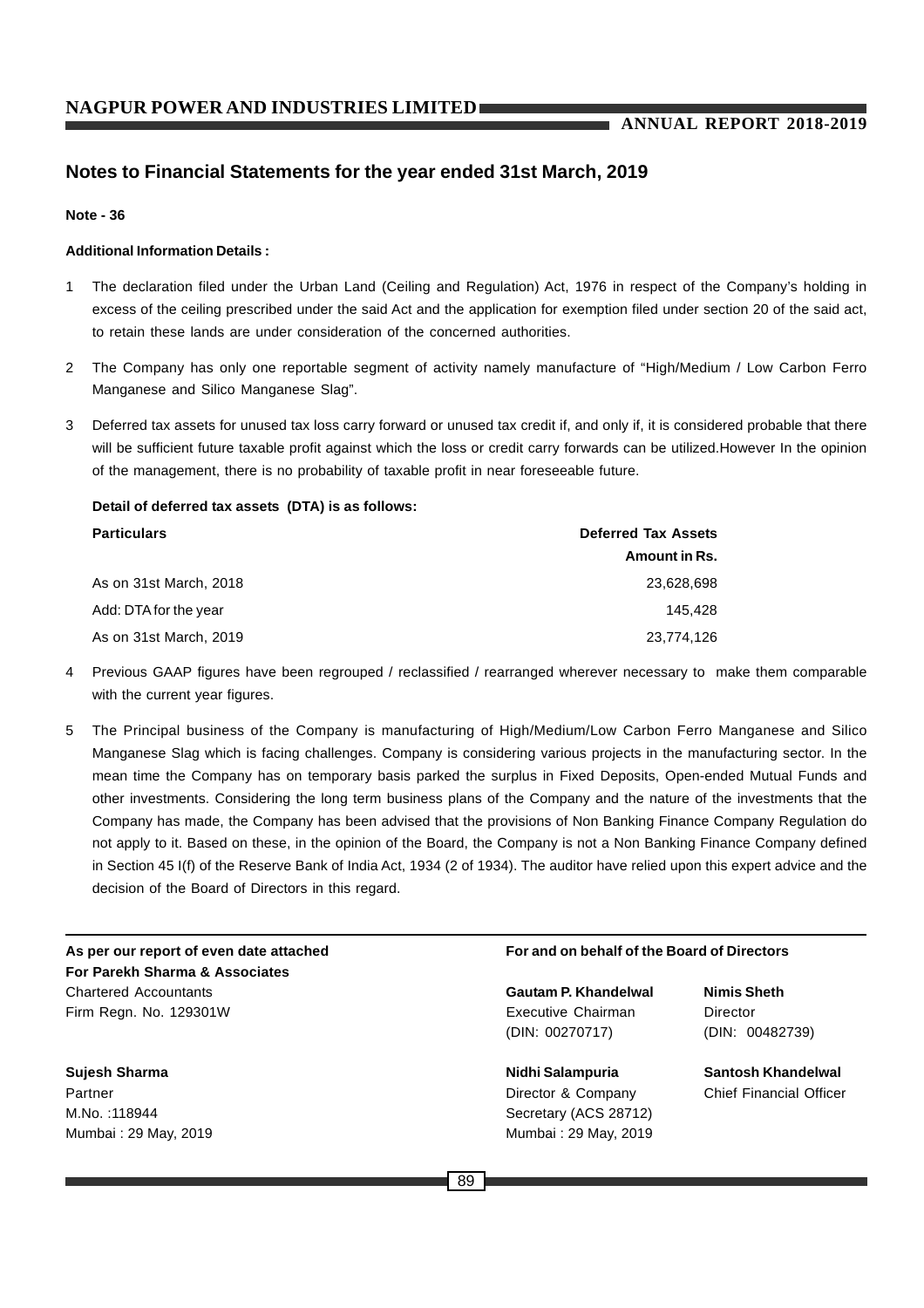## **INDEPENDENT AUDITORS' REPORT**

## **To the Members of**

## **Nagpur Power and Industries Limited**

## **Report on the Audit of the Consolidated Financial Statements**

## **Opinion**

We have audited the accompanying consolidated financial statements of **Nagpur Power and Industries Limited** (hereinafter referred to as "the Holding Company") and its subsidiary 'The Motwane Manufacturing Company Private Limited (Holding Company and its subsidiary together referred to as "the Group"), which comprise the consolidated balance sheet as at 31 March 2019, and the consolidated statement of profit and loss (including other comprehensive income), the consolidated statement of changes in equity and the consolidated statement of cash flows for the year then ended, and notes to the consolidated financial statements, including a summary of significant accounting policies and other explanatory information (hereinafter referred to as "the consolidated financial statements").

In our opinion and to the best of our information and according to the explanations given to us, the aforesaid consolidated financial statements give the information required by the Companies Act, 2013 ('the Act') in the manner so required and give a true and fair view in conformity with the accounting principles generally accepted in India, of the consolidated state of affairs of the Group as at 31 March 2019, of its consolidated profit and other comprehensive income, consolidated changes in equity and consolidated cash flows for the year then ended.

## **Basis for Opinion**

We conducted our audit in accordance with the Standards on Auditing (SAs) specified under Section 143(10) of the Act. Our responsibilities under those SAs are further described in the *Auditor's Responsibilities for the Audit of the Consolidated Financial Statements* section of our report. We are independent of the Group in accordance with the Code of Ethics issued by the Institute of Chartered Accountants of India ('ICAI'), and we have fulfilled our other ethical responsibilities in accordance with the provisions of the Act. We believe that the audit evidence we have obtained is sufficient and appropriate to provide a basis for our opinion.

## **Key Audit Matters**

Key audit matters are those matters that in our professional judgement, were of most significance in our audit of the financial statements of the current period. These matters were addressed in the context of our audit of the financial statements as a whole, and in forming our opinion thereon, and we do not provide a separate opinion on these matters.

| Sr.no | <b>Key Audit Matters</b>                                                                                                                                                                                                                                                                                                                                                       | <b>Our Response</b>                                                                                                                                                                                                                                                                                                                                                                                                                                                                                                                                                                                                              |
|-------|--------------------------------------------------------------------------------------------------------------------------------------------------------------------------------------------------------------------------------------------------------------------------------------------------------------------------------------------------------------------------------|----------------------------------------------------------------------------------------------------------------------------------------------------------------------------------------------------------------------------------------------------------------------------------------------------------------------------------------------------------------------------------------------------------------------------------------------------------------------------------------------------------------------------------------------------------------------------------------------------------------------------------|
| 1.    | Defined benefit obligation<br>The valuation of the retirement benefit<br>scheme in the company is determined<br>with reference to various actuarial<br>assumptions including discount rate,<br>future salary increases, rate of inflation<br>mortality rates and attrition rates. Due to<br>the size of these assumptions can have<br>a material impact on the defined benefit | We have examined the key controls over the process involving<br>member data, formulation of assumptions and the financial reporting<br>process in arriving at the provision for retirement benefits. We tested<br>the controls for determining the actuarial assumptions and the<br>approval of those assumptions by senior management. We found<br>these controls were designed, implemented and operated<br>effectively, and therefore determined that we could place reliance<br>on these key controls for the purpose of our audit.<br>We tested the employee data used in calculating the obligation and<br>where material, |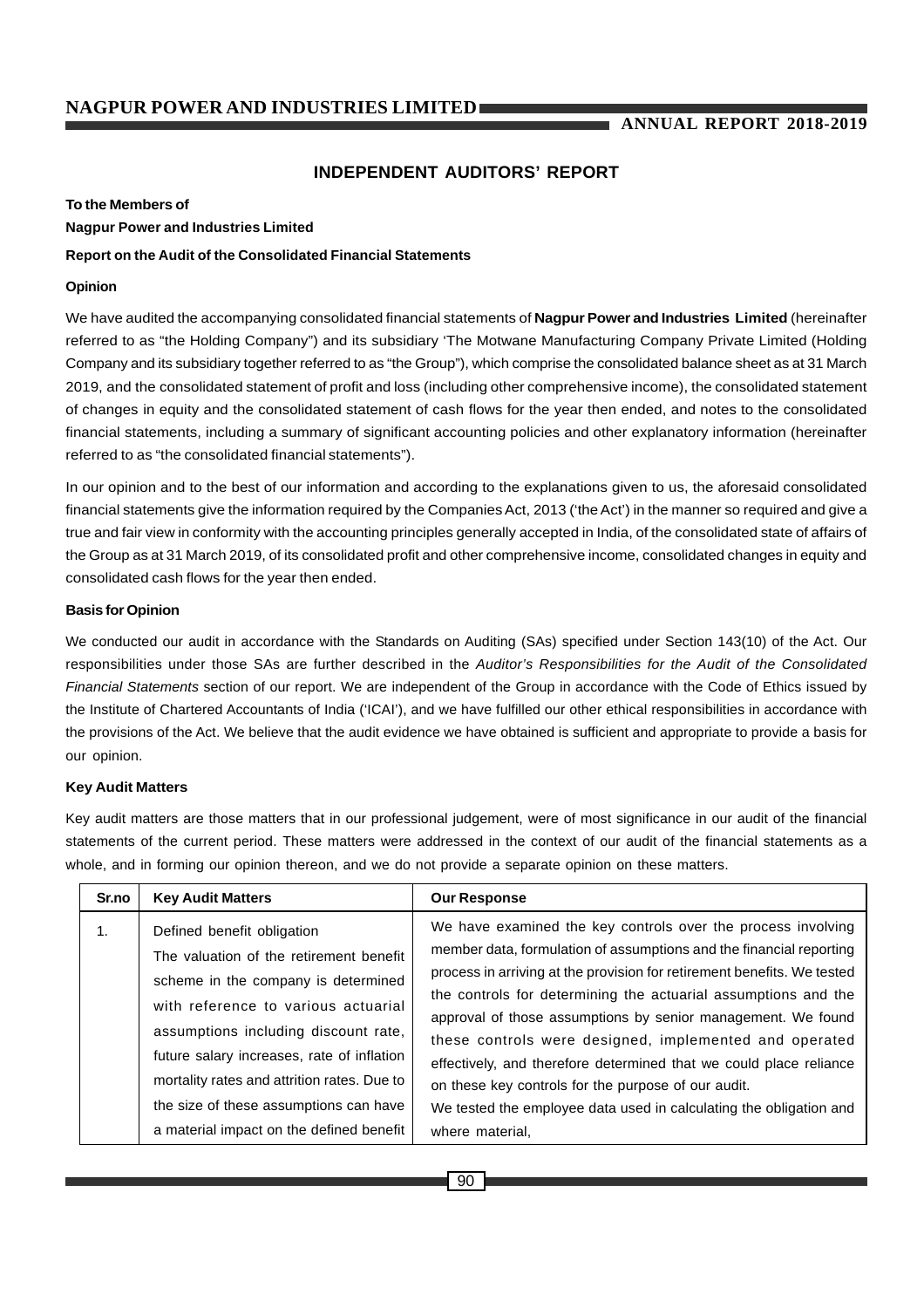## **ANNUAL REPORT 2018-2019**

|  | we also considered the treatment of curtailments, settlement, past |
|--|--------------------------------------------------------------------|
|  | service costs, remeasurements, benefits paid, and other            |
|  | amendments made to obligations during the year. From the evidence  |
|  | obtained, we found the data and assumptions used by the            |
|  | management in the actuarial valuations for retirement benefit      |
|  | obligations to be appropriate.                                     |
|  |                                                                    |

### **Other Information**

The Holding Company's management and Board of Directors are responsible for the other information. The other information comprises the information included in the Holding Company's Annual Report, but does not include the financial statements and our auditors' report thereon.

Our opinion on the consolidated financial statements does not cover the other information and we do not express any form of assurance conclusion thereon.

In connection with our audit of the consolidated financial statements, our responsibility is to read the other information and, in doing so, consider whether the other information is materially inconsistent with the consolidated financial statements or our knowledge obtained in the audit or otherwise appears to be materially misstated.

If, based on the work we have performed, we conclude that there is a material misstatement of this other information, we are required to report that fact. We have nothing to report in this regard.

## **Responsibilities of Management and Those Charged with Governance for the Consolidated Financial Statements**

The Holding Company's management and Board of Directors are responsible for the preparation and presentation of these consolidated financial statements in terms of the requirements of the Act that give a true and fair view of the consolidated state of affairs, consolidated profit/loss and other comprehensive income, consolidated statement of changes in equity and consolidated cash flows of the Group in accordance with the accounting principles generally accepted in India, including the Indian Accounting Standards (Ind AS) specified under Section 133 of the Act. The respective Board of Directors of the entities included in the Group are responsible for maintenance of adequate accounting records in accordance with the provisions of the Act for safeguarding the assets of each entity and for preventing and detecting frauds and other irregularities; the selection and application of appropriate accounting policies; making judgments and estimates that are reasonable and prudent; and the design, implementation and maintenance of adequate internal financial controls that were operating effectively for ensuring the accuracy and completeness of the accounting records, relevant to the preparation and presentation of the consolidated financial statements that give a true and fair view and are free from material misstatement, whether due to fraud or error, which have been used for the purpose of preparation of the consolidated financial statements by the Directors of the Holding Company, as aforesaid*.*

In preparing the consolidated financial statements, the respective management and Board of Directors of the entities included in the Group are responsible for assessing the ability of each entity to continue as a going concern, disclosing, as applicable, matters related to going concern and using the going concern basis of accounting unless management either intends to liquidate the entity or to cease operations, or has no realistic alternative but to do so.

The respective Board of Directors of the entities included in the Group is responsible for overseeing the financial reporting process of each entity.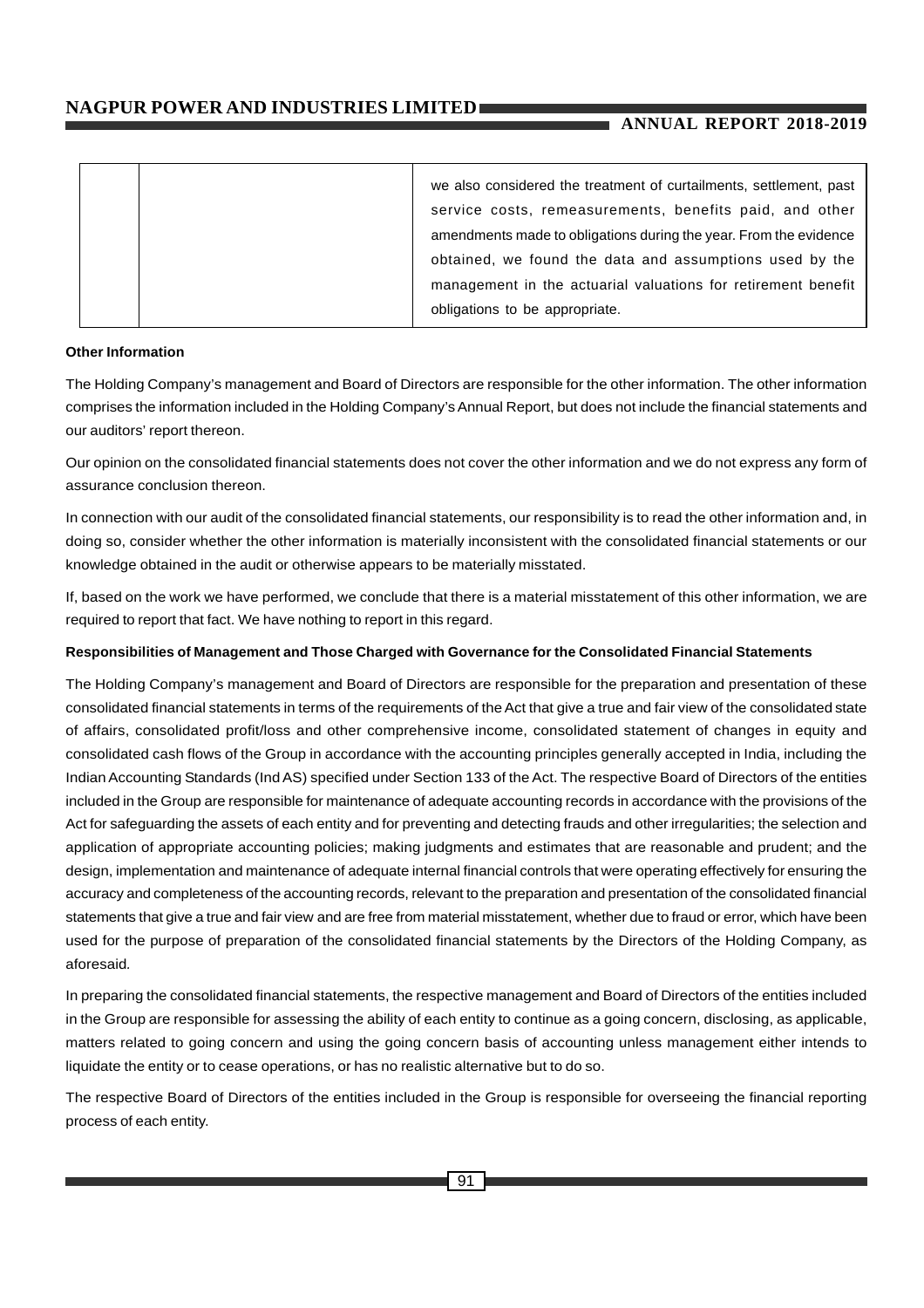### **Auditor's Responsibilities for the Audit of the Consolidated Financial Statements**

Our objectives are to obtain reasonable assurance about whether the consolidated financial statements as a whole are free from material misstatement, whether due to fraud or error, and to issue an auditor's report that includes our opinion. Reasonable assurance is a high level of assurance, but is not a guarantee that an audit conducted in accordance with SAs will always detect a material misstatement when it exists. Misstatements can arise from fraud or error and are considered material if, individually or in the aggregate, they could reasonably be expected to influence the economic decisions of users taken on the basis of these consolidated financial statements.

As part of an audit in accordance with SAs, we exercise professional judgment and maintain professional skepticism throughout the audit. We also:

- Identify and assess the risks of material misstatement of the consolidated financial statements, whether due to fraud or error, design and perform audit procedures responsive to those risks, and obtain audit evidence that is sufficient and appropriate to provide a basis for our opinion. The risk of not detecting a material misstatement resulting from fraud is higher than for one resulting from error, as fraud may involve collusion, forgery, intentional omissions, misrepresentations, or the override of internal control.
- Obtain an understanding of internal control relevant to the audit in order to design audit procedures that are appropriate in the circumstances. Under Section 143(3)(i) of the Act, we are also responsible for expressing our opinion on whether the entity has adequate internal financial controls system in place and the operating effectiveness of such controls.
- Evaluate the appropriateness of accounting policies used and the reasonableness of accounting estimates and related disclosures made by management.
- Conclude on the appropriateness of management's use of the going concern basis of accounting in preparation of consolidated financial statements and, based on the audit evidence obtained, whether a material uncertainty exists related to events or conditions that may cast significant doubt on the appropriateness of this assumption. If we conclude that a material uncertainty exists, we are required to draw attention in our auditors' report to the related disclosures in the consolidated financial statements or, if such disclosures are inadequate, to modify our opinion. Our conclusions are based on the audit evidence obtained up to the date of our auditors' report. However, future events or conditions may cause the Group (Holding company and subsidiaries) to cease to continue as a going concern.
- Evaluate the overall presentation, structure and content of the consolidated financial statements, including the disclosures, and whether the consolidated financial statements represent the underlying transactions and events in a manner that achieves fair presentation.
- Obtain sufficient appropriate audit evidence regarding the financial information of such entities or business activities within the Group to express an opinion on the consolidated financial statements. We are responsible for the direction, supervision and performance of the audit of financial information of such entities.

We believe that the audit evidence obtained by us is sufficient and appropriate to provide a basis for our audit opinion on the consolidated financial statements.

We communicate with those charged with governance of the Holding Company and such other entities included in the consolidated financial statements of which we are the independent auditors regarding, among other matters, the planned scope and timing of the audit and significant audit findings, including any significant deficiencies in internal control that we identify during our audit.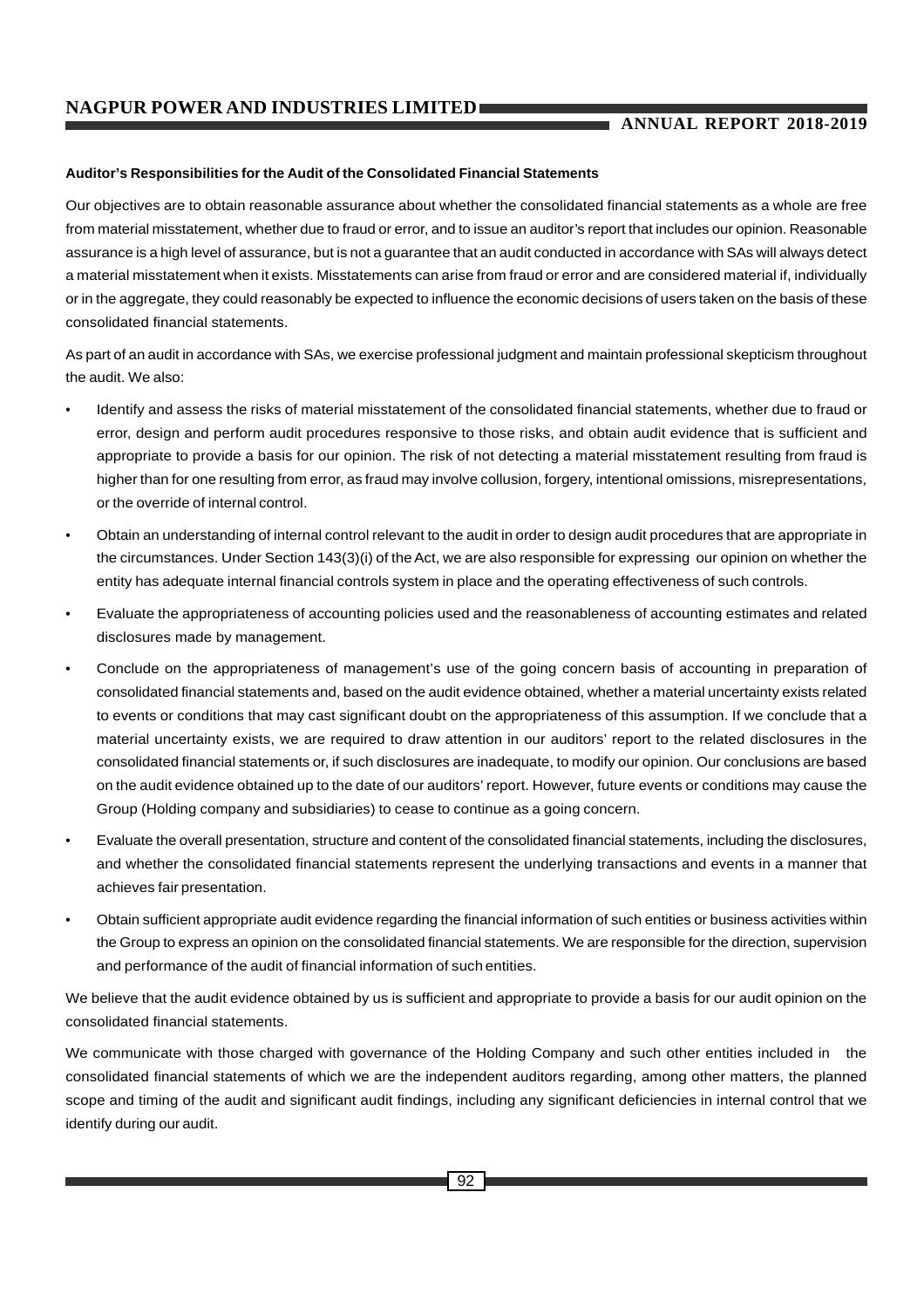## **ANNUAL REPORT 2018-2019**

We also provide those charged with governance with a statement that we have complied with relevant ethical requirements regarding independence, and to communicate with them all relationships and other matters that may reasonably be thought to bear on our independence, and where applicable, related safeguards.

From the matters communicated with those charged with governance, we determine those matters that were of most significance in the audit of the consolidated financial statements of the current period and are therefore the key audit matters. We describe these matters in our auditors' report unless law or regulation precludes public disclosure about the matter or when, in extremely rare circumstances, we determine that a matter should not be communicated in our report because the adverse consequences of doing so would reasonably be expected to outweigh the public interest benefits of such communication.

## **Other Matter**

We did not audit the financial statements of the subsidiary company, namely, Motwane Manufacturing Company Private Limited whose financial statement reflects total assets of Rs. 3029.71 Lacs as at 31<sup>st</sup> March 2019, total revenue of Rs.4069.93 Lacs and net profit of Rs.77.26 Lacs for the year ended on that date, as considered in the consolidated Financial Statement. These Financial statement and other information have been audited by the other auditor whose report has been furnished to us by the management, and our opinion on the Consolidated financial statement, in so far as it relates in terms of sub-section (3) and (11) of section 143 of the Act, in so far as it relates to the aforesaid associate, is based solely on the report of the other auditor.

### **Report on Other Legal and Regulatory Requirements**

- A. As required by Section 143(3) of the Act, based on our audit, we report, to the extent applicable, that:
	- a) We have sought and obtained all the information and explanations which to the best of our knowledge and belief were necessary for the purposes of our audit of the aforesaid consolidated financial statements.
	- b) In our opinion, proper books of account as required by law relating to preparation of the aforesaid consolidated financial statements have been kept so far as it appears from our examination of those books and records.
	- c) The consolidated balance sheet, the consolidated statement of profit and loss (including other comprehensive income), the consolidated statement of changes in equity and the consolidated statement of cash flows dealt with by this Report are in agreement with the relevant books of account maintained for the purpose of preparation of the consolidated financial statements.
	- d) In our opinion, the aforesaid consolidated financial statements comply with the Ind AS specified under Section 133 of the Act.
	- e) On the basis of the written representations received from the directors of the Holding Company and its subsidiaries which are incorporated in India, as on 31 March 2019 and taken on record by the Board of Directors of respective companies, none of the directors of the Group companies incorporated in India is disqualified as on 31 March 2019 from being appointed as a director in terms of Section 164(2) of the Act.
	- f) With respect to the adequacy of the internal financial controls with reference to financial statements of the Holding Company and its subsidiary companies incorporated in India and the operating effectiveness of such controls, refer to our separate report in Annexure A.
- B. With respect to the other matters to be included in the Auditors' Report in accordance with Rule 11 of the Companies (Audit and Auditor's) Rules, 2014, in our opinion and to the best of our information and according to the explanations given to us: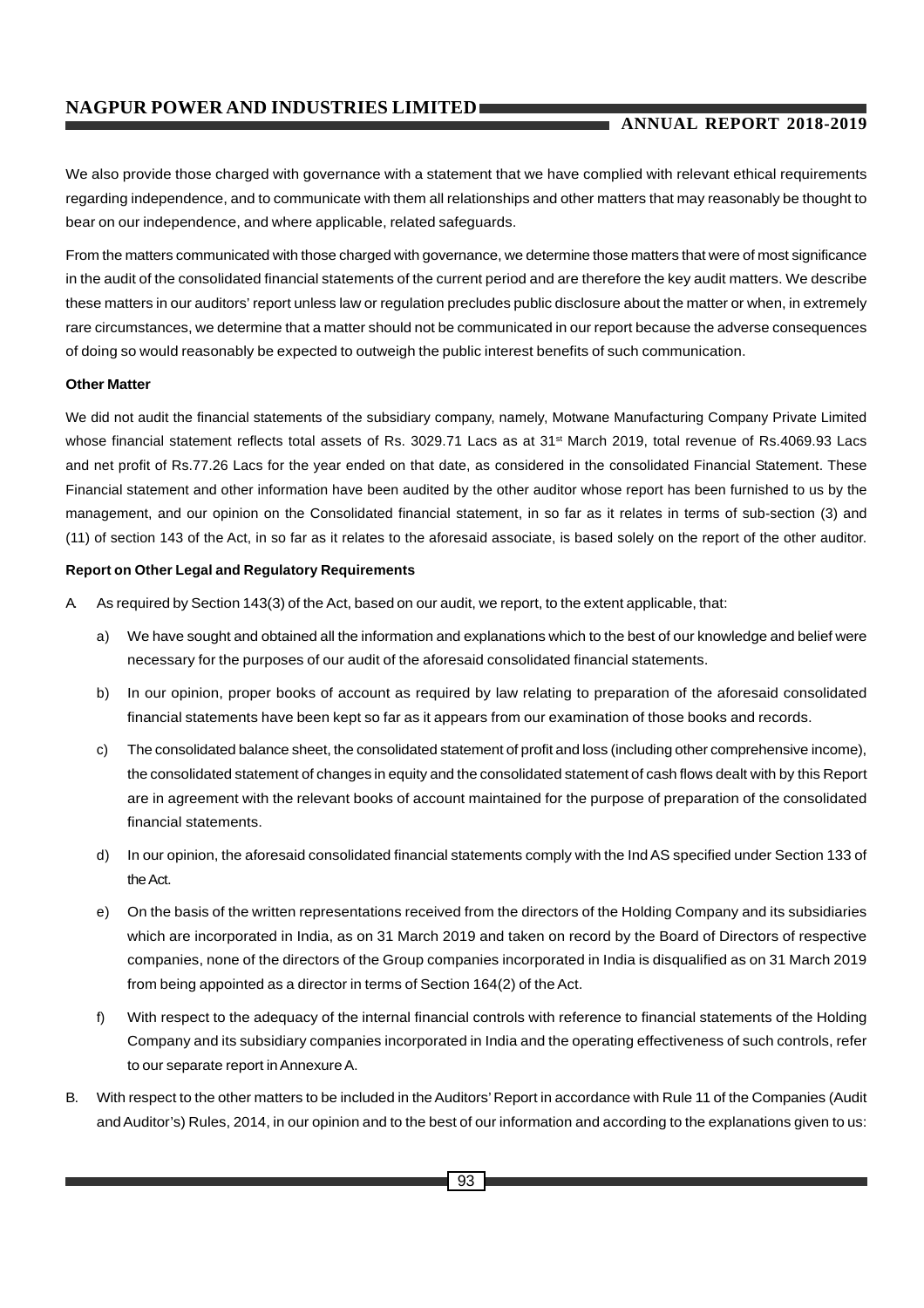## **ANNUAL REPORT 2018-2019**

- i. The consolidated financial statements disclose the impact of pending litigations as at 31 March 2019 on the consolidated financial position of the Group. Refer Note 41 to the consolidated financial statements.
- ii. Provision has been made in the consolidated financial statements, as required under the applicable law or Ind AS, for material foreseeable losses, if any, on long-term contracts including derivative contracts. Refer Notes 20 and 21 to the consolidated financial statements in respect of such items as it relates to the Group.
- iii. There has been no delay in transferring amounts to the Investor Education and Protection Fund by the Holding Company and its subsidiary companies incorporated in India during the year ended 31st March 2019.
- iv. The company did not have any long term contracts including derivatives contract for which there were any material foreseeable losses.
- C. With respect to the matter to be included in the Auditors' report under Section 197(16) :

In our opinion and according to the information and explanation given to us, the remuneration paid during the current year by the Holding Company and its subsidiaries which are incorporated in India is in accordance with the provisions of Section 197 of the Act. The remuneration paid to any director by the Holding Company and its subsidiaries which are incorporated in India, is not in excess of the limit laid down under Section 197 of the Act. The Ministry of Corporate Affairs has not prescribed other details under Section 197(16) which are required to be commented upon by us.

> **For Parekh Sharma & Associates** Chartered Accountants Firm's Registration No: 129301W

 **Sujesh Sharma** Mumbai Partner 29 May 2019 Membership No: 118944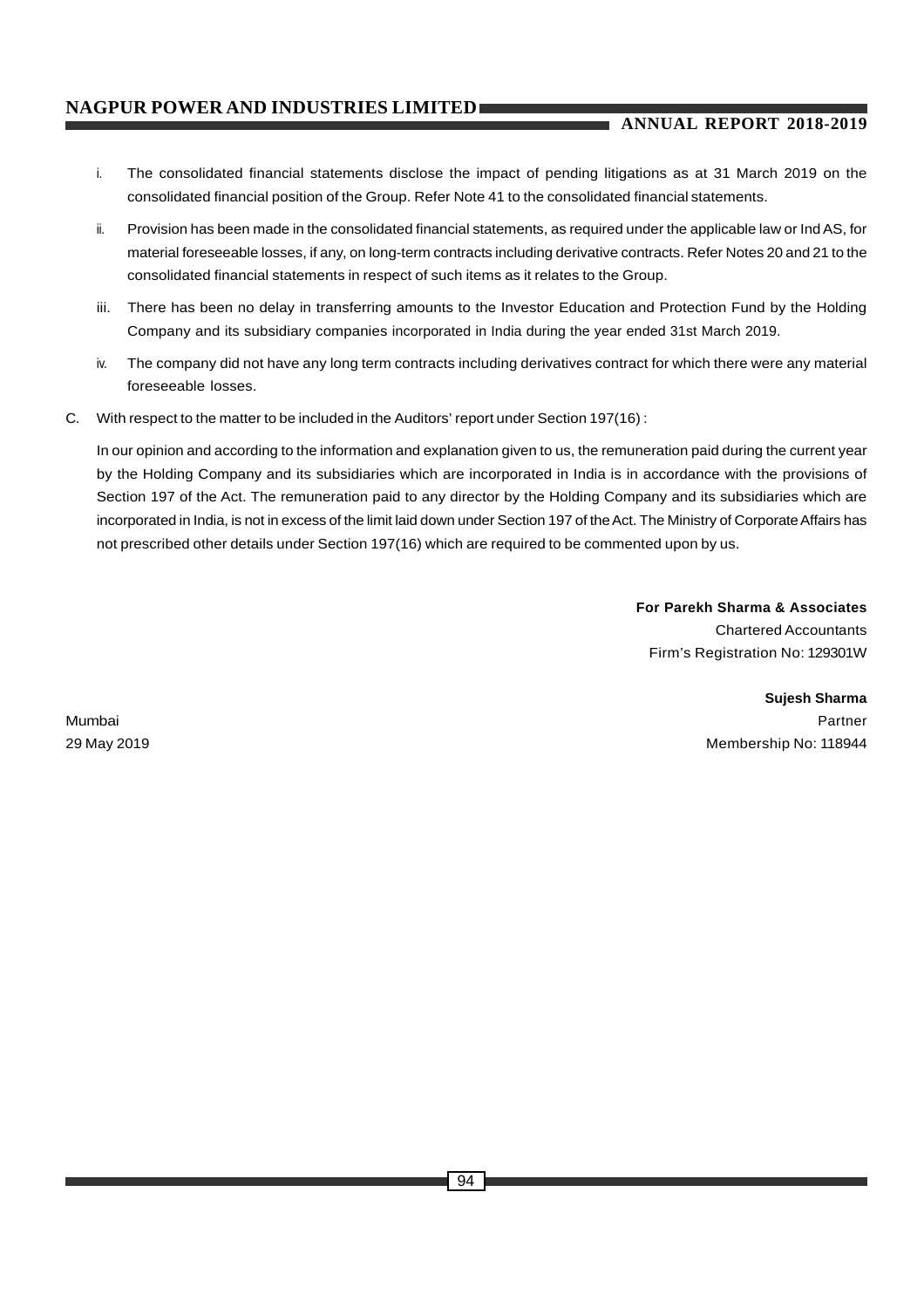## **ANNEXURE A TO THE INDEPENDENT AUDITOR'S REPORT ON THE ACCOUNTS FOR THE YEAR ENDED 31ST MARCH 2019**

## **Report on the Internal Financial Controls under Clause (i) of sub-section 3 of Section 143 of the Companies Act, 2013 ("the Act")**

In conjunction with our audit of the consolidated financial statements of Nagpur Power And Industries Limited ("the Holding Company") as of 31 March 2019, we have audited the internal financial controls with reference to the financial statements of the Holding Company and its subsidiary, which are incorporated in India as of that date.

### **Management's Responsibility for Internal Financial Controls**

The respective Board of Directors of the Holding company and its subsidiary which are incorporated in India, are responsible for establishing and maintaining internal financial controls based on the internal control with reference to financial statements criteria established by the Holding company and its subsidiary, which are incorporated in India, considering the essential components of internal control stated in the Guidance Note on Audit of Internal Financial Controls Over Financial Reporting ("the Guidance Note") issued by the Institute of Chartered Accountants of India ("ICAI"). These responsibilities include the design, implementation and maintenance of adequate internal financial controls that were operating effectively for ensuring the orderly and efficient conduct of its business, including adherence to the respective entity's policies, the safeguarding of its assets, the prevention and detection of frauds and errors, the accuracy and completeness of the accounting records, and the timely preparation of reliable financial information, as required under the Act.

#### **Auditor's Responsibility**

Our responsibility is to express an opinion on the internal financial controls with reference to financial statements of the Holding Company and its subsidiary which are incorporated in India, based on our audit. We conducted our audit in accordance with the Guidance Note and the Standards on Auditing, issued by the ICAI and deemed to be prescribed under Section 143(10) of the Act, to the extent applicable to an audit of internal financial controls, both applicable to an audit of Internal Financial Controls and, both issued by the ICAI. Those Standards and the Guidance Note require that we comply with ethical requirements and plan and perform the audit to obtain reasonable assurance about whether adequate internal financial controls with reference to financial statements was established and maintained and if such controls operated effectively in all material respects.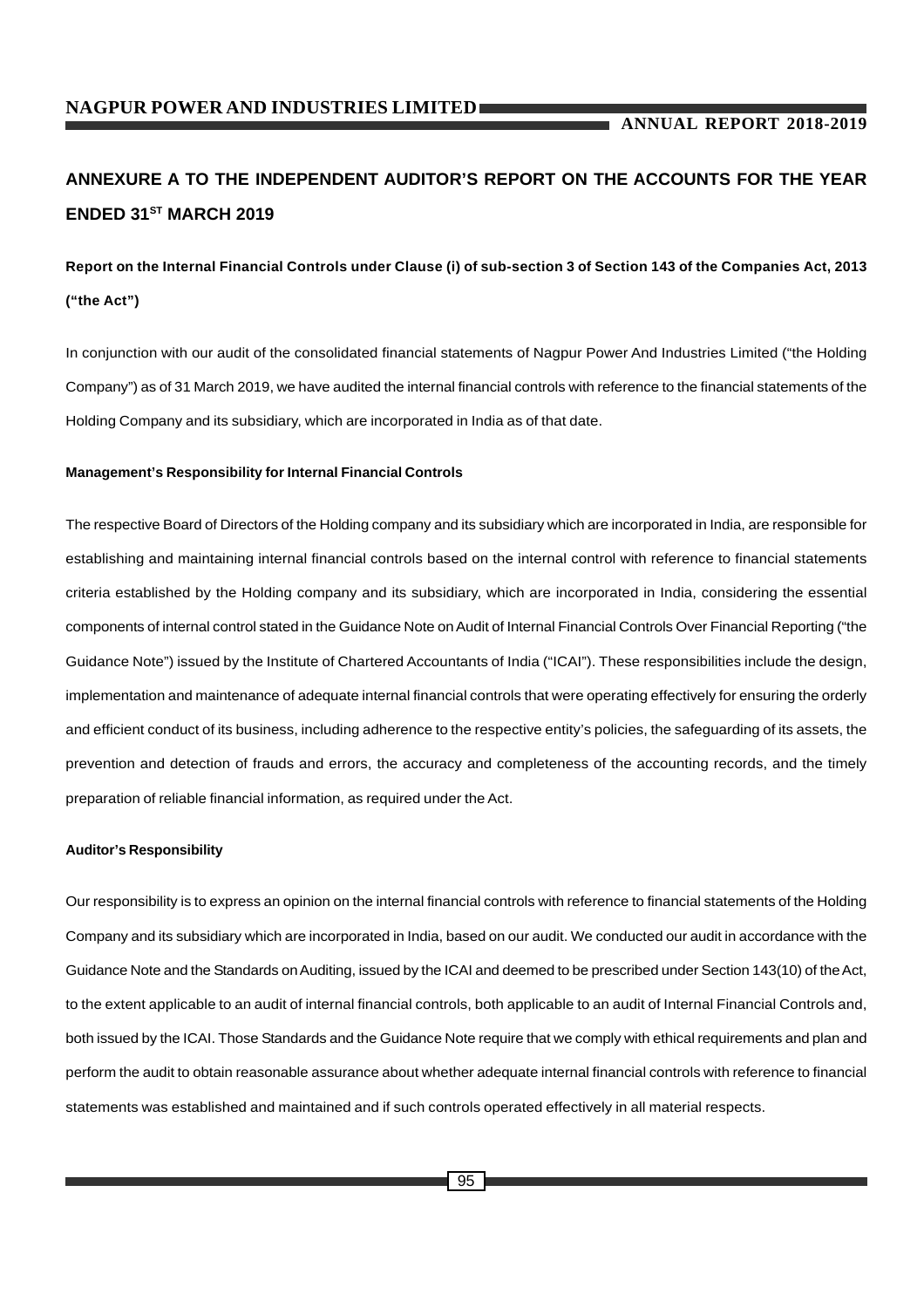### **ANNUAL REPORT 2018-2019**

Our audit involves performing procedures to obtain audit evidence about the adequacy of the internal financial controls system with reference to financial statements and their operating effectiveness. Our audit of internal financial controls with reference to financial statements included obtaining an understanding of internal financial controls with reference to financial statements, assessing the risk that a material weakness exists, and testing and evaluating the design and operating effectiveness of internal control based on the assessed risk. The procedures selected depend on the auditor's judgment, including the assessment of the risks of material misstatement of the financial statements, whether due to fraud or error.

We believe that the audit evidence we have obtained is sufficient and appropriate to provide a basis for our audit opinion on the internal financial control system with reference to financial statements of the Holding Company and its subsidiary which are incorporated in India.

#### **Meaning of Internal Financial Controls with reference to Financial Statements**

A company's internal financial control with reference to financial statements is a process designed to provide reasonable assurance regarding the reliability of financial reporting and the preparation of financial statements for external purposes in accordance with generally accepted accounting principles. A company's internal financial control with reference to financial statements includes those policies and procedures that (1) pertain to the maintenance of records that, in reasonable detail, accurately and fairly reflect the transactions and dispositions of the assets of the company; (2) provide reasonable assurance that transactions are recorded as necessary to permit preparation of financial statements in accordance with generally accepted accounting principles, and that receipts and expenditures of the company are being made only in accordance with authorizations of management and directors of the company; and (3) provide reasonable assurance regarding prevention or timely detection of unauthorized acquisition, use, or disposition of the company's assets that could have a material effect on the financial statements.

#### **Inherent Limitations of Internal Financial Controls with reference to Financial Statements**

Because of the inherent limitations of internal financial controls with reference to financial statements, including the possibility of collusion or improper management override of controls, material misstatements due to error or fraud may occur and not be detected. Also, projections of any evaluation of the internal financial controls with reference to financial statements to future periods are subject to the risk that the internal financial control with reference to financial statements may become inadequate because of changes in conditions, or that the degree of compliance with the policies or procedures may deteriorate.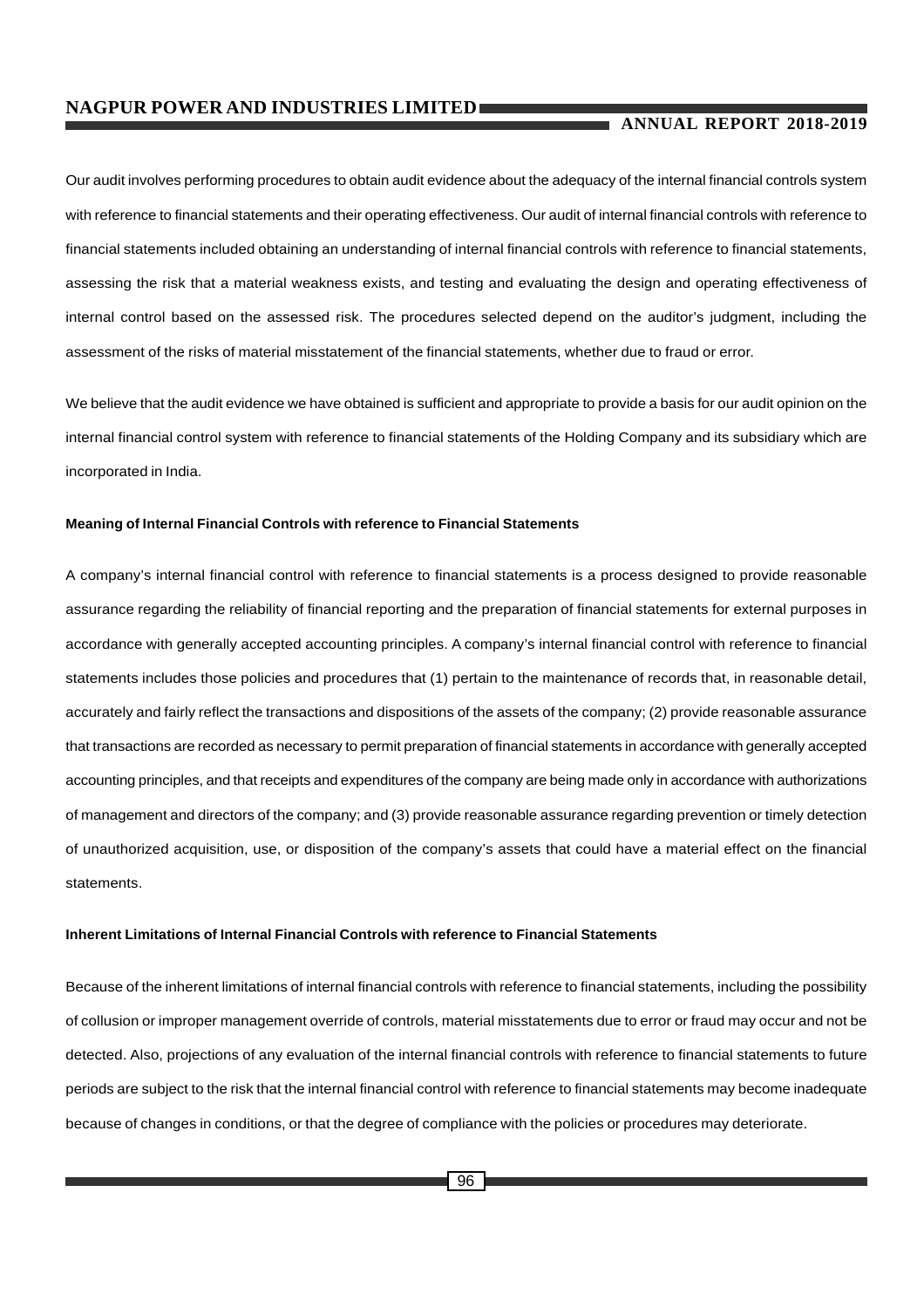## **ANNUAL REPORT 2018-2019**

## **Opinion**

In our opinion, the Holding Company and its subsidiary which are incorporated in India, have, in all material respects, an adequate internal financial controls system with reference to financial statements and such internal financial controls with reference to financial statements were operating effectively as at 31 March 2019, based on the internal control with reference to financial statements criteria established by the Holding Company and its subsidiaries which are incorporated in India, considering the essential components of internal control stated in the Guidance Note issued by the ICAI.

## **Other Matters**

Our aforesaid report under section 143(3)(i) of the act on the adequacy and operation effectiveness of the internal financial controls over financial reporting in so far as it related to a subsidiary company incorporated in India, based on the corresponding report of the auditor of such company.

## **For Parekh Sharma & Associates**

Chartered Accountants Firm's Registration No: 129301W

 **Sujesh Sharma** Mumbai Partner 29 May 2019 Membership No: 118944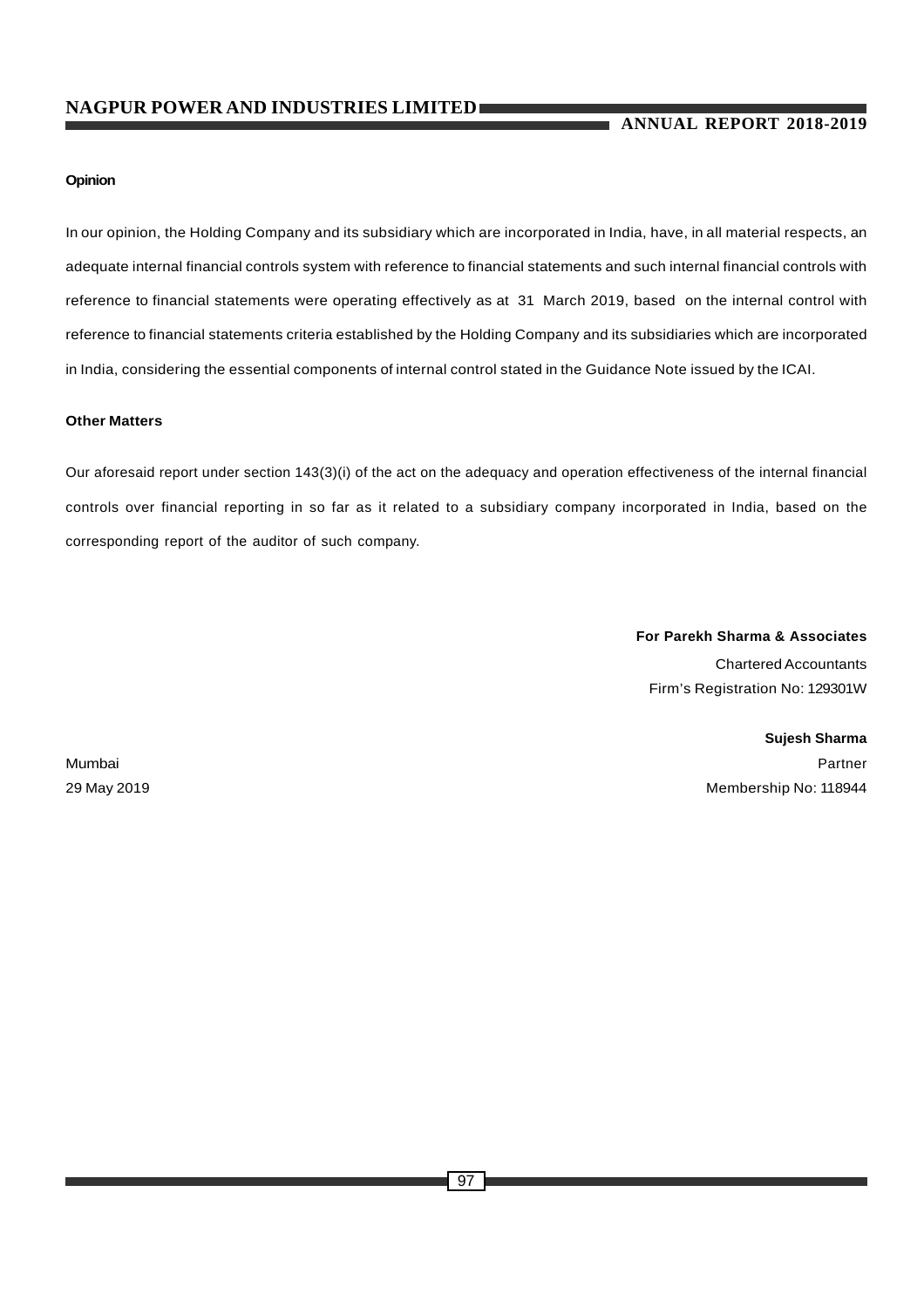## **ANNUAL REPORT 2018-2019**

| Consolidated Balance Sheet as at STSt March, 2019<br>Amount in ₹ |                |                           |                           |  |  |
|------------------------------------------------------------------|----------------|---------------------------|---------------------------|--|--|
| <b>Particulars</b>                                               | Note No.       | As at<br>31st March, 2019 | As at<br>31st March, 2018 |  |  |
| <b>ASSETS</b>                                                    |                |                           |                           |  |  |
| <b>Non-current assets</b>                                        |                |                           |                           |  |  |
| Property, plant and equipment                                    | 2              | 217,712,921               | 217,661,236               |  |  |
| Other intangible assets                                          | 3              | 199,058,363               | 193,555,678               |  |  |
| Capital work- in-progress                                        | 4              |                           | 225,000                   |  |  |
| <b>Financial assets</b>                                          |                |                           |                           |  |  |
| Investments                                                      | 5              | 61,226,021                | 59,720,533                |  |  |
| Loans                                                            |                |                           |                           |  |  |
| Others financial assets                                          | 6              | 8,393,015                 | 5,393,015                 |  |  |
| Deferred tax assets (Net)                                        | $\overline{7}$ | 187,246                   | 187,246                   |  |  |
| Non-current tax assets (Net)                                     | 8              | 10,991,931                | 10,764,460                |  |  |
| Other non-current assets                                         | 9              | 9,803,887                 | 8,393,346                 |  |  |
|                                                                  |                | 507,373,384               | 495,900,514               |  |  |
| <b>Current assets</b>                                            |                |                           |                           |  |  |
| Inventories                                                      | 10             | 109,912,929               | 112,487,982               |  |  |
| <b>Financial assets</b>                                          |                |                           |                           |  |  |
| Investments                                                      | 11             | 234,630,746               | 232,750,349               |  |  |
| Trade receivables                                                | 12             | 102,206,701               | 86,331,883                |  |  |
| Cash and cash equivalents                                        | 13             | 9,336,453                 | 10,592,097                |  |  |
| Bank balance other than cash and cash equivalents                | 14             | 4,969,000                 | 9,010,000                 |  |  |
| Other financial assets                                           | 15             | 81,177                    | 156,483                   |  |  |
| Other current assets                                             | 16             | 10,039,431                | 13,276,230                |  |  |
|                                                                  |                | 471,176,437               | 464,605,024               |  |  |
| <b>TOTAL ASSETS</b>                                              |                | 978,549,821               | 960,505,538               |  |  |
| <b>EQUITY AND LIABILITIES</b>                                    |                |                           |                           |  |  |
| <b>Equity</b>                                                    |                |                           |                           |  |  |
| Equity share capital                                             | 17             | 130,955,070               | 130,955,070               |  |  |
| Other equity                                                     | 18             | 665,825,312               | 663,494,622               |  |  |
| Non-controlling interest                                         | 19             | 16,312,080                | 6,713,991                 |  |  |
| <b>Total equity</b>                                              |                | 813,092,462               | 801,163,683               |  |  |
| <b>Liabilities</b>                                               |                |                           |                           |  |  |
| <b>Non-current liabilities</b>                                   |                |                           |                           |  |  |
| <b>Financial liabilities</b>                                     |                |                           |                           |  |  |
| <b>Borrowings</b>                                                | 20             |                           | 1,112,000                 |  |  |
| Trade payables                                                   | 21             | 1,178,543                 | 1,178,542                 |  |  |
| Other financial liabilities                                      | 22             | 835,000                   | 785,000                   |  |  |
| Provisions                                                       | 23             | 3,837,765                 | 2,306,247                 |  |  |
| <b>Total Non-current liabilities</b>                             |                | 5,851,308                 | 5,381,789                 |  |  |
| <b>Current liabilities</b>                                       |                |                           |                           |  |  |
| <b>Financial liabilities</b>                                     |                |                           |                           |  |  |
| <b>Borrowings</b>                                                | 24             | 64,468,277                | 67,221,732                |  |  |
| Trade payables                                                   | 25             | 60,743,113                | 68,889,729                |  |  |
| Other financial liabilities                                      | 26             | 223,300                   | 233,300                   |  |  |
| Other current liabilities                                        | 27             | 30,447,465                | 13,983,018                |  |  |
| Provisions                                                       | 28             | 3,723,896                 | 3,632,287                 |  |  |
| <b>Total current liabilities</b>                                 |                | 159,606,051               | 153,960,066               |  |  |
|                                                                  |                | 165,457,359               | 159,341,855               |  |  |
| <b>TOTAL EQUITY AND LIABILITIES</b>                              |                | 978,549,821               | 960,505,538               |  |  |
| Significant accounting policies                                  | 1              |                           |                           |  |  |
|                                                                  |                |                           |                           |  |  |

## **Consolidated Balance Sheet as at 31st March, 2019**

The accompanying notes are an integral part of these consolidated financial statements

# As per our report of even date attached **For and on behalf of the Board of Directors For Parekh Sharma & Associates**

Partner Director & Company M.No.:118944<br>M.No.:118944 **Chief Financial Officers** Officers of the Chief Financial Officers of Secretary (ACS 287 Mumbai: 29 May, 2019

Gautam P. Khandelwal Nimis Sheth Firm Regn. No. 129301W **Executive Chairman** Director **Director Executive Chairman** Director **DIN: 00270717** (DIN: 00

Secretary (ACS 28712)<br>Mumbai : 29 May, 2019

(DIN: 00482739)

**Sujesh Sharma Nidhi Salampuria Santosh Khandelwal**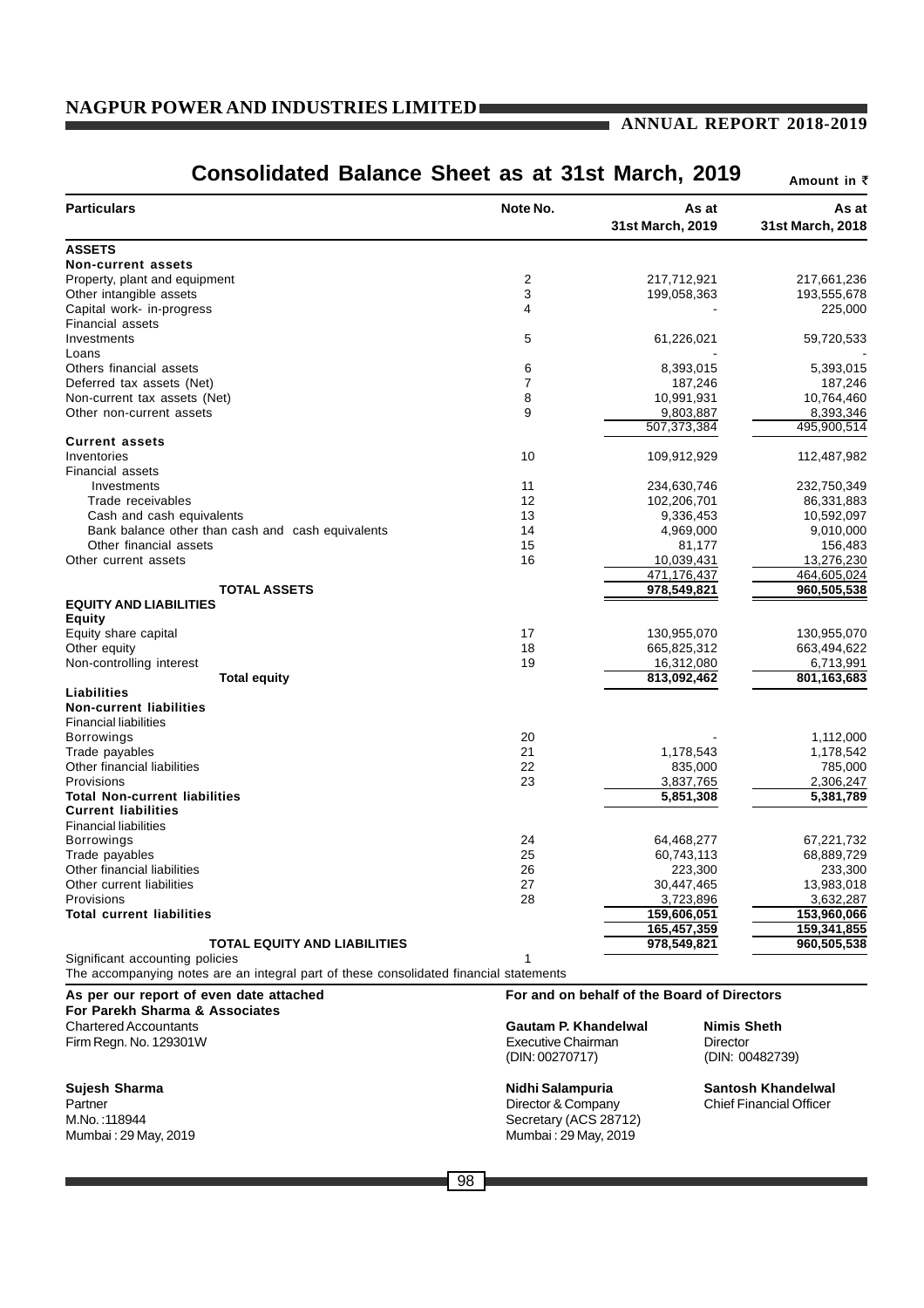## **Consolidated Statement of Profit and Loss for the year ended 31st March, 2019**

|      |                                                                                        |                             |                                             | Amount in $\bar{z}$                   |
|------|----------------------------------------------------------------------------------------|-----------------------------|---------------------------------------------|---------------------------------------|
|      | <b>Particulars</b>                                                                     | <b>Note No</b>              | <b>Year Ended</b><br>31st March, 2019       | <b>Year Ended</b><br>31st March, 2018 |
| L    | Revenue from operations                                                                | 29                          | 409,990,041                                 | 298,218,060                           |
| Ш    | Other income                                                                           | 30                          | 15,358,807                                  | 22,616,074                            |
| Ш    | Total Income $(1 + 11)$                                                                |                             | 425,348,848                                 | 320,834,134                           |
| IV   | <b>Expenses</b>                                                                        |                             |                                             |                                       |
|      | Cost of materials consumed                                                             | 31                          | 217,390,373                                 | 154,086,055                           |
|      | Changes in inventories of finished goods and work-in-progress                          | 32                          | (4,739,046)                                 | (1, 554, 513)                         |
|      | Excise duty                                                                            | 33                          |                                             | 2,015,318                             |
|      | Employee benefits expenses                                                             | 34                          | 101,019,433                                 | 74,203,407                            |
|      | Finance costs                                                                          | 35                          | 10,825,626                                  | 9,965,389                             |
|      | Depreciation and amortization expense                                                  | 36                          | 20,709,091                                  | 18,434,502                            |
|      | Other expenses                                                                         | 37                          | 79,734,032                                  | 66,032,755                            |
|      | <b>Total Expenses</b>                                                                  |                             | 424,939,509                                 | 323, 182, 913                         |
| V    | Profit /(Loss) before exceptional items and tax (III-IV)                               |                             | 409,339                                     | (2,348,779)                           |
| VI   | Exceptional items                                                                      |                             |                                             |                                       |
| VII  | Profit/(Loss) Before Tax (V-VI)                                                        |                             | 409,339                                     | (2,348,779)                           |
|      | <b>VIII Tax Expense</b>                                                                | 38                          |                                             |                                       |
|      | Current tax                                                                            |                             |                                             | 800,000                               |
|      | Deferred tax                                                                           |                             |                                             |                                       |
| IX   | Profit/(Loss) for the year (VII-VIII)                                                  |                             | 409,339                                     | (3, 148, 779)                         |
| X    | <b>Other Comprehensive Income</b>                                                      | 39                          |                                             |                                       |
| (i)  | Items that will not be reclassified to statement of profit and loss                    |                             |                                             |                                       |
|      | Re-measurement gains/(losses) on defined benefit plans                                 |                             | (1, 279, 544)                               | (147, 328)                            |
|      | Fair value gains/ (losses) on Equity instruments                                       |                             | 5,193,485                                   | 10,853,491                            |
|      | Income tax effect on above                                                             |                             |                                             |                                       |
| (ii) | Items that will be reclassified to statement of profit and loss                        |                             |                                             |                                       |
|      | Debt instruments through Other Comprehensive Income                                    |                             |                                             |                                       |
|      | Income tax effect on above                                                             |                             |                                             |                                       |
|      | <b>Total Other Comprehensive Income</b>                                                |                             | 3,913,941                                   | 10,706,163                            |
| XI.  | Total Comprehensive Income for the year (IX+X)                                         |                             | 4,323,280                                   | 7,557,384                             |
|      | Profit/(Loss) attributable to:                                                         |                             |                                             |                                       |
|      | Owners of the Company                                                                  |                             | (1,888,631)                                 | (3,344,450)                           |
|      | Non-Controlling Interest                                                               |                             | 2,297,970                                   | 195,671                               |
|      |                                                                                        |                             | 409,339                                     | (3, 148, 779)                         |
|      | Other Comprehensive Income attributable to:                                            |                             |                                             |                                       |
|      | Owners of the Company                                                                  |                             | 4,219,322                                   | 10,673,153                            |
|      | Non-Controlling Interest                                                               |                             | (305, 381)                                  | 33,010                                |
|      |                                                                                        |                             | 3,913,941                                   | 10,706,163                            |
|      | Total Comprehensive Income attributable to:                                            |                             |                                             |                                       |
|      | Owners of the Company                                                                  |                             | 2,330,691                                   | 7,328,703                             |
|      | Non-Controlling Interest                                                               |                             | 1,992,589                                   | 228,681                               |
|      |                                                                                        |                             | 4,323,280                                   | 7,557,384                             |
|      | Earnings per equity share                                                              | 40                          |                                             |                                       |
|      | Basic (in Rs)                                                                          |                             | (0.14)                                      | (0.26)                                |
|      | Diluted (in Rs)                                                                        |                             | (0.14)                                      | (0.26)                                |
|      | Significant accounting policies                                                        | 1                           |                                             |                                       |
|      | The accompanying notes are an integral part of these Consolidated financial statements |                             |                                             |                                       |
|      | As per our report of even date attached                                                |                             | For and on behalf of the Board of Directors |                                       |
|      | For Parekh Sharma & Associates                                                         |                             |                                             |                                       |
|      | <b>Chartered Accountants</b>                                                           | <b>Gautam P. Khandelwal</b> |                                             | <b>Nimis Sheth</b>                    |
|      | Firm Regn. No. 129301W                                                                 | <b>Executive Chairman</b>   | <b>Director</b>                             |                                       |
|      |                                                                                        | (DIN: 00270717)             |                                             | (DIN: 00482739)                       |

M.No. :118944<br>
Mumbai : 29 May, 2019<br>
Mumbai : 29 May, 2019

(DIN: 00270717)

**Sujesh Sharma Nidhi Salampuria Santosh Khandelwal** Partner Partner (No. 2013)<br>
M.No.:118944<br>
M.No.:118944<br>
M.No.:118944 Mumbai: 29 May, 2019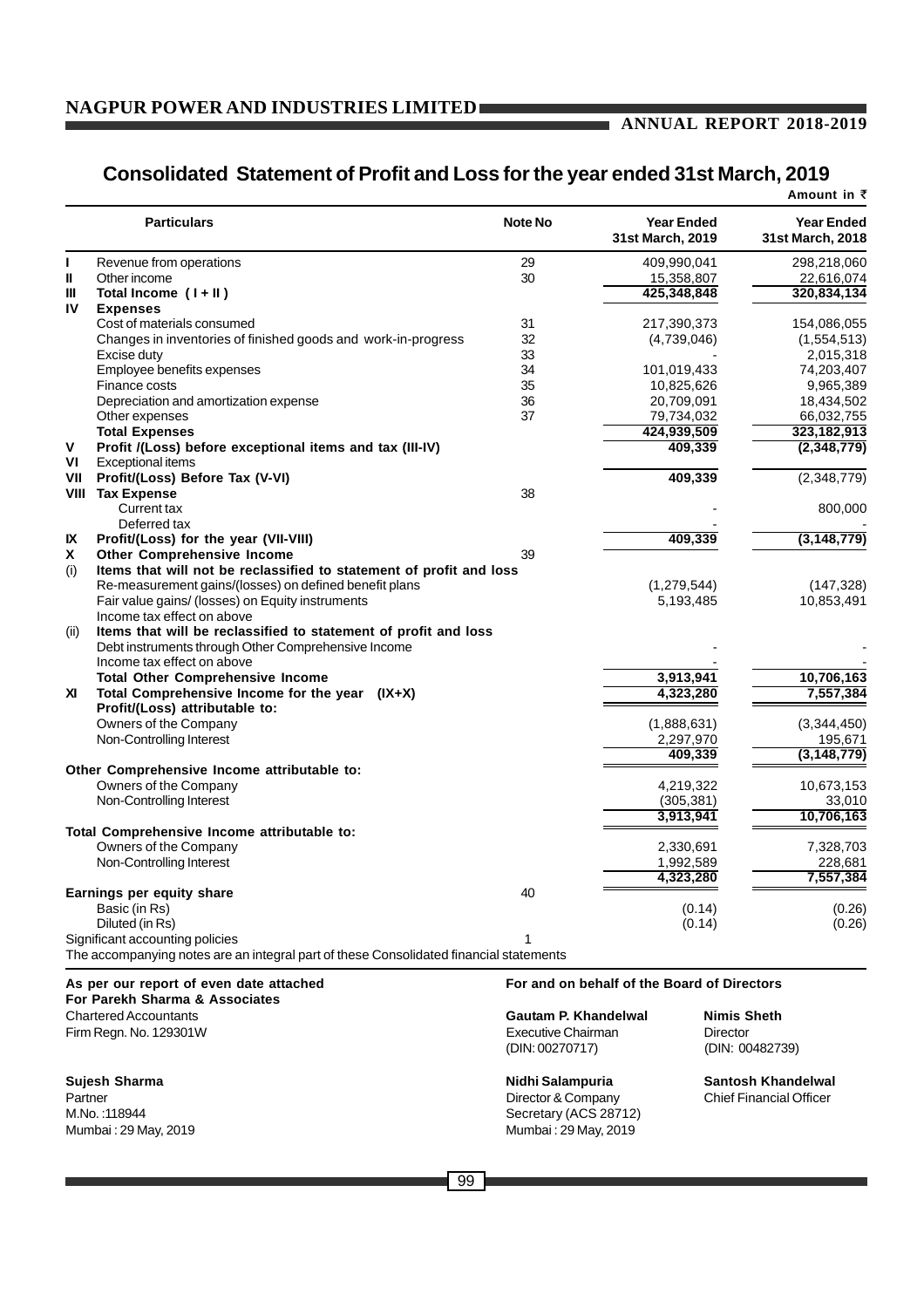## **Consolidated Cash Flow Statement for the year ended 31st March, 2019**

**Amount in** ₹

|        |                                                                                                       |                           | AUVUU UL Y                |
|--------|-------------------------------------------------------------------------------------------------------|---------------------------|---------------------------|
|        | <b>Particulars</b>                                                                                    | As at<br>31st March, 2019 | As at<br>31st March, 2018 |
| А.     | <b>CASH FLOWS FROM OPERATING ACTIVITIES</b>                                                           |                           |                           |
|        | Profit Before Tax and Share in Profit/(Loss) of Equity Accounted Investees<br><b>Adjustments for:</b> | (1,888,631)               | (3,344,450)               |
|        | Depreciation and amortization                                                                         | 20,709,091                | 18,434,502                |
|        | <b>Finance Cost</b>                                                                                   | 10,825,626                | 9,965,389                 |
|        | Interest Income                                                                                       | (987, 658)                | (1, 109, 593)             |
|        | Dividend Income                                                                                       | (7,069,812)               | (2,944,787)               |
|        | Remeasurement of employee benefit                                                                     | (1, 279, 544)             | (147, 328)                |
|        | Unrealised gain on investments measured at Fair Value through OCI (Net)                               | 5,193,485                 | 10,853,491                |
|        | (Gain)/loss on sale of assets                                                                         | (62, 187)                 |                           |
|        | (Gain)/loss on sale of Investments                                                                    | (3,504,658)               | (64, 453, 878)            |
|        | Unrealised gain/loss on investment                                                                    | (2,472,184)               | 46,734,020                |
|        | <b>Operational Profit before Working Capital changes</b>                                              | 19,463,527                | 13,987,365                |
|        | Adjustments for changes in Working Capital:                                                           |                           |                           |
|        | Inventories                                                                                           | 2,575,053                 | (37, 784, 109)            |
|        | Trade receivables                                                                                     | (15, 874, 818)            | (3,097,435)               |
|        | Other current assets                                                                                  | 3,312,105                 | (6, 108, 197)             |
|        | Trade payables                                                                                        | (8, 146, 679)             | 28,862,231                |
|        | Other current liabilities                                                                             | 18,077,574                | (14, 392, 322)            |
|        |                                                                                                       | (56, 765)                 | (32, 519, 832)            |
|        | Cash from/ (used) in operating activities                                                             | 19,406,761                | (18, 532, 467)            |
|        | Direct taxes paid, net                                                                                | 227,471                   | 170,924                   |
|        | NET CASH FROM/ (USED) IN OPERATING ACTIVITIES                                                         | 19,179,290                | (18, 703, 391)            |
| В.     | <b>CASH FLOW FROM INVESTING ACTIVITIES</b>                                                            |                           |                           |
|        | Purchase of PPE and Other Intangible assets (Note i below)                                            | (26, 413, 566)            | (18, 589, 348)            |
|        | Proceeds from sale of PPE and Other Intangible assets (Note i below)                                  | 437,357                   | 263,766                   |
|        | Proceeds from (Purchase) / Sale of investments (Note ii below)                                        | 2,590,957                 | 34,714,685                |
|        | Dividend received                                                                                     | 7,069,812                 | 2,944,787                 |
|        | Interest received                                                                                     | 987,658                   | 1,109,593                 |
|        | Proceeds / (repayment) of loans and deposits                                                          | (4,360,541)               | 2,111,470                 |
|        | <b>NET CASH FROM/ (USED) IN INVESTING ACTIVITIES</b>                                                  | (19,688,323)              | 22,554,954                |
| C.     | <b>CASH FLOW FROM FINANCING ACTIVITIES</b>                                                            |                           |                           |
|        | Proceeds from issue of Equity Shares to Minority Interest by Subsidiary                               | 9,903,470                 | 314,171                   |
|        | Proceeds / (Repayment) of Short-term Borrowings                                                       | (2,753,455)               | 9,244,273                 |
|        | Proceeds/(Repayment) of Long-term Borrowings                                                          | (1, 112, 000)             |                           |
|        | <b>Finance Cost</b>                                                                                   | (10,825,626)              | (9,965,389)               |
|        | <b>NET CASH GENERATED FROM FINANCING ACTIVITIES</b>                                                   | (4,787,611)               | (406, 944)                |
| D.     | <b>NET CASH FLOWS DURING THE YEAR (A+B+C)</b>                                                         | (5, 296, 644)             | 3.444.619                 |
| Е.     | Cash and cash equivalents at the beginning                                                            | 19,602,097                | 16, 157, 479              |
| F.     | CASH AND CASH EQUIVALENTS AT THE END (D+E)                                                            | 14,305,453                | 19,602,097                |
| G.     | <b>CASH AND CASH EQUIVALENTS COMPRISE OF:</b>                                                         |                           |                           |
|        | Cash on hand                                                                                          | 179,836                   | 170,726                   |
|        | Cheques on hand                                                                                       |                           |                           |
|        | Balances with banks in current accounts                                                               | 14,125,617                | 19,431,371                |
|        | <b>CASH AND CASH EQUIVALENTS AS PER NOTE</b>                                                          | 14,305,453                | 19,602,097                |
| Notes: |                                                                                                       |                           |                           |

(i) Purchase of Property, Plant and Equipment includes movements of Capital Work-in-Progress during the year.<br>(ii) Investments includes investments in subsidiaries and all type of investments.

Investments includes investments in subsidiaries and all type of investments.

## As per our report of even date attached **For and on behalf of the Board of Directors For Parekh Sharma & Associates** Chartered Accountants **Gautam P. Khandelwal Nimis Sheth**

Mumbai: 29 May, 2019

Firm Regn. No. 129301W **Executive Chairman** Director **Director Executive Chairman** Director **DIN: 00270717** (DIN: 00

**Sujesh Sharma Nidhi Salampuria Santosh Khandelwal** Partner Director & Company Chief Financial Officer Secretary (ACS 28712)<br>Mumbai : 29 May, 2019

(DIN: 00482739)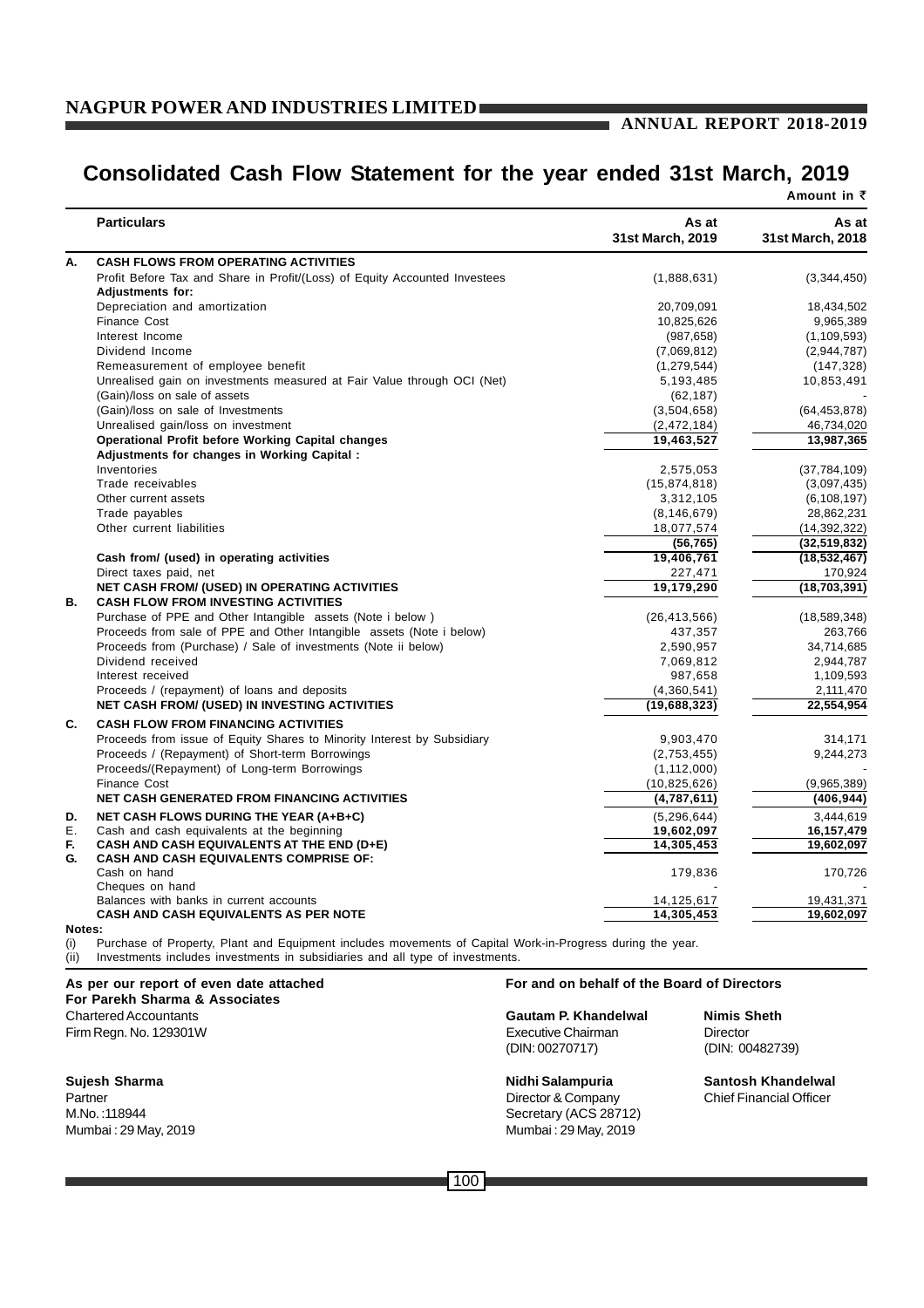## **Consolidated Statement of Change in Equity for the year ended 31st March, 2019**

| (A) Equity Share Capital |                             |                                                                |                                                                                |                                                                | Amount in $\bar{z}$          |
|--------------------------|-----------------------------|----------------------------------------------------------------|--------------------------------------------------------------------------------|----------------------------------------------------------------|------------------------------|
| <b>Particulars</b>       | As at<br>1st April,<br>2017 | Change in<br><b>Equity share</b><br>capital during<br>the year | As at<br>31st March,<br>2018                                                   | Change in<br><b>Equity share</b><br>capital during<br>the year | As at<br>31st March,<br>2019 |
| Equity share capital     | 130,955,070                 | ۰.                                                             | 130,955,070                                                                    |                                                                | 130,955,070                  |
| (B) Other Equity         |                             |                                                                |                                                                                |                                                                |                              |
| <b>Particulars</b>       | <b>Reserve and Surplus</b>  |                                                                | <b>Items of Other</b><br><b>Comprehensive Income</b><br>Items that will not be |                                                                |                              |

|                                                        | reclassified to Profit and Loss |                             |                       |                 |                              |                       |                     |
|--------------------------------------------------------|---------------------------------|-----------------------------|-----------------------|-----------------|------------------------------|-----------------------|---------------------|
|                                                        | General<br><b>Reserve</b>       | Retained<br><b>Earnings</b> | Equity<br>instruments | Other<br>OCI    | <b>Securities</b><br>Premium | <b>Total</b><br>Other | Non-<br>controlling |
|                                                        |                                 |                             |                       |                 |                              | Equity                | interest            |
| Balance as at 31st March 2017                          | 495,328,231                     | 545,497                     | 23,241,518            | (512,059)       | 100,408,732                  | 619,011,918           | 6,366,810           |
| Profit for the year                                    |                                 | (3, 148, 779)               |                       |                 | 37,248,800                   | 34,100,021            |                     |
| Transfer from OCI reserve to retained earnings         |                                 | 381,050                     | (381,050)             |                 |                              |                       |                     |
| Transfer from retained earnings to reserves            |                                 |                             |                       |                 |                              |                       |                     |
| Re-measurement of gain/(loss) on defined benefit plans |                                 |                             | ٠                     | (147, 328)      |                              | (147, 328)            |                     |
| Fair value gain/(loss) of equity instruments through   |                                 |                             |                       |                 |                              |                       |                     |
| Other Comprehensive Income                             |                                 |                             | 10,853,491            |                 |                              | 10,853,491            |                     |
| Additional equity issued during the year               |                                 |                             |                       |                 |                              |                       | 23,700              |
| Share of minority share holders                        |                                 | (195, 671)                  |                       | (33,010)        | (94, 800)                    | (323, 481)            | 323,481             |
| Balance as at 1st April 2018                           | 495,328,231                     | (2,417,904)                 | 33,713,959            | (692, 397)      | 137,562,732                  | 663,494,621           | 6,713,991           |
| Profit for the year                                    |                                 | 409,339                     |                       | $\blacksquare$  | 6,084,400                    | 6,493,739             |                     |
| Transfer from OCI reserve to retained earnings         |                                 |                             |                       |                 |                              |                       |                     |
| Transfer from retained earnings to reserves            |                                 |                             |                       |                 |                              |                       |                     |
| Re-measurement of gain/(loss) on defined benefit plans |                                 |                             |                       | $-$ (1,279,544) |                              | (1, 279, 544)         |                     |
| Fair value gain/(loss) of equity instruments through   |                                 |                             |                       |                 |                              |                       |                     |
| Other Comprehensive Income                             |                                 |                             | 5,193,485             |                 |                              | 5,193,485             |                     |
| Additional equity issued during the year               |                                 |                             |                       |                 |                              |                       | 1,521,100           |
| Share of minority share holders                        |                                 | (2, 297, 970)               |                       | 305,381         | (6,084,400)                  | (8,076,989)           | 8,076,989           |
| Balance as at 31st March 2019                          | 495,328,231                     | (4,306,535)                 | 38.907.444            | (1,666,560)     | 137,562,732                  | 665,825,312           | 16,312,080          |

As per our report of even date attached **For and on behalf of the Board of Directors For Parekh Sharma & Associates** Chartered Accountants **Gautam P. Khandelwal Nimis Sheth**

Partner Director & Company Chief Financial Officers of the Director & Company Director & Company Chief Financial Officers of the Director & Company Chief Financial Officers of the Director of the Director of the Director o

Firm Regn. No. 129301W **Executive Chairman** Director **Director Executive Chairman** Director **Director DIN:** 00270717) (DIN: 00

**Sujesh Sharma Nidhi Salampuria Santosh Khandelwal** M.No. :118944<br>
Mumbai : 29 May, 2019<br>
Mumbai : 29 May, 2019 Mumbai: 29 May, 2019

(DIN: 00482739)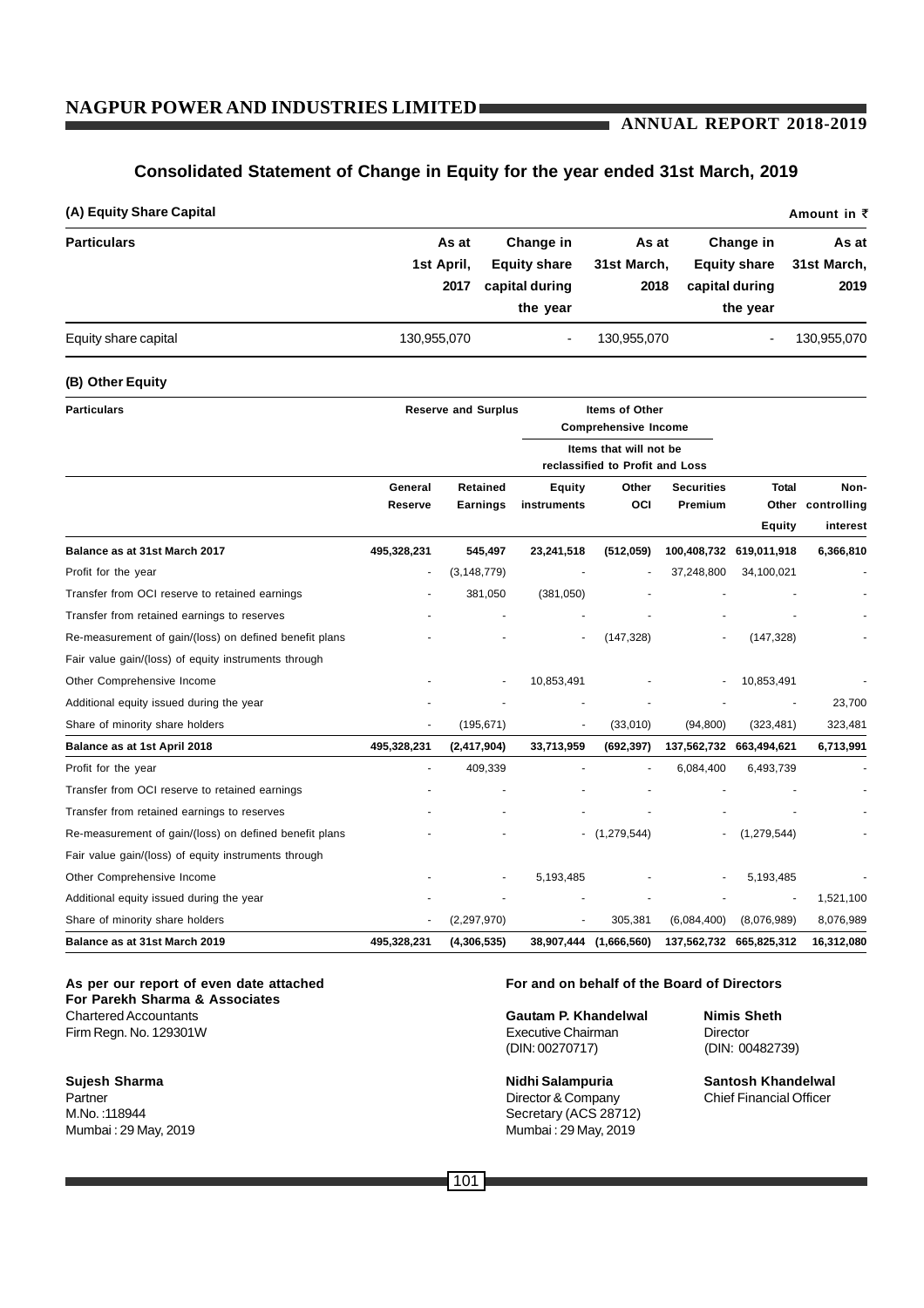## **Notes on Consolidated Financial Statements for the year ended 31st March, 2019**

## **Note – 1**

## **Significant Accounting Policies**

## **1. Corporate Information**

Nagpur Power And Industries Limited ('NPIL' 'The Company') is a limited Company incorporated and domiciled in India. The Company is a public limited company and its equity shares are listed with Bombay Stock Exchange ("BSE") in India. The registered office of the Company is situated at 20<sup>th</sup> Floor, Nirmal Building, Nariman Point, Mumbai– 400021.

Under Companies Act, 2013 Group is defined as parent, subsidiaries, joint ventures and associates. The consolidation pertains to NPIL (hereafter holding Company) and it's Subsidiary viz.

| Name of the Subsidiary Companies            | <b>Percentage of Holding</b> |
|---------------------------------------------|------------------------------|
| The Motwane Manufacturing Company Pvt. Ltd. | 74.21%                       |

## **2. Statement of Compliance**

These financial statements are prepared and presented in accordance with the Indian Accounting Standards (Ind AS) notified under the Companies (Indian Accounting Standard) Rules, 2015 as amended by the Companies (Indian Accounting Standard) Rules, 2017 notified under section 133 of the Companies Act, 2013, the relevant provisions of the Companies Act, 2013 and the guidelines issued by the Securities and Exchange Board of India (SEBI), as applicable.

## **3. Basis of Preparation**

The financial statements of the Company have been prepared and presented on the going concern basis and at historical cost except for the following assets and liabilities which have been measure at fair value.

- Certain financial assets and liabilities at fair value (refer accounting policy regarding financial instruments)
- Employee's Defined Benefit Plan as per actuarial valuation

## **4. Functional and Presentation Currency**

The financial statements are presented in Indian Rupees, which is the functional currency of the Company and the currency of the primary economic environment in which the Company operates.

## **5. Use of Estimates**

The preparation of financial statements in conformity with the Indian Accounting Standards requires judgments, estimates and assumptions to be made that affect the reported amount of assets and liabilities, disclosures of contingent liabilities on the date of the financial statements and the reported amount of revenues and expenses during the reporting period. Difference between the actual results and estimates are recognized in the period in which the results are known/ materialized.

## **6. Classification of Assets and Liabilities as Current and Non-Current**

All assets and liabilities are classified as current and non-current as per the Company's normal operating cycle, and other criteria set out in Schedule III of the Companies Act, 2013. Based on the nature of products and the time lag between the acquisition of assets for processing and their realization in cash and cash equivalents, 12 months period has been considered by the Company as its normal operating cycle.

## **7. Overall Consideration**

The financial statements have been prepared applying the significant accounting policies and measurement bases summarized below.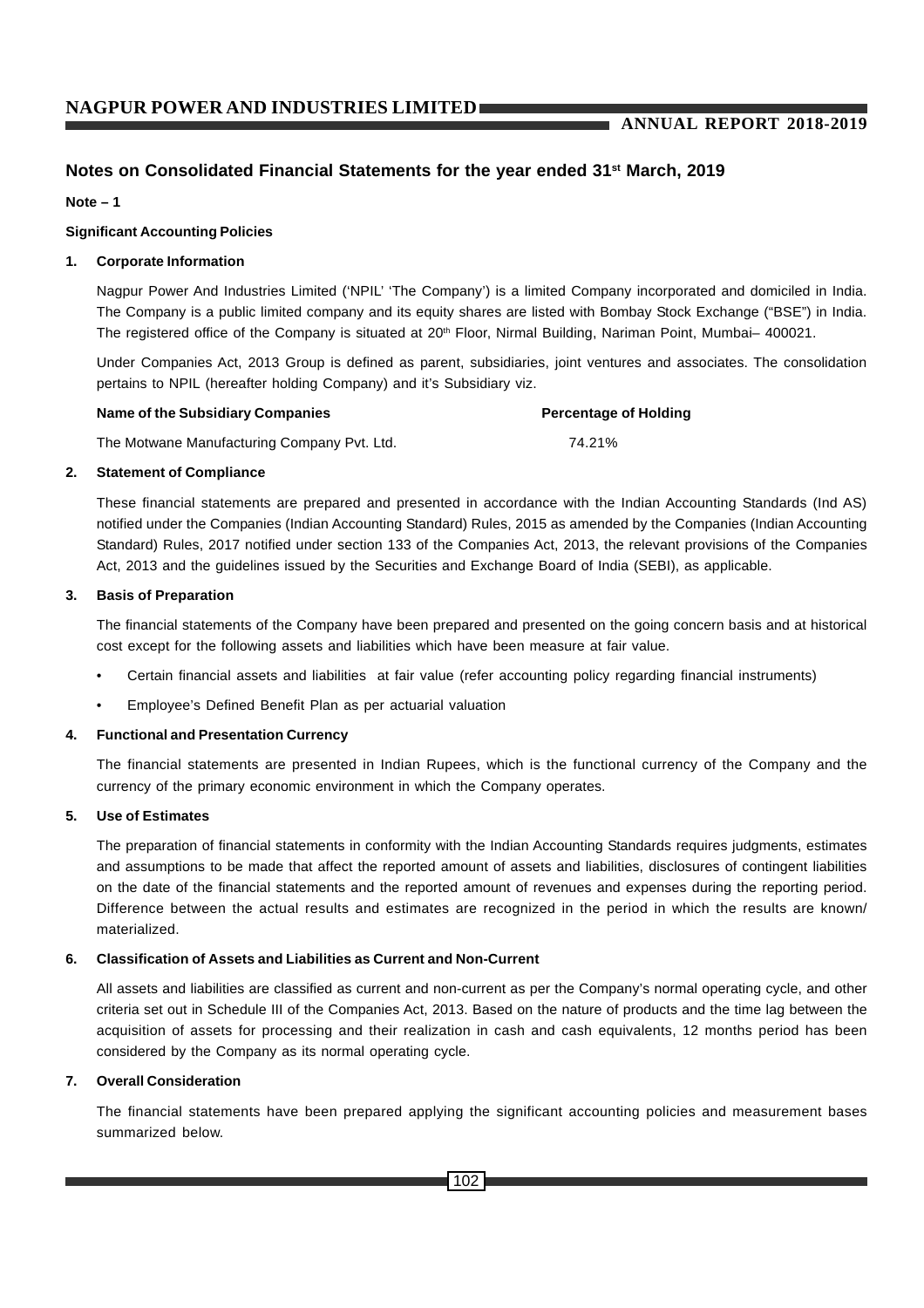## **ANNUAL REPORT 2018-2019**

#### **8. Revenue Recognition**

Revenue is recognized to the extent that it is probable that the economic benefit will flow to the Company and the revenue can be reliably measured.

- Income from services is recoginised (GST as applicable) as they are rendered, based on agreement/ arrangement with the concerned customers.
- Dividend Income is recognized in the Statement of Profit and Loss only when the right to receive the income is established.
- Interest income is recognized using time proportion method based on the rates implicit in the transaction and the amount outstanding.

#### **9. Property Plant and Equipment**

Property, plant and equipment are stated at acquisition or construction cost less accumulated depreciation and impairment loss. Cost comprises the purchase price and any attributable cost of bringing the assets to its location and working condition for its intended use, including relevant borrowing costs and any expected costs of decommissioning.

If significant parts of an item of PPE have different useful lives, then they are accounted for as separate items (major components) of PPE.

The cost of an item of PPE is recognized as an assets if, and only if, it is probable that the economic benefits associated with the item will flow the Company in future periods and the item can be measured reliably. However, cost of excludes indirect taxes to the extent credit of the duty or tax is availed as set off.

Items such as a spare parts, standby equipment and servicing equipment are recognized as PPE when it is held for use in production or supply of goods or services, or for administrative purpose, and are expected to be used for more than one year. Otherwise such items are classified as inventory.

An item of PPE is de-recognized upon disposal or when no future economic benefits are expected to arise from the continued use of assets. Any gain or loss arising on the disposal or retirement of an item of PPE, is determined as the difference between the sales proceeds and the carrying amount of the assets and is recognized in the Statement of Profit and Loss.

Capital Advance given towards acquisition or construction of PPE outstanding at each reporting date are disclosed as Capital Advances under Other Non-current Assets.

Expenditure incurred after the PPE have been put into operations, such as repairs and maintenance expenses are charged to the Statement of Profit and Loss during the period in which they are incurred.

#### **10. Depreciation and Amortization**

#### **Holding Company**

Depreciation is recognized on a straight-line basis, based on the useful life of the assets as prescribed under Schedule II of the Companies Act, 2013, except in respect of certain category of assets, where useful life is exceeding those prescribed in Schedule II based on the Chartered Engineer's Valuation Certificate namely: Assets where useful life differs from Schedule II:

#### **Description Range of Useful lives in years**

| <b>Buildings</b>     | $3 - 10$ years |
|----------------------|----------------|
| Plant & Equipment    | 7 - 10 years   |
| <b>Heavy Vehicle</b> | 2 years        |
| Office Equipment's   | $3 - 4$ years  |
| Railway Siding       | 7 years        |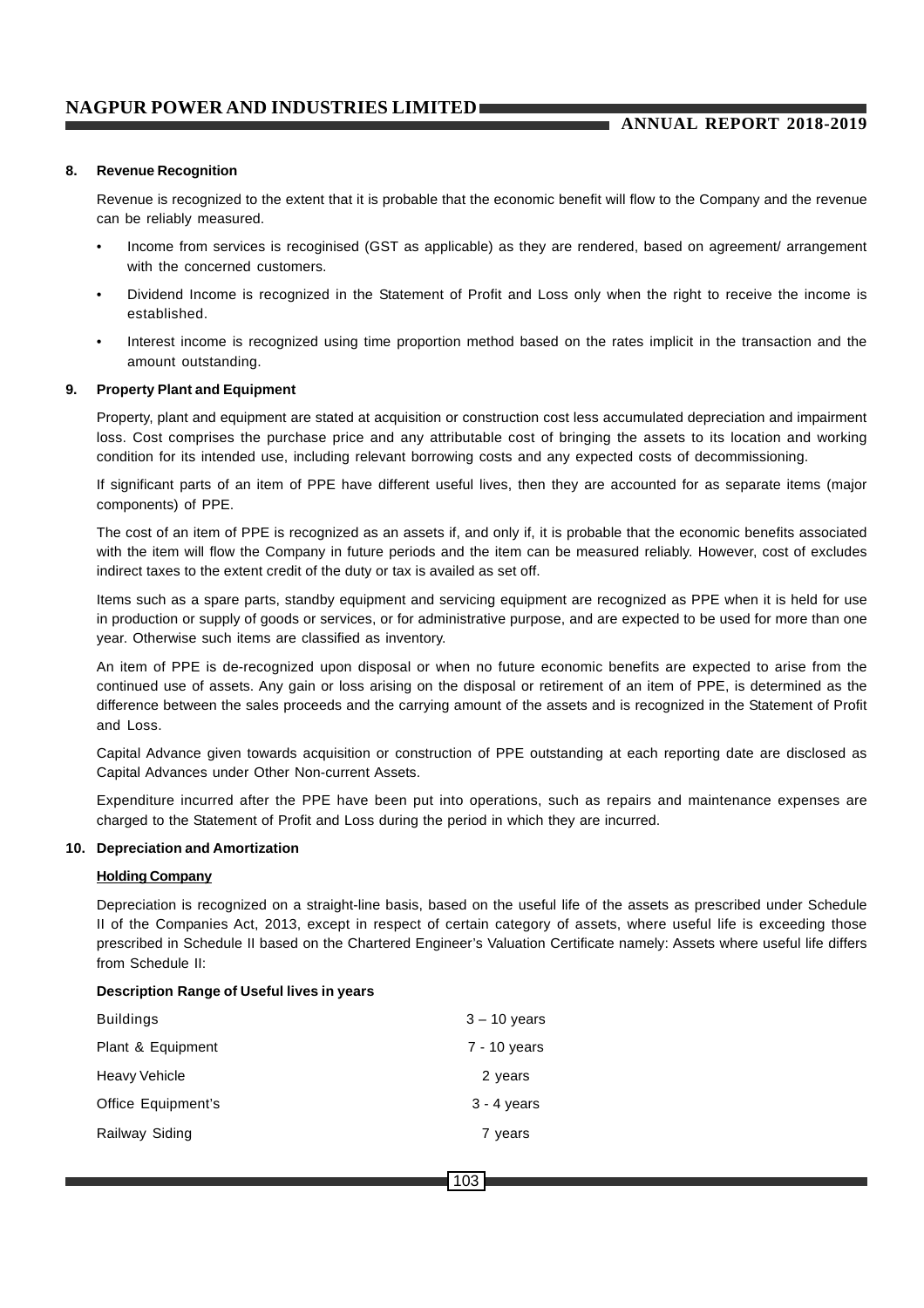Depreciation on assets purchased / sold during the period is proportionately charged. The residual value for all the above assets are retained at 5% of the cost. Residual values and useful lives are reviewed and adjusted, if appropriate, for each reporting period.

### **Subsidiary Company**

- (i) Depreciation on assets is provided at the on WDV Method at rates and in the manner prescribed in Schedule II to the Companies Act, 2013 except in the case of major Plant & Machinery and Dies & Moulds. Based on the internal assessment / condition of the machinery and past experience, company has considered useful life of such plant & machinery as 20 years instead of 15 years and useful life of Dies & Moulds as 20 years instead of 8 years.
- (ii) Depreciation on additions to assets is provided on a pro-rata basis from the date of acquisition or installation.
- (iii) Depreciation on assets sold, discarded, demolished or scrapped is provided up to the date on which the said asset is sold, discarded, demolished or scrapped.

### **11. Intangible Assets**

## **Holding Company**

Intangible assets are stated at cost of acquisition, less accumulated amortization/ depletion and accumulated impairment losses, if any, are amortized over a period of 3 years. Expenditure incurred on development is capitalized if such expenditure leads to creation of any intangible assets, otherwise, such expenditure is charged to the Statement of Profit and Loss. PPE procured for research and development activities are capitalized.

### **Subsidiary Company**

- (i) Expenditure on computer software is amortized on WDV method considering the useful life of 10 years.
- (ii) Technical Know-How is amortized over period of five years from the year of commercial production.
- (iii) Research & Development Expenses are amortized over a period of five years.

#### **12. Impairment of Assets**

At end of each reporting period, the Company reviews the carrying amounts of non-financial assets to determine whether there is any indication that those assets have suffered an impairment loss. If any such indication exists, the recoverable amount of the assets is estimated to be less than its carrying amount, the carrying amount of the assets is reduced to its recoverable amount. An impairment loss is recognised immediately in the Statement of Profit and Loss.

#### **13. Cash and Cash equivalents and Cash Flow Statement**

Cash and cash equivalents comprise cash on hand and demand deposits, together with other short-term, highly liquid investments maturing within three months from the date of acquisition and which are readily convertible into cash and which are subject to only an insignificant risk of changes in value.

Cash flows are reported using the indirect method, whereby Profit or Loss before tax is appropriately classified for the effects of transactions of non-cash nature and any deferrals or accruals of past or future receipts or payments. In the cash flow statement, cash and cash equivalents include cash in hand, cheques on hand, balances with banks in current accounts and other short- term highly liquid investments with original maturities of three months or less.

### **14. Segment reporting**

## **Identification of segments**

An operating segment is a component of the Group that engages in business activities from which it may earn revenues and incur expenses, whose operating results are regularly reviewed by the Group's Chief Operating Decision Maker ("CODM") to make decisions for which discrete financial information is available.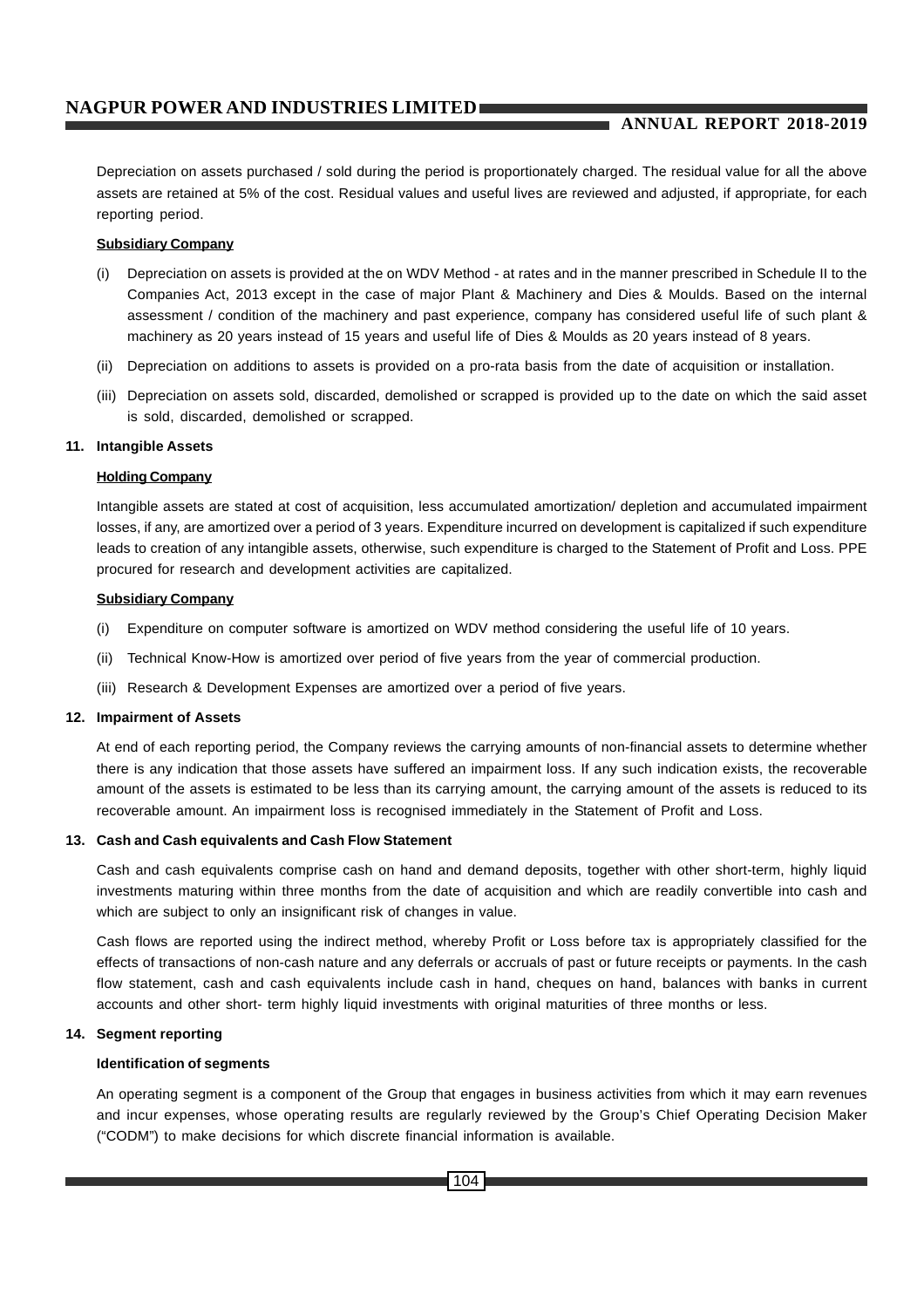## **ANNUAL REPORT 2018-2019**

The CODM assesses the financial performance and position of the Group and makes strategic decisions. The Group's operating businesses are organized and managed separately according to the nature of products and services provided, with each segment representing a strategic business unit that offers different products and serves different markets.

#### **Allocation of common costs**

Common allocable costs are allocated to each segment according to the relative contribution of each segment to the total common costs.

#### **Inter-segment transfers**

Inter-segment revenue has been accounted for based on the transaction price agreed to between segments which is based on current market prices.

#### **Unallocated items**

Revenue, expenses, assets and liabilities which relate to the Group as a whole and not allocable to segments on reasonable basis have been included under 'unallocated revenue / expenses / assets / liabilities'.

#### **Segment Policies**

The Group prepares its segment information in conformity with the accounting policies adopted for preparing and presenting the consolidated financial statements of the Group as a whole. Operating segment is reported in a manner consistent with the internal reporting provided to Chief Operating Decision Maker (CODM).

### **15. Borrowing costs**

Borrowing costs directly attributable to the acquisition, construction or production of a qualifying asset are capitalized during the period of time that is necessary to complete and prepare the asset for its intended use or sale. Other borrowing costs are expensed in the period in which they are incurred under finance costs.

#### **16. Foreign Exchange Transactions**

Transactions denominated in foreign currencies are recorded at the exchange rate prevailing on the date of the transaction.

At end of each reporting period, monetary assets and liabilities denominated in foreign currencies are translated at the exchange rates prevailing on that date. Non-monetary items that are measured in terms of historical cost in a foreign currency, are not retranslated.

Exchange difference on monetary items are recognised in the Statement of Profit and Loss in the period in which these arise.

#### **17. Income Taxes**

Tax expense recognized in the Statement of Profit and Loss comprises the sum of deferred tax and current tax not recognized in other comprehensive income or directly in equity.

Calculation of current tax is based on tax rates in accordance with tax laws that have been enacted or substantively enacted by the end of the reporting period.

Deferred income taxes are calculated using the Balance Sheet approch on temporary differences between the carrying amounts of assets and liabilities in financial statements and the amount used for taxation purposes.

Deferred taxes pertaining to items recognized in other comprehensive income (OCI) are disclosed under OCI.

Deferred tax assets are recognized to the extent that it is probable that the underlying tax loss or deductible temporary difference will be utilized against future tax liability. This is assessed based on the Company's forecast of future earnings, excluding non-taxable income and expenses and specific limits on the use of any unused tax loss or credit. Deferred tax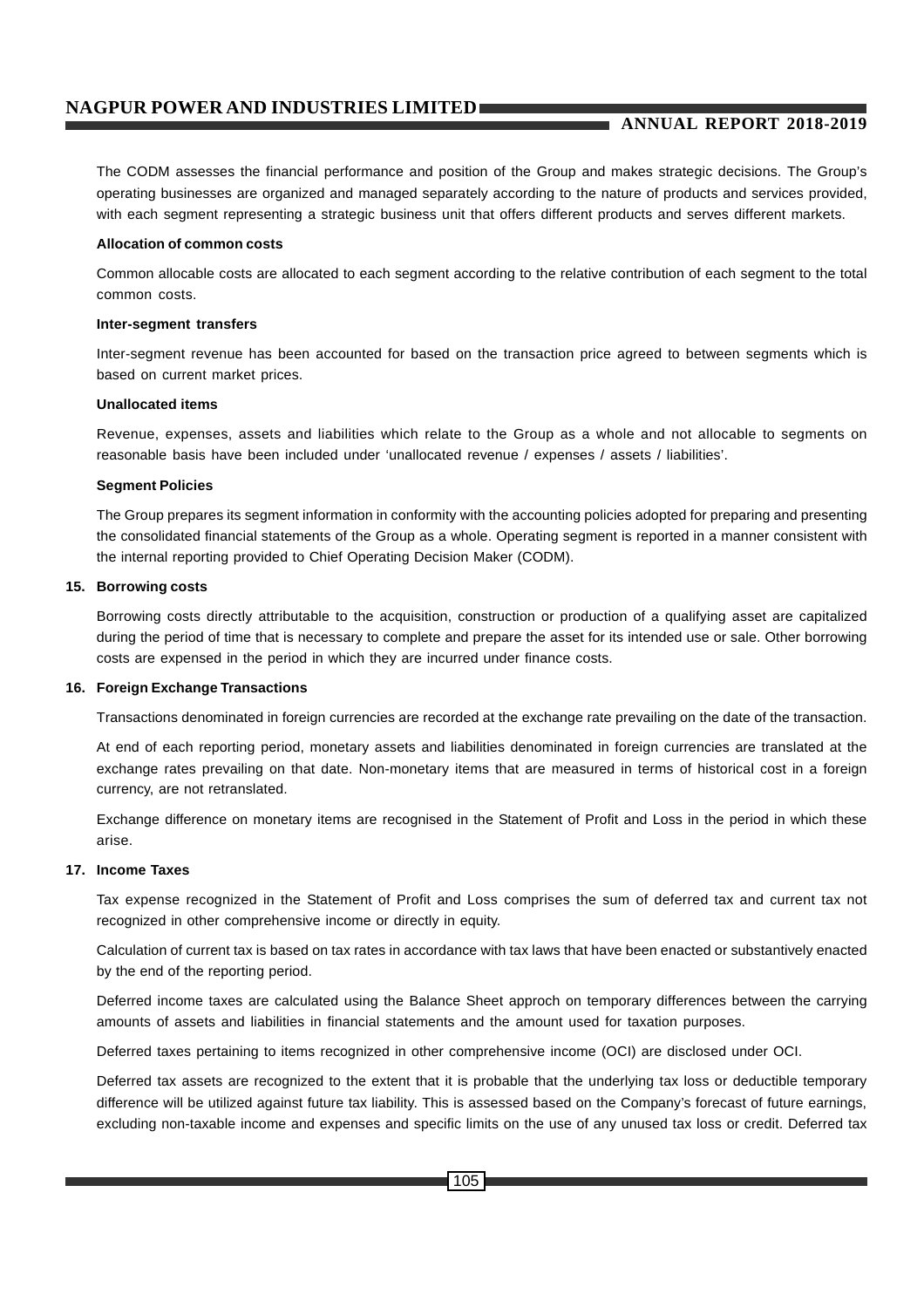## **ANNUAL REPORT 2018-2019**

liabilities are generally recognized in full, although Ind AS 12 'Income Taxes' specifies some exemptions.

Minimum Alternate Tax (MAT) Credit are in the form of unused tax credits that are carried forward by the Company for specified period of time, hence, it is presented as Deferred Tax Assets.

As a result of these exemptions the Company does not recognize deferred tax liability on temporary differences relating to goodwill, or to its investments in associates.

#### **18. Employee Benefits**

#### **Short-term obligations:**

Short term obligations are those that are expected to be settled fully within 12 months after the end of the reporting period. They are recognised up to the end of the reporting period at the amounts expected to be paid at the time of settlement.

#### **Other Long-term obligations**:

The liabilities for earned leave are not expected to be settled wholly within 12 months after end of the period in which the employees render the related service.

Long-term compensated absences are provided for on the basis of an actuarial valuation at the end of each financial year. Actuarial gains / losses, if any, are recognised immediately in Statement of Profit and Loss.

#### **Defined Contribution Plans:**

Contribution payable to recognised provident funds, which are substantially defined contribution plans, is recognised as expense in the Statement of Profit and Loss, as they are incurred.

#### **Defined Benefit Plan:**

The obligation in respect of defined benefit plan, which covers Gratuity, is provided for on the basis of an actuarial valuation at the end of each financial year. Gratuity is funded with an approved trust.

Re-measurement, comprising actuarial gains and losses, the effect of the changes to the asset ceiling (if applicable) and the return on plan assets (excluding net interest), is reflected immediately in the Balance Sheet with a charge or credit recognised in other comprehensive income in the period in which they occur.

Re-measurement recognised in other comprehensive income is reflected immediately in OCI Reserve and will not be reclassified to Statement of Profit and Loss.

#### **Bonus Payable:**

The Company recognised a liability and an expense for bonus. The Company recognised a provision where contractually obliged or where there is a past practice that has created a constructive obligation.

## **19. Trade receivable**

Trade receivables are amounts due from customers for goods sold or services performed in the ordinary course of business. If the receivable is expected to be collected within a period of 12 months or less from the reporting date (or in the normal operating cycle of the business, if longer), they are classified as current assets otherwise as non-current assets.

Trade receivables are measured at their transaction price unless it contains a significant financing component or pricing adjustments embedded in the contract.

### **20. Financial Instruments**

## **Initial Recognition and Measurement:**

Financial assets (other than trade receivables) and financial liabilities are recognized when the Company becomes a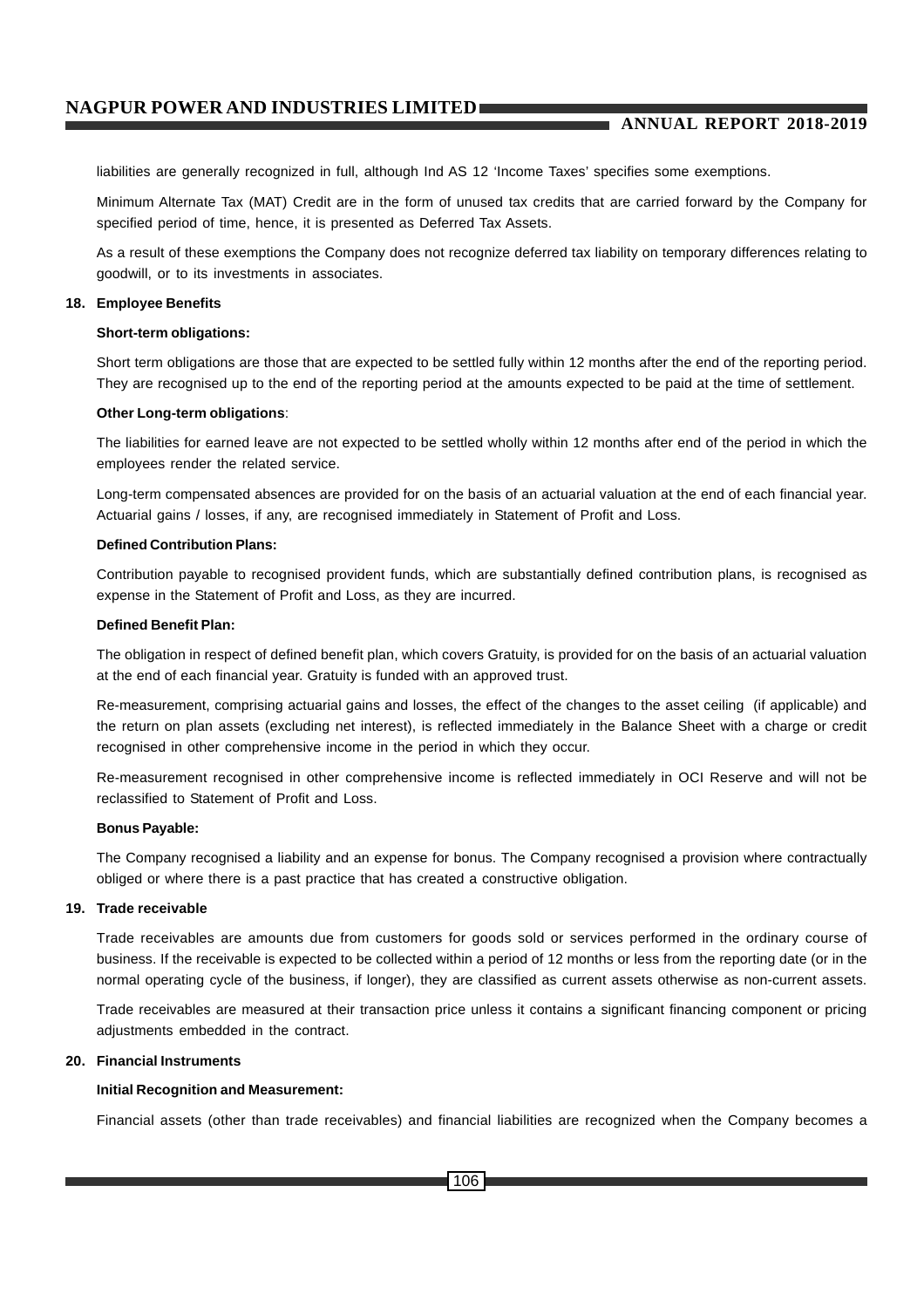#### **ANNUAL REPORT 2018-2019**

party to the contractual provisions of the financial instrument and are measured initially at fair value adjusted for transaction costs, except for those carried at fair value through Statement of Profit and Loss which are measured initially at fair value.

Trade receivables are recognised at their transaction value as the same do not contain significant financing component.

Trade payable is in respect of the amount due on account of goods purchased in the normal course of business are recognised at their transaction value as the same do not contain significant financing component.

#### **Classification and Subsequent Measurement:**

#### **Financial Assets:**

The Company classifies financial assets as subsequently measured at amortised cost, fair value through other comprehensive income (FVTOCI) or fair value through profit or loss (FVTPL) on the basis of both

- (a) Business model for managing the financial assets, and
- (b) The contractual cash flow characteristics of the financial asset

A Financial Asset is measured at amortised cost if both of the following conditions are met:

- (i) the financial asset is held within a business model whose objective is to hold financial assets in order to collect contractual cash flows, and
- (ii) the contractual terms of the financial asset give rise on specified dates to cash flows that are solely payments of principal and interest on the principal amount outstanding.

A financial asset is measured at fair value through Other Comprehensive Income (FVTOCI) if both of the following conditions are met:

- (i) the financial asset is held within a business model whose objective is achieved by both collecting contractual cash flows and selling financial assets, and
- (ii) the contractual terms of the financial asset give rise on specified dates to cash flows that are solely payments of principal and interest on the principal amount outstanding.

A Financial Asset shall be classified and measured at fair value through profit or loss (FVTPL) unless it is measured at amortised cost or at fair value through OCI. All recognised financial assets are subsequently measured in their entirety at either amortised cost or fair value, depending on the classification of the financial assets.

#### **Equity Investments:**

Equity investments in Subsidiary are out of scope of Ind AS 109 and hence, the Company has accounted for its investment in Subsidiary at cost. All other equity investments are measured at fair value.

Equity instruments, which are held for trading are classified as at FVTPL. For equity instruments other than held for trading, the company has exercised irrevocable option to recognise in other comprehensive income subsequent changes in the fair value.

#### **Derecognition of financial assets:**

The Company derecognises a financial asset when the contractual rights to the cash flows from the asset expire, or when it transfers the financial asset and substantially all the risks and rewards of ownership of the asset to another party. If the Company neither transfers nor retains substantially all the risks and rewards of ownership and continues to control the transferred asset, the Company recognises its retained interest in the asset and an associated liability for amounts it may have to pay. If the Company retains substantially all the risks and rewards of ownership of a transferred financial asset, the Company continues to recognise the financial asset and also recognises an associated liability.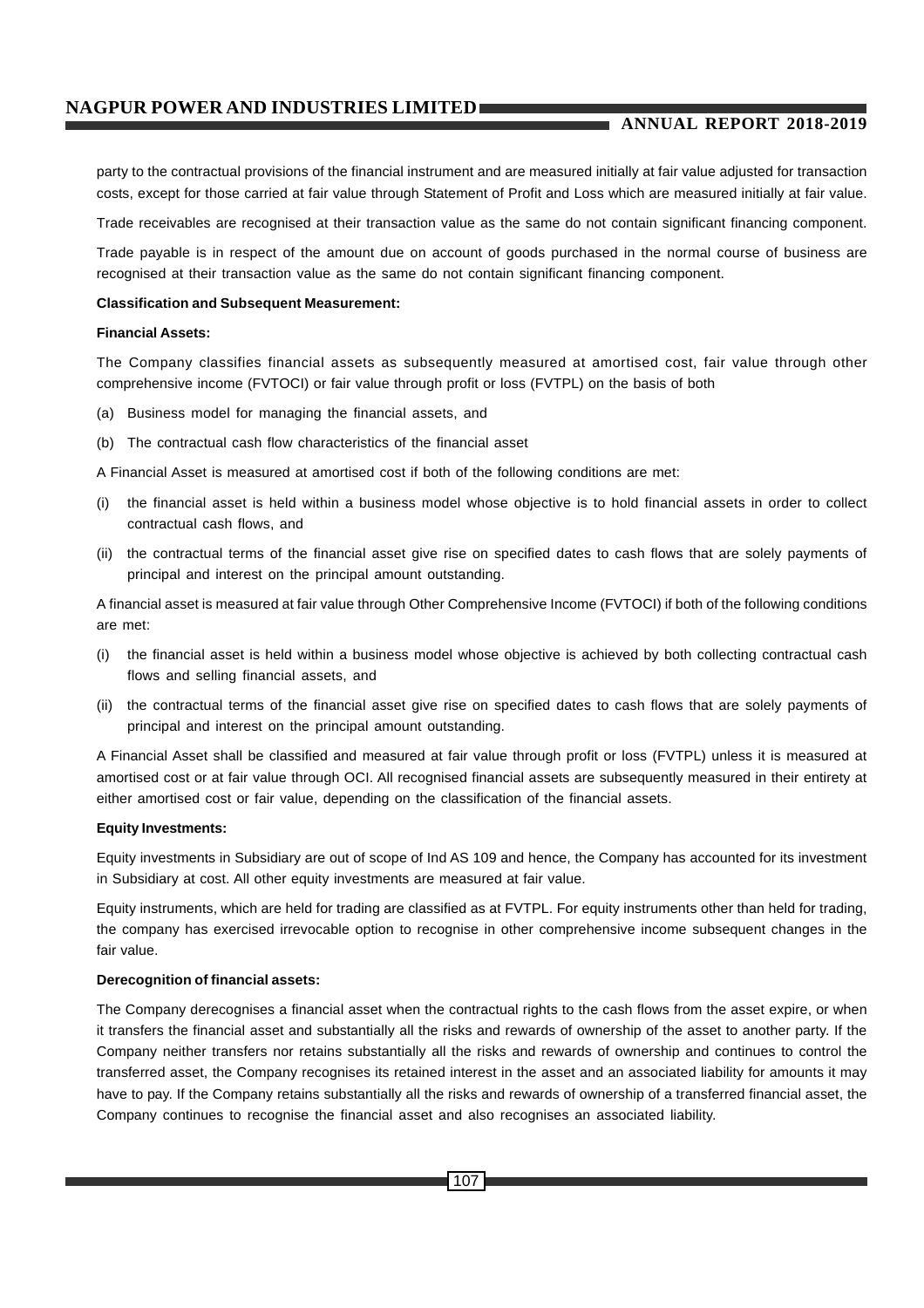# **ANNUAL REPORT 2018-2019**

On derecognition of a financial asset, the difference between the asset's carrying amount and the sum of the consideration received and receivable and the cumulative gain or loss that had been recognised in other comprehensive income and accumulated in equity is recognised in the Statement of profit and loss.

#### **Financial Liabilities and Equity Instruments**

#### **Classification as Debt or Equity:**

Debt and equity instruments issued by the Company are classified as either financial liabilities or as equity in accordance with the substance of the contractual arrangements and the definitions of a financial liability and an equity instrument.

#### **Equity instruments:**

An equity instrument is any contract that evidences a residual interest in the assets of the Company after deducting all of its liabilities. Equity instruments issued by the Company are recognised at the proceeds received, net of direct issue costs.

#### **Financial liabilities:**

Financial liabilities are classified, at initial recognition:

- at fair value through Profit or Loss,
- loans and borrowings, payables, or
- as derivatives designated as hedging instruments in an effective hedge, as appropriate.

All financial liabilities are recognised initially at fair value and in the case of loans and borrowings and payables, they are recognised net of directly attributable transaction costs.

The Company's financial liabilities include trade and other payables, loans and borrowings, including bank overdrafts, financial guarantee contracts and derivative financial instruments.

#### **Subsequent Measurement:**

The measurement of financial liabilities depends on their classification, as described below:

#### **Financial Liabilities at FVTPL:**

Financial liabilities at FVTPL include financial liabilities held for trading and financial liabilities designated upon initial recognition as at FVTPL. Financial liabilities are classified as held for trading, if they are incurred for the purpose of repurchasing in the near term. This category also includes derivative financial instruments entered into by the company that are not designated as hedging instruments in hedge relationships as defined by Ind AS 109. Separated embedded derivatives are also classified as held for trading unless they are designated as effective hedging instruments.

Gains or losses on liabilities held for trading are recognised in the statement of profit and loss.

Financial liabilities designated upon initial recognition at FVTPL are designated as such at the initial date of recognition, and only if the criteria in Ind AS 109 are satisfied.

#### **Loans and Borrowings:**

After initial recognition, interest-bearing loans and borrowings are subsequently measured at amortised cost using the Effective Interest Rate (EIR) method. Gains and losses are recognised in the Statement of Profit and Loss when the liabilities are derecognised as well as through the EIR amortisation process.

Amortised cost is calculated by taking into account any discount or premium on acquisition and fees or costs that are an integral part of the EIR. The EIR amortisation is included as finance costs in the Statement of Profit and loss.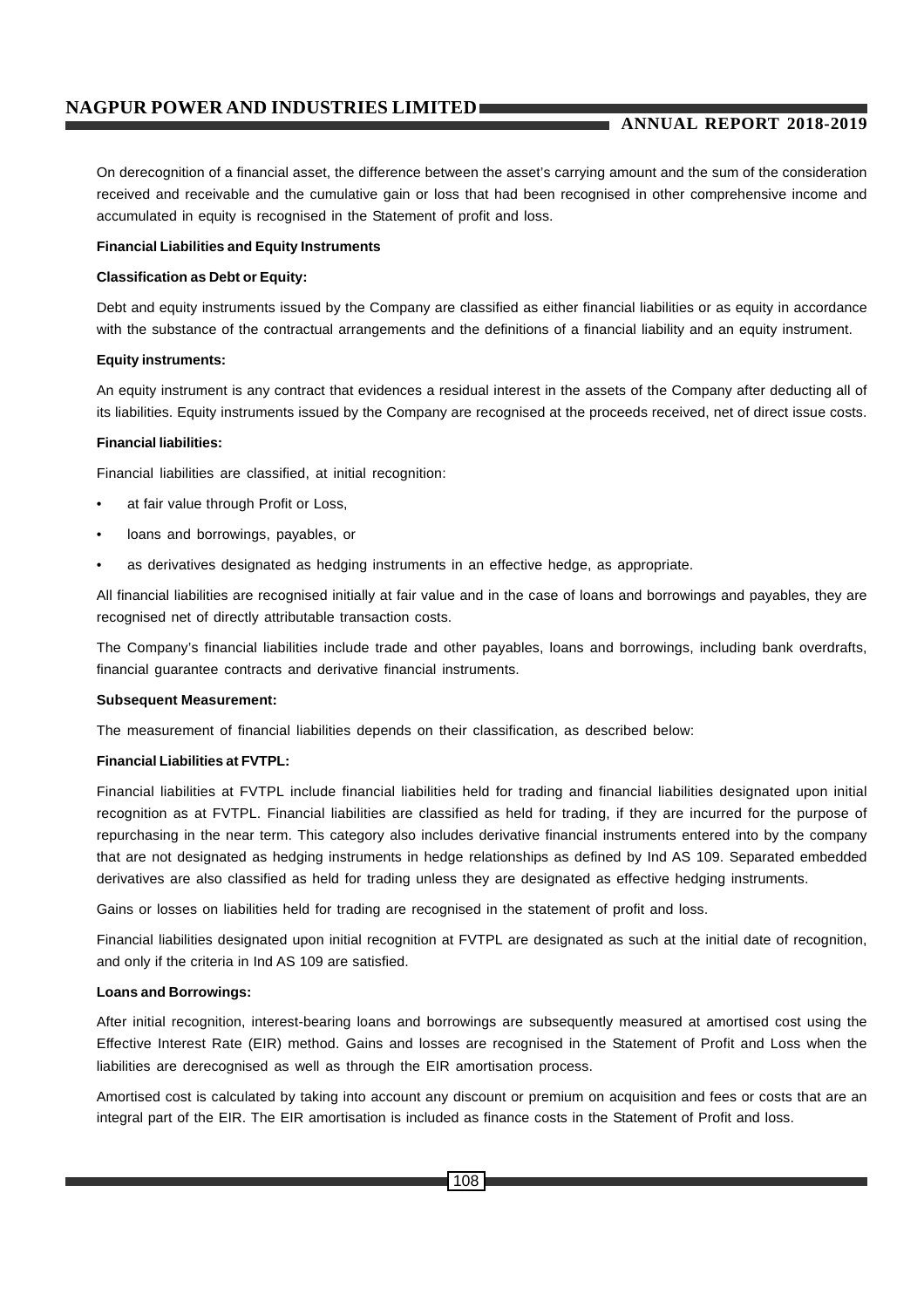#### **ANNUAL REPORT 2018-2019**

#### **Derecognition of Financial Liabilities:**

The Company de-recognises financial liabilities when and only when, the Company's obligations are discharged, cancelled or have expired. The difference between the carrying amount of the financial liability de-recognised and the consideration paid and payable is recognised in the statement of profit and loss.

#### **21. Research and Development Expenses (R&D)**

Revenue Expenditure – Revenue expenditure incurred on R&D is capitalized and is amortized equally over a period of five years. The same is shown in Fixed Assets Schedule (PPE).

Capital Expenditure – Capital expenditure incurred on R&D is capitalized and depreciation on the same is provided for on WDV basis as per useful life mentioned in Schedule II of the Companies Act, 2013.

#### **22. Provisions and contingent liabilities**

#### **Provisions:**

A Provision is recorded when the Company has a present obligation (legal or constructive)as a result of past events, it is probable that an outflow of resources will be required to settle the obligation and the amount can be reasonably estimated.

#### **Contingent liabilities:**

Whenever there is possible obligation that arises from past events and whose existence will be confirmed only by the occurrence or non-occurrence of one or more uncertain future events not wholly within the control of the entity or a present obligation that arises from past events but is not recognised because (a) it is not probable that an outflow of resources embodying economic benefits will be required to settle the obligation; or (b) the amount of the obligation cannot be measured with sufficient reliability are considered as contingent liability.

Show cause notices are not considered as Contingent Liabilities unless converted into demand.

#### **Contingent Assets:**

Contingent assets are not recognised in the financial statements since this may result in recognition of income that may never be realized. However, when the realization of income is virtually certain, then the related assets is not a contingent assets and is recognised.

#### **23. Earnings per share**

Basic earnings per share are calculated by dividing the Net Profit or Loss for the period attributable to equity shareholders by the weighted average number of equity shares outstanding during the period.

For the purpose of calculating diluted earnings per share, the Net Profit or Loss for the period attributable to equity shareholders and the weighted average number of shares outstanding during the period are considered for the effects of all dilutive potential equity shares.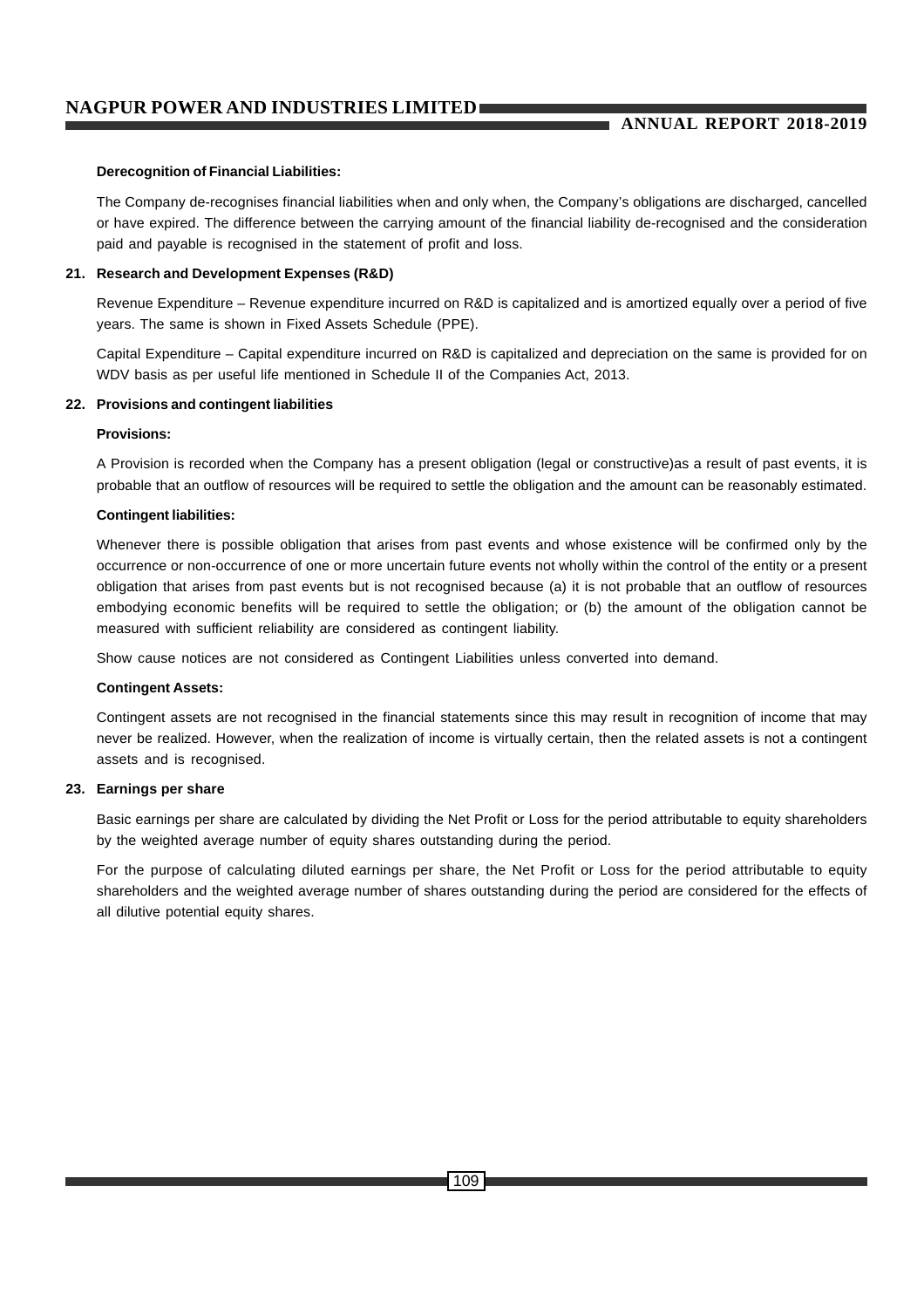Notes to Consolidated Financial Statements for the year ended 31st March, 2019 **Notes to Consolidated Financial Statements for the year ended 31st March, 2019**

**Note - 2**

Property, plant and equipment **Property, plant and equipment**

F.Y. 2018-19 **F.Y. 2018-19**

|   |                             |                        |           | Gross block       |             |             | <b>Depreciation/Amortisation</b> |             |             |             | <b>Carrying Value</b> |
|---|-----------------------------|------------------------|-----------|-------------------|-------------|-------------|----------------------------------|-------------|-------------|-------------|-----------------------|
|   | Sr. Particulars             | Asat 1st               | Additions | <b>Disposals/</b> | Asat31st    | As at 1st   | Additions                        | Disposals   | Asat 31st   | As at 31st  | As at 31st            |
| ġ |                             | $\infty$<br>April, 201 |           | Adjustments       | March, 2019 | April, 2018 |                                  | Adjustments | March, 2019 | March,2019  | March, 2018           |
|   |                             | Ľ                      | Rs.       | œ,                | ě.          | ŔS.         | Rs.                              | œ,          | œ,          | Ľ           | Ŀ.                    |
|   | $(a)$ Land:                 |                        |           |                   |             |             |                                  |             |             |             |                       |
|   | Freehold                    | 186,846,260            | ,         |                   | 186,846,260 | ï           | 1                                | ı           |             | 186,846,260 | 186,846,260           |
|   | (b) Buildings:              |                        |           |                   |             |             |                                  |             |             |             |                       |
|   | Own use                     | 30,184,150             |           |                   | 30,184,150  | 7,743,438   | ,385,537                         |             | 19,128,975  | 11,055,175  | 12,440,711            |
|   | (c) Plant and equipment     | 21,438,947             | 3,938,664 |                   | 25,377,611  | 8,511,437   | 3,338,438                        |             | 11,849,875  | 13,527,738  | 2,927,510             |
|   | (d) Furniture and fixtures  | 4,357,135              | 1,899,512 |                   | 6,256,647   | 2,233,556   | 801,991                          |             | 3,035,547   | 3,221,100   | 2,123,580             |
|   | (e) Vehicles                | 4,765,690              |           | 837,889           | 3,927,801   | 3,597,668   | 190,619                          | 687,719     | 3,100,567   | 827,234     | 1,168,024             |
|   | (f) Office equipment        | 2,868,207              | 744,592   |                   | 3,612,799   | 2,178,174   | 484,260                          |             | 2,662,434   | 950,365     | 689,967               |
|   | (g) Computers               | 1,237,414              |           |                   | 1,237,414   | 1,168,372   | 1,614                            |             | 1,169,986   | 67,428      | 69,042                |
|   | (h) Railway siding          | 5,377,766              |           |                   | 5,377,766   | 4,539,981   | 189,632                          |             | 4,729,613   | 648,153     | 837,785               |
|   | (i) Electrical installation | 588,819                | 161,120   |                   | 749,939     | 290,141     | 121,825                          |             | 411,966     | 337,973     | 298,678               |
|   | (i)   R&D equipment's       | 369,999                | 16,102    |                   | 386,101     | 110,321     | 44,284                           |             | 154,605     | 231,497     | 259,679               |
|   | Total                       | 258,034,387            | 6,759,990 | 837,889           | 263,956,488 | 40,373,087  | 6,558,200                        | 687,719     | 46,243,568  | 217,712,921 | 217,661,236           |
|   |                             |                        |           |                   |             |             |                                  |             |             |             |                       |

# F.Y. 2017-18 **F.Y. 2017-18**

|  | <b>Carrying Value</b>     | As at 31st<br>March, 2017<br>8<br>8     |              | 186,846,260 |                | 13,955,281 | 12,255,773              | 2,468,597                  | 1,438,554    | 786,596              | 82,209<br>69,042 | 1,027,418          | 378,259                 | 311,697         | 219,550,645 |
|--|---------------------------|-----------------------------------------|--------------|-------------|----------------|------------|-------------------------|----------------------------|--------------|----------------------|------------------|--------------------|-------------------------|-----------------|-------------|
|  |                           | March, 2018<br>Asat 31st                |              | 186,846,260 |                | 12,440,711 | 12,927,510              | 2,123,580                  | 1,168,024    | 689,967              |                  | 837,785            | 298,678                 | 259,678         | 217,661,236 |
|  |                           | March, 2018<br>Asat 31st<br>æ.          |              |             |                | 19,802,893 | 48,582,740              | 12,749,481                 | 9,432,591    | 4,369,444            | 1,168,372        | 4,539,981          | 2,170,339               | 1,777,866       | 104,593,707 |
|  | Depreciation/Amortisation | Adjustments<br><b>Disposals</b><br>ŔS.  |              |             |                |            |                         |                            |              |                      |                  |                    |                         |                 |             |
|  |                           | Additions<br>Ŀ.                         |              |             |                | ,514,570   | 2,605,085               | 777,779                    | 270,531      | 369,495              | 13,167           | 189,633            | 123,056                 | 52,019          | 5,915,333   |
|  |                           | As at 1st<br>April, 2017<br>æ.          |              |             |                | 18,288,323 | 45,977,655              | 11,971,702                 | 9,162,061    | 3,999,950            | 1,155,205        | 4,350,348          | 2,047,283               | 1,725,847       | 98,678,374  |
|  |                           | March, 2018<br>Asat31st<br>ŔS.          |              | 186,846,260 |                | 32,243,604 | 61,510,250              | 14,873,061                 | 0,600,615    | 5,059,412            | 1,237,414        | 5,377,766          | 2,469,018               | 2,037,544       | 322,254,943 |
|  | Gross block               | Adjustments<br><b>Disposals/</b><br>ŔS. |              | ,           |                |            |                         |                            |              |                      |                  |                    |                         |                 |             |
|  |                           | Additions<br>ŔS.                        |              | ,           |                | 1          | 3,276,822               | 432,762                    |              | 272,866              |                  |                    | 43,475                  |                 | 4,025,925   |
|  |                           | As at 1st<br>April, 2017<br>≃           |              | 186,846,260 |                | 32,243,604 | 58,233,428              | 14,440,299                 | 0,600,615    | 4,786,546            | 1,237,414        | 5,377,766          | 2,425,543               | 2,037,544       | 318,229,019 |
|  |                           | Sr. Particulars                         | $(a)$ Land : | Freehold    | Buildings:     | Own use    | (c) Plant and equipment | (d) Furniture and fixtures | (e) Vehicles | (f) Office equipment | (g) Computers    | (h) Railway siding | Electrical installation | R&D equipment's | Total       |
|  |                           | g                                       |              |             | $\overline{e}$ |            |                         |                            |              |                      |                  |                    | $\in$                   | $\overline{a}$  |             |

# **NAGPUR POWER AND INDUSTRIES LIMITED**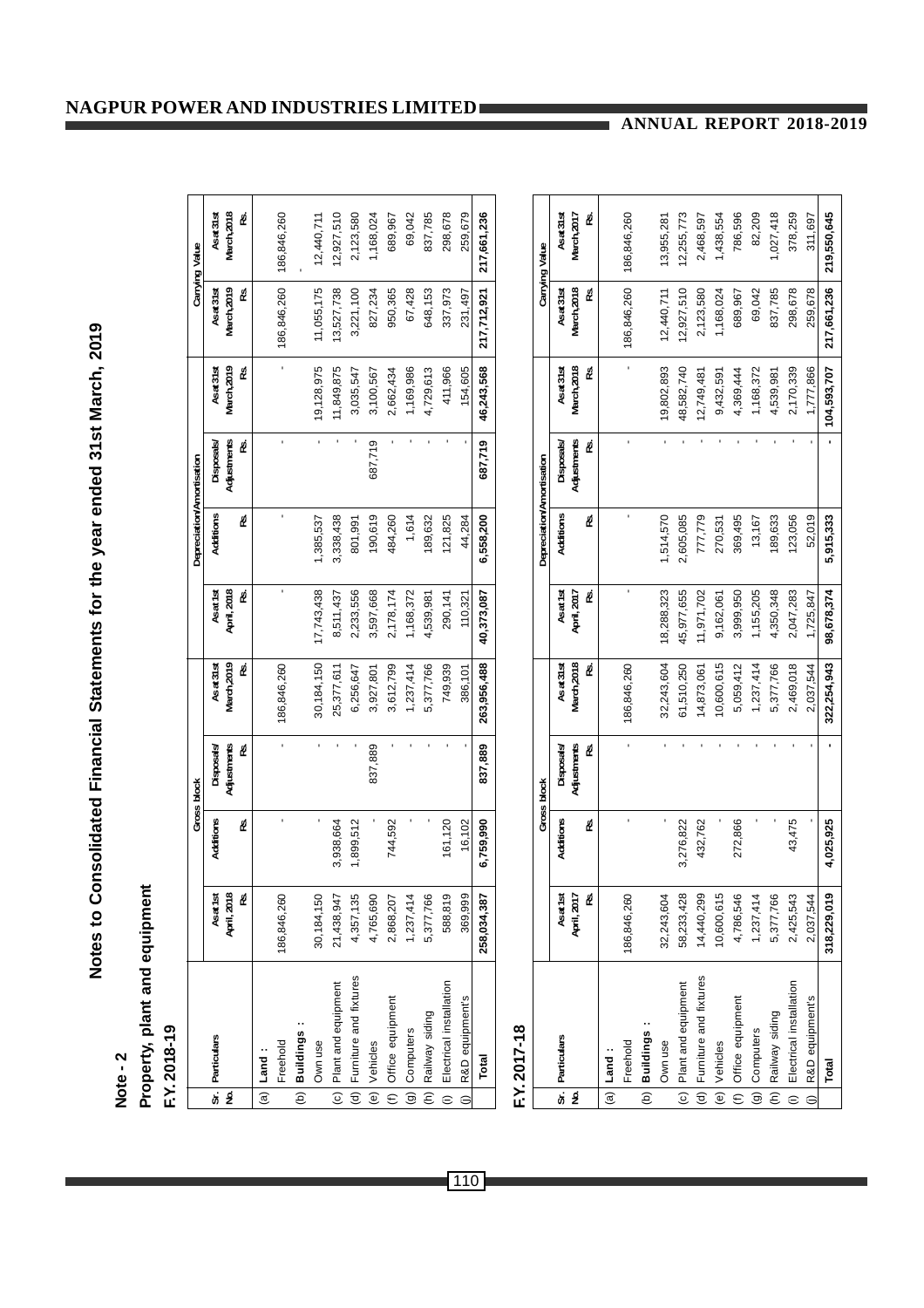Notes to Consolidated Financial Statements for the year ended 31st March, 2019 **Notes to Consolidated Financial Statements for the year ended 31st March, 2019**

**Note - 3**

# Intangible assets **Intangible assets**

# F.Y. 2018-19 **F.Y. 2018-19**

| <b>Carying Value</b>      | Asat 31st<br>Jarch, 2018           | 1,140,127             | 795,252                | 24,967,502             | 166,652,797                                 | 193,555,678  |
|---------------------------|------------------------------------|-----------------------|------------------------|------------------------|---------------------------------------------|--------------|
|                           | Asat 31st<br>March, 2019<br>É.     | ,979,441              | 397,626                | 30,028,500             | 166,652,797                                 | 199,058,363  |
|                           | Asat31st<br>March, 2019<br>ž       | 150,502               | 1,192,880              | 3,990,652              |                                             | 6,334,034    |
|                           | Disposals/<br>Adjustments          |                       |                        | 10,663,854             |                                             | 10,663,854   |
| Depreciation/Amortisation | Additions<br>ŔS.                   | 477,422               | 397,626                | 13,275,842             |                                             | 14,150,890   |
|                           | As at 1st<br>April, 2018           | 673,080               | 795,254                | 1,378,664              |                                             | 2,846,998    |
| Gross block               | Asat31st<br>March, 2019<br>Ľ.      | 3,129,943             | ,590,506               | 34,019,152             | 66,652,797                                  | 1205,392,398 |
|                           | <b>Disposals/</b><br>djustments    |                       |                        | 10,663,854             |                                             | 10.663.854   |
|                           | Additions<br>Ľ                     | 1,316,736             |                        | 18,336,840             |                                             | 19,653,576   |
|                           | Asat <sub>1st</sub><br>April, 2018 | 1,813,207             | ,590,506               | 26,346,166             |                                             | 196,402,676  |
|                           | Sr. Particulars                    | (a) Computer software | (b) Technical know-How | (c) R & D amortization | (d) Goodwill on consolidation   166,652,797 | Total        |
|                           | ş                                  |                       |                        |                        |                                             |              |

# F.Y. 2017-18 **F.Y. 2017-18**

|   |                                           |                        |              | Gross block                      |                                                                                                |                          | Depreciation/Amortisation |                                  |                                        |                                | <b>Carrying Value</b>    |
|---|-------------------------------------------|------------------------|--------------|----------------------------------|------------------------------------------------------------------------------------------------|--------------------------|---------------------------|----------------------------------|----------------------------------------|--------------------------------|--------------------------|
| ġ | Sr. Particulars                           | Asat1st<br>April, 2017 | Additions    | <b>Disposals/</b><br>Adjustments | March, 2018<br>Asat31st<br>Ľ.                                                                  | As at 1st<br>April, 2017 | Additions<br>Ŗ.           | Disposals/<br>Adjustments<br>ŔS. | Asat31st<br>March, 2018<br>ž           | Asat 31st<br>March, 2018<br>Ŗ. | Asat 31st<br>March, 2017 |
|   | (a) Computer software                     | 4,487,015              | 343,819      |                                  | 4,830,834                                                                                      | 3,362,180                | 328,527                   |                                  | 3,690,707                              | 1,140,127                      | 1,124,835                |
|   | (b) Technical know-How                    | 4,056,430              |              |                                  | 4,056,430                                                                                      | 2,863,551                | 397,627                   |                                  | 3,261,178                              | 795,252                        | ,192,879                 |
|   | $(c)$ R & D amortization                  | 45,024,316             | 13,940,759   | 0,922,699                        | 48,042,376                                                                                     | 22,204,558               | 11,793,015                | 10,922,699                       | 23,074,874                             | 24,967,501                     | 22,819,757               |
|   | (d) Goodwill on consolidation 129,498,797 |                        | 37, 154, 000 |                                  | 166,652,797                                                                                    |                          |                           |                                  |                                        | 166,652,797                    | 129,498,797              |
|   | Total                                     | 183,066,558            |              | $51,438,578$   $10,922,699$      | $\begin{array}{ c c c c c c } \hline 223,582,437 & 28,430,289 & 12,519,169 \hline \end{array}$ |                          |                           | 10,922,699                       | 30,026,759   193,555,678   154,636,268 |                                |                          |
|   |                                           |                        |              |                                  |                                                                                                |                          |                           |                                  |                                        |                                |                          |

# **Note - 4**

# **Captial Goods WIP Captial Goods WIP**

# F.Y. 2018-19 **F.Y. 2018-19**

| <b>Carrying Value</b>            | Asat 31st<br><b>March, 2018</b> |     | 225,000           |
|----------------------------------|---------------------------------|-----|-------------------|
|                                  | Asat 31st<br>Vlarch, 2019       | Ŗ.  |                   |
|                                  | Asat31st<br>March, 2019         | Ľ   |                   |
|                                  | Disposals/<br>Adjustments       | Ľ   |                   |
| <b>Depreciation/Amortisation</b> | Additions                       | ks. |                   |
| Gross block                      | As at 1st<br>April, 2018        | ģ   |                   |
|                                  | As at 31st<br>Vlarch, 2019      | Ľ   |                   |
|                                  | <b>Disposals</b><br>djustments  | Rs. | 225,000           |
|                                  | Additions                       | Ľ   |                   |
|                                  | $\frac{11}{2018}$<br>Asat 1s'   | œ,  | 225,000           |
|                                  | ISr.   Particulars              |     | Capital goods WIP |
|                                  |                                 |     |                   |

# F.Y. 2017-18 **F.Y. 2017-18**

|                   |                       |         | Gross block               |                         |                                 | Jepreciation/Amortisation |                                 |                          |                          | Carrying Value           |
|-------------------|-----------------------|---------|---------------------------|-------------------------|---------------------------------|---------------------------|---------------------------------|--------------------------|--------------------------|--------------------------|
| Particulars       | pril, 2017<br>sat 1st | ditions | Disposals/<br>Adjustments | Asat31st<br>larch, 2018 | As at 1st<br><b>April, 2017</b> | Additions                 | djustments<br><b>Disposals/</b> | Vlarch, 2018<br>Asat31st | Asat 31st<br>larch, 2018 | Asat 31st<br>March, 2017 |
|                   | L                     | Ľ       | Ľ                         | Ľ                       | &.                              | ž                         |                                 |                          | Ľ                        | ě                        |
| Capital goods WIP | $209.92^{\circ}$      | 278,845 | 263,766                   | 225,000                 |                                 |                           |                                 |                          | 225,000                  | 209,921                  |

# **NAGPUR POWER AND INDUSTRIES LIMITED**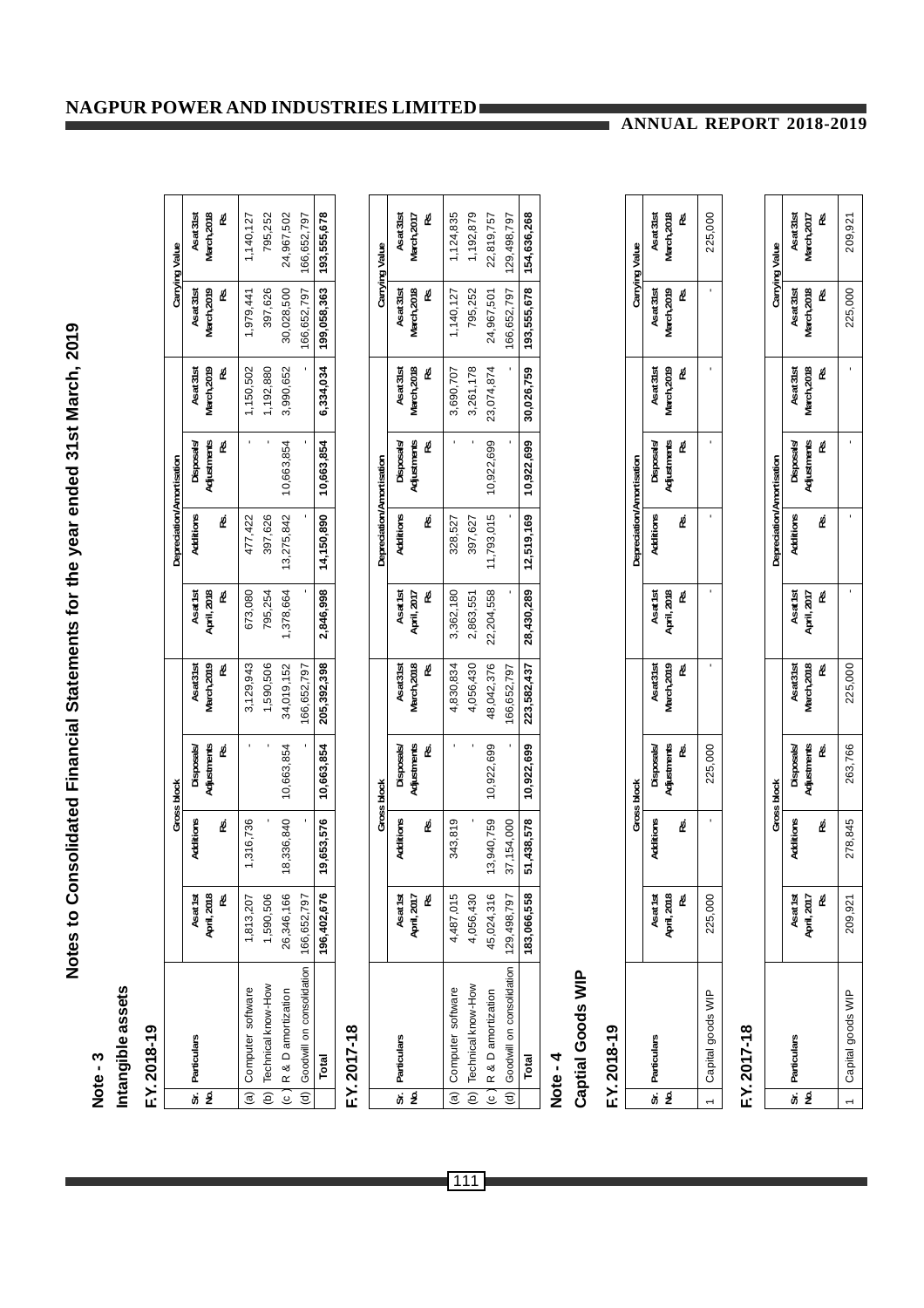# **ANNUAL REPORT 2018-2019**

# Notes to Consolidated Financial Statements for the year ended 31st March, 2019 **Amount in ₹**

**Note - 5**

**Non-Current Financial Assets - Investments**

| <b>Particulars</b>                                                        | <b>Face value</b><br>(Rs.) | <b>Numbers</b><br>As at<br>31st March<br>2019 | As at<br>31st March,<br>2019<br>(Rs.) | As at<br>31st March,<br>2018<br>(Rs.) |
|---------------------------------------------------------------------------|----------------------------|-----------------------------------------------|---------------------------------------|---------------------------------------|
| <b>Investment in Equity Instruments</b>                                   |                            |                                               |                                       |                                       |
| <b>Unquoted</b>                                                           |                            |                                               |                                       |                                       |
| <b>Subsidiaries: Carried at Cost</b>                                      |                            |                                               |                                       |                                       |
| The Motwane Manufacturing Co. Pvt. Ltd                                    | 100                        | 340,130                                       | 198,429,090                           | 198,429,090                           |
|                                                                           |                            |                                               | 198,429,090                           | 198,429,090                           |
| Quoted                                                                    |                            |                                               |                                       |                                       |
| Others: Carried at Fair Value through Other Comprehensive Income (FVTOCI) |                            |                                               |                                       |                                       |
| <b>BASF India Ltd</b>                                                     | 10                         | 800                                           | 1,184,440                             | 1,538,680                             |
| <b>Electro Steels Limited</b>                                             | 10                         | 5,200                                         | 161,200                               | 624,000                               |
| HDFC Ltd.                                                                 | $\overline{c}$             | 3,000                                         | 5,904,750                             | 5,476,800                             |
| Hindalco Industries Ltd.                                                  | 1                          | 15,500                                        | 3,185,250                             | 3,325,530                             |
| <b>IDFC Bank</b>                                                          | 10                         | 7,500                                         | 416,250                               | 355,125                               |
| <b>ITC Limited</b>                                                        | 1                          | 7,500                                         | 2,229,375                             | 1,916,250                             |
| Kotak Mahindra Bank Ltd.                                                  | 5                          | 9,500                                         | 12,677,750                            | 9,954,100                             |
| Larsen & Toubro Ltd.                                                      | $\overline{c}$             | 5,550                                         | 7,688,415                             | 7,275,495                             |
| Mahindra & Mahindra Ltd.                                                  | 5                          | 15,050                                        | 10,142,195                            | 11,120,445                            |
| Petronet LNG Ltd.                                                         | 10                         | 14,000                                        | 3,521,700                             | 3,233,300                             |
| Power Grid Corp. of India Ltd.                                            | 10                         | 22,773                                        | 4,506,776                             | 4,400,883                             |
| Tata Communication Ltd. (for F.Y.2017-18)                                 | 10                         | 3,600                                         |                                       | 2,232,540                             |
| Tata Consultancy Services Ltd.                                            | 1                          | 4,800                                         | 9,607,920                             | 6,837,960                             |
| Vedanta Ltd (for F.Y.2017-18)                                             | 1                          | 4,500                                         |                                       | 1,250,325                             |
|                                                                           |                            |                                               | 61,226,021                            | 59,541,433                            |
| <b>Investment in Preference Shares</b>                                    |                            |                                               |                                       |                                       |
| <b>Unquoted</b>                                                           |                            |                                               |                                       |                                       |
| 7.5% non convertible non cumulative redeemable                            |                            |                                               |                                       |                                       |
| preference shares of Vedanta Ltd.(for F.Y.2017-18)                        | 10                         | 18,000                                        |                                       | 179,100                               |
|                                                                           |                            |                                               |                                       | 179,100                               |
| <b>Total</b>                                                              |                            |                                               | 259,655,111                           | 258,149,623                           |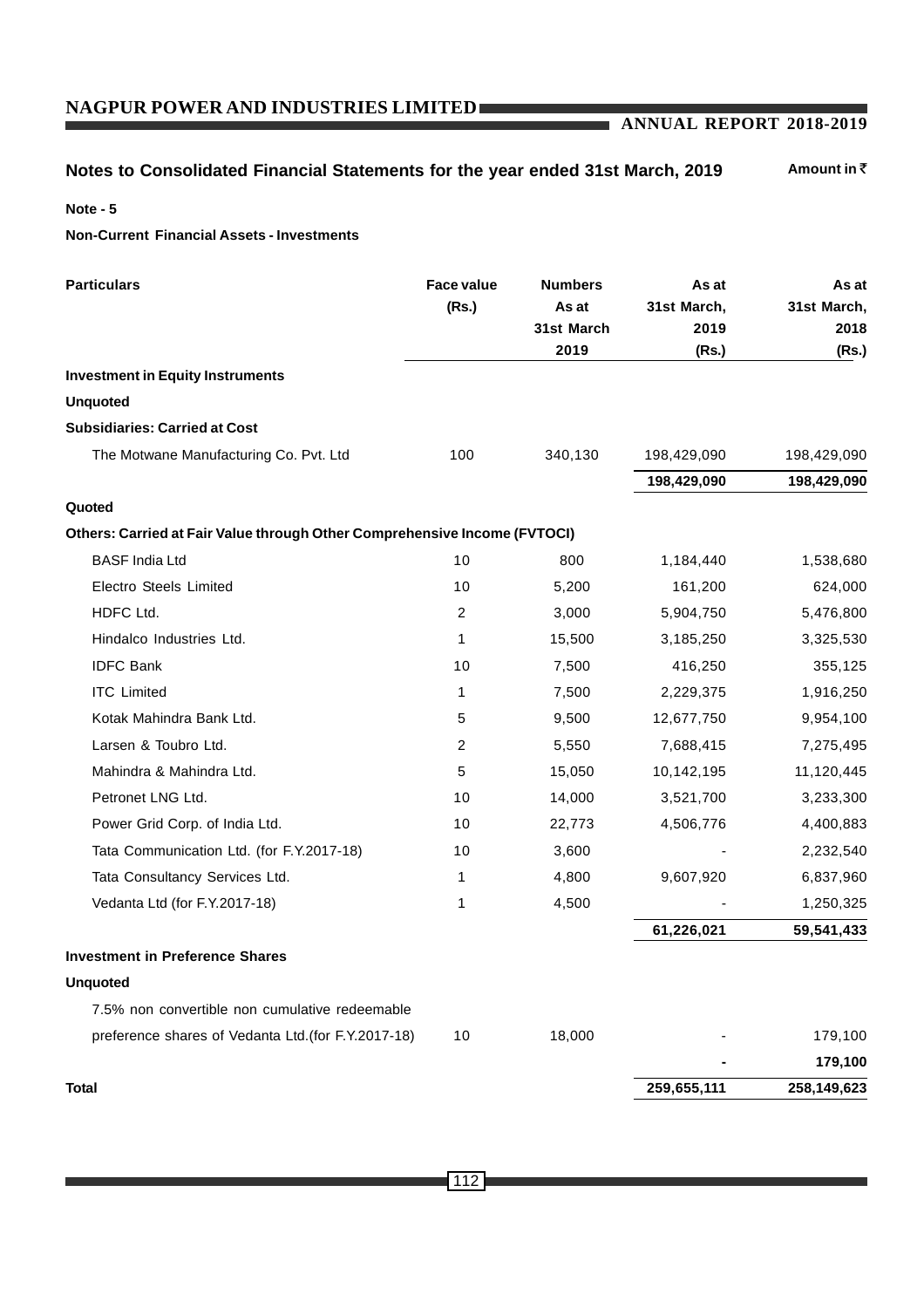### **ANNUAL REPORT 2018-2019**

## **Notes to Consolidated Financial Statements for the year ended 31st March, 2019** Amount in ₹

#### **Other Details:**

**i Aggregate Book Value of:**

| <b>Particulars</b> |  |  |
|--------------------|--|--|

| <b>Particulars</b>                           | As at            | As at            |
|----------------------------------------------|------------------|------------------|
|                                              | 31st March, 2019 | 31st March, 2018 |
|                                              | (Rs.)            | (Rs.)            |
| Quoted Investments                           | 61,226,021       | 59,541,433       |
| Unquoted Investments                         | 198.429.090      | 198,608,190      |
|                                              | 259,655,111      | 258,149,623      |
| Aggregate Market Value of Quoted Investments | 61,226,021       | 59,541,433       |
| Aggregate Impairment in Value of Investments |                  |                  |

ii **Disclosure requirement of Ind AS 107- Financial Instruments : Disclosure:**

# **Equity Instrument (Other than Subsidiary and Associates) designated at FVTOCI:**

These Investment have been designated on initial recognition to be measured at FVTOCI as these are long-term investment are not intended for sale.

#### **iii Investment in Subsidiaries :**

The Company opted to measure its Investments in Subsidiary and Associate at Cost in terms of the exemption available in Ind AS 101 - First Time Adoption of Ind AS. Accordingly, the book value of Investments in Subsidiary and Associate as on 1st April, 2016 (The transition date), as per previous GAAP has been now considered as deemed cost.

| <b>Particulars</b>                                                                                                            | As at              | As at                    |
|-------------------------------------------------------------------------------------------------------------------------------|--------------------|--------------------------|
|                                                                                                                               | 31st March, 2019   | 31st March, 2018         |
| Subsidiary:                                                                                                                   | Nos. of Eq. shares | Nos. of Eq. shares       |
| The Motwane Manufacturing Co. Pvt. Ltd                                                                                        |                    |                          |
| As at beginning of the year                                                                                                   | 340.130            | 247,245                  |
| Add: Allotted during the year                                                                                                 |                    | 92,885                   |
| Less: Transferred during the year                                                                                             | -                  | $\overline{\phantom{a}}$ |
| As at end of the year                                                                                                         | 340.130            | 340,130                  |
| In the E.Y. 2017-18 pursuant to the Right issue. The Motwane Manufacturing Co. Pyt. Ltd. has allot total 92885 nos. of equity |                    |                          |

In the F.Y. 2017-18 pursuant to the Right issue, The Motwane Manufacturing Co. Pvt. Ltd. has allot total 92885 nos. of equity shares (face value of Rs. 100/- each) @ Rs. 500/- each including premium of Rs. 400/- per shares. The Company has settled ICD of Rs. 25,058,730/- along with accrued Interest of Rs. 10,262,270/- against share application money.

#### **Note - 6**

#### **Non-current financial assets - Other financial assets**

#### **(Unsecured considered good unless otherwise stated)**

| <b>Particulars</b>       | As at            | As at            |
|--------------------------|------------------|------------------|
|                          | 31st March, 2019 | 31st March, 2018 |
|                          | (Rs.)            | (Rs.)            |
| Fixed deposits with bank | 8,393,015        | 5,393,015        |
| Advances recoverable     | $\blacksquare$   |                  |
| <b>Total</b>             | 8,393,015        | 5,393,015        |
|                          |                  |                  |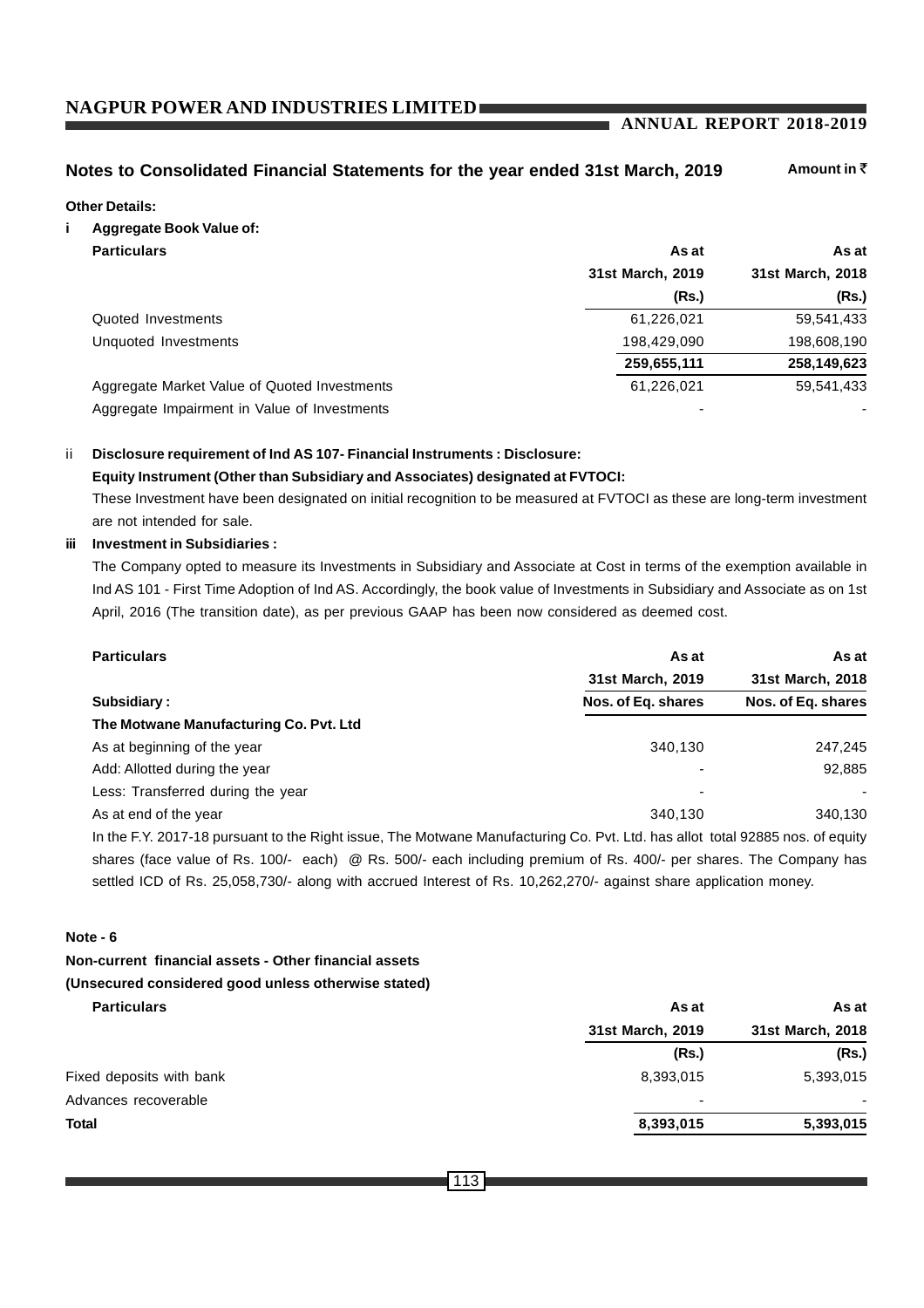| Notes to Consolidated Financial Statements for the year ended 31st March, 2019 |                  | Amount in ₹      |  |
|--------------------------------------------------------------------------------|------------------|------------------|--|
| <b>Particulars</b>                                                             | As at            | As at            |  |
|                                                                                | 31st March, 2019 | 31st March, 2018 |  |
|                                                                                | (Rs.)            | (Rs.)            |  |
| Note - 7                                                                       |                  |                  |  |
| Deferred tax assets (Net)                                                      |                  |                  |  |
| MAT credit entitlement                                                         | 187,246          | 187,246          |  |
| <b>Total</b>                                                                   | 187,246          | 187,246          |  |
| Note - 8                                                                       |                  |                  |  |
| Non-current tax assets (Net)                                                   |                  |                  |  |
| Provision for taxation                                                         |                  | (800,000)        |  |
| Income tax paid                                                                | 10,991,931       | 11,564,460       |  |
| <b>Total</b>                                                                   | 10,991,931       | 10,764,460       |  |
| Note - 9                                                                       |                  |                  |  |
| Other non-current assets                                                       |                  |                  |  |
| Security deposits                                                              | 1,250,965        | 1,250,965        |  |
| Balance with government authorities                                            | 1,777,757        | 1,356,668        |  |
| Prepaid expenses                                                               | 344,010          | 811,898          |  |
| Capital advances                                                               | 767,784          | 203,076          |  |
| Earnest money deposit                                                          | 4,062,463        | 3,459,785        |  |
| Other deposits                                                                 | 1,600,908        | 1,310,955        |  |
| <b>Total</b>                                                                   | 9,803,887        | 8,393,346        |  |
| <b>Note - 10</b>                                                               |                  |                  |  |
| <b>Inventories</b>                                                             |                  |                  |  |
| Raw materials                                                                  | 41,318,274       | 33,303,606       |  |
| Work-in-progress                                                               | 17,458,052       | 18,804,116       |  |
| Finished goods (Manufacturing)                                                 | 18,997,005       | 12,911,897       |  |
| Finished goods (Trading)                                                       | 31,368,877       | 46,984,901       |  |
| Others - Stores & Spares                                                       | 770,721          | 483,462          |  |
| <b>Total</b>                                                                   | 109,912,929      | 112,487,982      |  |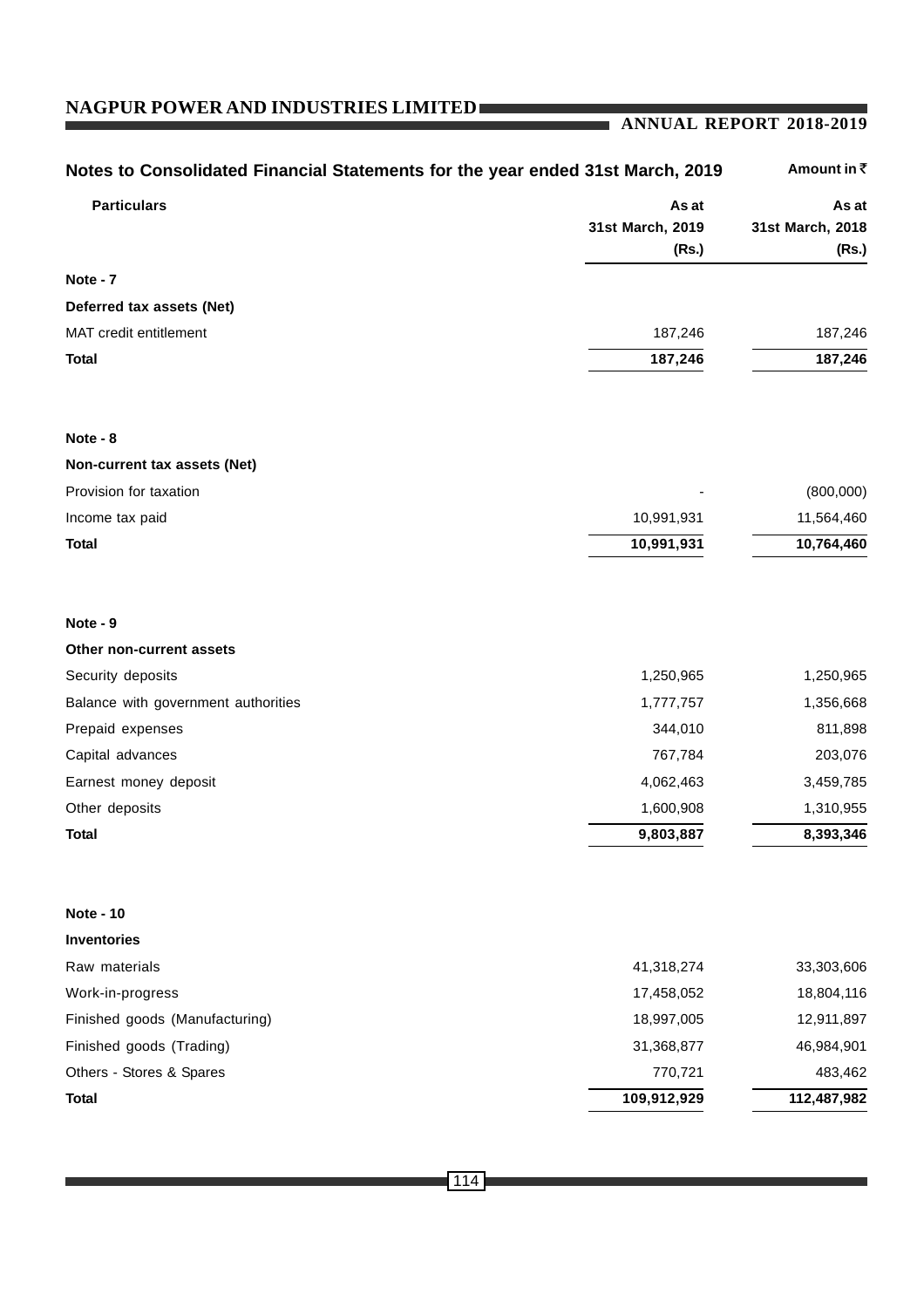| <b>Particulars</b><br>As at<br>As at<br>31st March, 2019<br>31st March, 2018<br>(Rs.)<br>(Rs.)<br><b>Note - 11</b><br><b>Current Financial Assets - Investments</b><br><b>Carried at Fair Value through Profit and Loss (FVTPL)</b><br>Quoted<br>Investment in mutual funds<br>181,016,285<br>208,584,604<br>Investment in equity instruments<br>25,615,398<br>24, 165, 744<br>Investment in Gold ETF<br>27,999,063<br><b>Unquoted At Cost</b><br>6000 Shares of Rs. 25/- each of Jhulelal nagari Sahakari Patsanstha<br>150,000<br>150,000<br>Less: Provision for diminution in value of investment<br>(150,000)<br>(150,000)<br>234,630,746<br>232,750,349<br><b>Total</b><br>Other details:<br>Aggregate book value of:<br>(i)<br>Quoted investments<br>234,630,746<br>232,750,349<br>Unquoted investments<br>150,000<br>150,000<br>234,780,746<br>232,900,349<br>234,630,746<br>232,750,349<br>Aggregate market value of quoted investments<br>150,000<br>150,000<br>Aggregate impairment in value of investments<br><b>Note - 12</b><br><b>Trade receivables</b><br>(Unsecure, unless otherwise stated)<br>Considered doubtful<br>Considered good<br>102,206,701<br>86,331,883<br>102,206,701<br>86,331,883<br><b>Total</b><br><b>Note - 13</b><br><b>Cash and cash equivalents</b><br>Balance with bank<br>In Current accounts<br>9,156,617<br>10,421,371<br>Cash on hand<br>179,836<br>170,726<br>Bank deposit (less than 3 months)<br>9,336,453<br>10,592,097<br><b>Total</b><br><b>Note - 14</b><br>Bank Balance other than Cash and Cash equivalents<br><b>Other bank balances</b><br>Bank deposit (more than 3 months but less than 12 months)<br>4,969,000<br>9,010,000<br>4,969,000<br><b>Total</b><br>9,010,000 | Notes to Consolidated Financial Statements for the year ended 31st March, 2019 | Amount in ₹ |
|-------------------------------------------------------------------------------------------------------------------------------------------------------------------------------------------------------------------------------------------------------------------------------------------------------------------------------------------------------------------------------------------------------------------------------------------------------------------------------------------------------------------------------------------------------------------------------------------------------------------------------------------------------------------------------------------------------------------------------------------------------------------------------------------------------------------------------------------------------------------------------------------------------------------------------------------------------------------------------------------------------------------------------------------------------------------------------------------------------------------------------------------------------------------------------------------------------------------------------------------------------------------------------------------------------------------------------------------------------------------------------------------------------------------------------------------------------------------------------------------------------------------------------------------------------------------------------------------------------------------------------------------------------------------------------------------------------------------------------|--------------------------------------------------------------------------------|-------------|
|                                                                                                                                                                                                                                                                                                                                                                                                                                                                                                                                                                                                                                                                                                                                                                                                                                                                                                                                                                                                                                                                                                                                                                                                                                                                                                                                                                                                                                                                                                                                                                                                                                                                                                                               |                                                                                |             |
|                                                                                                                                                                                                                                                                                                                                                                                                                                                                                                                                                                                                                                                                                                                                                                                                                                                                                                                                                                                                                                                                                                                                                                                                                                                                                                                                                                                                                                                                                                                                                                                                                                                                                                                               |                                                                                |             |
|                                                                                                                                                                                                                                                                                                                                                                                                                                                                                                                                                                                                                                                                                                                                                                                                                                                                                                                                                                                                                                                                                                                                                                                                                                                                                                                                                                                                                                                                                                                                                                                                                                                                                                                               |                                                                                |             |
|                                                                                                                                                                                                                                                                                                                                                                                                                                                                                                                                                                                                                                                                                                                                                                                                                                                                                                                                                                                                                                                                                                                                                                                                                                                                                                                                                                                                                                                                                                                                                                                                                                                                                                                               |                                                                                |             |
|                                                                                                                                                                                                                                                                                                                                                                                                                                                                                                                                                                                                                                                                                                                                                                                                                                                                                                                                                                                                                                                                                                                                                                                                                                                                                                                                                                                                                                                                                                                                                                                                                                                                                                                               |                                                                                |             |
|                                                                                                                                                                                                                                                                                                                                                                                                                                                                                                                                                                                                                                                                                                                                                                                                                                                                                                                                                                                                                                                                                                                                                                                                                                                                                                                                                                                                                                                                                                                                                                                                                                                                                                                               |                                                                                |             |
|                                                                                                                                                                                                                                                                                                                                                                                                                                                                                                                                                                                                                                                                                                                                                                                                                                                                                                                                                                                                                                                                                                                                                                                                                                                                                                                                                                                                                                                                                                                                                                                                                                                                                                                               |                                                                                |             |
|                                                                                                                                                                                                                                                                                                                                                                                                                                                                                                                                                                                                                                                                                                                                                                                                                                                                                                                                                                                                                                                                                                                                                                                                                                                                                                                                                                                                                                                                                                                                                                                                                                                                                                                               |                                                                                |             |
|                                                                                                                                                                                                                                                                                                                                                                                                                                                                                                                                                                                                                                                                                                                                                                                                                                                                                                                                                                                                                                                                                                                                                                                                                                                                                                                                                                                                                                                                                                                                                                                                                                                                                                                               |                                                                                |             |
|                                                                                                                                                                                                                                                                                                                                                                                                                                                                                                                                                                                                                                                                                                                                                                                                                                                                                                                                                                                                                                                                                                                                                                                                                                                                                                                                                                                                                                                                                                                                                                                                                                                                                                                               |                                                                                |             |
|                                                                                                                                                                                                                                                                                                                                                                                                                                                                                                                                                                                                                                                                                                                                                                                                                                                                                                                                                                                                                                                                                                                                                                                                                                                                                                                                                                                                                                                                                                                                                                                                                                                                                                                               |                                                                                |             |
|                                                                                                                                                                                                                                                                                                                                                                                                                                                                                                                                                                                                                                                                                                                                                                                                                                                                                                                                                                                                                                                                                                                                                                                                                                                                                                                                                                                                                                                                                                                                                                                                                                                                                                                               |                                                                                |             |
|                                                                                                                                                                                                                                                                                                                                                                                                                                                                                                                                                                                                                                                                                                                                                                                                                                                                                                                                                                                                                                                                                                                                                                                                                                                                                                                                                                                                                                                                                                                                                                                                                                                                                                                               |                                                                                |             |
|                                                                                                                                                                                                                                                                                                                                                                                                                                                                                                                                                                                                                                                                                                                                                                                                                                                                                                                                                                                                                                                                                                                                                                                                                                                                                                                                                                                                                                                                                                                                                                                                                                                                                                                               |                                                                                |             |
|                                                                                                                                                                                                                                                                                                                                                                                                                                                                                                                                                                                                                                                                                                                                                                                                                                                                                                                                                                                                                                                                                                                                                                                                                                                                                                                                                                                                                                                                                                                                                                                                                                                                                                                               |                                                                                |             |
|                                                                                                                                                                                                                                                                                                                                                                                                                                                                                                                                                                                                                                                                                                                                                                                                                                                                                                                                                                                                                                                                                                                                                                                                                                                                                                                                                                                                                                                                                                                                                                                                                                                                                                                               |                                                                                |             |
|                                                                                                                                                                                                                                                                                                                                                                                                                                                                                                                                                                                                                                                                                                                                                                                                                                                                                                                                                                                                                                                                                                                                                                                                                                                                                                                                                                                                                                                                                                                                                                                                                                                                                                                               |                                                                                |             |
|                                                                                                                                                                                                                                                                                                                                                                                                                                                                                                                                                                                                                                                                                                                                                                                                                                                                                                                                                                                                                                                                                                                                                                                                                                                                                                                                                                                                                                                                                                                                                                                                                                                                                                                               |                                                                                |             |
|                                                                                                                                                                                                                                                                                                                                                                                                                                                                                                                                                                                                                                                                                                                                                                                                                                                                                                                                                                                                                                                                                                                                                                                                                                                                                                                                                                                                                                                                                                                                                                                                                                                                                                                               |                                                                                |             |
|                                                                                                                                                                                                                                                                                                                                                                                                                                                                                                                                                                                                                                                                                                                                                                                                                                                                                                                                                                                                                                                                                                                                                                                                                                                                                                                                                                                                                                                                                                                                                                                                                                                                                                                               |                                                                                |             |
|                                                                                                                                                                                                                                                                                                                                                                                                                                                                                                                                                                                                                                                                                                                                                                                                                                                                                                                                                                                                                                                                                                                                                                                                                                                                                                                                                                                                                                                                                                                                                                                                                                                                                                                               |                                                                                |             |
|                                                                                                                                                                                                                                                                                                                                                                                                                                                                                                                                                                                                                                                                                                                                                                                                                                                                                                                                                                                                                                                                                                                                                                                                                                                                                                                                                                                                                                                                                                                                                                                                                                                                                                                               |                                                                                |             |
|                                                                                                                                                                                                                                                                                                                                                                                                                                                                                                                                                                                                                                                                                                                                                                                                                                                                                                                                                                                                                                                                                                                                                                                                                                                                                                                                                                                                                                                                                                                                                                                                                                                                                                                               |                                                                                |             |
|                                                                                                                                                                                                                                                                                                                                                                                                                                                                                                                                                                                                                                                                                                                                                                                                                                                                                                                                                                                                                                                                                                                                                                                                                                                                                                                                                                                                                                                                                                                                                                                                                                                                                                                               |                                                                                |             |
|                                                                                                                                                                                                                                                                                                                                                                                                                                                                                                                                                                                                                                                                                                                                                                                                                                                                                                                                                                                                                                                                                                                                                                                                                                                                                                                                                                                                                                                                                                                                                                                                                                                                                                                               |                                                                                |             |
|                                                                                                                                                                                                                                                                                                                                                                                                                                                                                                                                                                                                                                                                                                                                                                                                                                                                                                                                                                                                                                                                                                                                                                                                                                                                                                                                                                                                                                                                                                                                                                                                                                                                                                                               |                                                                                |             |
|                                                                                                                                                                                                                                                                                                                                                                                                                                                                                                                                                                                                                                                                                                                                                                                                                                                                                                                                                                                                                                                                                                                                                                                                                                                                                                                                                                                                                                                                                                                                                                                                                                                                                                                               |                                                                                |             |
|                                                                                                                                                                                                                                                                                                                                                                                                                                                                                                                                                                                                                                                                                                                                                                                                                                                                                                                                                                                                                                                                                                                                                                                                                                                                                                                                                                                                                                                                                                                                                                                                                                                                                                                               |                                                                                |             |
|                                                                                                                                                                                                                                                                                                                                                                                                                                                                                                                                                                                                                                                                                                                                                                                                                                                                                                                                                                                                                                                                                                                                                                                                                                                                                                                                                                                                                                                                                                                                                                                                                                                                                                                               |                                                                                |             |
|                                                                                                                                                                                                                                                                                                                                                                                                                                                                                                                                                                                                                                                                                                                                                                                                                                                                                                                                                                                                                                                                                                                                                                                                                                                                                                                                                                                                                                                                                                                                                                                                                                                                                                                               |                                                                                |             |
|                                                                                                                                                                                                                                                                                                                                                                                                                                                                                                                                                                                                                                                                                                                                                                                                                                                                                                                                                                                                                                                                                                                                                                                                                                                                                                                                                                                                                                                                                                                                                                                                                                                                                                                               |                                                                                |             |
|                                                                                                                                                                                                                                                                                                                                                                                                                                                                                                                                                                                                                                                                                                                                                                                                                                                                                                                                                                                                                                                                                                                                                                                                                                                                                                                                                                                                                                                                                                                                                                                                                                                                                                                               |                                                                                |             |
|                                                                                                                                                                                                                                                                                                                                                                                                                                                                                                                                                                                                                                                                                                                                                                                                                                                                                                                                                                                                                                                                                                                                                                                                                                                                                                                                                                                                                                                                                                                                                                                                                                                                                                                               |                                                                                |             |
|                                                                                                                                                                                                                                                                                                                                                                                                                                                                                                                                                                                                                                                                                                                                                                                                                                                                                                                                                                                                                                                                                                                                                                                                                                                                                                                                                                                                                                                                                                                                                                                                                                                                                                                               |                                                                                |             |
|                                                                                                                                                                                                                                                                                                                                                                                                                                                                                                                                                                                                                                                                                                                                                                                                                                                                                                                                                                                                                                                                                                                                                                                                                                                                                                                                                                                                                                                                                                                                                                                                                                                                                                                               |                                                                                |             |
|                                                                                                                                                                                                                                                                                                                                                                                                                                                                                                                                                                                                                                                                                                                                                                                                                                                                                                                                                                                                                                                                                                                                                                                                                                                                                                                                                                                                                                                                                                                                                                                                                                                                                                                               |                                                                                |             |
|                                                                                                                                                                                                                                                                                                                                                                                                                                                                                                                                                                                                                                                                                                                                                                                                                                                                                                                                                                                                                                                                                                                                                                                                                                                                                                                                                                                                                                                                                                                                                                                                                                                                                                                               |                                                                                |             |
|                                                                                                                                                                                                                                                                                                                                                                                                                                                                                                                                                                                                                                                                                                                                                                                                                                                                                                                                                                                                                                                                                                                                                                                                                                                                                                                                                                                                                                                                                                                                                                                                                                                                                                                               |                                                                                |             |
|                                                                                                                                                                                                                                                                                                                                                                                                                                                                                                                                                                                                                                                                                                                                                                                                                                                                                                                                                                                                                                                                                                                                                                                                                                                                                                                                                                                                                                                                                                                                                                                                                                                                                                                               |                                                                                |             |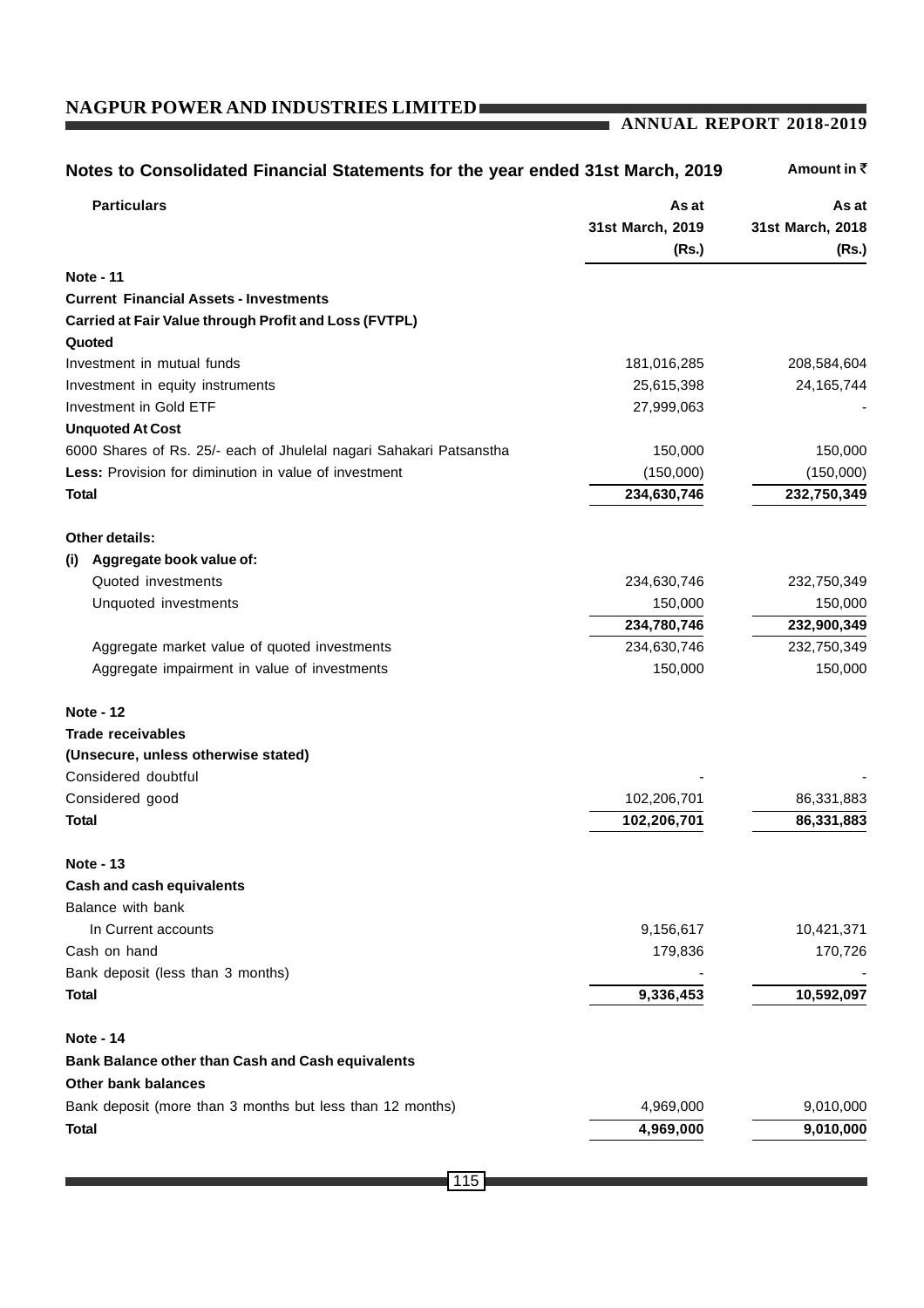# **ANNUAL REPORT 2018-2019**

| Notes to Consolidated Financial Statements for the year ended 31st March, 2019 |                  | Amount in $\bar{z}$ |
|--------------------------------------------------------------------------------|------------------|---------------------|
| <b>Particulars</b>                                                             | As at            | As at               |
|                                                                                | 31st March, 2019 | 31st March, 2018    |
|                                                                                | (Rs.)            | (Rs.)               |
| <b>Note - 15</b>                                                               |                  |                     |
| Current Financial Assets - Other financial assets                              |                  |                     |
| Interest receivables on ICD                                                    |                  |                     |
| Interest receivables on others                                                 | 81,177           | 156,483             |
| <b>Total</b>                                                                   | 81,177           | 156,483             |
| <b>Note - 16</b>                                                               |                  |                     |
| <b>Current Financial Assets - Other current assets</b>                         |                  |                     |
| (Unsecured Considered Good unless otherwise stated)                            |                  |                     |
| Advances to employees                                                          | 3,285,494        | 1,436,358           |
| Advances to supplier of service / goods                                        | 4,002,194        | 8,323,386           |
| Prepaid expenses                                                               | 2,100,995        | 1,698,958           |
| Balance with government authorities                                            | 650,748          | 1,817,528           |
| <b>Total</b>                                                                   | 10,039,431       | 13,276,230          |
| <b>Note - 17</b>                                                               |                  |                     |
| <b>Equity Share Capital:</b>                                                   |                  |                     |
|                                                                                |                  |                     |

| <b>Particulars</b>                           |               | As at            |               | As at            |
|----------------------------------------------|---------------|------------------|---------------|------------------|
|                                              |               | 31st March, 2019 |               | 31st March, 2018 |
|                                              | <b>Number</b> | <b>Value</b>     | <b>Number</b> | Value            |
| <b>Authorized Capital</b>                    |               |                  |               |                  |
| Equity Shares of Rs. 10/- each               | 20,000,000    | 200.000.000      | 20,000,000    | 200.000.000      |
| Unclassified Shares of Rs. 10/- each         | 5.000.000     | 50,000,000       | 5,000,000     | 50,000,000       |
|                                              | 25,000,000    | 250,000,000      | 25,000,000    | 250,000,000      |
| <b>Issued, Subscribed and Paid-up</b>        |               |                  |               |                  |
| Equity Shares of Rs. 10/- each fully paid up | 13.095.507    | 130.955.070      | 13,095,507    | 130,955,070      |
| <b>Total</b>                                 | 13,095,507    | 130,955,070      | 13,095,507    | 130,955,070      |
|                                              |               |                  |               |                  |

#### a **Reconciliation of the Number of Equity Shares Outstanding is set out below:**

| <b>Number of Shares</b>  |                  |
|--------------------------|------------------|
| As at                    | As at            |
| 31st March, 2019         | 31st March, 2018 |
| 13,095,507               | 13,095,507       |
| -                        |                  |
| $\overline{\phantom{0}}$ |                  |
| 13,095,507               | 13,095,507       |
|                          |                  |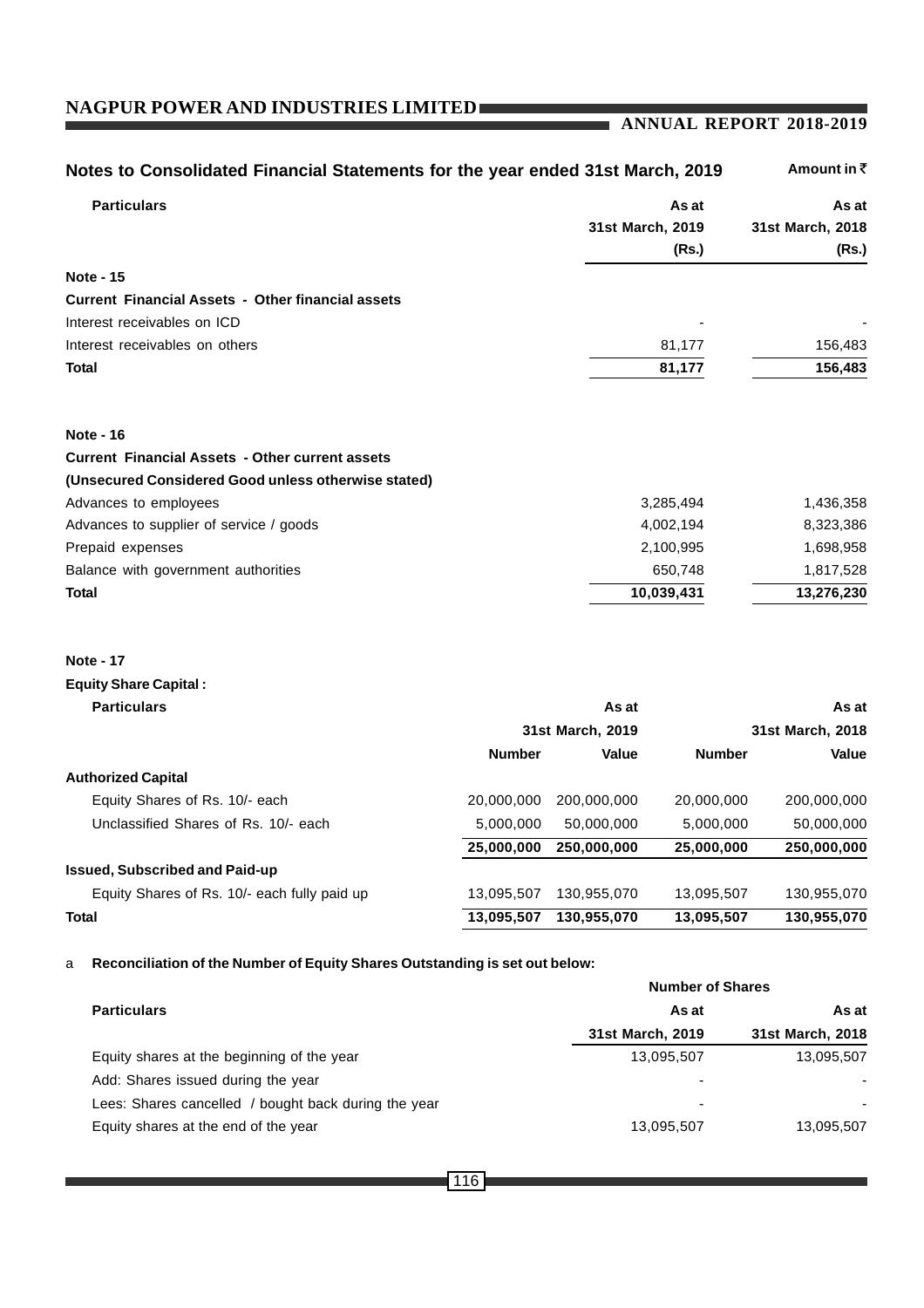# **ANNUAL REPORT 2018-2019**

# Notes to Consolidated Financial Statements for the year ended 31st March, 2019 **Amount in ₹**

- b The Equity shares of the Company having voting rights and are subject to the restriction as prescribed under the Companies Act, 2013.
- c The company has no holding company. The subsidiary company does not hold any shares in the company.
- d Disclosure pursuant to Note no. 6(D) (h,i,j,k,l) of Part I of Schedule III of Companies Act, 2013 is NIL.
- e **Shareholders holding more than 5% of the aggregate shares in the Company**

| <b>Particulars</b>                       |                      | As at            |               | As at            |
|------------------------------------------|----------------------|------------------|---------------|------------------|
|                                          |                      | 31st March, 2019 |               | 31st March, 2018 |
|                                          | Number % of holdings |                  | <b>Number</b> | % of holdings    |
| Khandelwals Limited*                     | 5,641,100            | 43.08            | 5.641.100     | 43.08            |
| Life Insurance Corporation of India Ltd. | 1,585,094            | 12.10            | 1,585,094     | 12.10            |

\*Khandelwals Limited is registered outside India i.e. 10 Orange Street, London, United Kingdom

## **Note - 18 Other Equity**

| <b>Particulars</b>                                   |                |                 | <b>Items of Other</b>           |                        |                   |              |
|------------------------------------------------------|----------------|-----------------|---------------------------------|------------------------|-------------------|--------------|
|                                                      |                |                 | <b>Comprehensive Income</b>     |                        |                   |              |
|                                                      |                |                 | Items that will not be          |                        |                   |              |
|                                                      |                |                 | reclassified to Profit and Loss |                        |                   |              |
|                                                      | General        | <b>Retained</b> | Equity                          | OCI                    | <b>Securities</b> | <b>Total</b> |
|                                                      | <b>Reserve</b> | <b>Earnings</b> | instruments                     | Other                  | Premium           |              |
| Balance as at 31st March 2017                        | 495,328,231    | 545,497         | 23,241,518                      | (512,059)              | 100,408,732       | 619,011,919  |
| Profit for the year                                  |                | (3, 148, 779)   |                                 |                        | 37,248,800        | 34,100,021   |
| Transfer from retained earnings to reserves          |                |                 |                                 |                        |                   |              |
| Transfer from OCI reserve to retained earnings       |                | 381,050         | (381,050)                       |                        |                   |              |
| Re-measurement of gain/(loss) on defined             |                |                 |                                 |                        |                   |              |
| benefit plans (Net of tax)                           |                |                 |                                 | (147, 328)             |                   | (147, 328)   |
| Fair value gain/(loss) of equity instruments through |                |                 |                                 |                        |                   |              |
| Other Comprehensive Income (Net of Tax)              |                |                 | 10,853,491                      |                        |                   | 10,853,491   |
| Reversal of Minority share for the year              |                | (195, 671)      |                                 | (33,010)               | (94, 800)         | (323, 481)   |
| Balance as on 1st April, 2018                        | 495,328,231    | (2, 417, 904)   | 33,713,959                      | (692, 397)             | 137,562,732       | 663,494,622  |
| Profit for the year                                  |                | 409,339         |                                 |                        | 6,084,400         | 6,493,739    |
| Transfer from retained earnings to reserves          |                |                 |                                 |                        |                   |              |
| Transfer from OCI reserve to retained earnings       |                |                 |                                 |                        |                   |              |
| Re-measurement of gain/(loss) on defined             |                |                 |                                 |                        |                   |              |
| benefit plans (Net of tax)                           |                |                 |                                 | 5,193,485 (1,279,544)  |                   | 3,913,941    |
| Fair value gain/(loss) of equity instruments through |                |                 |                                 |                        |                   |              |
| Other Comprehensive Income (Net of Tax)              |                |                 |                                 |                        |                   |              |
| Share of minority share holders                      |                | (2, 297, 970)   |                                 | 305,381                | (6,084,400)       | (8,076,989)  |
| Balance as at 31st March, 2019                       | 495,328,231    | (4,306,535)     |                                 | 38,907,444 (1,666,560) | 137,562,732       | 665,825,312  |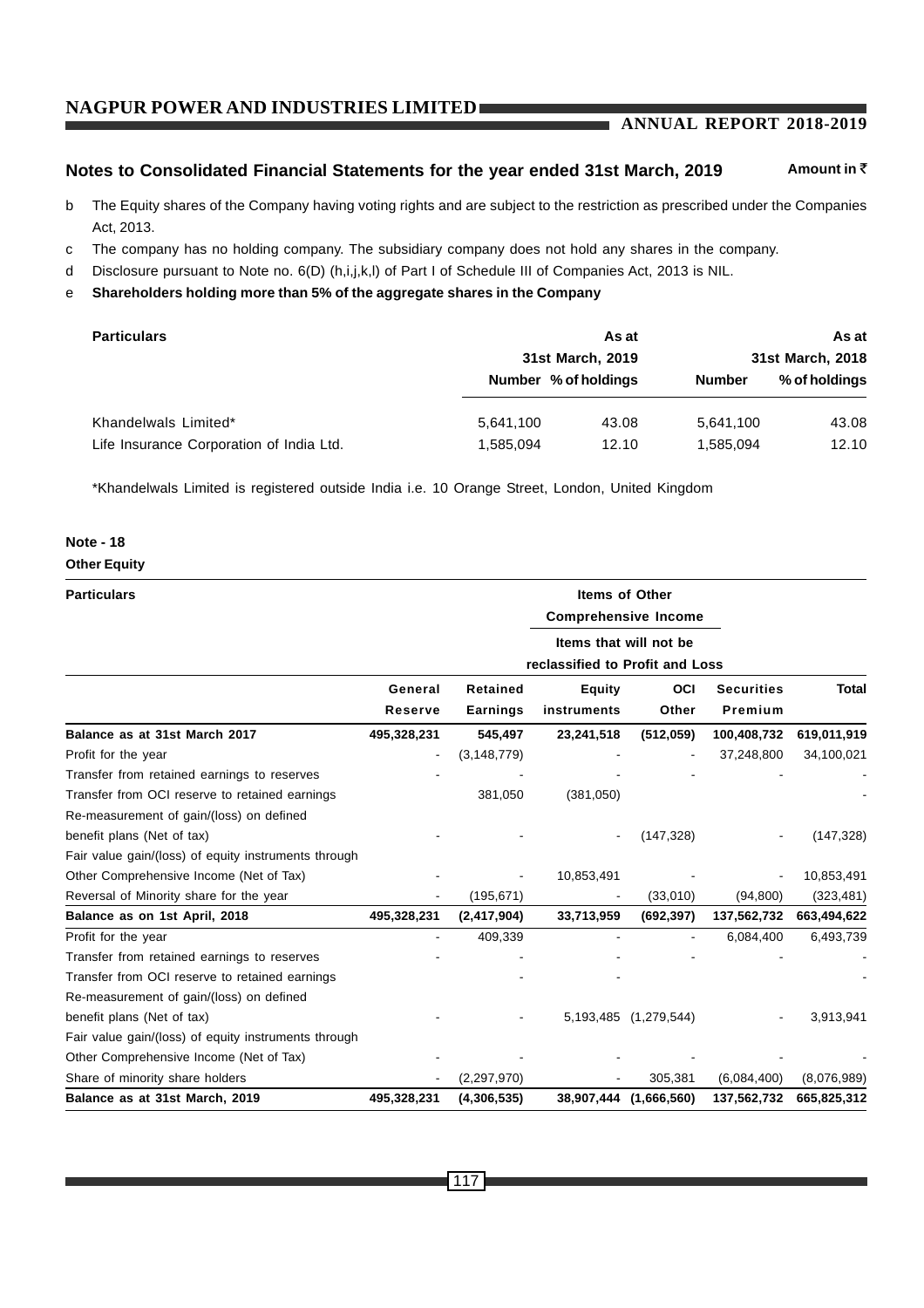| Notes to Consolidated Financial Statements for the year ended 31st March, 2019 |                  | Amount in ₹      |
|--------------------------------------------------------------------------------|------------------|------------------|
| <b>Particulars</b>                                                             | As at            | As at            |
|                                                                                | 31st March, 2019 | 31st March, 2018 |
|                                                                                | (Rs.)            | (Rs.)            |
| <b>Note - 19</b>                                                               |                  |                  |
| <b>Non-controlling interest</b>                                                |                  |                  |
| <b>Minority Share holders:</b>                                                 |                  |                  |
| Opening balance of Non-controlling interest holders                            | 6,713,991        | 6,366,810        |
| Add: Share in profit for the year                                              | 2,297,970        | 195,671          |
| Add: Share in profit for the year - OCI                                        | (305, 381)       | 33,010           |
| Add: Share in security premium                                                 | 6,084,400        | 94,800           |
| Add: Additional equity issued during the year                                  | 1,521,100        | 23,700           |
| <b>Closing balance of Non-controlling interest holders</b>                     | 16,312,080       | 6,713,991        |
| <b>Note - 20</b>                                                               |                  |                  |
| Non- current liabilities- Borrowings                                           |                  |                  |
| <b>Unsecured</b>                                                               |                  |                  |
| Loan From Director / Shareholder                                               |                  | 1,112,000        |
| <b>Total</b>                                                                   |                  | 1,112,000        |
| <b>Note - 21</b>                                                               |                  |                  |
| Non-current liabilities - Trade payables                                       |                  |                  |
| Dues to Micro, Small and Medium Enterprises (MSME)                             |                  |                  |
| Dues to others                                                                 | 1,178,543        | 1,178,542        |
| <b>Total</b>                                                                   | 1,178,543        | 1,178,542        |
| The balance of Trade Payables are subject to confirmation.<br>(1)              |                  |                  |
| <b>Note - 22</b>                                                               |                  |                  |
| Non-current liabilities - Other financial liabilities                          |                  |                  |
| Trade/ Security deposit received from dealers                                  | 835,000          | 785,000          |
| <b>Total</b>                                                                   | 835,000          | 785,000          |
| <b>Note - 23</b>                                                               |                  |                  |
| <b>Non-current liabilities - Provisions</b>                                    |                  |                  |
| Provision for employee benefits:                                               |                  |                  |
| Gratuity                                                                       | 337,614          | 405,809          |
| Leave encashment                                                               | 3,500,151        | 1,900,438        |
| <b>Total</b>                                                                   | 3,837,765        | 2,306,247        |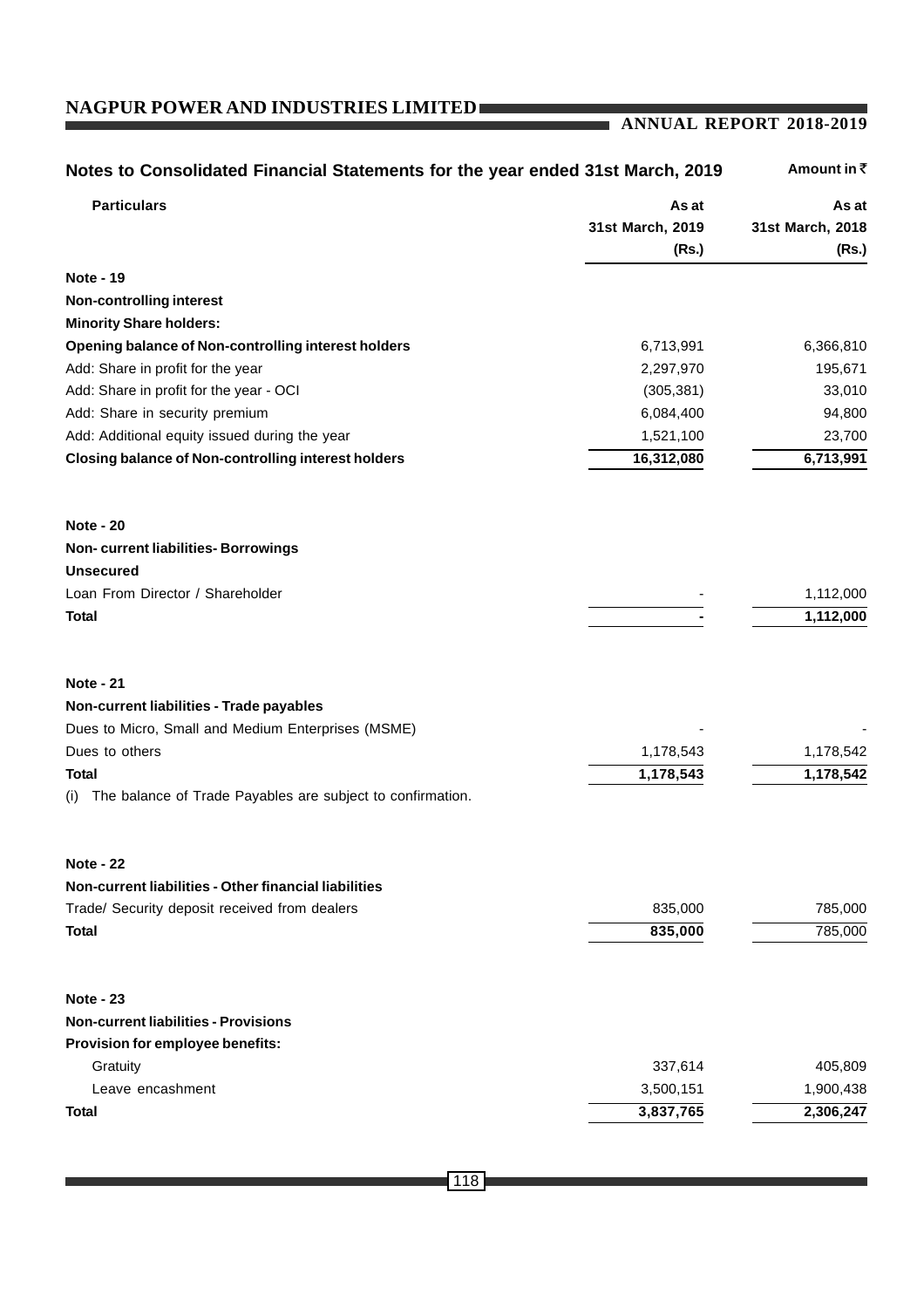# **ANNUAL REPORT 2018-2019**

# **Notes to Consolidated Financial Statements for the year ended 31st March, 2019** Amount in ₹

| <b>Particulars</b>                                       | As at            | As at            |
|----------------------------------------------------------|------------------|------------------|
|                                                          | 31st March, 2019 | 31st March, 2018 |
|                                                          | (Rs.)            | (Rs.)            |
| <b>Note - 24</b>                                         |                  |                  |
| <b>Current liabilities - Borrowings</b>                  |                  |                  |
| <b>Unsecured</b>                                         |                  |                  |
| Term loan from banks                                     |                  | -                |
| Inter Corporate Deposit from Nagpur Power And Industries | -                | $\blacksquare$   |
| <b>Secured</b>                                           |                  |                  |
| Loans repayable on demand                                | 64,468,277       | 67,221,732       |
| <b>Total</b>                                             | 64,468,277       | 67,221,732       |
|                                                          |                  |                  |

#### **Note:**

**1.** Repayable on demand and same are Secured against term deposit receipt of the Bank.

**2.** Secured against hypothecation of all stocks, book debts / receivables and hypothecation of plant and machinery. Collaterally secured by equitable mortgage of Factory Land & Building situated on Plot No. 1 & 4 at survey no. 116A/1+116A/2 +117D, Nashik Road in the name of Company. Further personal guarantee of one director & corporate guarantee of Nagpur Power & Industries Ltd.

#### **Note - 25**

# **Current liabilities - Trade Payables**

#### **Dues to Micro, Small and Medium Enterprises (MSME)**

|       | Dues to others                                                               | 74,441     | 32,293     |
|-------|------------------------------------------------------------------------------|------------|------------|
|       | Trade Payable                                                                | 60,668,672 | 68,857,437 |
| Total |                                                                              | 60,743,113 | 68,889,729 |
| (i)   | Total outstanding dues of Micro, Small and Medium Enterprises (MSME):        |            |            |
|       | The principal amount and the interest due thereon remaining unpaid to        |            |            |
|       | any supplier at the end of each accounting year.                             |            |            |
|       | The amount of interest paid by the buyer in terms of section 16 of the       |            |            |
|       | Micro, Small and Medium Enterprises Development Act, 2006, along with        |            |            |
|       | the amount of the payment made to the supplier beyond the appointed day      |            |            |
|       | during each accounting year.                                                 |            |            |
|       | The amount of interest due and payable for the period of delay in making     |            |            |
|       | payment but without adding the interest specified under the Micro, Small and |            |            |
|       | Medium Enterprises Development Act, 2006.                                    |            |            |
|       | The amount of interest accrued and remaining unpaid at the end of            |            |            |
|       | each accounting year end.                                                    |            |            |
|       | The amount of further interest remaining due and payable even in the         |            |            |
|       | succeeding years, until such date when the interest dues above are           |            |            |
|       | actually paid to the small enterprise, for the purpose of disallowance of a  |            |            |
|       | deductible expenditure under section 23 of the Micro, Small and              |            |            |
|       | Medium Enterprises Development Act, 2006                                     |            |            |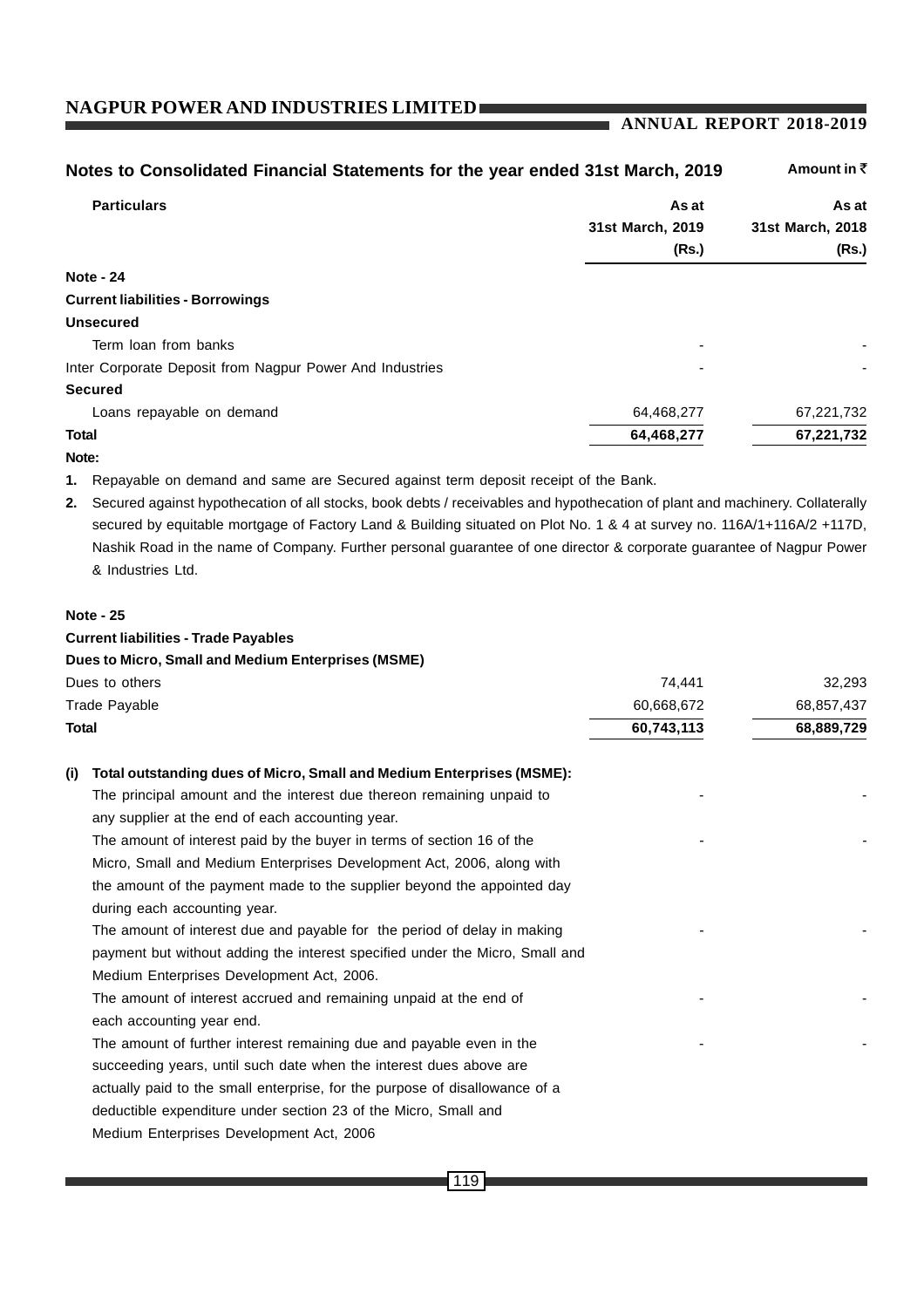# **ANNUAL REPORT 2018-2019**

| Notes to Consolidated Financial Statements for the year ended 31st March, 2019 |                  | Amount in ₹      |
|--------------------------------------------------------------------------------|------------------|------------------|
| <b>Particulars</b>                                                             | As at            | As at            |
|                                                                                | 31st March, 2019 | 31st March, 2018 |
|                                                                                | (Rs.)            | (Rs.)            |

(ii) The balance of trade payables are subject to confirmation.

(iii) The information has been given in respect of such vendor to the extent they could be identified as micro and small enterprises on the basis of information available with the company.

# **Note - 26**

| <b>Current liabilities - Other financial liabilities</b> |         |         |
|----------------------------------------------------------|---------|---------|
| Security deposits                                        | 223,300 | 233,300 |
| <b>Total</b>                                             | 223,300 | 233,300 |
|                                                          |         |         |
|                                                          |         |         |

#### **Note - 27**

**Current liabilities - Other current liabilities**

| <b>Total</b>                | 30,447,465 | 13,983,018 |
|-----------------------------|------------|------------|
| Other payables              | 151.760    | 107,130    |
| Provision for expenses      | 5,723,396  | 2,058,661  |
| Payable to employees        | 10,547,372 | 6,605,235  |
| Creditors for capital goods | 371,797    | 152,829    |
| Advances from customers     | 5,464,915  | 2,740,459  |
| Statutory liabilities       | 8,188,225  | 2,318,704  |

| <b>Note - 28</b>                        |           |           |
|-----------------------------------------|-----------|-----------|
| <b>Current liabilities - Provisions</b> |           |           |
| Provision for bonus                     | 1,498,387 | 1,373,308 |
| Provision for employees cost            | 535,958   | 615,091   |
| Ex-gratia payable                       | 1,689,551 | 1,643,888 |
| Excise duty payable on finished goods   | -         | -         |
| <b>Total</b>                            | 3,723,896 | 3,632,287 |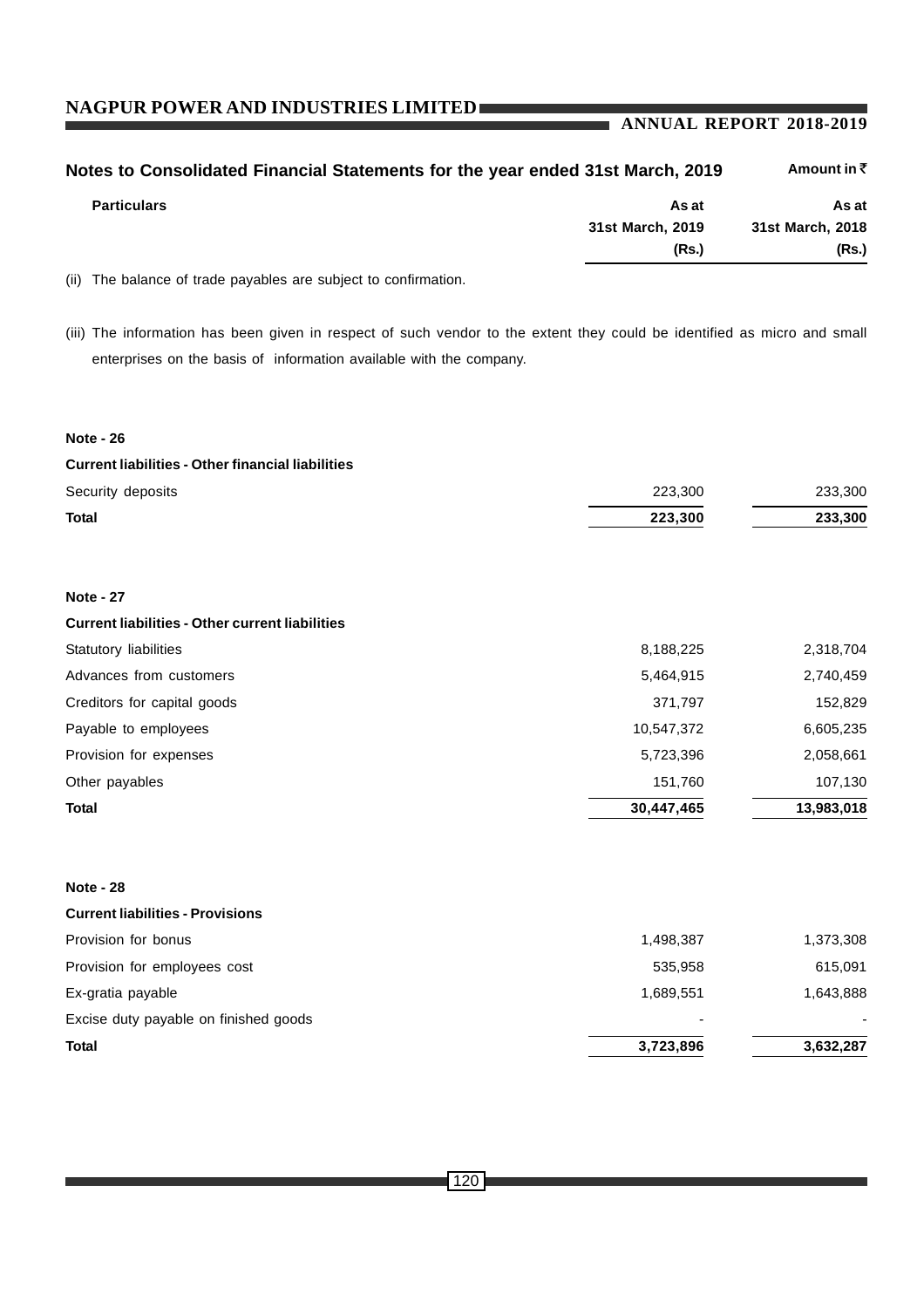| Amount in ₹<br>Notes to Consolidated Financial Statements for the year ended 31st March, 2019 |                                                 |                                                 |  |
|-----------------------------------------------------------------------------------------------|-------------------------------------------------|-------------------------------------------------|--|
| <b>Particulars</b>                                                                            | For the year ended<br>31st March, 2019<br>(Rs.) | For the year ended<br>31st March, 2018<br>(Rs.) |  |
| <b>Note - 29</b>                                                                              |                                                 |                                                 |  |
| <b>Revenue from Operations</b>                                                                |                                                 |                                                 |  |
| Sale of products:                                                                             |                                                 |                                                 |  |
| Domestic (including taxes)                                                                    | 402,357,611                                     | 282,986,198                                     |  |
| Sale of services                                                                              | 5,538,425                                       | 9,639,725                                       |  |
| Other operating revenues                                                                      | 2,094,004                                       | 5,592,137                                       |  |
| <b>Revenue from Operations (Gross)</b>                                                        | 409,990,041                                     | 298,218,060                                     |  |
| Other operating revenues                                                                      |                                                 |                                                 |  |
| Scrap Sales                                                                                   |                                                 | 1,144,320                                       |  |
| Lease Income                                                                                  |                                                 |                                                 |  |
| Commission received                                                                           | 2,094,004                                       | 4,447,817                                       |  |
| <b>Total</b>                                                                                  | 2,094,004                                       | 5,592,137                                       |  |
| <b>Note - 30</b>                                                                              |                                                 |                                                 |  |
| <b>Other Income</b>                                                                           |                                                 |                                                 |  |
| Interest income on:                                                                           |                                                 |                                                 |  |
| Interest income                                                                               | 987,658                                         | 1,109,593                                       |  |
| Interest on ICD to Subsidiary Company                                                         |                                                 |                                                 |  |
| Dividend income from:                                                                         |                                                 |                                                 |  |
| Investment in Mutual Funds                                                                    | 5,945,883                                       | 1,927,766                                       |  |
| Investment in Equity Instruments<br><b>Profit on Sale of:</b>                                 | 1,123,929                                       | 1,017,021                                       |  |
| Investment (Net) - Mutual Funds units (measure at FVTPL)                                      | 320,164                                         | 58,364,113                                      |  |
| Investment (Net) - Equity Instruments (measure at FVTPL)                                      | 3,184,494                                       | 6,089,765                                       |  |
| <b>Other Assets</b>                                                                           | 62,187                                          |                                                 |  |
| Gain on Fair Valuation of Current Investments (Measure at FVTPL)                              | 2,472,184                                       | (46, 734, 020)                                  |  |
| Other Non-Operating Income                                                                    | 1,262,308                                       | 841,836                                         |  |
| <b>Total</b>                                                                                  | 15,358,807                                      | 22,616,074                                      |  |
| <b>Note - 31</b>                                                                              |                                                 |                                                 |  |
| <b>Cost of Material Consumed</b>                                                              |                                                 |                                                 |  |
| Opening stock of raw materials and components                                                 |                                                 |                                                 |  |
| Add: Purchased during the year                                                                | 217,390,373                                     | 154,086,055                                     |  |
| Less: Closing stock of raw materials and components                                           |                                                 |                                                 |  |
| Cost of Material Consumed                                                                     | 217,390,373                                     | 154,086,055                                     |  |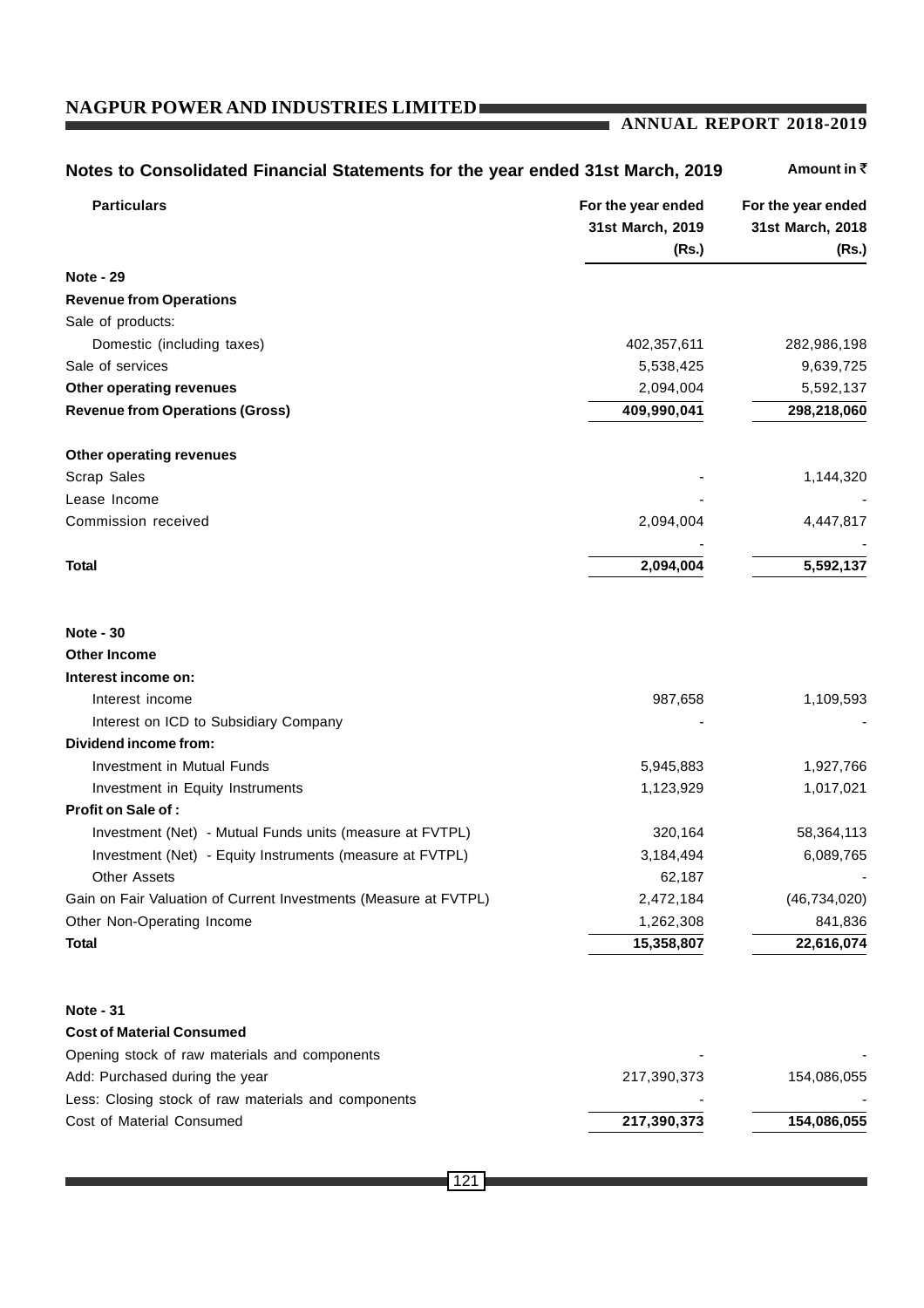# **ANNUAL REPORT 2018-2019**

| Notes to Consolidated Financial Statements for the year ended 31st March, 2019 |                                        | Amount in ₹                            |
|--------------------------------------------------------------------------------|----------------------------------------|----------------------------------------|
| <b>Particulars</b>                                                             | For the year ended<br>31st March, 2019 | For the year ended<br>31st March, 2018 |
|                                                                                | (Rs.)                                  | (Rs.)                                  |
| <b>Note - 32</b>                                                               |                                        |                                        |
| Change in inventories of finished goods and work-in-process                    |                                        |                                        |
| (A) Opening stocks:                                                            |                                        |                                        |
| Finished goods                                                                 | 12,911,897                             | 18,632,600                             |
| Work in process                                                                | 18,804,115                             | 11,528,899                             |
| By products/ Waste product                                                     |                                        |                                        |
|                                                                                | 31,716,012                             | 30,161,499                             |
| (B) Closing stocks:                                                            |                                        |                                        |
| Finished goods                                                                 | 18,997,006                             | 12,911,897                             |
| Work in process                                                                | 17,458,052                             | 18,804,116                             |
| By products/ Waste product                                                     |                                        |                                        |
|                                                                                | 36,455,058                             | 31,716,013                             |
| Change in inventories of finished goods and work in process (A-B)              | (4,739,046)                            | (1, 554, 513)                          |
|                                                                                |                                        |                                        |
| <b>Note - 33</b>                                                               |                                        |                                        |
| <b>Excise duty</b>                                                             |                                        |                                        |
| Excise duty on finished goods                                                  |                                        | 2,015,318                              |
| <b>Total</b>                                                                   |                                        | 2,015,318                              |
|                                                                                |                                        |                                        |
| <b>Note - 34</b>                                                               |                                        |                                        |
| <b>Employee Benefit Expenses</b>                                               |                                        |                                        |
| Salaries and Wages, including Bonus and Exgratia                               | 92,827,966                             | 67,175,487                             |
| Contribution to provident and other funds                                      | 6,212,969                              | 5,510,053                              |
| Staff welfare expenses                                                         | 1,978,498                              | 1,517,867                              |
| <b>Total</b>                                                                   | 101,019,433                            | 74,203,407                             |
|                                                                                |                                        |                                        |

The employee benefits expenses includes the Whole Time Director's remuneration within the limit approved by share holders with effect from 1st July 2017 at annual general meeting held on 28th September 2017.

| <b>Note - 35</b>             |            |           |
|------------------------------|------------|-----------|
| <b>Finance Costs</b>         |            |           |
| Interest Expenses            | 7,950,625  | 7,203,252 |
| <b>Other Borrowing Costs</b> | ٠          | -         |
| <b>Bank Charges</b>          | 2,875,001  | 2,762,137 |
| <b>Total</b>                 | 10,825,626 | 9,965,389 |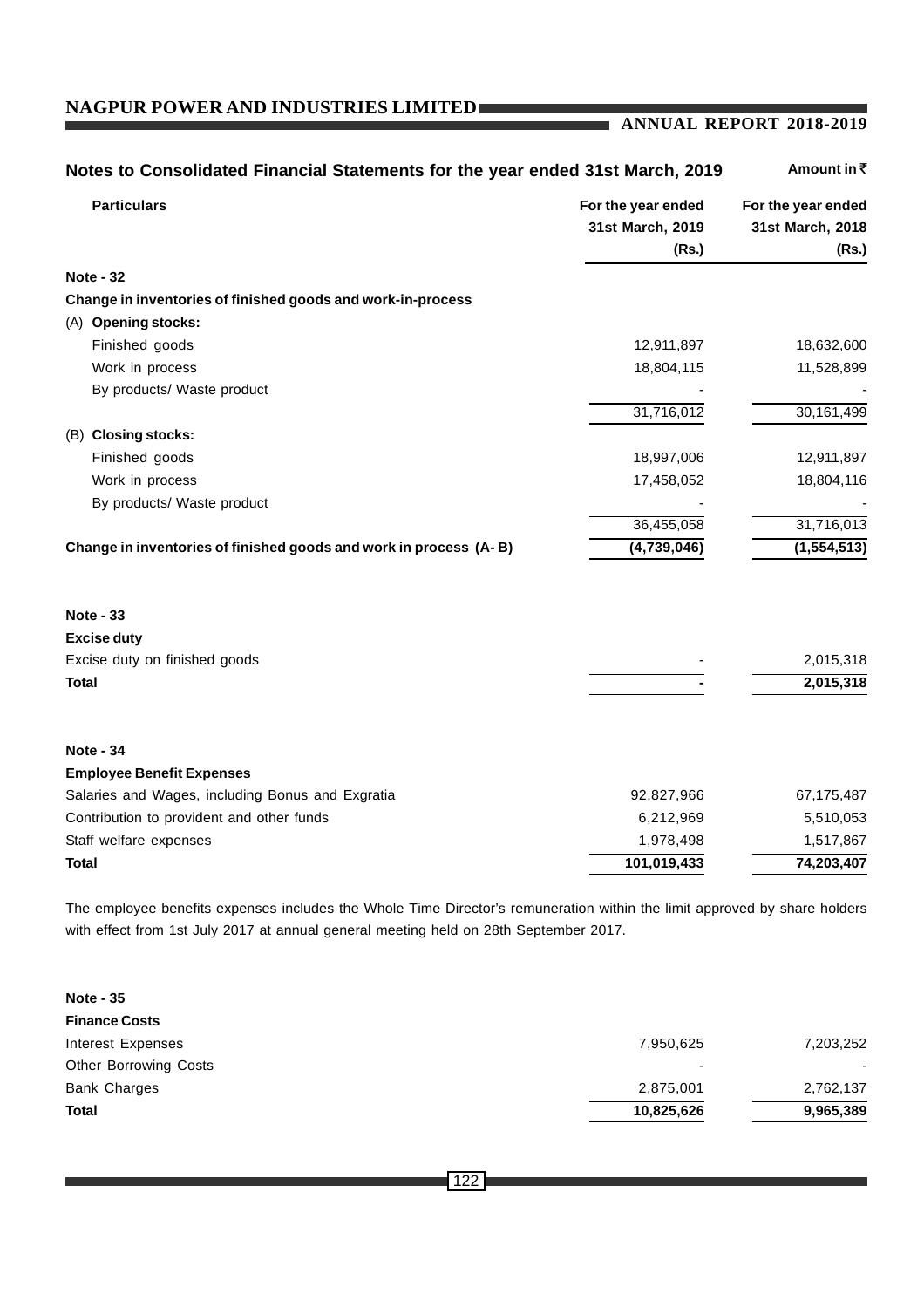| Notes to Consolidated Financial Statements for the year ended 31st March, 2019 |                                                 |                                                 |
|--------------------------------------------------------------------------------|-------------------------------------------------|-------------------------------------------------|
| <b>Particulars</b>                                                             | For the year ended<br>31st March, 2019<br>(Rs.) | For the year ended<br>31st March, 2018<br>(Rs.) |
| <b>Note - 36</b>                                                               |                                                 |                                                 |
| Depreciation and amortization expense                                          |                                                 |                                                 |
| Depreciation on Property, plant and equipment                                  | 6,558,200                                       | 5,915,333                                       |
| Depreciation on Intangible assets                                              | 14,150,891                                      | 12,519,169                                      |
| <b>Total</b>                                                                   | 20,709,091                                      | 18,434,502                                      |
| <b>Note - 37</b>                                                               |                                                 |                                                 |
| <b>Other Expenses</b>                                                          |                                                 |                                                 |
| Manufacturing & Other Expense                                                  | 4,337,093                                       | 4,102,154                                       |
| Advertisement and Publicity                                                    | 6,226,977                                       | 5,596,374                                       |
| Auditor's Remuneration                                                         | 787,500                                         | 900,000                                         |
| <b>Business Promotion expenses</b>                                             | 159,988                                         | 252,453                                         |
| Conveyance                                                                     | 3,232,911                                       | 2,603,439                                       |
| Conference or Remuneration exp                                                 | 405,758                                         | 509,503                                         |
| <b>Director Sitting Fees</b>                                                   | 815,000                                         | 1,005,000                                       |
| Freight and Handling charges                                                   |                                                 | 16,800                                          |
| Exchange (Gain)/ Loss                                                          | (35, 113)                                       | (11, 334)                                       |
| Insurance Charges                                                              | 559,964                                         | 521,841                                         |
| Legal & Consultancy Fees                                                       | 8,125,063                                       | 6,765,879                                       |
| Loss on sale/ discard of assets                                                |                                                 |                                                 |
| Membership Fees                                                                | 129,126                                         | 226,684                                         |
| Motor car expenses                                                             | 1,365,871                                       | 1,693,850                                       |
| Office Expenses                                                                | 774,871                                         | 645,284                                         |
| Postage Telegram & Telephone                                                   | 1,914,071                                       | 1,827,377                                       |
| Power & Fuel Charges                                                           | 84,145                                          | 557,432                                         |
| <b>Printing &amp; Stationery</b>                                               | 530,414                                         | 835,569                                         |
| Rates & Taxes                                                                  | 2,701,466                                       | 2,246,104                                       |
| <b>Rent Charges</b>                                                            | 1,799,361                                       | 712,427                                         |
| Repair to Buildings                                                            | 227,328                                         | 556,876                                         |
| Repairs to Others                                                              | 6,153,210                                       | 3,664,378                                       |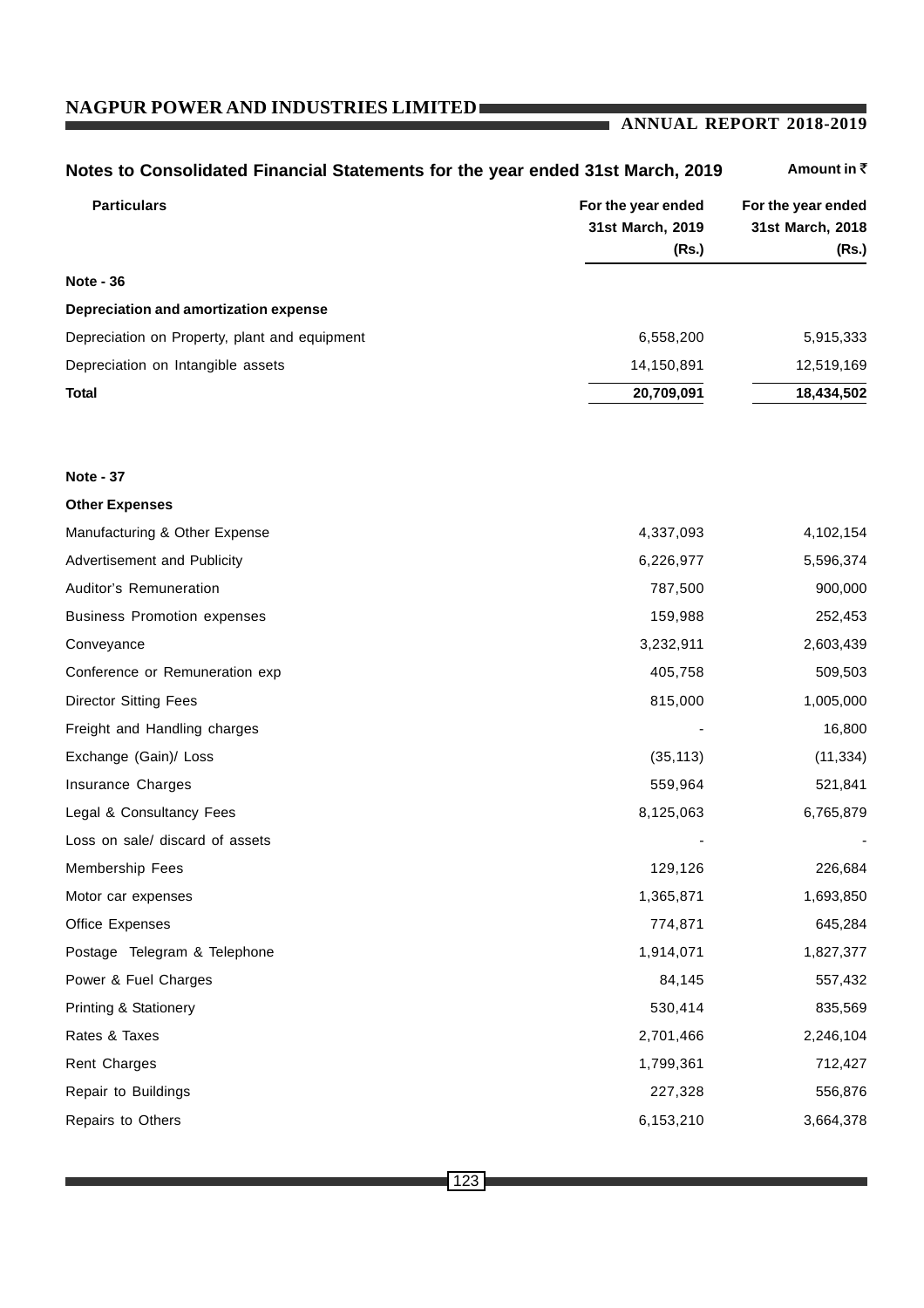# **ANNUAL REPORT 2018-2019**

## Notes to Consolidated Financial Statements for the year ended 31st March, 2019 **Amount in ₹**

| <b>Particulars</b>                  | For the year ended<br>31st March, 2019<br>(Rs.) | For the year ended<br>31st March, 2018<br>(Rs.) |
|-------------------------------------|-------------------------------------------------|-------------------------------------------------|
| <b>Security Expenses</b>            | 4,418,220                                       | 4,850,735                                       |
| Sundry Balance Written Off (Net)    | 1,151,728                                       | 3,819,375                                       |
| Provision for doubtfull debts       | 3,229,830                                       |                                                 |
| Sales Tax - VAT/CST                 | 68,135                                          | 335,759                                         |
| <b>Testing Fees</b>                 | 1,745,660                                       | 629,580                                         |
| Freight, Octroi, Packing Outward    | 3,840,586                                       | 2,411,526                                       |
| Sales Promotion                     | 5,092,050                                       | 1,144,615                                       |
| <b>Lighting Charges</b>             | 170,377                                         | 136,563                                         |
| <b>Liquidated Damages</b>           | 1,194,601                                       | 5,159,030                                       |
| License Tender Fees                 | 546,343                                         | 251,868                                         |
| <b>Recruitment Expenses</b>         | 1,610,892                                       | 164,004                                         |
| <b>Travelling Expenses-Director</b> | 1,026,400                                       | 1,476,545                                       |
| <b>Travelling Expenses-Foreign</b>  | 5,587,028                                       | 2,849,923                                       |
| <b>Travelling Expenses-Others</b>   | 7,835,130                                       | 6,385,389                                       |
| Website, Internet Charges           |                                                 | 7,924                                           |
| Miscellaneous Expenditures          | 1,649,611                                       | 894,331                                         |
| <b>Listing Fees</b>                 | 272,438                                         | 287,500                                         |
| <b>Total</b>                        | 79,734,032                                      | 66,032,755                                      |

# **Note - 37.1**

#### **Auditors' Remuneration (Inclusive of taxes)**

| Total                                    | 850,500 | 963,000 |
|------------------------------------------|---------|---------|
| For reimbursement of expenses            | 12,500  | ۰       |
| For other services                       | 125,000 | 275,000 |
| For taxation matters including tax audit | 118,000 | 118,000 |
| For Statutory audit                      | 595,000 | 570,000 |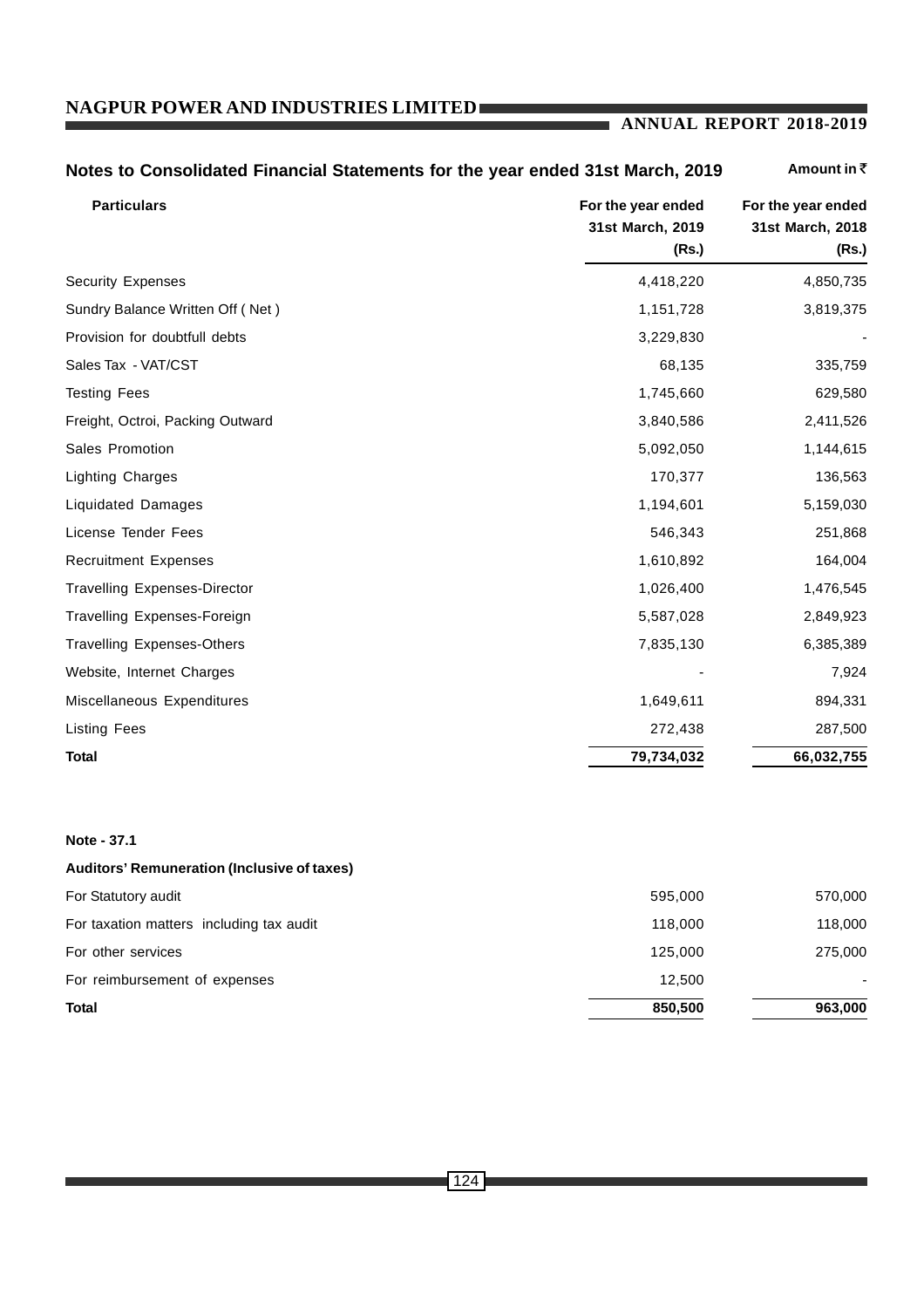| Notes to Consolidated Financial Statements for the year ended 31st March, 2019                                        |                    | Amount in ₹                 |
|-----------------------------------------------------------------------------------------------------------------------|--------------------|-----------------------------|
| <b>Particulars</b>                                                                                                    | For the year ended | For the year ended          |
|                                                                                                                       | 31st March, 2019   | 31st March, 2018            |
|                                                                                                                       | (Rs.)              | (Rs.)                       |
| <b>Note - 38</b>                                                                                                      |                    |                             |
| <b>Tax Expenses</b>                                                                                                   |                    |                             |
| (a) Income tax expenses recognized in Statement of Profit and Loss                                                    |                    |                             |
| Current income tax for the year                                                                                       |                    | 800,000                     |
| Deferred Tax:                                                                                                         |                    |                             |
| Deferred income tax for the year                                                                                      |                    |                             |
| <b>MAT Credit entitlement</b>                                                                                         |                    |                             |
| Total income tax expense recognized in statement of                                                                   |                    |                             |
| profit and loss for the year                                                                                          |                    | 800,000                     |
| (b) Reconciliation of estimated income tax expense at Indian statutory income tax rate to income tax expense reported |                    |                             |
| in statement of comprehensive income:                                                                                 |                    |                             |
| <b>Particulars</b>                                                                                                    |                    | Year ended 31st March, 2019 |
|                                                                                                                       |                    | (Rs.)                       |
| Income from continued operation before income taxes                                                                   |                    | (8,501,058)                 |
| Tax effect of adjustments to reconcile expected income tax                                                            |                    |                             |
| expense to reported income tax expense:                                                                               |                    |                             |
| Income exempt from tax (dividends)                                                                                    |                    | (7,069,813)                 |
| Long-term Capital gain                                                                                                |                    |                             |
| Expenses not deductible in determining taxable profit- expenses related to exempt income                              |                    | 885,714                     |
| Deferred Tax not recognized on assets                                                                                 |                    |                             |
| 1/5th of Transition amount as per sec. 115JB(2C)                                                                      |                    | 11,090,964                  |
| Amount Debit to OCI under the head "Items that will not be re-classified to Profit and Loss"                          |                    |                             |
| other than gain or loss from investment in equity instruments designated FVTOCI                                       |                    | (95, 427)                   |
| Amount of B/f Loss or Unabsorbed depreciation                                                                         |                    |                             |
| Taxable Income / Book Profit under MAT                                                                                |                    | (3,689,620)                 |
| Indian statutory Income Tax Rate*                                                                                     |                    |                             |
| <b>Estimated Income Tax expenses</b>                                                                                  |                    |                             |
| Income Tax expense recognized in Statement of Profit and Loss                                                         |                    |                             |
| <b>Note - 39</b>                                                                                                      |                    |                             |
| <b>Other Comprehensive Income (OCI)</b>                                                                               |                    |                             |
| Items that will not be reclassified to Profit and Loss                                                                |                    |                             |
| Re-measurement gains/ (losses) on defined benefit plans                                                               | (1, 279, 544)      | (147, 328)                  |
| Equity Instrument through other comprehensive income                                                                  | 5,193,485          | 10,853,491                  |
| Income tax relating to items will not be reclassified to profit and loss                                              |                    |                             |
| Items that will be reclassified to Profit and Loss                                                                    |                    |                             |
| Debt instruments through other comprehensive income                                                                   |                    |                             |
| Income tax relating to items will be reclassified to profit and loss                                                  |                    |                             |
| <b>Total (Net)</b>                                                                                                    | 3,913,941          | 10,706,163                  |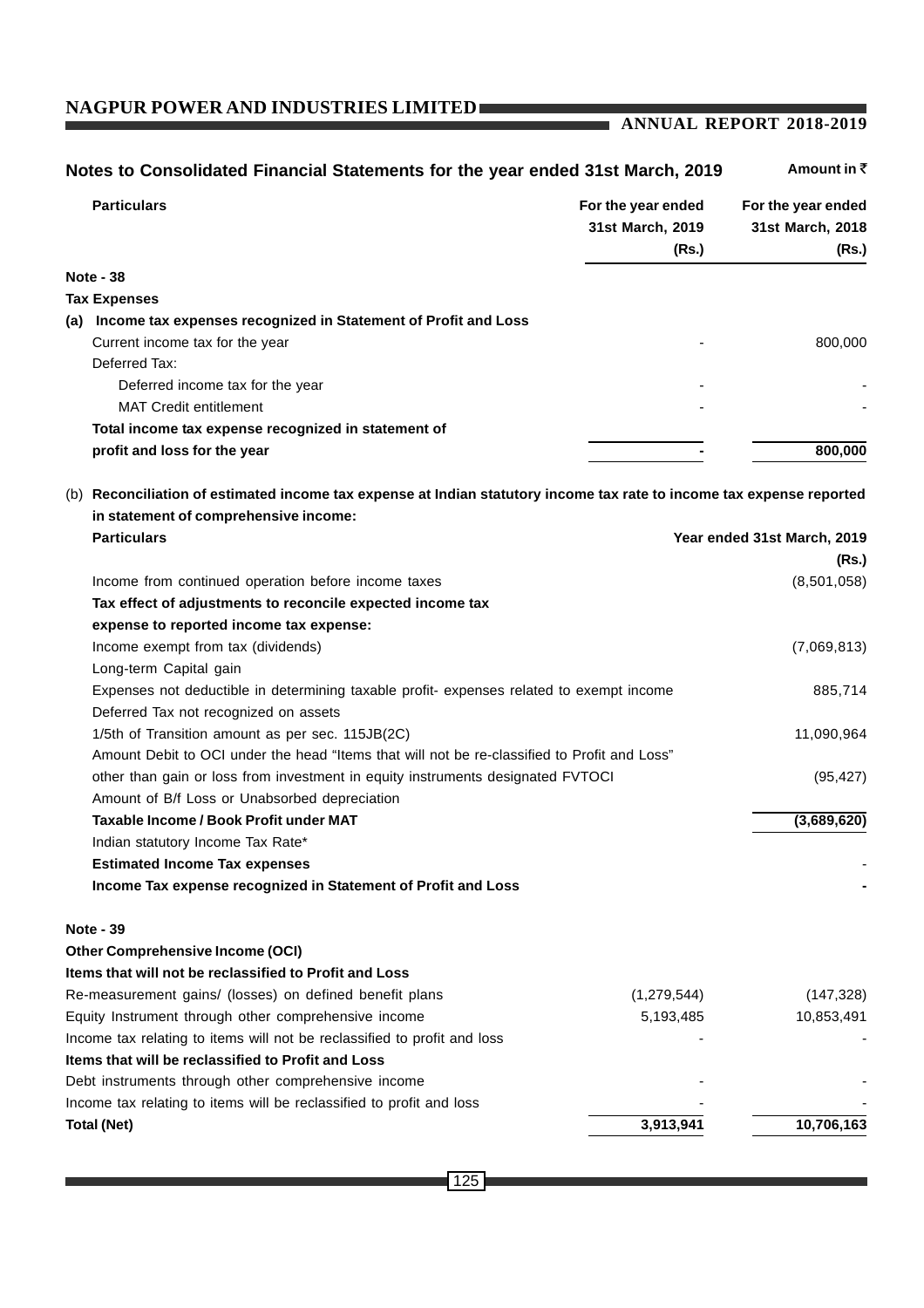# **ANNUAL REPORT 2018-2019**

|                  | Notes to Consolidated Financial Statements for the year ended 31st March, 2019      |                    | Amount in ₹        |
|------------------|-------------------------------------------------------------------------------------|--------------------|--------------------|
|                  | <b>Particulars</b>                                                                  | For the year ended | For the year ended |
|                  |                                                                                     | 31st March, 2019   | 31st March, 2018   |
|                  |                                                                                     | (Rs.)              | (Rs.)              |
| <b>Note - 40</b> |                                                                                     |                    |                    |
|                  | <b>Earnings per Equity Share (EPS)</b>                                              |                    |                    |
|                  | Nominal value of equity shares (Rs.)                                                | 10                 | 10                 |
|                  | Net Profit for the year attributable to Equity Shareholders                         | (1,888,631)        | (3,344,450)        |
|                  | Weighted Average Number of Equity Shares Outstanding during the year (Nos.)         | 13,095,507         | 13,095,507         |
|                  | Basic earnings per equity shares (Rs.)                                              | (0.14)             | (0.26)             |
|                  | Dilutive effect on profit                                                           |                    |                    |
|                  | Net Profit for the year attributable to Equity Shareholders                         |                    |                    |
|                  | for computing diluted EPS                                                           | (1,888,631)        | (3,344,450)        |
|                  | Dilutive effect on weighted average number of equity shares                         |                    |                    |
|                  | outstanding during the year                                                         |                    |                    |
|                  | Weighted Average Number of Equity Shares for computing diluted EPS (Nos.)           | 13,095,507         | 13,095,507         |
|                  | Diluted earnings per equity shares (Rs.)                                            | (0.14)             | (0.26)             |
| <b>Note - 41</b> |                                                                                     |                    |                    |
|                  | Commitments, contingent liabilities and contingent assets:                          |                    |                    |
|                  | <b>Particulars</b>                                                                  | As at              | As at              |
|                  |                                                                                     | 31st March, 2019   | 31st March, 2018   |
|                  |                                                                                     | (Rs.)              | (Rs.)              |
|                  | (a) Contingent liabilities                                                          |                    |                    |
|                  | Claims made against the Company/ disputed liabilities not acknowledgement as debts: |                    |                    |
| (i)              | <b>Legal Claims</b>                                                                 |                    |                    |
|                  | Sales Tax Demand not provided for pending outcome of appeal*                        | 20,173,539         | 20,173,539         |
|                  | Customs Duty Demand not provided for pending outcome of appeal                      | 11,742,500         | 11,742,500         |
|                  | Other Matters**                                                                     | 11,199,089         | 11,199,089         |
|                  | Income Tax Matters - under appeal                                                   | 280,060            | 934,654            |
| (ii)             | <b>Guarantees</b>                                                                   |                    |                    |
|                  | Guaranty provided to Dena Bank for working capital                                  |                    |                    |
|                  | requirement of Subsidiary Company                                                   | 137,175,000        | 183,850,000        |
|                  | Bank guarantees issued to customers                                                 | 31,930,198         | 24,976,888         |
|                  | Letter of Credit                                                                    | 5,022,255          | 23,079,600         |
|                  | Letter of Credit discounting                                                        |                    |                    |
|                  | (b) Capital commitments                                                             |                    |                    |
|                  | (c) Contingent assets                                                               |                    |                    |

Out of which documents relating to claim of Rs.6.71 lacs are currently not available with the Company

\*\* Out of which documents relating to claim of Rs.30.61 lacs are currently not available with the Company

#### **Note:**

In respect of Item no. (a) (i) above, the Company has been advised that the demand is likely to be either deleted or substantially reduced and accordingly no provision is considered necessary. Future cash outflow on (a) and(b) abvoe is determinable only on the receipt of judgment / decision pending with respective authorities / department / Hon'ble court and or completion of negotiations / settlement.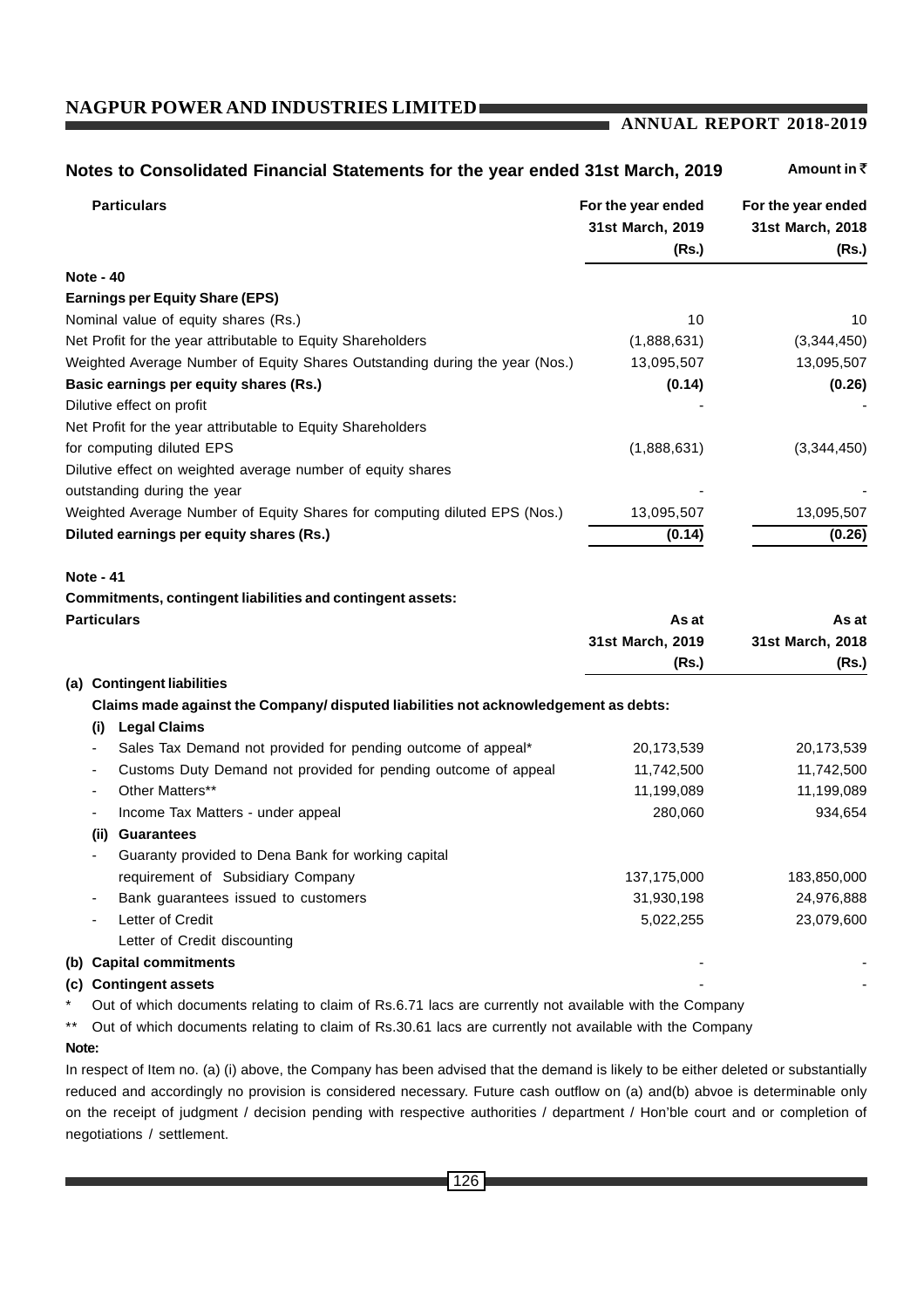#### **Note - 42**

#### **Provision for employee benefits**

#### **(i) Gratuity**

The Company contributes to defined benefit schemes for Gratuity which is administrated through duly constituted and approved independent trust. The liability for Gratuity and Leave encashment is determined on the basis of actuarial valuation made at the year end.

The present value of obligation is determined based on actuarial valuation using the Projected Unit Credit (PUC) Method as prescribed by the Ind AS-19 - 'Employee Benefits', which recognizes each period of service as giving rise to additional unit of employee benefit entitlement and measure each unit separately to build up final obligation.

#### (ii) **Compensated Absences/Leave Encashment:**

The Company also extends defined plans in the form of Compensated absences/leave encashment to employees. Provisions for compensated absences is made on actuarial valuation basis.

The company is exposed to various risks as regards its obligation towards gratuity benefit and leave salary which are as follows: (i) Interest Rate Risk, (ii) Liquidity Risk, (iii) Salary Escalation Risk, (iv) Regulatory Risk, (v) Market Risk and (vi) Investment Risk

|                                                             |                    |                    |                    | Amount in $\bar{z}$ |
|-------------------------------------------------------------|--------------------|--------------------|--------------------|---------------------|
| <b>Particulars</b>                                          |                    | <b>Gratuity</b>    | Leave encashment   |                     |
|                                                             | As at 31st         | As at 31st         | As at 31st         | As at 31st          |
|                                                             | <b>March, 2019</b> | <b>March, 2018</b> | <b>March, 2019</b> | <b>March, 2018</b>  |
| (i) Reconciliation of Present Value of the Obligation:      |                    |                    |                    |                     |
| Opening Defined Benefit Obligation                          | 14,728,460         | 15,281,288         | 2,235,427          | 3,340,979           |
| <b>Adjustments of:</b>                                      |                    |                    |                    |                     |
| <b>Current Service Cost</b>                                 | 1,497,397          | 1,222,163          | 464,564            | 328,131             |
| Past Service Cost                                           |                    | 199,011            |                    |                     |
| Interest Cost                                               | 1,088,902          | 1,039,751          | 139,963            | 182,721             |
| Actuarial Loss/(Gain)                                       | 981,287            | (305, 911)         |                    |                     |
| Liabilities assumed on Acquisition/(Settled on Divestiture) |                    |                    |                    |                     |
| <b>Benefits Paid</b>                                        | (1,660,328)        | (2,835,867)        | (923, 599)         | (1,809,387)         |
| Remeasurements - Due to Financial Assumptions               | 58,583             |                    | 14,016             |                     |
| Remeasurements - Due to Experience Adjustments              | (82, 744)          | 128,024            | 1,830,821          | 192,983             |
| <b>Closing Defined Benefit Obligation</b>                   | 16,611,557         | 14,728,459         | 3,761,192          | 2,235,427           |
| (ii) Reconciliation of Fair Value of the Plan Assets:       |                    |                    |                    |                     |
| Opening Fair Value of the Plan Assets                       | 14,391,717         | 14,375,929         |                    |                     |
| <b>Adjustments of:</b>                                      |                    |                    |                    |                     |
| Expected return on Plan Assets                              | 1,125,317          | 1,101,232          | 923,599            | 1,809,387           |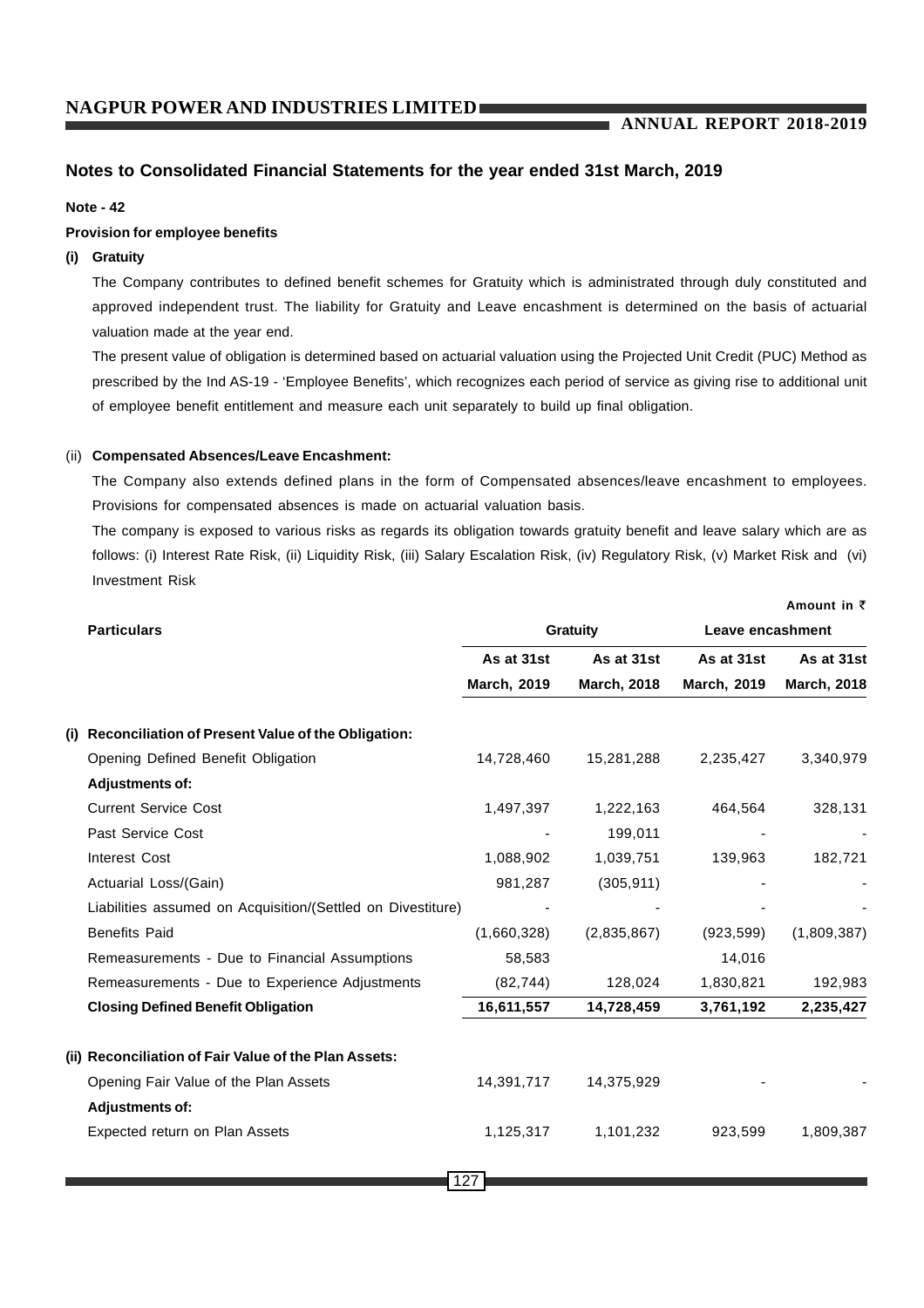# **ANNUAL REPORT 2018-2019**

# **Notes to Consolidated Financial Statements for the year ended 31st March, 2019**

| Actuarial Gain/(Loss)                                           | (202, 831)  | (193, 474)  |            |             |
|-----------------------------------------------------------------|-------------|-------------|------------|-------------|
| Contributions by the Employer                                   | 2,704,056   | 2,017,413   |            |             |
| Assets Acquired on Acquisition/                                 |             |             |            |             |
| (Distributed on Divestiture)                                    |             |             |            |             |
| <b>Benefits Paid</b>                                            | (1,660,328) | (2,835,867) | (923, 599) | (1,809,387) |
| Remeasurements - Return on Assets                               |             |             |            |             |
| (Excluding Interest Income)                                     | (120, 339)  | (73, 516)   |            |             |
| <b>Closing Fair Value of the Plan Assets</b>                    | 16,237,592  | 14,391,717  |            |             |
| (iii) Net Liabilities/(Assets) recognized in the Balance Sheet: |             |             |            |             |
| Present Value of the Defined Benefit Obligation                 |             |             |            |             |
| at the end of the period                                        | 16,611,557  | 14,728,460  | 3,761,192  | 2,235,427   |
| Fair Value of the Plan Assets                                   | 16,237,592  | 14,391,717  |            |             |
| Net Liabilities recognized in the Balance Sheet                 | 373,965     | 336,743     | 3,761,192  | 2,235,427   |
| Short term liability                                            | 602,609     | 570,849     | 287,885    | 414,837     |
| (iv) Amount recognized in Salary and Wages under Employee       |             |             |            |             |
| Benefits Expense in the Statement of Profit and Loss:           |             |             |            |             |
| <b>Current Service Cost</b>                                     | 605,588     | 561,512     | 464,564    | 328,131     |
| Interest on Defined Benefit Obligation (Net)                    | 855,393     | 798,181     | 139,963    | 182,721     |
| Net Cost                                                        | 1,460,981   | 1,359,693   | 604,527    | 510,852     |
| Capitalized as Pre-Operative Expenses in respect of             |             |             |            |             |
| Net Charge to the Statement of Profit and Loss                  |             |             |            |             |
| Net Charge to the Statement of Profit and Loss                  | 1,460,981   | 1,359,693   | 604,527    | 510,852     |
|                                                                 |             |             |            |             |
| (v) Amount recognized in Other Comprehensive                    |             |             |            |             |
| Income (OCI) for the Year:                                      |             |             |            |             |
| Changes in Financial Assumptions                                | 58,583      |             | 14,016     |             |
| <b>Experience Adjustments</b>                                   | (82, 744)   | 128,024     | 1,830,821  | 192,983     |
| Actual return on Plan Assets less Interest on Plan Assets       | 809,317     | 739,704     |            |             |
| Recognized in OCI for the year                                  | 785,156     | 867,728     | 1,844,837  | 192,983     |
| (vi) Principal Actuarial Assumptions:                           |             |             |            |             |
| Discount Rate                                                   |             | 7.5% to 8%  |            |             |
| <b>Salary Escalation Rate</b>                                   |             | 5% to 6%    |            |             |
| Leave Encashment Rate during employment                         |             |             | 0.00%      | 0% to 10%   |
| Leave Availment Rate                                            |             |             | 0.5% to 1% | 0.5% to 2%  |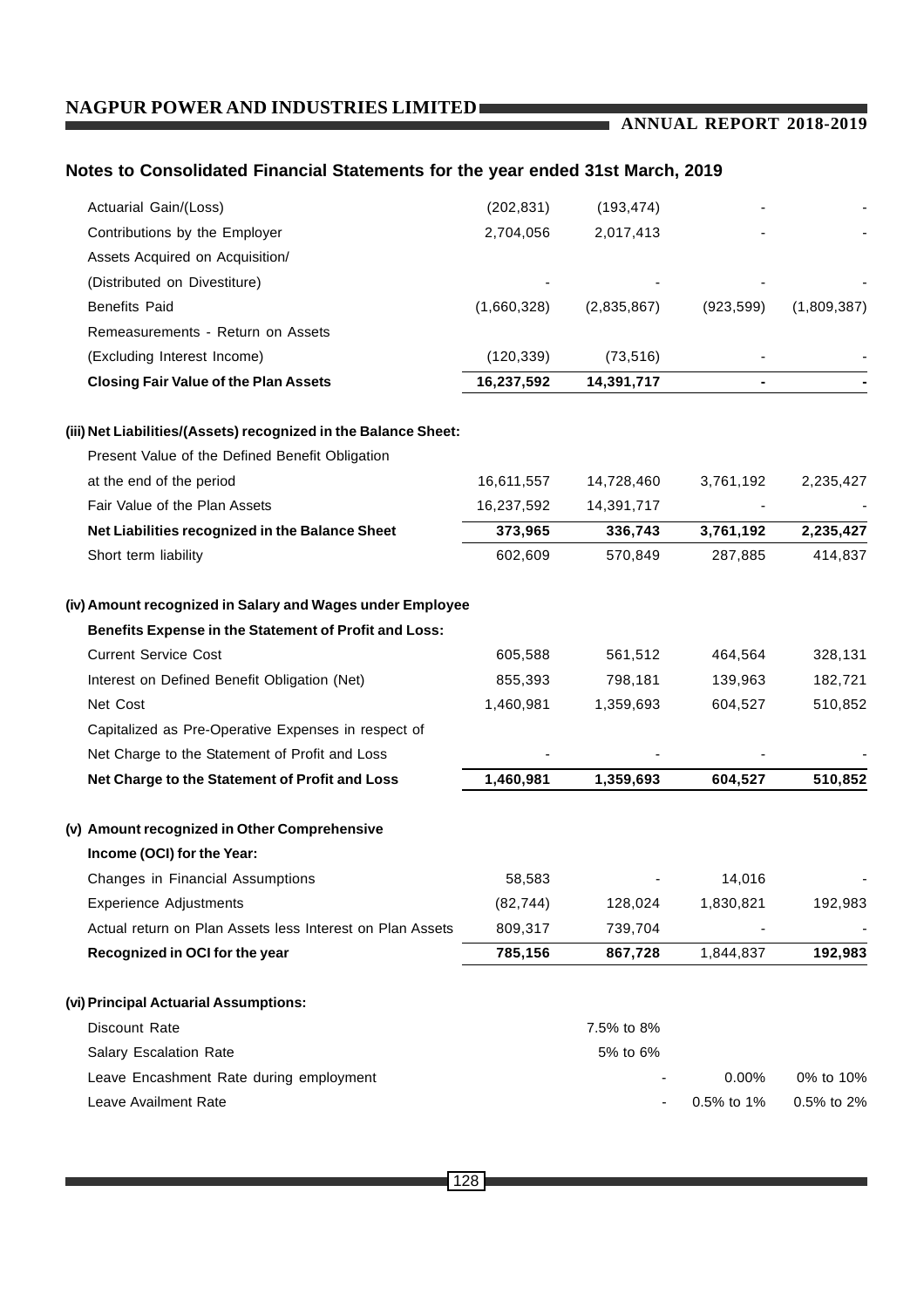# **ANNUAL REPORT 2018-2019**

# **Notes to Consolidated Financial Statements for the year ended 31st March, 2019**

#### **Note - 43**

#### **Related Party Disclosures**

**(i) List of related parties where control exists and related parties with whom transactions have taken place and relationships:**

| Sr. No. | <b>Name of Related Party</b>                | <b>Nature of Relationship</b>                                      |
|---------|---------------------------------------------|--------------------------------------------------------------------|
| 1       | Khandelwals Limited                         | Enterprise that directly, or indirectly through one or more        |
| 2       | Informed Technologies India Ltd.            | intermediaries, control, or are controlled by, or are under common |
| 3       | Zeppelin Investments Pvt. Ltd.              | control with, the reporting enterprises.                           |
|         |                                             |                                                                    |
| 4       | The Motwane Manufacturing Co. Pvt. Ltd.     | Subsidiary Company                                                 |
|         |                                             |                                                                    |
| 5       | <b>KEY MANAGERIAL PERSONNEL</b>             |                                                                    |
| ı       | Mr. Gautam Khandelwal                       | Executive Chairman                                                 |
| ii.     | Mr. Ajit Parundekar (upto October 18, 2018) | Non - Executive Director                                           |
| iii     | Mrs. Nidhi Salampuria                       | Company Secretary and Non - Executive Director                     |
| iv      | Mr. Virat Mehta                             | Independent-Director                                               |
| ۷       | Mr. Nimis Sheth                             | Independent-Director                                               |
| vi      | Mr. Girish Bakre (upto August 15, 2018)     | Independent-Director                                               |
| vii     | Mr. Santosh Khandelwal                      | <b>Chief Financial Officer</b>                                     |

#### **(ii) Transactions during the year with related parties:**

#### **Amount in ₹**

|                |                                        | For the Year ended 31.03.2019 |                      |            | For the Year ended 31.03.2018 |         |                      |            |           |
|----------------|----------------------------------------|-------------------------------|----------------------|------------|-------------------------------|---------|----------------------|------------|-----------|
| Sr.            | <b>Nature of Transactions</b>          |                               | Holding Subsidiaries | Key        | Total                         |         | Holding Subsidiaries | Key        | Total     |
| No.            |                                        | Company                       |                      | Managerial |                               | Company |                      | Managerial |           |
|                |                                        |                               |                      | Personnel  |                               |         |                      | Personnel  |           |
|                | Sale of Services                       |                               |                      |            |                               |         |                      |            |           |
| $\overline{2}$ | <b>Purchase of Services</b>            |                               |                      |            |                               |         |                      |            |           |
| 3              | Payment to Key Managerial Personnel -  |                               |                      |            |                               |         |                      |            |           |
|                | Salaries and Other benefits            |                               | $\blacksquare$       |            | 15,392,161 15,392,161         |         | $\sim$               | 9,156,361  | 9,156,361 |
| 4              | Payment to Key Managerial Personnel -  |                               |                      |            |                               |         |                      |            |           |
|                | <b>Siting Fees</b>                     |                               | $\blacksquare$       | 2,939,999  | 2,939,999                     |         | $\sim$               | 3,329,997  | 3,329,997 |
| 5              | Interest Expenses / Income             |                               | $\sim$               | 218,932    | 218,932                       | $\sim$  | $\sim$               | 133,440    | 133,440   |
|                | <b>Outstanding Balances:</b>           |                               |                      |            |                               |         |                      |            |           |
|                | Due to Company                         |                               |                      |            |                               |         |                      |            |           |
| 2              | Due by Company-ICD                     |                               |                      |            |                               |         |                      |            |           |
| 3              | Due by Company-Interest accrued on ICD |                               |                      |            |                               |         |                      |            |           |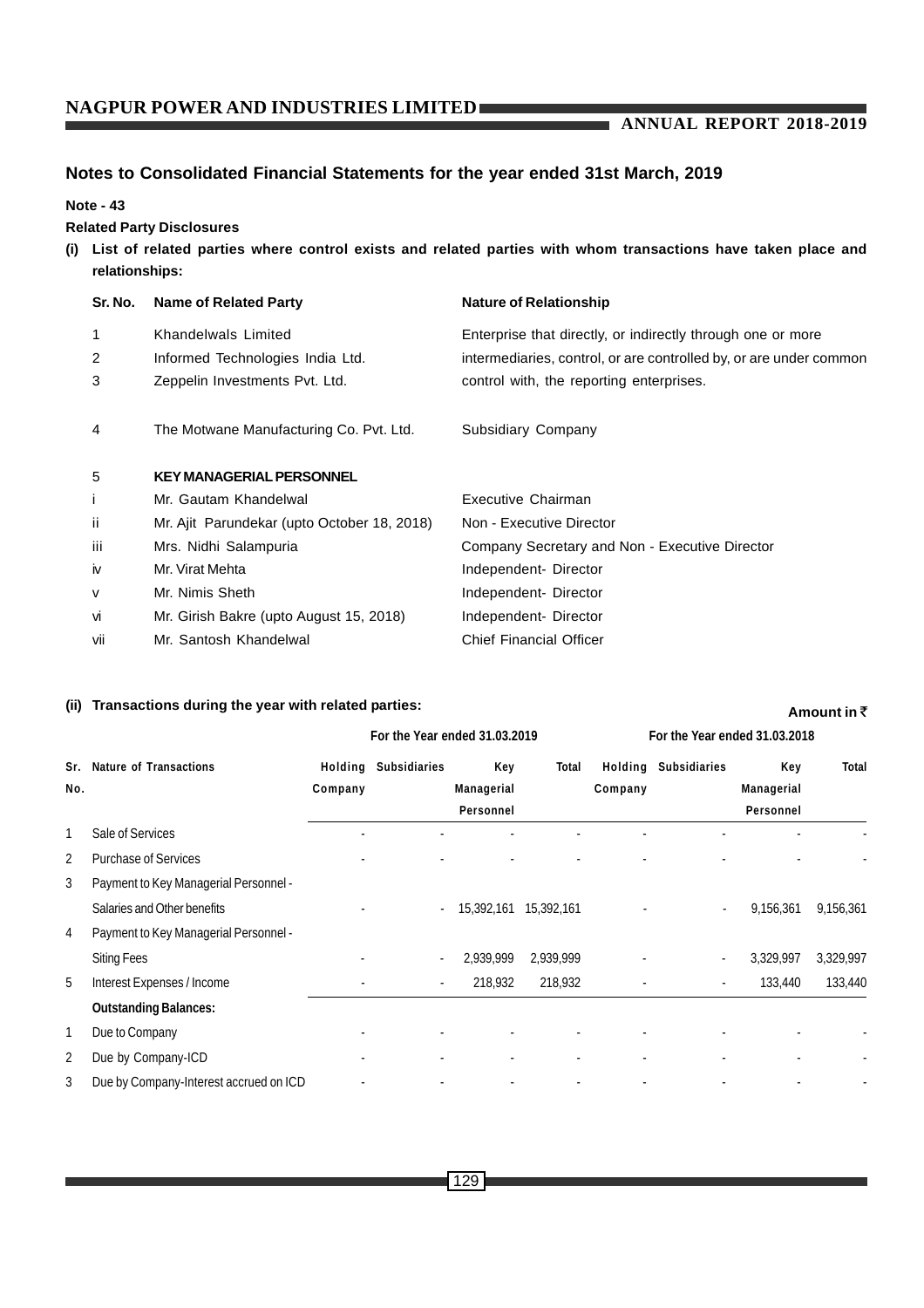#### **Note - 44**

### **Segment Reporting:**

For management purposes, the Group is organised into business units based on the nature of the products, the differing risks and returns. The organization structure and internal reporting system has two reportable segments as follows:

- (a) High/Medium/Low Carbon Ferro Manganese and Silico Manganese Slag
- (b) Electronics & Electrical Products, Energy Meters & others

The Chief Operating Decision Maker ("CODM") monitors the operating results of its business units separately for the purpose of making decisions about resource allocation and performance assessment. Segment performance is evaluated based on profit or loss and is measured consistently with profit or loss in the financial statements. The Chief Operating Decision Maker (CODM) monitors the operating primarily uses earnings before interest, tax, depreciation and amortization (EBITDA) as performance measure to assess the performance of the operating segments.However, the CODM also receives information about the segment's revenues, segment assets and segment liabilities on regular basis.

#### **Primary Segment Information:**

|       | <b>Particulars</b>                                               | Year ended       | Year ended       |
|-------|------------------------------------------------------------------|------------------|------------------|
|       |                                                                  | 31st March, 2019 | 31st March, 2018 |
|       |                                                                  | (Rs.)            | (Rs.)            |
| (1)   | <b>Segment Revenue:</b>                                          |                  |                  |
|       | <b>External Sales</b>                                            | 409,990,041      | 298,218,060      |
|       | Inter Segment Sales                                              |                  |                  |
|       | Other Operating Income                                           | 15,358,807       | 22,616,074       |
|       | <b>Total Segment Revenue</b>                                     | 425,348,848      | 320,834,134      |
| (II)  | <b>Total Segment EBITDA:</b>                                     | 14,972,555       | 1,514,737        |
| (III) | Segment EBITDA reconciles to Profit/ (Loss) before Tax from      |                  |                  |
|       | <b>Continuing Operations as follows:</b>                         |                  |                  |
|       | <b>Total Segment EBITDA</b>                                      | 14,972,555       | 1,514,737        |
|       | Unrealized profit of Inter-segment Sales                         |                  |                  |
|       | <b>Finance Cost</b>                                              | (7,950,625)      | (7,203,252)      |
|       | Depreciation and Amortization                                    | (20, 709, 091)   | (18, 434, 502)   |
|       | Exceptional Items (Net)                                          |                  |                  |
|       | Investment Income (including Interest and Dividend)              | 11,562,128       | 68,508,258       |
|       | Profit / (Loss) on Sale of Assets                                | 62,187           |                  |
|       | Fair value gain/ (loss) on financial assets                      | 2,472,184        | (46, 734, 020)   |
|       | Profit/ (Loss) before Tax from Continuing Operations             | 409,339          | (2,348,779)      |
| (IV)  | Other Information's:                                             |                  |                  |
| (a)   | <b>Segment Assets:</b>                                           |                  |                  |
|       | High/Medium/Low Carbon Ferro Manganese and Silico Manganese Slag | 726,967,343      | 730,193,602      |
|       | Electronics & Electrical Products, Energy Meters & others        | 302,970,623      | 284,831,808      |
|       | <b>Total Segment Assets</b>                                      | 1,029,937,966    | 1,015,025,409    |
| (b)   | <b>Segment Liabilities:</b>                                      |                  |                  |
|       | High/Medium/Low Carbon Ferro Manganese and Silico Manganese Slag | 6,309,791        | 6,133,048        |
|       | Electronics & Electrical Products, Energy Meters & others        | 178,759,355      | 175,952,385      |
|       | <b>Total Segment Liabilities</b>                                 | 185,069,146      | 182,085,433      |
|       |                                                                  |                  |                  |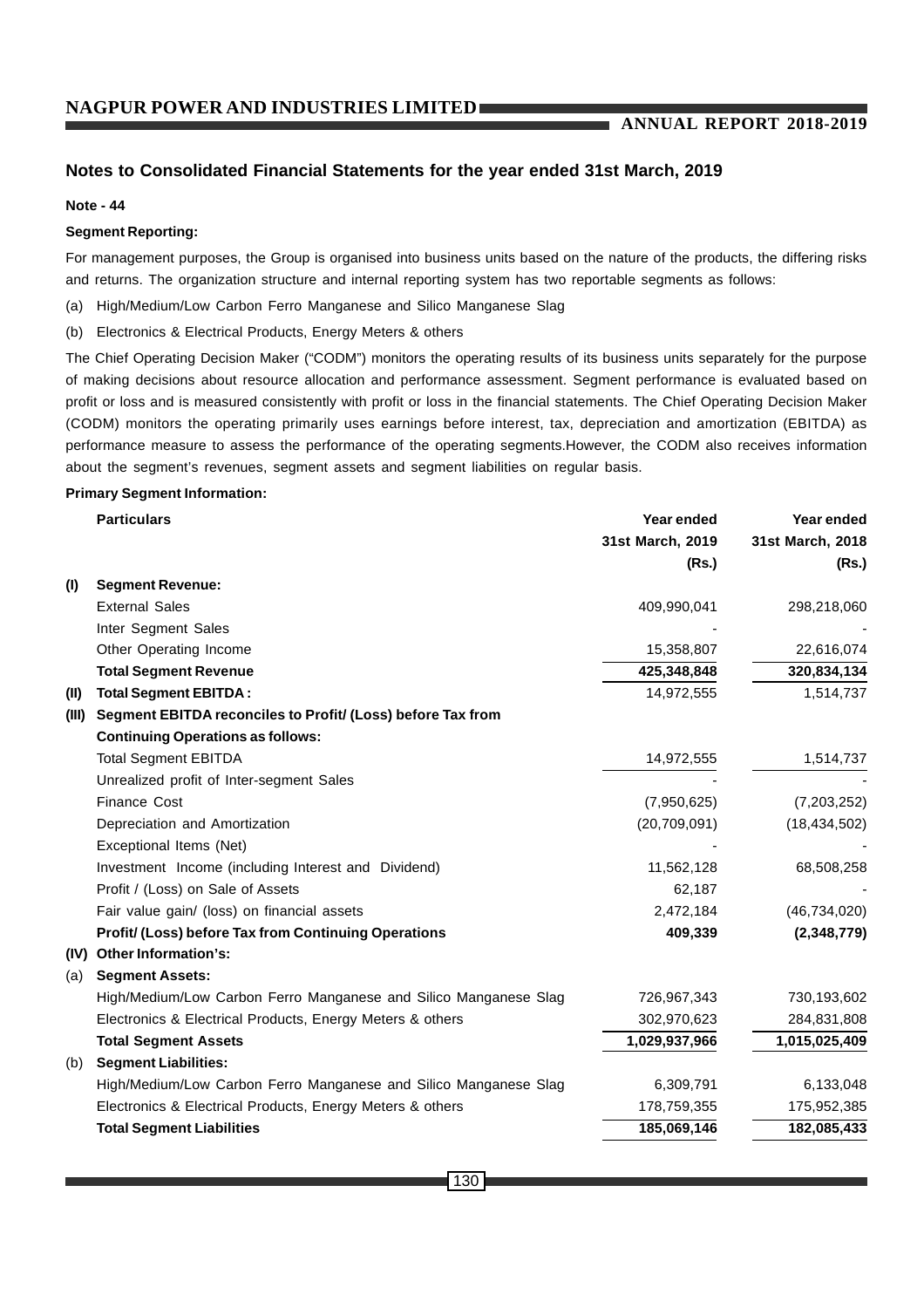#### **Note - 45**

#### **Principles of Consolidation:**

The Consolidated financial statements (CFS) comprises the financial Statements of Nagpur Power And Industries Limited ('the Company') and it's Subsidiary, "The Motwane Manufacturing Company Pvt. Ltd.". Here in after referred together as 'the Group' or 'the Company'. The Consolidated financial statements of the Group have been prepared in accordance with the Indian Accounting Standard on 'Consolidated Financial Statements' (IND AS 110), 'Disclosure in Interest in Other Entity' (IND AS - 112) notified under section 133 of the Companies Act, 2013.

#### **Subsidiary:**

- The financial statements of Subsidiary used in the consolidated are drawn up to the same reporting date as that of the Company i.e. year ended March, 2019.
- The financial statements of the Company and its Subsidiary have been combined on a line-by-line basis by adding together the book value of like terms of assets, liabilities, income and expenses, after eliminating intra group balances, intra group transactions and unrealized profits or losses on intra-group transactions.
- The difference between the cost of investment in the Subsidiary and the portion of equity as at the date of making the investment is identified in the financial statement as Goodwill.
- These Consolidated financial statements have been prepared in compliance of section 129 of the Companies Act, 2013.
- The Minority Interest in the net assets of Subsidiary consists of :
	- The amount of equity attributable to the minorities at the dates on which Investment in Subsidiary is made and
	- The minorities' share of movements in equity since the date the parent-subsidiary relationship came into existence.

The Consolidated Financial Statements comprised of the Audited Financial Statements of the Company and its Subsidiary for the year ended 31st March, 2019, which are as under:

| Name of the Company                     | Country of    | Ownership Interest % |                  |  |
|-----------------------------------------|---------------|----------------------|------------------|--|
|                                         | Incorporation | As at                | As at            |  |
|                                         |               | 31st March, 2019     | 31st March, 2018 |  |
| The Motwane Manufacturing Co. Pvt. Ltd. | India         | 74.21%               | 76.76%           |  |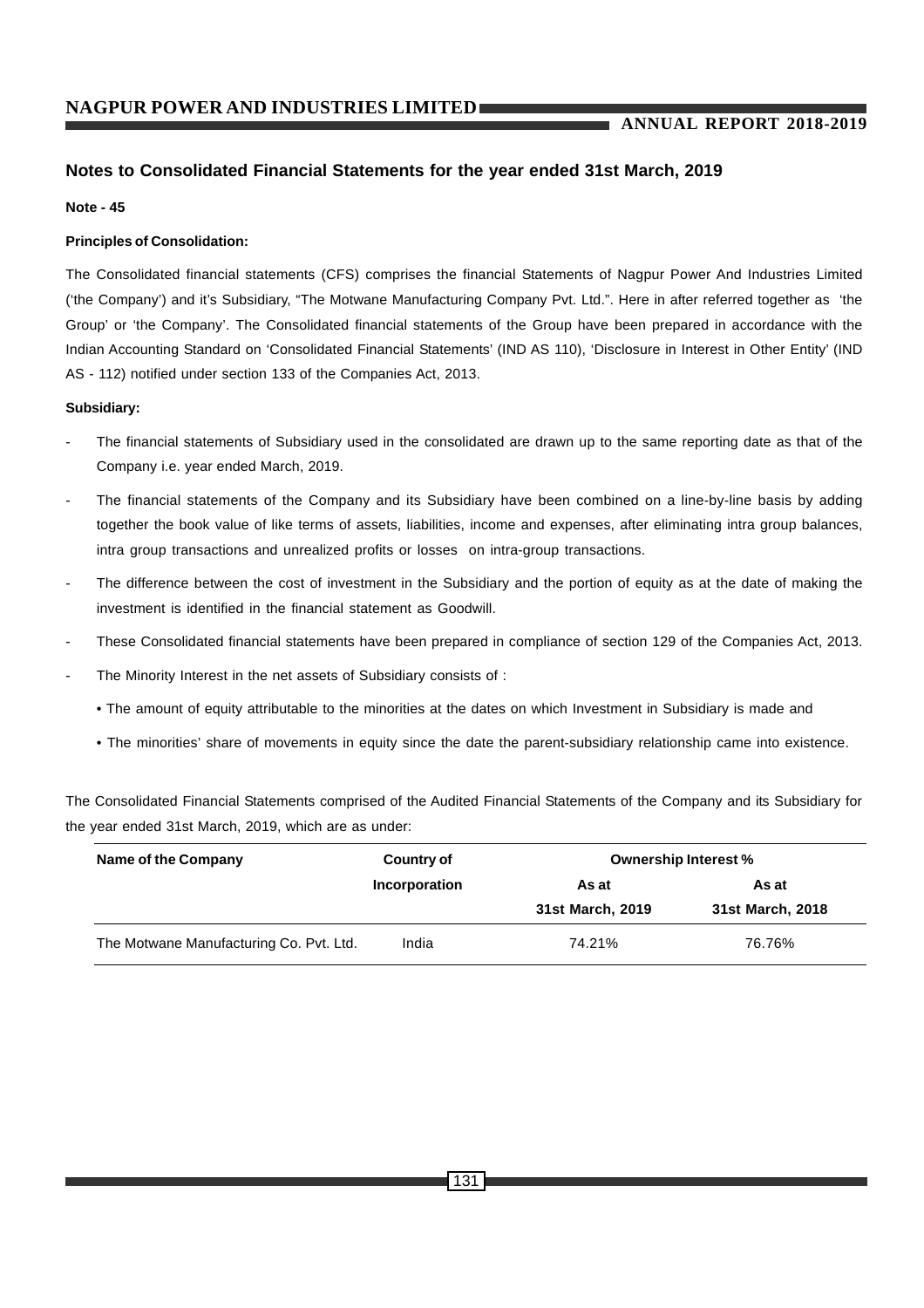#### **Note - 46**

#### **Additional Information Details :-**

#### **Additional information as required under Schedule III to the Companies Act 2013, of enterprise consolidated as subsidiary:**

| Name of Enterprise                         | Net Assets <i>i.e.</i><br><b>Total Assets minus</b><br><b>Total Liabilities</b> |                     |                                                 | Share in<br>Profit/ (Loss) |                                                   | Share in other<br>comprehensive<br>income |                                                   | Share in total<br>comprehensive<br>income |  |
|--------------------------------------------|---------------------------------------------------------------------------------|---------------------|-------------------------------------------------|----------------------------|---------------------------------------------------|-------------------------------------------|---------------------------------------------------|-------------------------------------------|--|
|                                            | As % of<br>consolidated<br>net assets                                           | Amount              | As % of<br>(Rs.) consolidated<br>profit or loss | Amount<br>(Rs.)            | As % of<br>consolidated<br>other<br>comprehensive | Amount<br>(Rs.)                           | As % of<br>consolidated<br>other<br>comprehensive | Amount<br>(Rs.)<br>total                  |  |
|                                            |                                                                                 |                     |                                                 |                            | income                                            |                                           | income                                            |                                           |  |
| <b>Holding Company</b>                     |                                                                                 |                     |                                                 |                            |                                                   |                                           |                                                   |                                           |  |
| Indian                                     |                                                                                 |                     |                                                 |                            |                                                   |                                           |                                                   |                                           |  |
| <b>Nagpur Power And Industries Limited</b> |                                                                                 |                     |                                                 |                            |                                                   |                                           |                                                   |                                           |  |
| Balance as at 31st March, 2018             | 90.38%                                                                          | 724,060,553         | 121.17%                                         | (3,815,266)                |                                                   | 98.95% 10,593,726                         | 89.69%                                            | 6,778,460                                 |  |
| Balance as at 31st March, 2019             |                                                                                 | 88.63% 720,657,552  | -2076.78%                                       | (8,501,058)                | 130.25%                                           | 5,098,058                                 |                                                   | $-78.71\%$ (3,403,000)                    |  |
| Subsidiary                                 |                                                                                 |                     |                                                 |                            |                                                   |                                           |                                                   |                                           |  |
| Indian                                     |                                                                                 |                     |                                                 |                            |                                                   |                                           |                                                   |                                           |  |
| The Motwane Manufacturing Co. Pvt. Ltd     |                                                                                 |                     |                                                 |                            |                                                   |                                           |                                                   |                                           |  |
| Balance as at 31st March, 2018             | 9.62%                                                                           | 77,103,130          | $-21.17%$                                       | 666,533                    | 1.05%                                             | 112,437                                   | 10.31%                                            | 778,970                                   |  |
| Balance as at 31st March, 2019             | 11.37%                                                                          | 92,434,910          | 2176.78%                                        | 8,910,397                  |                                                   | $-30.25\%$ $(1,184,117)$                  | 178.71%                                           | 7,726,280                                 |  |
| <b>Total</b>                               |                                                                                 |                     |                                                 |                            |                                                   |                                           |                                                   |                                           |  |
| Balance as at 31st March, 2018             | 100.00%                                                                         | 801,163,683         | 100.00%                                         | (3, 148, 733)              |                                                   | 100.00% 10,706,163                        | 100.00%                                           | 7,557,430                                 |  |
| Balance as at 31st March, 2019             |                                                                                 | 100.00% 813,092,462 | 100.00%                                         | 409,339                    | 100.00%                                           | 3,913,941                                 | 100.00%                                           | 4,323,280                                 |  |

- 2 The declaration filed under the Urban Land (Ceiling and Regulation) Act, 1976 in respect of the Company's holding in excess of the ceiling prescribed under the said Act and the application for exemption filed under section 20 of the said act, to retain these lands are under consideration of the concerned authorities.
- 3 Deferred tax assets for unused tax loss carry forward or unused tax credit if, and only if, it is considered probable that there will be sufficient future taxable profit against which the loss or credit carry forwards can be utilized. However In the opinion of the management, there is no future probability of taxable profit in near future foreseeable.
- 4 Previous GAAP figures have been regrouped / reclassified / rearranged wherever necessary to make them comparable with the current year figures.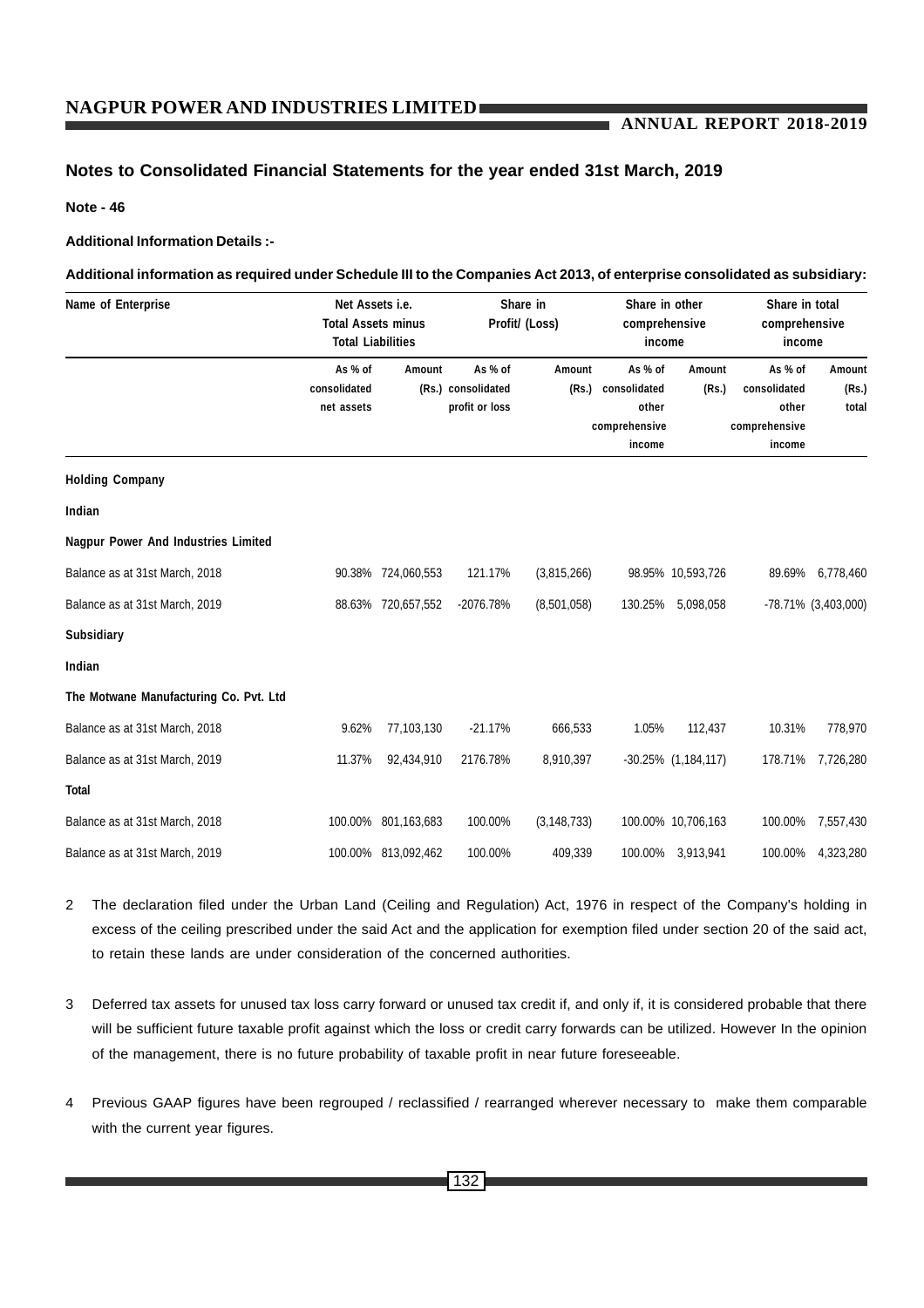# **ANNUAL REPORT 2018-2019**

# **Notes to Consolidated Financial Statements for the year ended 31st March, 2019**

5 The Principal business of the Company is manufacturing of High/Medium/Low Carbon Ferro Manganese and Silico Manganese Slag which is facing challenges. Company is considering various projects in the manufacturing sector, including therein power generation and distribution. In the mean time the Company has on temporary basis parked the surplus in Fixed Deposits, Open-ended Mutual Funds and other investments. Considering the long term business plans of the Company and the nature of the investments that the Company has made, the Company has been advised that the provisions of Non Banking Finance Company Regulation do not apply to it. Based on these, in the opinion of the Board, the Company is not a Non Banking Finance Company defined in Section 45 I(f) of the Reserve Bank of India Act, 1934 (2 of 1934). The auditor have relied upon this expert advice and the decision of the Board of Directors in this regard.

**For Parekh Sharma & Associates** Chartered Accountants **Gautam P. Khandelwal Nimis Sheth** Firm Regn. No. 129301W Executive Chairman Director

Partner **Partner** Chief Financial Officer **Partner** Director & Company Chief Financial Officer M.No. :118944 Secretary (ACS 28712) Mumbai : 29 May, 2019 Mumbai : 29 May, 2019

#### **As per our report of even date attached For and on behalf of the Board of Directors**

(DIN: 00270717) (DIN: 00482739)

**Sujesh Sharma Nidhi Salampuria Santosh Khandelwal**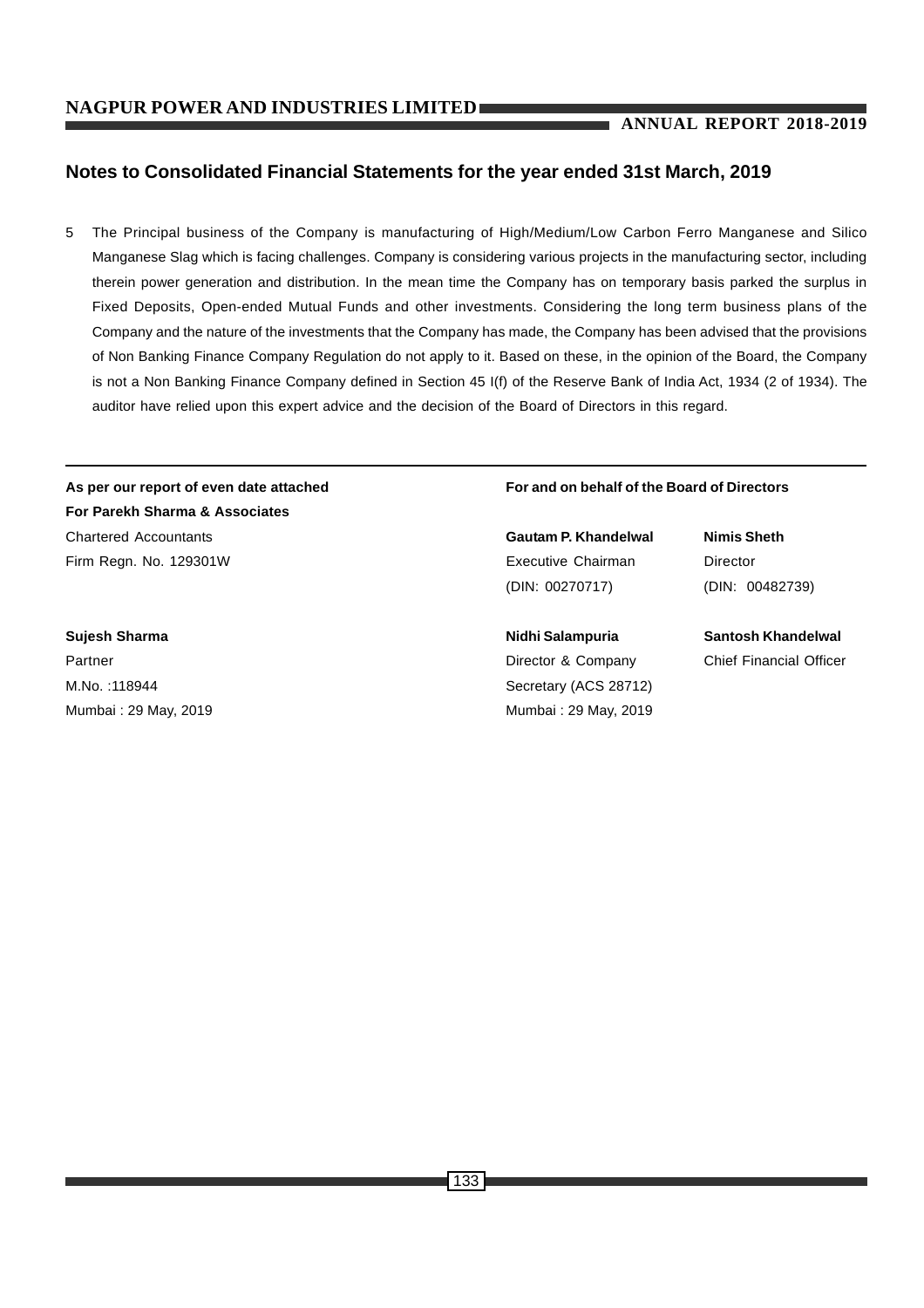### **ANNUAL REPORT 2018-2019**

# **Financial Year ended 31st March, 2019**

#### **FORM AOC-1**

(Pursuant to first proviso to sub-section (3) of section 129 read with rule 5 of Companies (Accounts) Rules, 2014) Statement containing salient features of the financial statement of subsidiaries/associate companies/joint ventures

|       | <b>Part "A": Subsidiaries</b>                                                                               | Amount in ₹                      |
|-------|-------------------------------------------------------------------------------------------------------------|----------------------------------|
| Sr No | <b>Name of the Subsidiary Company</b>                                                                       | <b>The Motwane Manufacturing</b> |
|       |                                                                                                             | <b>Company Private Limied</b>    |
| 1     | Reporting period for the subsidiary concerened, if different from the holding<br>company's reporting period | N.A                              |
| 2     | Reporting currency and Exchange rate as on the last date of the relevant                                    | N.A                              |
|       | Financial year in the each of foreign subsidiaries.                                                         |                                  |
| 3     | Share Capital                                                                                               | 4,58,33,300                      |
| 4     | Reserve & surplus                                                                                           | 7,83,77,968                      |
| 5     | <b>Total Assets</b>                                                                                         | 30,29,70,623                     |
| 6     | <b>Total Liabilities</b>                                                                                    | 17,87,59,355                     |
| 7     | Investments                                                                                                 |                                  |
| 8     | Turnover                                                                                                    | 40,53,20,176                     |
| 9     | Profit / (Loss) before taxation                                                                             | 89,10,396                        |
| 10    | Provision for taxation / Income Tax refund of earlier year                                                  |                                  |
| 11    | Profit after taxation                                                                                       | 89,10,396                        |
| 12    | Proposed dividend                                                                                           |                                  |
| 13    | Percentage of share holding                                                                                 | 74.21%                           |

#### **Notes:**

Names of subsidiaries which are yet to commence operations :- **NIL**

Names of subsidiaries which have been liquidated or sold during the year:- **NIL**

#### **Part "B": Associates and Joint Ventures**

Statement pursuant to first proviso to sub-section(3)of section 129 of the companies Act 2013, read with rule 5 of Companies ( Accounts ) Rules, 2014 in the prescribed Form AOC-1 related to Associate Companies and Joint Ventures is **NIL**.

| As per our report of even date attached | For and on behalf of the Board of Directors |                                |  |  |  |
|-----------------------------------------|---------------------------------------------|--------------------------------|--|--|--|
| For Parekh Sharma & Associates          |                                             |                                |  |  |  |
| <b>Chartered Accountants</b>            | Gautam P. Khandelwal                        | <b>Nimis Sheth</b>             |  |  |  |
| Firm Regn. No. 129301W                  | Executive Chairman                          | Director                       |  |  |  |
|                                         | (DIN: 00270717)                             | (DIN: 00482739)                |  |  |  |
| <b>Sujesh Sharma</b>                    | Nidhi Salampuria                            | Santosh Khandelwal             |  |  |  |
| Partner                                 | Director & Company                          | <b>Chief Financial Officer</b> |  |  |  |
| M.No.: 118944                           | Secretary (ACS 28712)                       |                                |  |  |  |
| Mumbai: 29 May, 2019                    | Mumbai: 29 May, 2019                        |                                |  |  |  |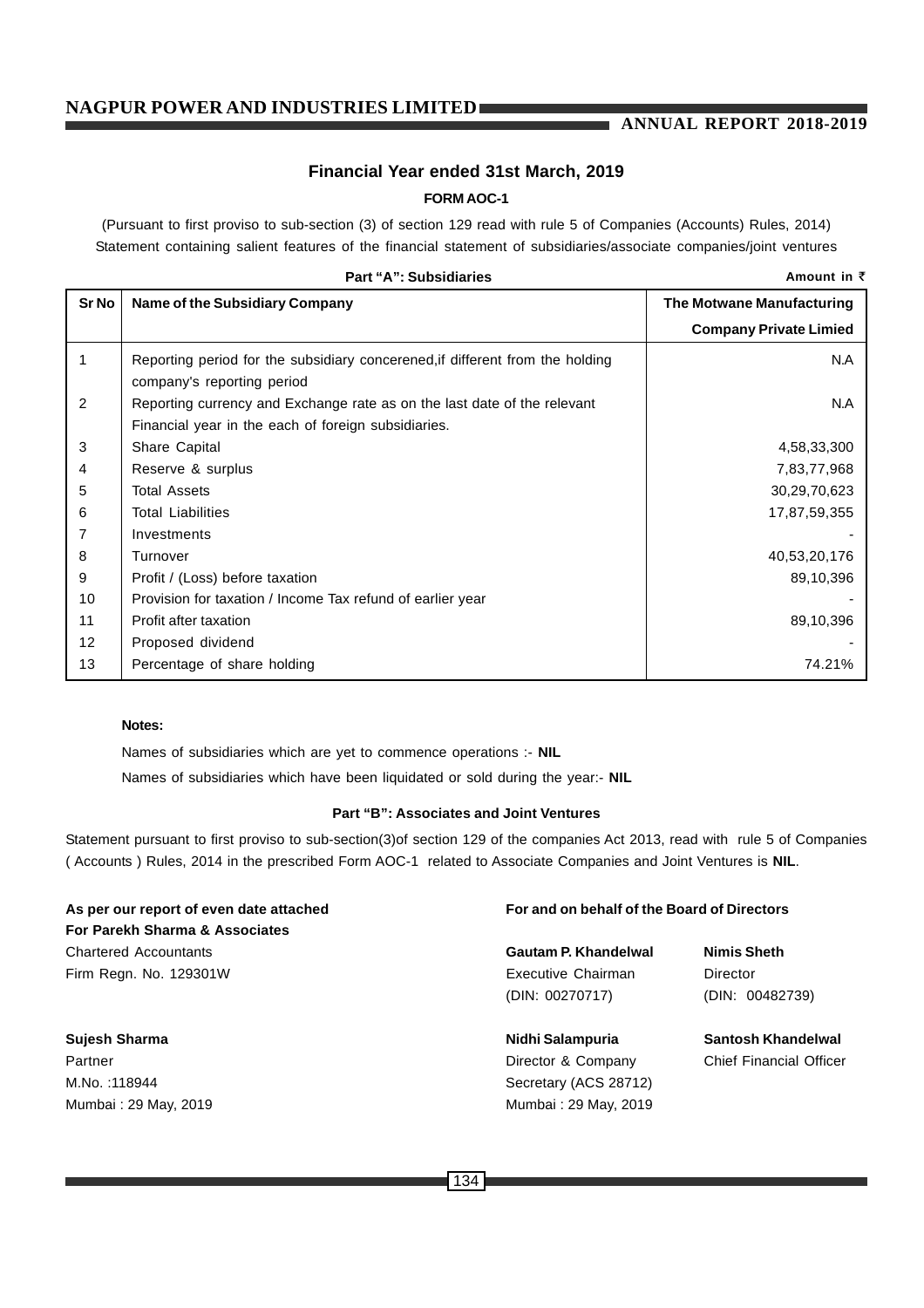**CIN: L40100MH1996PLC104361**

Registered Office: 'Nirmal', 20th Floor, Nariman Point, Mumbai - 400 021. | Tel# +91 22 2202 3055/66 | Fax# +91 22 2204 3162 | | Website: www.nagpurpowerind.com | Email id: npil\_investor@khandelwalindia.com |

#### **ATTENDANCE SLIP**

(PLEASE COMPLETE THIS ATTENDANCE SLIP AND HAND IT OVER AT THE ENTRANCE OF THE MEETING HALL)

| Regd. Folio No: | $*$ DP ID:          |
|-----------------|---------------------|
| *Client ID:     | No. of Shares Held: |

| Signature: ____________________ |
|---------------------------------|
| Signature: ______________       |

II/We hereby record my presence at the 23<sup>rd</sup> Annual General Meeting of the Company to be held on Tuesday, September 10, **2019** at **12:30 PM** at **20th Floor, Nirmal Building, Nariman Point, Mumbai – 400 021**

#### **Notes:**

- 1. Only Member/Proxy holder can attend the Meeting.
- 2. Please complete the Folio No. /DP ID No., Client ID No. and name of the Member/Proxy holder, sign this Attendance Slip and hand it over, duly signed, at the entrance of the Meeting Hall.
- 3. A Member/Proxy holder attending the meeting should bring copy of the Annual Report for reference at the meeting.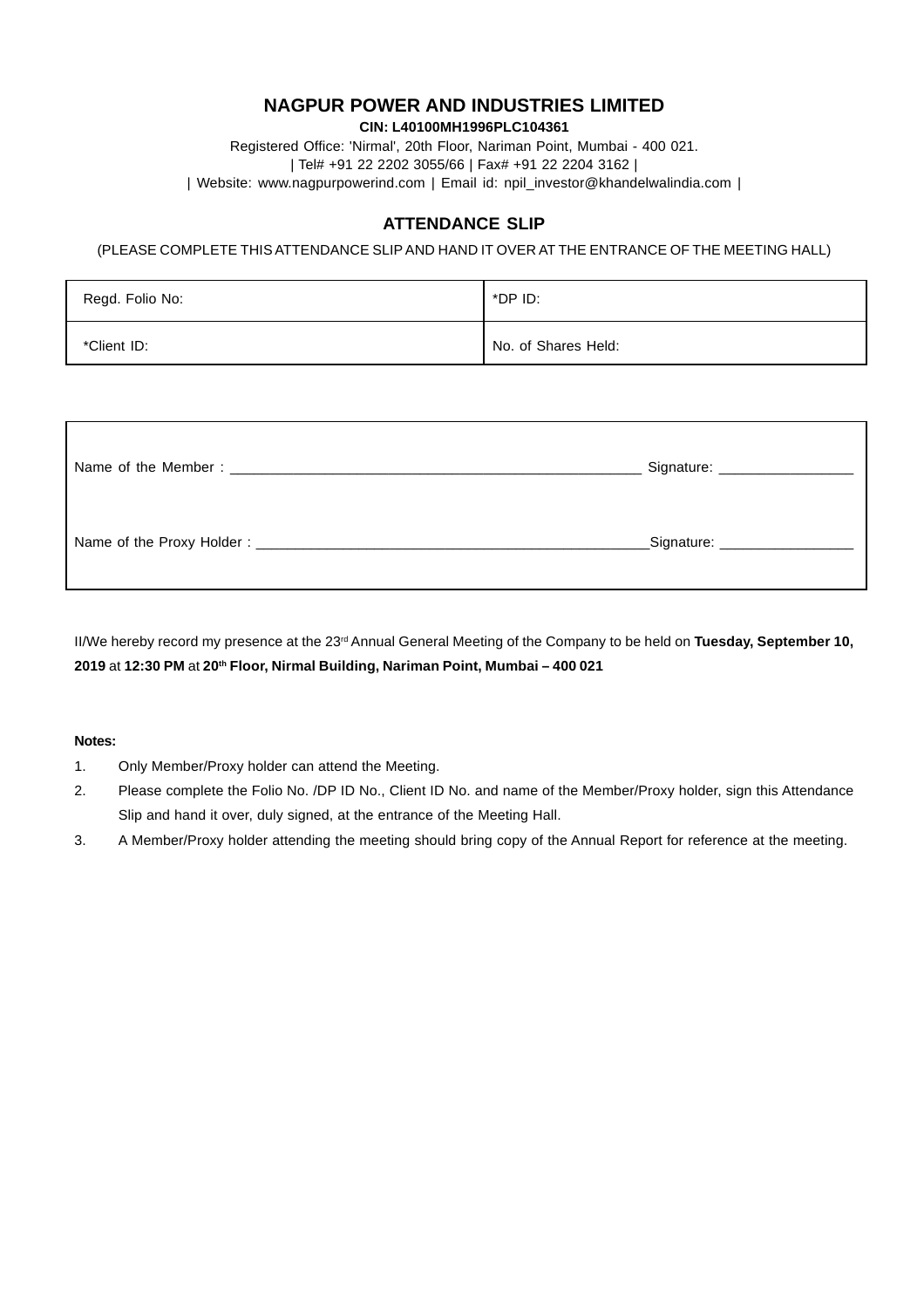**CIN: L40100MH1996PLC104361**

Registered Office: 'Nirmal', 20th Floor, Nariman Point, Mumbai - 400 021.

| Tel# +91 22 2202 3055/66 | Fax# +91 22 2204 3162 |

| Website: www.nagpurpowerind.com | Email id: npil\_investor@khandelwalindia.com |

#### **Proxy Form**

#### **Form No. MGT-11**

[Pursuant to Section 105(6) of the Companies Act, 2013 and Rule 19(3) of the Companies

(Management and Administration) Rules, 2014]

| <b>CIN</b>                |         | L40100MH1996PLC104361               |
|---------------------------|---------|-------------------------------------|
| Name of the Company       |         | Nagpur Power And Industries Limited |
| Name of the Member (s)    | ٠       |                                     |
| Registered address        | ٠       |                                     |
|                           | $\cdot$ |                                     |
| E-mail Id                 |         |                                     |
| Folio No/Client Id /DP Id | $\cdot$ |                                     |

I/We, being the Member(s) of\_\_\_\_\_\_\_\_\_\_\_ Shares of the above named Company, hereby appoint

| E-mail Id: ………………………………………   E-mail Id: …………………………………   E-mail Id: ………………………………… |  |
|----------------------------------------------------------------------------------|--|
|                                                                                  |  |

as my/our proxy to attend and vote (on a poll) for me/us and on my/our behalf at the  $23<sup>rd</sup>$  Annual General Meeting of the Company, to be held on **Tuesday, September 10, 2019 at 12:30 PM** at **20th Floor, Nirmal Building, Nariman Point, Mumbai – 400 021** and at any adjournment thereof in respect of such resolutions as are indicated below:

#### **Ordinary Business:**

- **1.** To receive, consider and adopt the Audited Financial Statements of the Company for the financial year ended March 31, 2019 together with the Directors' Report and Auditors Report thereon; and the Audited Consolidated Financial Statement of the Company for the financial year ended March 31, 2019 together with the Auditors Report thereon.
- **2.** To appoint a Director in place of Mr. Gautam Khandelwal (DIN 00270717), who retires by rotation and, being eligible, offers himself for re-appointment.

#### **Special Business:**

- **3.** Re-Appointment Of Mr. Nimis Savailal Sheth (DIN 00482739) As An Independent Director.
- **4.** Approval For Related Party Transactions Under Section 188 of The Companies Act, 2013.

Signed this……….. day of …………..2019

#### **Signature of the Shareholder State Science State State State State State State State State State State State State State State State State State State State State State State State State State State State State State Stat**

Affix Re. 1/- Revenue Stamp

#### **Notes:**

- **1. This form of proxy in order to be effective should be duly completed and deposited at the Registered office of the Company not less than 48 (forty eight) hours before the commencement of the meeting.**
- **2. A proxy need not be a member of the Company.**
- **3.** A person can act as a proxy on behalf of members not exceeding 50 and holding in the aggregate not more than 10% of the total share capital of the Company carrying voting rights. In case a proxy is proposed to be appointed by a member holding more than 10% of the total share capital of the Company carrying voting rights, then such proxy shall not act as a proxy for any other person or shareholder.
- **4.** Appointing a proxy does not prevent a member from attending the meeting in person if he so wishes.
- **5.** In case of joint holders, the signature of any one holder will be sufficient, but names of all the joint holders should be stated.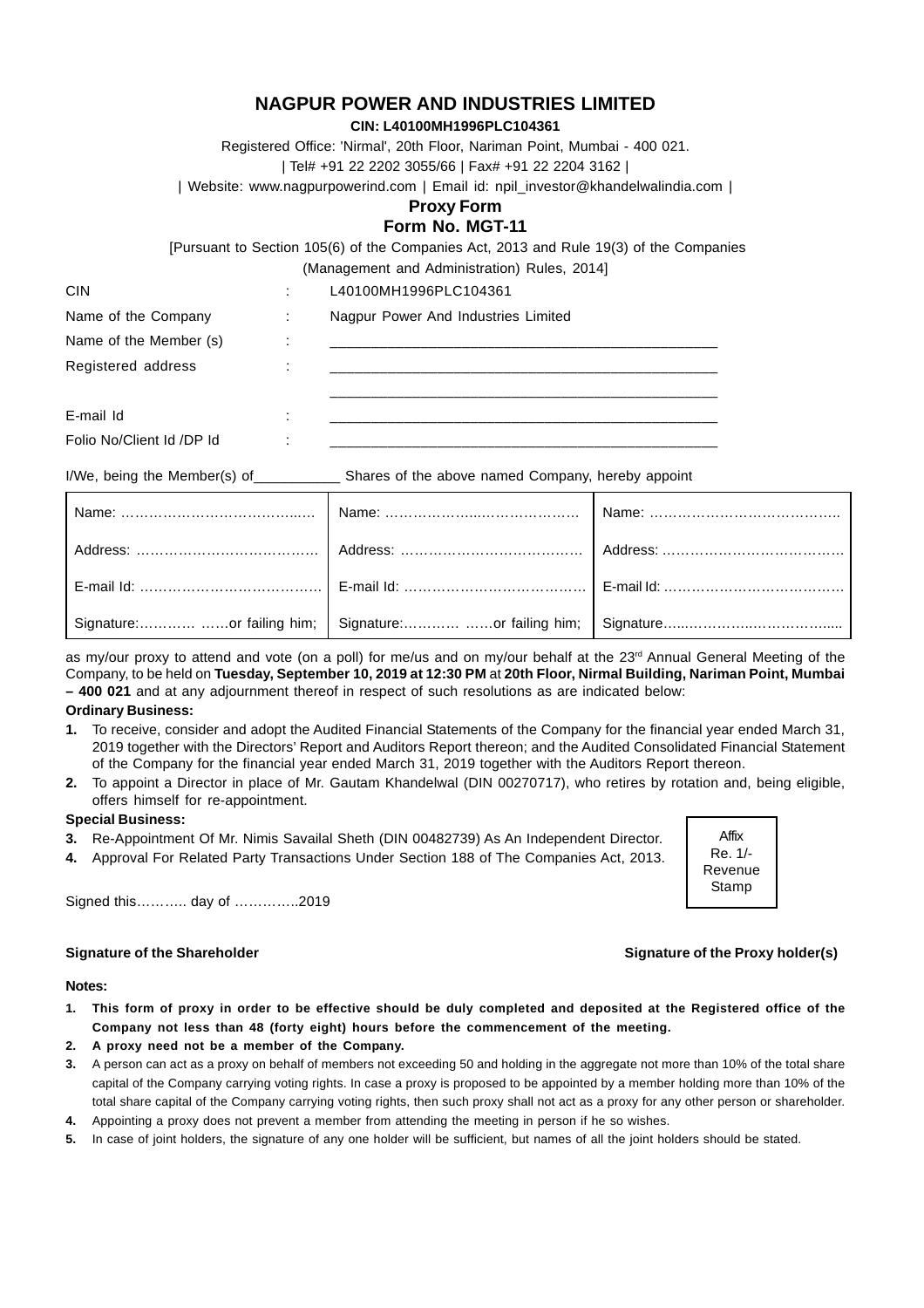CIN L40100MH1996PLC104361 | Regd. Office: 'Nirmal', 20th Floor, Nariman Point, Mumbai-400021| | Tel# +91 22 2202 3055/66 | Fax# +91 22 2204 3162 | | Email: npil\_investor@khandelwalindia.com | Website: www.nagpurpowerind.com |

#### **BALLOT FORM**

#### **FORM NO. MGT-12**

(Pursuant to Section 109 (5) of the Companies Act, 2013 and Rule No. 21 (1) (c) of the Companies (Management & Administration) Rules 2014

(1) Name(s) of the First Named Shareholder (In block letter)

(2) Postal address

(3) Registered folio No/ DP Id No / Client ID :

(4) Number of Shares held :

I/we hereby exercise my/our vote in respect of the Ordinary/ Special resolution enumerated below by recording my/our assent or dissent to the said resolutions by placing the tick ( $\checkmark$ ) mark at the appropriate box below:

| <b>Resolution</b><br>No. | <b>Description</b>                                                                                                                                                                                                                                                                                                                                                | I/we assent<br>to the resolution<br>(FOR) | I/we dissent<br>to the resolution<br>(AGAINST) |
|--------------------------|-------------------------------------------------------------------------------------------------------------------------------------------------------------------------------------------------------------------------------------------------------------------------------------------------------------------------------------------------------------------|-------------------------------------------|------------------------------------------------|
|                          | <b>ORDINARY BUSINESS</b>                                                                                                                                                                                                                                                                                                                                          |                                           |                                                |
| $\mathbf{1}$ .           | To receive, consider and adopt the Audited Financial Statements of<br>the Company for the financial year ended March 31, 2019 together<br>with the Directors' Report and Auditors Report thereon; and the<br>Audited Consolidated Financial Statement of the Company for the<br>financial year ended March 31, 2019 together with the Auditors Report<br>thereon. |                                           |                                                |
| 2.                       | To appoint a Director in place of Mr. Gautam Khandelwal (DIN<br>00270717), who retires by rotation and, being eligible, offers himself<br>for re-appointment.<br><b>SPECIAL BUSINESS</b>                                                                                                                                                                          |                                           |                                                |
| 3.                       | Re-Appointment Of Mr. Nimis Savailal Sheth (DIN 00482739) As An<br>Independent Director.                                                                                                                                                                                                                                                                          |                                           |                                                |
| 4.                       | Approval For Related Party Transactions Under Section 188 of The<br>Companies Act, 2013.                                                                                                                                                                                                                                                                          |                                           |                                                |

Place:

Date:

#### **Signature of the Shareholders/Beneficial Owner**

Note: (i) If you opt to cast your vote by e-voting there is no need to fill up and send this form

- (ii) Last date for receipt of Ballot Form Monday September 09, 2019 (5:00 PM)
- (iii) Please read the instructions printed overleaf carefully before exercising your vote